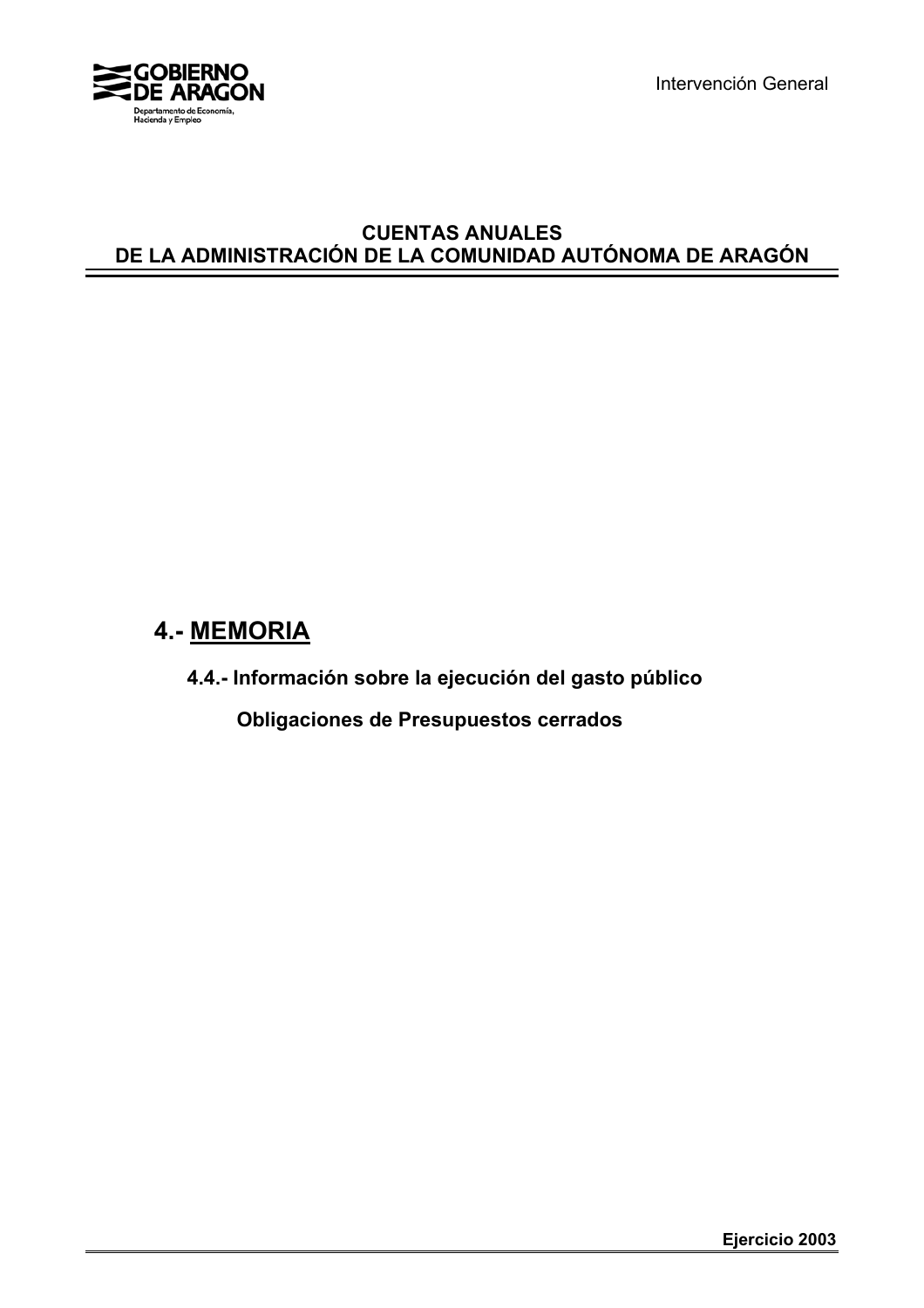| CLASIFICACION<br>ECONOMICA                                                                   | EXPLICACION                                                           | OBLIGACIONES<br>PENDIENTES DE<br>PAGO A 1 - ENERO | RECTIFICACION<br>SALDO ENTRANTE<br>Y ANULACIONES | TOTAL<br>OBLIGACIONES                                       | PAGOS<br>REALIZADOS               | OBLIGACIONES<br>PENDIENTES DE PAGO<br>A 31 DE DICIEMBRE |
|----------------------------------------------------------------------------------------------|-----------------------------------------------------------------------|---------------------------------------------------|--------------------------------------------------|-------------------------------------------------------------|-----------------------------------|---------------------------------------------------------|
| 0201 1121 15101                                                                              | OTRO PERSONAL<br>TOTAL CONCEPTO 151 GRATIFICACIONES                   | 2.470,54<br>2.470,54                              | 0,00<br>0,00                                     | 2.470,54<br>2.470,54                                        | 2.470,54<br>2.470,54              | 0,00<br>0,00                                            |
| TOTAL ARTICULO 15 INCENTIVO AL REN                                                           |                                                                       | 2.470,54                                          | 0,00                                             | 2.470,54                                                    | 2.470,54                          | 0,00                                                    |
| 0201 1121 16000<br>TOTAL CONCEPTO 160 CUOTAS SOCIALES                                        | SEGURIDAD SOCIAL                                                      | 35.989,05<br>35.989,05                            | 0,00<br>0,00                                     | 35.989,05<br>35.989,05                                      | 35.989,05<br>35.989,05            | 0,00<br>0,00                                            |
| TOTAL ARTICULO 16 CUOTAS, PRESTACI                                                           |                                                                       | 35.989,05                                         | 0,00                                             | 35.989,05                                                   | 35.989,05                         | 0,00                                                    |
| TOTAL CAPITULO                                                                               | 1 GASTOS DE PERSON                                                    | 38.459,59                                         | 0,00                                             | 38.459,59                                                   | 38.459,59                         | 0,00                                                    |
| 0201 1121 202<br>TOTAL CONCEPTO 202 EDIFICIOS Y OTRA                                         | EDIFICIOS Y OTRAS CO                                                  | 804,50<br>804,50                                  | 0,00<br>0,00                                     | 804,50<br>804,50                                            | 804,50<br>804,50                  | 0,00<br>0,00                                            |
| 0201 1121 205<br>TOTAL CONCEPTO 205 MOBILIARIO Y ENS                                         | MOBILIARIO Y ENSERES                                                  | 287,84<br>287.84                                  | 0,00<br>0,00                                     | 287,84<br>287,84                                            | 287,84<br>287.84                  | 0,00<br>0,00                                            |
| TOTAL ARTICULO                                                                               | 20 ARRENDAMIENTOS                                                     | 1.092,34                                          | 0,00                                             | 1.092,34                                                    | 1.092,34                          | 0,00                                                    |
| 0201 1121 214<br>TOTAL CONCEPTO 214 MATERIAL DE TRAN                                         | MATERIAL DE TRANSPOR                                                  | 4.581,39<br>4.581.39                              | 0,00<br>0,00                                     | 4.581,39<br>4.581.39                                        | 4.581,39<br>4.581.39              | 0,00<br>0,00                                            |
| 0201 1121 215<br>TOTAL CONCEPTO 215 MOBILIARIO Y ENS                                         | MOBILIARIO Y ENSERES                                                  | 38,81<br>38,81                                    | 0,00<br>0,00                                     | 38,81<br>38,81                                              | 38,81<br>38,81                    | 0,00<br>0,00                                            |
| TOTAL ARTICULO 21 REPARACION Y CON                                                           |                                                                       | 4.620.20                                          | 0,00                                             | 4.620,20                                                    | 4.620.20                          | 0,00                                                    |
| 0201 1121 22000<br>0201 1121 22002<br>0201 1121 22003<br>TOTAL CONCEPTO 220 MATERIAL DE OFIC | ORDINARIO NO INVENTA<br>PRENSA, REVISTAS Y PU<br>LIBROS Y OTRAS PUBLI | 480,27<br>3.436,27<br>12.148,89<br>16.065,43      | 0,00<br>0,00<br>0,00<br>0,00                     | 480,27<br>$3.436, 27$ $3.436, 27$<br>12.148,89<br>16.065,43 | 480, 27<br>12.148,89<br>16.065,43 | 0,00<br>0,00<br>0,00<br>0,00                            |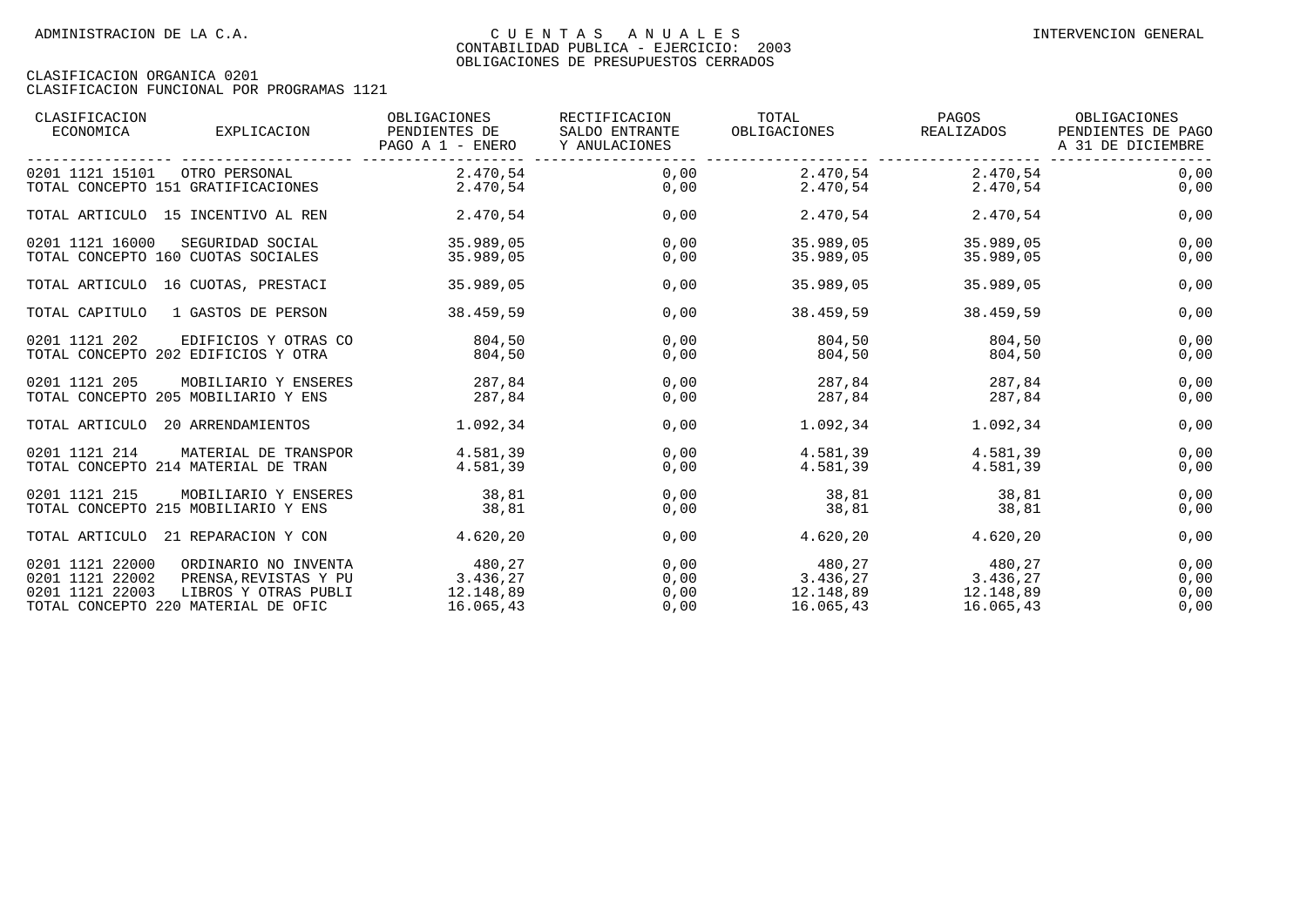| CLASIFICACION<br>EXPLICACION<br>ECONOMICA       | OBLIGACIONES<br>PENDIENTES DE<br>PAGO A 1 - ENERO | RECTIFICACION<br>SALDO ENTRANTE<br>Y ANULACIONES | TOTAL<br>OBLIGACIONES | PAGOS<br>REALIZADOS                      | OBLIGACIONES<br>PENDIENTES DE PAGO<br>A 31 DE DICIEMBRE |
|-------------------------------------------------|---------------------------------------------------|--------------------------------------------------|-----------------------|------------------------------------------|---------------------------------------------------------|
| 0201 1121 22103<br>COMBUSTIBLES                 | 3.945,70                                          | _ __________________<br>0.00                     | 3.945,70              | 3.945,70                                 | 0,00                                                    |
| 0201 1121 22109<br>OTROS SUMINISTROS            |                                                   | 0,00                                             | 70,76                 | 70,76                                    | 0,00                                                    |
| TOTAL CONCEPTO 221 SUMINISTROS                  | 70,76<br>4.016,46                                 | 0,00                                             | 4.016,46              | 4.016, 46                                | 0,00                                                    |
| 0201 1121 22200<br>TELEFONICAS                  | 4.911,90                                          | 0,00                                             | 4.911,90              | 4.911,90                                 | 0,00                                                    |
| 0201 1121 22201<br>POSTALES                     | 353,68                                            | 0,00                                             | 353,68                | 353,68                                   | 0,00                                                    |
| TOTAL CONCEPTO 222 COMUNICACIONES               | 5.265,58                                          | 0,00                                             | 5.265,58              | 5.265,58                                 | 0,00                                                    |
| 0201 1121 223<br>TRANSPORTE                     | 702,18                                            | 0,00                                             | 702,18                | 702,18                                   | 0,00                                                    |
| TOTAL CONCEPTO 223 TRANSPORTE                   | 702,18                                            | 0,00                                             | 702,18                | 702,18                                   | 0,00                                                    |
| 0201 1121 22601<br>ATENCIONES PROTOCOLA         | 22.882,32                                         | 0,00                                             | 22.882,32             | 22.882,32                                | 0,00                                                    |
| 0201 1121 22602<br>GASTOS DE DIVULGACIO         | 2.172.874,20                                      | 0,00                                             | 2.172.874,20          | 2.172.874,20                             | 0,00                                                    |
| 0201 1121 22605<br>REUNIONES Y CONFEREN         | 1.228,74                                          | 0,00                                             | 1.228,74              | 1.228,74                                 | 0,00                                                    |
| 0201 1121 22609<br>OTROS                        | 3.079.39                                          | 0,00                                             | 3.079,39              | 3.079,39                                 | 0,00                                                    |
| TOTAL CONCEPTO 226 GASTOS DIVERSOS 2.200.064,65 |                                                   | 0,00                                             | 2.200.064,65          | $\overline{\phantom{a}}$<br>2.200.064,65 | 0,00                                                    |
| 0201 1121 22700<br>LIMPIEZA Y ASEO              | 569,61                                            | 0,00                                             |                       | 569,61 569,61                            | 0,00                                                    |
| 0201 1121 22706<br>ESTUDIOS Y TRABAJOS          | 40.501,96                                         | 0,00                                             | 40.501,96 40.501,96   |                                          | 0,00                                                    |
| 0201 1121 22709<br>OTROS                        | 51.865,90                                         | 0,00                                             |                       | 51.865,90 51.865,90                      | 0,00                                                    |
| TOTAL CONCEPTO 227 TRABAJOS REALIZA             | 92.937,47                                         | 0,00                                             | 92.937,47             | 92.937,47                                | 0,00                                                    |
| TOTAL ARTICULO 22 MATERIAL, SUMINI              | 2.319.051,77                                      | 0,00                                             | 2.319.051,77          | 2.319.051,77                             | 0,00                                                    |
| 0201 1121 230<br>DIETAS                         | 4.768,30                                          | 0,00                                             |                       | 4.768,30 4.768,30                        | 0,00                                                    |
| TOTAL CONCEPTO 230 DIETAS                       | 4.768,30                                          | 0,00                                             | 4.768,30              | 4.768,30                                 | 0,00                                                    |
| 0201 1121 231<br>LOCOMOCION                     | 10.721,44                                         | 0,00                                             |                       | 10.721,44 10.721,44                      | 0,00                                                    |
| TOTAL CONCEPTO 231 LOCOMOCION                   | 10.721,44                                         | 0,00                                             | 10.721,44             | 10.721,44                                | 0,00                                                    |
| TOTAL ARTICULO 23 INDEMNIZACIONES               | 15.489,74                                         | 0,00                                             | 15.489,74             | 15.489,74                                | 0,00                                                    |
| TOTAL CAPITULO<br>2 GASTOS EN BIENES            | 2.340.254,05                                      | 0,00                                             | 2.340.254,05          | 2.340.254,05                             | 0,00                                                    |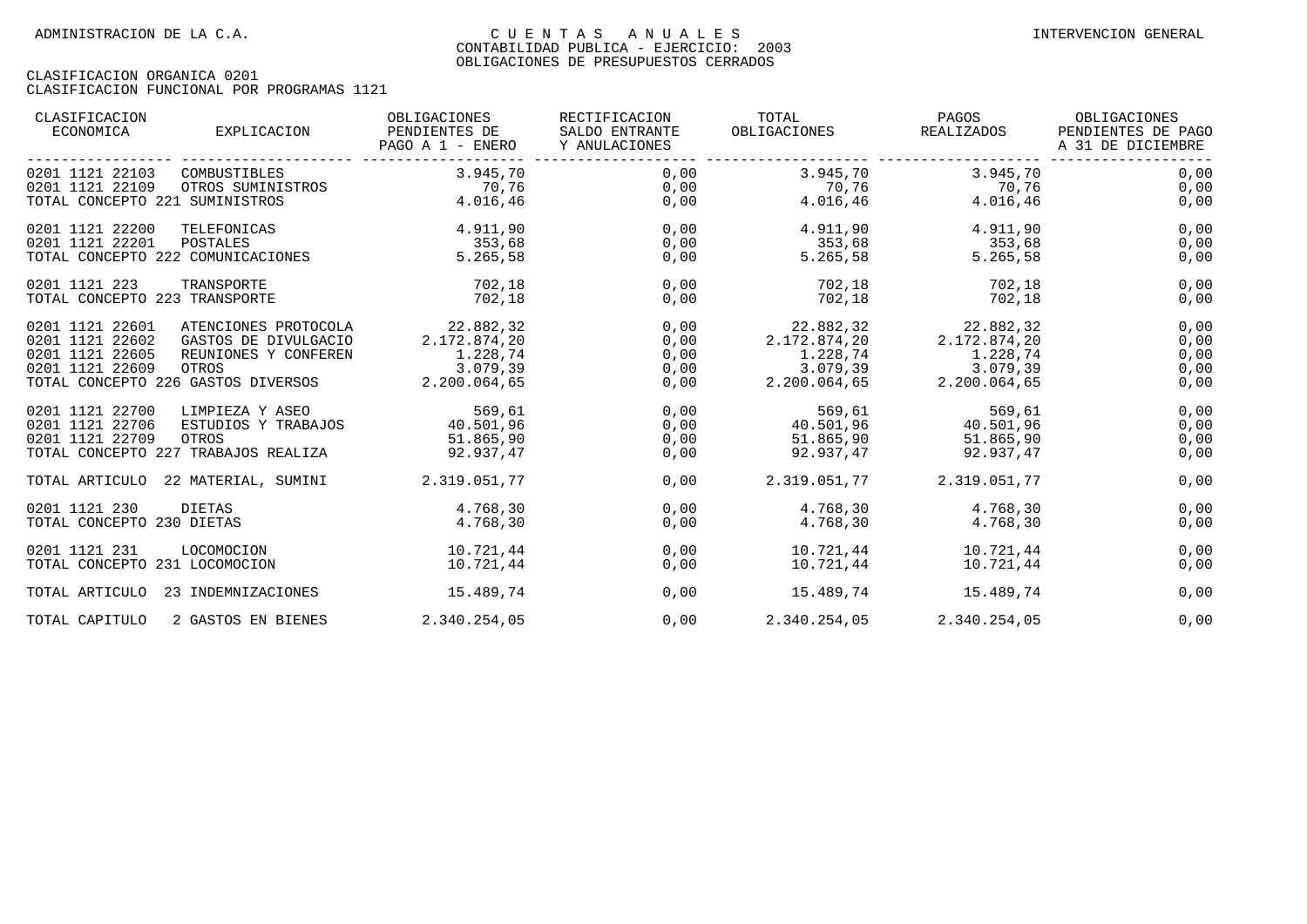| CLASIFICACION<br>ECONOMICA         | EXPLICACION                        | OBLIGACIONES<br>PENDIENTES DE<br>PAGO A 1 - ENERO | RECTIFICACION<br>SALDO ENTRANTE<br>Y ANULACIONES | TOTAL<br>OBLIGACIONES | PAGOS<br>REALIZADOS | OBLIGACIONES<br>PENDIENTES DE PAGO<br>A 31 DE DICIEMBRE |
|------------------------------------|------------------------------------|---------------------------------------------------|--------------------------------------------------|-----------------------|---------------------|---------------------------------------------------------|
| 0201 1121 46900                    | SUBVENCIONES INESPEC               | 18.030,00                                         | 0,00                                             | 18.030,00             | 18.030,00           | 0,00                                                    |
| 0201 1121 46903                    | FONDO AQUITANIA-MIDI               | 28.519,01                                         | 0,00                                             | 28.519,01             | 28.519,01           | 0,00                                                    |
|                                    | TOTAL CONCEPTO 469 FINANCIADAS CON | 46.549.01                                         | 0,00                                             | 46.549,01             | 46.549,01           | 0,00                                                    |
| TOTAL ARTICULO 46 A CORPORACIONES  |                                    | 46.549,01                                         | 0,00                                             | 46.549,01             | 46.549,01           | 0,00                                                    |
| 0201 1121 47903                    | FONDO AQUITANIA-MIDI               | 62.898,28                                         | 0,00                                             | 62.898,28             | 62.898,28           | 0,00                                                    |
|                                    | TOTAL CONCEPTO 479 FINANCIADAS CON | 62.898,28                                         | 0,00                                             | 62.898,28             | 62.898,28           | 0,00                                                    |
|                                    | TOTAL ARTICULO 47 A EMPRESAS PRIVA | 62.898,28                                         | 0,00                                             | 62.898,28             | 62.898,28           | 0,00                                                    |
| 0201 1121 48900                    | SUBVECIONES INESPECI               | 13.937.80                                         | 0,00                                             | 13.937,80             | 13.937,80           | 0,00                                                    |
| 0201 1121 48901                    | SEMINARIO INVESTIGAC               | 32.394,52                                         | 0,00                                             | 32.394,52             | 32.394,52           | 0,00                                                    |
| 0201 1121 48903                    | FONDO AOUITANIA-MIDI               | 44.449,51                                         | 0,00                                             | 44.449,51             | 44.449,51           | 0,00                                                    |
|                                    | TOTAL CONCEPTO 489 FINANCIADAS CON | 90.781,83                                         | 0,00                                             | 90.781,83             | 90.781,83           | 0,00                                                    |
|                                    | TOTAL ARTICULO 48 A FAMILIAS E INS | 90.781,83                                         | 0,00                                             | 90.781,83             | 90.781,83           | 0,00                                                    |
| TOTAL CAPITULO                     | 4 TRANSFERENCIAS C                 | 200.229,12                                        | 0,00                                             | 200.229,12            | 200.229,12          | 0,00                                                    |
| 0201 1121 76900                    | SUBVENCIONES INESPEC               | 93.320.73                                         | 0,00                                             | 93.320,73             | 93.320.73           | 0,00                                                    |
| 0201 1121 76903                    | FONDO AOUITANIA-MIDI               | 17.380,00                                         | 0,00                                             | 17.380,00             | 17.380,00           | 0,00                                                    |
|                                    | TOTAL CONCEPTO 769 FINANCIADAS CON | 110.700,73                                        | 0,00                                             | 110.700,73            | 110.700,73          | 0,00                                                    |
| TOTAL ARTICULO 76 A CORPORACIONES  |                                    | 110.700,73                                        | 0,00                                             | 110.700,73            | 110.700,73          | 0,00                                                    |
| 0201 1121 77900                    | SUBVENCIONES INESPEC               | 17.840,00                                         | 0,00                                             | 17.840,00             | 17.840,00           | 0,00                                                    |
| TOTAL CONCEPTO 779 FINANCIADAS CON |                                    | 17.840,00                                         | 0,00                                             | 17.840,00             | 17.840,00           | 0,00                                                    |
| TOTAL ARTICULO                     | 77 A EMPRESAS PRIVA                | 17.840,00                                         | 0,00                                             | 17.840,00             | 17.840,00           | 0,00                                                    |
| 0201 1121 78900                    | SUBVENCIONES INESPEC               | 6.200,00                                          | 0,00                                             | 6.200,00              | 6.200,00            | 0,00                                                    |
| TOTAL CONCEPTO 789 FINANCIADAS CON |                                    | 6.200,00                                          | 0,00                                             | 6.200,00              | 6.200,00            | 0,00                                                    |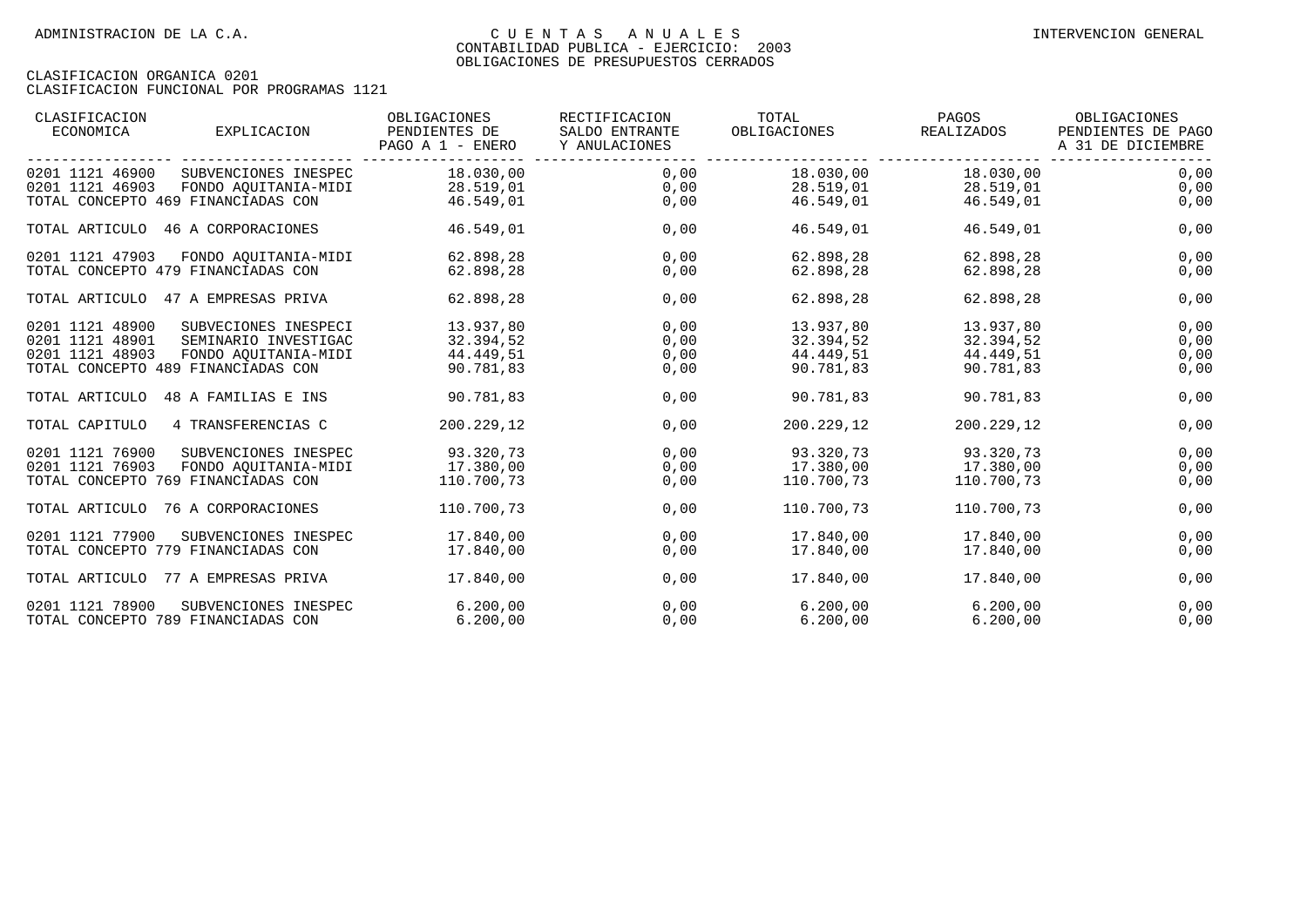| CLASIFICACION<br>ECONOMICA | EXPLICACION              | OBLIGACIONES<br>PENDIENTES DE<br>PAGO A 1 - ENERO | RECTIFICACION<br>SALDO ENTRANTE<br>Y ANULACIONES | TOTAL<br>OBLIGACIONES | PAGOS<br>REALIZADOS | OBLIGACIONES<br>PENDIENTES DE PAGO<br>A 31 DE DICIEMBRE |
|----------------------------|--------------------------|---------------------------------------------------|--------------------------------------------------|-----------------------|---------------------|---------------------------------------------------------|
| TOTAL ARTICULO             | 78 A FAMILIAS E INS      | 6.200,00                                          | 0.00                                             | 6.200.00              | 6.200,00            | 0,00                                                    |
| TOTAL CAPITULO             | TRANSFERENCIAS D         | 134.740,73                                        | 0.00                                             | 134.740,73            | 134.740.73          | 0,00                                                    |
| TOTAL FUNCIONAL            | PRESIDENCIA Y OR<br>1121 | 2.713.683,49                                      | 0.00                                             | 2.713.683,49          | 2.713.683,49        | 0,00                                                    |
| TOTAL ORGANICO             | PRESIDENCIA DE L<br>0201 | 2.713.683,49                                      | 0.00                                             | 2.713.683,49          | 2.713.683,49        | 0,00                                                    |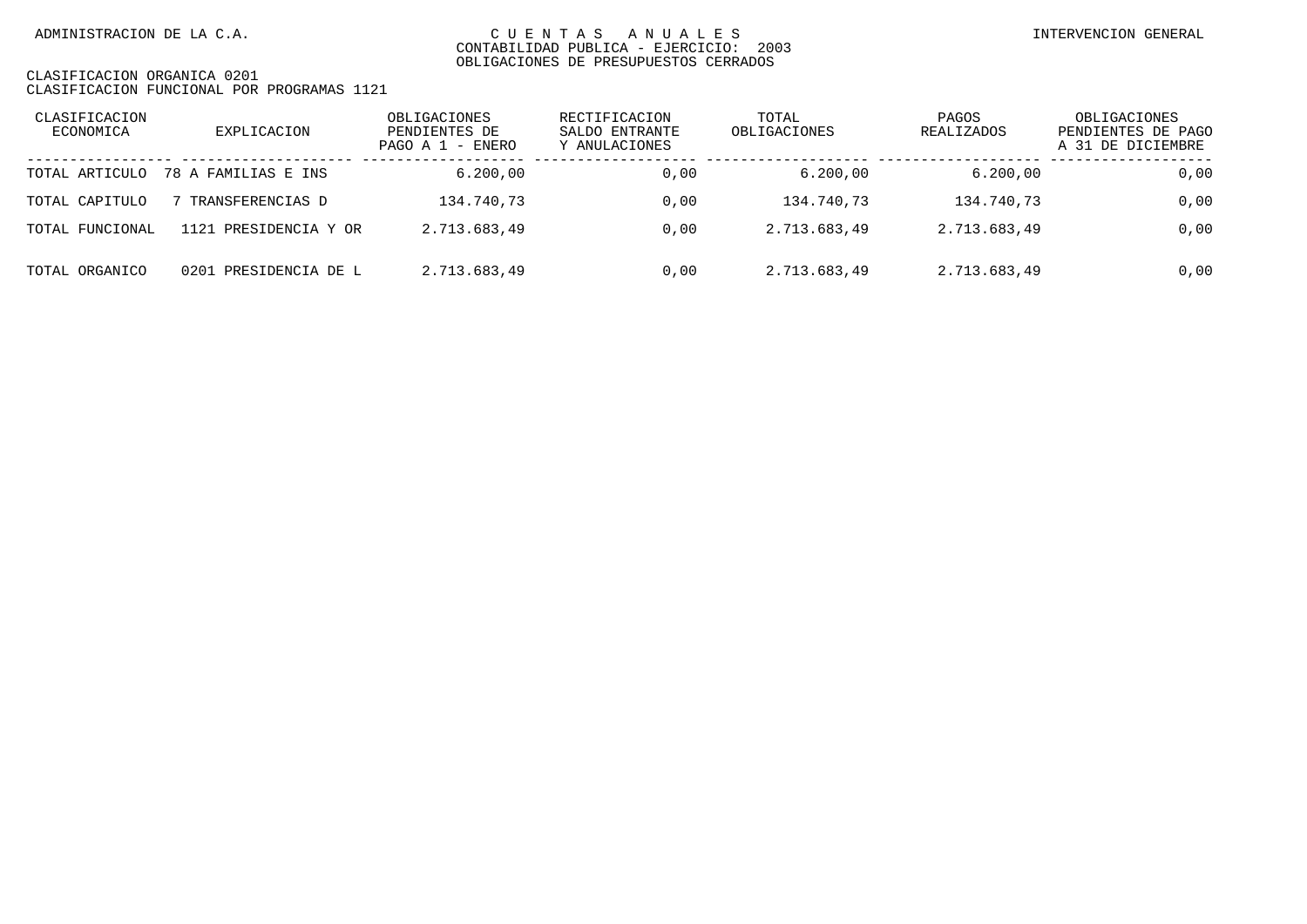| CLASIFICACION<br>ECONOMICA                                               | EXPLICACION                                                 | OBLIGACIONES<br>PENDIENTES DE<br>PAGO A 1 - ENERO | RECTIFICACION<br>SALDO ENTRANTE<br>Y ANULACIONES | TOTAL<br>OBLIGACIONES        | PAGOS<br>REALIZADOS          | OBLIGACIONES<br>PENDIENTES DE PAGO<br>A 31 DE DICIEMBRE |
|--------------------------------------------------------------------------|-------------------------------------------------------------|---------------------------------------------------|--------------------------------------------------|------------------------------|------------------------------|---------------------------------------------------------|
| 0301 1125 16000<br>TOTAL CONCEPTO 160 CUOTAS SOCIALES                    | SEGURIDAD SOCIAL                                            | 1.452,73<br>1.452.73                              | 0.00<br>0,00                                     | 1.452,73<br>1.452.73         | 1.452,73<br>1.452.73         | 0,00<br>0,00                                            |
| TOTAL ARTICULO                                                           | 16 CUOTAS, PRESTACI                                         | 1.452,73                                          | 0,00                                             | 1.452,73                     | 1.452,73                     | 0,00                                                    |
| TOTAL CAPITULO                                                           | 1 GASTOS DE PERSON                                          | 1.452,73                                          | 0,00                                             | 1.452,73                     | 1.452,73                     | 0,00                                                    |
| 0301 1125 22003                                                          | LIBROS Y OTRAS PUBLI<br>TOTAL CONCEPTO 220 MATERIAL DE OFIC | 266,95<br>266,95                                  | 0,00<br>0,00                                     | 266,95<br>266,95             | 266,95<br>266,95             | 0,00<br>0,00                                            |
| 0301 1125 223<br>TOTAL CONCEPTO 223 TRANSPORTE                           | TRANSPORTE                                                  | 170,80<br>170,80                                  | 0,00<br>0,00                                     | 170,80<br>170,80             | 170,80<br>170,80             | 0,00<br>0,00                                            |
| 0301 1125 22601<br>0301 1125 22605<br>TOTAL CONCEPTO 226 GASTOS DIVERSOS | ATENCIONES PROTOCOLA<br>REUNIONES Y CONFEREN                | 662,64<br>939,00<br>1.601,64                      | 0,00<br>0,00<br>0,00                             | 662,64<br>939,00<br>1.601,64 | 662,64<br>939,00<br>1.601,64 | 0,00<br>0,00<br>0,00                                    |
| TOTAL ARTICULO                                                           | 22 MATERIAL, SUMINI                                         | 2.039,39                                          | 0,00                                             | 2.039,39                     | 2.039.39                     | 0,00                                                    |
| 0301 1125 239                                                            | OTRAS INDEMNIZACIONE<br>TOTAL CONCEPTO 239 OTRAS INDEMNIZAC | 41.950,56<br>41.950,56                            | 0,00<br>0,00                                     | 41.950,56<br>41.950,56       | 41.950,56<br>41.950,56       | 0,00<br>0,00                                            |
| TOTAL ARTICULO                                                           | 23 INDEMNIZACIONES                                          | 41.950,56                                         | 0,00                                             | 41.950,56                    | 41.950,56                    | 0,00                                                    |
| TOTAL CAPITULO                                                           | 2 GASTOS EN BIENES                                          | 43.989.95                                         | 0.00                                             | 43.989.95                    | 43.989.95                    | 0,00                                                    |
| TOTAL FUNCIONAL                                                          | 1125 COMISION JURIDIC                                       | 45.442,68                                         | 0,00                                             | 45.442,68                    | 45.442,68                    | 0,00                                                    |
| TOTAL ORGANICO                                                           | 0301 COMISION JURIDIC                                       | 45.442,68                                         | 0,00                                             | 45.442,68                    | 45.442,68                    | 0,00                                                    |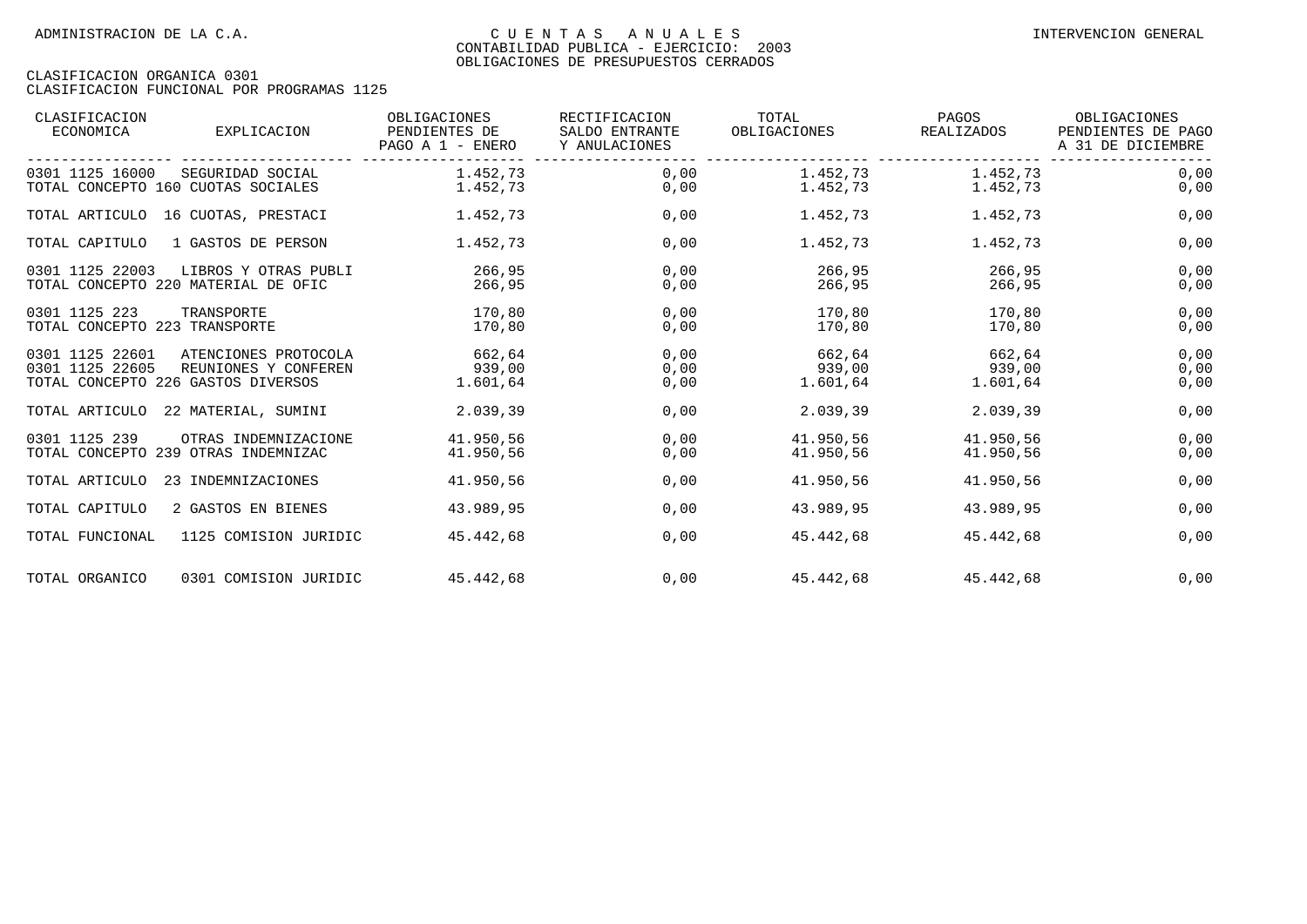| CLASIFICACION<br>ECONOMICA                            | EXPLICACION                                                                                                  | OBLIGACIONES<br>PENDIENTES DE<br>PAGO A 1 - ENERO | RECTIFICACION<br>SALDO ENTRANTE<br>Y ANULACIONES | TOTAL<br>OBLIGACIONES              | PAGOS<br>REALIZADOS                           | OBLIGACIONES<br>PENDIENTES DE PAGO<br>A 31 DE DICIEMBRE |
|-------------------------------------------------------|--------------------------------------------------------------------------------------------------------------|---------------------------------------------------|--------------------------------------------------|------------------------------------|-----------------------------------------------|---------------------------------------------------------|
|                                                       | 0901 3229 16000 SEGURIDAD SOCIAL<br>TOTAL CONCEPTO 160 CUOTAS SOCIALES                                       | 1.898.67<br>1.898.67                              | 0,00<br>0,00                                     | 1.898.67<br>1.898,67               | 1.898.67<br>1.898,67                          | 0,00<br>0,00                                            |
|                                                       | TOTAL ARTICULO 16 CUOTAS, PRESTACI                                                                           | 1.898,67                                          | 0,00                                             | 1.898,67                           | 1.898,67                                      | 0,00                                                    |
| TOTAL CAPITULO                                        | 1 GASTOS DE PERSON                                                                                           | 1.898,67                                          | 0,00                                             | 1.898,67                           | 1.898,67                                      | 0,00                                                    |
| 0901 3229 22001<br>0901 3229 22002<br>0901 3229 22003 | MOBILIARIO Y ENSERES<br>PRENSA, REVISTAS Y PU<br>LIBROS Y OTRAS PUBLI<br>TOTAL CONCEPTO 220 MATERIAL DE OFIC | 60,13<br>118,66<br>22,45<br>201,24                | 0,00<br>0,00<br>0,00<br>0,00                     | 60,13<br>118,66<br>22,45<br>201,24 | 60,13<br>118,66<br>22,45<br>201,24            | 0,00<br>0,00<br>0,00<br>0,00                            |
| 0901 3229 223<br>TOTAL CONCEPTO 223 TRANSPORTE        | TRANSPORTE                                                                                                   | 144,49<br>144,49                                  | 0,00<br>0,00                                     | 144,49<br>144,49                   | 144,49<br>144,49                              | 0,00<br>0,00                                            |
| 0901 3229 22602<br>0901 3229 22609                    | GASTOS DE DIVULGACIO<br>OTROS<br>TOTAL CONCEPTO 226 GASTOS DIVERSOS                                          | 6.010, 24<br>10.389,40<br>16.399,64               | 0,00<br>0,00<br>0,00                             | 6.010, 24<br>16.399,64             | 6.010, 24<br>10.389,40 10.389,40<br>16.399,64 | 0,00<br>0,00<br>0,00                                    |
| 0901 3229 22700<br>0901 3229 22709                    | LIMPIEZA Y ASEO<br>OTROS<br>TOTAL CONCEPTO 227 TRABAJOS REALIZA                                              | 281,65<br>2.347,89<br>2.629,54                    | 0,00<br>0,00<br>0,00                             | 281,65<br>2.347,89<br>2.629,54     | 281,65<br>2.347,89<br>2.629,54                | 0,00<br>0,00<br>0,00                                    |
| TOTAL ARTICULO                                        | 22 MATERIAL, SUMINI                                                                                          | 19.374,91                                         | 0,00                                             | 19.374,91                          | 19.374.91                                     | 0,00                                                    |
| 0901 3229 231<br>TOTAL CONCEPTO 231 LOCOMOCION        | LOCOMOCION                                                                                                   | 13,16<br>13,16                                    | 0,00<br>0,00                                     | 13,16<br>13,16                     | 13,16<br>13,16                                | 0,00<br>0,00                                            |
| 0901 3229 239                                         | OTRAS INDEMNIZACIONE<br>TOTAL CONCEPTO 239 OTRAS INDEMNIZAC                                                  | 6.551.59<br>6.551,59                              | 0.00<br>0,00                                     | 6.551.59<br>6.551,59               | 6.551,59<br>6.551,59                          | 0,00<br>0,00                                            |
|                                                       | TOTAL ARTICULO 23 INDEMNIZACIONES                                                                            | 6.564,75                                          | 0,00                                             | 6.564,75                           | 6.564,75                                      | 0,00                                                    |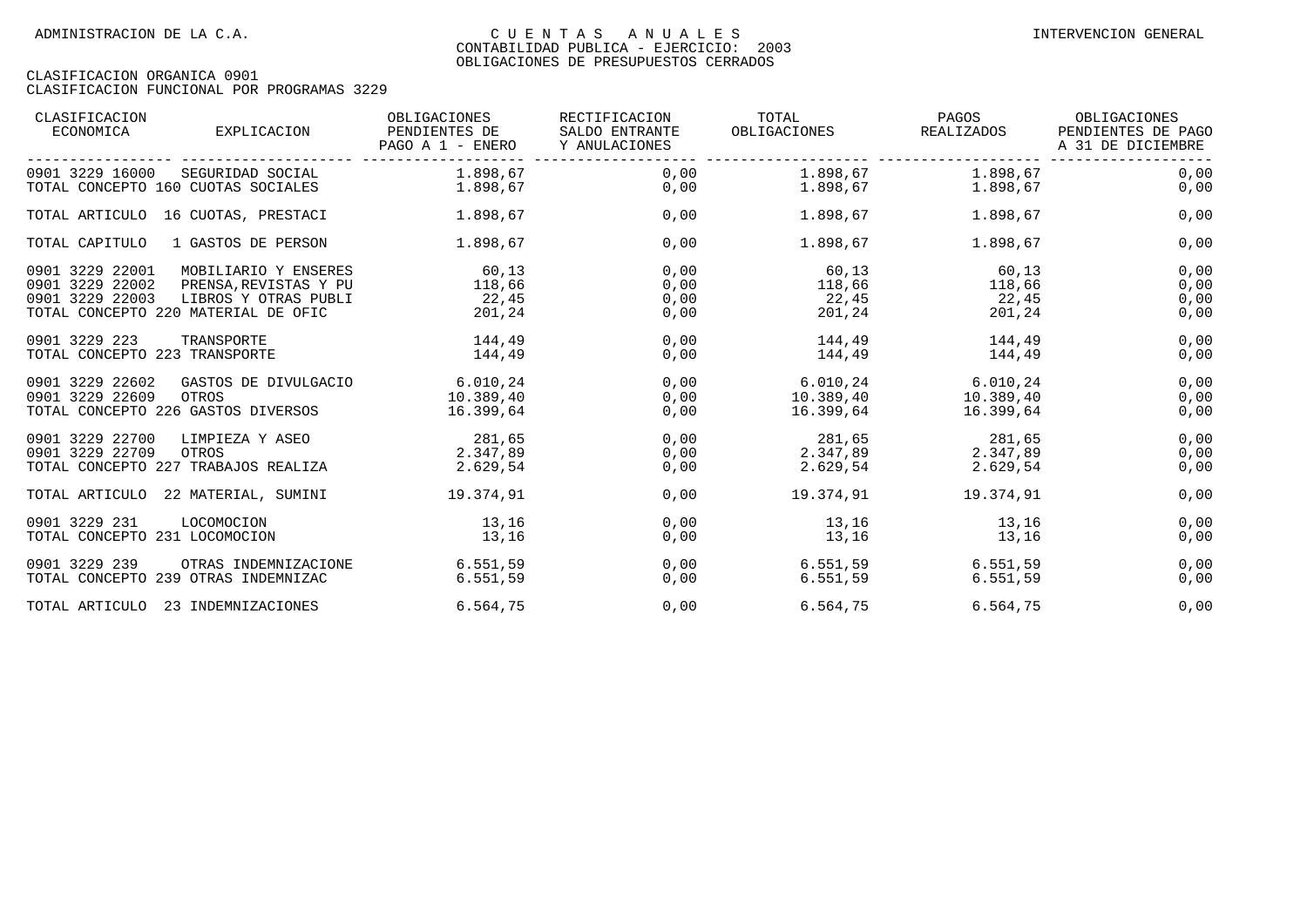| CLASIFICACION<br>ECONOMICA | EXPLICACION           | OBLIGACIONES<br>PENDIENTES DE<br>PAGO A 1 - ENERO | RECTIFICACION<br>SALDO ENTRANTE<br>Y ANULACIONES | TOTAL<br>OBLIGACIONES | PAGOS<br>REALIZADOS | OBLIGACIONES<br>PENDIENTES DE PAGO<br>A 31 DE DICIEMBRE |
|----------------------------|-----------------------|---------------------------------------------------|--------------------------------------------------|-----------------------|---------------------|---------------------------------------------------------|
| TOTAL CAPITULO             | 2 GASTOS EN BIENES    | 25.939,66                                         | 0,00                                             | 25.939,66             | 25.939.66           | 0,00                                                    |
| TOTAL FUNCIONAL            | 3229 CONSEJO ECONOMIC | 27.838,33                                         | 0,00                                             | 27.838,33             | 27.838,33           | 0,00                                                    |
| TOTAL ORGANICO             | 0901 CONSEJO ECONOMIC | 27.838.33                                         | 0,00                                             | 27.838,33             | 27.838,33           | 0.00                                                    |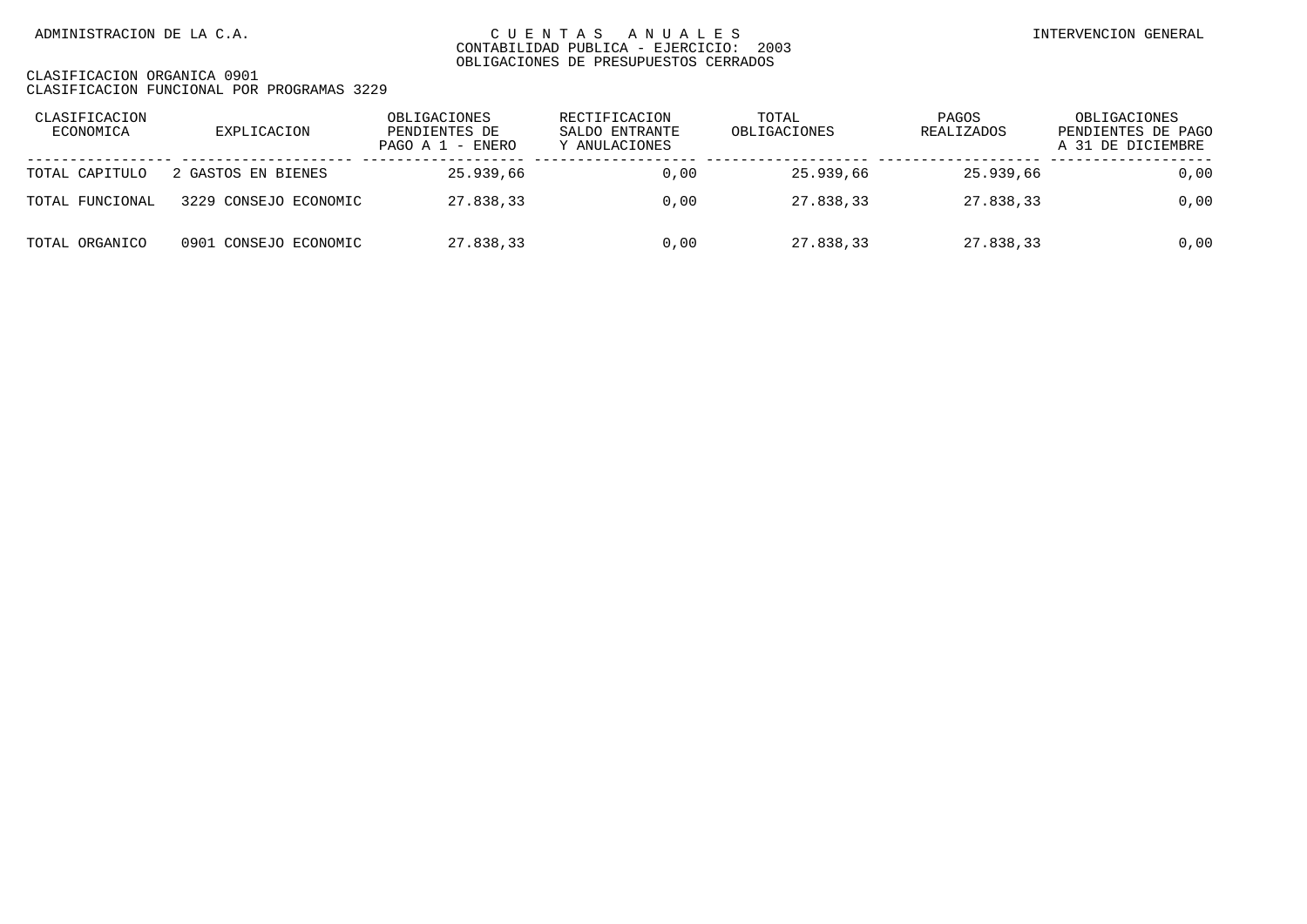| CLASIFICACION<br>ECONOMICA<br>EXPLICACION                                                                                                                            | OBLIGACIONES<br>PENDIENTES DE<br>PAGO A 1 - ENERO | RECTIFICACION<br>SALDO ENTRANTE<br>Y ANULACIONES | TOTAL<br>OBLIGACIONES                             | PAGOS<br>REALIZADOS                  | OBLIGACIONES<br>PENDIENTES DE PAGO<br>A 31 DE DICIEMBRE |
|----------------------------------------------------------------------------------------------------------------------------------------------------------------------|---------------------------------------------------|--------------------------------------------------|---------------------------------------------------|--------------------------------------|---------------------------------------------------------|
| 1101 1211 15101<br>OTRO PERSONAL<br>TOTAL CONCEPTO 151 GRATIFICACIONES                                                                                               | 1.005,30<br>1.005,30                              | 0,00<br>0,00                                     | 1.005,30<br>1.005, 30                             | 1.005,30<br>1.005, 30                | 0,00<br>0,00                                            |
| TOTAL ARTICULO 15 INCENTIVO AL REN                                                                                                                                   | 1.005,30                                          | 0,00                                             | 1.005,30                                          | 1.005,30                             | 0,00                                                    |
| 1101 1211 16000<br>SEGURIDAD SOCIAL<br>TOTAL CONCEPTO 160 CUOTAS SOCIALES                                                                                            | 21.530,08<br>21.530,08                            | 0,00<br>0,00                                     | 21.530,08<br>21.530,08                            | 21.530,08<br>21.530,08               | 0,00<br>0,00                                            |
| TOTAL ARTICULO 16 CUOTAS, PRESTACI                                                                                                                                   | 21.530,08                                         | 0,00                                             | 21.530.08                                         | 21.530,08                            | 0,00                                                    |
| TOTAL CAPITULO<br>1 GASTOS DE PERSON                                                                                                                                 | 22.535,38                                         | 0,00                                             | 22.535,38                                         | 22.535,38                            | 0,00                                                    |
| 1101 1211 22000<br>ORDINARIO NO INVENTA<br>1101 1211 22001<br>MOBILIARIO Y ENSERES<br>1101 1211 22003<br>LIBROS Y OTRAS PUBLI<br>TOTAL CONCEPTO 220 MATERIAL DE OFIC | 3.841,16<br>271,00<br>235,50<br>4.347,66          | 0,00<br>0,00<br>0,00<br>0,00                     | 3.841,16<br>271,00<br>235,50<br>4.347,66 4.347,66 | 3.841,16<br>271,00<br>235,50         | 0,00<br>0,00<br>0,00<br>0,00                            |
| 1101 1211 22109<br>OTROS SUMINISTROS<br>TOTAL CONCEPTO 221 SUMINISTROS                                                                                               | 3.032,44<br>3.032.44                              | 0,00<br>0,00                                     | 3.032,44<br>3.032,44                              | 3.032,44<br>3.032.44                 | 0,00<br>0,00                                            |
| 1101 1211 223<br>TRANSPORTE<br>TOTAL CONCEPTO 223 TRANSPORTE                                                                                                         | 294,57<br>294,57                                  | 0,00<br>0,00                                     | 294,57<br>294,57                                  | 294,57<br>294,57                     | 0,00<br>0,00                                            |
| 1101 1211 22602<br>GASTOS DE DIVULGACIO<br>1101 1211 22605<br>REUNIONES Y CONFEREN<br>TOTAL CONCEPTO 226 GASTOS DIVERSOS                                             | 239.255,39<br>1.399.66<br>240.655.05              | 0,00<br>0,00<br>0,00                             | 239.255,39<br>1.399,66<br>240.655,05              | 239.255,39<br>1.399,66<br>240.655,05 | 0,00<br>0,00<br>0,00                                    |
| 1101 1211 22706<br>ESTUDIOS Y TRABAJOS<br>TOTAL CONCEPTO 227 TRABAJOS REALIZA                                                                                        | 5.702, 10<br>5.702,10                             | 0,00<br>0,00                                     | 5.702,10<br>5.702, 10                             | 5.702,10<br>5.702,10                 | 0,00<br>0,00                                            |
| TOTAL ARTICULO 22 MATERIAL, SUMINI                                                                                                                                   | 254.031,82                                        | 0,00                                             | 254.031,82                                        | 254.031,82                           | 0,00                                                    |
| DIETAS<br>1101 1211 230                                                                                                                                              | 1.092,46                                          | 0,00                                             | 1.092,46                                          | 1.092, 46                            | 0,00                                                    |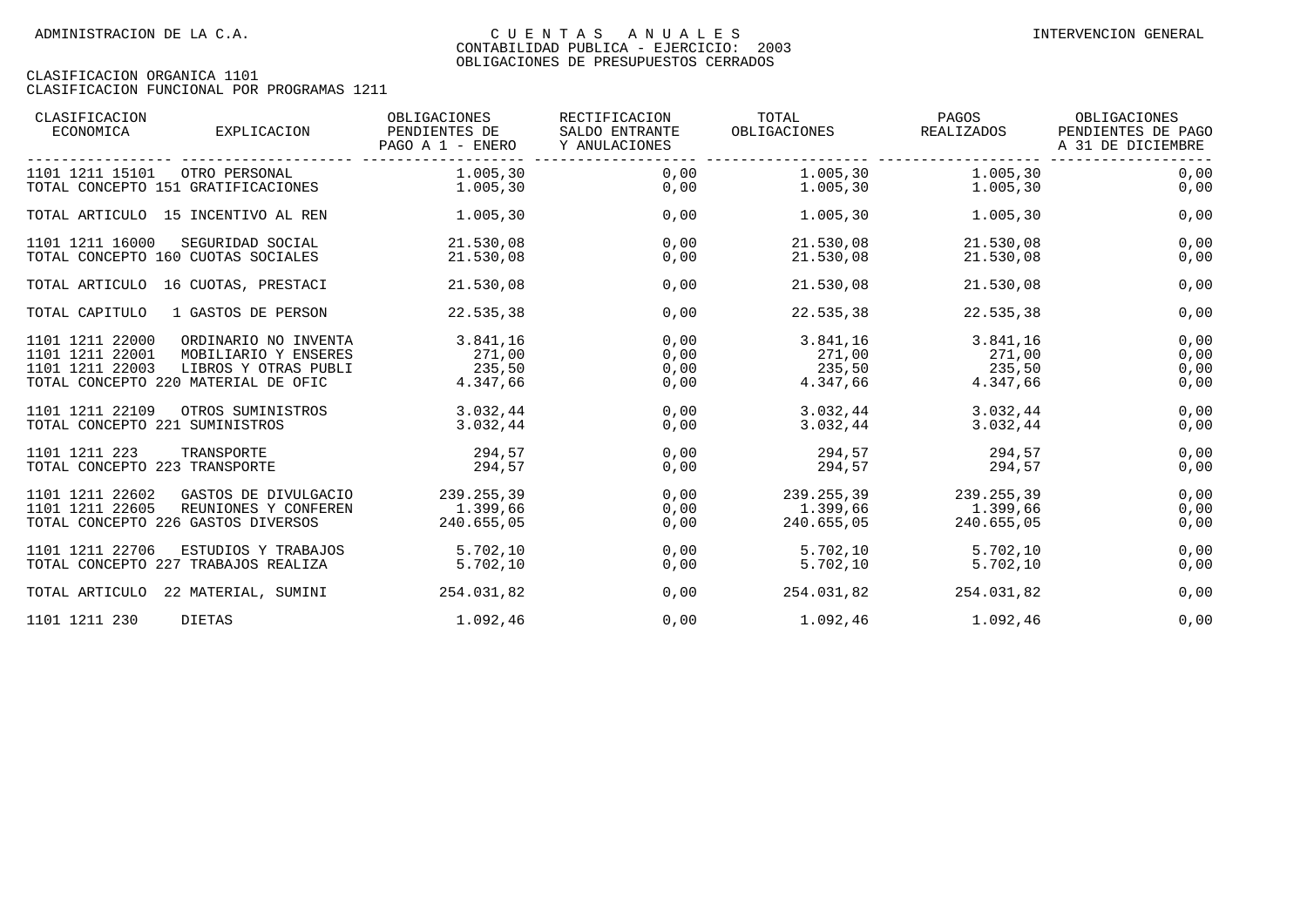| CLASIFICACION<br>ECONOMICA                               | EXPLICACION                                                       | OBLIGACIONES<br>PENDIENTES DE<br>PAGO A $1$ -<br>ENERO | RECTIFICACION<br>SALDO ENTRANTE<br>Y ANULACIONES | TOTAL<br>OBLIGACIONES              | PAGOS<br>REALIZADOS                | OBLIGACIONES<br>PENDIENTES DE PAGO<br>A 31 DE DICIEMBRE |
|----------------------------------------------------------|-------------------------------------------------------------------|--------------------------------------------------------|--------------------------------------------------|------------------------------------|------------------------------------|---------------------------------------------------------|
| TOTAL CONCEPTO 230 DIETAS                                |                                                                   | 1.092,46                                               | 0,00                                             | 1.092,46                           | 1.092,46                           | 0,00                                                    |
| 1101 1211 231<br>TOTAL CONCEPTO 231 LOCOMOCION           | LOCOMOCION                                                        | 495,57<br>495,57                                       | 0,00<br>0,00                                     | 495,57<br>495,57                   | 495,57<br>495,57                   | 0,00<br>0,00                                            |
| TOTAL ARTICULO                                           | 23 INDEMNIZACIONES                                                | 1.588,03                                               | 0,00                                             | 1.588,03                           | 1.588,03                           | 0,00                                                    |
| TOTAL CAPITULO                                           | 2 GASTOS EN BIENES                                                | 255.619,85                                             | 0,00                                             | 255.619,85                         | 255.619,85                         | 0,00                                                    |
| 1101 1211 48900<br>1101 1211 48904<br>TOTAL CONCEPTO 489 | SUBV. NO SUJETAS A C<br>SUBV. FUNDAC. ASPECTOS<br>FINANCIADAS CON | 72.027,12<br>1.203,00<br>73.230,12                     | 0,00<br>0,00<br>0,00                             | 72.027,12<br>1,203,00<br>73.230,12 | 72.027,12<br>1.203,00<br>73.230,12 | 0,00<br>0,00<br>0,00                                    |
| TOTAL ARTICULO                                           | 48 A FAMILIAS E INS                                               | 73.230,12                                              | 0,00                                             | 73.230,12                          | 73.230,12                          | 0,00                                                    |
| TOTAL CAPITULO                                           | 4 TRANSFERENCIAS C                                                | 73.230,12                                              | 0,00                                             | 73.230,12                          | 73.230,12                          | 0,00                                                    |
| TOTAL FUNCIONAL                                          | 1211 SERVICIOS GENERA                                             | 351.385,35                                             | 0,00                                             | 351.385,35                         | 351.385,35                         | 0,00                                                    |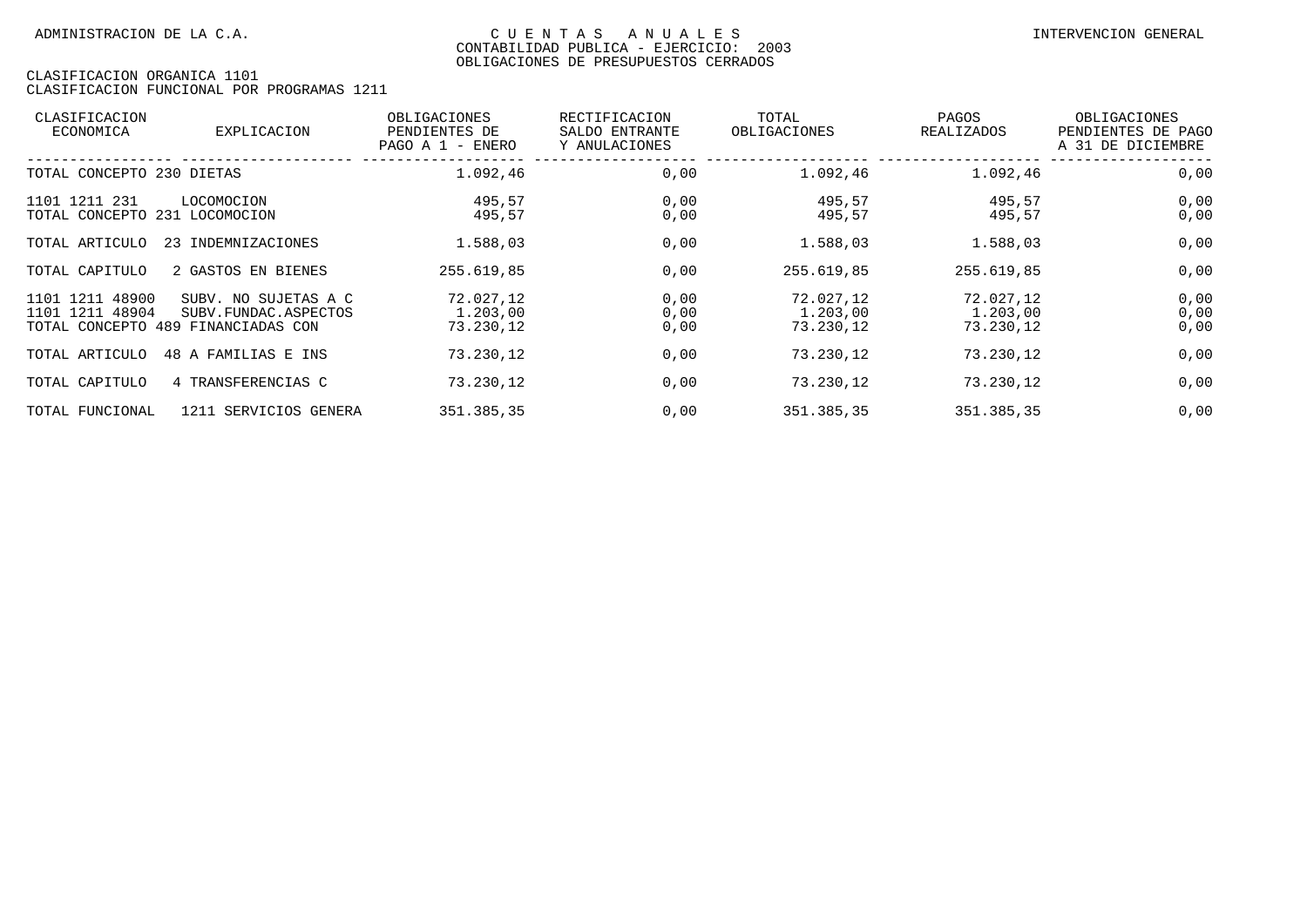| CLASIFICACION<br>ECONOMICA        | EXPLICACION                                                  | OBLIGACIONES<br>PENDIENTES DE<br>PAGO A 1 - ENERO | RECTIFICACION<br>SALDO ENTRANTE<br>Y ANULACIONES | TOTAL<br>OBLIGACIONES  | PAGOS<br>REALIZADOS    | OBLIGACIONES<br>PENDIENTES DE PAGO<br>A 31 DE DICIEMBRE |
|-----------------------------------|--------------------------------------------------------------|---------------------------------------------------|--------------------------------------------------|------------------------|------------------------|---------------------------------------------------------|
| 1101 1216 242                     | MATERIAL, SUMINISTROS<br>TOTAL CONCEPTO 242 MATERIAL, SUMINI | 27.863,47<br>27.863,47                            | 0,00<br>0,00                                     | 27.863,47<br>27.863,47 | 27.863,47<br>27.863,47 | 0,00<br>0,00                                            |
| TOTAL ARTICULO                    | 24 SERVICIOS NUEVOS                                          | 27.863,47                                         | 0,00                                             | 27.863,47              | 27.863,47              | 0,00                                                    |
| TOTAL CAPITULO                    | 2 GASTOS EN BIENES                                           | 27.863,47                                         | 0,00                                             | 27.863,47              | 27.863,47              | 0,00                                                    |
| 1101 1216 48901                   | AYUDAS A LAS COMUNID<br>TOTAL CONCEPTO 489 FINANCIADAS CON   | 61.232,55<br>61.232,55                            | 0,00<br>0,00                                     | 61.232,55<br>61.232,55 | 61.232,55<br>61.232,55 | 0,00<br>0,00                                            |
| TOTAL ARTICULO                    | 48 A FAMILIAS E INS                                          | 61.232,55                                         | 0,00                                             | 61.232,55              | 61.232,55              | 0,00                                                    |
| TOTAL CAPITULO                    | 4 TRANSFERENCIAS C                                           | 61.232,55                                         | 0,00                                             | 61.232,55              | 61.232,55              | 0,00                                                    |
| 1101 1216 78900<br>TOTAL CONCEPTO | AYUDAS A LAS COMUNID<br>789 FINANCIADAS CON                  | 66.264,00<br>66.264,00                            | 0,00<br>0,00                                     | 66.264,00<br>66.264,00 | 66.264,00<br>66.264,00 | 0,00<br>0,00                                            |
| TOTAL ARTICULO                    | 78 A FAMILIAS E INS                                          | 66.264,00                                         | 0,00                                             | 66.264,00              | 66.264,00              | 0,00                                                    |
| TOTAL CAPITULO                    | 7 TRANSFERENCIAS D                                           | 66.264,00                                         | 0,00                                             | 66.264,00              | 66.264,00              | 0,00                                                    |
| TOTAL FUNCIONAL                   | 1216 COMUNIDADES ARAG                                        | 155.360,02                                        | 0,00                                             | 155.360,02             | 155.360,02             | 0,00                                                    |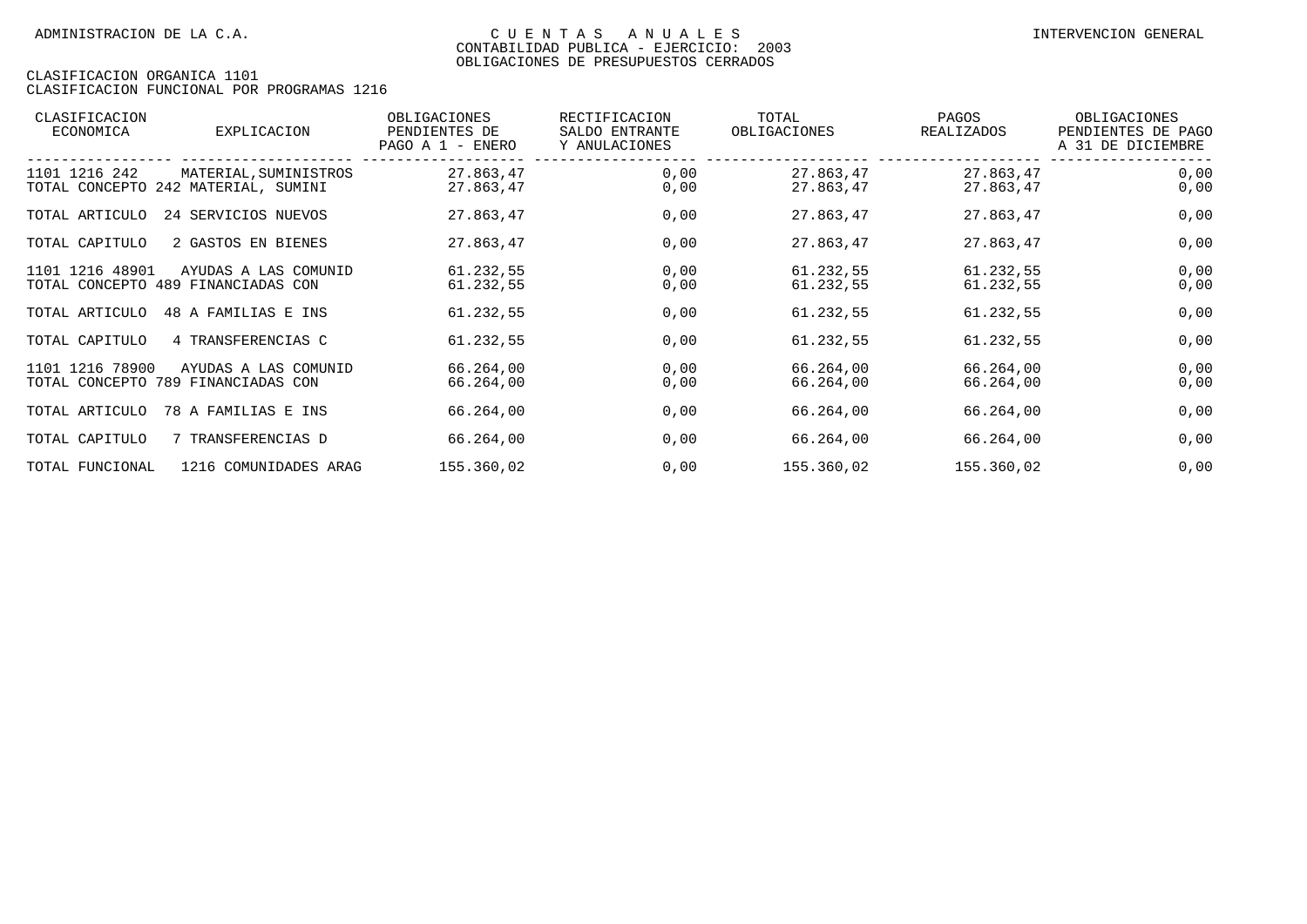| CLASIFICACION<br>ECONOMICA                     | EXPLICACION                                                                         | OBLIGACIONES<br>PENDIENTES DE<br>PAGO A 1 - ENERO | RECTIFICACION<br>SALDO ENTRANTE<br>Y ANULACIONES | TOTAL<br>OBLIGACIONES               | PAGOS<br>REALIZADOS                 | OBLIGACIONES<br>PENDIENTES DE PAGO<br>A 31 DE DICIEMBRE |
|------------------------------------------------|-------------------------------------------------------------------------------------|---------------------------------------------------|--------------------------------------------------|-------------------------------------|-------------------------------------|---------------------------------------------------------|
| 1101 1231 16000                                | SEGURIDAD SOCIAL<br>TOTAL CONCEPTO 160 CUOTAS SOCIALES                              | 3.095,02<br>3.095,02                              | 0,00<br>0,00                                     | 3.095,02<br>3.095,02                | 3.095,02<br>3.095,02                | 0,00<br>0,00                                            |
| TOTAL ARTICULO                                 | 16 CUOTAS, PRESTACI                                                                 | 3.095,02                                          | 0,00                                             | 3.095,02                            | 3.095,02                            | 0,00                                                    |
| TOTAL CAPITULO                                 | 1 GASTOS DE PERSON                                                                  | 3.095,02                                          | 0,00                                             | 3.095,02                            | 3.095,02                            | 0,00                                                    |
| 1101 1231 223<br>TOTAL CONCEPTO 223 TRANSPORTE | TRANSPORTE                                                                          | 87,65<br>87,65                                    | 0,00<br>0,00                                     | 87,65<br>87,65                      | 87,65<br>87,65                      | 0,00<br>0,00                                            |
| 1101 1231 22706                                | ESTUDIOS Y TRABAJOS<br>TOTAL CONCEPTO 227 TRABAJOS REALIZA                          | 5.312,92<br>5.312,92                              | 0,00<br>0,00                                     | 5.312,92<br>5.312,92                | 5.312,92<br>5.312,92                | 0,00<br>0,00                                            |
| TOTAL ARTICULO                                 | 22 MATERIAL, SUMINI                                                                 | 5.400.57                                          | 0,00                                             | 5.400,57                            | 5.400,57                            | 0,00                                                    |
| 1101 1231 250                                  | GASTOS PRUEBAS SELEC<br>TOTAL CONCEPTO 250 GASTOS PRUEBAS S                         | 27.076.79<br>27.076,79                            | 0,00<br>0,00                                     | 27.076.79<br>27.076,79              | 27.076.79<br>27.076,79              | 0,00<br>0,00                                            |
| 1101 1231 25100<br>1101 1231 25101             | FINANCIADOS CON RECU<br>GASTOS CURSOS RECURS<br>TOTAL CONCEPTO 251 GASTOS REALIZACI | 23.439,00<br>43.470,69<br>66.909,69               | 0,00<br>0,00<br>0,00                             | 23.439,00<br>43.470,69<br>66.909,69 | 23.439,00<br>43.470,69<br>66.909,69 | 0,00<br>0,00<br>0,00                                    |
| TOTAL ARTICULO                                 | 25 OTROS GASTOS                                                                     | 93.986,48                                         | 0,00                                             | 93.986,48                           | 93.986,48                           | 0,00                                                    |
| TOTAL CAPITULO                                 | 2 GASTOS EN BIENES                                                                  | 99.387.05                                         | 0,00                                             | 99.387.05                           | 99.387.05                           | 0,00                                                    |
| TOTAL FUNCIONAL                                | 1231 SELECCION, FORMA                                                               | 102.482,07                                        | 0,00                                             | 102.482,07                          | 102.482,07                          | 0,00                                                    |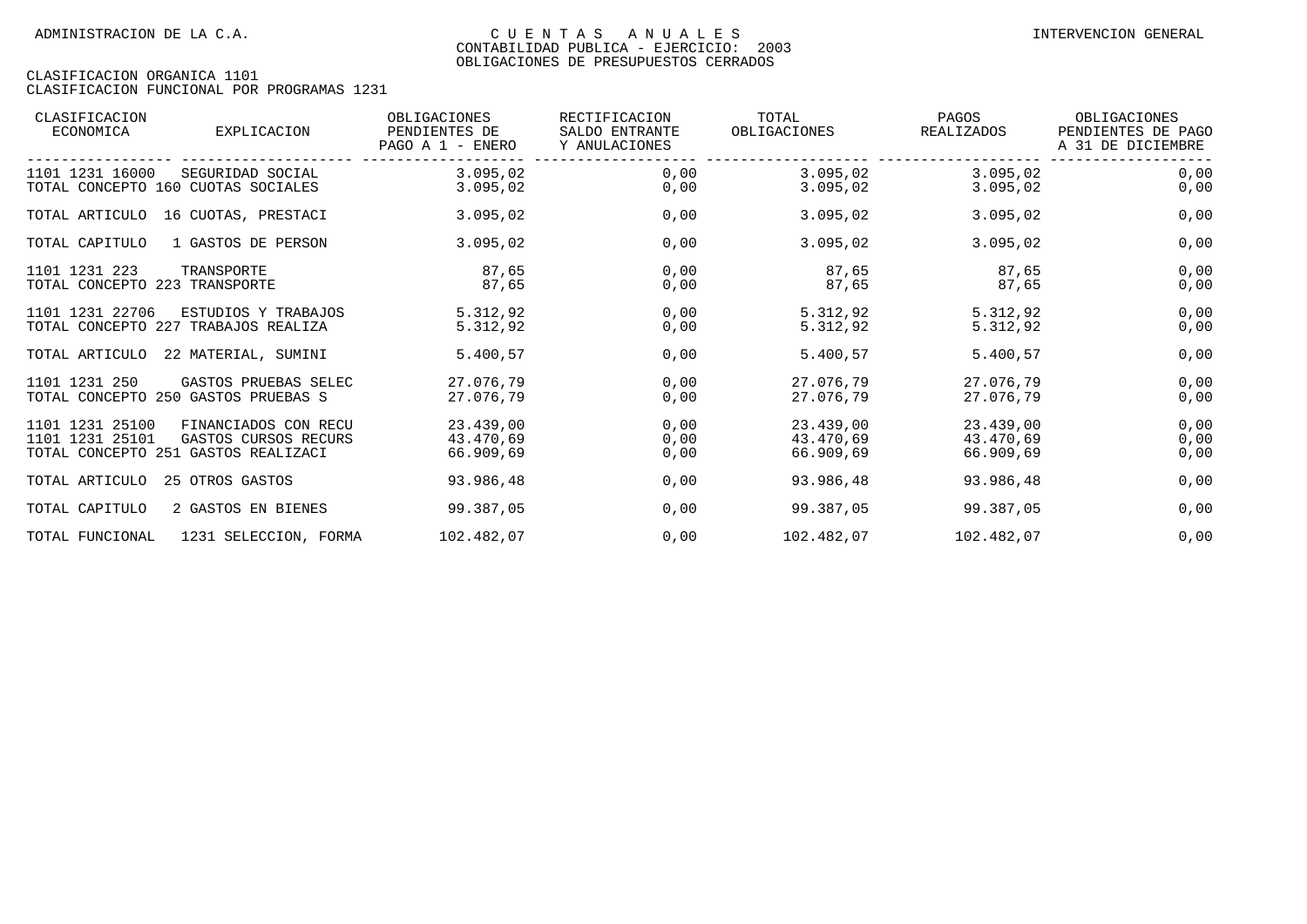| CLASIFICACION<br>ECONOMICA     | EXPLICACION                                                                           | OBLIGACIONES<br>PENDIENTES DE<br>PAGO A 1 - ENERO | RECTIFICACION<br>SALDO ENTRANTE<br>Y ANULACIONES | TOTAL<br>OBLIGACIONES               | PAGOS<br><b>REALIZADOS</b>          | OBLIGACIONES<br>PENDIENTES DE PAGO<br>A 31 DE DICIEMBRE |
|--------------------------------|---------------------------------------------------------------------------------------|---------------------------------------------------|--------------------------------------------------|-------------------------------------|-------------------------------------|---------------------------------------------------------|
| 1101 1253 242<br>1101 1266 242 | MATERIAL, SUMINISTROS<br>MATERIAL, SUMINISTROS<br>TOTAL CONCEPTO 242 MATERIAL, SUMINI | 10.000,00<br>17.429,35<br>27.429,35               | 0,00<br>0,00<br>0,00                             | 10.000,00<br>17.429,35<br>27.429,35 | 10.000,00<br>17.429,35<br>27.429,35 | 0,00<br>0,00<br>0,00                                    |
| TOTAL ARTICULO                 | 24 SERVICIOS NUEVOS                                                                   | 27.429.35                                         | 0,00                                             | 27.429,35                           | 27.429.35                           | 0,00                                                    |
| TOTAL CAPITULO                 | 2 GASTOS EN BIENES                                                                    | 27.429.35                                         | 0,00                                             | 27.429.35                           | 27.429.35                           | 0,00                                                    |
| TOTAL FUNCIONAL                | 1253 POLITICA DEMOGRA                                                                 | 27.429.35                                         | 0.00                                             | 27.429,35                           | 27.429.35                           | 0.00                                                    |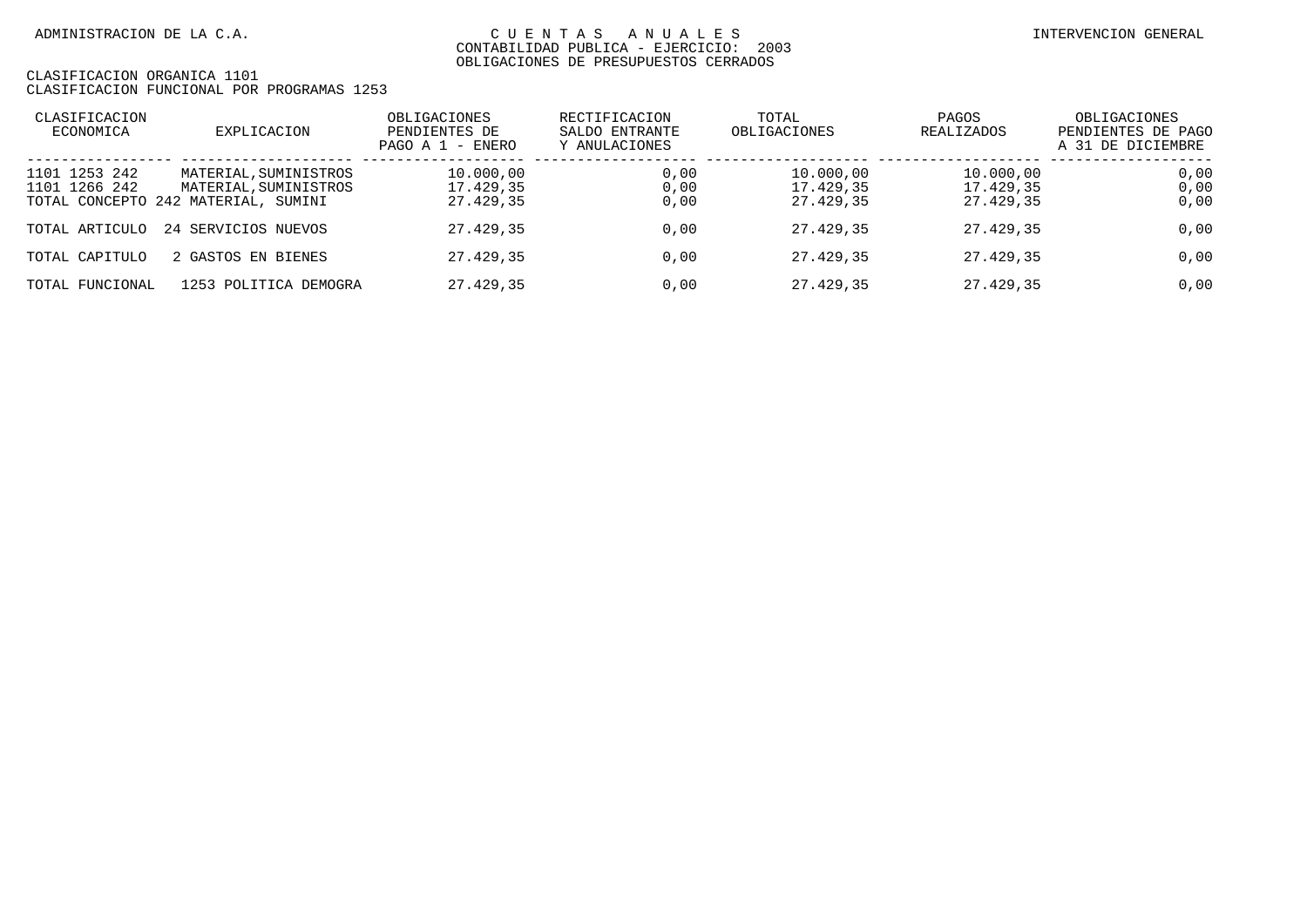| CLASIFICACION<br>ECONOMICA | EXPLICACION           | OBLIGACIONES<br>PENDIENTES DE<br>PAGO A 1 - ENERO | RECTIFICACION<br>SALDO ENTRANTE<br>Y ANULACIONES | TOTAL<br>OBLIGACIONES | PAGOS<br><b>REALIZADOS</b> | OBLIGACIONES<br>PENDIENTES DE PAGO<br>A 31 DE DICIEMBRE |
|----------------------------|-----------------------|---------------------------------------------------|--------------------------------------------------|-----------------------|----------------------------|---------------------------------------------------------|
| TOTAL ORGANICO             | 1101 SECRETARIA GENER | 636.656.79                                        | 0.00                                             | 636.656.79            | 636.656.79                 | 0,00                                                    |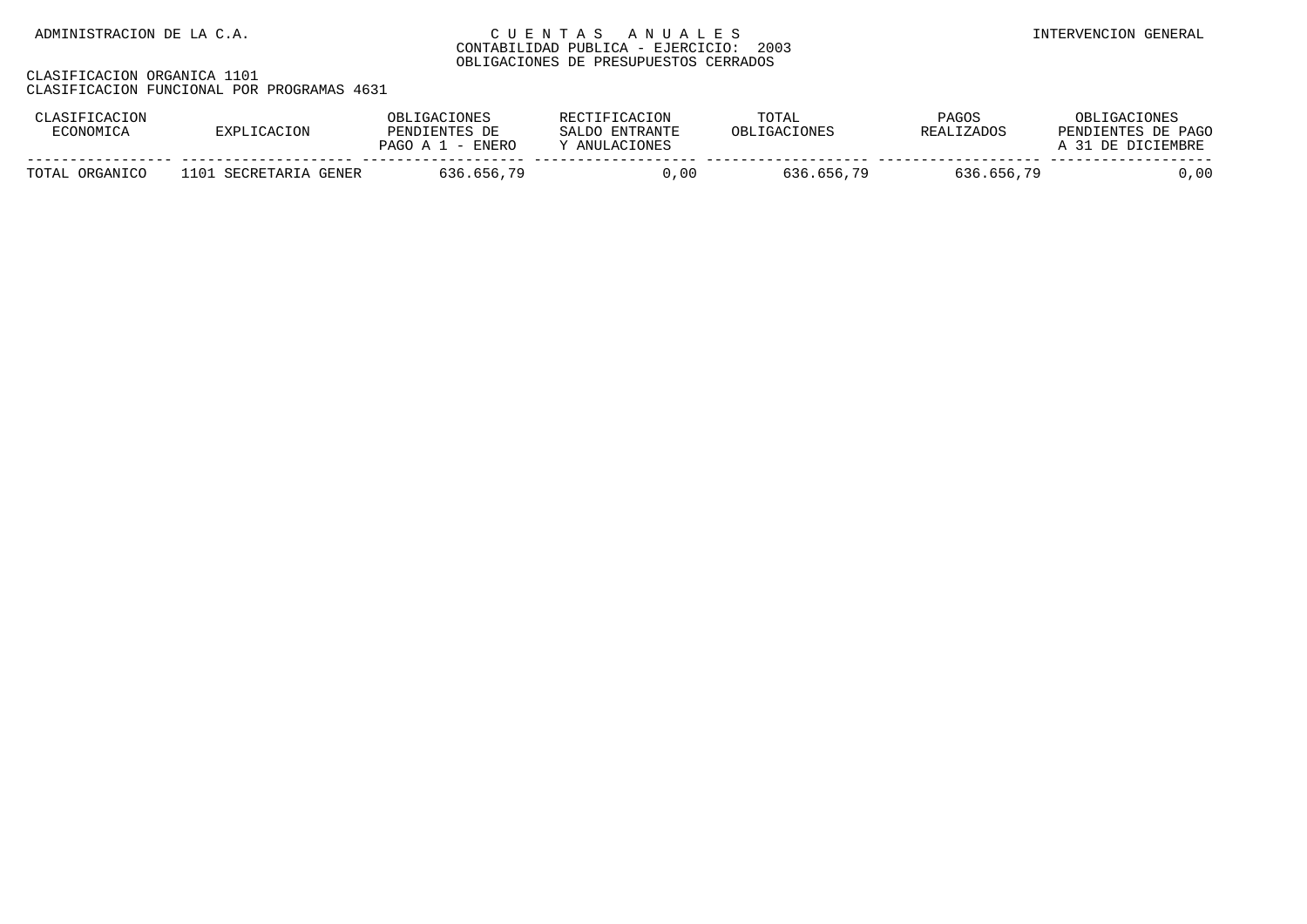| CLASIFICACION<br>ECONOMICA<br>EXPLICACION                                                                                                                             | OBLIGACIONES<br>PENDIENTES DE<br>PAGO A 1 - ENERO | RECTIFICACION<br>SALDO ENTRANTE<br>Y ANULACIONES | TOTAL<br>OBLIGACIONES                    | PAGOS<br>REALIZADOS                      | OBLIGACIONES<br>PENDIENTES DE PAGO<br>A 31 DE DICIEMBRE |
|-----------------------------------------------------------------------------------------------------------------------------------------------------------------------|---------------------------------------------------|--------------------------------------------------|------------------------------------------|------------------------------------------|---------------------------------------------------------|
| 1102 1263 16000<br>SEGURIDAD SOCIAL<br>TOTAL CONCEPTO 160 CUOTAS SOCIALES                                                                                             | 12.886,34<br>12.886,34                            | 0.00<br>0,00                                     | 12.886,34<br>12.886,34                   | 12.886,34<br>12.886,34                   | 0,00<br>0,00                                            |
| TOTAL ARTICULO 16 CUOTAS, PRESTACI                                                                                                                                    | 12.886,34                                         | 0,00                                             | 12.886,34                                | 12.886,34                                | 0,00                                                    |
| TOTAL CAPITULO<br>1 GASTOS DE PERSON                                                                                                                                  | 12.886,34                                         | 0,00                                             | 12.886,34                                | 12.886,34                                | 0,00                                                    |
| 1102 1263 215<br>MOBILIARIO Y ENSERES<br>TOTAL CONCEPTO 215 MOBILIARIO Y ENS                                                                                          | 385,98<br>385,98                                  | 0,00<br>0,00                                     | 385,98<br>385,98                         | 385,98<br>385,98                         | 0,00<br>0,00                                            |
| TOTAL ARTICULO 21 REPARACION Y CON                                                                                                                                    | 385,98                                            | 0,00                                             | 385,98                                   | 385,98                                   | 0,00                                                    |
| 1102 1263 22001<br>MOBILIARIO Y ENSERES<br>1102 1263 22002<br>PRENSA, REVISTAS Y PU<br>1102 1263 22003<br>LIBROS Y OTRAS PUBLI<br>TOTAL CONCEPTO 220 MATERIAL DE OFIC | 298,68<br>2.748,72<br>858,68<br>3.906,08          | 0,00<br>0,00<br>0,00<br>0,00                     | 298,68<br>2.748,72<br>858,68<br>3.906,08 | 298,68<br>2.748,72<br>858,68<br>3.906,08 | 0,00<br>0,00<br>0,00<br>0,00                            |
| 1102 1263 223<br>TRANSPORTE<br>TOTAL CONCEPTO 223 TRANSPORTE                                                                                                          | 606,23<br>606,23                                  | 0,00<br>0,00                                     | 606,23<br>606,23                         | 606,23<br>606,23                         | 0,00<br>0,00                                            |
| 1102 1263 22601<br>ATENCIONES PROTOCOLA<br>1102 1263 22603<br>JURIDICOS, CONTENCIOS<br>TOTAL CONCEPTO 226 GASTOS DIVERSOS                                             | 1.867,67<br>2.861,34<br>4.729,01                  | 0,00<br>0,00<br>0,00                             | 1.867,67<br>2.861,34<br>4.729,01         | 1.867,67<br>2.861,34<br>4.729,01         | 0,00<br>0,00<br>0,00                                    |
| TOTAL ARTICULO 22 MATERIAL, SUMINI                                                                                                                                    | 9.241,32                                          | 0,00                                             | 9.241, 32                                | 9.241,32                                 | 0,00                                                    |
| 1102 1263 230<br>DIETAS<br>TOTAL CONCEPTO 230 DIETAS                                                                                                                  | 884,68<br>884,68                                  | 0,00<br>0,00                                     | 884,68<br>884,68                         | 884,68<br>884,68                         | 0,00<br>0,00                                            |
| 1102 1263 231<br>LOCOMOCION<br>TOTAL CONCEPTO 231 LOCOMOCION                                                                                                          | 582,01<br>582,01                                  | 0,00<br>0,00                                     | 582,01<br>582,01                         | 582,01<br>582,01                         | 0,00<br>0,00                                            |
| TOTAL ARTICULO<br>23 INDEMNIZACIONES                                                                                                                                  | 1.466,69                                          | 0,00                                             | 1.466,69                                 | 1.466,69                                 | 0,00                                                    |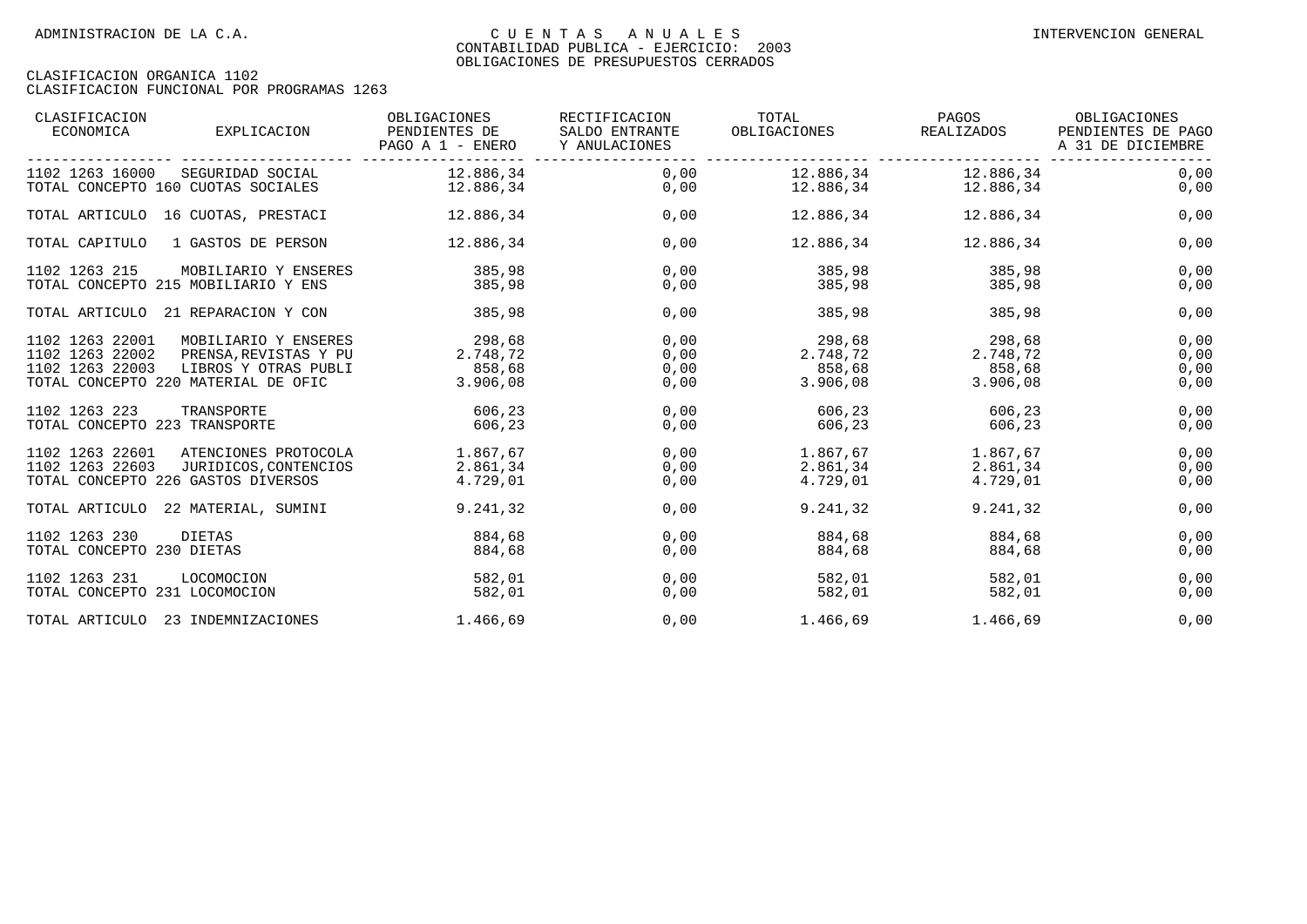| CLASIFICACION<br>ECONOMICA | EXPLICACION           | OBLIGACIONES<br>PENDIENTES DE<br>PAGO A 1 - ENERO | RECTIFICACION<br>SALDO ENTRANTE<br>Y ANULACIONES | TOTAL<br>OBLIGACIONES | PAGOS<br>REALIZADOS | OBLIGACIONES<br>PENDIENTES DE PAGO<br>A 31 DE DICIEMBRE |
|----------------------------|-----------------------|---------------------------------------------------|--------------------------------------------------|-----------------------|---------------------|---------------------------------------------------------|
| TOTAL CAPITULO             | 2 GASTOS EN BIENES    | 11.093.99                                         | 0.00                                             | 11.093,99             | 11.093.99           | 0,00                                                    |
| TOTAL FUNCIONAL            | 1263 SERVICIOS JURIDI | 23.980,33                                         | 0.00                                             | 23.980,33             | 23.980,33           | 0,00                                                    |
| TOTAL ORGANICO             | 1102 D.G.DE SERVICIOS | 23.980,33                                         | 0.00                                             | 23.980,33             | 23.980,33           | 0.00                                                    |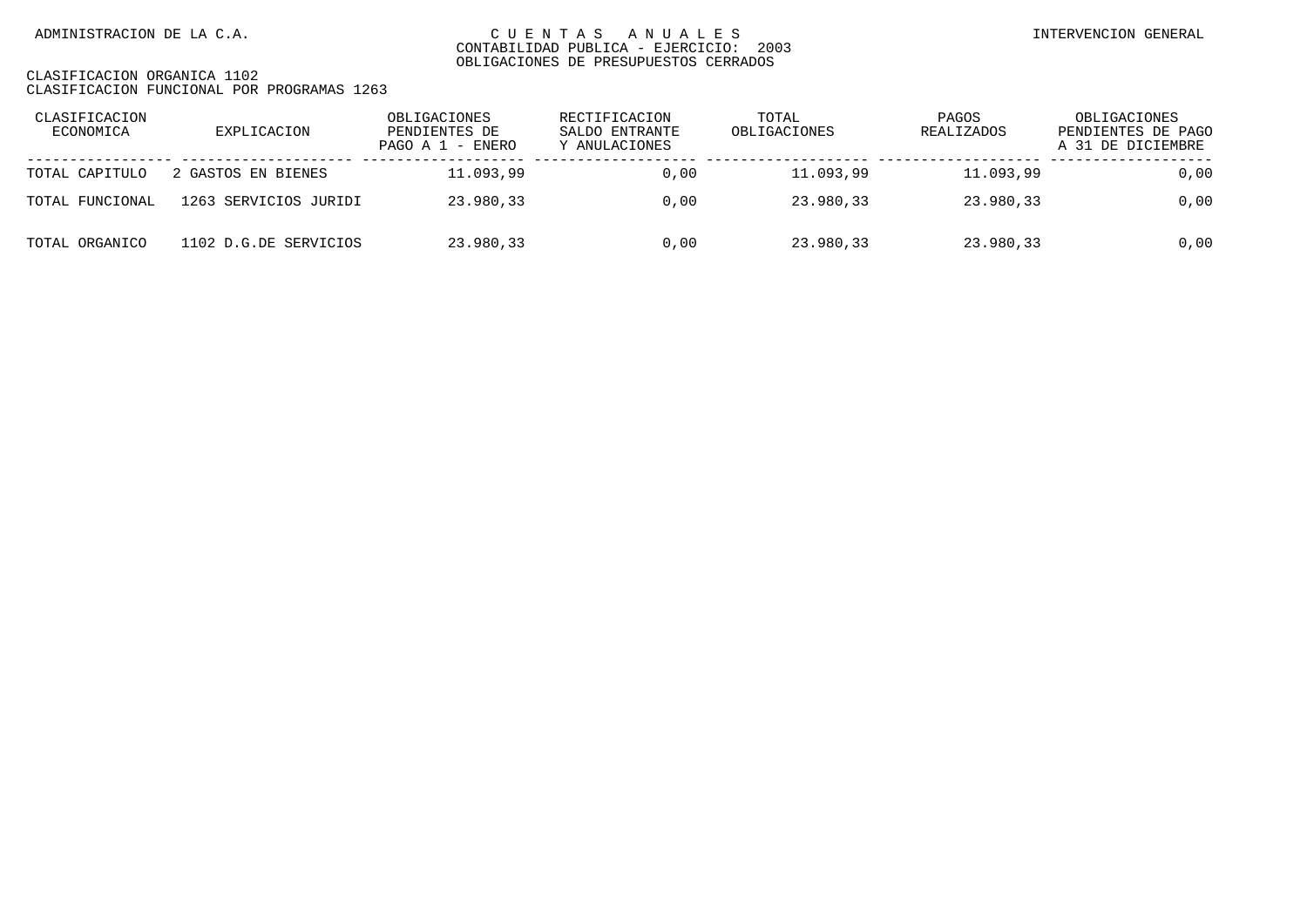| CLASIFICACION<br>ECONOMICA | EXPLICACION                                            | OBLIGACIONES<br>PENDIENTES DE<br>PAGO A 1 - ENERO | RECTIFICACION<br>SALDO ENTRANTE<br>Y ANULACIONES | TOTAL<br>OBLIGACIONES  | PAGOS<br>REALIZADOS    | OBLIGACIONES<br>PENDIENTES DE PAGO<br>A 31 DE DICIEMBRE |
|----------------------------|--------------------------------------------------------|---------------------------------------------------|--------------------------------------------------|------------------------|------------------------|---------------------------------------------------------|
| 1103 1212 16000            | SEGURIDAD SOCIAL<br>TOTAL CONCEPTO 160 CUOTAS SOCIALES | 43.300,97<br>43.300,97                            | 0,00<br>0,00                                     | 43.300,97<br>43.300,97 | 43.300,97<br>43.300,97 | 0,00<br>0,00                                            |
|                            | TOTAL ARTICULO 16 CUOTAS, PRESTACI                     | 43.300.97                                         | 0,00                                             | 43.300.97              | 43.300.97              | 0,00                                                    |
| TOTAL CAPITULO             | 1 GASTOS DE PERSON                                     | 43.300,97                                         | 0,00                                             | 43.300,97              | 43.300,97              | 0,00                                                    |
| 1103 1212 202              | EDIFICIOS Y OTRAS CO                                   | 1.045,41                                          | 0,00                                             | 1.045,41               | 1.045,41               | 0,00                                                    |
|                            | TOTAL CONCEPTO 202 EDIFICIOS Y OTRA                    | 1.045,41                                          | 0,00                                             | 1.045,41               | 1.045,41               | 0,00                                                    |
| 1103 1212 203              | MAOUINARIA, INSTALACI                                  | 223,46                                            | 0,00                                             | 223,46                 | 223,46                 | 0,00                                                    |
|                            | TOTAL CONCEPTO 203 MAOUINARIA, INST                    | 223,46                                            | 0,00                                             | 223,46                 | 223,46                 | 0,00                                                    |
| 1103 1212 205              | MOBILIARIO Y ENSERES                                   | 7.456,41                                          | 0,00                                             | 7.456,41               | 7.456,41               | 0,00                                                    |
|                            | TOTAL CONCEPTO 205 MOBILIARIO Y ENS                    | 7.456,41                                          | 0,00                                             | 7.456,41               | 7.456,41               | 0,00                                                    |
| TOTAL ARTICULO             | 20 ARRENDAMIENTOS                                      | 8.725,28                                          | 0,00                                             | 8.725,28               | 8.725,28               | 0,00                                                    |
| 1103 1212 212              | EDIFICIOS Y OTRAS CO                                   | 84.014.21                                         | 0,00                                             | 84.014,21              | 84.014,21              | 0,00                                                    |
|                            | TOTAL CONCEPTO 212 EDIFICIOS Y OTRA                    | 84.014,21                                         | 0,00                                             | 84.014,21              | 84.014,21              | 0,00                                                    |
| 1103 1212 213              | MAOUINARIA, INSTALACI                                  | 1.683,43                                          | 0.00                                             | 1.683.43               | 1.683,43               | 0,00                                                    |
|                            | TOTAL CONCEPTO 213 MAOUINARIA, INST                    | 1.683,43                                          | 0,00                                             | 1.683,43               | 1.683.43               | 0,00                                                    |
| 1103 1212 214              | MATERIAL DE TRANSPOR                                   | 415,64                                            | 0,00                                             | 415,64                 | 415,64                 | 0,00                                                    |
|                            | TOTAL CONCEPTO 214 MATERIAL DE TRAN                    | 415,64                                            | 0,00                                             | 415,64                 | 415,64                 | 0,00                                                    |
| 1103 1212 215              | MOBILIARIO Y ENSERES                                   | 237.27                                            | 0,00                                             | 237,27                 | 237,27                 | 0,00                                                    |
|                            | TOTAL CONCEPTO 215 MOBILIARIO Y ENS                    | 237,27                                            | 0,00                                             | 237,27                 | 237,27                 | 0,00                                                    |
| 1103 1212 219              | OTRO INMOVILIZADO MA                                   | 5.263.80                                          | 0,00                                             | 5.263,80               | 5.263,80               | 0,00                                                    |
|                            | TOTAL CONCEPTO 219 OTRO INMOVILIZAD                    | 5.263, 80                                         | 0,00                                             | 5.263,80               | 5.263,80               | 0,00                                                    |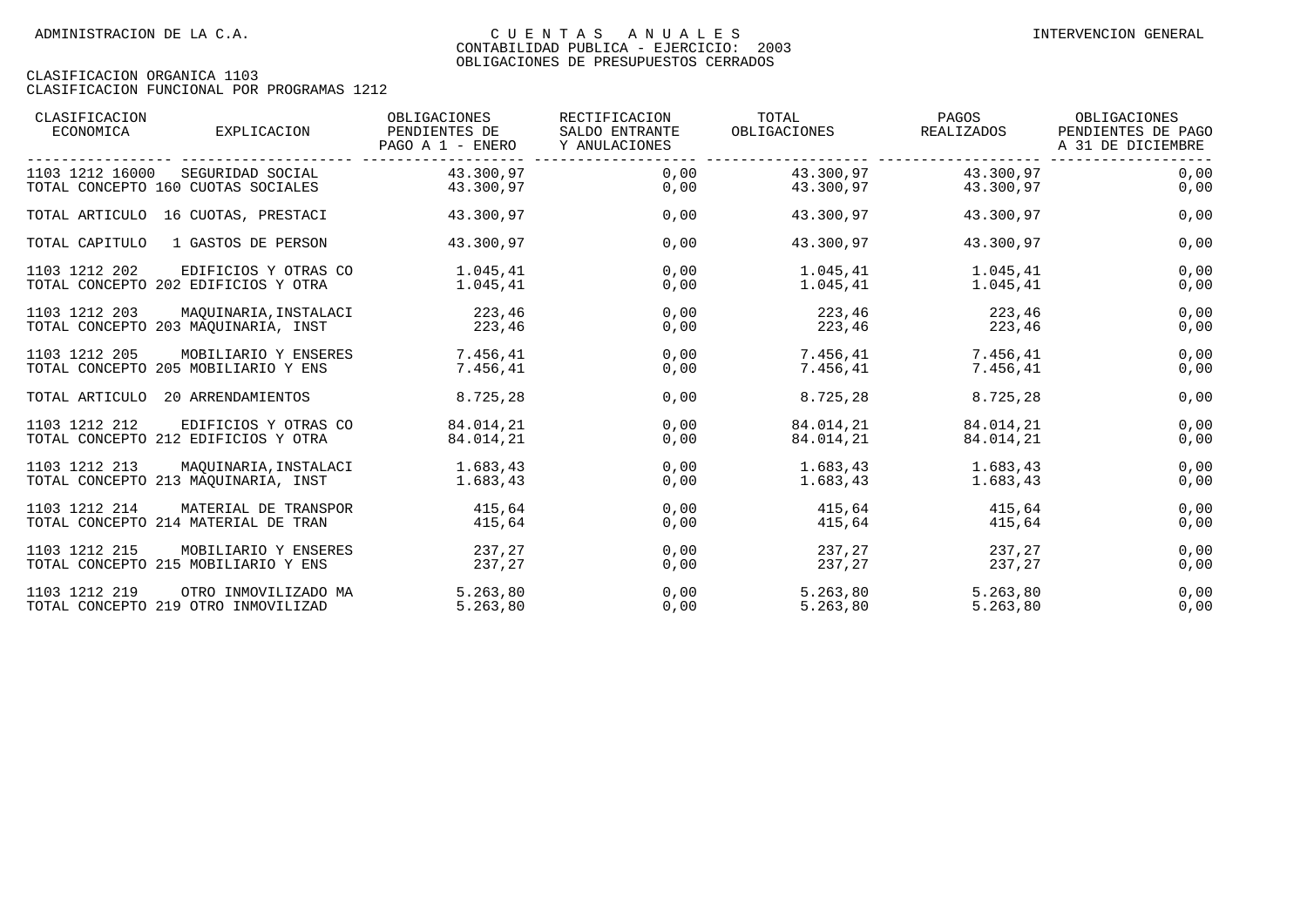| CLASIFICACION<br>ECONOMICA                                                                                 | EXPLICACION                                                                                                                          | OBLIGACIONES<br>PENDIENTES DE<br>PAGO A 1 - ENERO            | RECTIFICACION<br>SALDO ENTRANTE<br>Y ANULACIONES | TOTAL<br>OBLIGACIONES REALIZADOS                             | PAGOS                                                        | OBLIGACIONES<br>PENDIENTES DE PAGO<br>A 31 DE DICIEMBRE |
|------------------------------------------------------------------------------------------------------------|--------------------------------------------------------------------------------------------------------------------------------------|--------------------------------------------------------------|--------------------------------------------------|--------------------------------------------------------------|--------------------------------------------------------------|---------------------------------------------------------|
|                                                                                                            | TOTAL ARTICULO 21 REPARACION Y CON 91.614,35                                                                                         |                                                              | 0,00                                             |                                                              | 91.614,35 91.614,35                                          | 0,00                                                    |
| 1103 1212 22000<br>1103 1212 22002<br>1103 1212 22003<br>1103 1212 22004                                   | ORDINARIO NO INVENTA<br>PRENSA, REVISTAS Y PU<br>LIBROS Y OTRAS PUBLI<br>MATERIAL INFORMATICO<br>TOTAL CONCEPTO 220 MATERIAL DE OFIC | 170.066,56<br>10.342,19<br>22.879,36<br>176,32<br>203.464,43 | 0,00<br>0,00<br>0,00<br>0,00<br>0,00             | 170.066,56<br>10.342,19<br>22.879,36<br>176,32<br>203.464,43 | 170.066,56<br>10.342,19<br>22.879,36<br>176,32<br>203.464,43 | 0,00<br>0,00<br>0,00<br>0,00<br>0,00                    |
| 1103 1212 22100<br>1103 1212 22103<br>1103 1212 22104<br>1103 1212 22109<br>TOTAL CONCEPTO 221 SUMINISTROS | ENERGIA ELECTRICA<br>COMBUSTIBLES<br>VESTUARIO<br>OTROS SUMINISTROS 24.052,35                                                        | 14.924,46<br>6.595,19<br>1.033,86<br>46.605,86               | 0,00<br>0,00<br>0,00<br>0,00<br>0,00             | 14.924,46<br>6.595, 19<br>1.033,86<br>24.052,35<br>46.605,86 | 14.924,46<br>6.595, 19<br>1.033,86<br>24.052,35<br>46.605,86 | 0,00<br>0,00<br>0,00<br>0,00<br>0,00                    |
| 1103 1212 22203<br>TOTAL CONCEPTO 222 COMUNICACIONES                                                       | TELEX Y TELEFAX                                                                                                                      | 213,25<br>213, 25                                            | 0,00<br>0,00                                     | 213, 25<br>213, 25                                           | 213, 25<br>213,25                                            | 0,00<br>0,00                                            |
| 1103 1212 223<br>TOTAL CONCEPTO 223 TRANSPORTE                                                             | TRANSPORTE                                                                                                                           | 6.249, 47<br>6.249.47                                        | 0,00<br>0,00                                     | $6.249,47$ 6.249,47                                          | 6.249.47 6.249.47                                            | 0,00<br>0,00                                            |
| 1103 1212 22700<br>1103 1212 22709                                                                         | LIMPIEZA Y ASEO 215.957,88<br>OTROS<br>TOTAL CONCEPTO 227 TRABAJOS REALIZA                                                           | 306,90<br>216.264,78                                         | 0,00<br>0,00<br>0,00                             | 215.957,88<br>306,90<br>216.264,78                           | 215.957,88<br>306,90<br>216.264,78                           | 0,00<br>0,00<br>0,00                                    |
|                                                                                                            | TOTAL ARTICULO 22 MATERIAL, SUMINI                                                                                                   | 472.797.79                                                   | 0,00                                             | 472.797.79                                                   | 472.797.79                                                   | 0,00                                                    |
| 1103 1212 230<br>TOTAL CONCEPTO 230 DIETAS                                                                 | DIETAS                                                                                                                               | 39,75<br>39,75                                               | 0,00<br>0,00                                     | 39,75<br>39,75                                               | 39,75<br>39,75                                               | 0,00<br>0,00                                            |
| 1103 1212 231<br>TOTAL CONCEPTO 231 LOCOMOCION                                                             | LOCOMOCION                                                                                                                           | 29.035,67<br>29.035,67                                       | 0,00<br>0,00                                     | 29.035,67                                                    | 29.035,67 29.035,67<br>29.035,67                             | 0,00<br>0,00                                            |
|                                                                                                            | TOTAL ARTICULO 23 INDEMNIZACIONES                                                                                                    | 29.075,42                                                    | 0,00                                             | 29.075,42                                                    | 29.075,42                                                    | 0,00                                                    |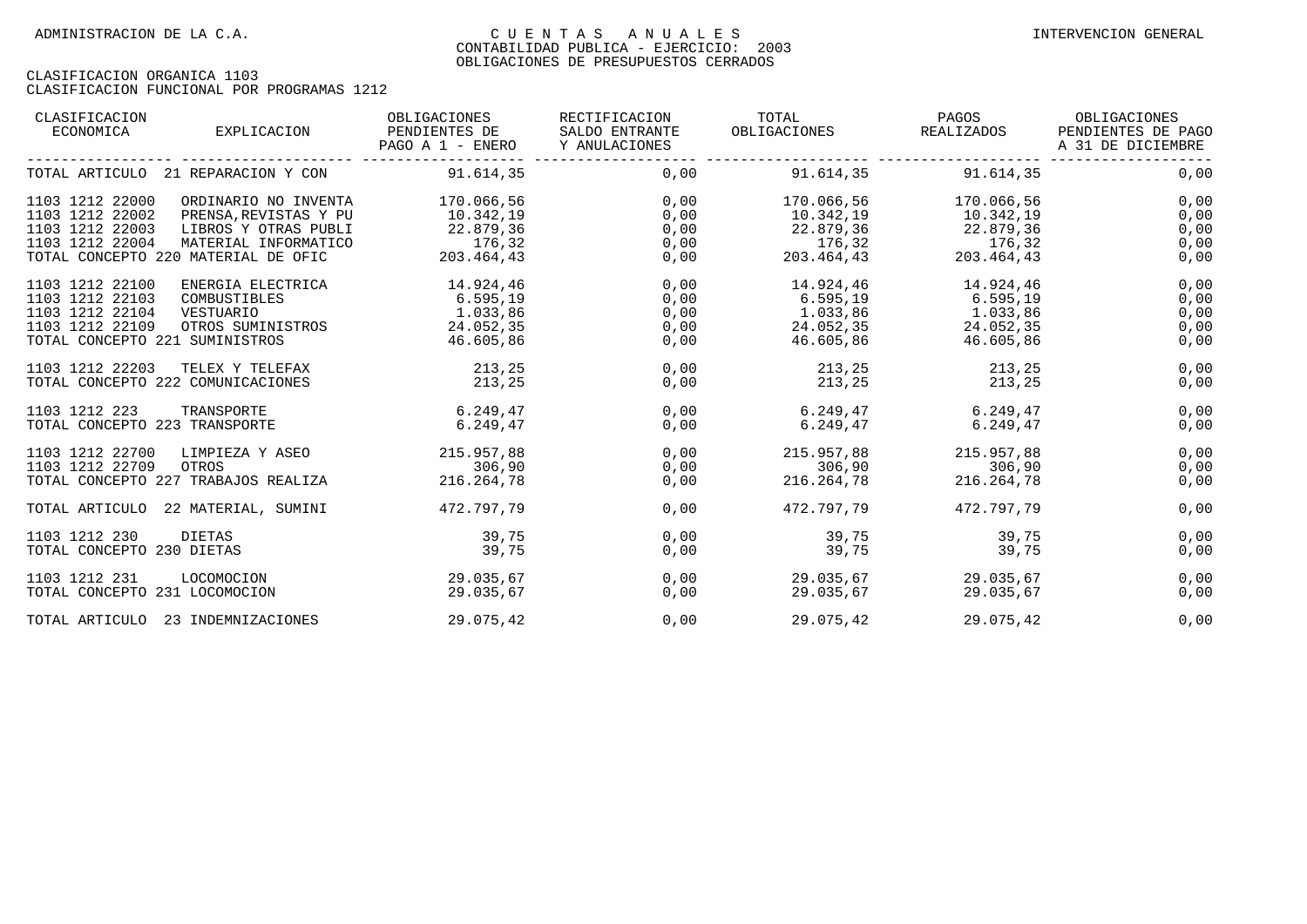| CLASIFICACION<br>ECONOMICA | EXPLICACION                                                  | OBLIGACIONES<br>PENDIENTES DE<br>PAGO A $1$ - ENERO | RECTIFICACION<br>SALDO ENTRANTE<br>Y ANULACIONES | TOTAL<br>OBLIGACIONES    | PAGOS<br>REALIZADOS      | OBLIGACIONES<br>PENDIENTES DE PAGO<br>A 31 DE DICIEMBRE |
|----------------------------|--------------------------------------------------------------|-----------------------------------------------------|--------------------------------------------------|--------------------------|--------------------------|---------------------------------------------------------|
| TOTAL CAPITULO             | 2 GASTOS EN BIENES                                           | 602.212,84                                          | 0,00                                             | 602.212,84               | 602.212,84               | 0,00                                                    |
| 1103 1212 692              | EDIFICIOS Y OTRAS CO<br>TOTAL CONCEPTO 692 EDIFICIOS Y OTRA  | 573.125,11<br>573.125,11                            | 0,00<br>0,00                                     | 573.125,11<br>573.125,11 | 573.125,11<br>573.125,11 | 0,00<br>0,00                                            |
| 1103 1212 693              | MAOUINARIA, INSTALACI<br>TOTAL CONCEPTO 693 MAOUINARIA, INST | 3.355,38<br>3.355,38                                | 0,00<br>0,00                                     | 3.355,38<br>3.355,38     | 3.355,38<br>3.355,38     | 0,00<br>0,00                                            |
| 1103 1212 694              | MATERIAL DE TRANSPOR<br>TOTAL CONCEPTO 694 MATERIAL DE TRAN  | 4.838,17<br>4.838,17                                | 0,00<br>0,00                                     | 4.838,17<br>4.838,17     | 4.838,17<br>4.838,17     | 0,00<br>0,00                                            |
| 1103 1212 695              | MOBILIARIO Y ENSERES<br>TOTAL CONCEPTO 695 MOBILIARIO Y ENS  | 17.783.96<br>17.783,96                              | 0,00<br>0,00                                     | 17.783,96<br>17.783,96   | 17.783,96<br>17.783,96   | 0,00<br>0,00                                            |
| TOTAL ARTICULO             | 69 FINANCIADAS CON                                           | 599.102,62                                          | 0,00                                             | 599.102,62               | 599.102,62               | 0,00                                                    |
| TOTAL CAPITULO             | 6 INVERSIONES REAL                                           | 599.102,62                                          | 0,00                                             | 599.102,62               | 599.102,62               | 0,00                                                    |
| TOTAL FUNCIONAL            | 1212 SERVICIOS CENTRA                                        | 1.244.616,43                                        | 0,00                                             | 1.244.616,43             | 1.244.616,43             | 0,00                                                    |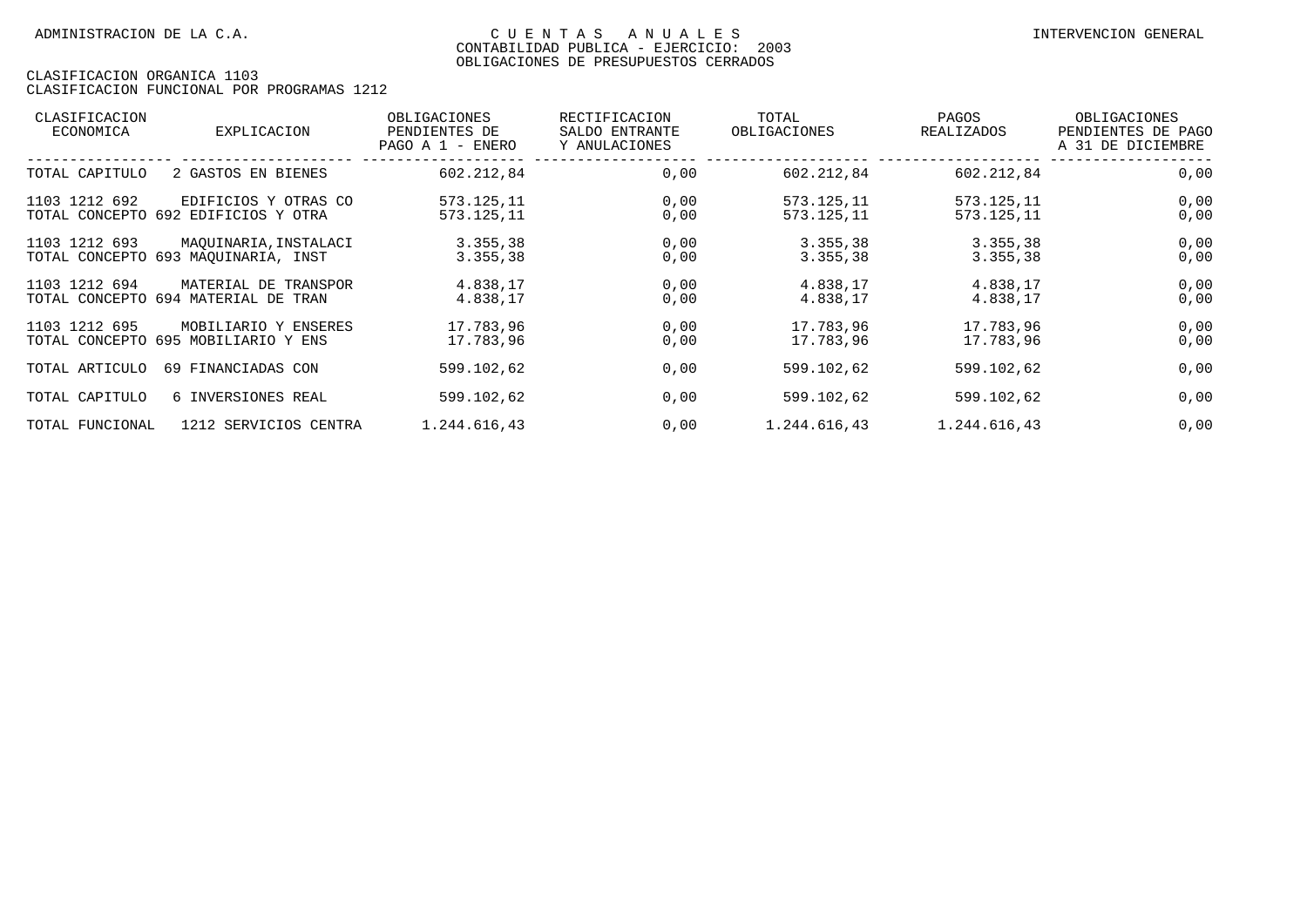| CLASIFICACION<br>ECONOMICA                        | EXPLICACION                                                                          | OBLIGACIONES<br>PENDIENTES DE<br>PAGO A 1 - ENERO | RECTIFICACION<br>SALDO ENTRANTE<br>Y ANULACIONES | TOTAL<br>OBLIGACIONES            | PAGOS<br>REALIZADOS              | OBLIGACIONES<br>PENDIENTES DE PAGO<br>A 31 DE DICIEMBRE |
|---------------------------------------------------|--------------------------------------------------------------------------------------|---------------------------------------------------|--------------------------------------------------|----------------------------------|----------------------------------|---------------------------------------------------------|
| 1103 1214 16000                                   | SEGURIDAD SOCIAL<br>TOTAL CONCEPTO 160 CUOTAS SOCIALES                               | 4.137,33<br>4.137,33                              | 0,00<br>0,00                                     | 4.137,33<br>4.137,33             | 4.137,33<br>4.137,33             | 0,00<br>0,00                                            |
|                                                   | TOTAL ARTICULO 16 CUOTAS, PRESTACI                                                   | 4.137,33                                          | 0,00                                             | 4.137,33                         | 4.137,33                         | 0,00                                                    |
| TOTAL CAPITULO                                    | 1 GASTOS DE PERSON                                                                   | 4.137,33                                          | 0,00                                             | 4.137,33                         | 4.137,33                         | 0,00                                                    |
| 1103 1214 22001<br>1103 1214 22002                | MOBILIARIO Y ENSERES<br>PRENSA, REVISTAS Y PU<br>TOTAL CONCEPTO 220 MATERIAL DE OFIC | 1.254,50<br>1.182,05<br>2.436,55                  | 0,00<br>0,00<br>0,00                             | 1.254,50<br>1.182,05<br>2.436,55 | 1.254,50<br>1.182,05<br>2.436,55 | 0,00<br>0,00<br>0,00                                    |
| 1103 1214 22109<br>TOTAL CONCEPTO 221 SUMINISTROS | OTROS SUMINISTROS                                                                    | 4.042,03<br>4.042,03                              | 0,00<br>0,00                                     | 4.042,03<br>4.042,03             | 4.042,03<br>4.042,03             | 0,00<br>0,00                                            |
| TOTAL ARTICULO                                    | 22 MATERIAL, SUMINI                                                                  | 6.478,58                                          | 0,00                                             | 6.478,58                         | 6.478,58                         | 0,00                                                    |
| 1103 1214 230<br>TOTAL CONCEPTO 230 DIETAS        | DIETAS                                                                               | 265,06<br>265,06                                  | 0,00<br>0,00                                     | 265,06<br>265,06                 | 265,06<br>265,06                 | 0,00<br>0,00                                            |
| 1103 1214 231<br>TOTAL CONCEPTO 231 LOCOMOCION    | LOCOMOCION                                                                           | 251,59<br>251,59                                  | 0,00<br>0,00                                     | 251,59<br>251,59                 | 251,59<br>251,59                 | 0,00<br>0,00                                            |
| TOTAL ARTICULO                                    | 23 INDEMNIZACIONES                                                                   | 516,65                                            | 0,00                                             | 516,65                           | 516,65                           | 0,00                                                    |
| TOTAL CAPITULO                                    | 2 GASTOS EN BIENES                                                                   | 6.995,23                                          | 0.00                                             | 6.995,23                         | 6.995,23                         | 0,00                                                    |
| 1103 1214 699                                     | INMOVILIZADO INMATER<br>TOTAL CONCEPTO 699 INMOVILIZADO INM                          | 24.017,60<br>24.017,60                            | 0,00<br>0,00                                     | 24.017,60<br>24.017,60           | 24.017,60<br>24.017,60           | 0,00<br>0,00                                            |
| TOTAL ARTICULO                                    | 69 FINANCIADAS CON                                                                   | 24.017,60                                         | 0,00                                             | 24.017,60                        | 24.017,60                        | 0,00                                                    |
| TOTAL CAPITULO                                    | 6 INVERSIONES REAL                                                                   | 24.017,60                                         | 0,00                                             | 24.017,60                        | 24.017,60                        | 0,00                                                    |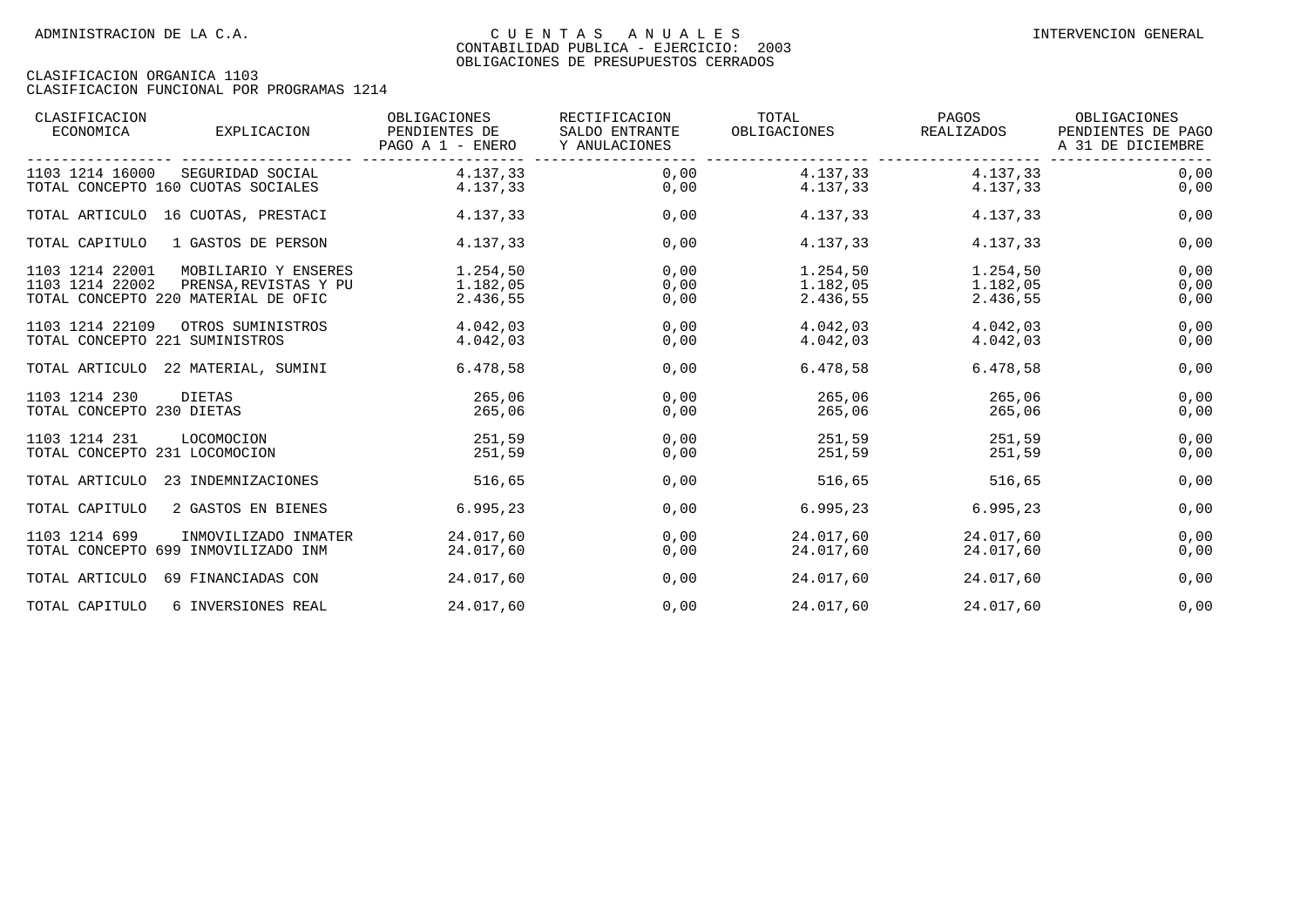| CLASIFICACION<br>ECONOMICA | EXPLICACION           | OBLIGACIONES<br>PENDIENTES DE<br>PAGO A 1 - ENERO | RECTIFICACION<br>SALDO ENTRANTE<br>Y ANULACIONES | TOTAL<br>OBLIGACIONES | PAGOS<br>REALIZADOS | OBLIGACIONES<br>PENDIENTES DE PAGO<br>A 31 DE DICIEMBRE |
|----------------------------|-----------------------|---------------------------------------------------|--------------------------------------------------|-----------------------|---------------------|---------------------------------------------------------|
| TOTAL FUNCIONAL            | 1214 ORDENACION ADMIN | 35.150.16                                         | 0.00                                             | 35.150.16             | 35.150.16           | ,00                                                     |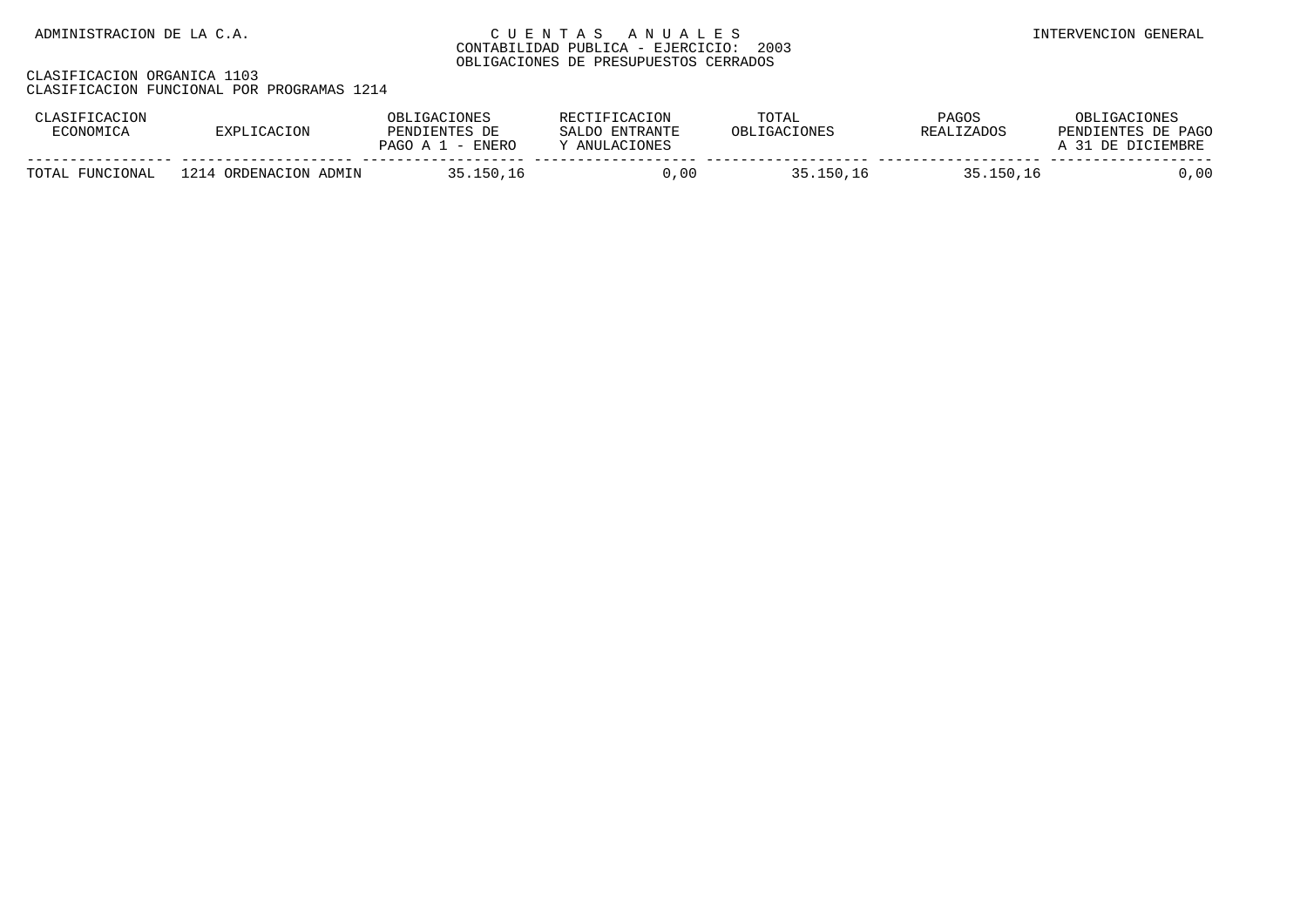| CLASIFICACION<br>ECONOMICA                            | EXPLICACION                                                                                                  | OBLIGACIONES<br>PENDIENTES DE<br>PAGO A 1 - ENERO | RECTIFICACION<br>SALDO ENTRANTE<br>Y ANULACIONES | TOTAL<br>OBLIGACIONES                        | PAGOS<br>REALIZADOS                          | OBLIGACIONES<br>PENDIENTES DE PAGO<br>A 31 DE DICIEMBRE |
|-------------------------------------------------------|--------------------------------------------------------------------------------------------------------------|---------------------------------------------------|--------------------------------------------------|----------------------------------------------|----------------------------------------------|---------------------------------------------------------|
| 1103 1264 16000                                       | SEGURIDAD SOCIAL<br>TOTAL CONCEPTO 160 CUOTAS SOCIALES                                                       | 15.330,22<br>15.330,22                            | 0,00<br>0,00                                     | 15.330,22<br>15.330,22                       | 15.330,22<br>15.330,22                       | 0,00<br>0,00                                            |
| TOTAL ARTICULO                                        | 16 CUOTAS, PRESTACI                                                                                          | 15.330,22                                         | 0,00                                             | 15.330,22                                    | 15.330,22                                    | 0,00                                                    |
| TOTAL CAPITULO                                        | 1 GASTOS DE PERSON                                                                                           | 15.330,22                                         | 0,00                                             | 15.330,22                                    | 15.330,22                                    | 0,00                                                    |
| 1103 1264 22000<br>1103 1264 22002<br>1103 1264 22003 | ORDINARIO NO INVENTA<br>PRENSA, REVISTAS Y PU<br>LIBROS Y OTRAS PUBLI<br>TOTAL CONCEPTO 220 MATERIAL DE OFIC | 350,39<br>447,16<br>122.645,10<br>123.442,65      | 0,00<br>0,00<br>0,00<br>0,00                     | 350,39<br>447,16<br>122.645,10<br>123.442,65 | 350,39<br>447,16<br>122.645,10<br>123.442,65 | 0,00<br>0,00<br>0,00<br>0,00                            |
| 1103 1264 22609                                       | OTROS<br>TOTAL CONCEPTO 226 GASTOS DIVERSOS                                                                  | 6.886,06<br>6.886,06                              | 0,00<br>0,00                                     | 6.886,06<br>6.886,06                         | 6.886,06<br>6.886,06                         | 0,00<br>0,00                                            |
| 1103 1264 22706                                       | ESTUDIOS Y TRABAJOS<br>TOTAL CONCEPTO 227 TRABAJOS REALIZA                                                   | 10.872,36<br>10.872,36                            | 0,00<br>0,00                                     | 10.872,36<br>10.872,36                       | 10.872,36<br>10.872,36                       | 0,00<br>0,00                                            |
| TOTAL ARTICULO                                        | 22 MATERIAL, SUMINI                                                                                          | 141.201,07                                        | 0,00                                             | 141.201,07                                   | 141.201,07                                   | 0,00                                                    |
| TOTAL CAPITULO                                        | 2 GASTOS EN BIENES                                                                                           | 141.201,07                                        | 0,00                                             | 141.201,07                                   | 141.201,07                                   | 0,00                                                    |
| TOTAL FUNCIONAL                                       | 1264 INFORMACION CIUD                                                                                        | 156.531,29                                        | 0,00                                             | 156.531,29                                   | 156.531,29                                   | 0,00                                                    |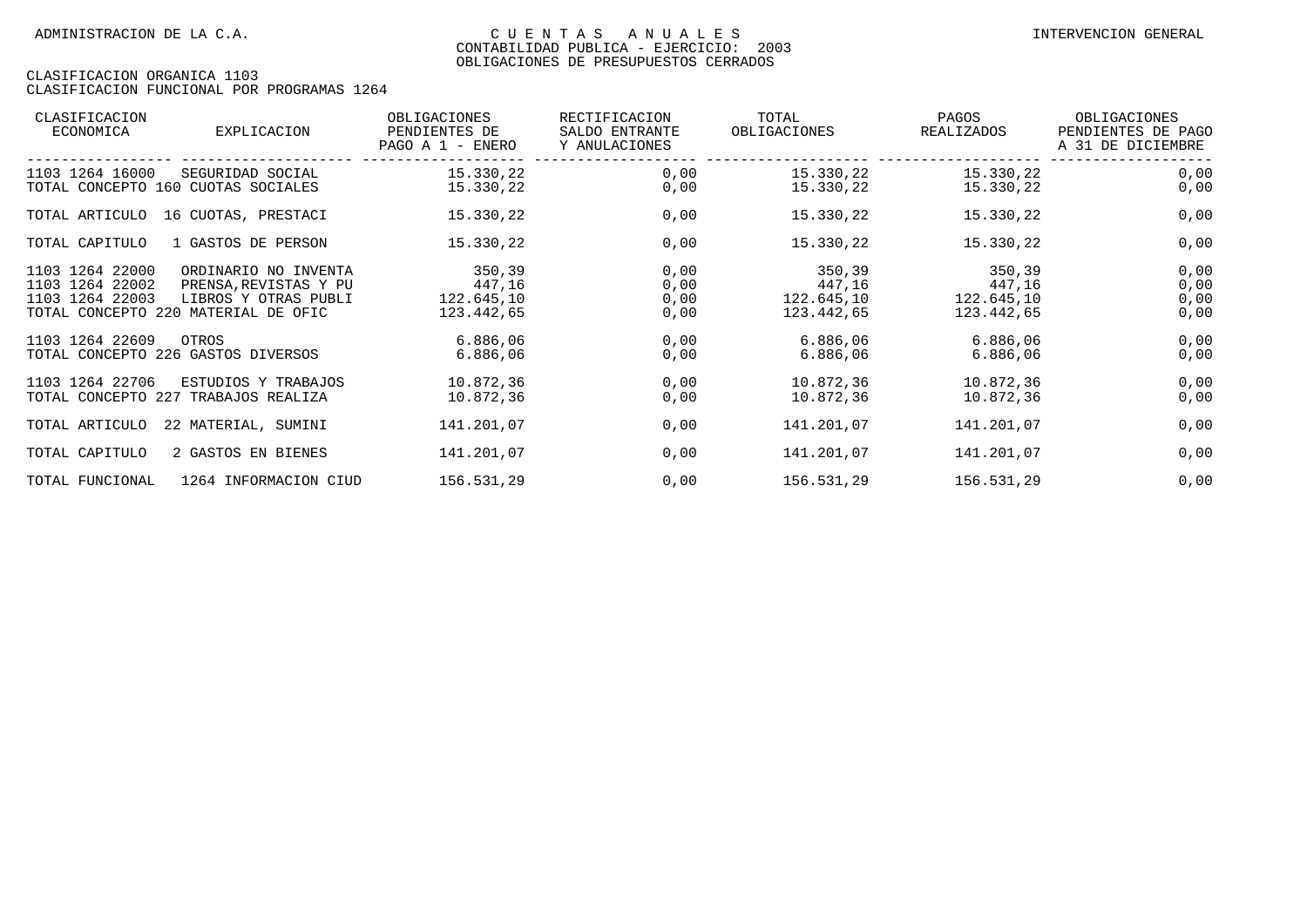|                           | ּבר<br>DF<br>D∏NT<br><b>ENERO</b><br>PAGO<br>$\sim$ | 55715<br>י סים דור<br>A NTT | TOTAL          | PAGOS<br>ר פ אח<br>י סם | <b>PAGO</b><br>PENDIENTES<br>ים רו |
|---------------------------|-----------------------------------------------------|-----------------------------|----------------|-------------------------|------------------------------------|
| <b>ORCANTCO</b><br>ΤΟΤΑΙ. | 436.297,88                                          | . O C                       | .297,88<br>436 | ר מר<br>A 26            | ,00                                |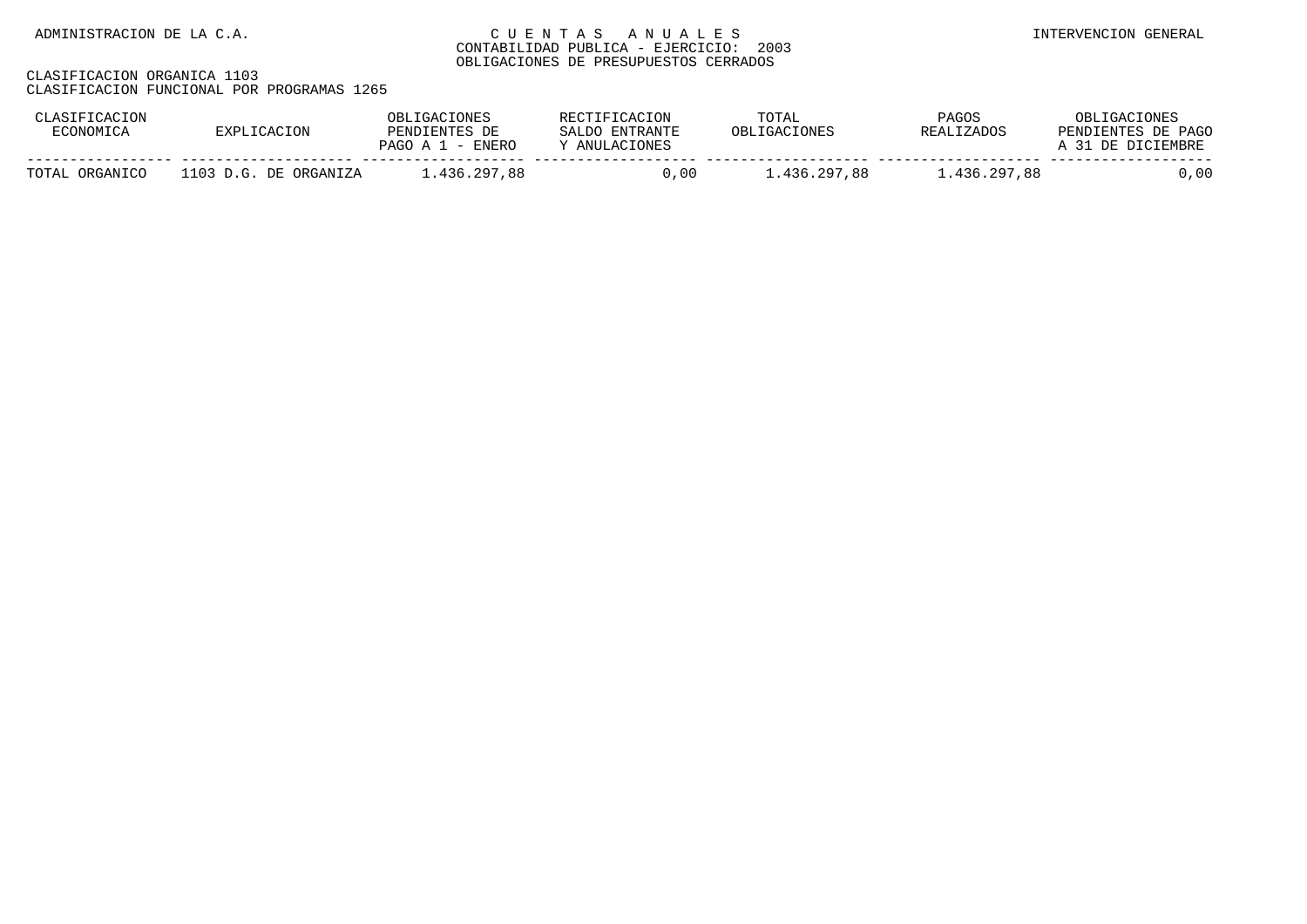| CLASIFICACION<br>ECONOMICA                            | EXPLICACION           | OBLIGACIONES<br>PENDIENTES DE<br>PAGO A 1 - ENERO | RECTIFICACION<br>SALDO ENTRANTE<br>Y ANULACIONES | TOTAL<br>OBLIGACIONES  | PAGOS<br>REALIZADOS    | OBLIGACIONES<br>PENDIENTES DE PAGO<br>A 31 DE DICIEMBRE |
|-------------------------------------------------------|-----------------------|---------------------------------------------------|--------------------------------------------------|------------------------|------------------------|---------------------------------------------------------|
| 1104 1251 16000<br>TOTAL CONCEPTO 160 CUOTAS SOCIALES | SEGURIDAD SOCIAL      | 5.811,48<br>5.811,48                              | 0,00<br>0,00                                     | 5.811,48<br>5.811,48   | 5.811,48<br>5.811,48   | 0,00<br>0,00                                            |
| TOTAL ARTICULO                                        | 16 CUOTAS, PRESTACI   | 5.811,48                                          | 0,00                                             | 5.811,48               | 5.811,48               | 0,00                                                    |
| TOTAL CAPITULO                                        | 1 GASTOS DE PERSON    | 5.811,48                                          | 0,00                                             | 5.811,48               | 5.811,48               | 0,00                                                    |
| 1104 1251 22601<br>TOTAL CONCEPTO 226 GASTOS DIVERSOS | ATENCIONES PROTOCOLA  | 48,00<br>48,00                                    | 0,00<br>0,00                                     | 48,00<br>48,00         | 48,00<br>48,00         | 0,00<br>0,00                                            |
| TOTAL ARTICULO                                        | 22 MATERIAL, SUMINI   | 48,00                                             | 0,00                                             | 48,00                  | 48,00                  | 0,00                                                    |
| TOTAL CAPITULO                                        | 2 GASTOS EN BIENES    | 48,00                                             | 0,00                                             | 48,00                  | 48,00                  | 0,00                                                    |
| 1104 1251 48900<br>TOTAL CONCEPTO 489 FINANCIADAS CON | FOMENTO ASOCIACIONIS  | 15.755,83<br>15.755.83                            | 0,00<br>0,00                                     | 15.755,83<br>15.755.83 | 15.755,83<br>15.755,83 | 0,00<br>0,00                                            |
| TOTAL ARTICULO                                        | 48 A FAMILIAS E INS   | 15.755.83                                         | 0,00                                             | 15.755,83              | 15.755,83              | 0,00                                                    |
| TOTAL CAPITULO                                        | 4 TRANSFERENCIAS C    | 15.755,83                                         | 0,00                                             | 15.755,83              | 15.755,83              | 0,00                                                    |
| 1104 1251 76905<br>TOTAL CONCEPTO 769 FINANCIADAS CON | ACTUACIONES COOP. ES  | 86.769,55<br>86.769,55                            | 0,00<br>0,00                                     | 86.769,55<br>86.769,55 | 86.769,55<br>86.769,55 | 0,00<br>0,00                                            |
| TOTAL ARTICULO                                        | 76 A CORPORACIONES    | 86.769.55                                         | 0,00                                             | 86.769.55              | 86.769.55              | 0,00                                                    |
| TOTAL CAPITULO                                        | 7 TRANSFERENCIAS D    | 86.769.55                                         | 0,00                                             | 86.769,55              | 86.769,55              | 0,00                                                    |
| TOTAL FUNCIONAL                                       | 1251 APOYO A LA ADMIN | 108.384,86                                        | 0,00                                             | 108.384,86             | 108.384,86             | 0,00                                                    |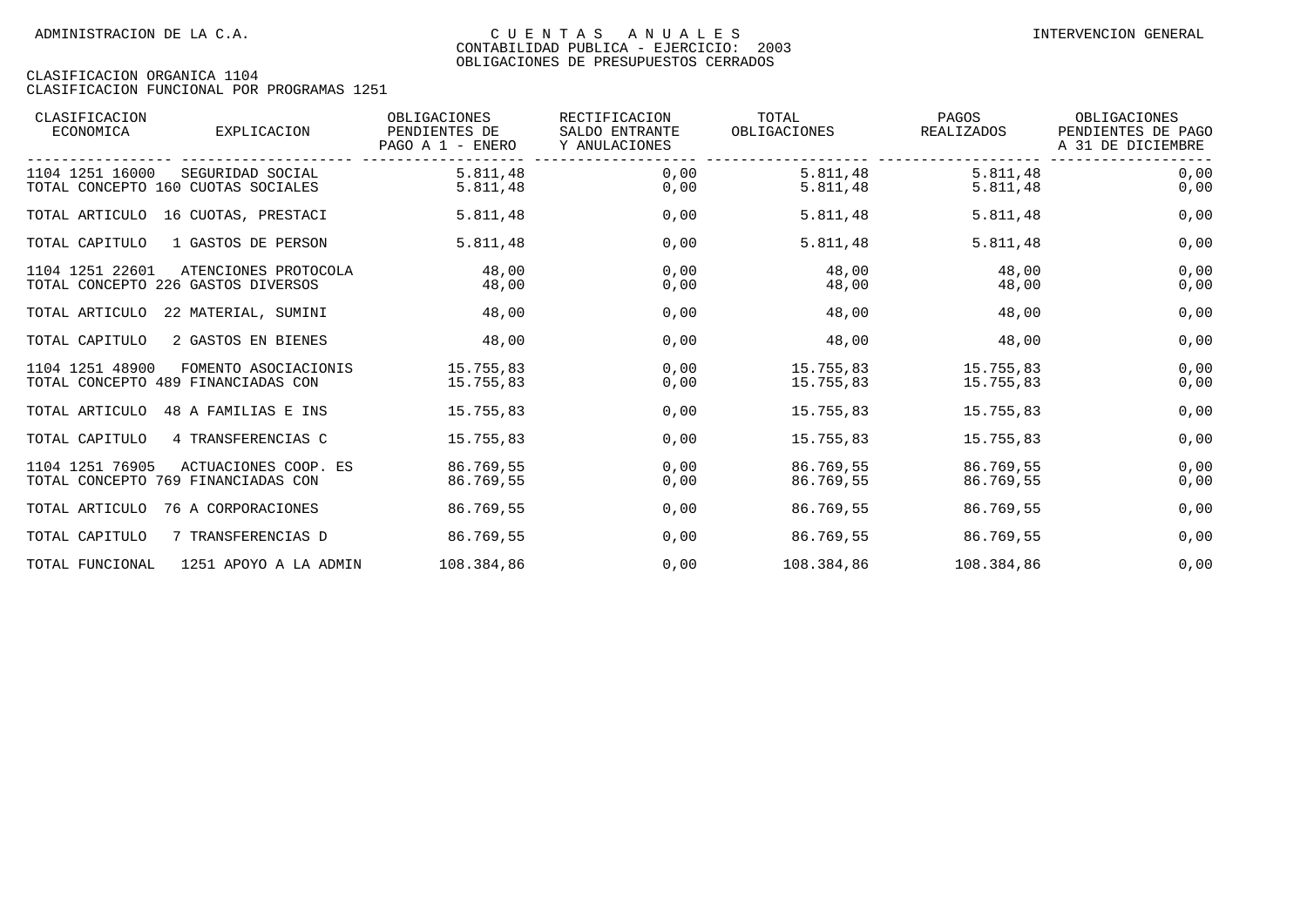| CLASIFICACION<br>ECONOMICA                                               | EXPLICACION                                                                                                                         | OBLIGACIONES<br>PENDIENTES DE<br>PAGO A 1 - ENERO    | RECTIFICACION<br>SALDO ENTRANTE<br>Y ANULACIONES | TOTAL<br>OBLIGACIONES                                | PAGOS<br>REALIZADOS                                  | OBLIGACIONES<br>PENDIENTES DE PAGO<br>A 31 DE DICIEMBRE |
|--------------------------------------------------------------------------|-------------------------------------------------------------------------------------------------------------------------------------|------------------------------------------------------|--------------------------------------------------|------------------------------------------------------|------------------------------------------------------|---------------------------------------------------------|
| 1104 1252 16000<br>TOTAL CONCEPTO 160 CUOTAS SOCIALES                    | SEGURIDAD SOCIAL                                                                                                                    | 10.799,25<br>10.799,25                               | 0,00<br>0,00                                     | 10.799,25                                            | 10.799,25 10.799,25<br>10.799,25                     | 0,00<br>0,00                                            |
|                                                                          | TOTAL ARTICULO 16 CUOTAS, PRESTACI                                                                                                  | 10.799,25                                            | 0,00                                             | 10.799,25                                            | 10.799,25                                            | 0,00                                                    |
| TOTAL CAPITULO                                                           | 1 GASTOS DE PERSON                                                                                                                  | 10.799,25                                            | 0,00                                             | 10.799,25                                            | 10.799,25                                            | 0,00                                                    |
| 1104 1252 215                                                            | MOBILIARIO Y ENSERES<br>TOTAL CONCEPTO 215 MOBILIARIO Y ENS                                                                         | 75,06<br>75,06                                       | 0,00<br>0,00                                     | 75,06<br>75,06                                       | 75,06<br>75,06                                       | 0,00<br>0,00                                            |
| TOTAL ARTICULO                                                           | 21 REPARACION Y CON                                                                                                                 | 75,06                                                | 0,00                                             | 75,06                                                | 75,06                                                | 0,00                                                    |
| 1104 1252 22000<br>1104 1252 22001<br>1104 1252 22003<br>1104 1252 22004 | ORDINARIO NO INVENTA<br>MOBILIARIO Y ENSERES<br>LIBROS Y OTRAS PUBLI<br>MATERIAL INFORMATICO<br>TOTAL CONCEPTO 220 MATERIAL DE OFIC | 543,10<br>446,16<br>110,99<br>15.045,27<br>16.145,52 | 0,00<br>0,00<br>0,00<br>0,00<br>0,00             | 543,10<br>446,16<br>110,99<br>15.045,27<br>16.145,52 | 543,10<br>446,16<br>110,99<br>15.045,27<br>16.145,52 | 0,00<br>0,00<br>0,00<br>0,00<br>0,00                    |
| 1104 1252 223<br>TOTAL CONCEPTO 223 TRANSPORTE                           | TRANSPORTE                                                                                                                          | 490.89<br>490,89                                     | 0.00<br>0,00                                     | 490,89<br>490,89                                     | 490.89<br>490,89                                     | 0,00<br>0,00                                            |
| 1104 1252 22602<br>1104 1252 22605<br>TOTAL CONCEPTO 226 GASTOS DIVERSOS | GASTOS DE DIVULGACIO<br>REUNIONES Y CONFEREN                                                                                        | 1.566,00<br>1.768,00<br>3.334,00                     | 0,00<br>0,00<br>0,00                             | 1.566,00<br>1.768,00<br>3.334,00                     | 1.566,00<br>1.768,00<br>3.334,00                     | 0,00<br>0,00<br>0,00                                    |
| 1104 1252 22709                                                          | OTROS<br>TOTAL CONCEPTO 227 TRABAJOS REALIZA                                                                                        | 62,42<br>62,42                                       | 0,00<br>0,00                                     | 62,42<br>62,42                                       | 62,42<br>62,42                                       | 0,00<br>0,00                                            |
|                                                                          | TOTAL ARTICULO 22 MATERIAL, SUMINI                                                                                                  | 20.032,83                                            | 0,00                                             | 20.032,83                                            | 20.032,83                                            | 0,00                                                    |
| 1104 1252 230<br>TOTAL CONCEPTO 230 DIETAS                               | <b>DIETAS</b>                                                                                                                       | 266,84<br>266,84                                     | 0,00<br>0,00                                     | 266,84<br>266,84                                     | 266,84<br>266,84                                     | 0,00<br>0,00                                            |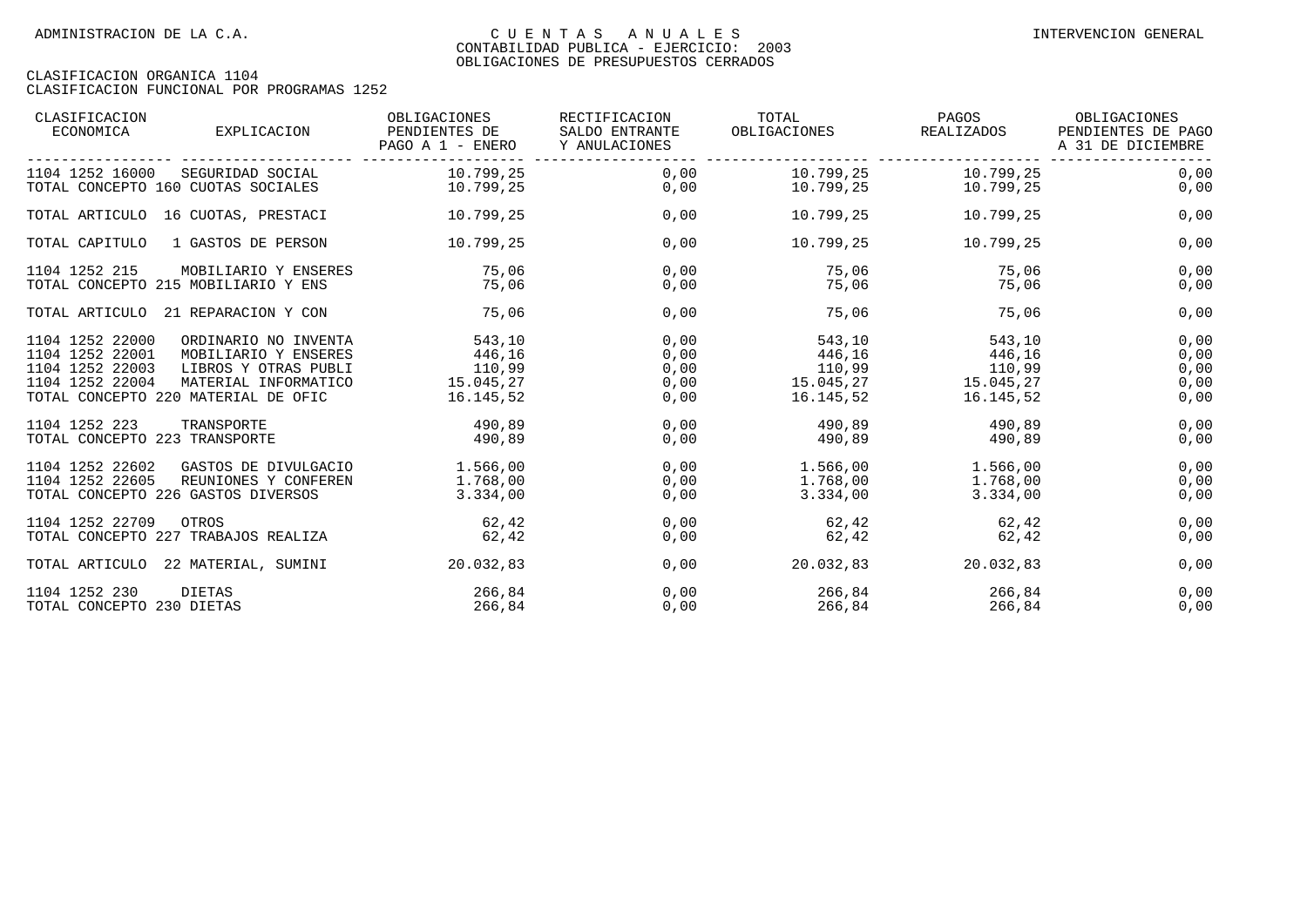| CLASIFICACION<br>ECONOMICA     | EXPLICACION                                                 | OBLIGACIONES<br>PENDIENTES DE<br>PAGO A 1 - ENERO | RECTIFICACION<br>SALDO ENTRANTE<br>Y ANULACIONES | TOTAL<br>OBLIGACIONES        | PAGOS<br>REALIZADOS          | OBLIGACIONES<br>PENDIENTES DE PAGO<br>A 31 DE DICIEMBRE |
|--------------------------------|-------------------------------------------------------------|---------------------------------------------------|--------------------------------------------------|------------------------------|------------------------------|---------------------------------------------------------|
|                                | TOTAL ARTICULO 23 INDEMNIZACIONES                           | 266,84                                            | 0,00                                             | 266,84                       | 266,84                       | 0,00                                                    |
| 1104 1252 25100                | GASTOS REALIZACION C<br>TOTAL CONCEPTO 251 GASTOS REALIZACI | 21.895,48<br>21.895,48                            | 0,00<br>0,00                                     | 21.895,48<br>21.895,48       | 21.895,48<br>21.895,48       | 0,00<br>0,00                                            |
| TOTAL ARTICULO 25 OTROS GASTOS |                                                             | 21.895,48                                         | 0,00                                             | 21.895,48                    | 21.895,48                    | 0,00                                                    |
| TOTAL CAPITULO                 | 2 GASTOS EN BIENES                                          | 42.270,21                                         | 0,00                                             | 42.270,21                    | 42.270,21                    | 0,00                                                    |
| 1104 1252 46900                | FONDO DE COOPERACION<br>TOTAL CONCEPTO 469 FINANCIADAS CON  | 220.725,88<br>220.725,88                          | 0,00<br>0,00                                     | 220.725,88<br>220.725,88     | 220.725,88<br>220.725,88     | 0,00<br>0,00                                            |
| TOTAL ARTICULO                 | 46 A CORPORACIONES                                          | 220.725,88                                        | 0,00                                             | 220.725,88                   | 220.725,88                   | 0,00                                                    |
| TOTAL CAPITULO                 | 4 TRANSFERENCIAS C                                          | 220.725,88                                        | 0,00                                             | 220.725,88                   | 220.725,88                   | 0,00                                                    |
| 1104 1252 627                  | BIENES DESTINADOS PA<br>TOTAL CONCEPTO 627 BIENES DESTINADO | 2.379.917.53<br>2.379.917,53                      | 0,00<br>0,00                                     | 2.379.917,53<br>2.379.917,53 | 2.379.917,53<br>2.379.917,53 | 0,00<br>0,00                                            |
|                                | TOTAL ARTICULO 62 FINANCIADAS CON                           | 2.379.917,53                                      | 0,00                                             | 2.379.917,53                 | 2.379.917,53                 | 0,00                                                    |
| 1104 1252 697                  | BIENES DESTINADOS PA<br>TOTAL CONCEPTO 697 BIENES DESTINADO | 559.562.99<br>559.562,99                          | 0,00<br>0,00                                     | 559.562,99<br>559.562,99     | 559.562.99<br>559.562,99     | 0,00<br>0,00                                            |
| 1104 1252 698                  | OTRO INMOVILIZADO MA<br>TOTAL CONCEPTO 698 OTRO INMOVILIZAD | 46.533,49<br>46.533,49                            | 0,00<br>0,00                                     | 46.533,49<br>46.533,49       | 46.533,49<br>46.533,49       | 0,00<br>0,00                                            |
| 1104 1252 699                  | INMOVILIZADO INMATER<br>TOTAL CONCEPTO 699 INMOVILIZADO INM | 173.244,18<br>173.244,18                          | 0,00<br>0,00                                     | 173.244,18<br>173.244,18     | 173.244,18<br>173.244,18     | 0,00<br>0,00                                            |
| TOTAL ARTICULO                 | 69 FINANCIADAS CON                                          | 779.340,66                                        | 0,00                                             | 779.340,66                   | 779.340,66                   | 0,00                                                    |
| TOTAL CAPITULO                 | 6 INVERSIONES REAL                                          | 3.159.258,19                                      | 0,00                                             | 3.159.258,19                 | 3.159.258,19                 | 0,00                                                    |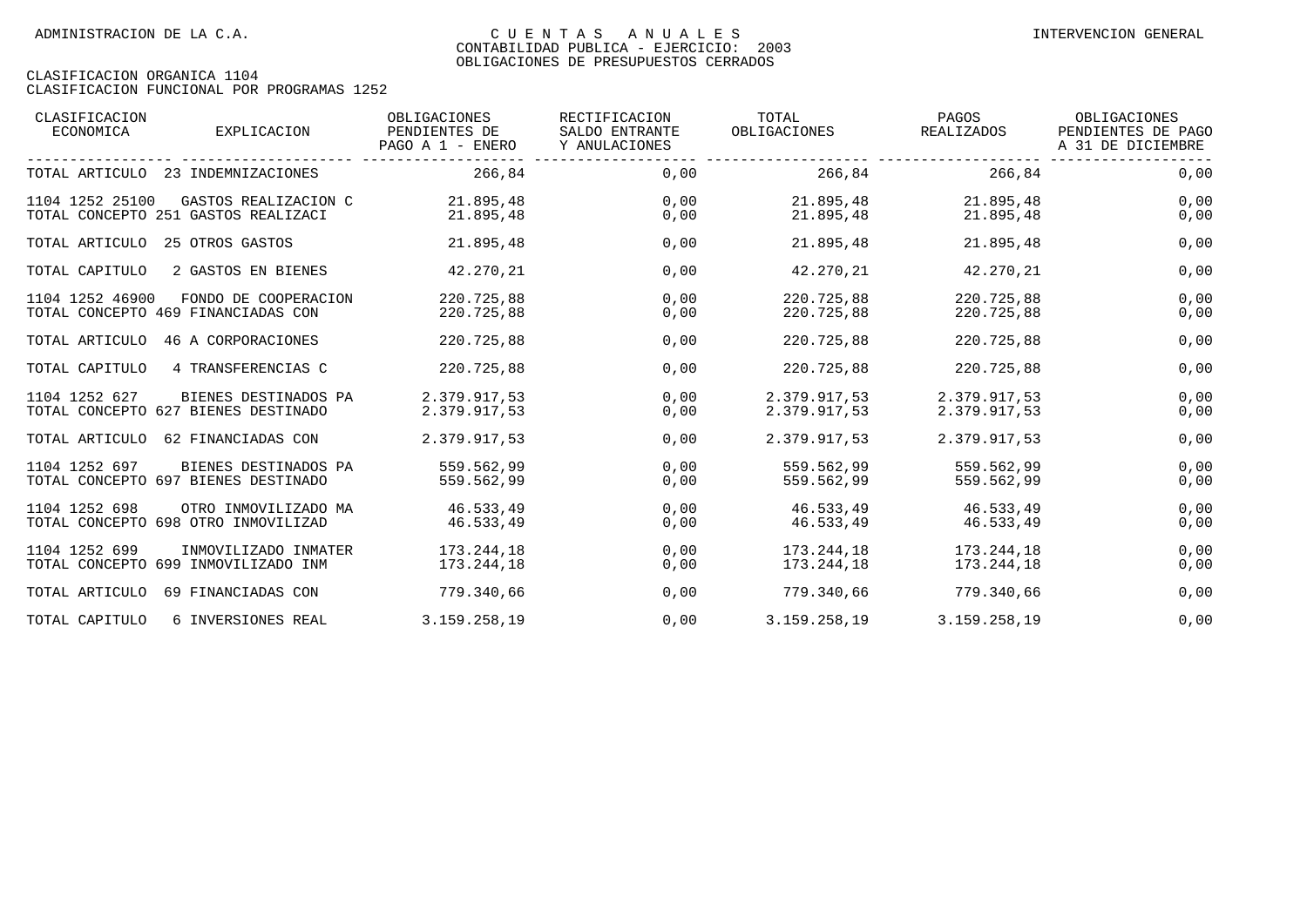| CLASIFICACION<br>ECONOMICA                                               | EXPLICACION                                                                                               | OBLIGACIONES<br>PENDIENTES DE<br>PAGO A 1 - ENERO            | RECTIFICACION<br>SALDO ENTRANTE<br>Y ANULACIONES | TOTAL<br>OBLIGACIONES                                        | PAGOS<br>REALIZADOS                                          | OBLIGACIONES<br>PENDIENTES DE PAGO<br>A 31 DE DICIEMBRE |
|--------------------------------------------------------------------------|-----------------------------------------------------------------------------------------------------------|--------------------------------------------------------------|--------------------------------------------------|--------------------------------------------------------------|--------------------------------------------------------------|---------------------------------------------------------|
| 1104 1252 74900                                                          | CONVENIO IAF<br>TOTAL CONCEPTO 749 FINANCIADAS CON                                                        | 1.369.406,21<br>1.369.406,21                                 | 0.00<br>0,00                                     | 1.369.406,21<br>1.369.406,21                                 | 0,00<br>0,00                                                 | 1.369.406,21<br>1.369.406,21                            |
| TOTAL ARTICULO                                                           | 74 A EMPRESAS PUBLI                                                                                       | 1.369.406,21                                                 | 0,00                                             | 1.369.406,21                                                 | 0,00                                                         | 1.369.406,21                                            |
| 1104 1252 76200<br>1104 1252 76201<br>TOTAL CONCEPTO 762 FINANCIADAS CON | FONDO DE COOPERACION<br>ACTUACIONES COMPLEME                                                              | 5.705.562,04<br>2.544.393,47<br>8.249.955,51                 | 0,00<br>0,00<br>0,00                             | 5.705.562,04<br>2.544.393,47<br>8.249.955,51                 | 5.705.562,04<br>2.544.393,47<br>8.249.955,51                 | 0,00<br>0,00<br>0,00                                    |
| 1104 1252 76901<br>1104 1252 76902<br>1104 1252 76903                    | ACTUACIONES ESPECIF<br>CONVENIOS HUESCA Y T<br>ACTUACIONES COMPLEME<br>TOTAL CONCEPTO 769 FINANCIADAS CON | 2.304.219,17<br>1.803.036,31<br>1.164.460,15<br>5.271.715,63 | 0,00<br>0,00<br>0,00<br>0,00                     | 2.304.219,17<br>1.803.036,31<br>1.164.460,15<br>5.271.715,63 | 2.304.219,17<br>1.803.036,31<br>1.164.460,15<br>5.271.715,63 | 0,00<br>0,00<br>0,00<br>0,00                            |
| TOTAL ARTICULO                                                           | 76 A CORPORACIONES                                                                                        | 13.521.671,14                                                | 0,00                                             | 13.521.671.14                                                | 13.521.671,14                                                | 0,00                                                    |
| 1104 1252 78200                                                          | ACTUACIONES DE COOPE<br>TOTAL CONCEPTO 782 FINANCIADAS CON                                                | 129.211,97<br>129.211,97                                     | 0.00<br>0,00                                     | 129.211,97<br>129.211,97                                     | 129.211,97<br>129.211,97                                     | 0,00<br>0,00                                            |
| 1104 1252 78900                                                          | ACTUACIONES DE COOPE<br>TOTAL CONCEPTO 789 FINANCIADAS CON                                                | 531.759.69<br>531.759,69                                     | 0,00<br>0,00                                     | 531.759,69<br>531.759,69                                     | 531.759.69<br>531.759,69                                     | 0,00<br>0,00                                            |
| TOTAL ARTICULO                                                           | 78 A FAMILIAS E INS                                                                                       | 660.971.66                                                   | 0,00                                             | 660.971.66                                                   | 660.971.66                                                   | 0,00                                                    |
| TOTAL CAPITULO                                                           | 7 TRANSFERENCIAS D                                                                                        | 15.552.049.01                                                | 0,00                                             | 15.552.049,01                                                | 14.182.642,80                                                | 1.369.406,21                                            |
| TOTAL FUNCIONAL                                                          | 1252 POLITICA TERRITO                                                                                     | 18.985.102,54                                                | 0,00                                             | 18.985.102.54                                                | 17.615.696,33                                                | 1.369.406,21                                            |
| TOTAL ORGANICO                                                           | 1104 D.G.DE ADMINISTR                                                                                     | 19.093.487.40                                                | 0,00                                             | 19.093.487,40                                                | 17.724.081,19                                                | 1.369.406,21                                            |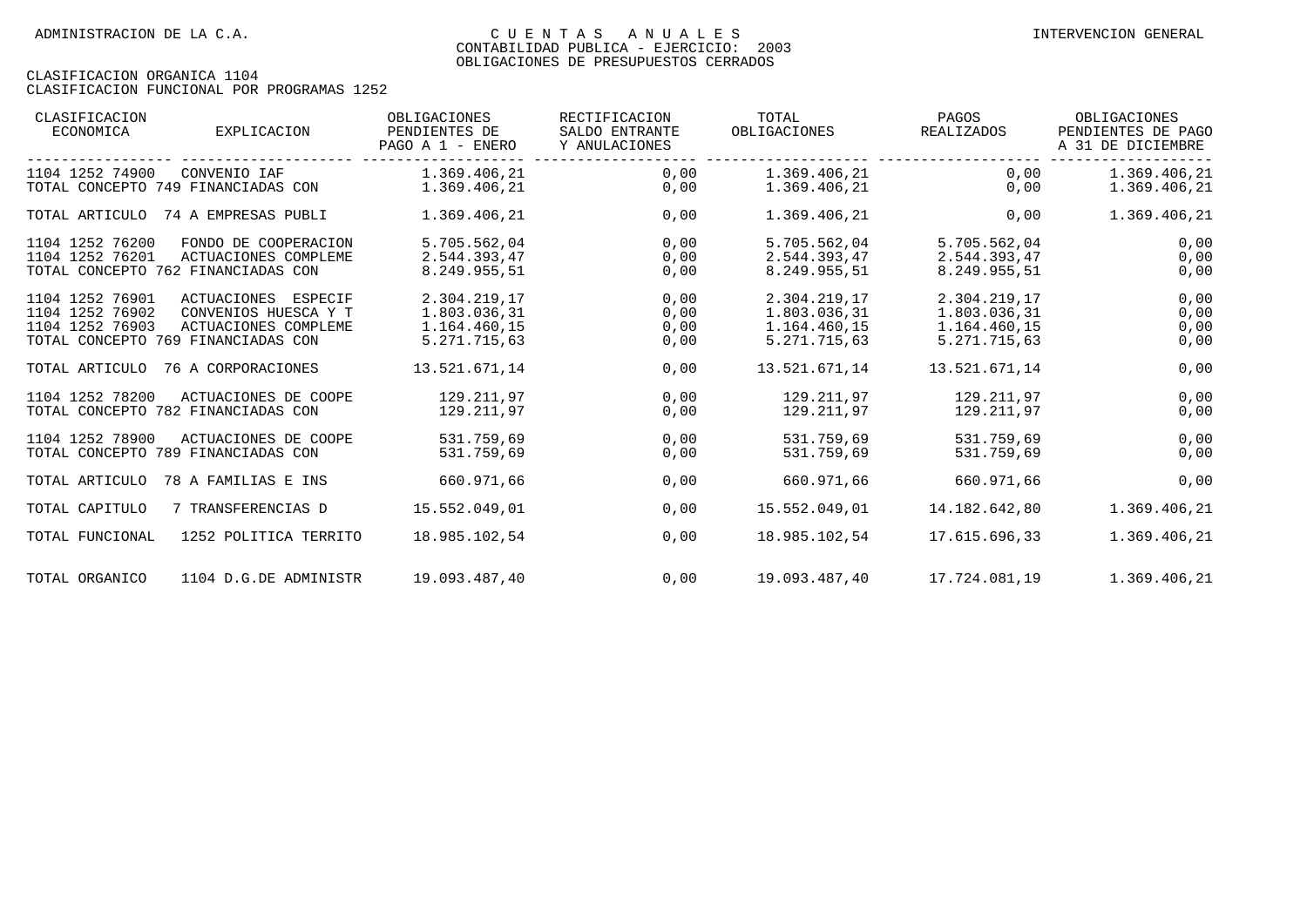| CLASIFICACION<br>ECONOMICA                                                                                         | EXPLICACION           | OBLIGACIONES<br>PENDIENTES DE<br>PAGO A 1 - ENERO | RECTIFICACION<br>SALDO ENTRANTE<br>Y ANULACIONES | TOTAL<br>OBLIGACIONES                             | PAGOS<br>REALIZADOS                               | OBLIGACIONES<br>PENDIENTES DE PAGO<br>A 31 DE DICIEMBRE |
|--------------------------------------------------------------------------------------------------------------------|-----------------------|---------------------------------------------------|--------------------------------------------------|---------------------------------------------------|---------------------------------------------------|---------------------------------------------------------|
| 1105 1213 16000<br>TOTAL CONCEPTO 160 CUOTAS SOCIALES                                                              | SEGURIDAD SOCIAL      | 3.395.14<br>3.395.14                              | 0,00<br>0,00                                     | 3.395,14<br>3.395,14                              | 3.395.14<br>3.395.14                              | 0,00<br>0,00                                            |
| TOTAL ARTICULO 16 CUOTAS, PRESTACI                                                                                 |                       | 3.395,14                                          | 0,00                                             | 3.395,14                                          | 3.395,14                                          | 0,00                                                    |
| TOTAL CAPITULO                                                                                                     | 1 GASTOS DE PERSON    | 3.395,14                                          | 0,00                                             | 3.395,14                                          | 3.395,14                                          | 0,00                                                    |
| 1105 1213 213<br>TOTAL CONCEPTO 213 MAOUINARIA, INST                                                               | MAOUINARIA, INSTALACI | 7.727,99<br>7.727,99                              | 0,00<br>0,00                                     | 7.727,99<br>7.727,99                              | 7.727,99<br>7.727,99                              | 0,00<br>0,00                                            |
| TOTAL ARTICULO                                                                                                     | 21 REPARACION Y CON   | 7.727.99                                          | 0,00                                             | 7.727.99                                          | 7.727.99                                          | 0,00                                                    |
| 1105 1213 22000<br>TOTAL CONCEPTO 220 MATERIAL DE OFIC                                                             | ORDINARIO NO INVENTA  | 1.142,81<br>1.142.81                              | 0,00<br>0,00                                     | 1.142,81<br>1.142,81                              | 1.142,81<br>1.142.81                              | 0,00<br>0,00                                            |
| 1105 1213 22109<br>TOTAL CONCEPTO 221 SUMINISTROS                                                                  | OTROS SUMINISTROS     | 6.086,45<br>6.086, 45                             | 0,00<br>0,00                                     | 6.086, 45<br>6.086, 45                            | 6.086, 45<br>6.086, 45                            | 0,00<br>0,00                                            |
| 1105 1213 22605<br>TOTAL CONCEPTO 226 GASTOS DIVERSOS                                                              | REUNIONES Y CONFEREN  | 870,00<br>870,00                                  | 0,00<br>0,00                                     | 870,00<br>870,00                                  | 870,00<br>870,00                                  | 0,00<br>0,00                                            |
| 1105 1213 22701<br>SEGURIDAD<br>1105 1213 22706<br>1105 1213 22709<br>OTROS<br>TOTAL CONCEPTO 227 TRABAJOS REALIZA | ESTUDIOS Y TRABAJOS   | 567.807,40<br>3.568,00<br>55.240,68<br>626.616,08 | 0.00<br>0,00<br>0,00<br>0,00                     | 567.807,40<br>3.568,00<br>55.240,68<br>626.616,08 | 567.807,40<br>3.568,00<br>55.240,68<br>626.616,08 | 0,00<br>0,00<br>0,00<br>0,00                            |
| TOTAL ARTICULO 22 MATERIAL, SUMINI                                                                                 |                       | 634.715,34                                        | 0,00                                             | 634.715,34                                        | 634.715.34                                        | 0,00                                                    |
| 1105 1213 25100<br>TOTAL CONCEPTO 251 GASTOS REALIZACI                                                             | FINANCIADOS CON RECU  | 405,68<br>405,68                                  | 0,00<br>0,00                                     | 405,68<br>405,68                                  | 405,68<br>405,68                                  | 0,00<br>0,00                                            |
| TOTAL ARTICULO 25 OTROS GASTOS                                                                                     |                       | 405,68                                            | 0,00                                             | 405,68                                            | 405,68                                            | 0,00                                                    |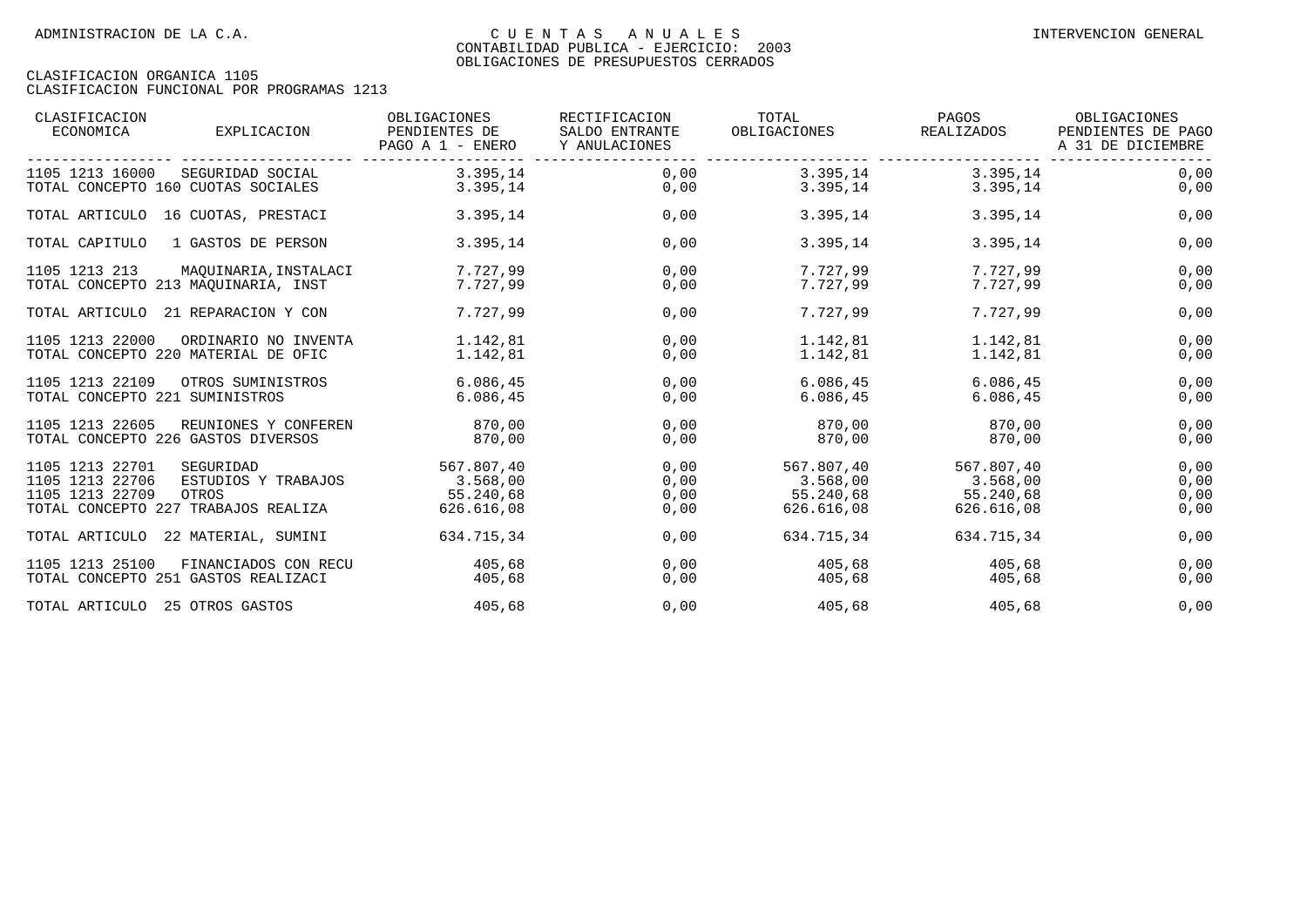| CLASIFICACION<br>ECONOMICA | EXPLICACION                                                  | OBLIGACIONES<br>PENDIENTES DE<br>PAGO A 1 - ENERO | RECTIFICACION<br>SALDO ENTRANTE<br>Y ANULACIONES | TOTAL<br>OBLIGACIONES    | PAGOS<br>REALIZADOS      | OBLIGACIONES<br>PENDIENTES DE PAGO<br>A 31 DE DICIEMBRE |
|----------------------------|--------------------------------------------------------------|---------------------------------------------------|--------------------------------------------------|--------------------------|--------------------------|---------------------------------------------------------|
| TOTAL CAPITULO             | 2 GASTOS EN BIENES                                           | 642.849,01                                        | 0,00                                             | 642.849,01               | 642.849,01               | 0,00                                                    |
| 1105 1213 46900            | AYUDAS EN MATERIA DE<br>TOTAL CONCEPTO 469 FINANCIADAS CON   | 7.933,12<br>7.933,12                              | 0,00<br>0,00                                     | 7.933,12<br>7.933,12     | 7.933,12<br>7.933,12     | 0,00<br>0,00                                            |
|                            | TOTAL ARTICULO 46 A CORPORACIONES                            | 7.933,12                                          | 0,00                                             | 7.933,12                 | 7.933,12                 | 0,00                                                    |
| 1105 1213 48900            | AYUDAS EN MATERIA DE<br>TOTAL CONCEPTO 489 FINANCIADAS CON   | 37.853,17<br>37.853,17                            | 0,00<br>0,00                                     | 37.853,17<br>37.853,17   | 37.853,17<br>37.853,17   | 0,00<br>0,00                                            |
|                            | TOTAL ARTICULO 48 A FAMILIAS E INS                           | 37.853,17                                         | 0,00                                             | 37.853,17                | 37.853,17                | 0,00                                                    |
| TOTAL CAPITULO             | 4 TRANSFERENCIAS C                                           | 45.786,29                                         | 0,00                                             | 45.786,29                | 45.786,29                | 0,00                                                    |
| 1105 1213 693              | MAQUINARIA, INSTALACI<br>TOTAL CONCEPTO 693 MAOUINARIA, INST | 287.395.66<br>287.395,66                          | 0,00<br>0,00                                     | 287.395,66<br>287.395,66 | 287.395.66<br>287.395,66 | 0,00<br>0,00                                            |
| 1105 1213 694              | MATERIAL DE TRANSPOR<br>TOTAL CONCEPTO 694 MATERIAL DE TRAN  | 159.280.47<br>159.280,47                          | 0,00<br>0,00                                     | 159.280.47<br>159.280,47 | 159.280.47<br>159.280,47 | 0,00<br>0,00                                            |
| TOTAL ARTICULO             | 69 FINANCIADAS CON                                           | 446.676,13                                        | 0,00                                             | 446.676.13               | 446.676,13               | 0,00                                                    |
| TOTAL CAPITULO             | 6 INVERSIONES REAL                                           | 446.676,13                                        | 0,00                                             | 446.676,13               | 446.676,13               | 0,00                                                    |
| 1105 1213 76900            | AYUDAS EN MATERIA DE<br>TOTAL CONCEPTO 769 FINANCIADAS CON   | 221.520,84<br>221.520,84                          | 0,00<br>0,00                                     | 221.520,84<br>221.520,84 | 221.520,84<br>221.520,84 | 0,00<br>0,00                                            |
|                            | TOTAL ARTICULO 76 A CORPORACIONES                            | 221.520,84                                        | 0,00                                             | 221.520,84               | 221.520,84               | 0,00                                                    |
| 1105 1213 78900            | AYUDAS EN MATERIA DE<br>TOTAL CONCEPTO 789 FINANCIADAS CON   | 52.078,83<br>52.078,83                            | 0,00<br>0,00                                     | 52.078,83<br>52.078,83   | 52.078,83<br>52.078,83   | 0,00<br>0,00                                            |
| TOTAL ARTICULO             | 78 A FAMILIAS E INS                                          | 52.078,83                                         | 0,00                                             | 52.078,83                | 52.078,83                | 0,00                                                    |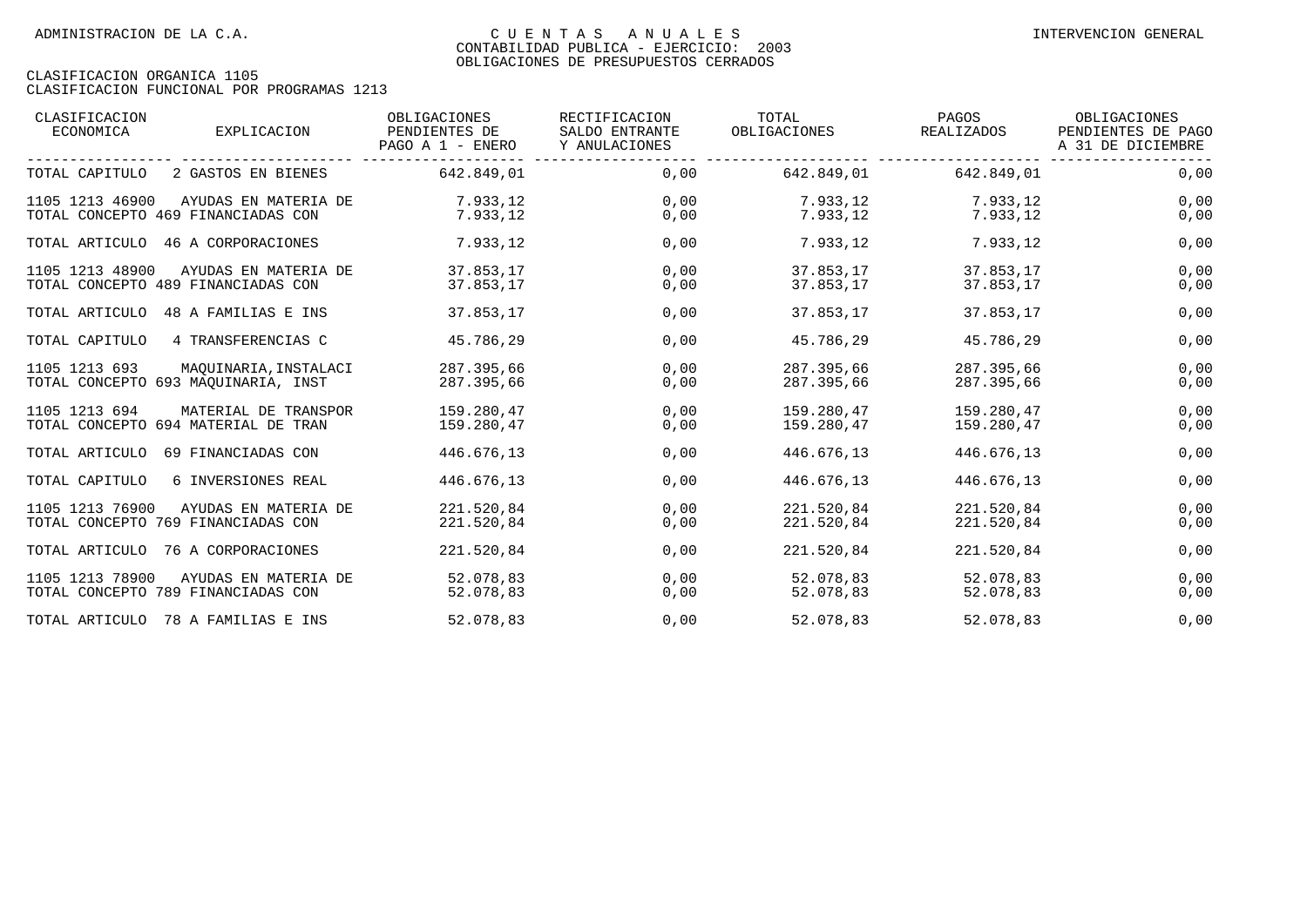| CLASIFICACION<br>ECONOMICA | EXPLICACION           | OBLIGACIONES<br>PENDIENTES DE<br>PAGO A $1$ - ENERO | RECTIFICACION<br>SALDO ENTRANTE<br>Y ANULACIONES | TOTAL<br>OBLIGACIONES | PAGOS<br>REALIZADOS | OBLIGACIONES<br>PENDIENTES DE PAGO<br>A 31 DE DICIEMBRE |
|----------------------------|-----------------------|-----------------------------------------------------|--------------------------------------------------|-----------------------|---------------------|---------------------------------------------------------|
| TOTAL CAPITULO             | TRANSFERENCIAS D      | 273.599.67                                          | 0.00                                             | 273.599.67            | 273.599.67          | 0,00                                                    |
| TOTAL FUNCIONAL            | 1213 SERVICIOS DE SEG | 1.412.306.24                                        | 0.00                                             | 1.412.306.24          | 1.412.306.24        | 0,00                                                    |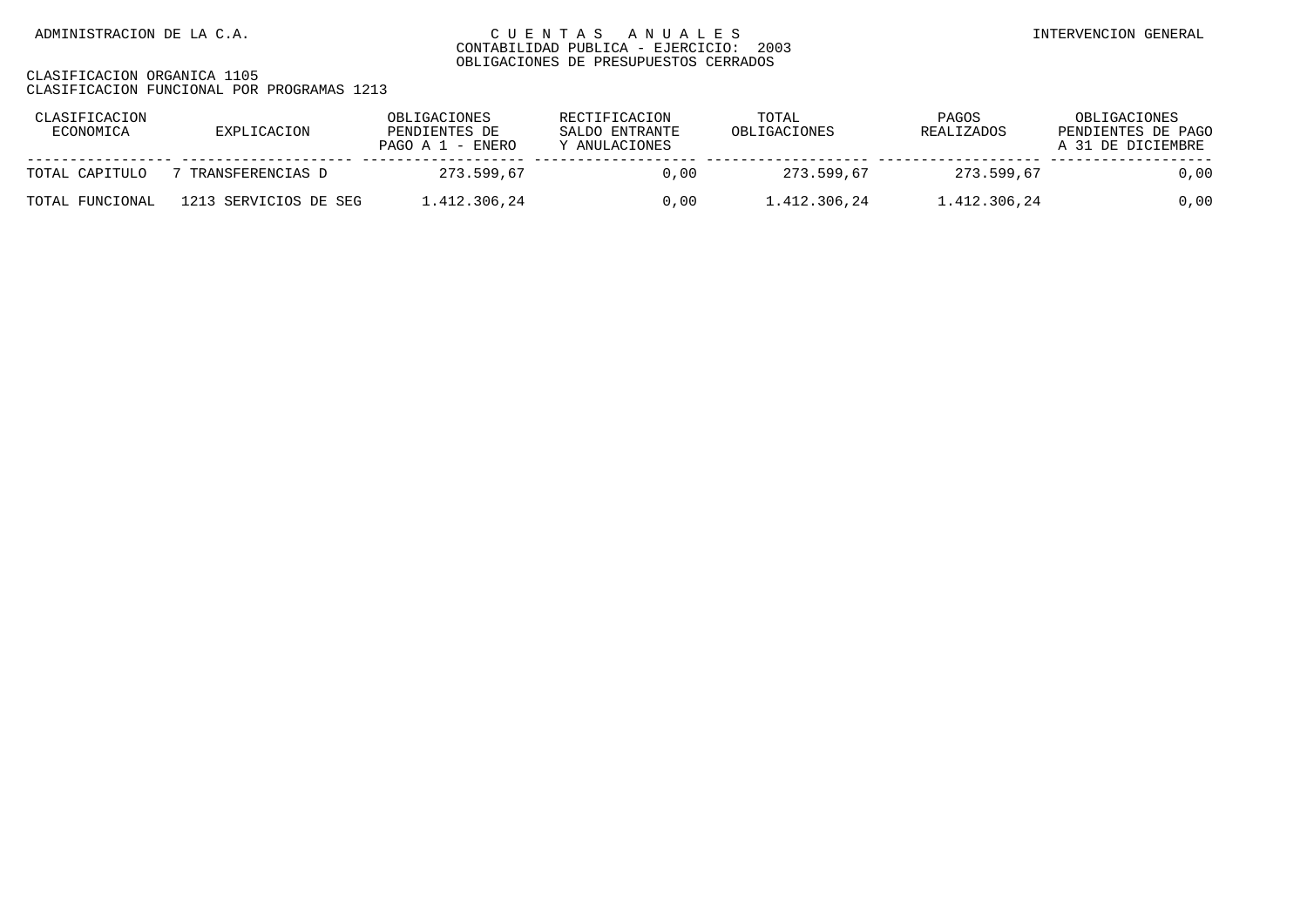| CLASIFICACION<br>ECONOMICA<br>EXPLICACION                                      | OBLIGACIONES<br>PENDIENTES DE<br>PAGO A 1 - ENERO | RECTIFICACION<br>SALDO ENTRANTE<br>Y ANULACIONES | TOTAL<br>OBLIGACIONES    | PAGOS<br>REALIZADOS      | OBLIGACIONES<br>PENDIENTES DE PAGO<br>A 31 DE DICIEMBRE |
|--------------------------------------------------------------------------------|---------------------------------------------------|--------------------------------------------------|--------------------------|--------------------------|---------------------------------------------------------|
| 1105 1215 16000<br>SEGURIDAD SOCIAL<br>TOTAL CONCEPTO 160 CUOTAS SOCIALES      | 7.923,40<br>7.923,40                              | 0,00<br>0,00                                     | 7.923,40<br>7.923,40     | 7.923,40<br>7.923,40     | 0,00<br>0,00                                            |
| TOTAL ARTICULO 16 CUOTAS, PRESTACI                                             | 7.923,40                                          | 0,00                                             | 7.923,40                 | 7.923,40                 | 0,00                                                    |
| TOTAL CAPITULO<br>1 GASTOS DE PERSON                                           | 7.923,40                                          | 0,00                                             | 7.923,40                 | 7.923,40                 | 0,00                                                    |
| 1105 1215 22601<br>ATENCIONES PROTOCOLA<br>TOTAL CONCEPTO 226 GASTOS DIVERSOS  | 1.189,69<br>1.189,69                              | 0,00<br>0,00                                     | 1.189,69<br>1.189,69     | 1.189,69<br>1.189,69     | 0,00<br>0,00                                            |
| 1105 1215 22706<br>ESTUDIOS Y TRABAJOS<br>TOTAL CONCEPTO 227 TRABAJOS REALIZA  | 22.000,00<br>22.000,00                            | 0,00<br>0,00                                     | 22.000,00<br>22.000,00   | 22.000,00<br>22.000,00   | 0,00<br>0,00                                            |
| TOTAL ARTICULO 22 MATERIAL, SUMINI                                             | 23.189,69                                         | 0,00                                             | 23.189,69                | 23.189,69                | 0,00                                                    |
| 1105 1259 22003<br>LIBROS Y OTRAS PUBLI<br>TOTAL CONCEPTO 220 MATERIAL DE OFIC | 11.998,90<br>11.998,90                            | 0,00<br>0,00                                     | 11.998,90<br>11.998,90   | 11.998,90<br>11.998,90   | 0,00<br>0,00                                            |
| TOTAL ARTICULO 22 MATERIAL, SUMINI                                             | 11.998,90                                         | 0,00                                             | 11.998,90                | 11.998,90                | 0,00                                                    |
| 1105 1259 25100<br>FINANCIADOS CON RECU<br>TOTAL CONCEPTO 251 GASTOS REALIZACI | 4.155.27<br>4.155,27                              | 0,00<br>0,00                                     | 4.155,27<br>4.155,27     | 4.155,27<br>4.155,27     | 0,00<br>0,00                                            |
| TOTAL ARTICULO 25 OTROS GASTOS                                                 | 4.155,27                                          | 0,00                                             | 4.155,27                 | 4.155,27                 | 0,00                                                    |
| TOTAL CAPITULO<br>2 GASTOS EN BIENES                                           | 39.343,86                                         | 0,00                                             | 39.343,86                | 39.343,86                | 0,00                                                    |
| 1105 1259 76900<br>SUBV. A ENTIDADES LO<br>TOTAL CONCEPTO 769 FINANCIADAS CON  | 347.223,63<br>347.223,63                          | 0,00<br>0,00                                     | 347.223,63<br>347.223,63 | 347.223.63<br>347.223,63 | 0,00<br>0,00                                            |
| 76 A CORPORACIONES<br>TOTAL ARTICULO                                           | 347.223,63                                        | 0,00                                             | 347.223,63               | 347.223,63               | 0,00                                                    |
| TOTAL CAPITULO<br>7 TRANSFERENCIAS D                                           | 347.223,63                                        | 0,00                                             | 347.223,63               | 347.223,63               | 0,00                                                    |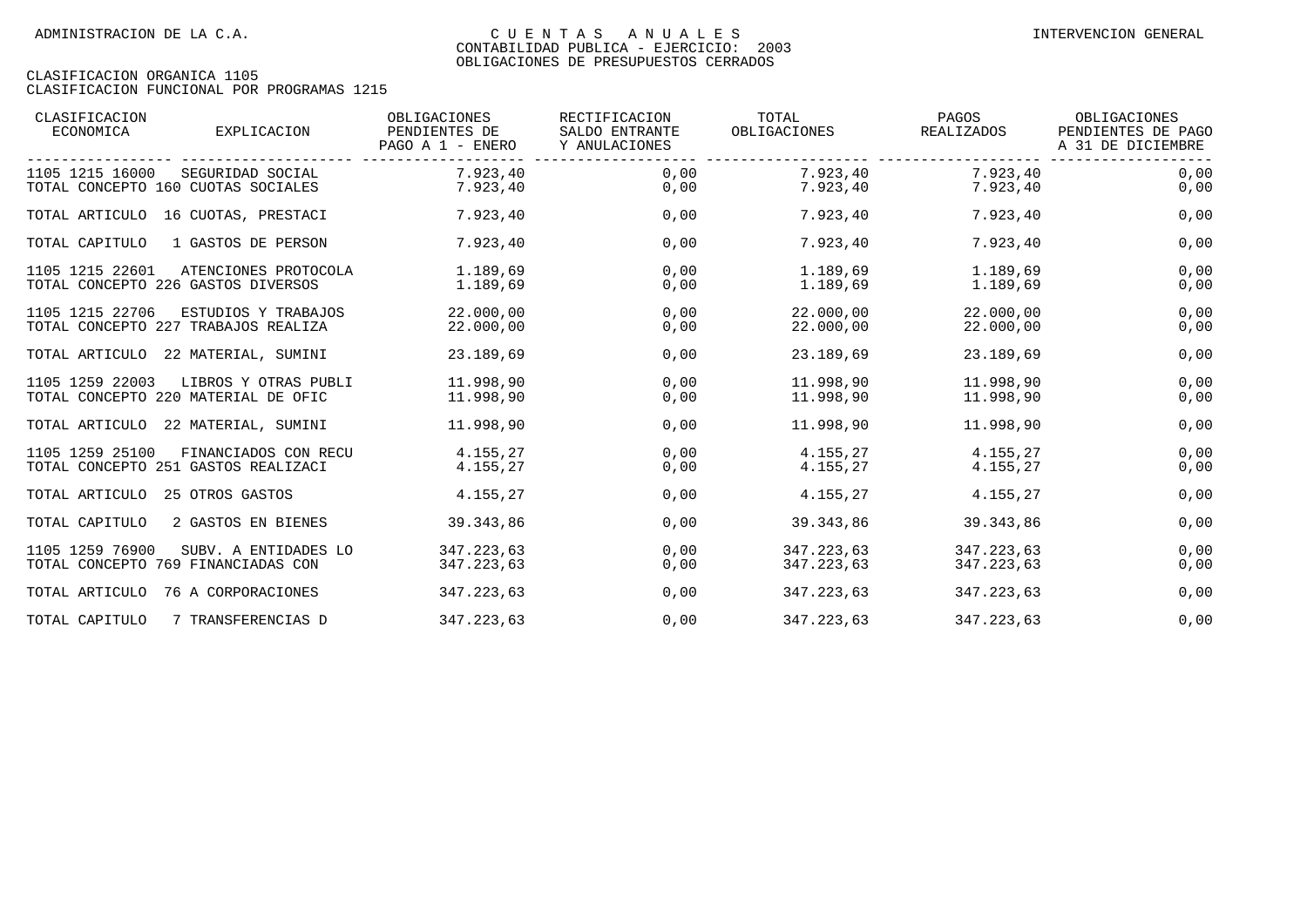| CLASIFICACION<br>ECONOMICA | EXPLICACION           | OBLIGACIONES<br>PENDIENTES DE<br>PAGO A $1$ - ENERO | RECTIFICACION<br>SALDO ENTRANTE<br>Y ANULACIONES | TOTAL<br>OBLIGACIONES | PAGOS<br>REALIZADOS | OBLIGACIONES<br>PENDIENTES DE PAGO<br>A 31 DE DICIEMBRE |
|----------------------------|-----------------------|-----------------------------------------------------|--------------------------------------------------|-----------------------|---------------------|---------------------------------------------------------|
| TOTAL FUNCIONAL            | 1215 SERVICIOS DE INT | 394.490,89                                          | 0.00                                             | 394.490,89            | 394.490,89          | 0,00                                                    |
| TOTAL ORGANICO             | 1105 D.G.DE INTERIOR  | 1.806.797,13                                        | 0.00                                             | 1.806.797,13          | 1.806.797,13        | $0\,$ , $00\,$                                          |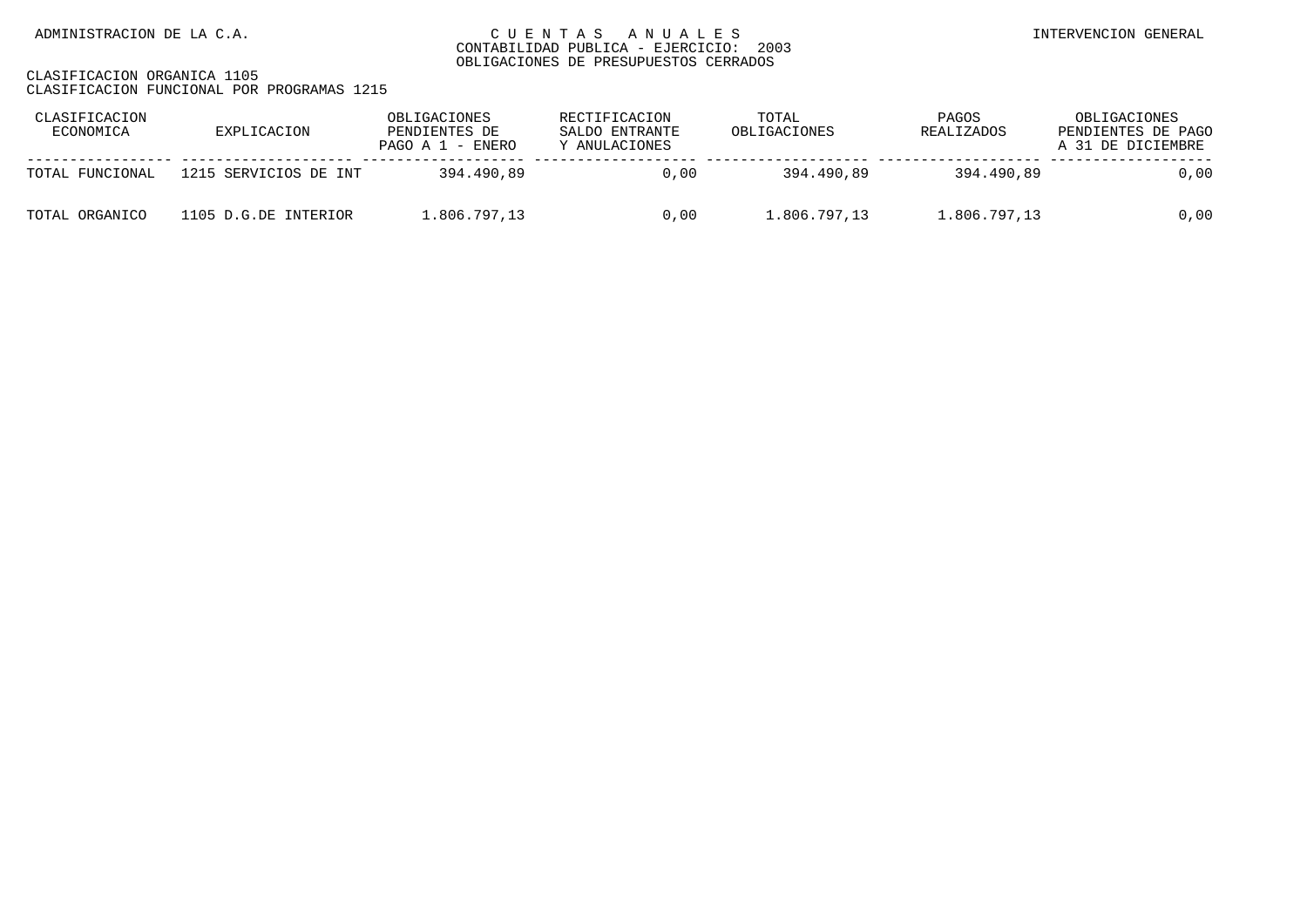| CLASIFICACION<br>ECONOMICA                                                                                 | EXPLICACION                                                          | OBLIGACIONES<br>PENDIENTES DE<br>PAGO A 1 - ENERO       | RECTIFICACION<br>SALDO ENTRANTE<br>Y ANULACIONES | TOTAL<br>OBLIGACIONES                                  | PAGOS<br>REALIZADOS                                     | OBLIGACIONES<br>PENDIENTES DE PAGO<br>A 31 DE DICIEMBRE |
|------------------------------------------------------------------------------------------------------------|----------------------------------------------------------------------|---------------------------------------------------------|--------------------------------------------------|--------------------------------------------------------|---------------------------------------------------------|---------------------------------------------------------|
| 1106 1261 16000<br>TOTAL CONCEPTO 160 CUOTAS SOCIALES                                                      | SEGURIDAD SOCIAL                                                     | 10.560,13<br>10.560,13                                  | 0,00<br>0,00                                     | 10.560,13<br>10.560,13                                 | 10.560,13<br>10.560,13                                  | 0,00<br>0,00                                            |
| TOTAL ARTICULO 16 CUOTAS, PRESTACI                                                                         |                                                                      | 10.560,13                                               | 0,00                                             | 10.560,13                                              | 10.560,13                                               | 0,00                                                    |
| TOTAL CAPITULO                                                                                             | 1 GASTOS DE PERSON                                                   | 10.560.13                                               | 0,00                                             | 10.560,13                                              | 10.560,13                                               | 0,00                                                    |
| 1106 1261 202<br>TOTAL CONCEPTO 202 EDIFICIOS Y OTRA                                                       | EDIFICIOS Y OTRAS CO                                                 | 2.926,38<br>2.926,38                                    | 0,00<br>0,00                                     | 2.926,38<br>2.926,38                                   | 2.926,38<br>2.926,38                                    | 0,00<br>0,00                                            |
| TOTAL ARTICULO 20 ARRENDAMIENTOS                                                                           |                                                                      | 2.926,38                                                | 0,00                                             | 2.926,38                                               | 2.926,38                                                | 0,00                                                    |
| 1106 1261 212<br>TOTAL CONCEPTO 212 EDIFICIOS Y OTRA                                                       | EDIFICIOS Y OTRAS CO                                                 | 6.746,38<br>6.746,38                                    | 0,00<br>0,00                                     | 6.746,38<br>6.746,38                                   | 6.746,38<br>6.746,38                                    | 0,00<br>0,00                                            |
| 1106 1261 214<br>TOTAL CONCEPTO 214 MATERIAL DE TRAN                                                       | MATERIAL DE TRANSPOR                                                 | 571,53<br>571,53                                        | 0,00<br>0,00                                     | 571,53<br>571,53                                       | 571,53<br>571,53                                        | 0,00<br>0,00                                            |
| 1106 1261 215<br>TOTAL CONCEPTO 215 MOBILIARIO Y ENS                                                       | MOBILIARIO Y ENSERES                                                 | 932,55<br>932,55                                        | 0,00<br>0,00                                     | 932,55<br>932,55                                       | 932,55<br>932,55                                        | 0,00<br>0,00                                            |
| TOTAL ARTICULO 21 REPARACION Y CON                                                                         |                                                                      | 8.250,46                                                | 0,00                                             | 8.250, 46                                              | 8.250,46                                                | 0,00                                                    |
| 1106 1261 22000<br>1106 1261 22001<br>1106 1261 22003<br>TOTAL CONCEPTO 220 MATERIAL DE OFIC               | ORDINARIO NO INVENTA<br>MOBILIARIO Y ENSERES<br>LIBROS Y OTRAS PUBLI | 94.992,82<br>4.521,08<br>59,54<br>99.573,44             | 0,00<br>0,00<br>0,00<br>0,00                     | 94.992,82<br>4.521,08<br>59,54<br>99.573,44            | 94.992,82<br>4.521,08<br>59,54<br>99.573,44             | 0,00<br>0,00<br>0,00<br>0,00                            |
| 1106 1261 22100<br>1106 1261 22102<br>1106 1261 22103<br>1106 1261 22109<br>TOTAL CONCEPTO 221 SUMINISTROS | ENERGIA ELECTRICA<br>GAS.<br>COMBUSTIBLES<br>OTROS SUMINISTROS       | 3.705,50<br>121,94<br>2.422,78<br>2.429,08<br>8.679, 30 | 0,00<br>0,00<br>0,00<br>0,00<br>0,00             | 3.705,50<br>121,94<br>2.422,78<br>2.429,08<br>8.679,30 | 3.705,50<br>121,94<br>2.422,78<br>2.429,08<br>8.679, 30 | 0,00<br>0,00<br>0,00<br>0,00<br>0,00                    |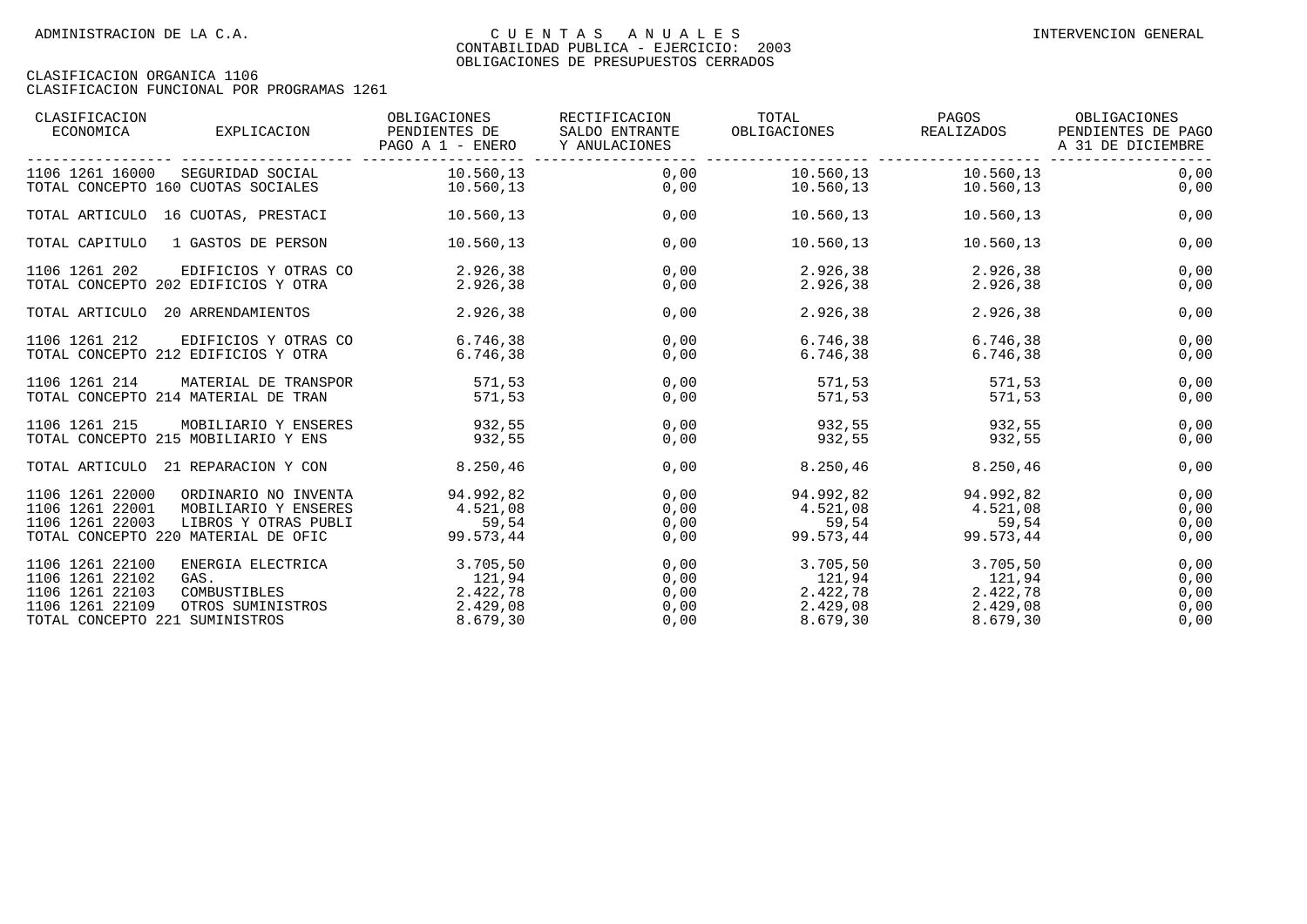| CLASIFICACION<br>ECONOMICA          | EXPLICACION           | OBLIGACIONES<br>PENDIENTES DE<br>PAGO A 1 - ENERO | RECTIFICACION<br>SALDO ENTRANTE<br>Y ANULACIONES | TOTAL<br>OBLIGACIONES | PAGOS<br>REALIZADOS | OBLIGACIONES<br>PENDIENTES DE PAGO<br>A 31 DE DICIEMBRE |
|-------------------------------------|-----------------------|---------------------------------------------------|--------------------------------------------------|-----------------------|---------------------|---------------------------------------------------------|
| 1106 1261 22500                     | LOCALES               | 657,99                                            | 0.00                                             | 657,99                | 657.99              | 0,00                                                    |
| TOTAL CONCEPTO 225 TRIBUTOS         |                       | 657,99                                            | 0,00                                             | 657,99                | 657,99              | 0,00                                                    |
| 1106 1261 22601                     | ATENCIONES PROTOCOLA  | 125,72                                            | 0,00                                             | 125,72                | 125,72              | 0,00                                                    |
| TOTAL CONCEPTO 226 GASTOS DIVERSOS  |                       | 125,72                                            | 0,00                                             | 125,72                | 125,72              | 0,00                                                    |
| 1106 1261 22709                     | OTROS. TRABAJOS REALI | 255,26                                            | 0,00                                             | 255,26                | 255,26              | 0,00                                                    |
| TOTAL CONCEPTO 227 TRABAJOS REALIZA |                       | 255,26                                            | 0,00                                             | 255,26                | 255,26              | 0,00                                                    |
| TOTAL ARTICULO                      | 22 MATERIAL, SUMINI   | 109.291,71                                        | 0,00                                             | 109.291,71            | 109.291,71          | 0,00                                                    |
| 1106 1261 230                       | DIETAS                | 191,16                                            | 0,00                                             | 191,16                | 191,16              | 0,00                                                    |
| TOTAL CONCEPTO 230 DIETAS           |                       | 191,16                                            | 0,00                                             | 191,16                | 191,16              | 0,00                                                    |
| 1106 1261 231                       | LOCOMOCION            | 242,52                                            | 0,00                                             | 242,52                | 242,52              | 0,00                                                    |
| TOTAL CONCEPTO 231 LOCOMOCION       |                       | 242,52                                            | 0,00                                             | 242,52                | 242,52              | 0,00                                                    |
| TOTAL ARTICULO                      | 23 INDEMNIZACIONES    | 433,68                                            | 0,00                                             | 433,68                | 433,68              | 0,00                                                    |
| TOTAL CAPITULO                      | 2 GASTOS EN BIENES    | 120.902,23                                        | 0,00                                             | 120.902,23            | 120.902,23          | 0,00                                                    |
| 1106 1261 48900                     | SUBV. NO SUJETAS A C  | 23.450,00                                         | 0,00                                             | 23.450,00             | 23.450,00           | 0,00                                                    |
| TOTAL CONCEPTO 489 FINANCIADAS CON  |                       | 23.450,00                                         | 0,00                                             | 23.450,00             | 23.450,00           | 0,00                                                    |
| TOTAL ARTICULO                      | 48 A FAMILIAS E INS   | 23.450.00                                         | 0,00                                             | 23.450.00             | 23.450.00           | 0,00                                                    |
| TOTAL CAPITULO                      | 4 TRANSFERENCIAS C    | 23.450.00                                         | 0,00                                             | 23.450,00             | 23.450.00           | 0,00                                                    |
| 1106 1261 76900                     | ACTUACIONES DE COOPE  | 97.027.30                                         | 0,00                                             | 97.027,30             | 97.027,30           | 0,00                                                    |
| TOTAL CONCEPTO 769 FINANCIADAS CON  |                       | 97.027,30                                         | 0,00                                             | 97.027,30             | 97.027,30           | 0,00                                                    |
| TOTAL ARTICULO 76 A CORPORACIONES   |                       | 97.027.30                                         | 0,00                                             | 97.027,30             | 97.027,30           | 0,00                                                    |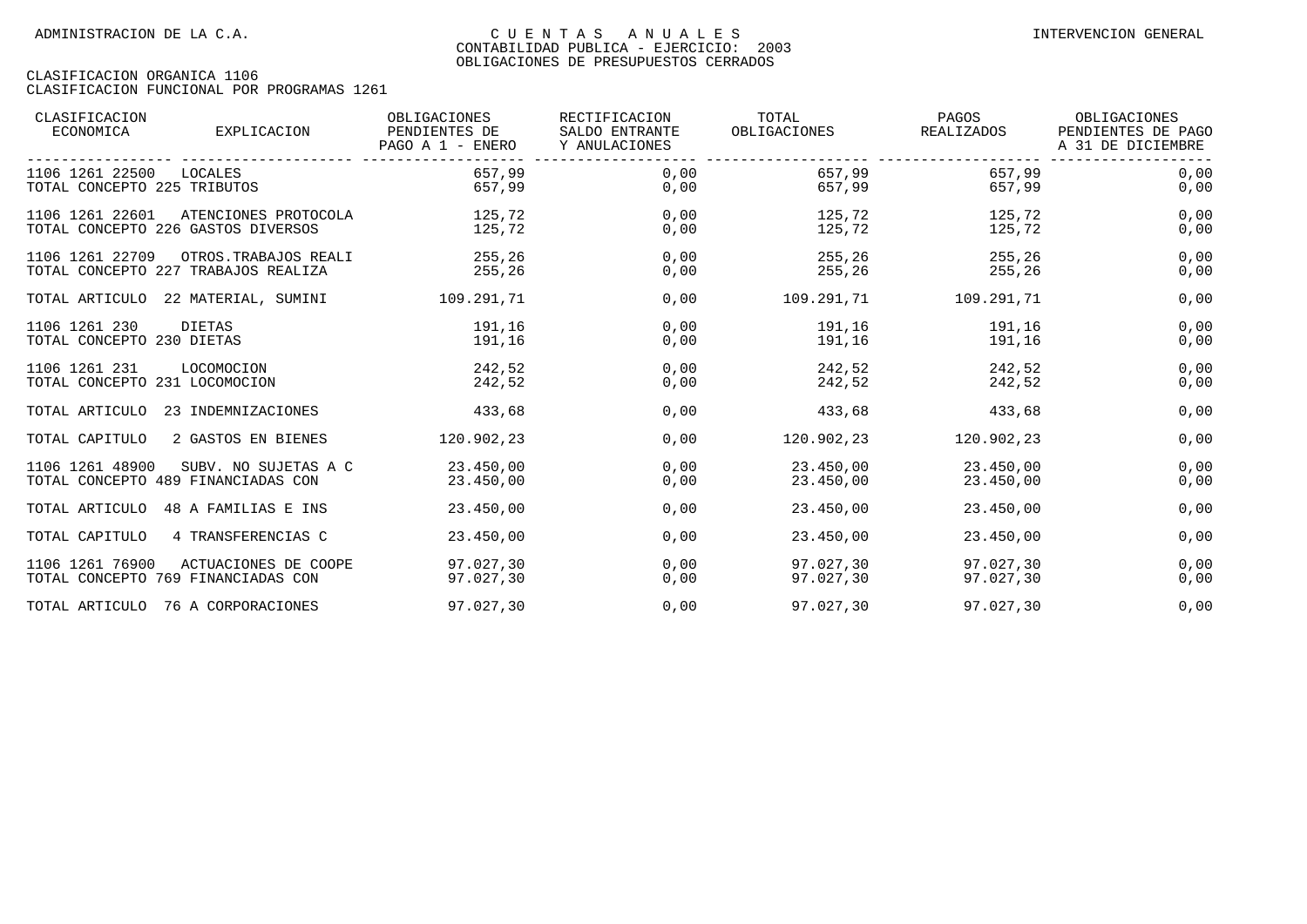| CLASIFICACION<br>ECONOMICA | EXPLICACION           | OBLIGACIONES<br>PENDIENTES DE<br>PAGO A 1 - ENERO | RECTIFICACION<br>SALDO ENTRANTE<br>Y ANULACIONES | TOTAL<br>OBLIGACIONES | PAGOS<br>REALIZADOS | OBLIGACIONES<br>PENDIENTES DE PAGO<br>A 31 DE DICIEMBRE |
|----------------------------|-----------------------|---------------------------------------------------|--------------------------------------------------|-----------------------|---------------------|---------------------------------------------------------|
| TOTAL CAPITULO             | 7 TRANSFERENCIAS D    | 97.027.30                                         | 0.00                                             | 97.027.30             | 97.027.30           | 0,00                                                    |
| TOTAL FUNCIONAL            | 1261 SERVICIOS DE COO | 251.939,66                                        | 0,00                                             | 251.939.66            | 251.939,66          | 0,00                                                    |
| TOTAL ORGANICO             | 1106 DELEGACION TERRI | 251.939,66                                        | 0,00                                             | 251.939,66            | 251.939,66          | 0.00                                                    |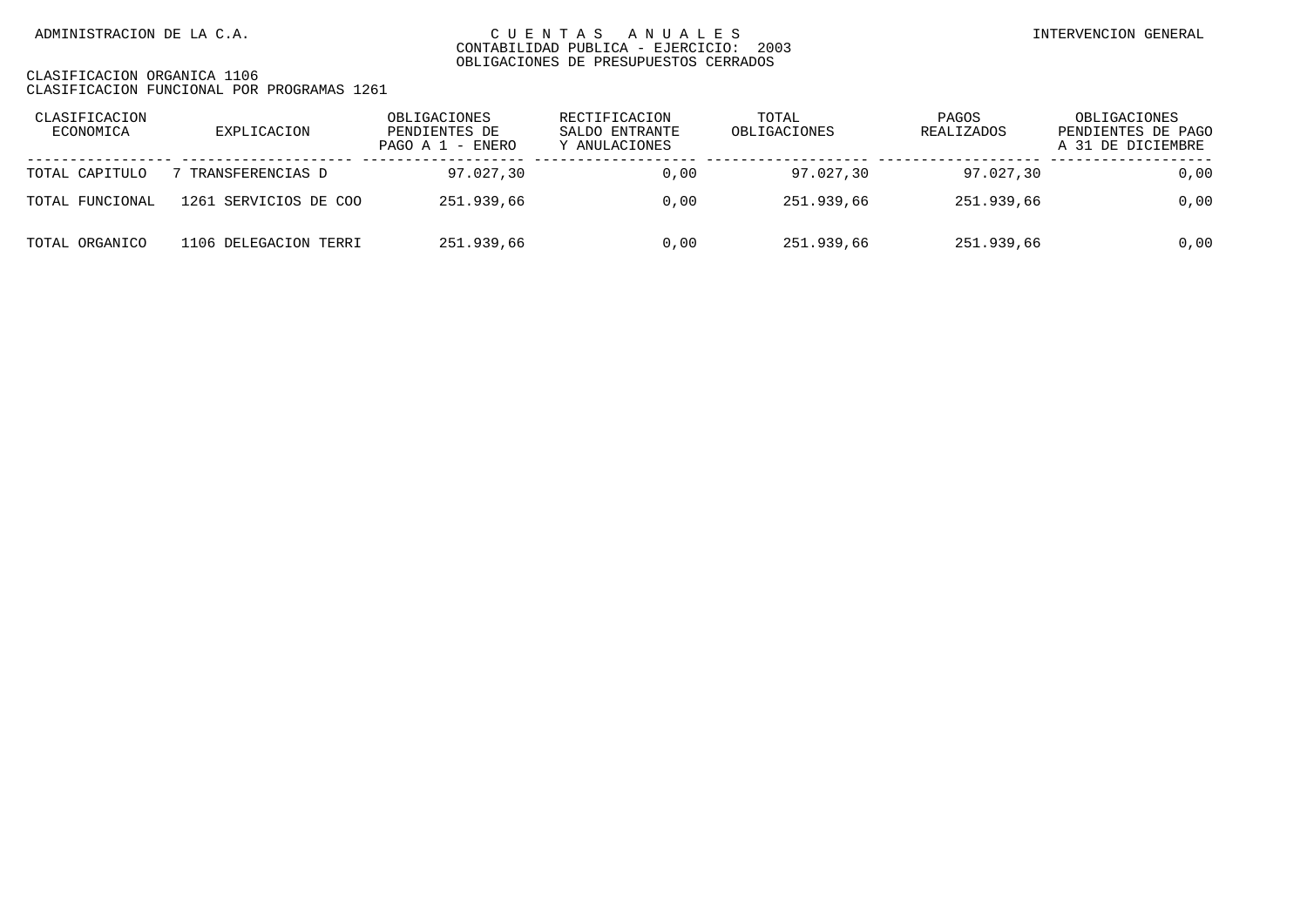| CLASIFICACION<br>ECONOMICA         | EXPLICACION                                                                        | OBLIGACIONES<br>PENDIENTES DE<br>PAGO A 1 - ENERO | RECTIFICACION<br>SALDO ENTRANTE<br>Y ANULACIONES | TOTAL<br>OBLIGACIONES            | PAGOS<br><b>REALIZADOS</b>       | OBLIGACIONES<br>PENDIENTES DE PAGO<br>A 31 DE DICIEMBRE |
|------------------------------------|------------------------------------------------------------------------------------|---------------------------------------------------|--------------------------------------------------|----------------------------------|----------------------------------|---------------------------------------------------------|
| 1107 1262 16000                    | SEGURIDAD SOCIAL<br>TOTAL CONCEPTO 160 CUOTAS SOCIALES                             | 12.989,66<br>12.989,66                            | 0,00<br>0,00                                     | 12.989,66<br>12.989,66           | 12.989,66<br>12.989,66           | 0,00<br>0,00                                            |
|                                    | TOTAL ARTICULO 16 CUOTAS, PRESTACI                                                 | 12.989,66                                         | 0,00                                             | 12.989,66                        | 12.989,66                        | 0,00                                                    |
| TOTAL CAPITULO                     | 1 GASTOS DE PERSON                                                                 | 12.989.66                                         | 0,00                                             | 12.989,66                        | 12.989,66                        | 0,00                                                    |
| 1107 1262 22601<br>1107 1262 22605 | ATENCIONES PROTOCOLA<br>REUNIONES Y CONFEREN<br>TOTAL CONCEPTO 226 GASTOS DIVERSOS | 51,23<br>632,99<br>684,22                         | 0,00<br>0,00<br>0,00                             | 51,23<br>632,99<br>684,22        | 51,23<br>632,99<br>684,22        | 0,00<br>0,00<br>0,00                                    |
| 1107 1262 22700<br>1107 1262 22706 | LIMPIEZA Y ASEO<br>ESTUDIOS Y TRABAJOS<br>TOTAL CONCEPTO 227 TRABAJOS REALIZA      | 1.331,54<br>1.888,39<br>3.219,93                  | 0,00<br>0,00<br>0,00                             | 1.331,54<br>1.888,39<br>3.219,93 | 1.331,54<br>1.888,39<br>3.219,93 | 0,00<br>0,00<br>0,00                                    |
| TOTAL ARTICULO                     | 22 MATERIAL, SUMINI                                                                | 3.904,15                                          | 0,00                                             | 3.904,15                         | 3.904,15                         | 0,00                                                    |
| TOTAL CAPITULO                     | 2 GASTOS EN BIENES                                                                 | 3.904,15                                          | 0,00                                             | 3.904,15                         | 3.904,15                         | 0,00                                                    |
| 1107 1262 48900                    | SUBV. NO SUJETAS A C<br>TOTAL CONCEPTO 489 FINANCIADAS CON                         | 2.689,60<br>2.689,60                              | 0,00<br>0,00                                     | 2.689,60<br>2.689,60             | 2.689,60<br>2.689,60             | 0,00<br>0,00                                            |
| TOTAL ARTICULO                     | 48 A FAMILIAS E INS                                                                | 2.689,60                                          | 0,00                                             | 2.689,60                         | 2.689,60                         | 0,00                                                    |
| TOTAL CAPITULO                     | 4 TRANSFERENCIAS C                                                                 | 2.689.60                                          | 0,00                                             | 2.689,60                         | 2.689,60                         | 0,00                                                    |
| 1107 1262 76900                    | ACTUACIONES DE COOPE<br>TOTAL CONCEPTO 769 FINANCIADAS CON                         | 4.207,00<br>4.207,00                              | 0,00<br>0,00                                     | 4.207,00<br>4.207,00             | 4.207,00<br>4.207,00             | 0,00<br>0,00                                            |
| TOTAL ARTICULO                     | 76 A CORPORACIONES                                                                 | 4.207,00                                          | 0,00                                             | 4.207,00                         | 4.207,00                         | 0,00                                                    |
| TOTAL CAPITULO                     | 7 TRANSFERENCIAS D                                                                 | 4.207,00                                          | 0,00                                             | 4.207,00                         | 4.207,00                         | 0,00                                                    |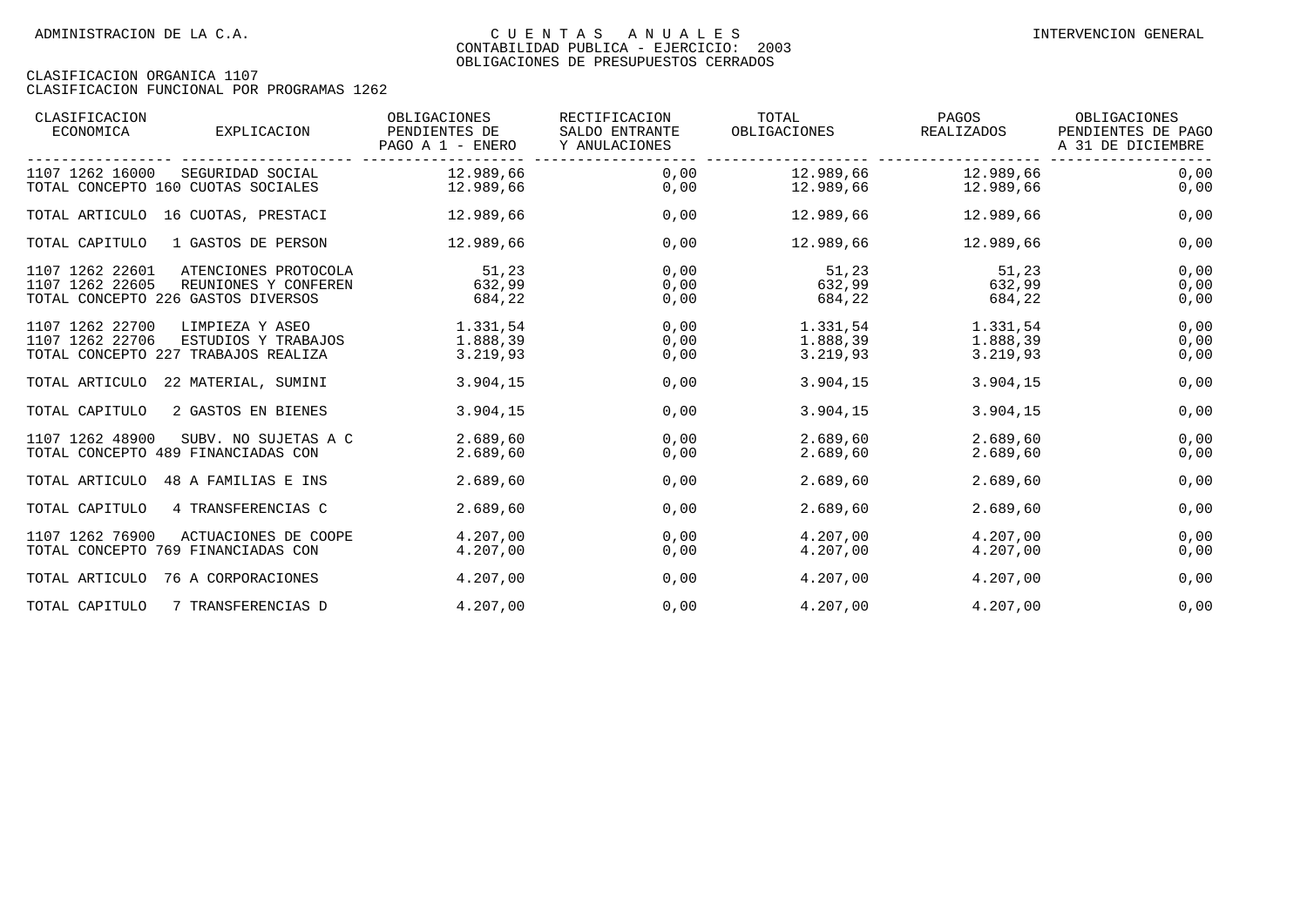| CLASIFICACION<br>ECONOMICA | EXPLICACION           | OBLIGACIONES<br>PENDIENTES DE<br>PAGO A $1$ - ENERO | RECTIFICACION<br>SALDO ENTRANTE<br>Y ANULACIONES | TOTAL<br>OBLIGACIONES | PAGOS<br>REALIZADOS | OBLIGACIONES<br>PENDIENTES DE PAGO<br>A 31 DE DICIEMBRE |
|----------------------------|-----------------------|-----------------------------------------------------|--------------------------------------------------|-----------------------|---------------------|---------------------------------------------------------|
| TOTAL FUNCIONAL            | 1262 SERVICIOS DE COO | 23.790.41                                           | 0.00                                             | 23.790,41             | 23.790,41           | 0,00                                                    |
| TOTAL ORGANICO             | 1107 DELEGACION TERRI | 23.790,41                                           | 0.00                                             | 23.790,41             | 23.790,41           | 0,00                                                    |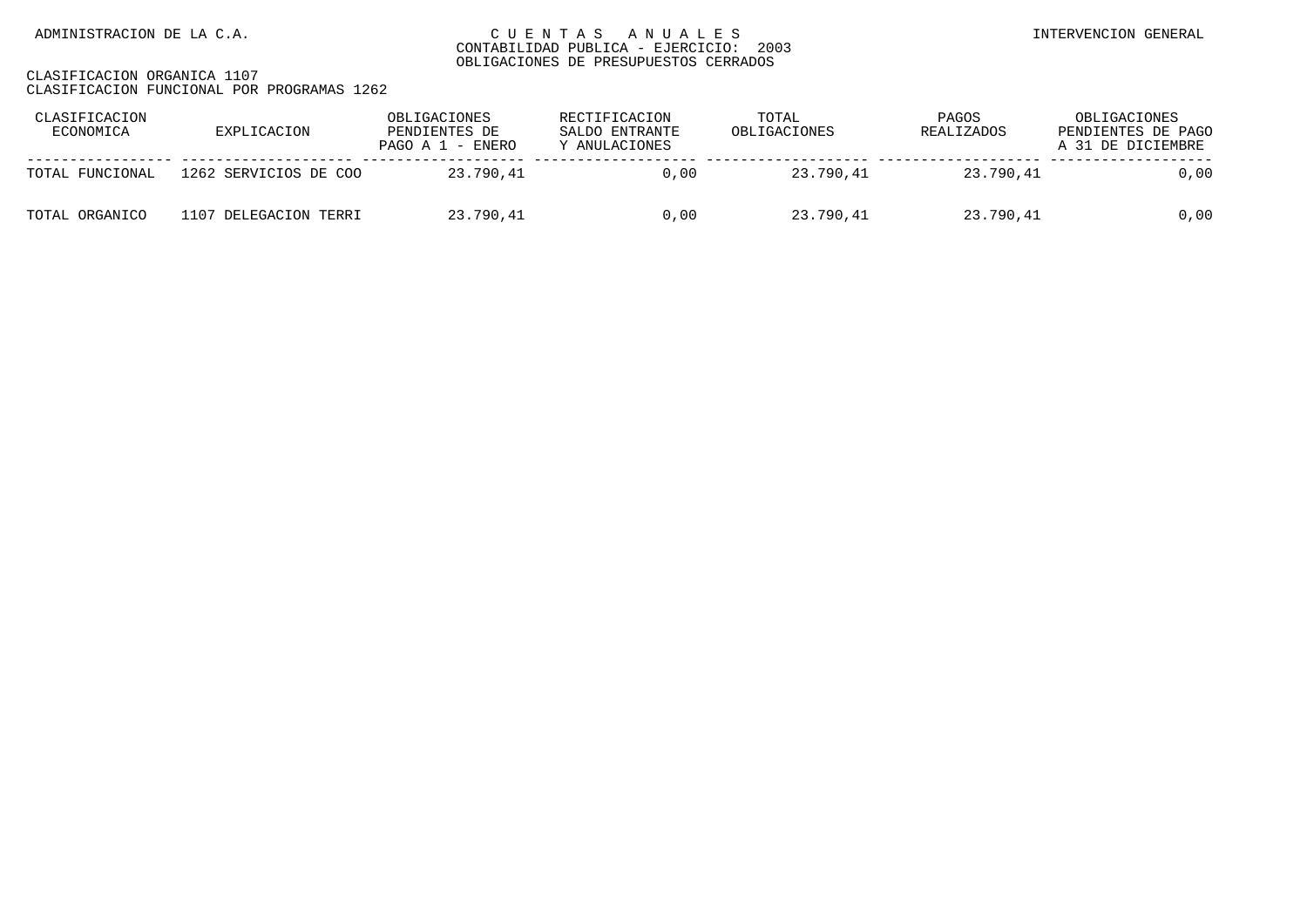| CLASIFICACION<br>ECONOMICA                            | EXPLICACION                                                                                 | OBLIGACIONES<br>PENDIENTES DE<br>PAGO A 1 - ENERO | RECTIFICACION<br>SALDO ENTRANTE<br>Y ANULACIONES | TOTAL<br>OBLIGACIONES           | PAGOS<br>REALIZADOS                                              | OBLIGACIONES<br>PENDIENTES DE PAGO<br>A 31 DE DICIEMBRE |
|-------------------------------------------------------|---------------------------------------------------------------------------------------------|---------------------------------------------------|--------------------------------------------------|---------------------------------|------------------------------------------------------------------|---------------------------------------------------------|
| 1110 3232 16000                                       | SEGURIDAD SOCIAL<br>TOTAL CONCEPTO 160 CUOTAS SOCIALES                                      | 7.270,86<br>7.270.86                              | 0.00<br>0,00                                     | 7.270,86<br>7.270,86            | 7.270,86<br>7.270.86                                             | 0,00<br>0,00                                            |
| TOTAL ARTICULO                                        | 16 CUOTAS, PRESTACI                                                                         | 7.270,86                                          | 0,00                                             | 7.270,86                        | 7.270.86                                                         | 0,00                                                    |
| TOTAL CAPITULO                                        | 1 GASTOS DE PERSON                                                                          | 7.270,86                                          | 0,00                                             | 7.270,86                        | 7.270,86                                                         | 0,00                                                    |
| 1110 3232 215                                         | MOBILIARIO Y ENSERES<br>TOTAL CONCEPTO 215 MOBILIARIO Y ENS                                 | 280,89<br>280,89                                  | 0.00<br>0,00                                     | 280,89<br>280,89                | 280,89<br>280,89                                                 | 0,00<br>0,00                                            |
|                                                       | TOTAL ARTICULO 21 REPARACION Y CON                                                          | 280,89                                            | 0,00                                             | 280,89                          | 280,89                                                           | 0,00                                                    |
| 1110 3232 22000<br>1110 3232 22003                    | ORDINARIO NO INVENTA<br>LIBROS Y OTRAS PUBLI<br>TOTAL CONCEPTO 220 MATERIAL DE OFIC         | 470,92<br>5.040,36<br>5.511,28                    | 0,00<br>0,00<br>0,00                             | 470,92<br>5.040, 36<br>5.511,28 | 470,92<br>5.040, 36<br>5.511,28                                  | 0,00<br>0,00<br>0,00                                    |
| 1110 3232 22102<br>TOTAL CONCEPTO 221 SUMINISTROS     | GAS                                                                                         | 136,68<br>136,68                                  | 0.00<br>0,00                                     | 136,68<br>136,68                | 136,68<br>136,68                                                 | 0,00<br>0,00                                            |
| 1110 3232 223<br>TOTAL CONCEPTO 223 TRANSPORTE        | TRANSPORTE                                                                                  | 1.485,57<br>1.485,57                              | 0,00<br>0,00                                     | 1.485,57                        | 1.485,57 1.485,57<br>1.485,57                                    | 0,00<br>0,00                                            |
| 1110 3232 22602<br>1110 3232 22605<br>1110 3232 22609 | GASTOS DE DIVULGACIO<br>REUNIONES Y CONFEREN<br>OTROS<br>TOTAL CONCEPTO 226 GASTOS DIVERSOS | 80.500.03<br>4.067,04<br>183,32<br>84.750.39      | 0.00<br>0,00<br>0,00<br>0,00                     | 4.067,04<br>183,32              | 80.500,03 80.500,03<br>4.067,04<br>183,32<br>84.750,39 84.750,39 | 0,00<br>0,00<br>0,00<br>0,00                            |
| 1110 3232 22700<br>1110 3232 22706<br>1110 3232 22709 | LIMPIEZA Y ASEO<br>ESTUDIOS Y TRABAJOS<br>OTROS<br>TOTAL CONCEPTO 227 TRABAJOS REALIZA      | 545,16<br>51.440,43<br>9.127,28<br>61.112,87      | 0,00<br>0,00<br>0,00<br>0,00                     | 545,16<br>51.440,43<br>9.127,28 | 545,16<br>51.440,43<br>9.127,28<br>61.112,87 61.112,87           | 0,00<br>0,00<br>0,00<br>0,00                            |
|                                                       | TOTAL ARTICULO 22 MATERIAL, SUMINI                                                          | 152.996,79                                        | 0,00                                             | 152.996,79                      | 152.996,79                                                       | 0,00                                                    |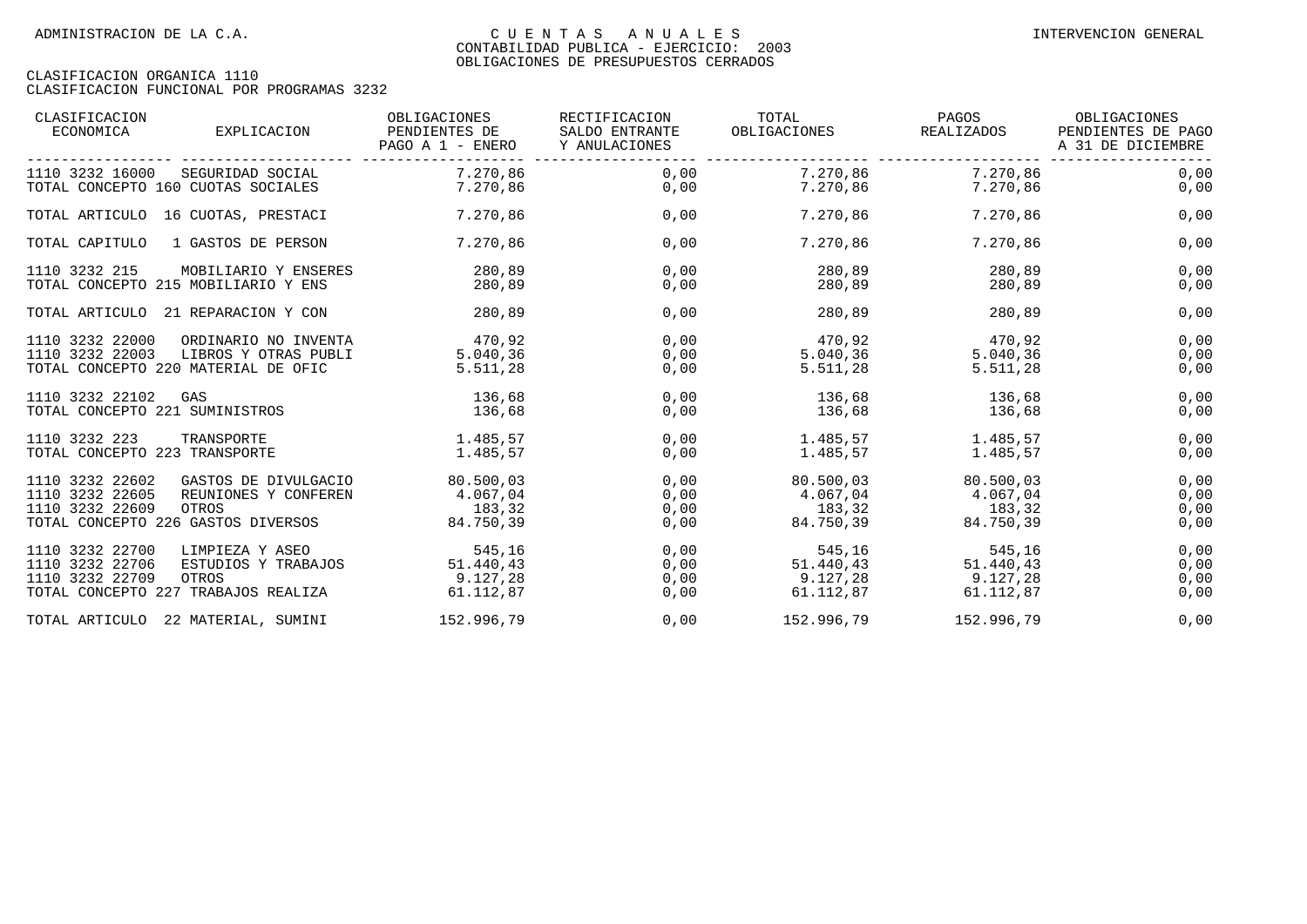| CLASIFICACION<br>ECONOMICA                                                 | EXPLICACION                                  | OBLIGACIONES<br>PENDIENTES DE<br>PAGO A 1 - ENERO | RECTIFICACION<br>SALDO ENTRANTE<br>Y ANULACIONES | TOTAL<br>OBLIGACIONES                 | PAGOS<br>REALIZADOS                   | OBLIGACIONES<br>PENDIENTES DE PAGO<br>A 31 DE DICIEMBRE |
|----------------------------------------------------------------------------|----------------------------------------------|---------------------------------------------------|--------------------------------------------------|---------------------------------------|---------------------------------------|---------------------------------------------------------|
| 1110 3232 230<br>TOTAL CONCEPTO 230 DIETAS                                 | DIETAS                                       | 546,97<br>546,97                                  | 0.00<br>0,00                                     | 546,97<br>546,97                      | 546,97<br>546,97                      | 0,00<br>0,00                                            |
| 1110 3232 231<br>TOTAL CONCEPTO 231 LOCOMOCION                             | LOCOMOCION                                   | 222,41<br>222,41                                  | 0,00<br>0,00                                     | 222,41<br>222,41                      | 222,41<br>222,41                      | 0,00<br>0,00                                            |
| TOTAL ARTICULO                                                             | 23 INDEMNIZACIONES                           | 769,38                                            | 0,00                                             | 769,38                                | 769,38                                | 0,00                                                    |
| 1110 3232 25100<br>TOTAL CONCEPTO 251 GASTOS REALIZACI                     | GASTOS REALIZACION C                         | 3.245,41<br>3.245,41                              | 0,00<br>0,00                                     | 3.245,41<br>3.245, 41                 | 3.245,41<br>3.245,41                  | 0,00<br>0,00                                            |
| TOTAL ARTICULO 25 OTROS GASTOS                                             |                                              | 3.245,41                                          | 0,00                                             | 3.245,41                              | 3.245,41                              | 0,00                                                    |
| TOTAL CAPITULO                                                             | 2 GASTOS EN BIENES                           | 157.292,47                                        | 0,00                                             | 157.292,47                            | 157.292,47                            | 0,00                                                    |
| 1110 3232 44000<br>TOTAL CONCEPTO 440 COFINANCIADAS. (U                    | CONVENIOS CON ORGANI                         | 86.085,00<br>86.085,00                            | 0,00<br>0,00                                     | 86.085,00<br>86.085,00                | 86.085,00<br>86.085,00                | 0,00<br>0,00                                            |
| TOTAL ARTICULO 44 A EMPRESAS PUBLI                                         |                                              | 86.085,00                                         | 0,00                                             | 86.085,00                             | 86.085,00                             | 0,00                                                    |
| 1110 3232 46000<br>TOTAL CONCEPTO 460 COFINANCIADAS. (U                    | CONVENIOS CON CORPOR                         | 232.107,48<br>232.107,48                          | 0,00<br>0,00                                     | 232.107,48<br>232.107,48              | 232.107,48<br>232.107,48              | 0,00<br>0,00                                            |
| TOTAL ARTICULO 46 A CORPORACIONES                                          |                                              | 232.107,48                                        | 0,00                                             | 232.107,48                            | 232.107,48                            | 0,00                                                    |
| 1110 3232 48001<br>1110 3232 48002<br>TOTAL CONCEPTO 480 COFINANCIADAS. (U | CONVENIOS CON ASOCIA<br>CONVENIOS CON ASOCIA | 128.634.97<br>45.644,62<br>174.279,59             | 0,00<br>0,00<br>0,00                             | 128.634,97<br>45.644,62<br>174.279,59 | 128.634.97<br>45.644,62<br>174.279,59 | 0,00<br>0,00<br>0,00                                    |
| 1110 3232 48900<br>TOTAL CONCEPTO 489 FINANCIADAS CON                      | SUBVENCIONES A INSTI                         | 96.878,81<br>96.878,81                            | 0,00<br>0,00                                     | 96.878,81                             | 96.878,81 96.878,81<br>96.878,81      | 0,00<br>0,00                                            |
| TOTAL ARTICULO                                                             | 48 A FAMILIAS E INS                          | 271.158,40                                        | 0,00                                             | 271.158,40                            | 271.158,40                            | 0,00                                                    |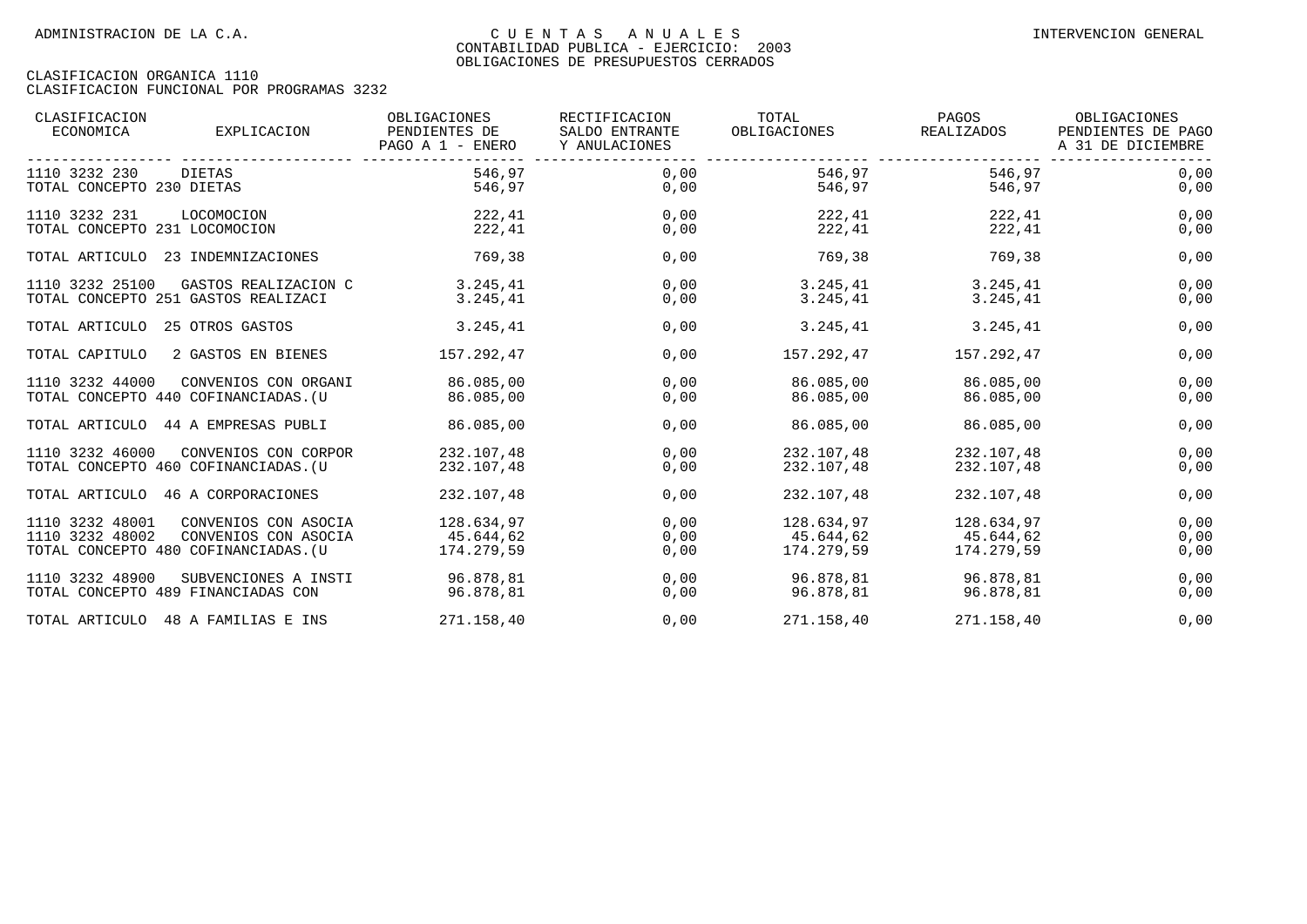| CLASIFICACION<br>ECONOMICA | EXPLICACION                                                 | OBLIGACIONES<br>PENDIENTES DE<br>PAGO A 1 - ENERO | RECTIFICACION<br>SALDO ENTRANTE<br>Y ANULACIONES | TOTAL<br>OBLIGACIONES  | PAGOS<br>REALIZADOS    | OBLIGACIONES<br>PENDIENTES DE PAGO<br>A 31 DE DICIEMBRE |
|----------------------------|-------------------------------------------------------------|---------------------------------------------------|--------------------------------------------------|------------------------|------------------------|---------------------------------------------------------|
| TOTAL CAPITULO             | 4 TRANSFERENCIAS C                                          | 589.350,88                                        | 0,00                                             | 589.350,88             | 589.350.88             | 0,00                                                    |
| 1110 3232 695              | MOBILIARIO Y ENSERES<br>TOTAL CONCEPTO 695 MOBILIARIO Y ENS | 3.929,27<br>3.929,27                              | 0,00<br>0,00                                     | 3.929,27<br>3.929,27   | 3.929,27<br>3.929,27   | 0,00<br>0,00                                            |
| 1110 3232 699              | INMOVILIZADO INMATER<br>TOTAL CONCEPTO 699 INMOVILIZADO INM | 23.084,00<br>23.084,00                            | 0,00<br>0,00                                     | 23.084,00<br>23.084,00 | 23.084,00<br>23.084,00 | 0,00<br>0,00                                            |
| TOTAL ARTICULO             | 69 FINANCIADAS CON                                          | 27.013,27                                         | 0,00                                             | 27.013,27              | 27.013,27              | 0,00                                                    |
| TOTAL CAPITULO             | 6 INVERSIONES REAL                                          | 27.013,27                                         | 0,00                                             | 27.013,27              | 27.013,27              | 0,00                                                    |
| 1110 3232 76900            | CONV.AYTOS HUESCA, T<br>TOTAL CONCEPTO 769 FINANCIADAS CON  | 3.000.00<br>3.000,00                              | 0,00<br>0,00                                     | 3.000,00<br>3.000,00   | 3.000.00<br>3.000,00   | 0,00<br>0,00                                            |
| TOTAL ARTICULO             | 76 A CORPORACIONES                                          | 3.000,00                                          | 0,00                                             | 3.000,00               | 3.000,00               | 0,00                                                    |
| 1110 3232 78900            | A INSTITUCIONES SIN<br>TOTAL CONCEPTO 789 FINANCIADAS CON   | 8.794.53<br>8.794,53                              | 0,00<br>0,00                                     | 8.794.53<br>8.794,53   | 8.794.53<br>8.794,53   | 0,00<br>0,00                                            |
| TOTAL ARTICULO             | 78 A FAMILIAS E INS                                         | 8.794,53                                          | 0,00                                             | 8.794,53               | 8.794,53               | 0,00                                                    |
| TOTAL CAPITULO             | 7 TRANSFERENCIAS D                                          | 11.794,53                                         | 0,00                                             | 11.794,53              | 11.794,53              | 0,00                                                    |
| TOTAL FUNCIONAL            | 3232 PROMOCION DE LA                                        | 792.722,01                                        | 0,00                                             | 792.722,01             | 792.722,01             | 0,00                                                    |
| TOTAL ORGANICO             | 1110 INSTITUTO ARAGON                                       | 792.722,01                                        | 0,00                                             | 792.722,01             | 792.722,01             | 0,00                                                    |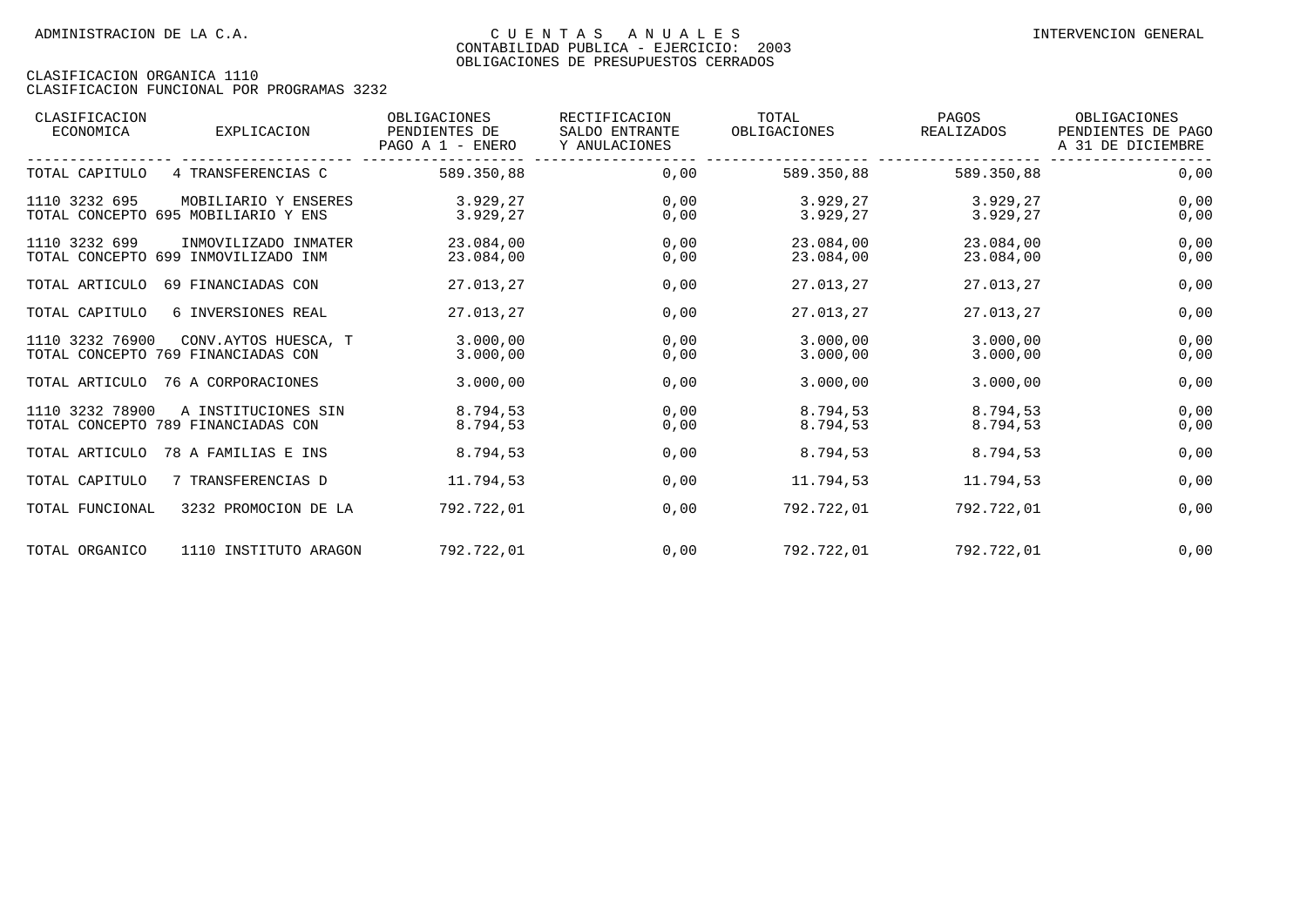| CLASIFICACION<br>ECONOMICA                                                                  | EXPLICACION                                                                                                 | OBLIGACIONES<br>PENDIENTES DE<br>PAGO A 1 - ENERO | RECTIFICACION<br>SALDO ENTRANTE<br>Y ANULACIONES | TOTAL<br>OBLIGACIONES                      | PAGOS<br>REALIZADOS                        | OBLIGACIONES<br>PENDIENTES DE PAGO<br>A 31 DE DICIEMBRE |
|---------------------------------------------------------------------------------------------|-------------------------------------------------------------------------------------------------------------|---------------------------------------------------|--------------------------------------------------|--------------------------------------------|--------------------------------------------|---------------------------------------------------------|
| 1201 6111 16000<br>TOTAL CONCEPTO 160 CUOTAS SOCIALES                                       | SEGURIDAD SOCIAL                                                                                            | 18.857,46<br>18.857,46                            | 0,00<br>0,00                                     |                                            | 18.857,46 18.857,46<br>18.857,46 18.857,46 | 0,00<br>0,00                                            |
| 1201 6111 16100<br>TOTAL CONCEPTO 161 GASTOS SOCIALES                                       | FORMACION Y PERFECCI                                                                                        | 1.128,84<br>1.128,84                              | 0,00<br>0,00                                     | 1.128,84<br>1.128,84                       | 1.128,84<br>1.128,84                       | 0,00<br>0,00                                            |
|                                                                                             | TOTAL ARTICULO 16 CUOTAS, PRESTACI                                                                          | 19.986,30                                         | 0,00                                             | 19.986,30                                  | 19.986,30                                  | 0,00                                                    |
| TOTAL CAPITULO                                                                              | 1 GASTOS DE PERSON                                                                                          | 19.986,30                                         | 0,00                                             | 19.986,30                                  | 19.986,30                                  | 0,00                                                    |
| 1201 6111 214<br>TOTAL CONCEPTO 214 MATERIAL DE TRAN                                        | MATERIAL DE TRANSPOR                                                                                        | 27,49<br>27,49                                    | 0,00<br>0,00                                     | 27,49<br>27,49                             | 27,49<br>27,49                             | 0,00<br>0,00                                            |
| 1201 6111 215<br>TOTAL CONCEPTO 215 MOBILIARIO Y ENS                                        | MOBILIARIO Y ENSERES                                                                                        | 281,49<br>281,49                                  | 0,00<br>0,00                                     | 281,49<br>281,49                           | 281,49<br>281,49                           | 0,00<br>0,00                                            |
|                                                                                             | TOTAL ARTICULO 21 REPARACION Y CON                                                                          | 308,98                                            | 0,00                                             | 308,98                                     | 308,98                                     | 0,00                                                    |
| 1201 6111 22000<br>1201 6111 22001<br>1201 6111 22003                                       | ORDINARIO NO INVENTA<br>MOBILIARIO Y ENSERES<br>LIBROS Y OTRAS PUBLI<br>TOTAL CONCEPTO 220 MATERIAL DE OFIC | 59,86<br>2.188.34<br>562, 50<br>2.810,70          | 0,00<br>0,00<br>0,00<br>0,00                     | 59,86<br>2.188,34<br>562,50<br>2.810,70    | 59,86<br>2.188,34<br>562,50<br>2.810,70    | 0,00<br>0,00<br>0,00<br>0,00                            |
| 1201 6111 22109<br>TOTAL CONCEPTO 221 SUMINISTROS                                           | OTROS SUMINISTROS                                                                                           | 78,91<br>78,91                                    | 0,00<br>0,00                                     | 78,91<br>78,91                             | 78,91<br>78,91                             | 0,00<br>0,00                                            |
| 1201 6111 223<br>TOTAL CONCEPTO 223 TRANSPORTE                                              | TRANSPORTE                                                                                                  | 1.118,82<br>1.118,82                              | 0,00<br>0,00                                     | 1.118,82<br>1.118,82                       | 1.118,82<br>1.118,82                       | 0,00<br>0,00                                            |
| 1201 6111 22601<br>1201 6111 22602<br>1201 6111 22604<br>TOTAL CONCEPTO 226 GASTOS DIVERSOS | ATENCIONES PROTOCOLA<br>GASTOS DE DIVULGACIO<br>REMUNERACIONES A AGE                                        | 1.824,87<br>2.900,23<br>750,00<br>5.475,10        | 0,00<br>0,00<br>0,00<br>0,00                     | 1.824,87<br>2.900,23<br>750,00<br>5.475,10 | 1.824,87<br>2.900,23<br>750,00<br>5.475,10 | 0,00<br>0,00<br>0,00<br>0,00                            |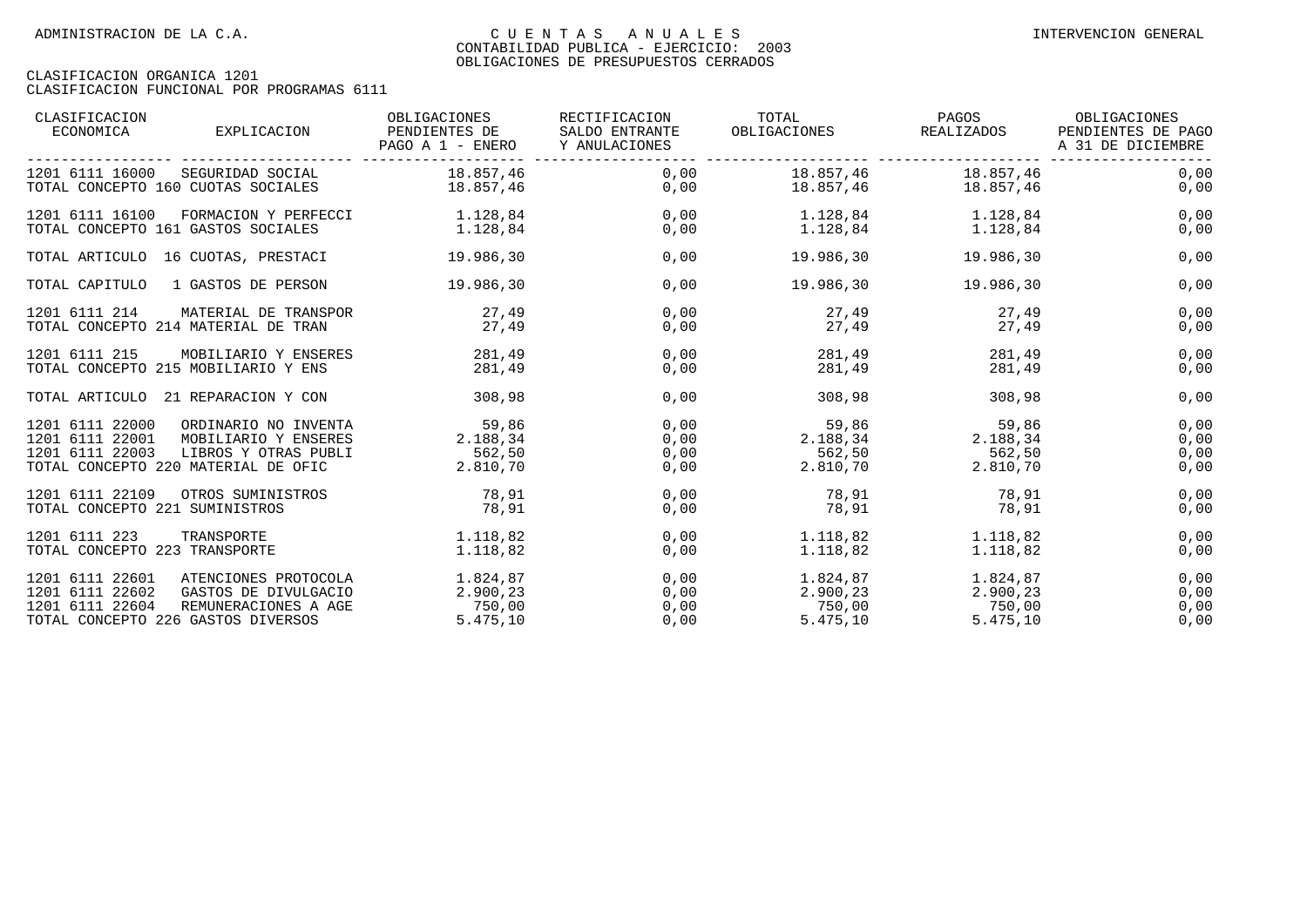| CLASIFICACION<br>ECONOMICA          | EXPLICACION              | OBLIGACIONES<br>PENDIENTES DE<br>PAGO A 1 - ENERO | RECTIFICACION<br>SALDO ENTRANTE<br>Y ANULACIONES | TOTAL<br>OBLIGACIONES | PAGOS<br>REALIZADOS | OBLIGACIONES<br>PENDIENTES DE PAGO<br>A 31 DE DICIEMBRE |
|-------------------------------------|--------------------------|---------------------------------------------------|--------------------------------------------------|-----------------------|---------------------|---------------------------------------------------------|
| 1201 6111 22700<br>1201 6111 22709  | LIMPIEZA Y ASEO<br>OTROS | 365,28<br>1.914,00                                | 0,00<br>0,00                                     | 365,28<br>1.914,00    | 365,28<br>1.914,00  | 0,00<br>0,00                                            |
| TOTAL CONCEPTO 227 TRABAJOS REALIZA |                          | 2.279.28                                          | 0,00                                             | 2.279,28              | 2.279,28            | 0,00                                                    |
| TOTAL ARTICULO                      | 22 MATERIAL, SUMINI      | 11.762,81                                         | 0,00                                             | 11.762,81             | 11.762,81           | 0,00                                                    |
| TOTAL CAPITULO                      | 2 GASTOS EN BIENES       | 12.071,79                                         | 0,00                                             | 12.071,79             | 12.071,79           | 0,00                                                    |
| 1201 6111 48902                     | CEPYME ARAGON            | 120.000,00                                        | 0,00                                             | 120.000,00            | 120.000,00          | 0,00                                                    |
| 1201 6111 48903                     | PARTICIPACION INSTIT     | 558.490,38                                        | 0,00                                             | 558.490,38            | 558.490,38          | 0,00                                                    |
| 1201 6111 48904                     | IV JORNADAS MEDIACIO     | 1.803,00                                          | 0,00                                             | 1.803,00              | 1.803,00            | 0,00                                                    |
| TOTAL CONCEPTO 489 FINANCIADAS CON  |                          | 680.293,38                                        | 0,00                                             | 680.293,38            | 680.293,38          | 0,00                                                    |
| TOTAL ARTICULO                      | 48 A FAMILIAS E INS      | 680.293,38                                        | 0,00                                             | 680.293.38            | 680.293,38          | 0,00                                                    |
| TOTAL CAPITULO                      | 4 TRANSFERENCIAS C       | 680.293,38                                        | 0,00                                             | 680.293,38            | 680.293,38          | 0,00                                                    |
| 1201 6111 692                       | EDIFICIOS Y OTRAS CO     | 22.278,24                                         | 0,00                                             | 22.278,24             | 22.278,24           | 0,00                                                    |
| TOTAL CONCEPTO 692 EDIFICIOS Y OTRA |                          | 22.278,24                                         | 0,00                                             | 22.278,24             | 22.278,24           | 0,00                                                    |
| 1201 6111 696                       | EOUIPOS PARA PROCESO     | 3.100,75                                          | 0,00                                             | 3.100,75              | 3.100,75            | 0,00                                                    |
| TOTAL CONCEPTO 696 EOUIPOS PARA PRO |                          | 3.100,75                                          | 0,00                                             | 3.100,75              | 3.100,75            | 0,00                                                    |
| 1201 6111 699                       | INMOVILIZADO INMATER     | 99.990,82                                         | 0,00                                             | 99.990,82             | 99.990,82           | 0,00                                                    |
| TOTAL CONCEPTO 699 INMOVILIZADO INM |                          | 99.990,82                                         | 0,00                                             | 99.990,82             | 99.990,82           | 0,00                                                    |
| TOTAL ARTICULO                      | 69 FINANCIADAS CON       | 125.369.81                                        | 0.00                                             | 125.369.81            | 125.369.81          | 0,00                                                    |
| TOTAL CAPITULO                      | 6 INVERSIONES REAL       | 125.369,81                                        | 0,00                                             | 125.369.81            | 125.369,81          | 0,00                                                    |
| TOTAL FUNCIONAL                     | 6111 SERVICIOS GENERA    | 837.721,28                                        | 0,00                                             | 837.721,28            | 837.721,28          | 0,00                                                    |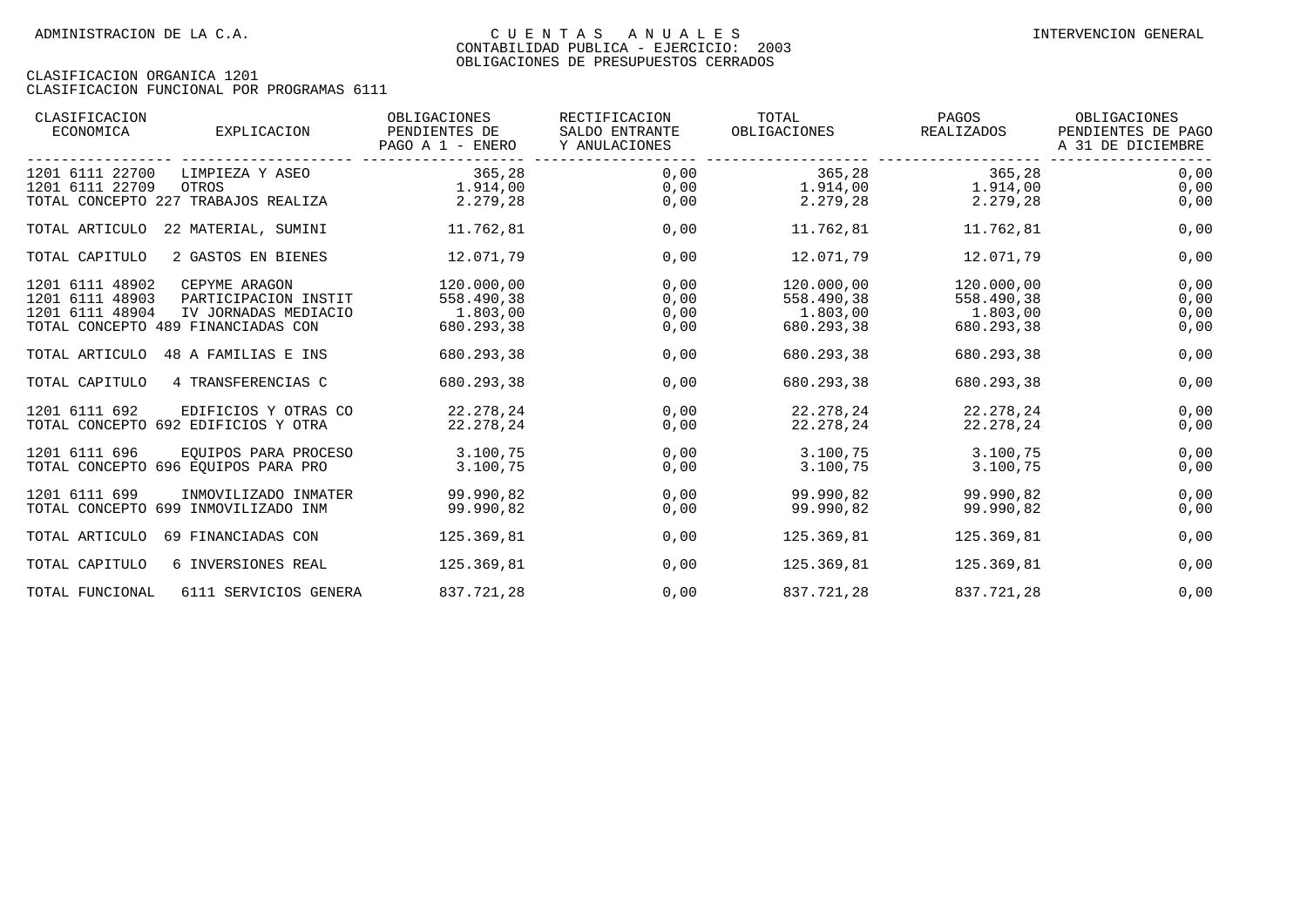|       |                      | ותר<br><b>ENERO</b><br>na qo |      | $T$ $\cap$ $T$ $\Delta$ $T$ . | PAGOS<br>י התיקי<br>חר | PAGO<br>ם סתימים ו |
|-------|----------------------|------------------------------|------|-------------------------------|------------------------|--------------------|
| ͲႶͲϪነ | $\sim$ 20<br>םסחותים | 22.<br>່າ ຂ                  | . 00 | つつり<br>. 28                   |                        | nn.                |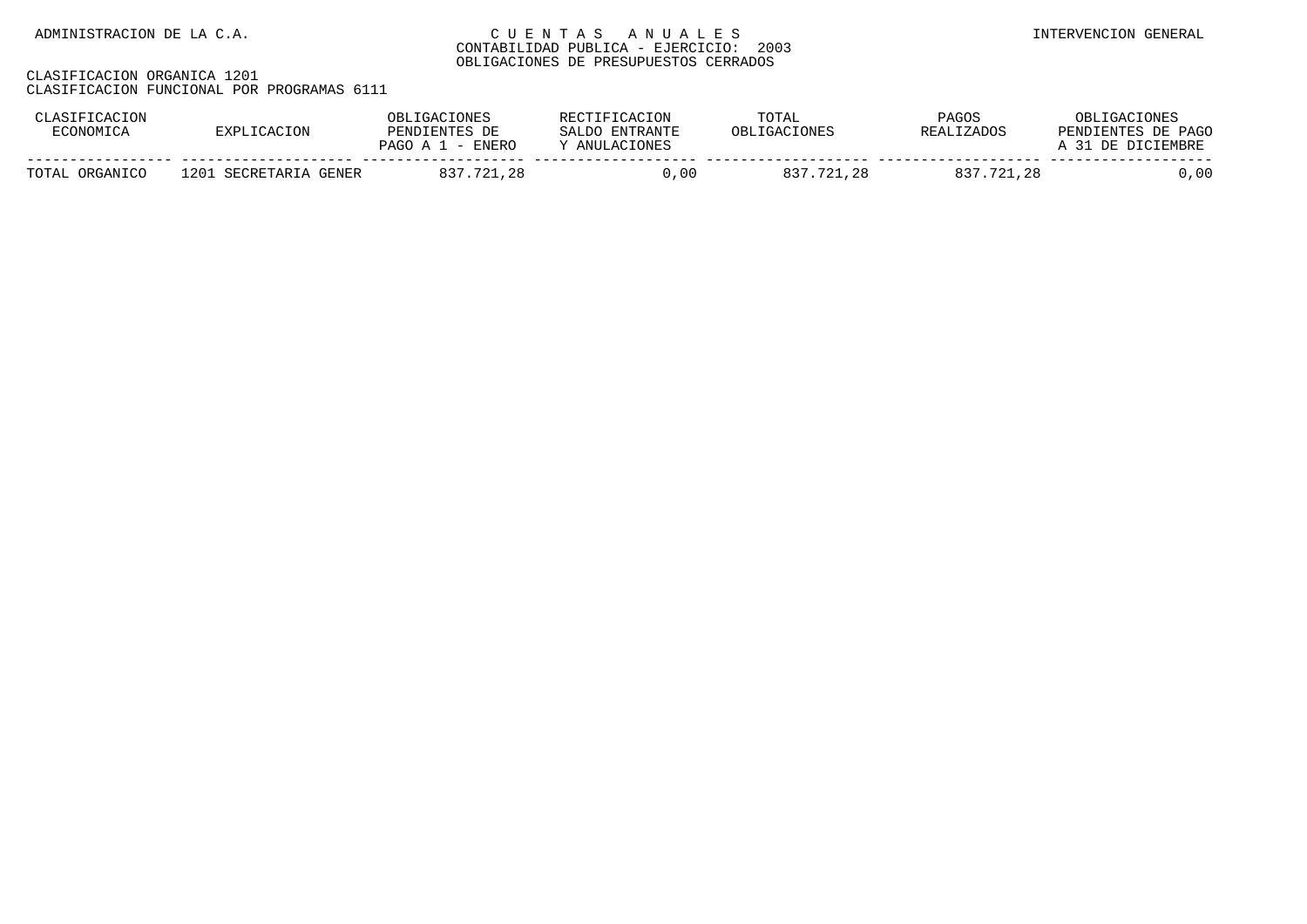| CLASIFICACION<br>ECONOMICA                                                | EXPLICACION                                  | OBLIGACIONES<br>PENDIENTES DE<br>PAGO A 1 - ENERO | RECTIFICACION<br>SALDO ENTRANTE<br>Y ANULACIONES | TOTAL<br>OBLIGACIONES        | PAGOS<br>REALIZADOS          | OBLIGACIONES<br>PENDIENTES DE PAGO<br>A 31 DE DICIEMBRE |
|---------------------------------------------------------------------------|----------------------------------------------|---------------------------------------------------|--------------------------------------------------|------------------------------|------------------------------|---------------------------------------------------------|
| 1202 6121 16000<br>TOTAL CONCEPTO 160 CUOTAS SOCIALES                     | SEGURIDAD SOCIAL                             | 1.949.71<br>1.949,71                              | 0,00<br>0,00                                     | 1.949,71<br>1.949,71         | 1.949,71<br>1.949,71         | 0,00<br>0,00                                            |
| TOTAL ARTICULO                                                            | 16 CUOTAS, PRESTACI                          | 1.949,71                                          | 0,00                                             | 1.949,71                     | 1.949,71                     | 0,00                                                    |
| TOTAL CAPITULO                                                            | 1 GASTOS DE PERSON                           | 1.949,71                                          | 0,00                                             | 1.949,71                     | 1.949,71                     | 0,00                                                    |
| 1202 6121 22000<br>1202 6121 22004<br>TOTAL CONCEPTO 220 MATERIAL DE OFIC | ORDINARIO NO INVENTA<br>MATERIAL INFORMATICO | 346,10<br>163,44<br>509,54                        | 0,00<br>0,00<br>0,00                             | 346,10<br>163,44<br>509,54   | 346,10<br>163,44<br>509,54   | 0,00<br>0,00<br>0,00                                    |
| 1202 6121 22601<br>1202 6121 22609<br>TOTAL CONCEPTO 226 GASTOS DIVERSOS  | ATENCIONES PROTOCOLA<br>OTROS.- GASTOS DIVER | 808,63<br>771,55<br>1.580,18                      | 0,00<br>0,00<br>0,00                             | 808,63<br>771,55<br>1.580,18 | 808,63<br>771,55<br>1.580,18 | 0,00<br>0,00<br>0,00                                    |
| TOTAL ARTICULO                                                            | 22 MATERIAL, SUMINI                          | 2.089,72                                          | 0,00                                             | 2.089,72                     | 2.089,72                     | 0,00                                                    |
| TOTAL CAPITULO                                                            | 2 GASTOS EN BIENES                           | 2.089,72                                          | 0,00                                             | 2.089,72                     | 2.089,72                     | 0,00                                                    |
| TOTAL FUNCIONAL                                                           | 6121 PLANIFICACION Y                         | 4.039,43                                          | 0,00                                             | 4.039,43                     | 4.039,43                     | 0,00                                                    |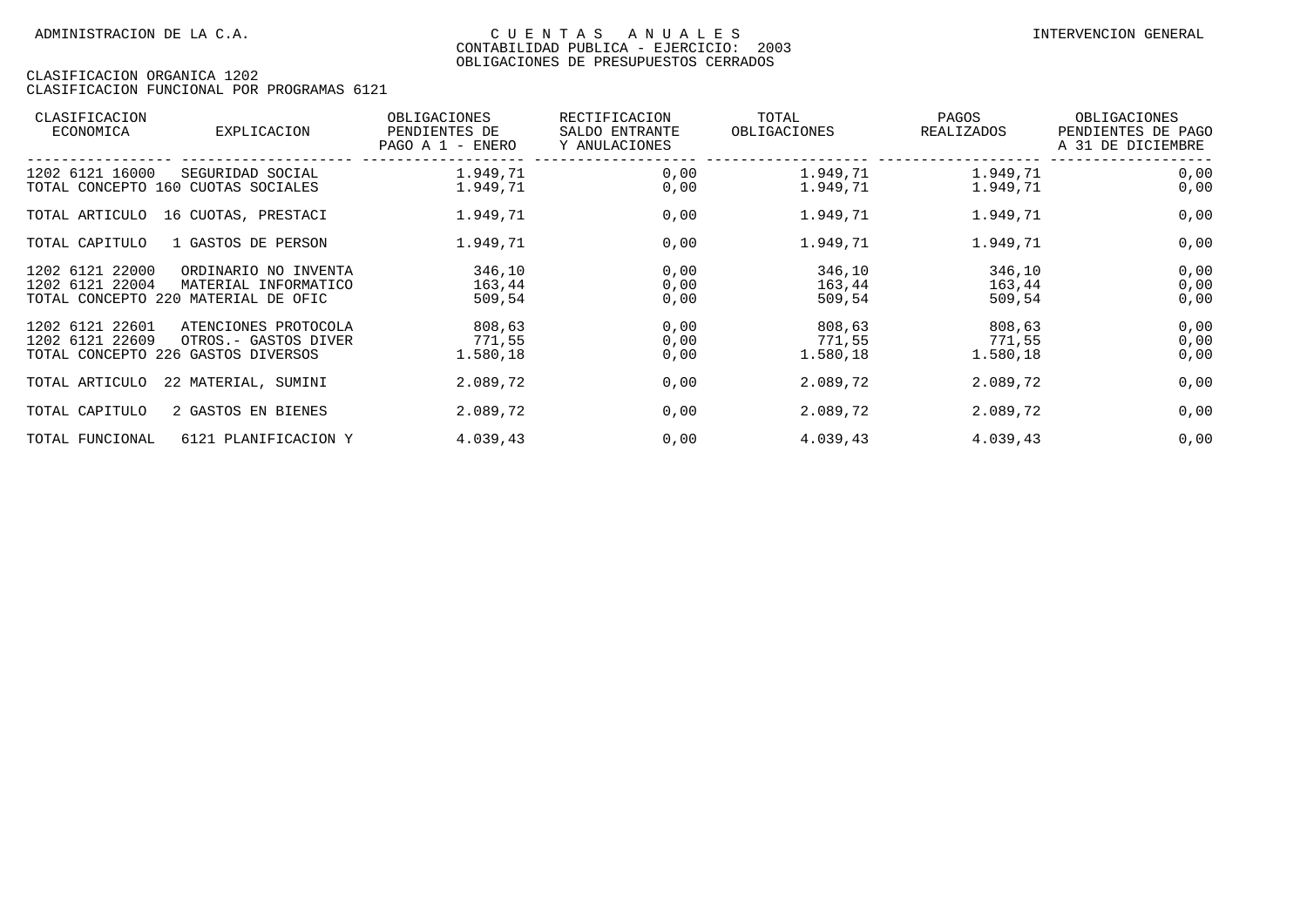| CLASIFICACION<br>ECONOMICA                            | EXPLICACION                                                 | OBLIGACIONES<br>PENDIENTES DE<br>PAGO A 1 - ENERO | RECTIFICACION<br>SALDO ENTRANTE<br>Y ANULACIONES | TOTAL<br>OBLIGACIONES | PAGOS<br>REALIZADOS  | OBLIGACIONES<br>PENDIENTES DE PAGO<br>A 31 DE DICIEMBRE |
|-------------------------------------------------------|-------------------------------------------------------------|---------------------------------------------------|--------------------------------------------------|-----------------------|----------------------|---------------------------------------------------------|
| 1202 6313 16000<br>TOTAL CONCEPTO 160 CUOTAS SOCIALES | SEGURIDAD SOCIAL                                            | 4.714,53<br>4.714,53                              | 0,00<br>0,00                                     | 4.714,53<br>4.714,53  | 4.714,53<br>4.714,53 | 0,00<br>0,00                                            |
| TOTAL ARTICULO                                        | 16 CUOTAS, PRESTACI                                         | 4.714,53                                          | 0,00                                             | 4.714,53              | 4.714,53             | 0,00                                                    |
| TOTAL CAPITULO                                        | 1 GASTOS DE PERSON                                          | 4.714,53                                          | 0,00                                             | 4.714,53              | 4.714,53             | 0,00                                                    |
| 1202 6313 22601<br>TOTAL CONCEPTO 226 GASTOS DIVERSOS | ATENCIONES PROTOCOLA                                        | 300,00<br>300,00                                  | 0,00<br>0,00                                     | 300,00<br>300,00      | 300,00<br>300,00     | 0,00<br>0,00                                            |
| TOTAL ARTICULO                                        | 22 MATERIAL, SUMINI                                         | 300,00                                            | 0,00                                             | 300,00                | 300,00               | 0,00                                                    |
| TOTAL CAPITULO                                        | 2 GASTOS EN BIENES                                          | 300,00                                            | 0,00                                             | 300,00                | 300,00               | 0,00                                                    |
| 1202 6313 696                                         | EQUIPOS PARA PROCESO<br>TOTAL CONCEPTO 696 EOUIPOS PARA PRO | 2.098,00<br>2.098,00                              | 0,00<br>0,00                                     | 2.098,00<br>2.098,00  | 2.098,00<br>2.098,00 | 0,00<br>0,00                                            |
| TOTAL ARTICULO                                        | 69 FINANCIADAS CON                                          | 2.098,00                                          | 0,00                                             | 2.098,00              | 2.098,00             | 0,00                                                    |
| TOTAL CAPITULO                                        | 6 INVERSIONES REAL                                          | 2.098,00                                          | 0,00                                             | 2.098,00              | 2.098,00             | 0,00                                                    |
| TOTAL FUNCIONAL                                       | 6313 GESTION DEL PATR                                       | 7.112,53                                          | 0,00                                             | 7.112,53              | 7.112,53             | 0,00                                                    |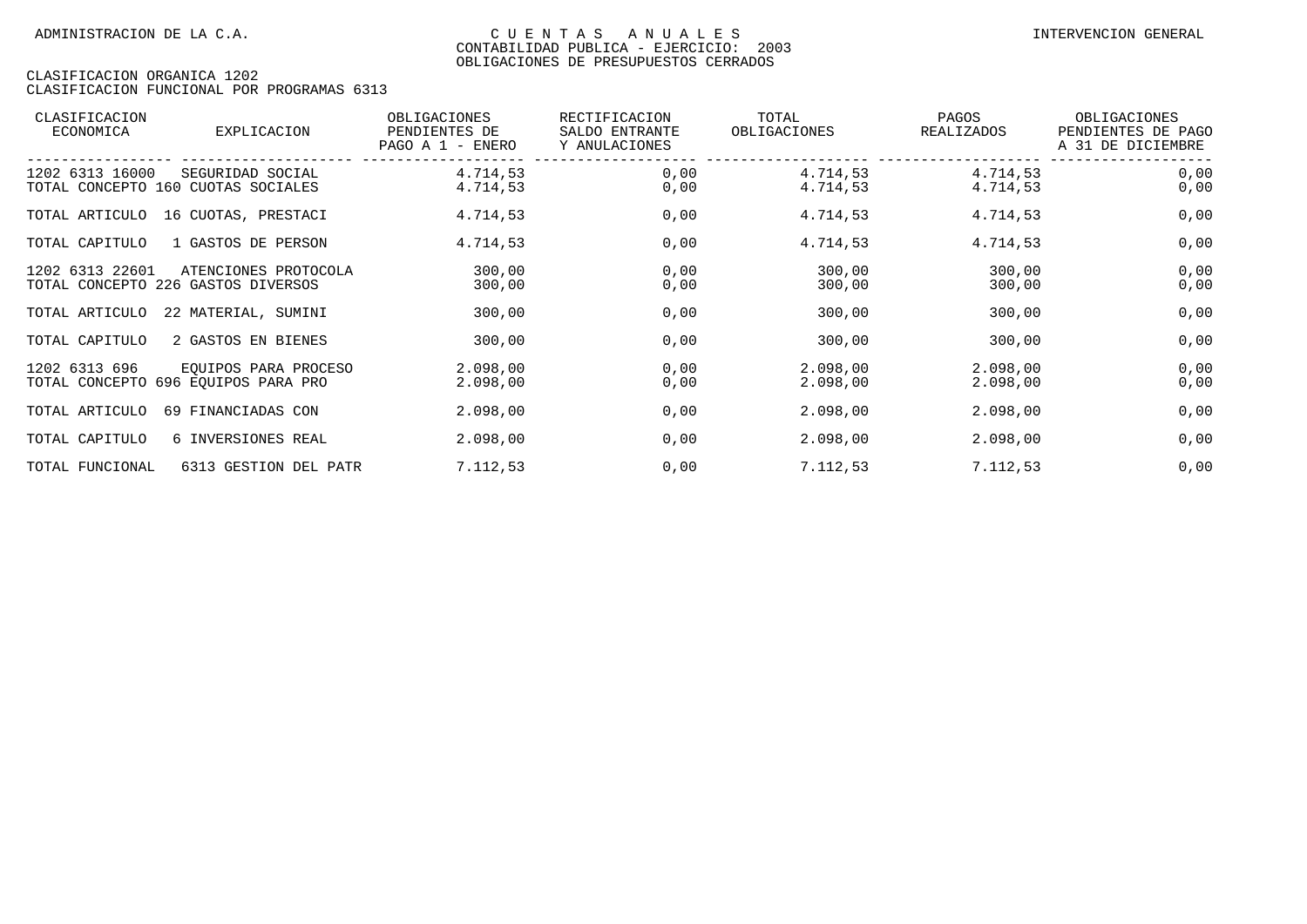| CLASIFICACION<br>ECONOMICA                     | EXPLICACION                                                 | OBLIGACIONES<br>PENDIENTES DE<br>PAGO A 1 - ENERO | RECTIFICACION<br>SALDO ENTRANTE<br>Y ANULACIONES | TOTAL<br>OBLIGACIONES | PAGOS<br>REALIZADOS  | OBLIGACIONES<br>PENDIENTES DE PAGO<br>A 31 DE DICIEMBRE |
|------------------------------------------------|-------------------------------------------------------------|---------------------------------------------------|--------------------------------------------------|-----------------------|----------------------|---------------------------------------------------------|
| 1202 6314 16000                                | SEGURIDAD SOCIAL<br>TOTAL CONCEPTO 160 CUOTAS SOCIALES      | 3.474,56<br>3.474,56                              | 0,00<br>0,00                                     | 3.474,56<br>3.474,56  | 3.474,56<br>3.474,56 | 0,00<br>0,00                                            |
| TOTAL ARTICULO                                 | 16 CUOTAS, PRESTACI                                         | 3.474,56                                          | 0,00                                             | 3.474,56              | 3.474,56             | 0,00                                                    |
| TOTAL CAPITULO                                 | 1 GASTOS DE PERSON                                          | 3.474,56                                          | 0,00                                             | 3.474,56              | 3.474,56             | 0,00                                                    |
| 1202 6314 215                                  | MOBILIARIO Y ENSERES<br>TOTAL CONCEPTO 215 MOBILIARIO Y ENS | 88,37<br>88,37                                    | 0,00<br>0,00                                     | 88,37<br>88,37        | 88,37<br>88,37       | 0,00<br>0,00                                            |
| TOTAL ARTICULO                                 | 21 REPARACION Y CON                                         | 88,37                                             | 0,00                                             | 88,37                 | 88,37                | 0,00                                                    |
| 1202 6314 231<br>TOTAL CONCEPTO 231 LOCOMOCION | LOCOMOCION                                                  | 60,92<br>60,92                                    | 0,00<br>0,00                                     | 60,92<br>60,92        | 60,92<br>60,92       | 0,00<br>0,00                                            |
| TOTAL ARTICULO                                 | 23 INDEMNIZACIONES                                          | 60,92                                             | 0,00                                             | 60,92                 | 60,92                | 0,00                                                    |
| TOTAL CAPITULO                                 | 2 GASTOS EN BIENES                                          | 149,29                                            | 0,00                                             | 149,29                | 149,29               | 0,00                                                    |
| TOTAL FUNCIONAL                                | 6314 GESTION DE TESOR                                       | 3.623,85                                          | 0,00                                             | 3.623,85              | 3.623,85             | 0,00                                                    |
| TOTAL ORGANICO                                 | 1202 D.G.DE PRESUPUES                                       | 14.775,81                                         | 0,00                                             | 14.775,81             | 14.775,81            | 0,00                                                    |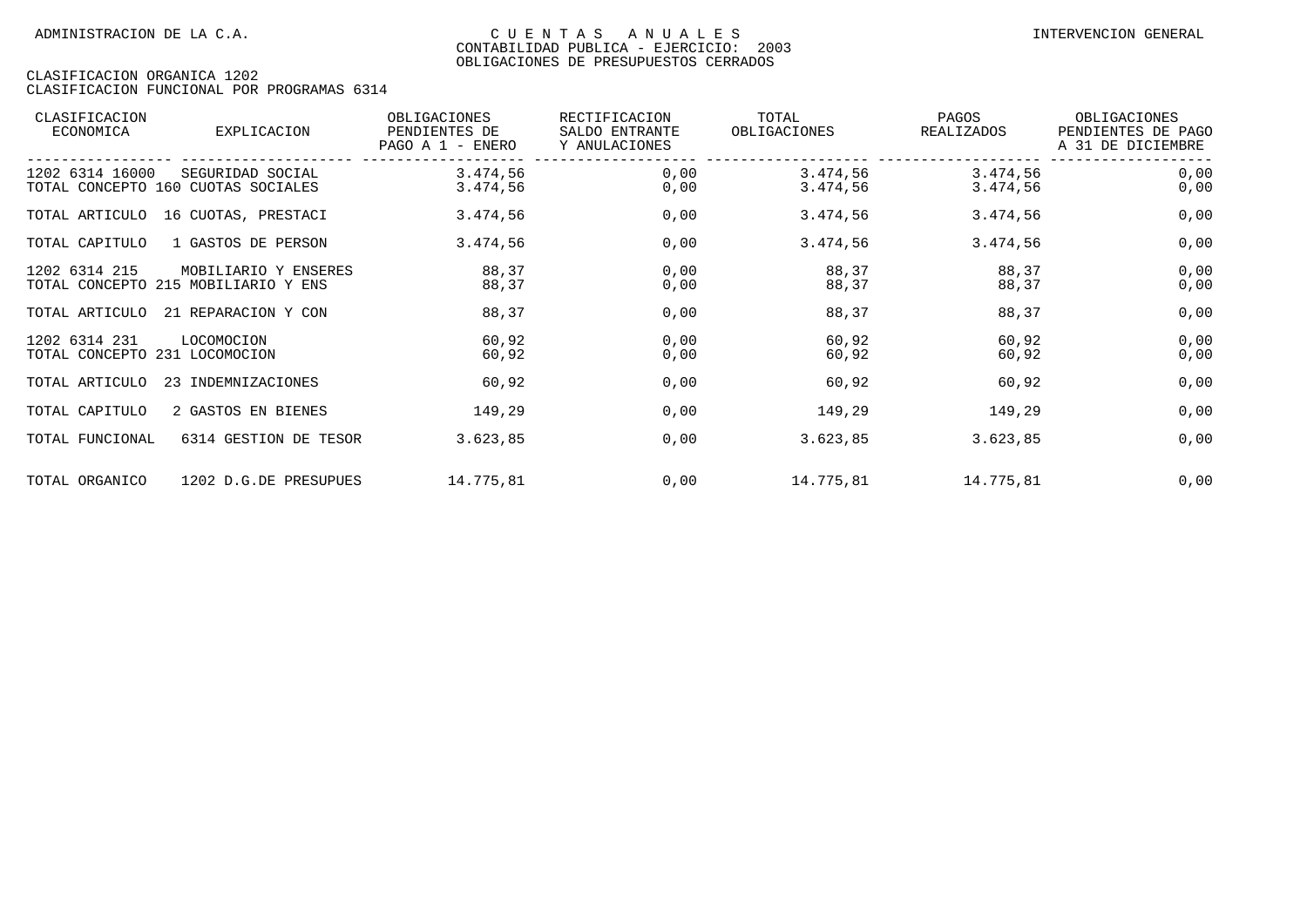| CLASIFICACION<br>ECONOMICA<br>EXPLICACION                                                                                                   |                                                                      | OBLIGACIONES<br>PENDIENTES DE<br>PAGO A 1 - ENERO                       | RECTIFICACION<br>SALDO ENTRANTE<br>Y ANULACIONES | TOTAL<br>OBLIGACIONES                             | PAGOS<br>REALIZADOS                                                                                 | OBLIGACIONES<br>PENDIENTES DE PAGO<br>A 31 DE DICIEMBRE |
|---------------------------------------------------------------------------------------------------------------------------------------------|----------------------------------------------------------------------|-------------------------------------------------------------------------|--------------------------------------------------|---------------------------------------------------|-----------------------------------------------------------------------------------------------------|---------------------------------------------------------|
| 1203 3225 41009<br>TOTAL CONCEPTO 410 COFINANCIADAS. (U                                                                                     |                                                                      | FORMACION, FOMENTO Y 61.102,89<br>61.102.89                             | 0,00<br>0,00                                     | 61.102,89                                         | 61.102,89<br>61.102.89 61.102.89                                                                    | 0,00<br>0,00                                            |
| 1203 3225 41401<br>1203 3225 41402<br>1203 3225 41403<br>1203 3225 41404<br><b>BECAS</b><br>TOTAL CONCEPTO 414 FINANCIADAS CON 1.293.133,56 | AL INAEM. PROMOCION<br>AL INAEM. INTEGRACIO                          | AL INAEM. APOYO CREA 17.927,79<br>220.669,96<br>994.434,55<br>60.101,26 | 0,00<br>0,00<br>0,00<br>0,00<br>0,00             | 220.669,96                                        | 220.669,96<br>994.434,55 994.434,55<br>$60.101, 26$<br>1.293.133,56<br>1.293.133,56<br>1.293.133,56 | 0,00<br>0,00<br>0,00<br>0,00<br>0,00                    |
| 1203 3225 41900<br>1203 3225 41901<br>1203 3225 41902<br>TOTAL CONCEPTO 419 FINANCIADAS CON                                                 | AL INAEM.GASTOS DE P<br>AL INAEM. GASTOS COR<br>AL INAEM. TRANSFEREN | 4.005.088,62<br>798.703,54<br>7.549.628,71<br>12.353.420,87             | 0,00<br>0,00<br>0,00<br>0,00                     | 4.005.088,62<br>798.703,54<br>12.353.420,87       | 4.005.088,62<br>798.703,54<br>7.549.628,71<br>7.549.628,71<br>7.549.628,71<br>12.353.420,87         | 0,00<br>0,00<br>0,00<br>0,00                            |
| TOTAL ARTICULO                                                                                                                              | 41 A ORGANISMOS AUT                                                  | 13.707.657.32                                                           | 0,00                                             | 13.707.657.32                                     | 13.707.657.32                                                                                       | 0,00                                                    |
| TOTAL CAPITULO                                                                                                                              | 4 TRANSFERENCIAS C                                                   | 13.707.657,32                                                           | 0,00                                             | 13.707.657,32                                     | 13.707.657,32                                                                                       | 0,00                                                    |
| 1203 3225 71400<br>TOTAL CONCEPTO 714 FINANCIADAS CON                                                                                       | AL INAEM. SUBVENCION                                                 | 3.305,76<br>3.305,76                                                    | 0,00<br>0,00                                     | 3.305,76<br>3.305,76                              | 3.305,76<br>3.305,76                                                                                | 0,00<br>0,00                                            |
| 1203 3225 71800<br>1203 3225 71801<br>1203 3225 71802<br>TOTAL CONCEPTO 718 FINANCIADAS CON                                                 | AL INAEM. INICIATIVA<br>AL INAEM. EDIFICIO D                         | SUBVENCIONES COOPERA 25.042,13<br>1.228,89<br>473.797,85<br>500.068,87  | 0,00<br>0,00<br>0,00<br>0,00                     | 25.042,13<br>1.228,89<br>473.797,85<br>500.068,87 | 25.042,13<br>1.228,89<br>473.797,85<br>500.068,87                                                   | 0,00<br>0,00<br>0,00<br>0,00                            |
| 1203 3225 71900<br>1203 3225 71901<br>1203 3225 71902<br>TOTAL CONCEPTO 719 FINANCIADAS CON                                                 | AL INAEM TRANSFEREN<br>AL INAEM. PARA MOBIL<br>AL INAEM. PARA EOUIP  | 1.507.062,07<br>80.134,93<br>85.143,34<br>1.672.340,34                  | 0,00<br>0,00<br>0,00<br>0,00                     | 1.507.062,07<br>80.134,93                         | 1.507.062,07<br>80.134,93<br>85.143,34 85.143,34<br>1.672.340,34 1.672.340,34                       | 0,00<br>0,00<br>0,00<br>0,00                            |
| TOTAL ARTICULO 71 A ORGANISMOS AUT                                                                                                          |                                                                      | 2.175.714,97                                                            | 0,00                                             | 2.175.714,97                                      | 2.175.714,97                                                                                        | 0,00                                                    |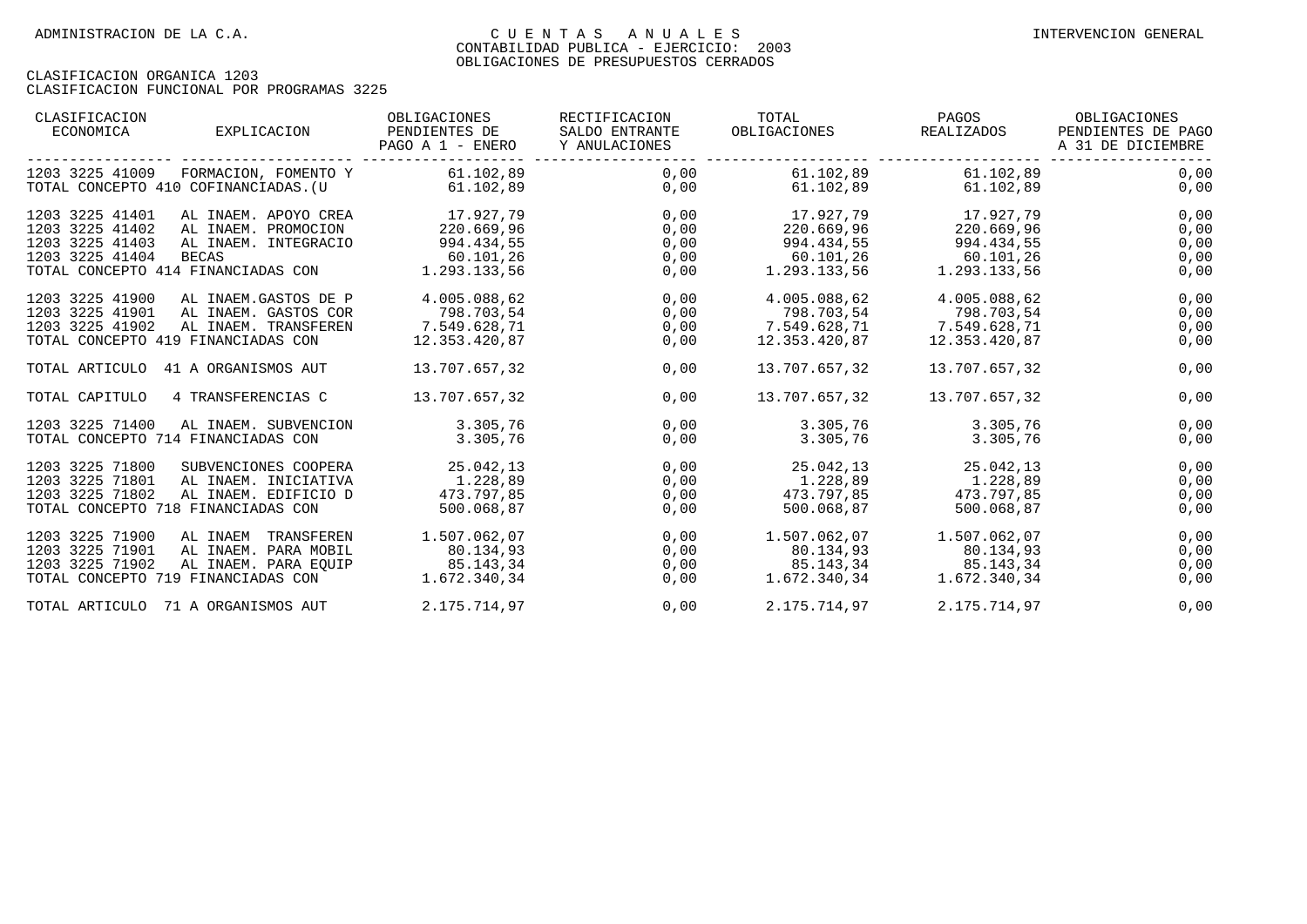| CLASIFICACION<br>ECONOMICA | EXPLICACION           | OBLIGACIONES<br>PENDIENTES DE<br>PAGO A $1$ - ENERO | RECTIFICACION<br>SALDO ENTRANTE<br>Y ANULACIONES | TOTAL<br>OBLIGACIONES | PAGOS<br><b>REALIZADOS</b> | OBLIGACIONES<br>PENDIENTES DE PAGO<br>A 31 DE DICIEMBRE |
|----------------------------|-----------------------|-----------------------------------------------------|--------------------------------------------------|-----------------------|----------------------------|---------------------------------------------------------|
| TOTAL CAPITULO             | 7 TRANSFERENCIAS D    | 2.175.714.97                                        | 0.00                                             | 2.175.714.97          | 2.175.714.97               | 0,00                                                    |
| TOTAL FUNCIONAL            | 3225 FOMENTO DEL EMPL | 15.883.372.29                                       | 0.00                                             | 15.883.372.29         | 15.883.372.29              | 0,00                                                    |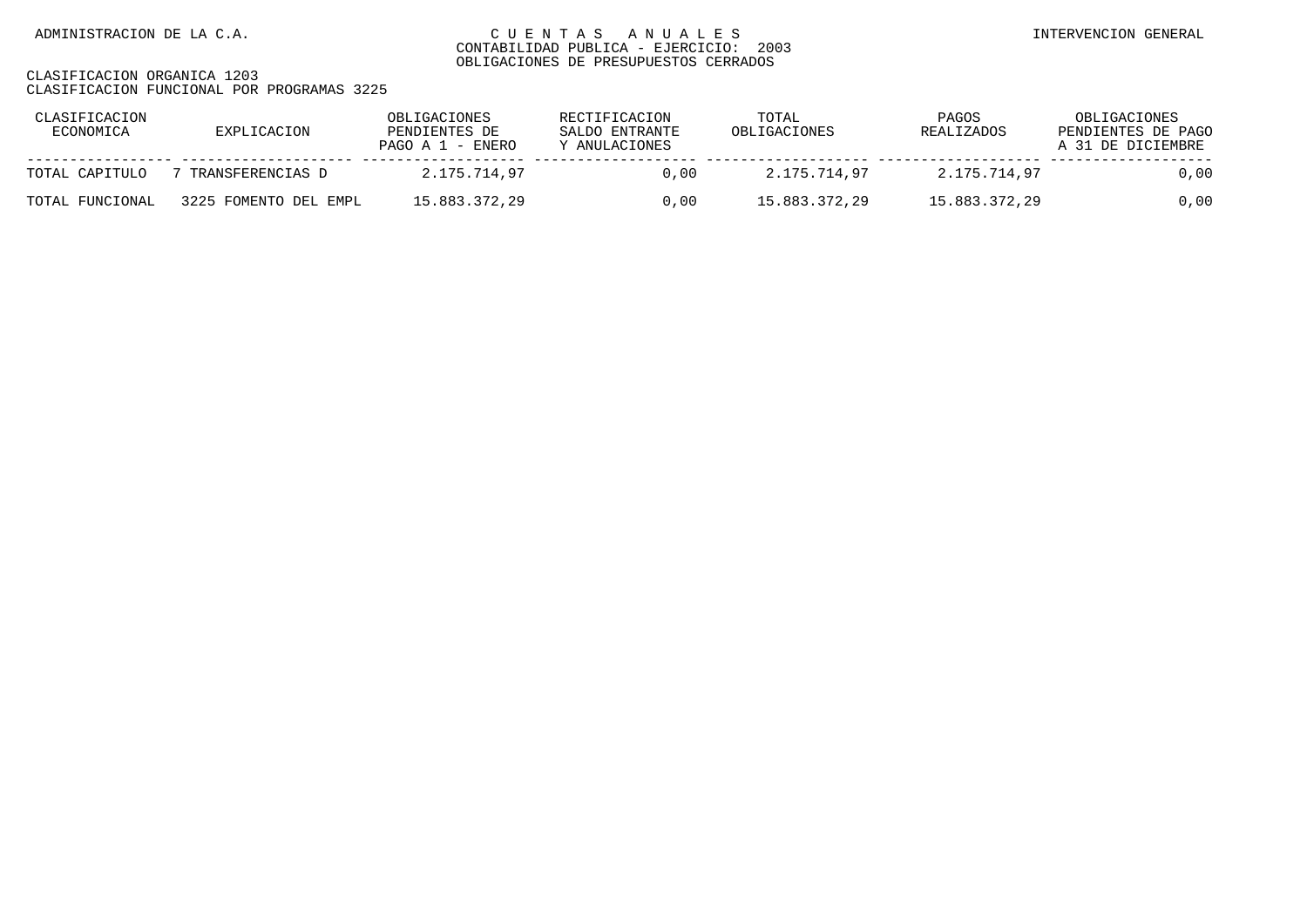| CLASIFICACION<br>ECONOMICA    | EXPLICACION                         | OBLIGACIONES<br>PENDIENTES DE<br>PAGO A 1 - ENERO | RECTIFICACION<br>SALDO ENTRANTE<br>Y ANULACIONES | TOTAL<br>OBLIGACIONES | PAGOS<br>REALIZADOS | OBLIGACIONES<br>PENDIENTES DE PAGO<br>A 31 DE DICIEMBRE |
|-------------------------------|-------------------------------------|---------------------------------------------------|--------------------------------------------------|-----------------------|---------------------|---------------------------------------------------------|
| 1203 5511 16000               | SEGURIDAD SOCIAL                    | 7.202,63                                          | 0,00                                             | 7.202,63              | 7.202,63            | 0,00                                                    |
|                               | TOTAL CONCEPTO 160 CUOTAS SOCIALES  | 7.202,63                                          | 0,00                                             | 7.202,63              | 7.202,63            | 0,00                                                    |
|                               | TOTAL ARTICULO 16 CUOTAS, PRESTACI  | 7.202,63                                          | 0,00                                             | 7.202,63              | 7.202,63            | 0,00                                                    |
| TOTAL CAPITULO                | 1 GASTOS DE PERSON                  | 7.202,63                                          | 0,00                                             | 7.202,63              | 7.202.63            | 0,00                                                    |
| 1203 5511 22000               | ORDINARIO NO INVENTA                | 226,72                                            | 0,00                                             | 226,72                | 226,72              | 0,00                                                    |
|                               | TOTAL CONCEPTO 220 MATERIAL DE OFIC | 226,72                                            | 0,00                                             | 226,72                | 226,72              | 0,00                                                    |
| 1203 5511 223                 | TRANSPORTE                          | 195,54                                            | 0,00                                             | 195,54                | 195,54              | 0,00                                                    |
| TOTAL CONCEPTO 223 TRANSPORTE |                                     | 195,54                                            | 0,00                                             | 195,54                | 195,54              | 0,00                                                    |
| 1203 5511 22601               | ATENCIONES PROTOCOLA                | 197.66                                            | 0,00                                             | 197.66                | 197,66              | 0,00                                                    |
|                               | TOTAL CONCEPTO 226 GASTOS DIVERSOS  | 197,66                                            | 0,00                                             | 197,66                | 197,66              | 0,00                                                    |
| TOTAL ARTICULO                | 22 MATERIAL, SUMINI                 | 619,92                                            | 0,00                                             | 619,92                | 619,92              | 0,00                                                    |
| TOTAL CAPITULO                | 2 GASTOS EN BIENES                  | 619,92                                            | 0,00                                             | 619,92                | 619,92              | 0,00                                                    |
| 1203 5511 48900               | BECAS DE FORMACIÓN                  | 8.223,81                                          | 0,00                                             | 8.223,81              | 8.223,81            | 0,00                                                    |
|                               | TOTAL CONCEPTO 489 FINANCIADAS CON  | 8.223.81                                          | 0,00                                             | 8.223,81              | 8.223,81            | 0,00                                                    |
| TOTAL ARTICULO                | 48 A FAMILIAS E INS                 | 8.223,81                                          | 0,00                                             | 8.223,81              | 8.223,81            | 0,00                                                    |
| TOTAL CAPITULO                | 4 TRANSFERENCIAS C                  | 8.223.81                                          | 0,00                                             | 8.223,81              | 8.223,81            | 0,00                                                    |
| 1203 5511 695                 | MOBILIARIO Y ENSERES                | 1.099,59                                          | 0,00                                             | 1.099,59              | 1.099,59            | 0,00                                                    |
|                               | TOTAL CONCEPTO 695 MOBILIARIO Y ENS | 1.099,59                                          | 0,00                                             | 1.099,59              | 1.099,59            | 0,00                                                    |
| 1203 5511 699                 | INMOVILIZADO INMATER                | 404.314.02                                        | 0,00                                             | 404.314,02            | 404.314,02          | 0,00                                                    |
|                               | TOTAL CONCEPTO 699 INMOVILIZADO INM | 404.314,02                                        | 0,00                                             | 404.314,02            | 404.314,02          | 0,00                                                    |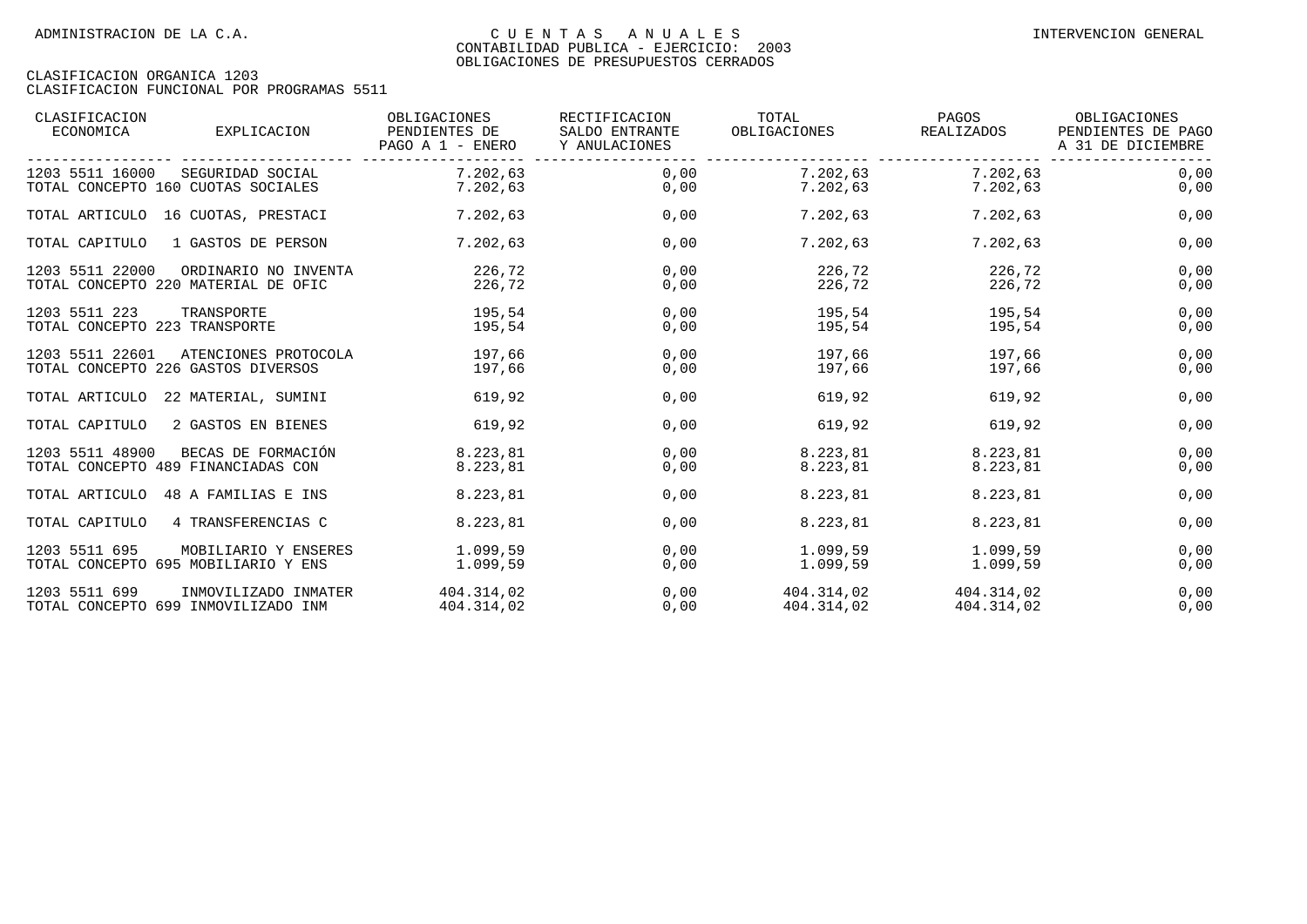| CLASIFICACION<br>ECONOMICA | EXPLICACION           | OBLIGACIONES<br>PENDIENTES DE<br>PAGO A 1 - ENERO | RECTIFICACION<br>SALDO ENTRANTE<br>Y ANULACIONES | TOTAL<br>OBLIGACIONES | PAGOS<br><b>REALIZADOS</b> | OBLIGACIONES<br>PENDIENTES DE PAGO<br>A 31 DE DICIEMBRE |
|----------------------------|-----------------------|---------------------------------------------------|--------------------------------------------------|-----------------------|----------------------------|---------------------------------------------------------|
| TOTAL ARTICULO             | 69 FINANCIADAS CON    | 405.413.61                                        | 0.00                                             | 405.413.61            | 405.413.61                 | 0,00                                                    |
| TOTAL CAPITULO             | 6 INVERSIONES REAL    | 405.413,61                                        | 0.00                                             | 405.413,61            | 405.413.61                 | 0,00                                                    |
| TOTAL FUNCIONAL            | 5511 ELABORACION Y DI | 421.459,97                                        | 0.00                                             | 421.459,97            | 421.459,97                 | 0,00                                                    |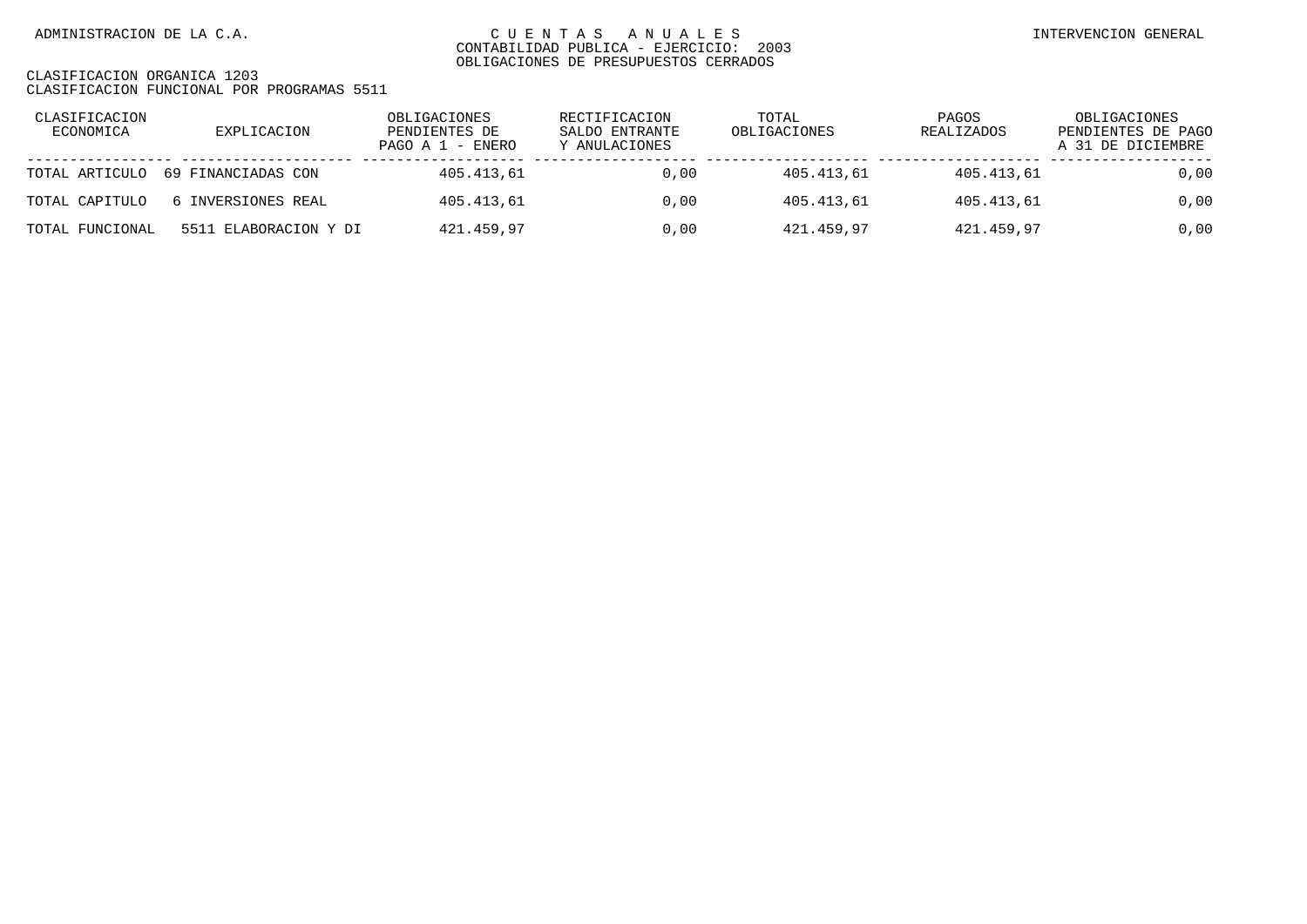| CLASIFICACION<br>ECONOMICA<br>EXPLICACION                                                                                | OBLIGACIONES<br>PENDIENTES DE<br>PAGO A 1 - ENERO | RECTIFICACION<br>SALDO ENTRANTE<br>Y ANULACIONES | TOTAL<br>OBLIGACIONES     | PAGOS<br>REALIZADOS       | OBLIGACIONES<br>PENDIENTES DE PAGO<br>A 31 DE DICIEMBRE |
|--------------------------------------------------------------------------------------------------------------------------|---------------------------------------------------|--------------------------------------------------|---------------------------|---------------------------|---------------------------------------------------------|
| 1203 6122 16000<br>SEGURIDAD SOCIAL<br>TOTAL CONCEPTO 160 CUOTAS SOCIALES                                                | 7.783,01<br>7.783,01                              | 0,00<br>0,00                                     | 7.783,01<br>7.783,01      | 7.783,01<br>7.783,01      | 0,00<br>0,00                                            |
| 1203 6122 16100<br>FORMACION Y PERFECCI<br>TOTAL CONCEPTO 161 GASTOS SOCIALES                                            | 88,60<br>88,60                                    | 0,00<br>0,00                                     | 88,60<br>88,60            | 88,60<br>88,60            | 0,00<br>0,00                                            |
| TOTAL ARTICULO 16 CUOTAS, PRESTACI                                                                                       | 7.871,61                                          | 0,00                                             | 7.871,61                  | 7.871,61                  | 0,00                                                    |
| TOTAL CAPITULO<br>1 GASTOS DE PERSON                                                                                     | 7.871,61                                          | 0,00                                             | 7.871,61                  | 7.871.61                  | 0,00                                                    |
| 1203 6122 215<br>MOBILIARIO Y ENSERES<br>TOTAL CONCEPTO 215 MOBILIARIO Y ENS                                             | 125,87<br>125,87                                  | 0,00<br>0,00                                     | 125,87<br>125,87          | 125,87<br>125,87          | 0,00<br>0,00                                            |
| TOTAL ARTICULO 21 REPARACION Y CON                                                                                       | 125,87                                            | 0,00                                             | 125,87                    | 125,87                    | 0,00                                                    |
| 1203 6122 22000<br>ORDINARIO NO INVENTA<br>TOTAL CONCEPTO 220 MATERIAL DE OFIC                                           | 80,00<br>80,00                                    | 0,00<br>0,00                                     | 80,00<br>80,00            | 80,00<br>80,00            | 0,00<br>0,00                                            |
| 1203 6122 223<br>TRANSPORTE<br>TOTAL CONCEPTO 223 TRANSPORTE                                                             | 61,62<br>61,62                                    | 0,00<br>0,00                                     | 61,62<br>61,62            | 61,62<br>61,62            | 0,00<br>0,00                                            |
| 1203 6122 22601<br>ATENCIONES PROTOCOLA<br>1203 6122 22605<br>REUNIONES Y CONFEREN<br>TOTAL CONCEPTO 226 GASTOS DIVERSOS | 34,00<br>653,00<br>687,00                         | 0.00<br>0,00<br>0,00                             | 34,00<br>653,00<br>687,00 | 34,00<br>653,00<br>687,00 | 0,00<br>0,00<br>0,00                                    |
| 1203 6122 22709<br>OTROS<br>TOTAL CONCEPTO 227 TRABAJOS REALIZA                                                          | 1.091.77<br>1.091,77                              | 0.00<br>0,00                                     | 1.091.77<br>1.091,77      | 1.091.77<br>1.091,77      | 0,00<br>0,00                                            |
| TOTAL ARTICULO 22 MATERIAL, SUMINI                                                                                       | 1.920,39                                          | 0,00                                             | 1.920,39                  | 1.920,39                  | 0,00                                                    |
| 1203 6122 230<br>DIETAS<br>TOTAL CONCEPTO 230 DIETAS                                                                     | 36,66<br>36,66                                    | 0,00<br>0,00                                     | 36,66<br>36,66            | 36,66<br>36,66            | 0,00<br>0,00                                            |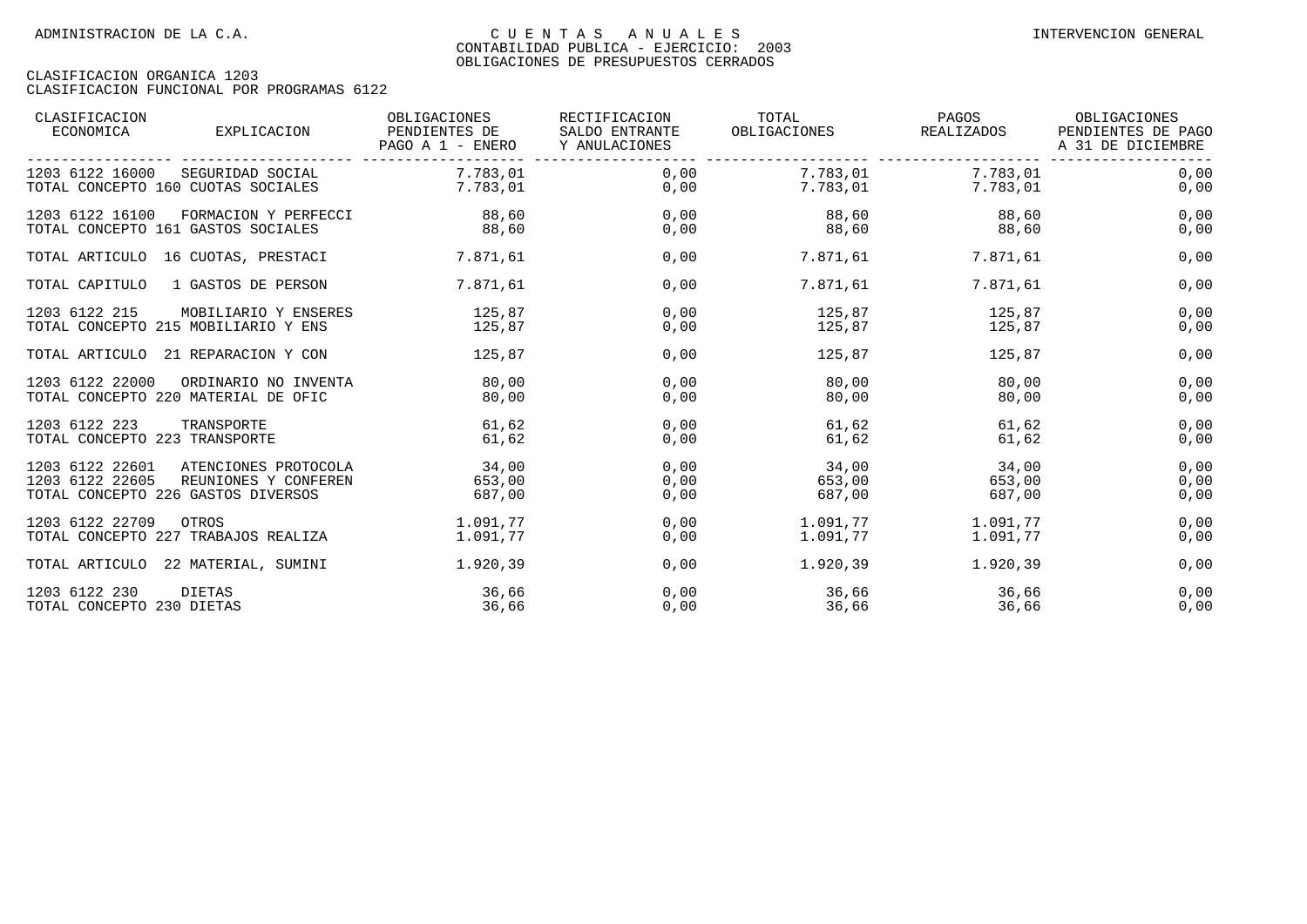| CLASIFICACION<br>ECONOMICA                            | EXPLICACION                                                                        | OBLIGACIONES<br>PENDIENTES DE<br>PAGO A 1 - ENERO | RECTIFICACION<br>SALDO ENTRANTE<br>Y ANULACIONES | TOTAL<br>OBLIGACIONES                      | PAGOS<br>REALIZADOS                        | OBLIGACIONES<br>PENDIENTES DE PAGO<br>A 31 DE DICIEMBRE |
|-------------------------------------------------------|------------------------------------------------------------------------------------|---------------------------------------------------|--------------------------------------------------|--------------------------------------------|--------------------------------------------|---------------------------------------------------------|
| 1203 6122 231<br>TOTAL CONCEPTO 231 LOCOMOCION        | LOCOMOCION                                                                         | 58,77<br>58,77                                    | 0,00<br>0,00                                     | 58,77<br>58,77                             | 58,77<br>58,77                             | 0,00<br>0,00                                            |
| TOTAL ARTICULO                                        | 23 INDEMNIZACIONES                                                                 | 95,43                                             | 0,00                                             | 95,43                                      | 95,43                                      | 0,00                                                    |
| TOTAL CAPITULO                                        | 2 GASTOS EN BIENES                                                                 | 2.141,69                                          | 0,00                                             | 2.141,69                                   | 2.141,69                                   | 0,00                                                    |
| 1203 6122 48900<br>TOTAL CONCEPTO 489 FINANCIADAS CON | APOYO A ENTIDADES DE                                                               | 383.408,00<br>383.408,00                          | 0,00<br>0,00                                     | 383.408,00<br>383.408,00                   | 383.408,00<br>383.408,00                   | 0,00<br>0,00                                            |
| TOTAL ARTICULO                                        | 48 A FAMILIAS E INS                                                                | 383.408,00                                        | 0,00                                             | 383.408,00                                 | 383.408,00                                 | 0,00                                                    |
| TOTAL CAPITULO                                        | 4 TRANSFERENCIAS C                                                                 | 383.408,00                                        | 0,00                                             | 383.408,00                                 | 383.408,00                                 | 0,00                                                    |
| 1203 6122 76200<br>1203 6122 76201                    | TRANSFERENCIAS DE CA<br>P.CUATRIENAL INFR.IM<br>TOTAL CONCEPTO 762 FINANCIADAS CON | 96.698,92<br>1.338.456,56<br>1.435.155.48         | 0,00<br>0,00<br>0,00                             | 96.698,92<br>1.338.456,56<br>1.435.155,48  | 96.698,92<br>1.338.456,56<br>1.435.155,48  | 0,00<br>0,00<br>0,00                                    |
| TOTAL ARTICULO                                        | 76 A CORPORACIONES                                                                 | 1.435.155,48                                      | 0,00                                             | 1.435.155,48                               | 1.435.155,48                               | 0,00                                                    |
| 1203 6122 77200<br>1203 6122 77201                    | APOYO A EMPRESAS ARA<br>APOYO A EMPRESAS ARA<br>TOTAL CONCEPTO 772 FINANCIADAS CON | 1.612.259,14<br>943.318,09<br>2.555.577,23        | 0,00<br>0,00<br>0,00                             | 1.612.259,14<br>943.318,09<br>2.555.577,23 | 1.612.259,14<br>943.318,09<br>2.555.577,23 | 0,00<br>0,00<br>0,00                                    |
| TOTAL ARTICULO                                        | 77 A EMPRESAS PRIVA                                                                | 2.555.577,23                                      | 0,00                                             | 2.555.577,23                               | 2.555.577,23                               | 0,00                                                    |
| TOTAL CAPITULO                                        | 7 TRANSFERENCIAS D                                                                 | 3.990.732,71                                      | 0.00                                             | 3.990.732.71                               | 3.990.732.71                               | 0,00                                                    |
| 1203 6122 829                                         | COMPRA DE ACCIONES (<br>TOTAL CONCEPTO 829 COMPRA DE ACCION                        | 145.682,40<br>145.682,40                          | 0,00<br>0,00                                     | 145.682,40<br>145.682,40                   | 145.682,40<br>145.682,40                   | 0,00<br>0,00                                            |
| TOTAL ARTICULO                                        | 82 ADQUISICION DE A                                                                | 145.682,40                                        | 0,00                                             | 145.682,40                                 | 145.682,40                                 | 0,00                                                    |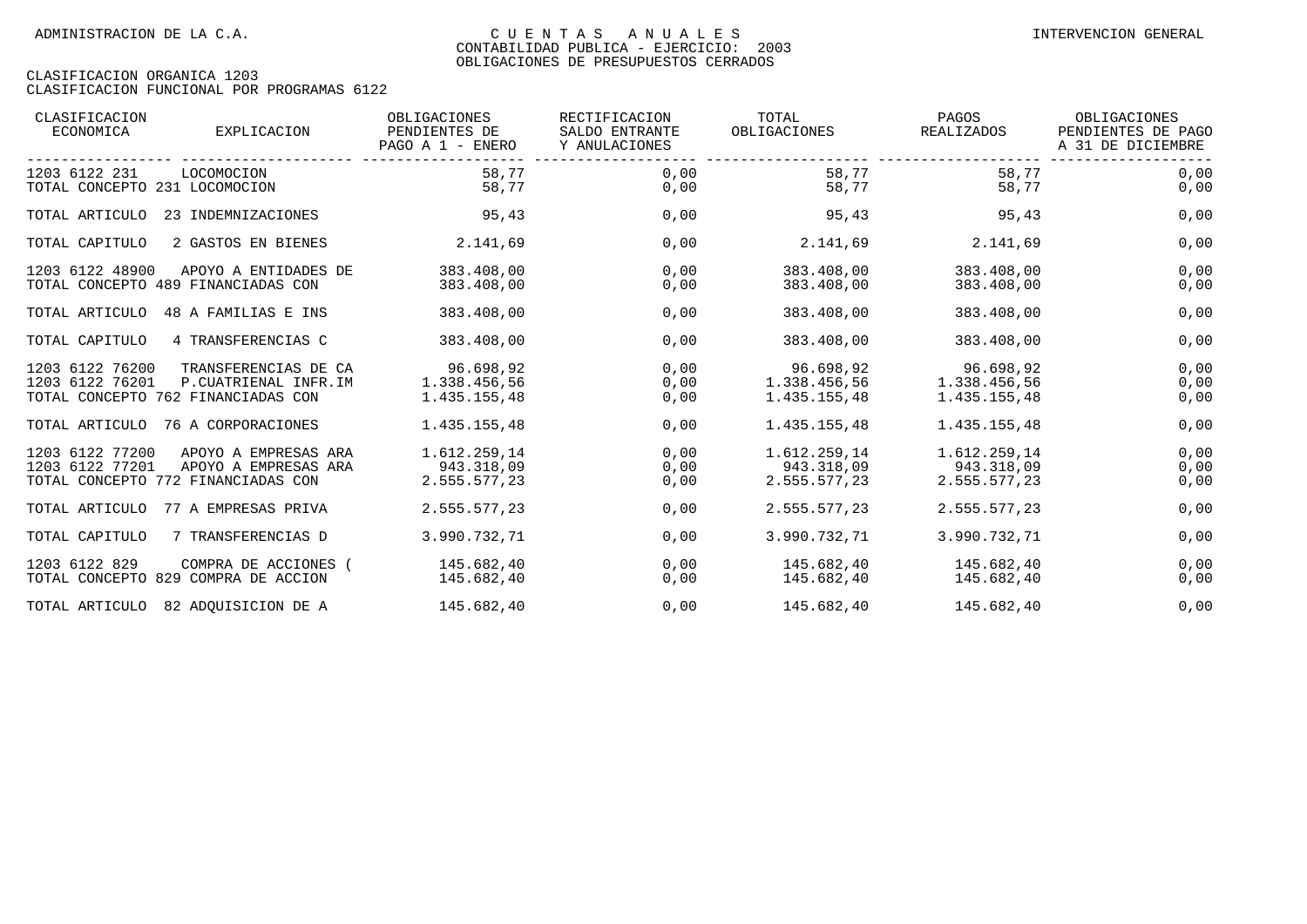| CLASIFICACION<br>ECONOMICA | EXPLICACION           | OBLIGACIONES<br>PENDIENTES DE<br>PAGO A $1$ - ENERO | RECTIFICACION<br>SALDO ENTRANTE<br>Y ANULACIONES | TOTAL<br>OBLIGACIONES | PAGOS<br>REALIZADOS | OBLIGACIONES<br>PENDIENTES DE PAGO<br>A 31 DE DICIEMBRE |
|----------------------------|-----------------------|-----------------------------------------------------|--------------------------------------------------|-----------------------|---------------------|---------------------------------------------------------|
| TOTAL CAPITULO             | 8 ACTIVOS FINANCIE    | 145.682.40                                          | 0.00                                             | 145.682.40            | 145.682.40          | 0,00                                                    |
| TOTAL FUNCIONAL            | 6122 PROMOCION Y DESA | 4.529.836.41                                        | 0.00                                             | 4.529.836.41          | 4.529.836.41        | 0,00                                                    |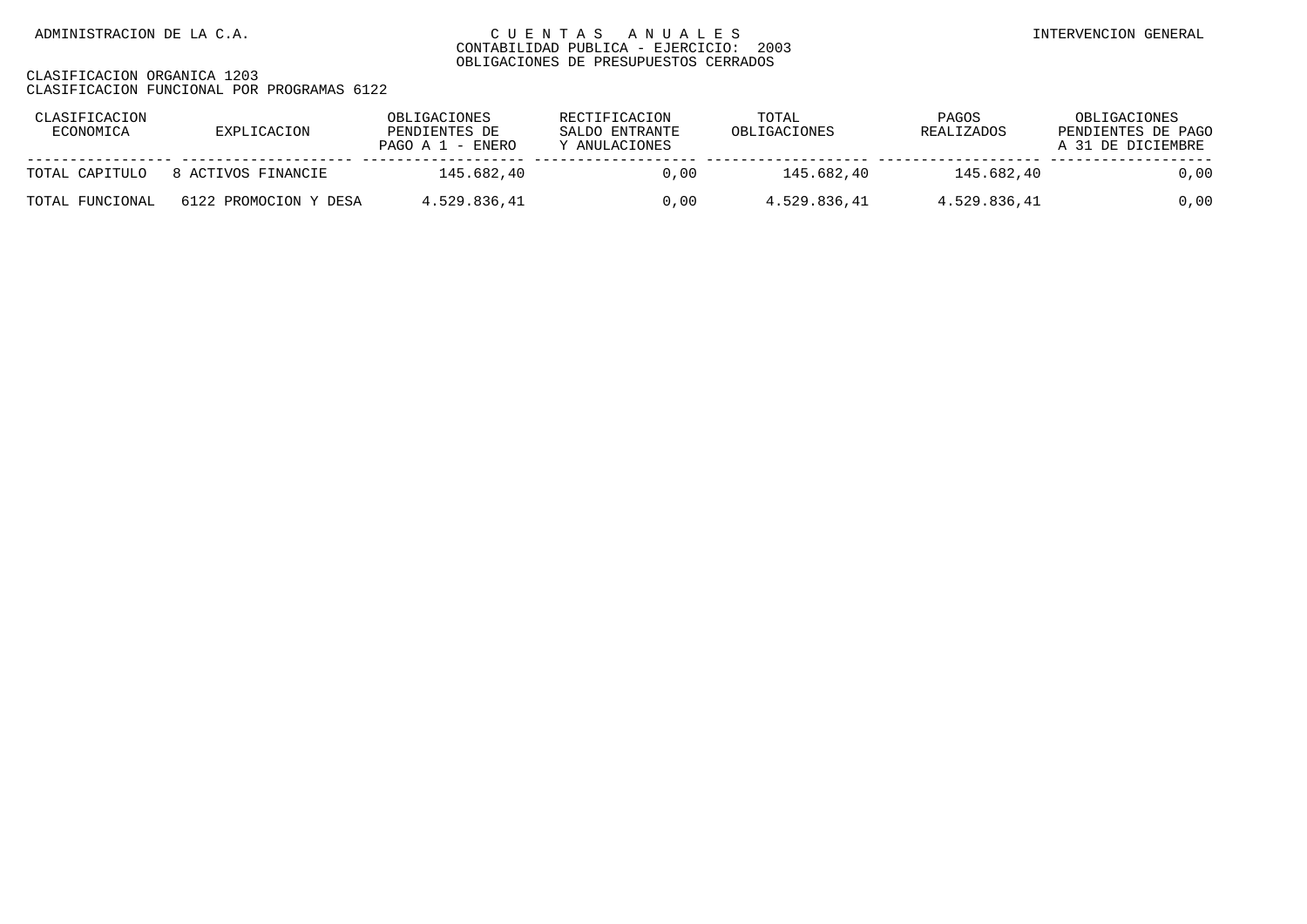| CLASIFICACION<br>ECONOMICA                     | EXPLICACION                                                | OBLIGACIONES<br>PENDIENTES DE<br>PAGO A 1 - ENERO | RECTIFICACION<br>SALDO ENTRANTE<br>Y ANULACIONES | TOTAL<br>OBLIGACIONES    | PAGOS<br>REALIZADOS      | OBLIGACIONES<br>PENDIENTES DE PAGO<br>A 31 DE DICIEMBRE |
|------------------------------------------------|------------------------------------------------------------|---------------------------------------------------|--------------------------------------------------|--------------------------|--------------------------|---------------------------------------------------------|
| 1203 6152 16000                                | SEGURIDAD SOCIAL<br>TOTAL CONCEPTO 160 CUOTAS SOCIALES     | 6.855,54<br>6.855,54                              | --------------------<br>0,00<br>0,00             | 6.855,54<br>6.855, 54    | 6.855,54<br>6.855, 54    | 0,00<br>0,00                                            |
|                                                | TOTAL ARTICULO 16 CUOTAS, PRESTACI                         | 6.855,54                                          | 0,00                                             | 6.855,54                 | 6.855,54                 | 0,00                                                    |
| TOTAL CAPITULO                                 | 1 GASTOS DE PERSON                                         | 6.855,54                                          | 0,00                                             | 6.855,54                 | 6.855,54                 | 0,00                                                    |
| 1203 6152 22601                                | ATENCIONES PROTOCOLA<br>TOTAL CONCEPTO 226 GASTOS DIVERSOS | 65,00<br>65,00                                    | 0,00<br>0,00                                     | 65,00<br>65,00           | 65,00<br>65,00           | 0,00<br>0,00                                            |
| 1203 6152 22706                                | ESTUDIOS Y TRABAJOS<br>TOTAL CONCEPTO 227 TRABAJOS REALIZA | 33.015,36<br>33.015,36                            | 0,00<br>0,00                                     | 33.015,36<br>33.015,36   | 33.015,36<br>33.015,36   | 0,00<br>0,00                                            |
|                                                | TOTAL ARTICULO 22 MATERIAL, SUMINI                         | 33.080,36                                         | 0,00                                             | 33.080,36                | 33.080,36                | 0,00                                                    |
| 1203 6152 230<br>TOTAL CONCEPTO 230 DIETAS     | DIETAS                                                     | 18,33<br>18,33                                    | 0,00<br>0,00                                     | 18,33<br>18,33           | 18,33<br>18,33           | 0,00<br>0,00                                            |
| 1203 6152 231<br>TOTAL CONCEPTO 231 LOCOMOCION | LOCOMOCION                                                 | 29,90<br>29,90                                    | 0,00<br>0,00                                     | 29,90<br>29,90           | 29,90<br>29,90           | 0,00<br>0,00                                            |
| TOTAL ARTICULO                                 | 23 INDEMNIZACIONES                                         | 48,23                                             | 0,00                                             | 48,23                    | 48,23                    | 0,00                                                    |
| TOTAL CAPITULO                                 | 2 GASTOS EN BIENES                                         | 33.128,59                                         | 0,00                                             | 33.128,59                | 33.128,59                | 0,00                                                    |
| 1203 6152 48000                                | PROGRAMAS U.E.<br>TOTAL CONCEPTO 480 COFINANCIADAS. (U     | 480.912.93<br>480.912,93                          | 0,00<br>0,00                                     | 480.912,93<br>480.912,93 | 480.912.93<br>480.912,93 | 0,00<br>0,00                                            |
| TOTAL ARTICULO                                 | 48 A FAMILIAS E INS                                        | 480.912,93                                        | 0,00                                             | 480.912,93               | 480.912,93               | 0,00                                                    |
| TOTAL CAPITULO                                 | 4 TRANSFERENCIAS C                                         | 480.912,93                                        | 0,00                                             | 480.912,93               | 480.912,93               | 0,00                                                    |
| TOTAL FUNCIONAL                                | 6152 ACTUACIONES RELA                                      | 520.897,06                                        | 0,00                                             | 520.897,06               | 520.897,06               | 0,00                                                    |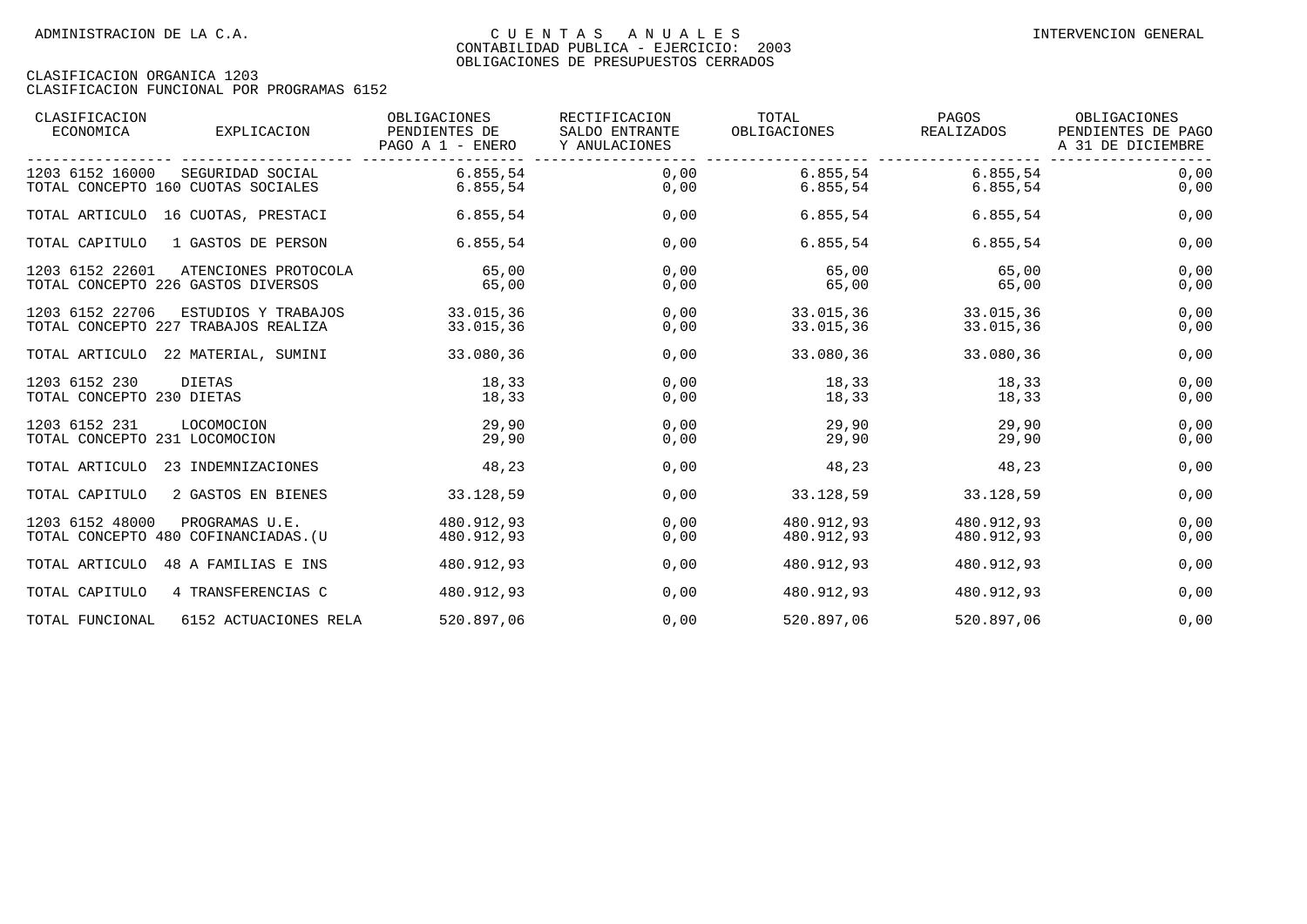| CLASTETCACTON  | ותעי                 | ∴CACTONF⊂<br>ותר<br>PENDIENTES DE<br>ENERO<br>PAGO A 1<br>$\overline{\phantom{0}}$ | RECTIFICACION<br>ENTRANTE<br>SALDO.<br>ANULACIONES | TOTAL         | PAGOS<br>REALIZADOS | ONES <sup>.</sup><br>TRT.<br>PAGO<br>PENDIENTES DE<br>DE DICIEMBRE |
|----------------|----------------------|------------------------------------------------------------------------------------|----------------------------------------------------|---------------|---------------------|--------------------------------------------------------------------|
| TOTAL ORGANICO | 1203 D.G.DE ECONOMIA | .355.565.73<br>-21                                                                 | 0.00                                               | 21.355.565.73 | 21.355.565.73       | .00                                                                |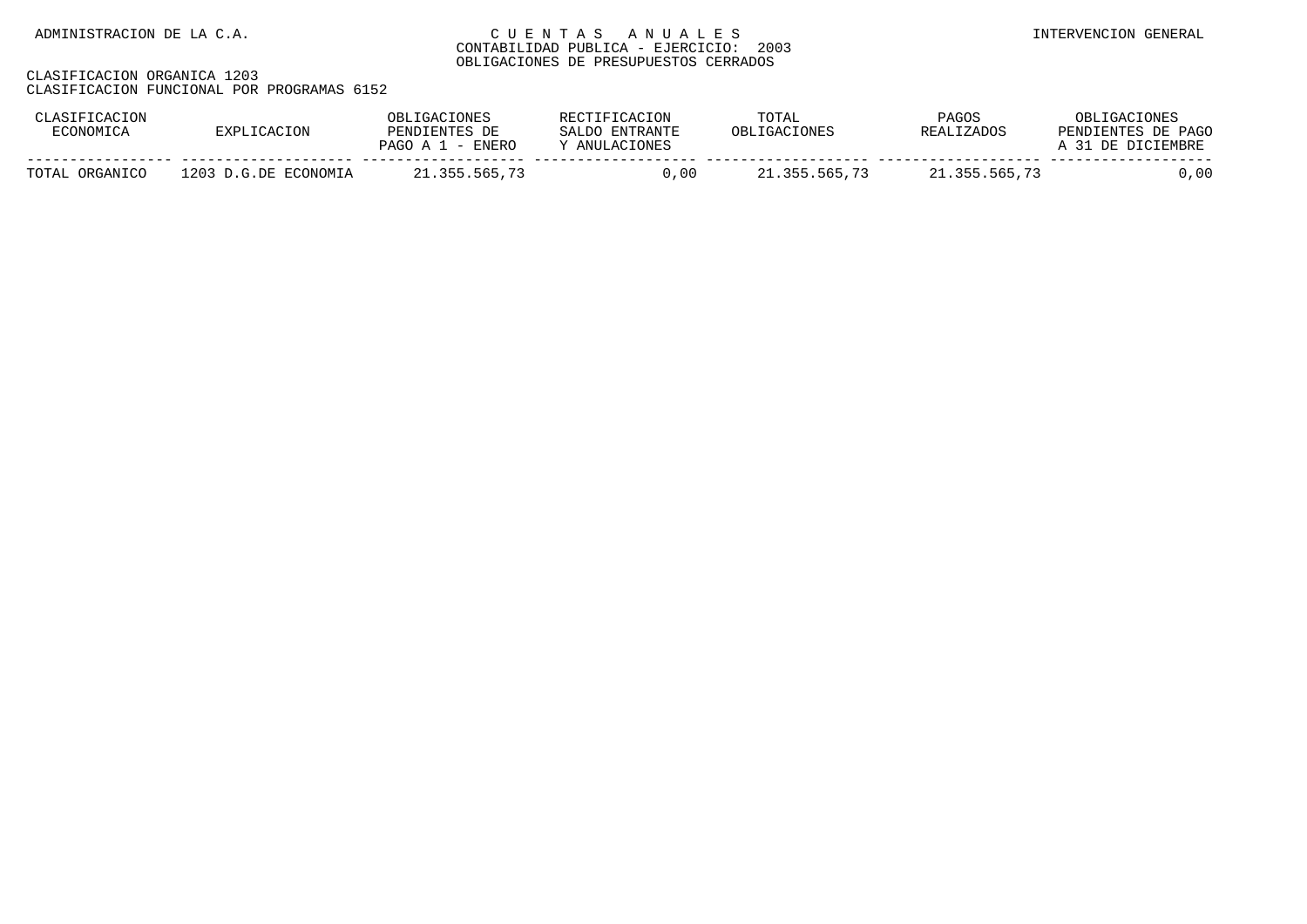| CLASIFICACION<br>ECONOMICA                                                                   | EXPLICACION                                                           | OBLIGACIONES<br>PENDIENTES DE<br>PAGO A 1 - ENERO | RECTIFICACION<br>SALDO ENTRANTE<br>Y ANULACIONES | TOTAL<br>OBLIGACIONES REALIZADOS        | PAGOS                                      | OBLIGACIONES<br>PENDIENTES DE PAGO<br>A 31 DE DICIEMBRE |
|----------------------------------------------------------------------------------------------|-----------------------------------------------------------------------|---------------------------------------------------|--------------------------------------------------|-----------------------------------------|--------------------------------------------|---------------------------------------------------------|
| 1204 6312 16000 SEGURIDAD SOCIAL<br>TOTAL CONCEPTO 160 CUOTAS SOCIALES                       |                                                                       | 37.321,50<br>37.321,50                            | 0,00<br>0,00                                     |                                         | 37.321,50 37.321,50<br>37.321,50 37.321,50 | 0,00<br>0,00                                            |
| TOTAL ARTICULO 16 CUOTAS, PRESTACI                                                           |                                                                       | 37.321,50                                         | 0,00                                             | 37.321,50                               | 37.321,50                                  | 0,00                                                    |
| TOTAL CAPITULO                                                                               | 1 GASTOS DE PERSON                                                    | 37.321,50                                         | 0,00                                             | 37.321,50                               | 37.321,50                                  | 0,00                                                    |
| 1204 6312 205<br>TOTAL CONCEPTO 205 MOBILIARIO Y ENS                                         | MOBILIARIO Y ENSERES                                                  | 471,55<br>471,55                                  | 0,00<br>0,00                                     | 471,55<br>471,55                        | 471,55<br>471,55                           | 0,00<br>0,00                                            |
| TOTAL ARTICULO                                                                               | 20 ARRENDAMIENTOS                                                     | 471,55                                            | 0,00                                             | 471,55                                  | 471,55                                     | 0,00                                                    |
| 1204 6312 215<br>TOTAL CONCEPTO 215 MOBILIARIO Y ENS                                         | MOBILIARIO Y ENSERES                                                  | 448,33<br>448,33                                  | 0,00<br>0,00                                     | 448,33<br>448,33                        | 448,33<br>448,33                           | 0,00<br>0,00                                            |
| TOTAL ARTICULO 21 REPARACION Y CON                                                           |                                                                       | 448,33                                            | 0,00                                             | 448,33                                  | 448,33                                     | 0,00                                                    |
| 1204 6312 22001<br>1204 6312 22002<br>1204 6312 22004<br>TOTAL CONCEPTO 220 MATERIAL DE OFIC | MOBILIARIO Y ENSERES<br>PRENSA, REVISTAS Y PU<br>MATERIAL INFORMATICO | 293,34<br>41,42<br>4.284,34<br>4.619,10           | 0,00<br>0,00<br>0,00<br>0,00                     | 293,34<br>41,42<br>4.284,34<br>4.619,10 | 293,34<br>41,42<br>4.284,34<br>4.619,10    | 0,00<br>0,00<br>0,00<br>0,00                            |
| 1204 6312 22109<br>TOTAL CONCEPTO 221 SUMINISTROS                                            | OTROS SUMINISTROS                                                     | 14,47<br>14,47                                    | 0,00<br>0,00                                     | 14,47<br>14,47                          | 14,47<br>14,47                             | 0,00<br>0,00                                            |
| 1204 6312 223<br>TOTAL CONCEPTO 223 TRANSPORTE                                               | TRANSPORTE                                                            | 127,37<br>127,37                                  | 0.00<br>0,00                                     | 127.37<br>127,37                        | 127.37<br>127.37                           | 0,00<br>0,00                                            |
| 1204 6312 22601<br>TOTAL CONCEPTO 226 GASTOS DIVERSOS                                        | ATENCIONES PROTOCOLA                                                  | 547.00<br>547,00                                  | 0.00<br>0,00                                     | 547.00<br>547,00                        | 547.00<br>547,00                           | 0,00<br>0,00                                            |
| TOTAL ARTICULO 22 MATERIAL, SUMINI                                                           |                                                                       | 5.307.94                                          | 0,00                                             | 5.307,94                                | 5.307.94                                   | 0,00                                                    |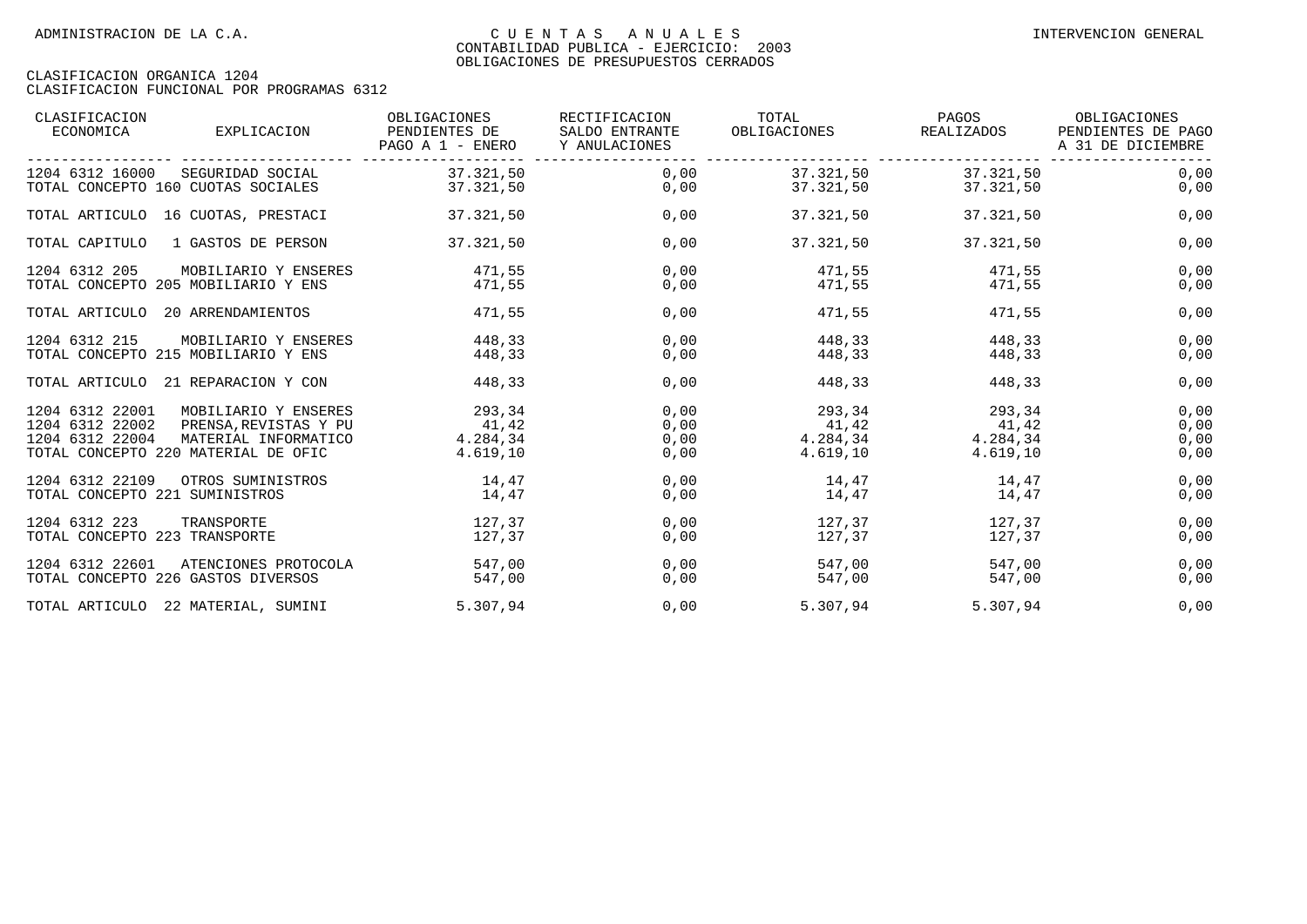| CLASIFICACION<br>ECONOMICA                     | <b>EXPLICACION</b>                                          | OBLIGACIONES<br>PENDIENTES DE<br>PAGO A 1 - ENERO | RECTIFICACION<br>SALDO ENTRANTE<br>Y ANULACIONES | TOTAL<br>OBLIGACIONES    | PAGOS<br>REALIZADOS      | OBLIGACIONES<br>PENDIENTES DE PAGO<br>A 31 DE DICIEMBRE |
|------------------------------------------------|-------------------------------------------------------------|---------------------------------------------------|--------------------------------------------------|--------------------------|--------------------------|---------------------------------------------------------|
| 1204 6312 230<br>TOTAL CONCEPTO 230 DIETAS     | DIETAS                                                      | 343,76<br>343,76                                  | 0,00<br>0,00                                     | 343,76<br>343,76         | 343,76<br>343,76         | 0,00<br>0,00                                            |
| 1204 6312 231<br>TOTAL CONCEPTO 231 LOCOMOCION | LOCOMOCION                                                  | 48,52<br>48,52                                    | 0,00<br>0,00                                     | 48,52<br>48,52           | 48,52<br>48,52           | 0,00<br>0,00                                            |
| TOTAL ARTICULO                                 | 23 INDEMNIZACIONES                                          | 392,28                                            | 0,00                                             | 392,28                   | 392,28                   | 0,00                                                    |
| 1204 6312 242                                  | MATERIAL SUMINISTROS<br>TOTAL CONCEPTO 242 MATERIAL, SUMINI | 272.350,18<br>272.350,18                          | 0,00<br>0,00                                     | 272.350,18<br>272.350,18 | 272.350,18<br>272.350,18 | 0,00<br>0,00                                            |
| TOTAL ARTICULO                                 | 24 SERVICIOS NUEVOS                                         | 272.350,18                                        | 0,00                                             | 272.350,18               | 272.350,18               | 0,00                                                    |
| 1204 6312 25100                                | FINANC. RECURSOS PRO<br>TOTAL CONCEPTO 251 GASTOS REALIZACI | 5.228,70<br>5.228,70                              | 0,00<br>0,00                                     | 5.228,70<br>5.228,70     | 5.228,70<br>5.228,70     | 0,00<br>0,00                                            |
| TOTAL ARTICULO                                 | 25 OTROS GASTOS                                             | 5.228,70                                          | 0,00                                             | 5.228,70                 | 5.228,70                 | 0,00                                                    |
| TOTAL CAPITULO                                 | 2 GASTOS EN BIENES                                          | 284.198,98                                        | 0,00                                             | 284.198,98               | 284.198,98               | 0,00                                                    |
| TOTAL FUNCIONAL                                | 6312 CONTROL INTERNO                                        | 321.520,48                                        | 0,00                                             | 321.520,48               | 321.520,48               | 0,00                                                    |
| TOTAL ORGANICO                                 | 1204 INTERVENCION GEN                                       | 321.520,48                                        | 0,00                                             | 321.520,48               | 321.520,48               | 0,00                                                    |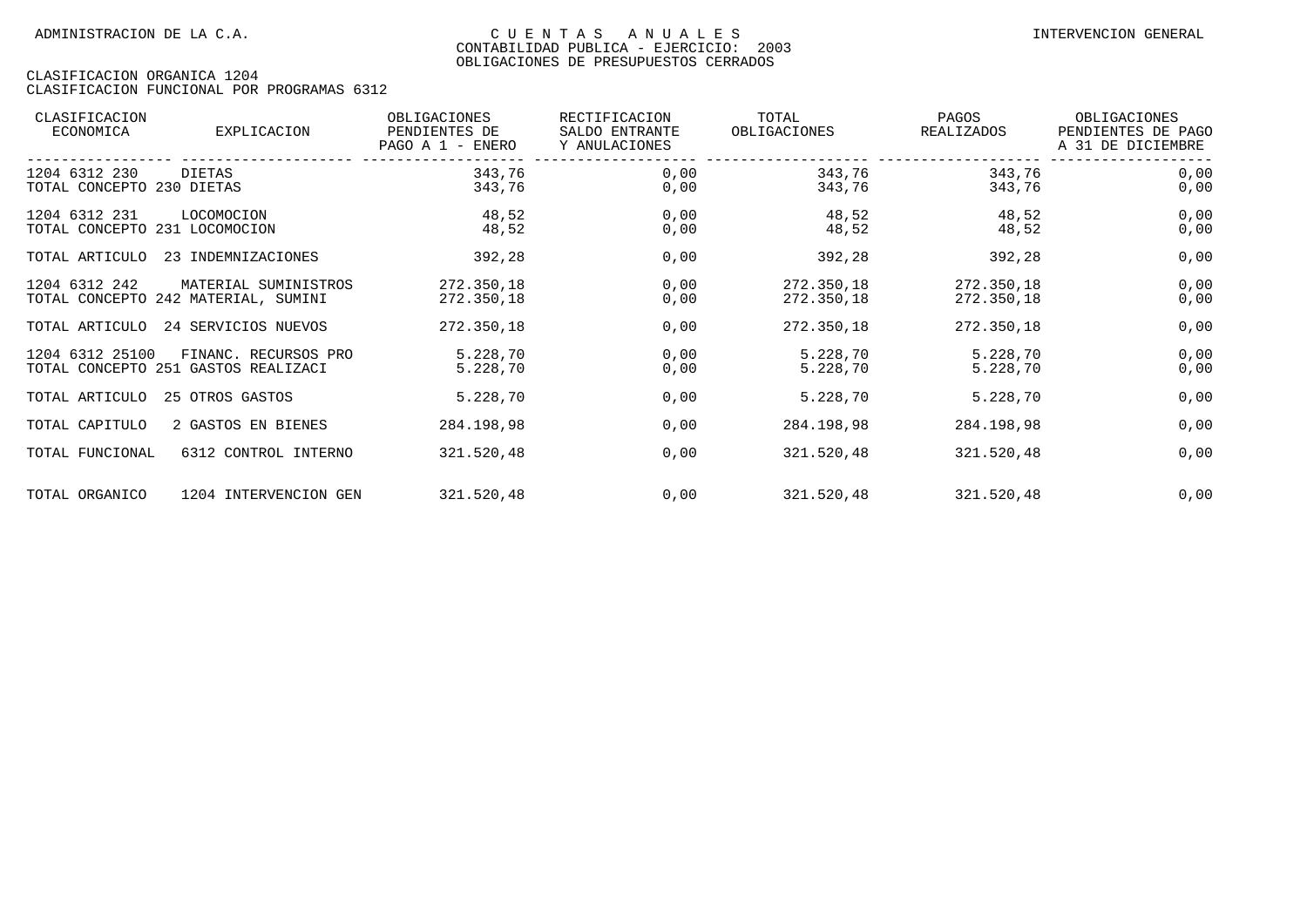| CLASIFICACION<br>ECONOMICA                            | EXPLICACION                                                                         | OBLIGACIONES<br>PENDIENTES DE<br>PAGO A 1 - ENERO | RECTIFICACION<br>SALDO ENTRANTE<br>Y ANULACIONES | TOTAL<br>OBLIGACIONES      | PAGOS<br>REALIZADOS                                           | OBLIGACIONES<br>PENDIENTES DE PAGO<br>A 31 DE DICIEMBRE |
|-------------------------------------------------------|-------------------------------------------------------------------------------------|---------------------------------------------------|--------------------------------------------------|----------------------------|---------------------------------------------------------------|---------------------------------------------------------|
| 1205 6311 16000                                       | SEGURIDAD SOCIAL<br>TOTAL CONCEPTO 160 CUOTAS SOCIALES                              | 26.994,89<br>26.994,89                            | 0,00<br>0,00                                     | 26.994,89<br>26.994,89     | 26.994,89<br>26.994,89                                        | 0,00<br>0,00                                            |
|                                                       | TOTAL ARTICULO 16 CUOTAS, PRESTACI                                                  | 26.994,89                                         | 0,00                                             | 26.994,89                  | 26.994,89                                                     | 0,00                                                    |
| TOTAL CAPITULO                                        | 1 GASTOS DE PERSON                                                                  | 26.994,89                                         | 0,00                                             | 26.994,89                  | 26.994.89                                                     | 0,00                                                    |
| 1205 6311 212                                         | EDIFICIOS Y OTRAS CO<br>TOTAL CONCEPTO 212 EDIFICIOS Y OTRA                         | 93,43<br>93,43                                    | 0,00<br>0,00                                     | 93,43<br>93,43             | 93,43<br>93,43                                                | 0,00<br>0,00                                            |
| 1205 6311 215                                         | MOBILIARIO Y ENSERES<br>TOTAL CONCEPTO 215 MOBILIARIO Y ENS                         | 686,07<br>686,07                                  | 0,00<br>0,00                                     | 686,07<br>686,07           | 686,07<br>686,07                                              | 0,00<br>0,00                                            |
|                                                       | TOTAL ARTICULO 21 REPARACION Y CON                                                  | 779,50                                            | 0,00                                             | 779,50                     | 779,50                                                        | 0,00                                                    |
| 1205 6311 22000<br>1205 6311 22004                    | ORDINARIO NO INVENTA<br>MATERIAL INFORMATICO<br>TOTAL CONCEPTO 220 MATERIAL DE OFIC | 460,95<br>205,64<br>666,59                        | 0,00<br>0,00<br>0,00                             | 460,95<br>205,64<br>666,59 | 460,95<br>205,64<br>666,59                                    | 0,00<br>0,00<br>0,00                                    |
| 1205 6311 22601                                       | ATENCIONES PROTOCOLA<br>TOTAL CONCEPTO 226 GASTOS DIVERSOS                          | 777,12<br>777,12                                  | 0,00<br>0,00                                     | 777,12<br>777,12           | 777,12<br>777,12                                              | 0,00<br>0,00                                            |
| 1205 6311 22701<br>1205 6311 22703<br>1205 6311 22709 | SEGURIDAD<br>POSTALES<br>OTROS<br>TOTAL CONCEPTO 227 TRABAJOS REALIZA               | 9.367,24<br>726,03<br>20.183,15<br>30.276,42      | 0,00<br>0,00<br>0,00<br>0,00                     | 9.367,24<br>30.276,42      | 9.367,24<br>726,03 726,03<br>20.183.15 20.183.15<br>30.276,42 | 0,00<br>0,00<br>0,00<br>0,00                            |
|                                                       | TOTAL ARTICULO 22 MATERIAL, SUMINI                                                  | 31.720,13                                         | 0,00                                             | 31.720,13                  | 31.720,13                                                     | 0,00                                                    |
| 1205 6311 230<br>TOTAL CONCEPTO 230 DIETAS            | DIETAS                                                                              | 877,13<br>877,13                                  | 0,00<br>0,00                                     | 877,13<br>877,13           | 877.13<br>877,13                                              | 0,00<br>0,00                                            |
| 1205 6311 231                                         | LOCOMOCION                                                                          | 1.772,44                                          | 0,00                                             | 1.772,44                   | 1.772.44                                                      | 0,00                                                    |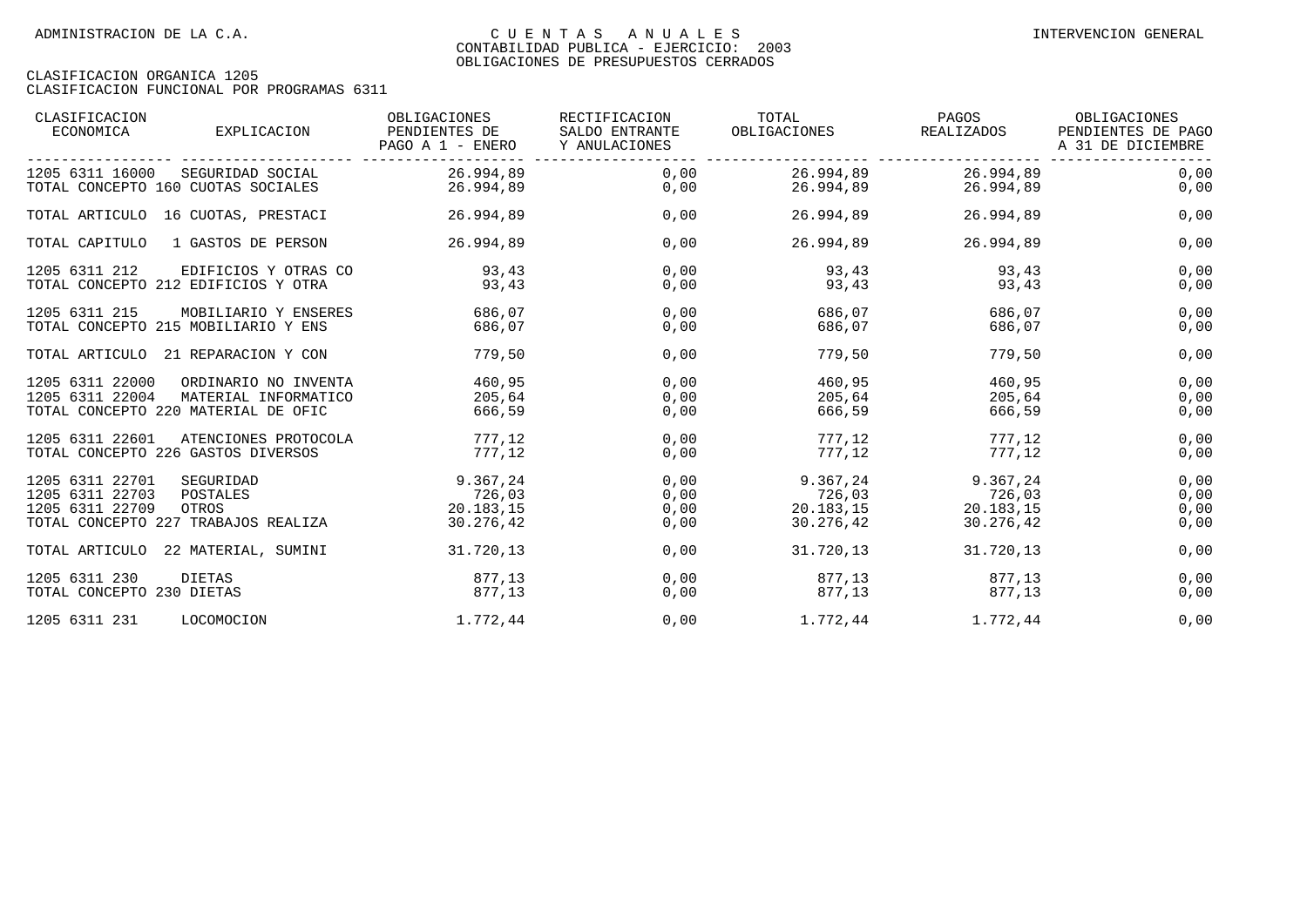| CLASIFICACION<br>ECONOMICA    | <b>EXPLICACION</b>                                          | OBLIGACIONES<br>PENDIENTES DE<br>PAGO A 1 - ENERO | RECTIFICACION<br>SALDO ENTRANTE<br>Y ANULACIONES | TOTAL<br>OBLIGACIONES  | PAGOS<br><b>REALIZADOS</b> | OBLIGACIONES<br>PENDIENTES DE PAGO<br>A 31 DE DICIEMBRE |
|-------------------------------|-------------------------------------------------------------|---------------------------------------------------|--------------------------------------------------|------------------------|----------------------------|---------------------------------------------------------|
| TOTAL CONCEPTO 231 LOCOMOCION |                                                             | 1.772,44                                          | 0,00                                             | 1.772,44               | 1.772,44                   | 0,00                                                    |
| TOTAL ARTICULO                | 23 INDEMNIZACIONES                                          | 2.649,57                                          | 0,00                                             | 2.649,57               | 2.649,57                   | 0,00                                                    |
| TOTAL CAPITULO                | 2 GASTOS EN BIENES                                          | 35.149,20                                         | 0,00                                             | 35.149,20              | 35.149,20                  | 0,00                                                    |
| 1205 6311 48900               | BECAS FORMACION EN P<br>TOTAL CONCEPTO 489 FINANCIADAS CON  | 6.300.00<br>6.300,00                              | 0,00<br>0,00                                     | 6.300.00<br>6.300,00   | 6.300.00<br>6.300,00       | 0,00<br>0,00                                            |
| TOTAL ARTICULO                | 48 A FAMILIAS E INS                                         | 6.300,00                                          | 0,00                                             | 6.300,00               | 6.300,00                   | 0,00                                                    |
| TOTAL CAPITULO                | 4 TRANSFERENCIAS C                                          | 6.300,00                                          | 0,00                                             | 6.300,00               | 6.300,00                   | 0,00                                                    |
| 1205 6311 696                 | EQUIPOS PARA PROCESO<br>TOTAL CONCEPTO 696 EQUIPOS PARA PRO | 9.619, 36<br>9.619, 36                            | 0,00<br>0,00                                     | 9.619, 36<br>9.619, 36 | 9.619,36<br>9.619,36       | 0,00<br>0,00                                            |
| 1205 6311 699                 | INMOVILIZADO INMATER<br>TOTAL CONCEPTO 699 INMOVILIZADO INM | 17.045.00<br>17.045,00                            | 0,00<br>0,00                                     | 17.045,00<br>17.045,00 | 17.045,00<br>17.045,00     | 0,00<br>0,00                                            |
| TOTAL ARTICULO                | 69 FINANCIADAS CON                                          | 26.664,36                                         | 0,00                                             | 26.664,36              | 26.664,36                  | 0,00                                                    |
| TOTAL CAPITULO                | 6 INVERSIONES REAL                                          | 26.664,36                                         | 0,00                                             | 26.664,36              | 26.664,36                  | 0,00                                                    |
| TOTAL FUNCIONAL               | 6311 GESTION E INSPEC                                       | 95.108,45                                         | 0,00                                             | 95.108,45              | 95.108,45                  | 0,00                                                    |
| TOTAL ORGANICO                | 1205 D.G.DE TRIBUTOS                                        | 95.108,45                                         | 0,00                                             | 95.108,45              | 95.108,45                  | 0,00                                                    |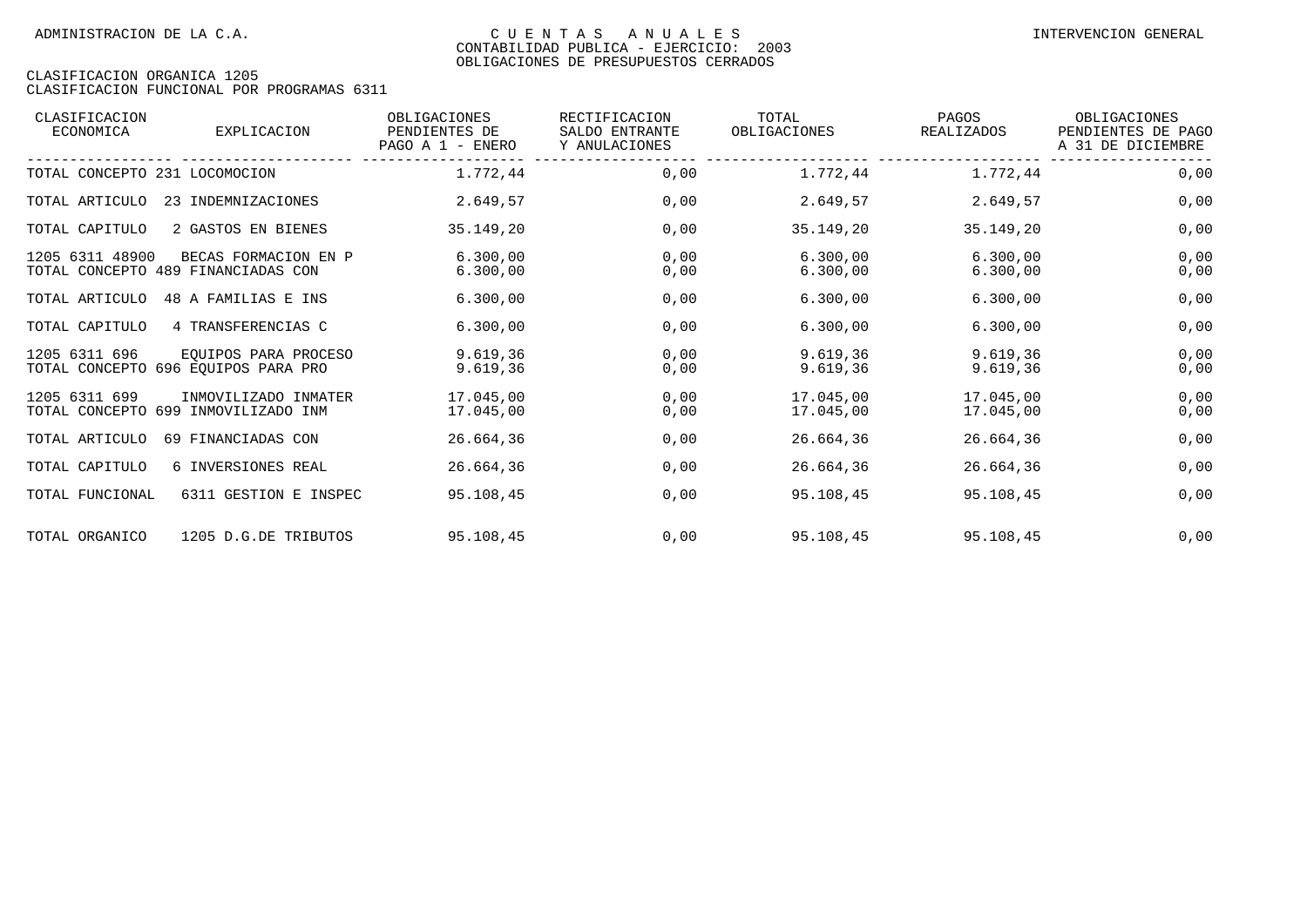| CLASIFICACION<br>ECONOMICA                            | EXPLICACION                                                                                                  | OBLIGACIONES<br>PENDIENTES DE<br>PAGO A 1 - ENERO | RECTIFICACION<br>SALDO ENTRANTE<br>Y ANULACIONES | TOTAL<br>OBLIGACIONES               | PAGOS<br>REALIZADOS                        | OBLIGACIONES<br>PENDIENTES DE PAGO<br>A 31 DE DICIEMBRE |
|-------------------------------------------------------|--------------------------------------------------------------------------------------------------------------|---------------------------------------------------|--------------------------------------------------|-------------------------------------|--------------------------------------------|---------------------------------------------------------|
| 1206 1221 16000<br>TOTAL CONCEPTO 160 CUOTAS SOCIALES | SEGURIDAD SOCIAL                                                                                             | 28.178,40<br>28.178,40                            | 0,00<br>0,00                                     |                                     | 28.178,40 28.178,40<br>28.178,40 28.178,40 | 0,00<br>0,00                                            |
| TOTAL ARTICULO 16 CUOTAS, PRESTACI                    |                                                                                                              | 28.178,40                                         | 0,00                                             | 28.178,40                           | 28.178,40                                  | 0,00                                                    |
| TOTAL CAPITULO                                        | 1 GASTOS DE PERSON                                                                                           | 28.178.40                                         | 0,00                                             | 28.178,40                           | 28.178.40                                  | 0,00                                                    |
| 1206 1221 215<br>TOTAL CONCEPTO 215 MOBILIARIO Y ENS  | MOBILIARIO Y ENSERES                                                                                         | 803,99<br>803,99                                  | 0.00<br>0,00                                     | 803,99<br>803,99                    | 803,99<br>803,99                           | 0,00<br>0,00                                            |
|                                                       | TOTAL ARTICULO 21 REPARACION Y CON                                                                           | 803,99                                            | 0,00                                             | 803,99                              | 803,99                                     | 0,00                                                    |
| 1206 1221 22000<br>1206 1221 22001<br>1206 1221 22002 | ORDINARIO NO INVENTA<br>MOBILIARIO Y ENSERES<br>PRENSA, REVISTAS Y PU<br>TOTAL CONCEPTO 220 MATERIAL DE OFIC | 602,70<br>56,56<br>256,68<br>915,94               | 0,00<br>0,00<br>0,00<br>0,00                     | 602,70<br>56,56<br>256,68<br>915,94 | 602,70<br>56,56<br>256,68<br>915,94        | 0,00<br>0,00<br>0,00<br>0,00                            |
| 1206 1221 22103<br>TOTAL CONCEPTO 221 SUMINISTROS     | COMBUSTIBLES. SUMINI                                                                                         | 20,00<br>20,00                                    | 0,00<br>0,00                                     | 20,00<br>20,00                      | 20,00<br>20,00                             | 0,00<br>0,00                                            |
| 1206 1221 22601<br>TOTAL CONCEPTO 226 GASTOS DIVERSOS | ATENCIONES PROTOCOLA                                                                                         | 559,00<br>559,00                                  | 0,00<br>0,00                                     | 559,00<br>559,00                    | 559,00<br>559,00                           | 0,00<br>0,00                                            |
| 1206 1221 22709                                       | OTROS<br>TOTAL CONCEPTO 227 TRABAJOS REALIZA                                                                 | 4.811,10<br>4.811,10                              | 0,00<br>0,00                                     | 4.811,10                            | 4.811,10 4.811,10<br>4.811,10              | 0,00<br>0,00                                            |
|                                                       | TOTAL ARTICULO 22 MATERIAL, SUMINI                                                                           | 6.306,04                                          | 0,00                                             | 6.306,04                            | 6.306,04                                   | 0,00                                                    |
| 1206 1221 230<br>TOTAL CONCEPTO 230 DIETAS            | DIETAS                                                                                                       | 327,65<br>327,65                                  | 0,00<br>0,00                                     | 327,65<br>327,65                    | 327,65<br>327,65                           | 0,00<br>0,00                                            |
| 1206 1221 231<br>TOTAL CONCEPTO 231 LOCOMOCION        | LOCOMOCION                                                                                                   | 135,20<br>135,20                                  | 0,00<br>0,00                                     | 135,20<br>135,20                    | 135,20<br>135,20                           | 0,00<br>0,00                                            |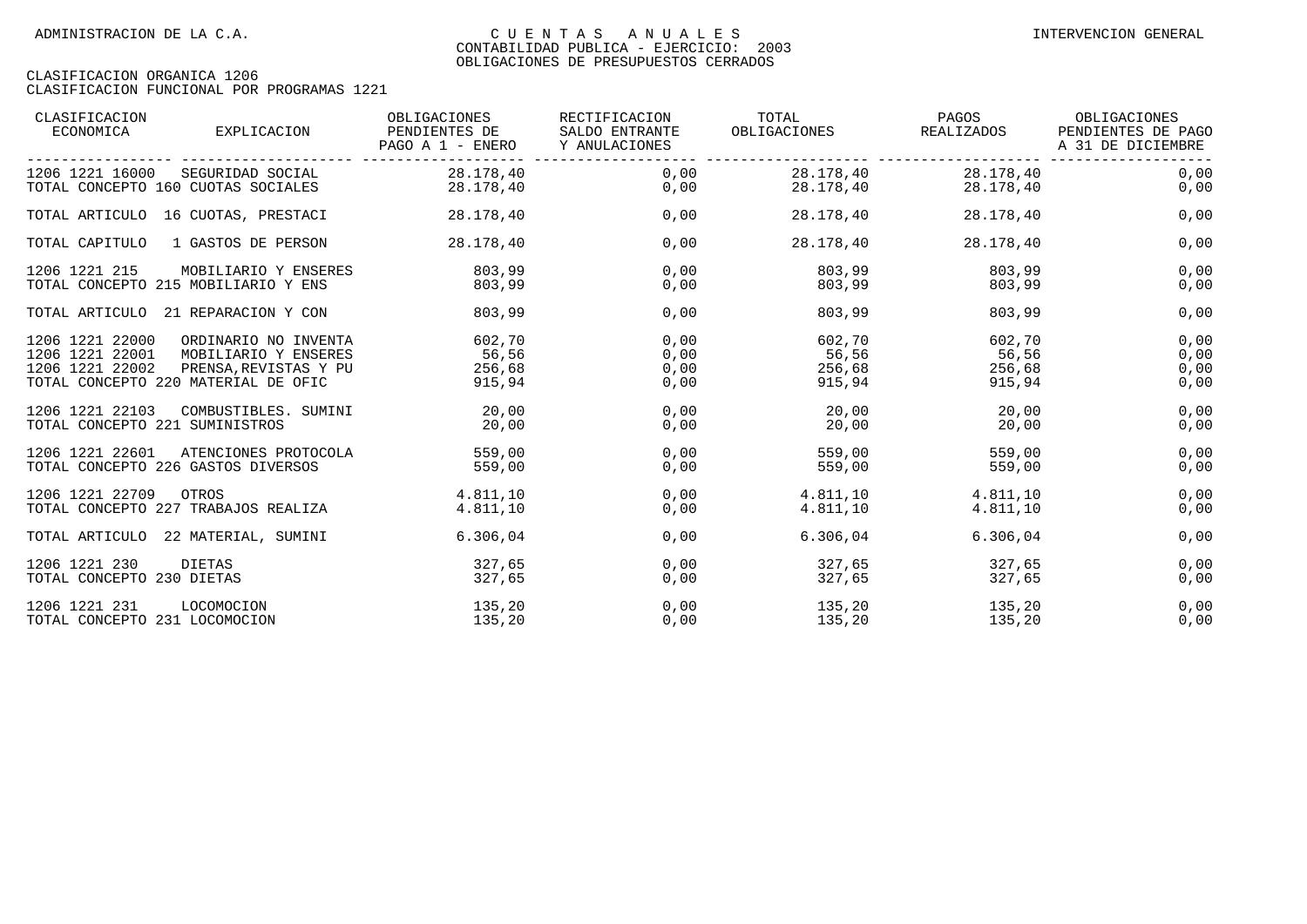| CLASIFICACION<br>ECONOMICA | EXPLICACION                                                 | OBLIGACIONES<br>PENDIENTES DE<br>PAGO A $1$ -<br>ENERO | RECTIFICACION<br>SALDO ENTRANTE<br>Y ANULACIONES | TOTAL<br>OBLIGACIONES  | PAGOS<br>REALIZADOS    | OBLIGACIONES<br>PENDIENTES DE PAGO<br>A 31 DE DICIEMBRE |
|----------------------------|-------------------------------------------------------------|--------------------------------------------------------|--------------------------------------------------|------------------------|------------------------|---------------------------------------------------------|
| TOTAL ARTICULO             | INDEMNIZACIONES<br>23                                       | 462,85                                                 | 0,00                                             | 462,85                 | 462,85                 | 0,00                                                    |
| 1206 1221 250              | GASTOS PRUEBAS SELEC<br>TOTAL CONCEPTO 250 GASTOS PRUEBAS S | 360,60<br>360,60                                       | 0,00<br>0,00                                     | 360,60<br>360,60       | 360,60<br>360,60       | 0,00<br>0,00                                            |
| TOTAL ARTICULO             | 25 OTROS GASTOS                                             | 360,60                                                 | 0,00                                             | 360,60                 | 360,60                 | 0,00                                                    |
| TOTAL CAPITULO             | 2 GASTOS EN BIENES                                          | 7.933,48                                               | 0,00                                             | 7.933,48               | 7.933,48               | 0,00                                                    |
| 1206 1221 48900            | SUBV. CENTRALES SIND<br>TOTAL CONCEPTO 489 FINANCIADAS CON  | 71.368,39<br>71.368,39                                 | 0,00<br>0,00                                     | 71.368,39<br>71.368,39 | 71.368,39<br>71.368,39 | 0,00<br>0,00                                            |
| TOTAL ARTICULO             | 48 A FAMILIAS E INS                                         | 71.368.39                                              | 0,00                                             | 71.368,39              | 71.368.39              | 0,00                                                    |
| TOTAL CAPITULO             | 4 TRANSFERENCIAS C                                          | 71.368,39                                              | 0,00                                             | 71.368,39              | 71.368,39              | 0,00                                                    |
| TOTAL FUNCIONAL            | 1221 DIRECCION Y ADMI                                       | 107.480,27                                             | 0,00                                             | 107.480,27             | 107.480,27             | 0,00                                                    |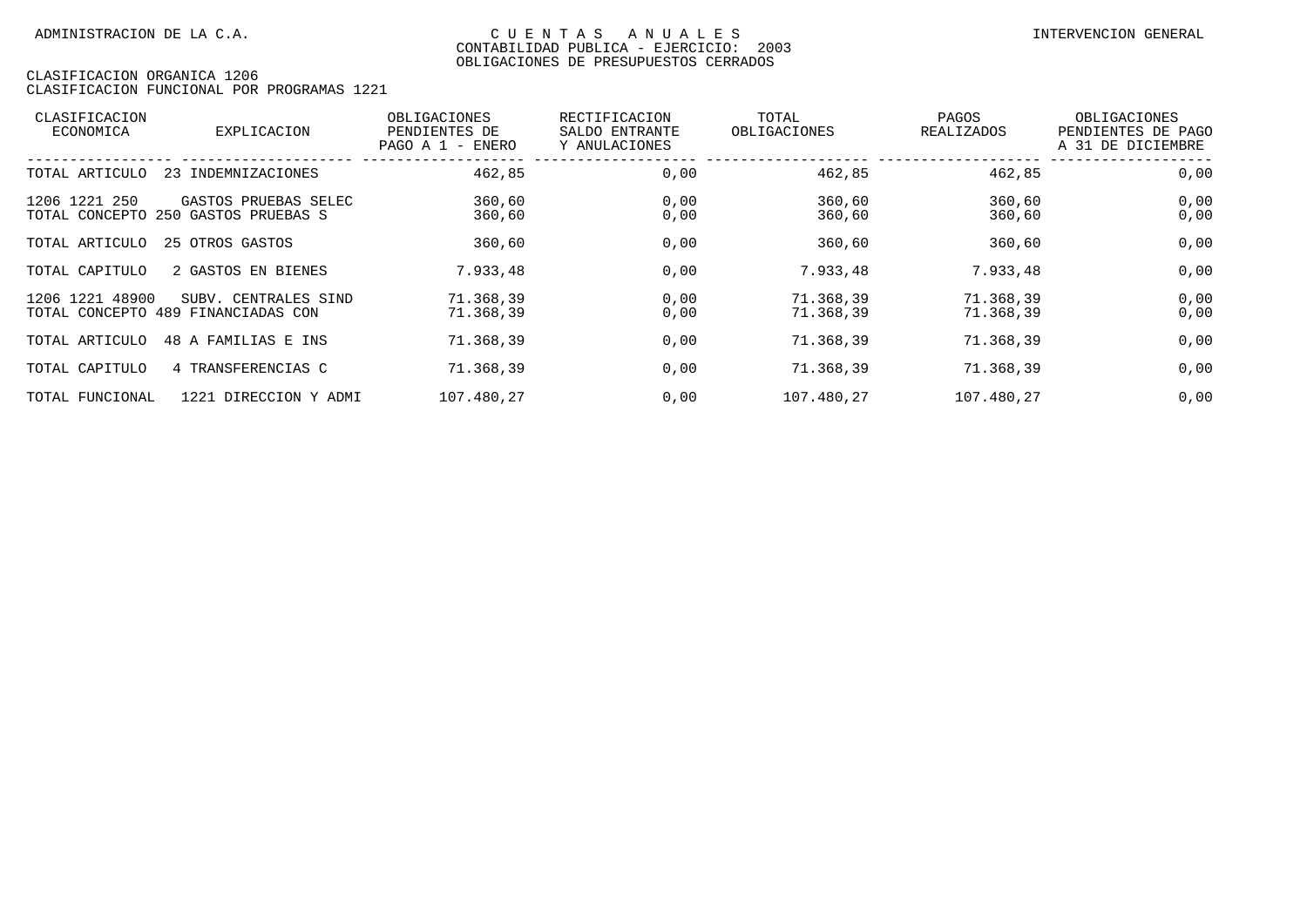| CLASIFICACION<br>ECONOMICA                            | EXPLICACION                                                                                                     | OBLIGACIONES<br>PENDIENTES DE<br>PAGO A 1 - ENERO   | RECTIFICACION<br>SALDO ENTRANTE<br>Y ANULACIONES | TOTAL<br>OBLIGACIONES                               | PAGOS<br>REALIZADOS                                 | OBLIGACIONES<br>PENDIENTES DE PAGO<br>A 31 DE DICIEMBRE |
|-------------------------------------------------------|-----------------------------------------------------------------------------------------------------------------|-----------------------------------------------------|--------------------------------------------------|-----------------------------------------------------|-----------------------------------------------------|---------------------------------------------------------|
| 1206 3135 16500                                       | FONDO DE ACCION SOCI<br>TOTAL CONCEPTO 165 FONDO DE ACCION                                                      | 4.437,67<br>4.437,67                                | 0,00<br>0,00                                     | 4.437,67<br>4.437,67                                | 4.437,67<br>4.437,67                                | 0,00<br>0,00                                            |
| TOTAL ARTICULO                                        | 16 CUOTAS, PRESTACI                                                                                             | 4.437,67                                            | 0,00                                             | 4.437,67                                            | 4.437,67                                            | 0,00                                                    |
| TOTAL CAPITULO                                        | 1 GASTOS DE PERSON                                                                                              | 4.437,67                                            | 0,00                                             | 4.437,67                                            | 4.437,67                                            | 0,00                                                    |
| 1206 3135 41900<br>1206 3135 41901<br>1206 3135 41902 | AL IAAS<br>. ACCION SOC<br>AL INAEM<br>ACCION SOC<br>AL SAS. ACCION SOCIA<br>TOTAL CONCEPTO 419 FINANCIADAS CON | 264.445,33<br>27.000,00<br>515.000,00<br>806.445,33 | 0,00<br>0,00<br>0,00<br>0,00                     | 264.445,33<br>27.000,00<br>515.000,00<br>806.445,33 | 264.445,33<br>27.000,00<br>515.000,00<br>806.445,33 | 0,00<br>0,00<br>0,00<br>0,00                            |
| TOTAL ARTICULO                                        | 41 A ORGANISMOS AUT                                                                                             | 806.445,33                                          | 0,00                                             | 806.445,33                                          | 806.445,33                                          | 0,00                                                    |
| TOTAL CAPITULO                                        | 4 TRANSFERENCIAS C                                                                                              | 806.445,33                                          | 0,00                                             | 806.445,33                                          | 806.445,33                                          | 0,00                                                    |
| TOTAL FUNCIONAL                                       | 3135 ACCION SOCIAL EN                                                                                           | 810.883,00                                          | 0,00                                             | 810.883,00                                          | 810.883,00                                          | 0,00                                                    |
| TOTAL ORGANICO                                        | 1206 D.G.DE LA FUNCIO                                                                                           | 918.363,27                                          | 0,00                                             | 918.363,27                                          | 918.363,27                                          | 0,00                                                    |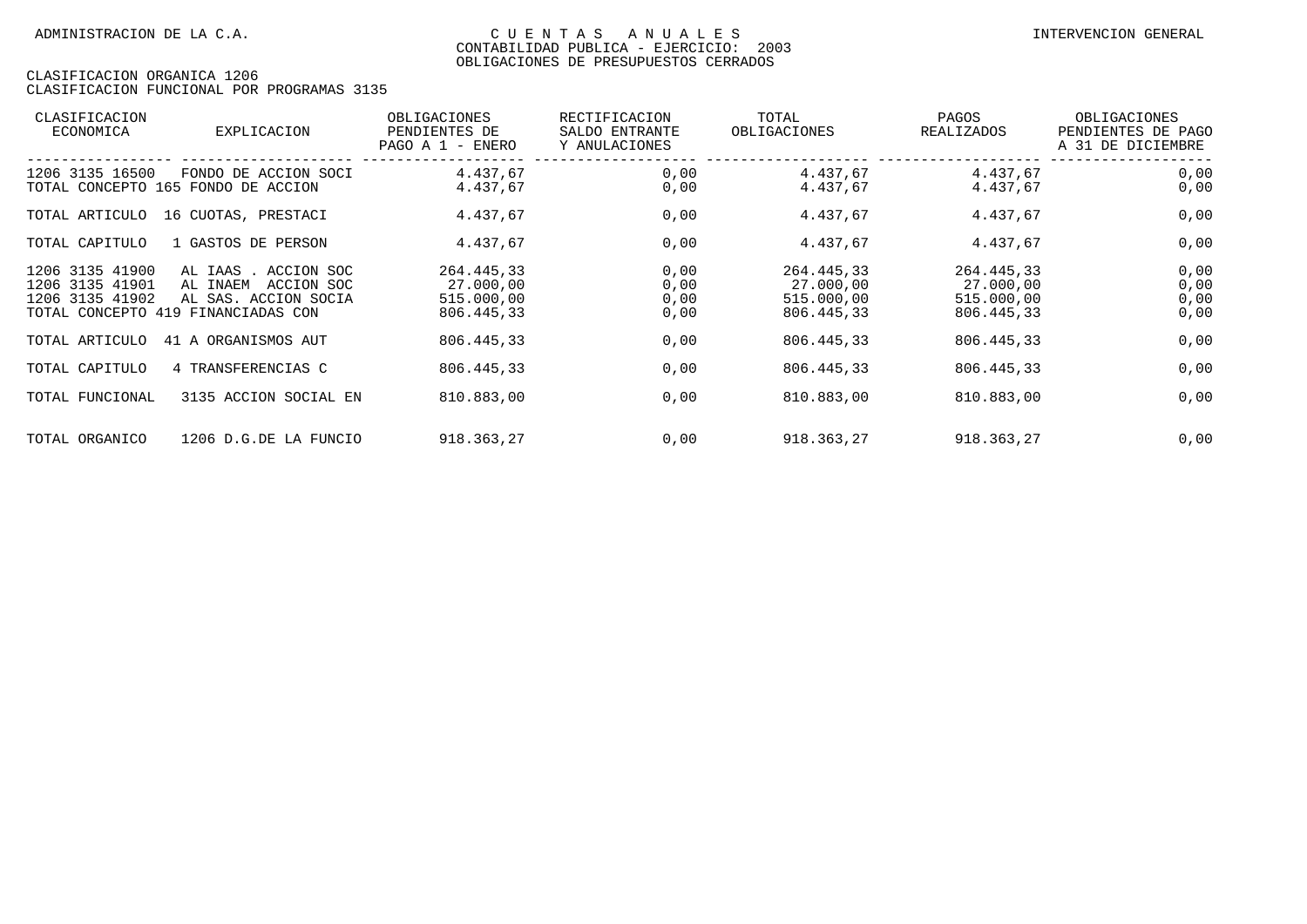| CLASIFICACION<br>ECONOMICA                                                | EXPLICACION                                   | OBLIGACIONES<br>PENDIENTES DE<br>PAGO A 1 - ENERO | RECTIFICACION<br>SALDO ENTRANTE<br>Y ANULACIONES | TOTAL<br>OBLIGACIONES         | PAGOS<br>REALIZADOS                        | OBLIGACIONES<br>PENDIENTES DE PAGO<br>A 31 DE DICIEMBRE |
|---------------------------------------------------------------------------|-----------------------------------------------|---------------------------------------------------|--------------------------------------------------|-------------------------------|--------------------------------------------|---------------------------------------------------------|
| 1207 3151 16000<br>TOTAL CONCEPTO 160 CUOTAS SOCIALES                     | SEGURIDAD SOCIAL                              | 50.017.94<br>50.017,94                            | 0,00<br>0,00                                     | 50.017,94<br>50.017,94        | 50.017,94<br>50.017,94                     | 0,00<br>0,00                                            |
| TOTAL ARTICULO 16 CUOTAS, PRESTACI                                        |                                               | 50.017,94                                         | 0,00                                             | 50.017,94                     | 50.017,94                                  | 0,00                                                    |
| TOTAL CAPITULO                                                            | 1 GASTOS DE PERSON                            | 50.017,94                                         | 0,00                                             | 50.017,94                     | 50.017,94                                  | 0,00                                                    |
| 1207 3151 202<br>TOTAL CONCEPTO 202 EDIFICIOS Y OTRA                      | EDIFICIOS Y OTRAS CO                          | 10.781,37<br>10.781,37                            | 0,00<br>0,00                                     |                               | 10.781,37 10.781,37<br>10.781,37 10.781,37 | 0,00<br>0,00                                            |
| 1207 3151 203<br>TOTAL CONCEPTO 203 MAOUINARIA, INST                      | MAOUINARIA, INSTALACI                         | 163,90<br>163,90                                  | 0,00<br>0,00                                     | 163,90<br>163,90              | 163,90<br>163,90                           | 0,00<br>0,00                                            |
| TOTAL ARTICULO 20 ARRENDAMIENTOS                                          |                                               | 10.945,27                                         | 0,00                                             | 10.945,27                     | 10.945,27                                  | 0,00                                                    |
| 1207 3151 212<br>TOTAL CONCEPTO 212 EDIFICIOS Y OTRA                      | EDIFICIOS Y OTRAS CO                          | 381,87<br>381,87                                  | 0,00<br>0,00                                     | 381,87<br>381,87              | 381,87<br>381,87                           | 0,00<br>0,00                                            |
| 1207 3151 213<br>TOTAL CONCEPTO 213 MAOUINARIA, INST                      | MAOUINARIA, INSTALACI                         | 2.723.51<br>2.723.51                              | 0,00<br>0,00                                     | 2.723,51 2.723,51<br>2.723,51 | 2.723,51                                   | 0,00<br>0,00                                            |
| 1207 3151 215<br>TOTAL CONCEPTO 215 MOBILIARIO Y ENS                      | MOBILIARIO Y ENSERES                          | 42,58<br>42,58                                    | 0,00<br>0,00                                     | 42,58<br>42,58                | 42,58<br>42,58                             | 0,00<br>0,00                                            |
| TOTAL ARTICULO 21 REPARACION Y CON                                        |                                               | 3.147,96                                          | 0,00                                             | 3.147,96                      | 3.147.96                                   | 0,00                                                    |
| 1207 3151 22000<br>1207 3151 22002<br>TOTAL CONCEPTO 220 MATERIAL DE OFIC | ORDINARIO NO INVENTA<br>PRENSA, REVISTAS Y PU | 508,76<br>1.315,80<br>1.824,56                    | 0,00<br>0,00<br>0,00                             | 508,76<br>1.824,56            | 508,76<br>1.315,80 1.315,80<br>1.824,56    | 0,00<br>0,00<br>0,00                                    |
| 1207 3151 22100<br>1207 3151 22101<br>1207 3151 22103                     | ENERGIA ELECTRICA<br>AGUA<br>COMBUSTIBLES     | 164,27<br>92,76<br>137,20                         | 0,00<br>0,00<br>0,00                             | 164,27<br>92,76<br>137,20     | 164,27<br>92,76<br>137,20                  | 0,00<br>0,00<br>0,00                                    |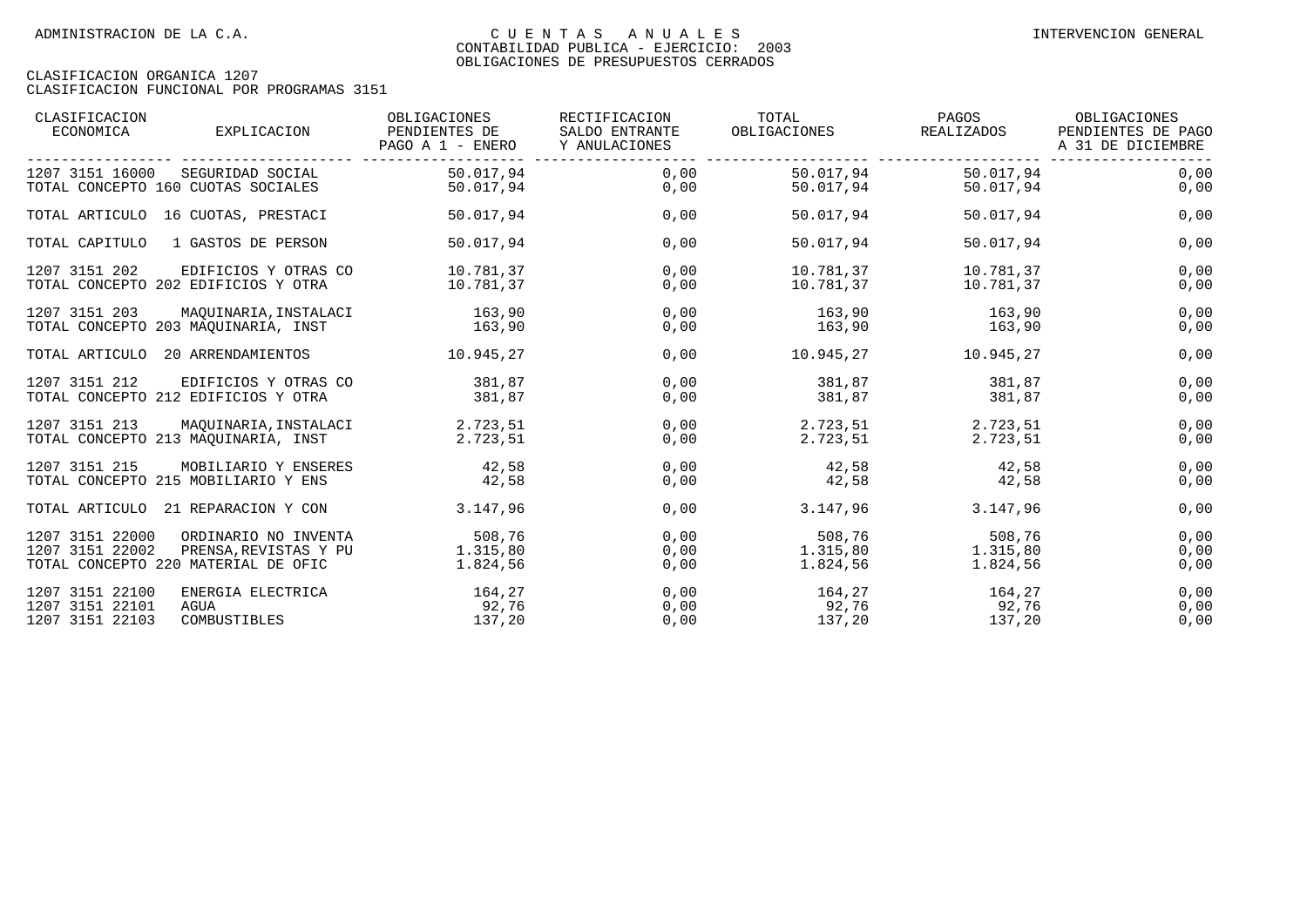| CLASIFICACION<br>ECONOMICA<br>EXPLICACION                                                                                                                           | OBLIGACIONES<br>PENDIENTES DE<br>PAGO A 1 - ENERO | RECTIFICACION<br>SALDO ENTRANTE<br>Y ANULACIONES<br>__________________ | TOTAL<br>OBLIGACIONES                           | PAGOS<br>REALIZADOS                               | OBLIGACIONES<br>PENDIENTES DE PAGO<br>A 31 DE DICIEMBRE |
|---------------------------------------------------------------------------------------------------------------------------------------------------------------------|---------------------------------------------------|------------------------------------------------------------------------|-------------------------------------------------|---------------------------------------------------|---------------------------------------------------------|
| 1207 3151 22104<br>VESTUARIO<br>1207 3151 22106<br>PRODUCTOS FARMACEUTI<br>1207 3151 22109<br>OTROS SUMINISTROS<br>TOTAL CONCEPTO 221 SUMINISTROS                   | 78,07<br>224, 42<br>1.619,83<br>2.316,55          | 0,00<br>0,00<br>0,00<br>0,00                                           | 78,07<br>224, 42<br>1.619, 83<br>2.316,55       | 78,07<br>224,42<br>224,42<br>1.619,83<br>2.316,55 | 0,00<br>0,00<br>0,00<br>0,00                            |
| 1207 3151 22200<br>TELEFONICAS<br>TOTAL CONCEPTO 222 COMUNICACIONES                                                                                                 | 914,96<br>914,96                                  | 0,00<br>0,00                                                           | 914,96<br>914,96                                | 914,96<br>914,96                                  | 0,00<br>0,00                                            |
| 1207 3151 223<br>TRANSPORTE<br>TOTAL CONCEPTO 223 TRANSPORTE                                                                                                        | 24,85<br>24,85                                    | 0,00<br>0,00                                                           | 24,85<br>24,85                                  | 24,85<br>24,85                                    | 0,00<br>0,00                                            |
| 1207 3151 22601<br>ATENCIONES PROTOCOLA<br>1207 3151 22602<br>GASTOS DE DIVULGACIO<br>1207 3151 22605<br>REUNIONES Y CONFEREN<br>TOTAL CONCEPTO 226 GASTOS DIVERSOS | 1.704,00<br>64.720,52<br>12.707,68<br>79.132,20   | 0,00<br>0,00<br>0,00<br>0,00                                           | 1.704,00<br>64.720,52<br>12.707,68<br>79.132,20 | 1.704,00<br>64.720,52<br>12.707,68<br>79.132,20   | 0,00<br>0,00<br>0,00<br>0,00                            |
| 1207 3151 22700<br>LIMPIEZA Y ASEO<br>1207 3151 22709<br>OTROS<br>TOTAL CONCEPTO 227 TRABAJOS REALIZA                                                               | 11.073,83<br>880,49<br>11.954,32                  | 0,00<br>0,00<br>0,00                                                   | 11.954,32                                       | 11.073.83 11.073.83<br>880,49 880,49<br>11.954,32 | 0,00<br>0,00<br>0,00                                    |
| TOTAL ARTICULO 22 MATERIAL, SUMINI                                                                                                                                  | 96.167,44                                         | 0,00                                                                   | 96.167,44                                       | 96.167.44                                         | 0,00                                                    |
| 1207 3151 230<br>DIETAS<br>TOTAL CONCEPTO 230 DIETAS                                                                                                                | 146,64<br>146,64                                  | 0,00<br>0,00                                                           | 146,64<br>146,64                                | 146,64<br>146,64                                  | 0,00<br>0,00                                            |
| 1207 3151 231<br>LOCOMOCION<br>TOTAL CONCEPTO 231 LOCOMOCION                                                                                                        | 222,48<br>222,48                                  | 0,00<br>0,00                                                           | 222,48<br>222,48                                | 222,48<br>222,48                                  | 0,00<br>0,00                                            |
| 23 INDEMNIZACIONES<br>TOTAL ARTICULO                                                                                                                                | 369,12                                            | 0,00                                                                   | 369,12                                          | 369,12                                            | 0,00                                                    |
| TOTAL CAPITULO<br>2 GASTOS EN BIENES                                                                                                                                | 110.629,79                                        | 0,00                                                                   | 110.629,79                                      | 110.629,79                                        | 0,00                                                    |
| 1207 3151 48000<br>TEMPOREROS                                                                                                                                       | 5.363,85                                          | 0,00                                                                   | 5.363,85                                        | 5.363,85                                          | 0,00                                                    |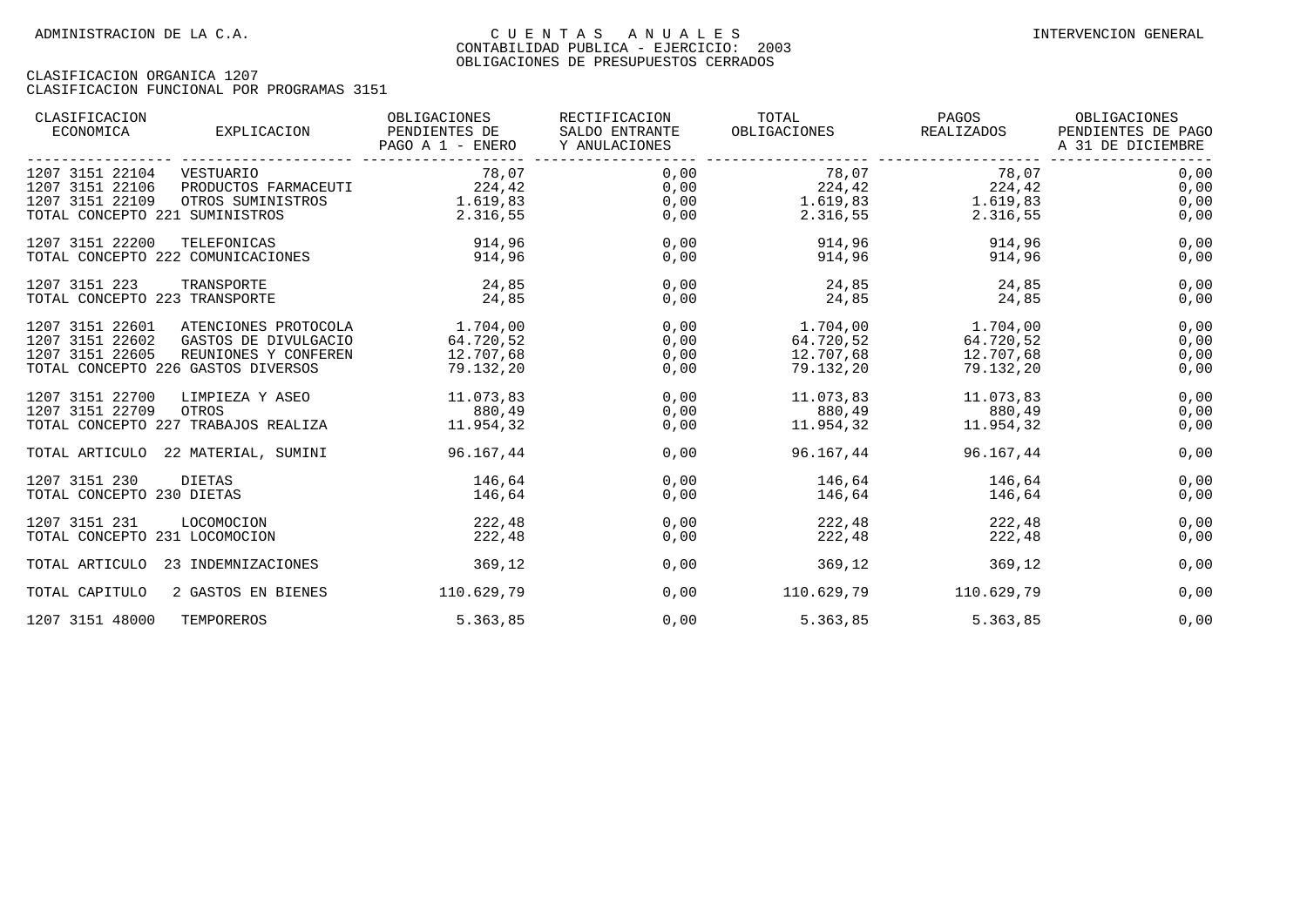| CLASIFICACION<br>ECONOMICA                            | EXPLICACION                                                                            | OBLIGACIONES<br>PENDIENTES DE<br>PAGO A 1 - ENERO | RECTIFICACION<br>SALDO ENTRANTE<br>Y ANULACIONES | TOTAL<br>OBLIGACIONES                        | PAGOS<br>REALIZADOS                          | OBLIGACIONES<br>PENDIENTES DE PAGO<br>A 31 DE DICIEMBRE |
|-------------------------------------------------------|----------------------------------------------------------------------------------------|---------------------------------------------------|--------------------------------------------------|----------------------------------------------|----------------------------------------------|---------------------------------------------------------|
|                                                       | TOTAL CONCEPTO 480 COFINANCIADAS. (U                                                   | 5.363,85                                          | 0.00                                             | 5.363.85                                     | -------------------<br>5.363.85              | 0,00                                                    |
| 1207 3151 48904<br>1207 3151 48905<br>1207 3151 48906 | <b>BECA</b><br>CONVENIO ASOCIACION<br>PREVENCION<br>TOTAL CONCEPTO 489 FINANCIADAS CON | 751,26<br>3.028,78<br>42.070,84<br>45.850,88      | 0,00<br>0,00<br>0,00<br>0,00                     | 751,26<br>3.028,78<br>42.070,84<br>45.850,88 | 751,26<br>3.028,78<br>42.070,84<br>45.850,88 | 0,00<br>0,00<br>0,00<br>0,00                            |
| TOTAL ARTICULO                                        | 48 A FAMILIAS E INS                                                                    | 51.214,73                                         | 0,00                                             | 51.214,73                                    | 51.214,73                                    | 0,00                                                    |
| TOTAL CAPITULO                                        | 4 TRANSFERENCIAS C                                                                     | 51.214,73                                         | 0,00                                             | 51.214,73                                    | 51.214,73                                    | 0,00                                                    |
| 1207 3151 692                                         | EDIFICIOS Y OTRAS CO<br>TOTAL CONCEPTO 692 EDIFICIOS Y OTRA                            | 15.309,60<br>15.309.60                            | 0,00<br>0,00                                     | 15.309,60<br>15.309,60                       | 15.309,60<br>15.309,60                       | 0,00<br>0,00                                            |
| TOTAL ARTICULO                                        | 69 FINANCIADAS CON                                                                     | 15.309,60                                         | 0,00                                             | 15.309,60                                    | 15.309,60                                    | 0,00                                                    |
| TOTAL CAPITULO                                        | 6 INVERSIONES REAL                                                                     | 15.309,60                                         | 0,00                                             | 15.309,60                                    | 15.309,60                                    | 0,00                                                    |
| 1207 3151 77900                                       | INMIGRANTES<br>TOTAL CONCEPTO 779 FINANCIADAS CON                                      | 25.279.93<br>25.279.93                            | 0.00<br>0,00                                     | 25.279.93<br>25.279.93                       | 25.279.93<br>25.279.93                       | 0,00<br>0,00                                            |
| TOTAL ARTICULO                                        | 77 A EMPRESAS PRIVA                                                                    | 25.279,93                                         | 0,00                                             | 25.279,93                                    | 25.279,93                                    | 0,00                                                    |
| 1207 3151 78900                                       | SERVICIO ARAGONES ME<br>TOTAL CONCEPTO 789 FINANCIADAS CON                             | 36.752,02<br>36.752,02                            | 0,00<br>0,00                                     | 36.752,02<br>36.752,02                       | 36.752,02<br>36.752,02                       | 0,00<br>0,00                                            |
| TOTAL ARTICULO                                        | 78 A FAMILIAS E INS                                                                    | 36.752,02                                         | 0,00                                             | 36.752,02                                    | 36.752,02                                    | 0,00                                                    |
| TOTAL CAPITULO                                        | 7 TRANSFERENCIAS D                                                                     | 62.031,95                                         | 0,00                                             | 62.031,95                                    | 62.031,95                                    | 0,00                                                    |
| TOTAL FUNCIONAL                                       | 3151 RELACIONES LABOR                                                                  | 289.204,01                                        | 0,00                                             | 289.204,01                                   | 289.204,01                                   | 0,00                                                    |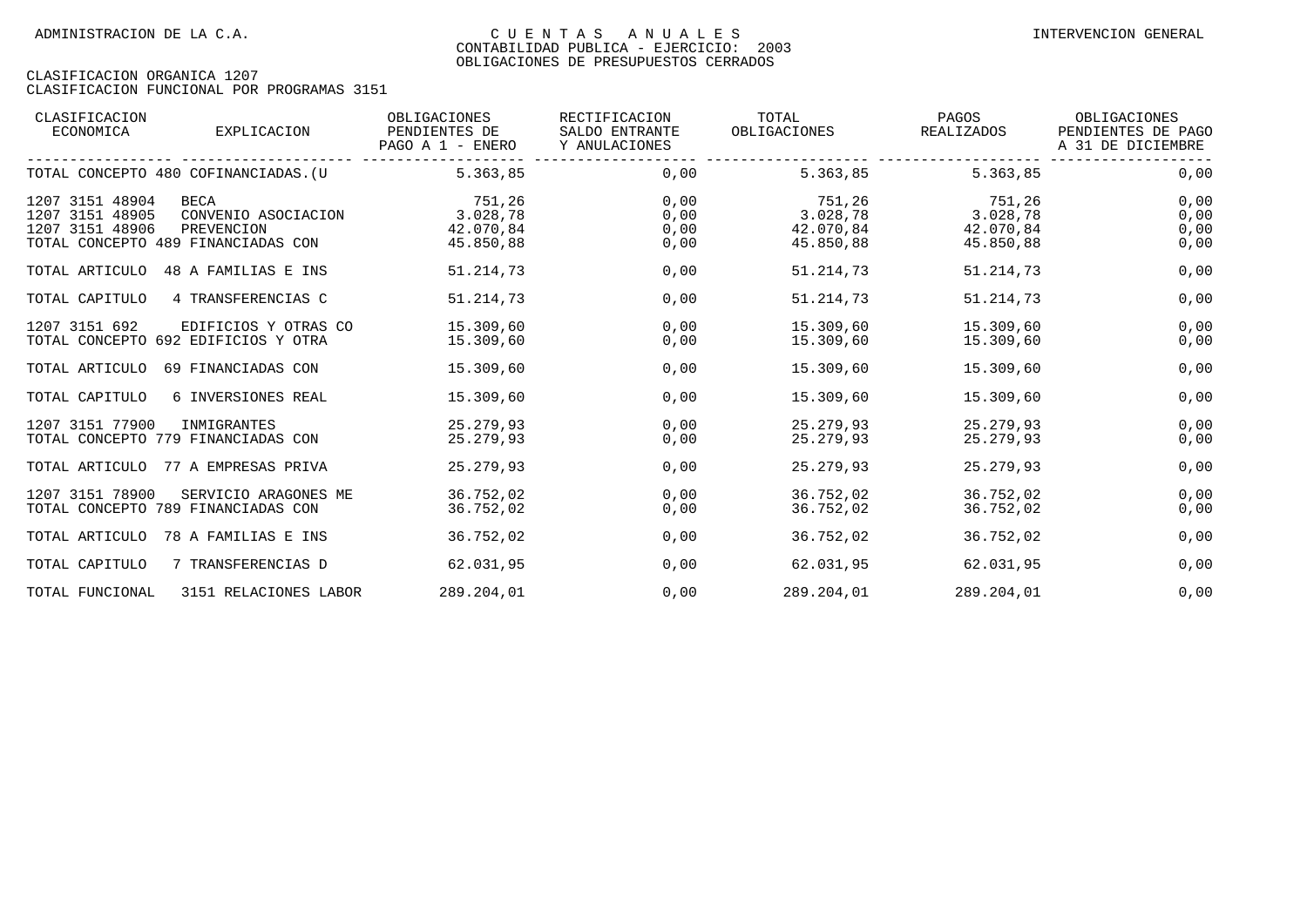| CLASIFICACION<br>ECONOMICA | EXPLICACION         | OBLIGACIONES<br>PENDIENTES DE<br>PAGO A $1$ - ENERO | RECTIFICACION<br>SALDO ENTRANTE<br>Y ANULACIONES | TOTAL<br>OBLIGACIONES | PAGOS<br><b>REALIZADOS</b> | OBLIGACIONES<br>PENDIENTES DE PAGO<br>A 31 DE DICIEMBRE |
|----------------------------|---------------------|-----------------------------------------------------|--------------------------------------------------|-----------------------|----------------------------|---------------------------------------------------------|
| TOTAL ORGANICO             | 1207 D.G.DE TRABAJO | 289.204.01                                          | 0,00                                             | 289.204.01            | 289.204.01                 | ,00                                                     |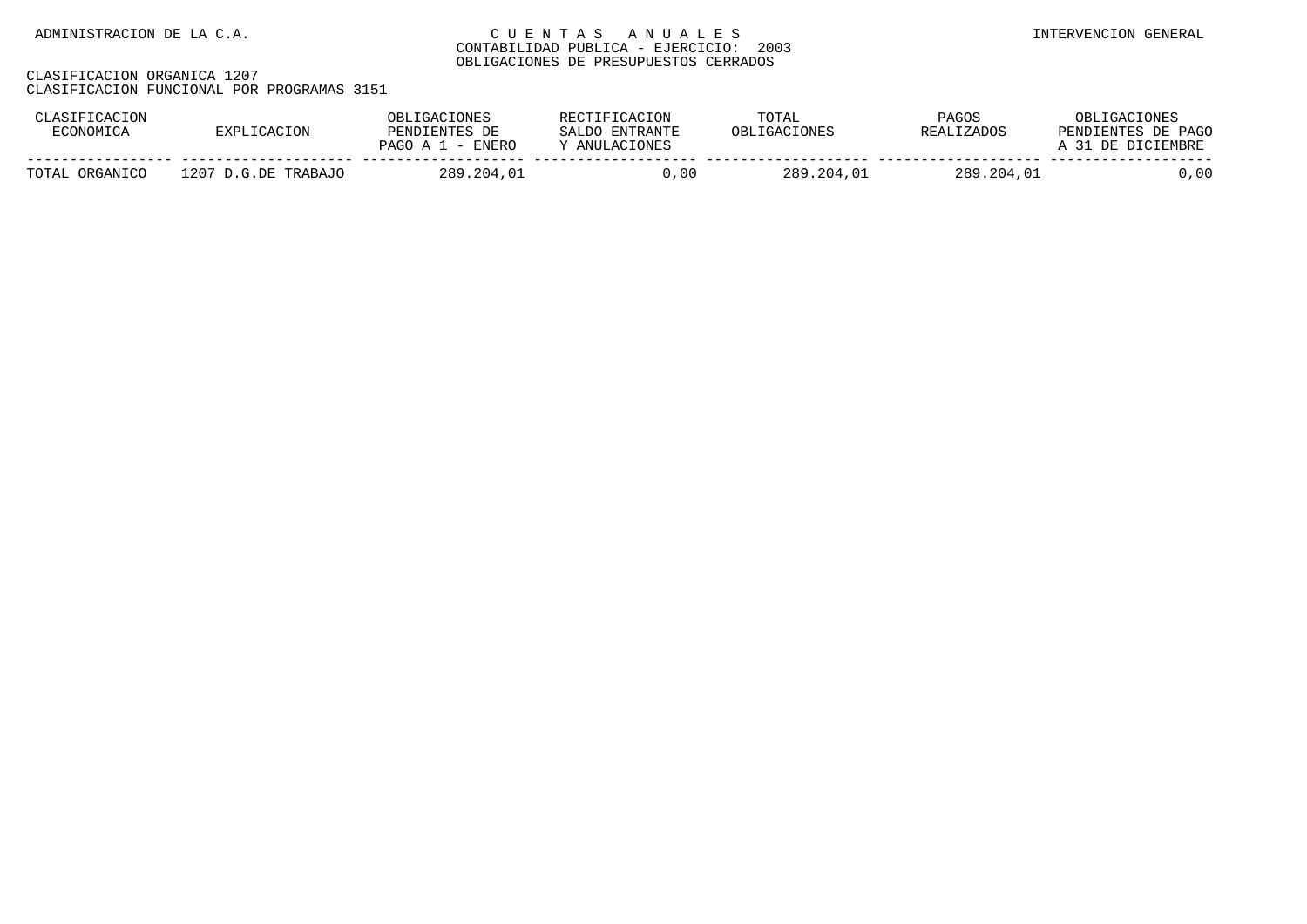| CLASIFICACION<br>ECONOMICA<br>EXPLICACION                                                                                                                             | OBLIGACIONES<br>PENDIENTES DE<br>PAGO A 1 - ENERO              | RECTIFICACION<br>SALDO ENTRANTE<br>Y ANULACIONES | TOTAL<br>OBLIGACIONES                                                            | PAGOS<br>REALIZADOS                                        | OBLIGACIONES<br>PENDIENTES DE PAGO<br>A 31 DE DICIEMBRE |
|-----------------------------------------------------------------------------------------------------------------------------------------------------------------------|----------------------------------------------------------------|--------------------------------------------------|----------------------------------------------------------------------------------|------------------------------------------------------------|---------------------------------------------------------|
| 1301 5111 16000<br>SEGURIDAD SOCIAL<br>TOTAL CONCEPTO 160 CUOTAS SOCIALES                                                                                             | 29.801,34<br>29.801,34                                         | 0.00<br>0,00                                     | 29.801,34<br>29.801,34                                                           | _ ____________________ _________<br>29.801,34<br>29.801,34 | 0,00<br>0,00                                            |
| TOTAL ARTICULO 16 CUOTAS, PRESTACI                                                                                                                                    | 29.801,34                                                      | 0,00                                             | 29.801,34                                                                        | 29.801,34                                                  | 0,00                                                    |
| TOTAL CAPITULO<br>1 GASTOS DE PERSON                                                                                                                                  | 29.801,34                                                      | 0,00                                             | 29.801,34                                                                        | 29.801,34                                                  | 0,00                                                    |
| 1301 5111 212<br>EDIFICIOS Y OTRAS CO<br>TOTAL CONCEPTO 212 EDIFICIOS Y OTRA                                                                                          | 67,50<br>67,50                                                 | 0,00<br>0,00                                     | 67,50<br>67,50                                                                   | 67,50<br>67,50                                             | 0,00<br>0,00                                            |
| 1301 5111 215<br>MOBILIARIO Y ENSERES<br>TOTAL CONCEPTO 215 MOBILIARIO Y ENS                                                                                          | 179,00<br>179,00                                               | 0,00<br>0,00                                     | 179,00<br>179,00                                                                 | 179,00<br>179,00                                           | 0,00<br>0,00                                            |
| TOTAL ARTICULO 21 REPARACION Y CON                                                                                                                                    | 246,50                                                         | 0,00                                             | 246,50                                                                           | 246,50                                                     | 0,00                                                    |
| 1301 5111 22000<br>ORDINARIO NO INVENTA<br>1301 5111 22002<br>PRENSA, REVISTAS Y PU<br>1301 5111 22004<br>MATERIAL INFORMATICO<br>TOTAL CONCEPTO 220 MATERIAL DE OFIC | 8,12<br>562,50<br>74,90<br>645,52                              | 0,00<br>0,00<br>0,00<br>0,00                     | 8,12<br>562,50<br>74,90<br>645,52                                                | 8,12<br>562,50<br>74,90<br>645,52                          | 0,00<br>0,00<br>0,00<br>0,00                            |
| 1301 5111 22100<br>ENERGIA ELECTRICA<br>1301 5111 22103<br>1301 5111 22109<br>OTROS SUMINISTROS<br>TOTAL CONCEPTO 221 SUMINISTROS                                     | 1.560, 53<br>COMBUSTIBLES. - SUMIN 112,88<br>51,96<br>1.725,37 | 0,00<br>0,00<br>0,00<br>0,00                     | $1.560, 53$ $1.560, 53$<br>$112,88$ $112,88$<br>51,96<br>$1.725, 37$ $1.725, 37$ | 51,96                                                      | 0,00<br>0,00<br>0,00<br>0,00                            |
| 1301 5111 223<br>TRANSPORTE<br>TOTAL CONCEPTO 223 TRANSPORTE                                                                                                          | 32,97<br>32,97                                                 | 0,00<br>0,00                                     | 32,97<br>32,97                                                                   | 32,97<br>32,97                                             | 0,00<br>0,00                                            |
| 1301 5111 22500<br>LOCALES<br>TOTAL CONCEPTO 225 TRIBUTOS                                                                                                             | 520,30<br>520,30                                               | 0,00<br>0,00                                     | 520,30<br>520,30                                                                 | 520,30<br>520,30                                           | 0,00<br>0,00                                            |
| 1301 5111 22601<br>ATENCIONES PROTOCOLA<br>TOTAL CONCEPTO 226 GASTOS DIVERSOS                                                                                         | 1.739,79<br>1.739,79                                           | 0,00<br>0,00                                     | 1.739,79<br>1.739,79                                                             | 1.739,79<br>1.739,79                                       | 0,00<br>0,00                                            |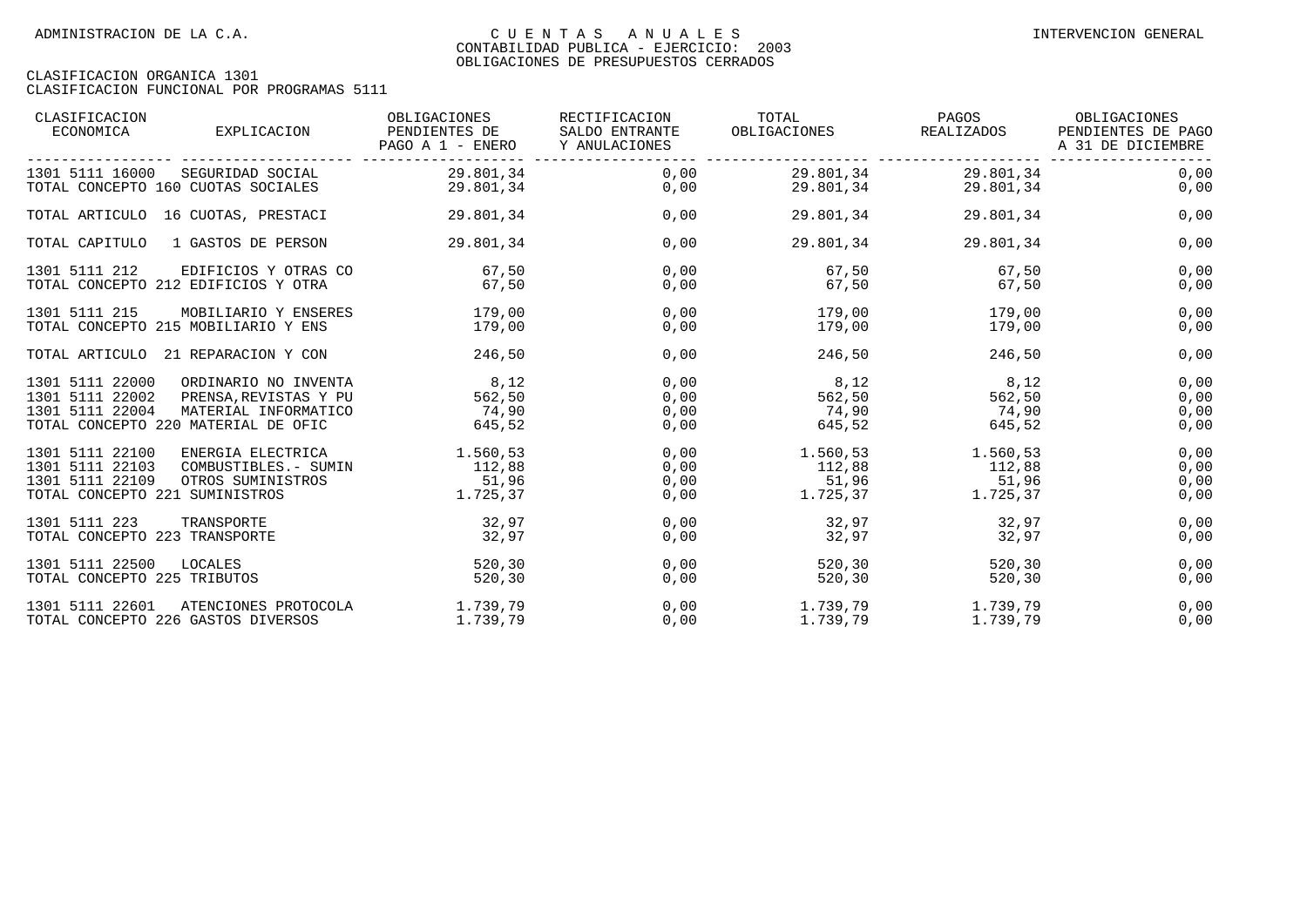| CLASIFICACION<br>ECONOMICA                     | EXPLICACION           | OBLIGACIONES<br>PENDIENTES DE<br>PAGO A 1 - ENERO | RECTIFICACION<br>SALDO ENTRANTE<br>Y ANULACIONES | TOTAL<br>OBLIGACIONES | PAGOS<br><b>REALIZADOS</b> | OBLIGACIONES<br>PENDIENTES DE PAGO<br>A 31 DE DICIEMBRE |
|------------------------------------------------|-----------------------|---------------------------------------------------|--------------------------------------------------|-----------------------|----------------------------|---------------------------------------------------------|
| TOTAL ARTICULO                                 | 22 MATERIAL, SUMINI   | 4.663,95                                          | 0,00                                             | 4.663,95              | 4.663,95                   | 0,00                                                    |
| 1301 5111 230<br>TOTAL CONCEPTO 230 DIETAS     | DIETAS                | 799,71<br>799,71                                  | 0,00<br>0,00                                     | 799,71<br>799,71      | 799,71<br>799,71           | 0,00<br>0,00                                            |
| 1301 5111 231<br>TOTAL CONCEPTO 231 LOCOMOCION | LOCOMOCION            | 115,33<br>115,33                                  | 0,00<br>0,00                                     | 115,33<br>115,33      | 115,33<br>115,33           | 0,00<br>0,00                                            |
| TOTAL ARTICULO                                 | 23 INDEMNIZACIONES    | 915,04                                            | 0,00                                             | 915,04                | 915,04                     | 0,00                                                    |
| TOTAL CAPITULO                                 | 2 GASTOS EN BIENES    | 5.825,49                                          | 0,00                                             | 5.825,49              | 5.825,49                   | 0,00                                                    |
| TOTAL FUNCIONAL                                | 5111 SERVICIOS GENERA | 35.626,83                                         | 0,00                                             | 35.626,83             | 35.626,83                  | 0,00                                                    |
| TOTAL ORGANICO                                 | 1301 SECRETARIA GENER | 35.626.83                                         | 0,00                                             | 35.626,83             | 35.626.83                  | 0,00                                                    |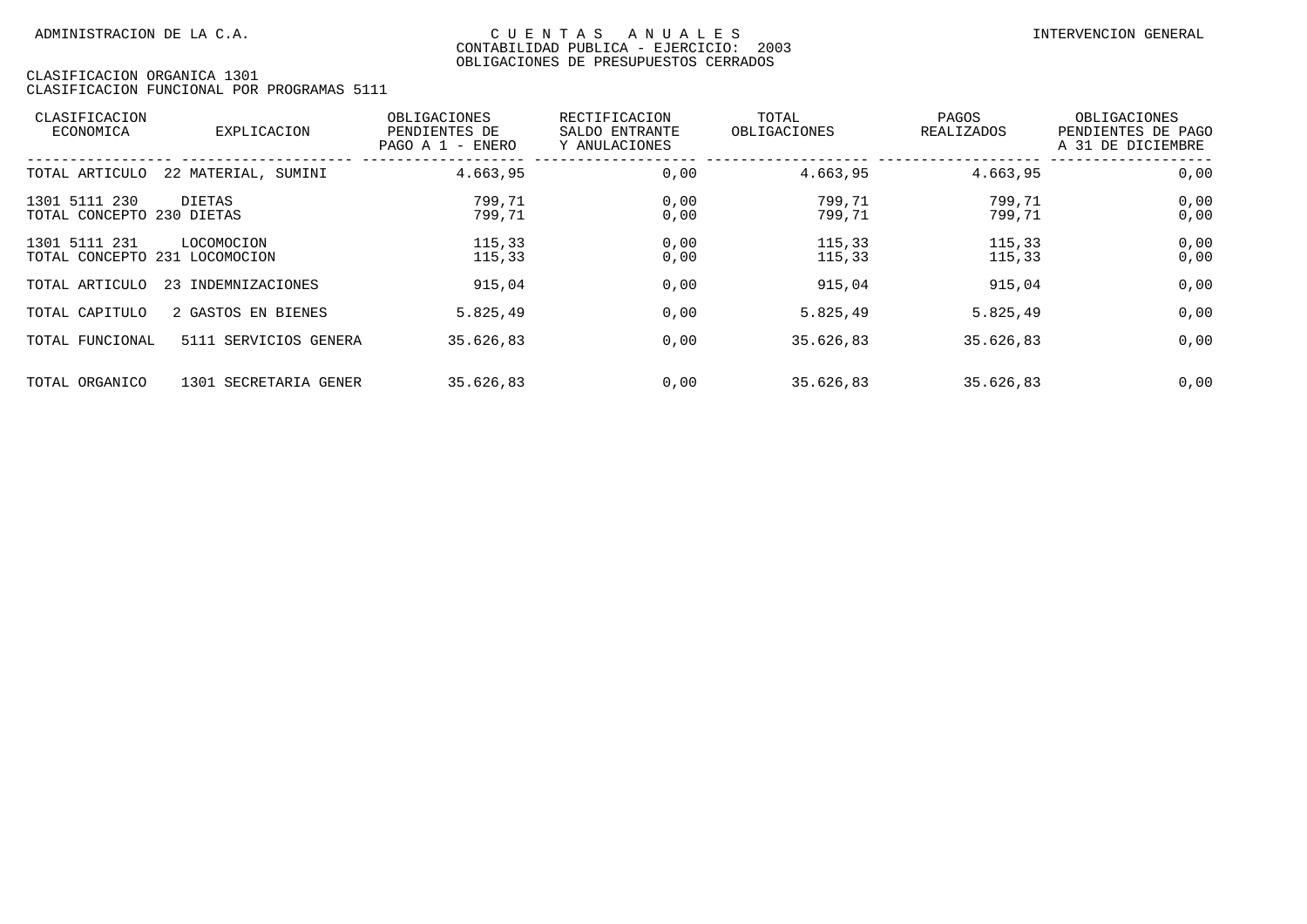| PENDIENTES DE<br>PAGO A 1 - ENERO | SALDO ENTRANTE<br>Y ANULACIONES                                                                                                                                                                                                                                                                                     | TOTAL<br>OBLIGACIONES                        | PAGOS<br>REALIZADOS                             | OBLIGACIONES<br>PENDIENTES DE PAGO<br>A 31 DE DICIEMBRE                                                                                                                                                                                                                                                                                                       |
|-----------------------------------|---------------------------------------------------------------------------------------------------------------------------------------------------------------------------------------------------------------------------------------------------------------------------------------------------------------------|----------------------------------------------|-------------------------------------------------|---------------------------------------------------------------------------------------------------------------------------------------------------------------------------------------------------------------------------------------------------------------------------------------------------------------------------------------------------------------|
| 333.903,63                        |                                                                                                                                                                                                                                                                                                                     |                                              | 333.903,63                                      | 0,00<br>0,00                                                                                                                                                                                                                                                                                                                                                  |
| 333.903,63                        | 0,00                                                                                                                                                                                                                                                                                                                | 333.903,63                                   | 333.903,63                                      | 0,00                                                                                                                                                                                                                                                                                                                                                          |
| 333.903,63                        | 0,00                                                                                                                                                                                                                                                                                                                | 333.903,63                                   | 333.903,63                                      | 0,00                                                                                                                                                                                                                                                                                                                                                          |
| 1.243,77                          | 0,00                                                                                                                                                                                                                                                                                                                |                                              |                                                 | 0,00<br>0,00                                                                                                                                                                                                                                                                                                                                                  |
| 1.243,77                          | 0,00                                                                                                                                                                                                                                                                                                                |                                              | 1.243,77                                        | 0,00                                                                                                                                                                                                                                                                                                                                                          |
| 4.462,57                          | 0,00                                                                                                                                                                                                                                                                                                                | 4.462,57                                     |                                                 | 0,00                                                                                                                                                                                                                                                                                                                                                          |
| 205, 50                           | 0,00                                                                                                                                                                                                                                                                                                                |                                              |                                                 | 0,00<br>0,00<br>0,00                                                                                                                                                                                                                                                                                                                                          |
|                                   | 0,00                                                                                                                                                                                                                                                                                                                |                                              | 6.266,14                                        | 0,00                                                                                                                                                                                                                                                                                                                                                          |
| 180,14                            | 0,00<br>0,00                                                                                                                                                                                                                                                                                                        |                                              |                                                 | 0,00<br>0,00                                                                                                                                                                                                                                                                                                                                                  |
| 55,80                             | 0,00                                                                                                                                                                                                                                                                                                                |                                              | 55,80                                           | 0,00<br>0,00                                                                                                                                                                                                                                                                                                                                                  |
|                                   |                                                                                                                                                                                                                                                                                                                     |                                              |                                                 | 0,00                                                                                                                                                                                                                                                                                                                                                          |
| 879,71                            | 0,00                                                                                                                                                                                                                                                                                                                | 879,71                                       | 879,71                                          | 0,00<br>0,00                                                                                                                                                                                                                                                                                                                                                  |
| 28,00<br>28,00                    | 0,00<br>0,00                                                                                                                                                                                                                                                                                                        | 28,00<br>28,00                               | 28,00<br>28,00                                  | 0,00<br>0,00                                                                                                                                                                                                                                                                                                                                                  |
| 46,83<br>106.294,85               | 0,00                                                                                                                                                                                                                                                                                                                |                                              | 46,83                                           | 0,00<br>0,00<br>0,00                                                                                                                                                                                                                                                                                                                                          |
|                                   | 333.903,63<br>MOBILIARIO Y ENSERES<br>1.243.77<br>ORDINARIO NO INVENTA<br>MOBILIARIO Y ENSERES<br>439,05<br>PRENSA, REVISTAS Y PU<br>1.159.02<br>MATERIAL INFORMATICO<br>6.266, 14<br>811,29<br>1.104, 72<br>OTROS SUMINISTROS<br>2.151,95<br>879,71<br>ATENCIONES PROTOCOLA<br>JURIDICOS, CONTENCIOS<br>106.341,68 | 0,00<br>0,00<br>0,00<br>0,00<br>0,00<br>0,00 | 0,00<br>439,05<br>205, 50<br>0,00<br>106.341,68 | 333.903,63<br>333.903,63<br>333.903,63<br>$1.243,77$ $1.243,77$<br>1.243,77<br>1.243,77<br>1.243,77<br>4.462,57<br>439,05<br>205, 50<br>$0,00$ $1.159,02$ $1.159,02$<br>6.266, 14<br>811,29 811,29<br>180,14 180,14<br>$1.104, 72$ $1.104, 72$<br>$0,00$ 55,80<br>$2.151,95$ $2.151,95$<br>879,71<br>879,71<br>46,83<br>$106.294,85$ 106.294,85<br>106.341,68 |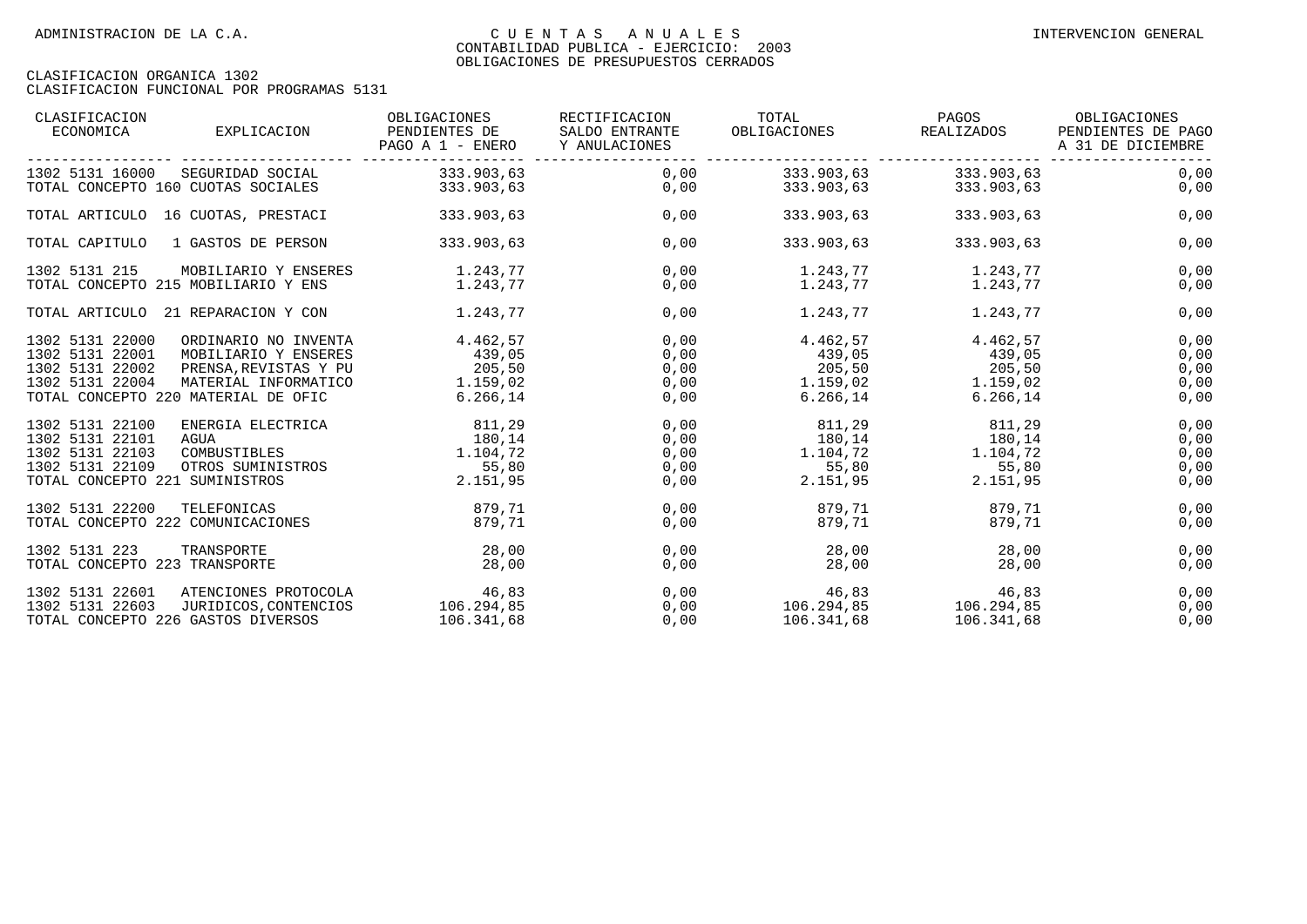| CLASIFICACION<br>ECONOMICA    | EXPLICACION                                                 | OBLIGACIONES<br>PENDIENTES DE<br>PAGO A 1 - ENERO | RECTIFICACION<br>SALDO ENTRANTE<br>Y ANULACIONES | TOTAL<br>OBLIGACIONES | PAGOS<br>REALIZADOS   | OBLIGACIONES<br>PENDIENTES DE PAGO<br>A 31 DE DICIEMBRE |
|-------------------------------|-------------------------------------------------------------|---------------------------------------------------|--------------------------------------------------|-----------------------|-----------------------|---------------------------------------------------------|
| 1302 5131 22700               | LIMPIEZA Y ASEO                                             | 3.693,95                                          | 0,00                                             | 3.693,95              | 3.693,95              | 0,00                                                    |
| 1302 5131 22709               | OTROS                                                       | 758,44                                            | 0,00                                             | $758,44$ $758,44$     |                       | 0,00                                                    |
|                               | TOTAL CONCEPTO 227 TRABAJOS REALIZA                         | 4.452,39                                          | 0,00                                             | $4.452,39$ $4.452,39$ |                       | 0,00                                                    |
|                               | TOTAL ARTICULO 22 MATERIAL, SUMINI                          | 120.119,87                                        | 0,00                                             | 120.119,87            | 120.119,87            | 0,00                                                    |
| 1302 5131 231                 | LOCOMOCION                                                  | 610,43                                            | 0,00                                             | 610,43                | 610,43                | 0,00                                                    |
| TOTAL CONCEPTO 231 LOCOMOCION |                                                             | 610,43                                            | 0,00                                             | 610,43                | 610,43                | 0,00                                                    |
| TOTAL ARTICULO                | 23 INDEMNIZACIONES                                          | 610,43                                            | 0,00                                             | 610,43                | 610,43                | 0,00                                                    |
| TOTAL CAPITULO                | 2 GASTOS EN BIENES                                          | 121.974,07                                        | 0,00                                             | 121.974,07            | 121.974,07            | 0,00                                                    |
| 1302 5131 627                 | BIENES DESTINADOS PA                                        | 3.294.795,76                                      | 0,00                                             | 3.294.795,76          | 3.294.795,76          | 0,00                                                    |
|                               | TOTAL CONCEPTO 627 BIENES DESTINADO                         | 3.294.795.76                                      | 0,00                                             | 3.294.795,76          | 3.294.795,76          | 0,00                                                    |
| TOTAL ARTICULO                | 62 FINANCIADAS CON                                          | 3.294.795.76                                      | 0,00                                             | 3.294.795,76          | 3.294.795.76          | 0,00                                                    |
| 1302 5131 692                 | EDIFICIOS Y OTRAS CO                                        | 79.186,65                                         | 0,00                                             | 79.186,65             | 79.186,65             | 0,00                                                    |
|                               | TOTAL CONCEPTO 692 EDIFICIOS Y OTRA                         | 79.186,65                                         | 0,00                                             | 79.186,65             | 79.186,65             | 0,00                                                    |
| 1302 5131 693                 | MAOUINARIA, INSTALACI                                       | 3.288,56                                          | 0.00                                             | 3.288,56              | 3.288,56              | 0,00                                                    |
|                               | TOTAL CONCEPTO 693 MAOUINARIA, INST                         | 3.288,56                                          | 0,00                                             | 3.288,56              | 3.288,56              | 0,00                                                    |
| 1302 5131 695                 | MOBILIARIO Y ENSERES                                        | 828,60                                            | 0,00                                             | 828,60                | 828,60                | 0,00                                                    |
|                               | TOTAL CONCEPTO 695 MOBILIARIO Y ENS                         | 828,60                                            | 0,00                                             | 828,60                | 828,60                | 0,00                                                    |
| 1302 5131 696                 | EOUIPOS PARA PROCESO<br>TOTAL CONCEPTO 696 EOUIPOS PARA PRO | 6.009,96<br>6.009,96                              | 0,00<br>0,00                                     | 6.009,96<br>6.009,96  | 6.009, 96<br>6.009,96 | 0,00<br>0,00                                            |
| 1302 5131 697                 | BIENES DESTINADOS PA                                        | 2.025.644.18                                      | 0,00                                             | 2.025.644,18          | 2.025.644,18          | 0,00                                                    |
|                               | TOTAL CONCEPTO 697 BIENES DESTINADO                         | 2.025.644,18                                      | 0,00                                             | 2.025.644,18          | 2.025.644,18          | 0,00                                                    |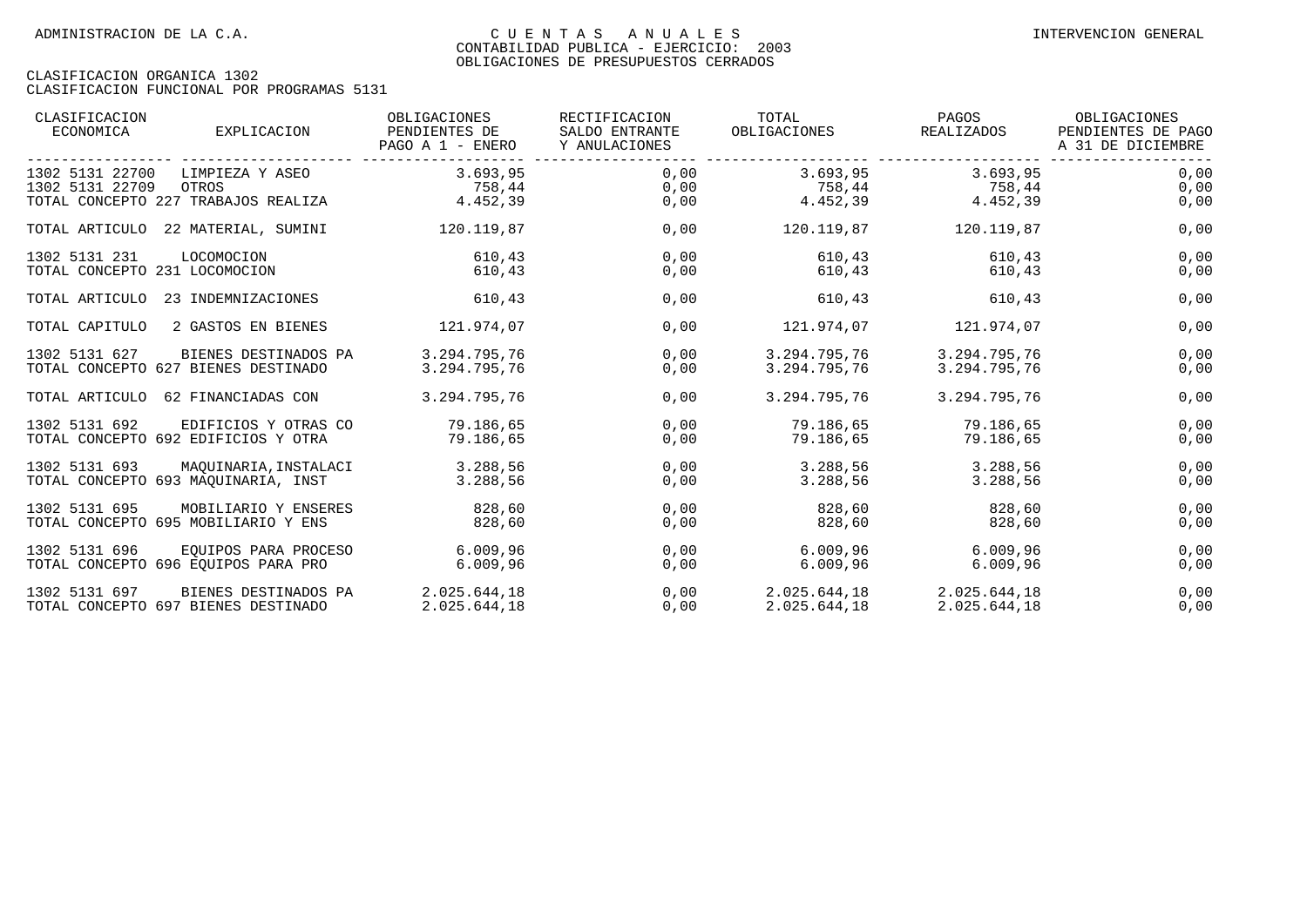| CLASIFICACION<br>ECONOMICA        | <b>EXPLICACION</b>                                          | OBLIGACIONES<br>PENDIENTES DE<br>ENERO<br>PAGO A $1$ - | RECTIFICACION<br>SALDO ENTRANTE<br>Y ANULACIONES | TOTAL<br>OBLIGACIONES    | PAGOS<br><b>REALIZADOS</b> | OBLIGACIONES<br>PENDIENTES DE PAGO<br>A 31 DE DICIEMBRE |
|-----------------------------------|-------------------------------------------------------------|--------------------------------------------------------|--------------------------------------------------|--------------------------|----------------------------|---------------------------------------------------------|
| 1302 5131 698                     | OTRO INMOVILIZADO MA<br>TOTAL CONCEPTO 698 OTRO INMOVILIZAD | 8.177,11<br>8.177,11                                   | 0,00<br>0,00                                     | 8.177,11<br>8.177,11     | 8.177,11<br>8.177,11       | 0,00<br>0,00                                            |
| TOTAL ARTICULO                    | 69 FINANCIADAS CON                                          | 2.123.135,06                                           | 0,00                                             | 2.123.135,06             | 2.123.135,06               | 0,00                                                    |
| TOTAL CAPITULO                    | 6 INVERSIONES REAL                                          | 5.417.930,82                                           | 0,00                                             | 5.417.930,82             | 5.417.930.82               | 0,00                                                    |
| 1302 5131 76900<br>TOTAL CONCEPTO | A CORPORACIONES LOCA<br>769 FINANCIADAS CON                 | 644.090,52<br>644.090,52                               | 0,00<br>0,00                                     | 644.090,52<br>644.090,52 | 644.090,52<br>644.090,52   | 0,00<br>0,00                                            |
| TOTAL ARTICULO                    | 76 A CORPORACIONES                                          | 644.090,52                                             | 0,00                                             | 644.090,52               | 644.090,52                 | 0,00                                                    |
| TOTAL CAPITULO                    | 7 TRANSFERENCIAS D                                          | 644.090,52                                             | 0,00                                             | 644.090,52               | 644.090,52                 | 0,00                                                    |
| TOTAL FUNCIONAL                   | 5131 CARRETERAS                                             | 6.517.899,04                                           | 0,00                                             | 6.517.899,04             | 6.517.899,04               | 0,00                                                    |
| TOTAL ORGANICO                    | 1302 D.G. DE CARRETER                                       | 6.517.899,04                                           | 0,00                                             | 6.517.899,04             | 6.517.899,04               | 0,00                                                    |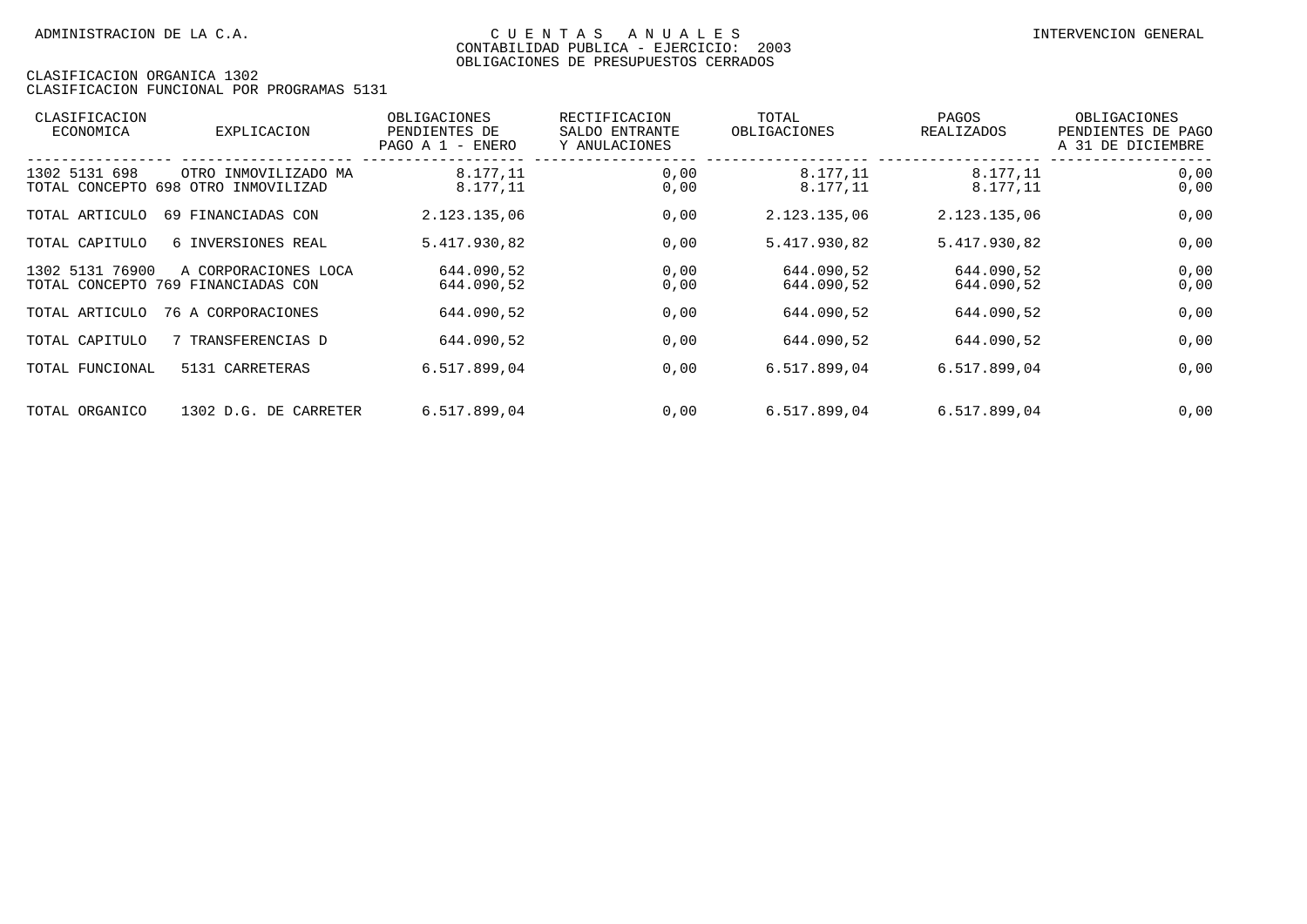| CLASIFICACION<br>ECONOMICA | EXPLICACION                                                 | OBLIGACIONES<br>PENDIENTES DE<br>PAGO A 1 - ENERO | RECTIFICACION<br>SALDO ENTRANTE<br>Y ANULACIONES | TOTAL<br>OBLIGACIONES    | PAGOS<br>REALIZADOS      | OBLIGACIONES<br>PENDIENTES DE PAGO<br>A 31 DE DICIEMBRE |
|----------------------------|-------------------------------------------------------------|---------------------------------------------------|--------------------------------------------------|--------------------------|--------------------------|---------------------------------------------------------|
| 1303 4321 16000            | SEGURIDAD SOCIAL<br>TOTAL CONCEPTO 160 CUOTAS SOCIALES      | 27.472.84<br>27.472,84                            | 0,00<br>0,00                                     | 27.472.84<br>27.472,84   | 27.472,84<br>27.472,84   | 0,00<br>0,00                                            |
|                            | TOTAL ARTICULO 16 CUOTAS, PRESTACI                          | 27.472,84                                         | 0,00                                             | 27.472,84                | 27.472.84                | 0,00                                                    |
| TOTAL CAPITULO             | 1 GASTOS DE PERSON                                          | 27.472,84                                         | 0,00                                             | 27.472,84                | 27.472,84                | 0,00                                                    |
| 1303 4321 22700            | LIMPIEZA Y ASEO<br>TOTAL CONCEPTO 227 TRABAJOS REALIZA      | 2.533,79<br>2.533,79                              | 0,00<br>0,00                                     | 2.533,79<br>2.533,79     | 2.533,79<br>2.533,79     | 0,00<br>0,00                                            |
| TOTAL ARTICULO             | 22 MATERIAL, SUMINI                                         | 2.533,79                                          | 0,00                                             | 2.533,79                 | 2.533,79                 | 0,00                                                    |
| TOTAL CAPITULO             | 2 GASTOS EN BIENES                                          | 2.533,79                                          | 0,00                                             | 2.533,79                 | 2.533,79                 | 0,00                                                    |
| 1303 4321 695              | MOBILIARIO Y ENSERES<br>TOTAL CONCEPTO 695 MOBILIARIO Y ENS | 1.979,98<br>1.979.98                              | 0,00<br>0,00                                     | 1.979,98<br>1.979,98     | 1.979,98<br>1.979,98     | 0,00<br>0,00                                            |
| TOTAL ARTICULO             | 69 FINANCIADAS CON                                          | 1.979,98                                          | 0,00                                             | 1.979,98                 | 1.979,98                 | 0,00                                                    |
| TOTAL CAPITULO             | 6 INVERSIONES REAL                                          | 1.979.98                                          | 0,00                                             | 1.979,98                 | 1.979,98                 | 0,00                                                    |
| 1303 4321 76253            | DOCUMENTOS DE PLANEA<br>TOTAL CONCEPTO 762 FINANCIADAS CON  | 56.568,55<br>56.568,55                            | 0,00<br>0,00                                     | 56.568,55<br>56.568,55   | 56.568,55<br>56.568,55   | 0,00<br>0,00                                            |
| 1303 4321 76953            | SUBVENCIONES A MANCO<br>TOTAL CONCEPTO 769 FINANCIADAS CON  | 402.774,36<br>402.774,36                          | 0,00<br>0,00                                     | 402.774,36<br>402.774,36 | 402.774,36<br>402.774,36 | 0,00<br>0,00                                            |
| TOTAL ARTICULO             | 76 A CORPORACIONES                                          | 459.342,91                                        | 0,00                                             | 459.342,91               | 459.342,91               | 0,00                                                    |
| TOTAL CAPITULO             | 7 TRANSFERENCIAS D                                          | 459.342,91                                        | 0,00                                             | 459.342,91               | 459.342,91               | 0,00                                                    |
| TOTAL FUNCIONAL            | 4321 URBANISMO                                              | 491.329,52                                        | 0,00                                             | 491.329,52               | 491.329,52               | 0,00                                                    |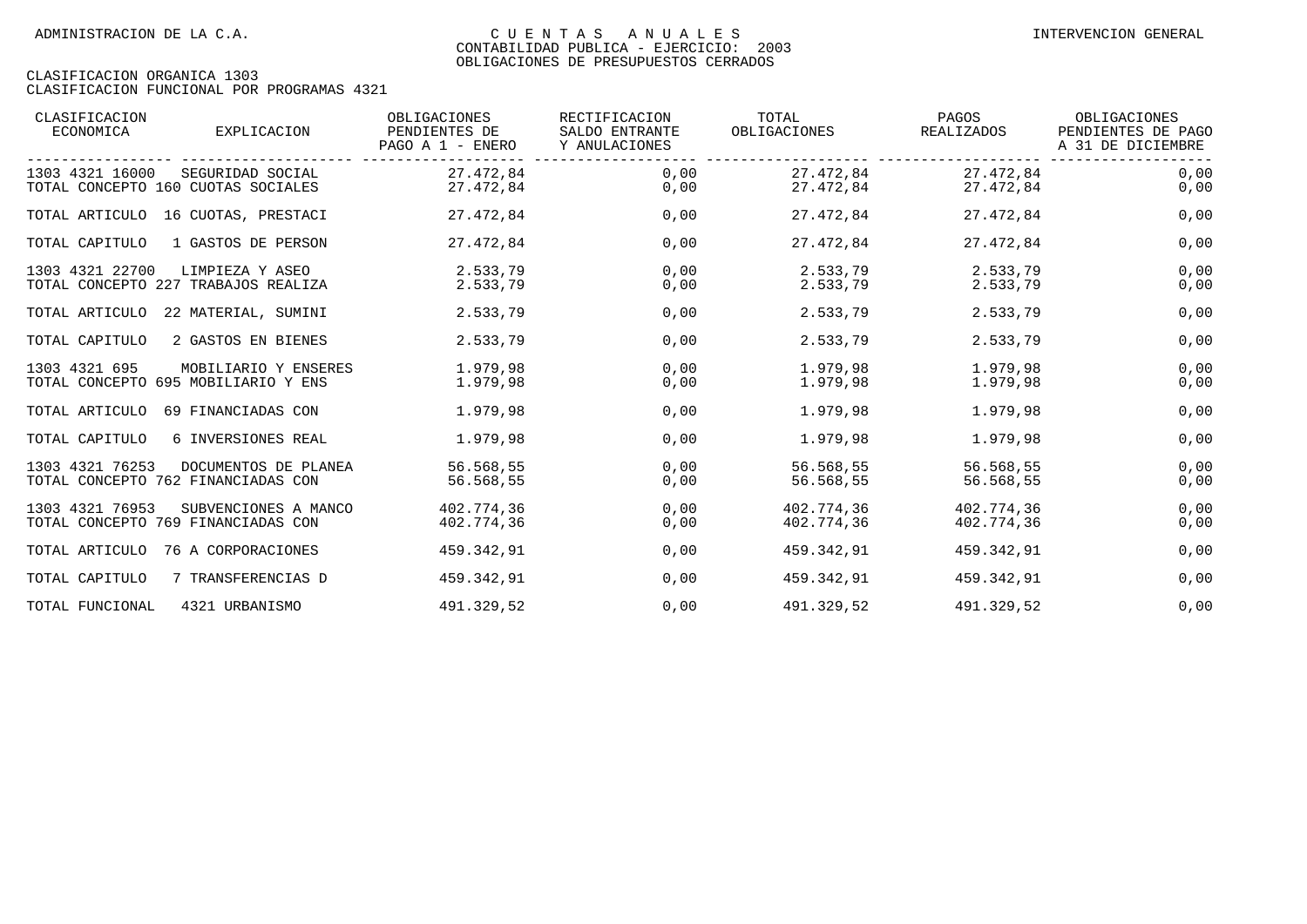| CLASIFICACION<br>ECONOMICA | EXPLICACION           | OBLIGACIONES<br>PENDIENTES DE<br>PAGO A $1$ - ENERO | RECTIFICACION<br>SALDO ENTRANTE<br>Y ANULACIONES | TOTAL<br>OBLIGACIONES | PAGOS<br><b>REALIZADOS</b> | OBLIGACIONES<br>PENDIENTES DE PAGO<br>A 31 DE DICIEMBRE |
|----------------------------|-----------------------|-----------------------------------------------------|--------------------------------------------------|-----------------------|----------------------------|---------------------------------------------------------|
| TOTAL ORGANICO             | 1303 D.G. DE URBANISM | 491.329.52                                          | 0,00                                             | 491.329.52            | 491.329.52                 | ,00                                                     |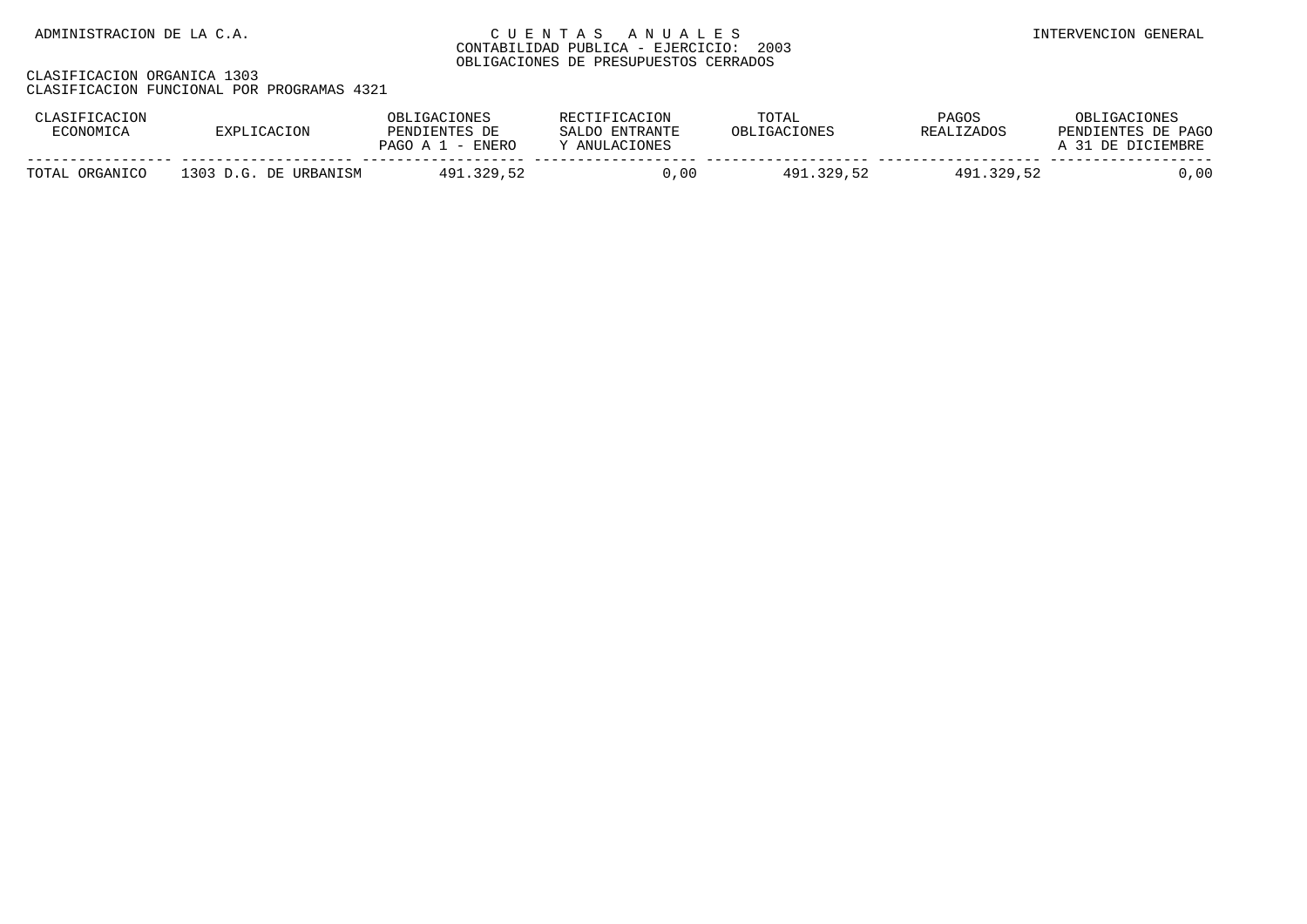| CLASIFICACION<br>ECONOMICA                                                              | EXPLICACION                                                                                                                          | OBLIGACIONES<br>PENDIENTES DE<br>PAGO A 1 - ENERO      | RECTIFICACION<br>SALDO ENTRANTE<br>Y ANULACIONES | TOTAL<br>OBLIGACIONES                                  | PAGOS<br>REALIZADOS                                             | OBLIGACIONES<br>PENDIENTES DE PAGO<br>A 31 DE DICIEMBRE |
|-----------------------------------------------------------------------------------------|--------------------------------------------------------------------------------------------------------------------------------------|--------------------------------------------------------|--------------------------------------------------|--------------------------------------------------------|-----------------------------------------------------------------|---------------------------------------------------------|
| 1304 5132 16000                                                                         | SEGURIDAD SOCIAL<br>TOTAL CONCEPTO 160 CUOTAS SOCIALES                                                                               | 22.871,85<br>22.871.85                                 | 0.00<br>0,00                                     | 22.871,85<br>22.871,85                                 | 22.871,85<br>22.871.85                                          | 0,00<br>0,00                                            |
|                                                                                         | TOTAL ARTICULO 16 CUOTAS, PRESTACI                                                                                                   | 22.871,85                                              | 0,00                                             | 22.871,85                                              | 22.871,85                                                       | 0,00                                                    |
| TOTAL CAPITULO                                                                          | 1 GASTOS DE PERSON                                                                                                                   | 22.871.85                                              | 0.00                                             | 22.871.85                                              | 22.871.85                                                       | 0,00                                                    |
| 1304 5132 212                                                                           | EDIFICIOS Y OTRAS CO<br>TOTAL CONCEPTO 212 EDIFICIOS Y OTRA                                                                          | 5.045,98<br>5.045,98                                   | 0.00<br>0,00                                     | 5.045,98<br>5.045,98                                   | 5.045,98<br>5.045,98                                            | 0,00<br>0,00                                            |
| 1304 5132 213                                                                           | MAOUINARIA,INSTALACI<br>TOTAL CONCEPTO 213 MAOUINARIA, INST                                                                          | 94,83<br>94,83                                         | 0,00<br>0,00                                     | 94,83<br>94,83                                         | 94,83<br>94,83                                                  | 0,00<br>0,00                                            |
| 1304 5132 214                                                                           | MATERIAL DE TRANSPOR<br>TOTAL CONCEPTO 214 MATERIAL DE TRAN                                                                          | 804,48<br>804,48                                       | 0,00<br>0,00                                     | 804,48<br>804,48                                       | 804,48<br>804,48                                                | 0,00<br>0,00                                            |
| 1304 5132 215                                                                           | MOBILIARIO Y ENSERES<br>TOTAL CONCEPTO 215 MOBILIARIO Y ENS                                                                          | 2.666.04<br>2.666.04                                   | 0.00<br>0,00                                     | 2.666.04<br>2.666.04                                   | 2.666,04<br>2.666.04                                            | 0,00<br>0,00                                            |
|                                                                                         | TOTAL ARTICULO 21 REPARACION Y CON                                                                                                   | 8.611.33                                               | 0,00                                             | 8.611,33                                               | 8.611,33                                                        | 0,00                                                    |
| 1304 5132 22000<br>1304 5132 22001<br>1304 5132 22002<br>1304 5132 22003                | ORDINARIO NO INVENTA<br>MOBILIARIO Y ENSERES<br>PRENSA, REVISTAS Y PU<br>LIBROS Y OTRAS PUBLI<br>TOTAL CONCEPTO 220 MATERIAL DE OFIC | 6.475,64<br>180,78<br>3.046,95<br>594,88<br>10.298, 25 | 0,00<br>0,00<br>0,00<br>0,00<br>0,00             | 6.475,64<br>180,78<br>3.046, 95<br>594,88<br>10.298,25 | 6.475,64<br>180,78<br>3.046,95<br>594,88<br>10.298, 25          | 0,00<br>0,00<br>0,00<br>0,00<br>0,00                    |
| 1304 5132 22100<br>1304 5132 22103<br>1304 5132 22109<br>TOTAL CONCEPTO 221 SUMINISTROS | ENERGIA ELECTRICA<br>COMBUSTIBLES<br>OTROS SUMINISTROS                                                                               | 754,78<br>18.959.87<br>1.768, 41<br>21.483,06          | 0,00<br>0,00<br>0,00<br>0,00                     | 754,78<br>18.959,87                                    | 754,78<br>18.959,87<br>1.768,41 1.768,41<br>21.483,06 21.483,06 | 0,00<br>0,00<br>0,00<br>0,00                            |
| 1304 5132 223                                                                           | TRANSPORTE                                                                                                                           | 212,64                                                 | 0,00                                             | 212,64                                                 | 212,64                                                          | 0,00                                                    |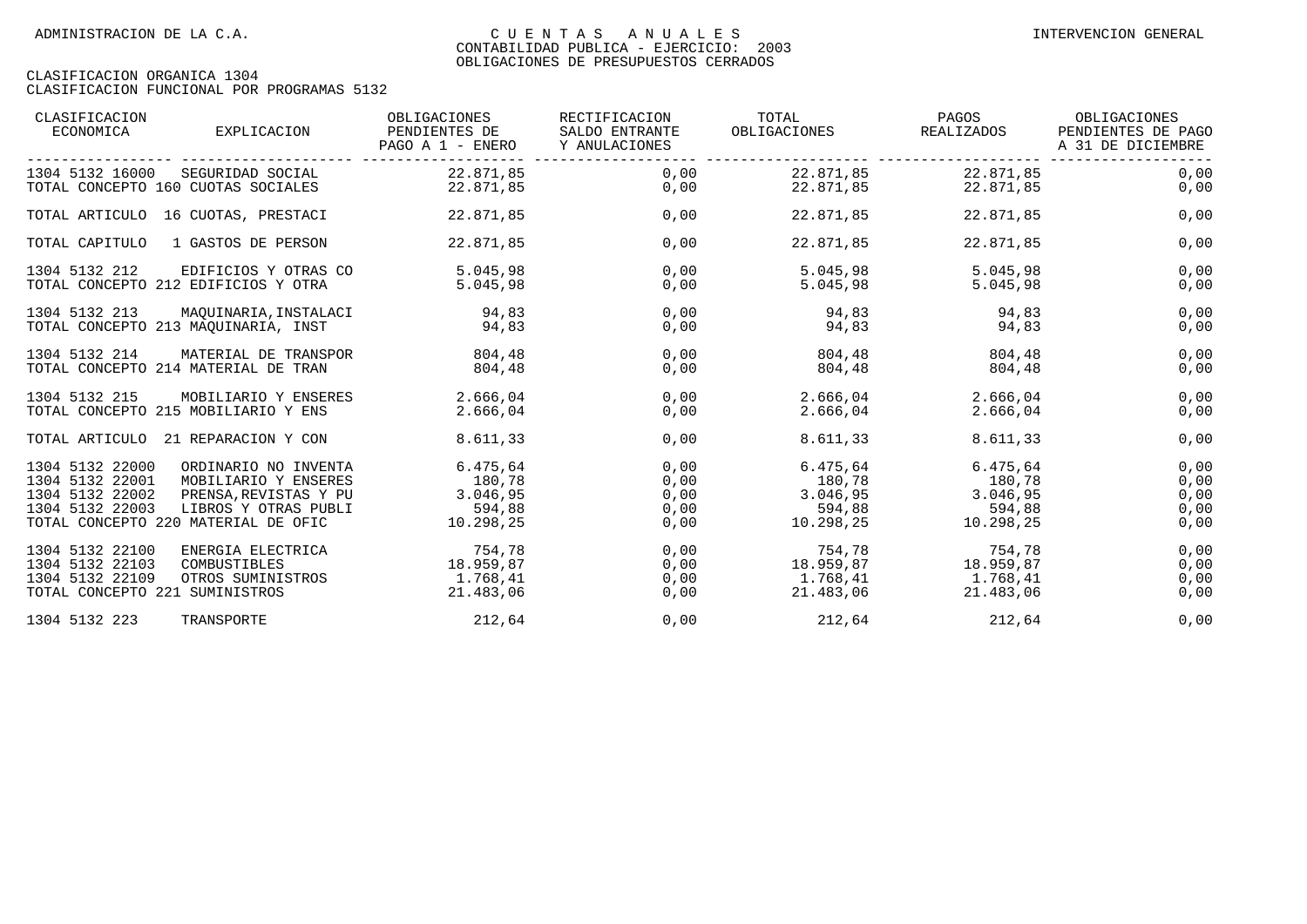| CLASIFICACION<br>ECONOMICA                                                | EXPLICACION                                  | OBLIGACIONES<br>PENDIENTES DE<br>PAGO A 1 - ENERO | RECTIFICACION<br>SALDO ENTRANTE<br>Y ANULACIONES | TOTAL<br>OBLIGACIONES                                    | PAGOS<br>REALIZADOS                | OBLIGACIONES<br>PENDIENTES DE PAGO<br>A 31 DE DICIEMBRE |
|---------------------------------------------------------------------------|----------------------------------------------|---------------------------------------------------|--------------------------------------------------|----------------------------------------------------------|------------------------------------|---------------------------------------------------------|
| TOTAL CONCEPTO 223 TRANSPORTE                                             |                                              | 212,64                                            | 0,00                                             |                                                          | 212,64 212,64                      | 0,00                                                    |
| 1304 5132 22500 LOCALES<br>TOTAL CONCEPTO 225 TRIBUTOS                    |                                              | 11.830.28<br>11.830,28                            | 0,00<br>0,00                                     | 11.830,28 11.830,28<br>11.830,28                         | 11.830,28                          | 0,00<br>0,00                                            |
| 1304 5132 22601<br>TOTAL CONCEPTO 226 GASTOS DIVERSOS                     | ATENCIONES PROTOCOLA                         | 4.678,88<br>4.678,88                              | 0,00<br>0,00                                     | 4.678.88<br>4.678,88                                     | 4.678,88<br>4.678,88               | 0,00<br>0,00                                            |
| 1304 5132 22700<br>1304 5132 22706<br>TOTAL CONCEPTO 227 TRABAJOS REALIZA | LIMPIEZA Y ASEO<br>ESTUDIOS Y TRABAJOS       | 2.533,79<br>26.975,32<br>29.509,11                | 0,00<br>0,00<br>0,00                             | 2.533,79<br>26.975,32<br>29.509,11                       | 2.533,79<br>26.975,32<br>29.509,11 | 0,00<br>0,00<br>0,00                                    |
| TOTAL ARTICULO                                                            | 22 MATERIAL, SUMINI                          | 78.012,22                                         | 0,00                                             | 78.012,22                                                | 78.012,22                          | 0,00                                                    |
| 1304 5132 230<br>TOTAL CONCEPTO 230 DIETAS                                | DIETAS                                       | 2.467,11<br>2.467,11                              | 0,00<br>0,00                                     | 2.467,11<br>2.467,11                                     | 2.467,11<br>2.467,11               | 0,00<br>0,00                                            |
| 1304 5132 231<br>TOTAL CONCEPTO 231 LOCOMOCION                            | LOCOMOCION                                   | 964,94<br>964,94                                  | 0,00<br>0,00                                     | 964,94<br>964,94                                         | 964,94<br>964,94                   | 0,00<br>0,00                                            |
| TOTAL ARTICULO                                                            | 23 INDEMNIZACIONES                           | 3.432,05                                          | 0,00                                             | 3.432,05                                                 | 3.432,05                           | 0,00                                                    |
| TOTAL CAPITULO                                                            | 2 GASTOS EN BIENES                           | 90.055,60                                         | 0.00                                             | 90.055,60                                                | 90.055,60                          | 0,00                                                    |
| 1304 5132 44900<br>TOTAL CONCEPTO 449 FINANCIADAS CON                     | CONVENIO RENFE                               | 1.390.549,03<br>1.390.549,03                      | 0,00<br>0,00                                     | 1.390.549,03<br>1.390.549,03                             | 1.390.549,03<br>1.390.549,03       | 0,00<br>0,00                                            |
| TOTAL ARTICULO 44 A EMPRESAS PUBLI                                        |                                              | 1.390.549,03                                      | 0,00                                             | 1.390.549,03                                             | 1.390.549,03                       | 0,00                                                    |
| 1304 5132 47900<br>1304 5132 47901<br>TOTAL CONCEPTO 479 FINANCIADAS CON  | ESTABLECIM.SERV.REGU<br>AYUDAS LINEAS DEFICI | 33.687,56<br>92.643,27<br>126.330,83              | 0,00<br>0,00<br>0,00                             | 33.687,56 33.687,56<br>92.643,27 92.643,27<br>126.330,83 | 126.330,83                         | 0,00<br>0,00<br>0,00                                    |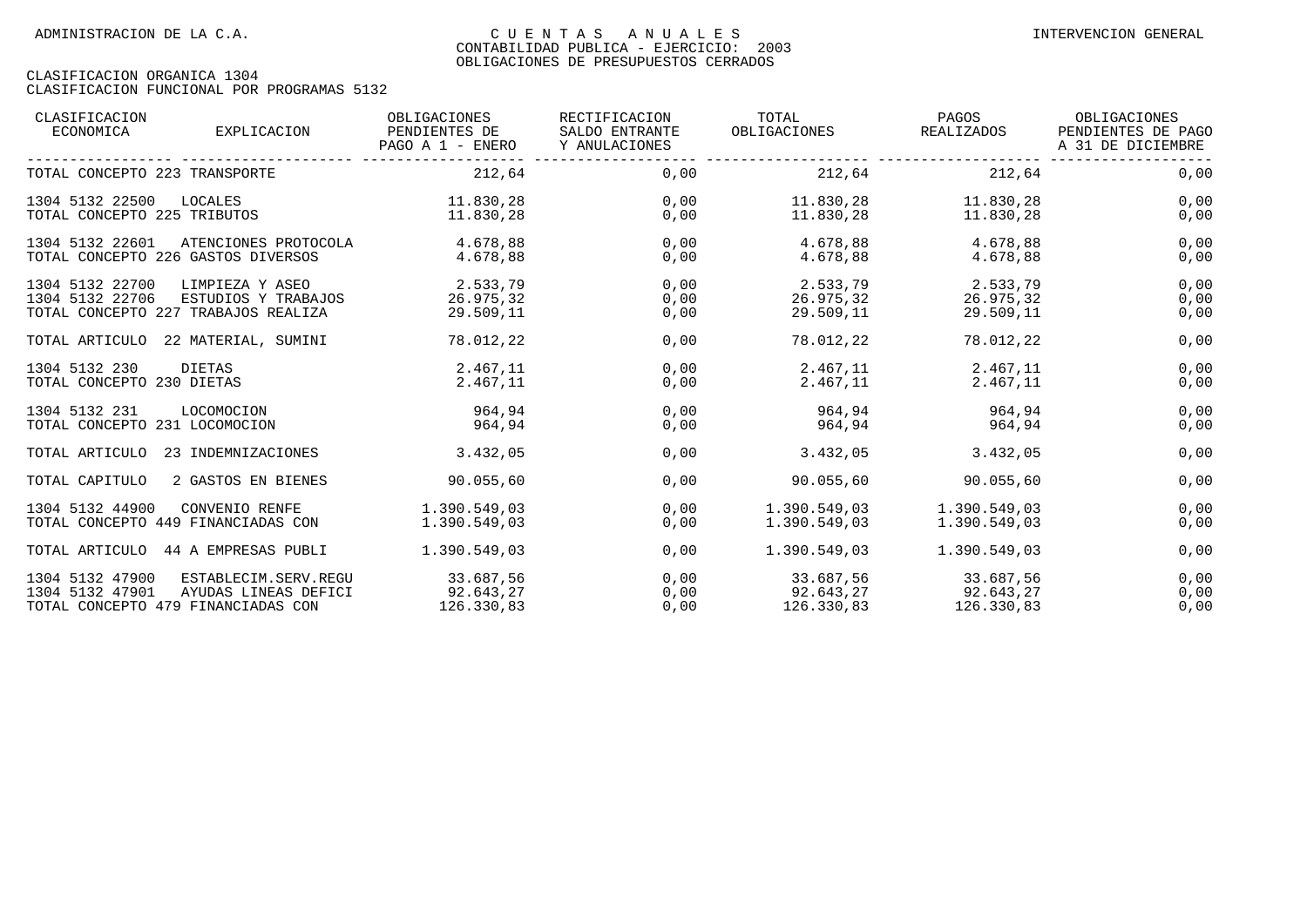| CLASIFICACION<br>ECONOMICA         | EXPLICACION                                                                        | OBLIGACIONES<br>PENDIENTES DE<br>PAGO A 1 - ENERO | RECTIFICACION<br>SALDO ENTRANTE<br>Y ANULACIONES | TOTAL<br>OBLIGACIONES                 | PAGOS<br>REALIZADOS                   | OBLIGACIONES<br>PENDIENTES DE PAGO<br>A 31 DE DICIEMBRE |
|------------------------------------|------------------------------------------------------------------------------------|---------------------------------------------------|--------------------------------------------------|---------------------------------------|---------------------------------------|---------------------------------------------------------|
|                                    | TOTAL ARTICULO 47 A EMPRESAS PRIVA                                                 | 126.330,83                                        | 0,00                                             | 126.330,83                            | 126.330,83                            | 0,00                                                    |
| 1304 5132 48900<br>1304 5132 48901 | AYUDAS A ASOC. EMPRE<br>AYUDAS A ORGANISMOS<br>TOTAL CONCEPTO 489 FINANCIADAS CON  | 115.454,32<br>2.800,00<br>118.254,32              | 0,00<br>0,00<br>0,00                             | 115.454,32<br>2.800,00<br>118.254,32  | 115.454,32<br>2.800,00<br>118.254,32  | 0,00<br>0,00<br>0,00                                    |
| TOTAL ARTICULO                     | 48 A FAMILIAS E INS                                                                | 118.254,32                                        | 0,00                                             | 118.254,32                            | 118.254,32                            | 0,00                                                    |
| TOTAL CAPITULO                     | 4 TRANSFERENCIAS C                                                                 | 1.635.134,18                                      | 0,00                                             | 1.635.134,18                          | 1.635.134,18                          | 0,00                                                    |
| 1304 5132 693                      | MAOUINARIA, INSTALACI<br>TOTAL CONCEPTO 693 MAQUINARIA, INST                       | 480,00<br>480,00                                  | 0,00<br>0,00                                     | 480,00<br>480,00                      | 480,00<br>480,00                      | 0,00<br>0,00                                            |
| 1304 5132 697                      | BIENES DESTINADOS PA<br>TOTAL CONCEPTO 697 BIENES DESTINADO                        | 487.385,12<br>487.385.12                          | 0,00<br>0,00                                     | 487.385,12<br>487.385,12              | 487.385,12<br>487.385,12              | 0,00<br>0,00                                            |
| TOTAL ARTICULO                     | 69 FINANCIADAS CON                                                                 | 487.865,12                                        | 0,00                                             | 487.865,12                            | 487.865.12                            | 0,00                                                    |
| TOTAL CAPITULO                     | 6 INVERSIONES REAL                                                                 | 487.865,12                                        | 0,00                                             | 487.865,12                            | 487.865,12                            | 0,00                                                    |
| 1304 5132 76900<br>1304 5132 76902 | EQUIPAMIENTOS AUXILI<br>AYUDAS AL ESTABLECIM<br>TOTAL CONCEPTO 769 FINANCIADAS CON | 161.576,00<br>80.054,94<br>241.630.94             | 0,00<br>0,00<br>0,00                             | 161.576,00<br>80.054,94<br>241.630,94 | 161.576,00<br>80.054,94<br>241.630,94 | 0,00<br>0,00<br>0,00                                    |
|                                    | TOTAL ARTICULO 76 A CORPORACIONES                                                  | 241.630,94                                        | 0,00                                             | 241.630,94                            | 241.630,94                            | 0,00                                                    |
| 1304 5132 77901                    | AYUDAS RENOVACION VE<br>TOTAL CONCEPTO 779 FINANCIADAS CON                         | 25.540.00<br>25.540,00                            | 0,00<br>0,00                                     | 25.540.00<br>25.540,00                | 25.540,00<br>25.540,00                | 0,00<br>0,00                                            |
|                                    | TOTAL ARTICULO 77 A EMPRESAS PRIVA                                                 | 25.540,00                                         | 0,00                                             | 25.540,00                             | 25.540,00                             | 0,00                                                    |
| TOTAL CAPITULO                     | 7 TRANSFERENCIAS D                                                                 | 267.170,94                                        | 0,00                                             | 267.170,94                            | 267.170,94                            | 0,00                                                    |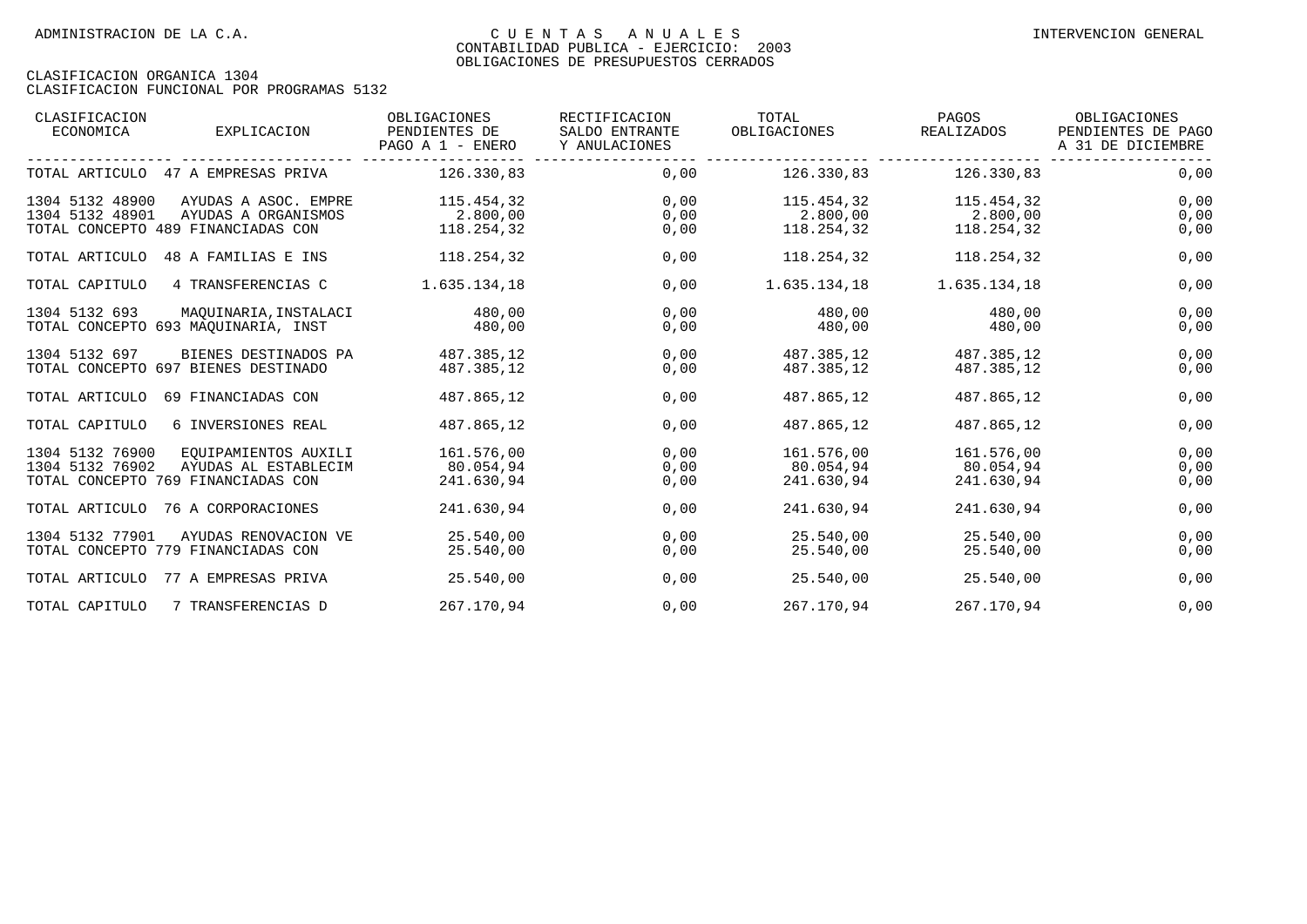| CLASIFICACION<br>ECONOMICA | EXPLICACION           | OBLIGACIONES<br>PENDIENTES DE<br>PAGO A $1$ - ENERO | RECTIFICACION<br>SALDO ENTRANTE<br>Y ANULACIONES | TOTAL<br>OBLIGACIONES | PAGOS<br>REALIZADOS | OBLIGACIONES<br>PENDIENTES DE PAGO<br>A 31 DE DICIEMBRE |
|----------------------------|-----------------------|-----------------------------------------------------|--------------------------------------------------|-----------------------|---------------------|---------------------------------------------------------|
| TOTAL FUNCIONAL            | 5132 TRANSPORTES Y CO | 2.503.097,69                                        | 0.00                                             | 2.503.097.69          | 2.503.097,69        | 0,00                                                    |
| TOTAL ORGANICO             | 1304 D.G. DE TRANSPOR | 2.503.097,69                                        | 0.00                                             | 2.503.097,69          | 2.503.097,69        | 0,00                                                    |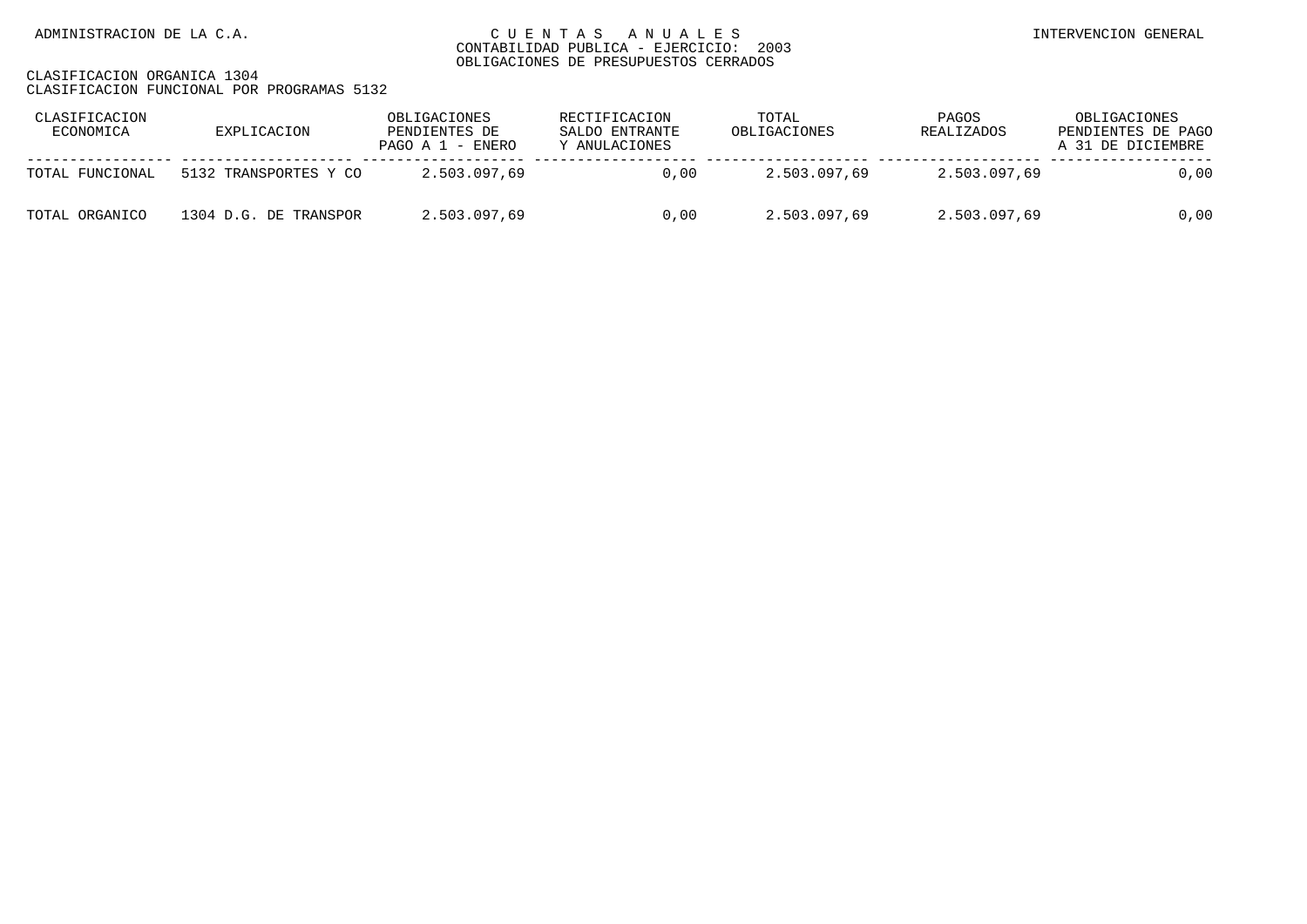| CLASIFICACION<br>ECONOMICA                                                                   | EXPLICACION                                                           | OBLIGACIONES<br>PENDIENTES DE<br>PAGO A 1 - ENERO | RECTIFICACION<br>SALDO ENTRANTE<br>Y ANULACIONES | TOTAL<br>OBLIGACIONES               | PAGOS<br>REALIZADOS                 | OBLIGACIONES<br>PENDIENTES DE PAGO<br>A 31 DE DICIEMBRE |
|----------------------------------------------------------------------------------------------|-----------------------------------------------------------------------|---------------------------------------------------|--------------------------------------------------|-------------------------------------|-------------------------------------|---------------------------------------------------------|
| 1305 4311 16000<br>TOTAL CONCEPTO 160 CUOTAS SOCIALES                                        | SEGURIDAD SOCIAL                                                      | 38.225,83<br>38.225,83                            | 0.00<br>0,00                                     | 38.225,83                           | 38.225,83 38.225,83<br>38.225,83    | 0,00<br>0,00                                            |
| TOTAL ARTICULO 16 CUOTAS, PRESTACI                                                           |                                                                       | 38.225,83                                         | 0,00                                             | 38.225,83                           | 38.225,83                           | 0,00                                                    |
| TOTAL CAPITULO                                                                               | 1 GASTOS DE PERSON                                                    | 38.225,83                                         | 0,00                                             | 38.225,83                           | 38.225,83                           | 0,00                                                    |
| 1305 4311 212<br>TOTAL CONCEPTO 212 EDIFICIOS Y OTRA                                         | EDIFICIOS Y OTRAS CO                                                  | 215,26<br>215,26                                  | 0,00<br>0,00                                     | 215,26<br>215,26                    | 215,26<br>215,26                    | 0,00<br>0,00                                            |
| 1305 4311 213<br>TOTAL CONCEPTO 213 MAOUINARIA, INST                                         | MAOUINARIA, INSTALACI                                                 | 971,46<br>971,46                                  | 0,00<br>0,00                                     | 971,46<br>971,46                    | 971,46<br>971,46                    | 0,00<br>0,00                                            |
| 1305 4311 214<br>TOTAL CONCEPTO 214 MATERIAL DE TRAN                                         | MATERIAL DE TRANSPOR                                                  | 463,37<br>463,37                                  | 0,00<br>0,00                                     | 463,37<br>463,37                    | 463,37<br>463,37                    | 0,00<br>0,00                                            |
| TOTAL ARTICULO 21 REPARACION Y CON                                                           |                                                                       | 1.650,09                                          | 0,00                                             | 1.650,09                            | 1.650,09                            | 0,00                                                    |
| 1305 4311 22000<br>1305 4311 22002<br>1305 4311 22003<br>TOTAL CONCEPTO 220 MATERIAL DE OFIC | ORDINARIO NO INVENTA<br>PRENSA, REVISTAS Y PU<br>LIBROS Y OTRAS PUBLI | 172,30<br>154,00<br>22,00<br>348,30               | 0,00<br>0,00<br>0,00<br>0,00                     | 172,30<br>154,00<br>22,00<br>348,30 | 172,30<br>154,00<br>22,00<br>348,30 | 0,00<br>0,00<br>0,00<br>0,00                            |
| 1305 4311 22101<br>TOTAL CONCEPTO 221 SUMINISTROS                                            | AGUA                                                                  | 17,99<br>17,99                                    | 0,00<br>0,00                                     | 17,99<br>17,99                      | 17,99<br>17,99                      | 0,00<br>0,00                                            |
| 1305 4311 22604<br>TOTAL CONCEPTO 226 GASTOS DIVERSOS                                        | REMUNERACIONES A AGE                                                  | 12.942,66<br>12.942,66                            | 0,00<br>0,00                                     | 12.942,66                           | 12.942,66 12.942,66<br>12.942,66    | 0,00<br>0,00                                            |
| 1305 4311 22701<br>TOTAL CONCEPTO 227 TRABAJOS REALIZA                                       | SEGURIDAD. - TRABAJOS 1.955,74                                        | 1.955,74                                          | 0,00<br>0,00                                     | $1.955, 74$ $1.955, 74$<br>1.955,74 | 1.955,74                            | 0,00<br>0,00                                            |
| TOTAL ARTICULO 22 MATERIAL, SUMINI                                                           |                                                                       | 15.264,69                                         | 0,00                                             | 15.264,69                           | 15.264,69                           | 0,00                                                    |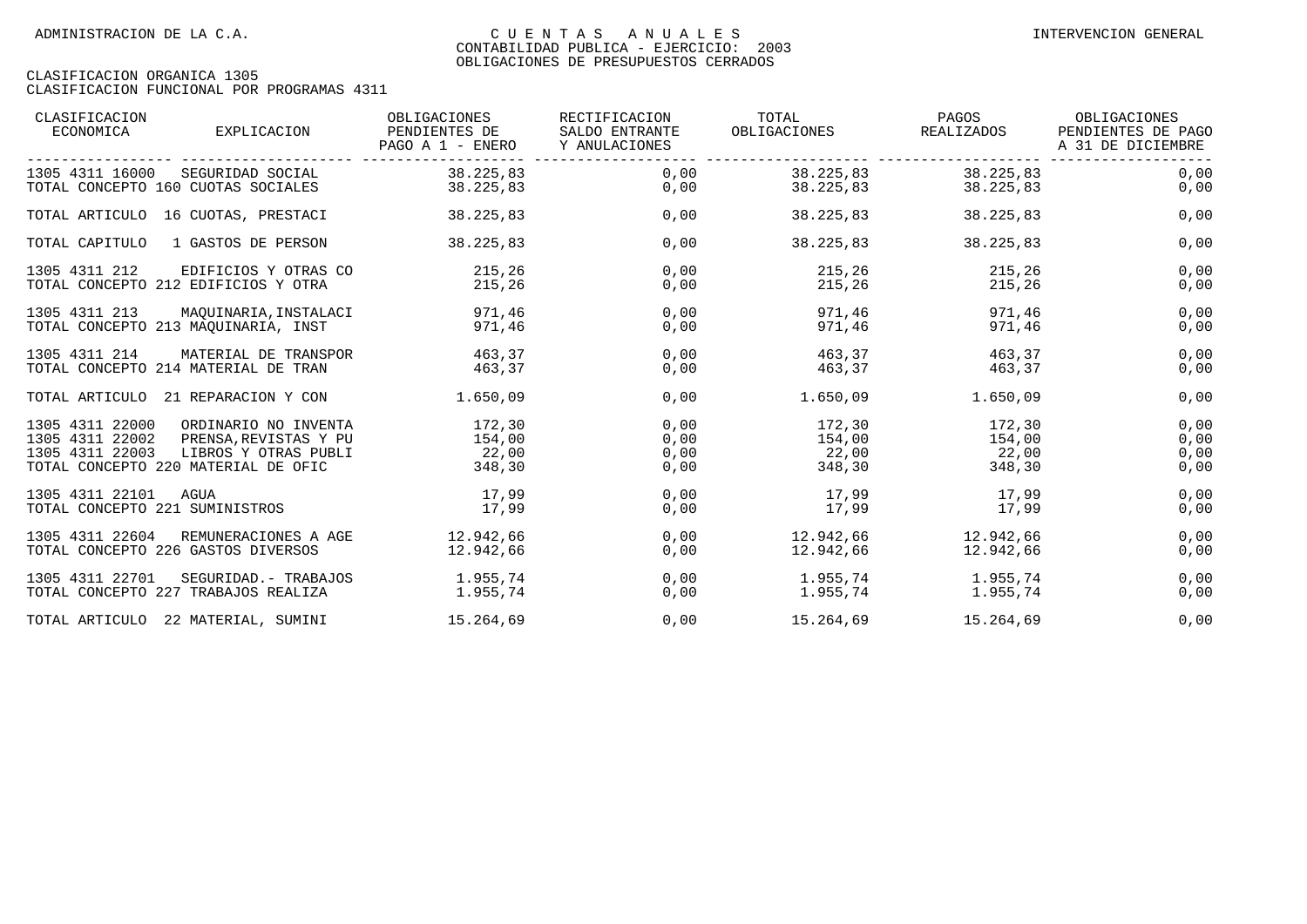| CLASIFICACION<br>ECONOMICA         | EXPLICACION                                                 | OBLIGACIONES<br>PENDIENTES DE<br>PAGO A 1 - ENERO | RECTIFICACION<br>SALDO ENTRANTE<br>Y ANULACIONES | TOTAL<br>OBLIGACIONES    | PAGOS<br>REALIZADOS              | OBLIGACIONES<br>PENDIENTES DE PAGO<br>A 31 DE DICIEMBRE |
|------------------------------------|-------------------------------------------------------------|---------------------------------------------------|--------------------------------------------------|--------------------------|----------------------------------|---------------------------------------------------------|
| TOTAL CAPITULO                     | 2 GASTOS EN BIENES                                          | 16.914,78                                         | 0,00                                             |                          |                                  | 0,00                                                    |
| 1305 4311 622                      | EDIFICIOS Y OTRAS CO<br>TOTAL CONCEPTO 622 EDIFICIOS Y OTRA | 134.725,96<br>134.725,96                          | 0,00<br>0,00                                     | 134.725,96<br>134.725,96 | 134.725,96<br>134.725,96         | 0,00<br>0,00                                            |
| 1305 4311 626                      | EOUIPOS PARA PROCESO<br>TOTAL CONCEPTO 626 EOUIPOS PARA PRO | 17.506,49<br>17.506,49                            | 0,00<br>0,00                                     | 17.506,49<br>17.506,49   | 17.506,49<br>17.506,49           | 0,00<br>0,00                                            |
| 1305 4311 627                      | BIENES DESTINADOS PA<br>TOTAL CONCEPTO 627 BIENES DESTINADO | 16.865,69<br>16.865.69                            | 0,00<br>0,00                                     | 16.865,69<br>16.865,69   | 16.865,69<br>16.865,69           | 0,00<br>0,00                                            |
| 1305 4311 628                      | OTRO INMOVILIZADO MA<br>TOTAL CONCEPTO 628 OTRO INMOVILIZAD | 66.576,74<br>66.576.74                            | 0,00<br>0,00                                     | 66.576,74<br>66.576,74   | 66.576,74<br>66.576,74           | 0,00<br>0,00                                            |
| 1305 4311 629                      | INMOVILIZADO INMATER<br>TOTAL CONCEPTO 629 INMOVILIZADO INM | 3.255,48<br>3.255,48                              | 0,00<br>0,00                                     | 3.255,48<br>3.255,48     | 3.255,48<br>3.255,48             | 0,00<br>0,00                                            |
|                                    | TOTAL ARTICULO 62 FINANCIADAS CON                           | 238.930,36                                        | 0,00                                             | 238.930,36               | 238.930,36                       | 0,00                                                    |
| 1305 4311 649                      | INMOVILIZADO INMATER<br>TOTAL CONCEPTO 649 INMOVILIZADO INM | 19.180.71<br>19.180,71                            | 0,00<br>0,00                                     | 19.180,71                | 19.180.71 19.180.71<br>19.180,71 | 0,00<br>0,00                                            |
|                                    | TOTAL ARTICULO 64 FINANCIADAS CON                           | 19.180,71                                         | 0,00                                             | 19.180,71                | 19.180,71                        | 0,00                                                    |
| 1305 4311 697                      | BIENES DESTINADOS PA<br>TOTAL CONCEPTO 697 BIENES DESTINADO | 368.624,57<br>368.624,57                          | 0,00<br>0,00                                     | 368.624,57<br>368.624,57 | 368.624,57<br>368.624,57         | 0,00<br>0,00                                            |
| TOTAL ARTICULO                     | 69 FINANCIADAS CON                                          | 368.624,57                                        | 0,00                                             | 368.624,57               | 368.624,57                       | 0,00                                                    |
| TOTAL CAPITULO                     | 6 INVERSIONES REAL                                          | 626.735,64                                        | 0,00                                             | 626.735,64               | 626.735,64                       | 0,00                                                    |
| 1305 4311 76253<br>1305 4311 76254 | ACTUACION SUELO INDU<br>ACTUACIONES SUELO RE                | 1.072.401.41<br>27.045,54                         | 0,00<br>0,00                                     | 27.045,54                | 27.045,54                        | 0,00<br>0,00                                            |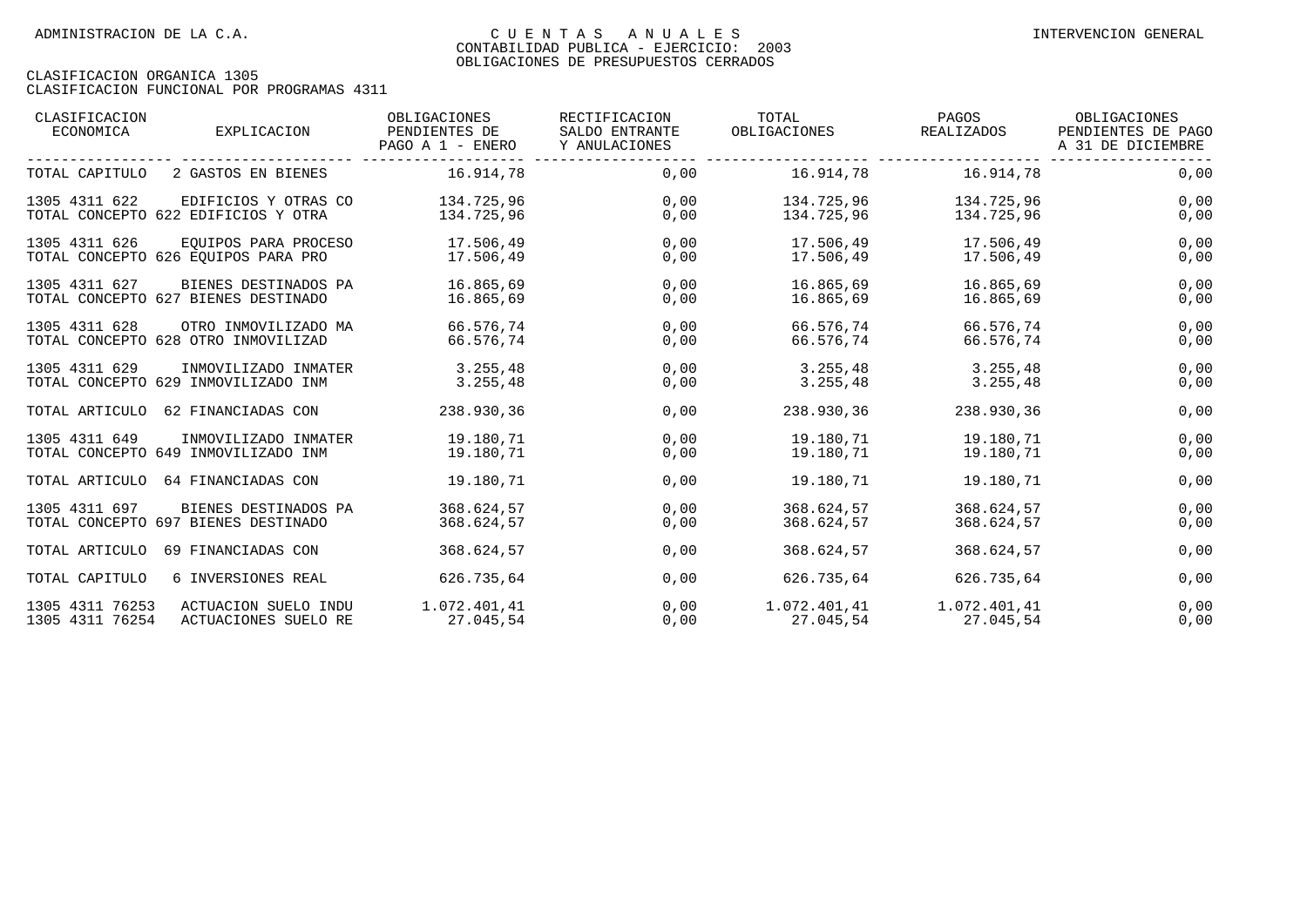| CLASIFICACION<br>ECONOMICA                                               | <b>EXPLICACION</b>                           | OBLIGACIONES<br>PENDIENTES DE<br>PAGO A 1 - ENERO | RECTIFICACION<br>SALDO ENTRANTE<br>Y ANULACIONES | TOTAL<br>OBLIGACIONES                     | PAGOS<br><b>REALIZADOS</b>                | OBLIGACIONES<br>PENDIENTES DE PAGO<br>A 31 DE DICIEMBRE |
|--------------------------------------------------------------------------|----------------------------------------------|---------------------------------------------------|--------------------------------------------------|-------------------------------------------|-------------------------------------------|---------------------------------------------------------|
|                                                                          | TOTAL CONCEPTO 762 FINANCIADAS CON           | 1.099.446,95                                      | 0,00                                             | 1.099.446,95                              | 1.099.446,95                              | 0,00                                                    |
| TOTAL ARTICULO                                                           | 76 A CORPORACIONES                           | 1.099.446,95                                      | 0,00                                             | 1.099.446,95                              | 1.099.446,95                              | 0,00                                                    |
| 1305 4311 78204<br>1305 4311 78206<br>TOTAL CONCEPTO 782 FINANCIADAS CON | SUBVENCIONES A FAMIL<br>PLAN VIVIENDA 2002-2 | 11.217,09<br>1.204.000,00<br>1.215.217,09         | 0,00<br>0,00<br>0,00                             | 11.217,09<br>1.204.000,00<br>1.215.217,09 | 11.217,09<br>1.204.000,00<br>1.215.217,09 | 0,00<br>0,00<br>0,00                                    |
| 1305 4311 78404<br>1305 4311 78406<br>TOTAL CONCEPTO 784 FINANCIADAS CON | PLAN VIVIENDA 1998-2<br>PLAN VIVIENDA 2002-2 | 14.486,20<br>879.200,00<br>893.686,20             | 0,00<br>0,00<br>0,00                             | 14.486,20<br>879.200,00<br>893.686,20     | 14.486,20<br>879.200,00<br>893.686,20     | 0,00<br>0,00<br>0,00                                    |
| 1305 4311 78904<br>TOTAL CONCEPTO 789 FINANCIADAS CON                    | PLAN VIVIENDA 1998-2                         | 76.058,66<br>76.058,66                            | 0,00<br>0,00                                     | 76.058,66<br>76.058,66                    | 76.058,66<br>76.058,66                    | 0,00<br>0,00                                            |
| TOTAL ARTICULO                                                           | 78 A FAMILIAS E INS                          | 2.184.961,95                                      | 0,00                                             | 2.184.961,95                              | 2.184.961,95                              | 0,00                                                    |
| TOTAL CAPITULO                                                           | 7 TRANSFERENCIAS D                           | 3.284.408,90                                      | 0,00                                             | 3.284.408,90                              | 3.284.408,90                              | 0,00                                                    |
| TOTAL FUNCIONAL                                                          | 4311 PROMOCION Y ADMI                        | 3.966.285,15                                      | 0,00                                             | 3.966.285,15                              | 3.966.285,15                              | 0,00                                                    |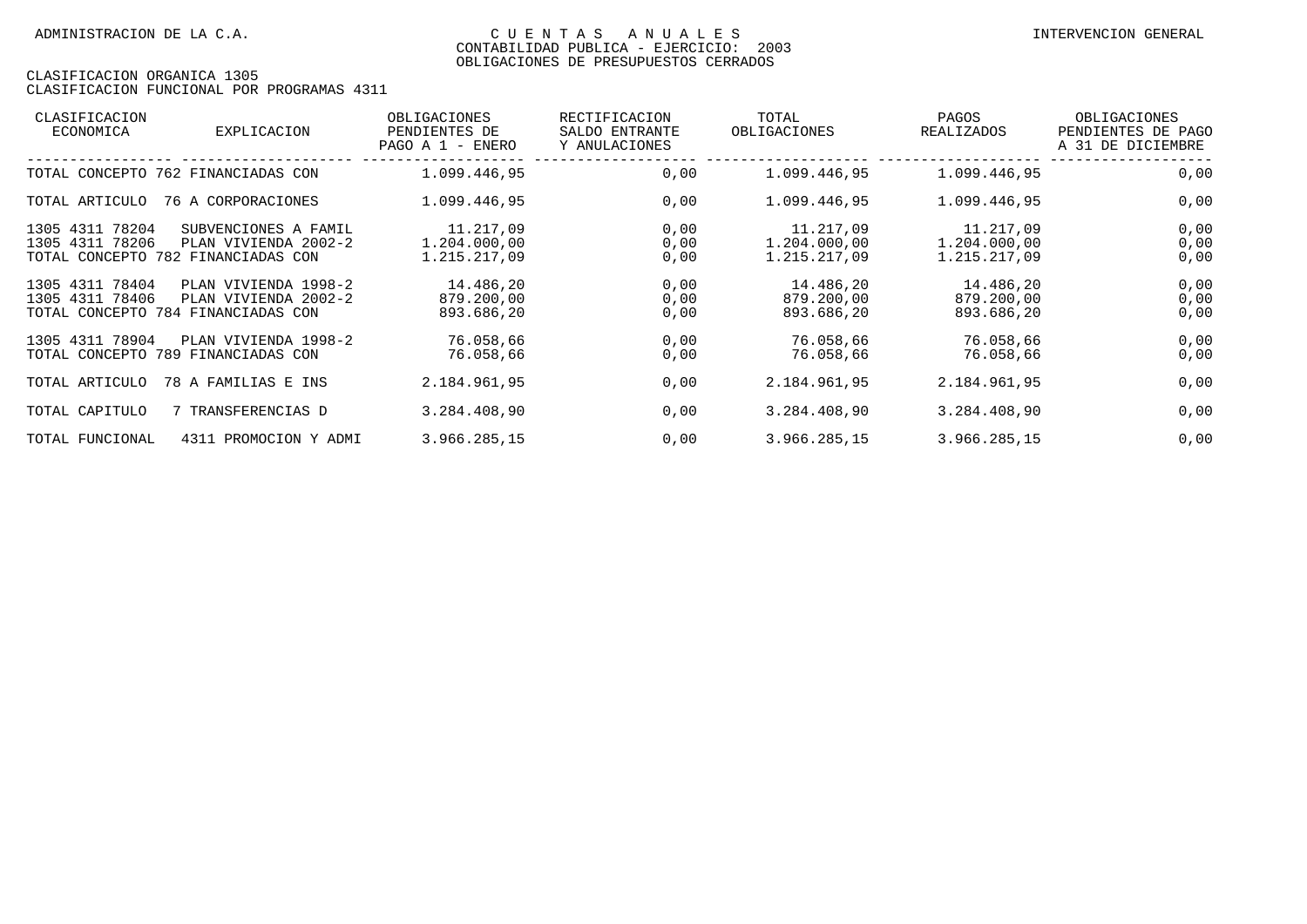| CLASIFICACION<br>ECONOMICA         | EXPLICACION                         | OBLIGACIONES<br>PENDIENTES DE<br>PAGO A 1 - ENERO | RECTIFICACION<br>SALDO ENTRANTE<br>Y ANULACIONES | TOTAL<br>OBLIGACIONES | PAGOS<br>REALIZADOS | OBLIGACIONES<br>PENDIENTES DE PAGO<br>A 31 DE DICIEMBRE |
|------------------------------------|-------------------------------------|---------------------------------------------------|--------------------------------------------------|-----------------------|---------------------|---------------------------------------------------------|
| 1305 4323 16000                    | SEGURIDAD SOCIAL                    | 22.906,84                                         | 0,00                                             |                       | 22.906,84 22.906,84 | 0,00                                                    |
| TOTAL CONCEPTO 160 CUOTAS SOCIALES |                                     | 22.906,84                                         | 0,00                                             |                       | 22.906,84 22.906,84 | 0,00                                                    |
|                                    | TOTAL ARTICULO 16 CUOTAS, PRESTACI  | 22.906,84                                         | 0,00                                             | 22.906,84             | 22.906,84           | 0,00                                                    |
| TOTAL CAPITULO                     | 1 GASTOS DE PERSON                  | 22.906,84                                         | 0,00                                             | 22.906,84             | 22.906,84           | 0,00                                                    |
| 1305 4323 212                      | EDIFICIOS Y OTRAS CO                | 240,40                                            | 0,00                                             | 240,40                | 240,40              | 0,00                                                    |
|                                    | TOTAL CONCEPTO 212 EDIFICIOS Y OTRA | 240,40                                            | 0,00                                             | 240,40                | 240,40              | 0,00                                                    |
| 1305 4323 214                      | MATERIAL DE TRANSPOR                | 687,36                                            | 0,00                                             | 687,36                | 687,36              | 0,00                                                    |
|                                    | TOTAL CONCEPTO 214 MATERIAL DE TRAN | 687,36                                            | 0,00                                             | 687,36                | 687,36              | 0,00                                                    |
| 1305 4323 215                      | MOBILIARIO Y ENSERES                | 598,80                                            | 0,00                                             | 598,80                | 598,80              | 0,00                                                    |
|                                    | TOTAL CONCEPTO 215 MOBILIARIO Y ENS | 598,80                                            | 0,00                                             | 598,80                | 598,80              | 0,00                                                    |
|                                    | TOTAL ARTICULO 21 REPARACION Y CON  | 1.526,56                                          | 0,00                                             | 1.526,56              | 1.526,56            | 0,00                                                    |
| 1305 4323 22000                    | ORDINARIO NO INVENTA                | 701.77                                            | 0,00                                             | 701,77                | 701,77              | 0,00                                                    |
| 1305 4323 22002                    | PRENSA, REVISTAS Y PU               | 36,06                                             | 0,00                                             | 36,06                 | 36,06               | 0,00                                                    |
| 1305 4323 22003                    | LIBROS Y OTRAS PUBLI                | 166,15                                            | 0,00                                             | 166,15                | 166,15              | 0,00                                                    |
|                                    | TOTAL CONCEPTO 220 MATERIAL DE OFIC | 903,98                                            | 0,00                                             | 903,98                | 903,98              | 0,00                                                    |
| 1305 4323 22103                    | COMBUSTIBLES                        | 2.443,18                                          | 0,00                                             | 2.443,18              | 2.443,18            | 0,00                                                    |
| 1305 4323 22104                    | VESTUARIO                           | 56,64                                             | 0,00                                             | 56,64                 | 56,64               | 0,00                                                    |
| 1305 4323 22109                    | OTROS SUMINISTROS                   | 72,77                                             | 0,00                                             | 72,77                 | 72,77               | 0,00                                                    |
| TOTAL CONCEPTO 221 SUMINISTROS     |                                     | 2.572,59                                          | 0,00                                             | 2.572,59              | 2.572,59            | 0,00                                                    |
| 1305 4323 22200                    | TELEFONICAS                         | 324,93                                            | 0,00                                             | 324,93                | 324,93              | 0,00                                                    |
| TOTAL CONCEPTO 222 COMUNICACIONES  |                                     | 324,93                                            | 0,00                                             | 324,93                | 324,93              | 0,00                                                    |
| 1305 4323 22605                    | REUNIONES Y CONFEREN                | 990,00                                            | 0,00                                             | 990,00                | 990,00              | 0,00                                                    |
| TOTAL CONCEPTO 226 GASTOS DIVERSOS |                                     | 990,00                                            | 0,00                                             | 990,00                | 990,00              | 0,00                                                    |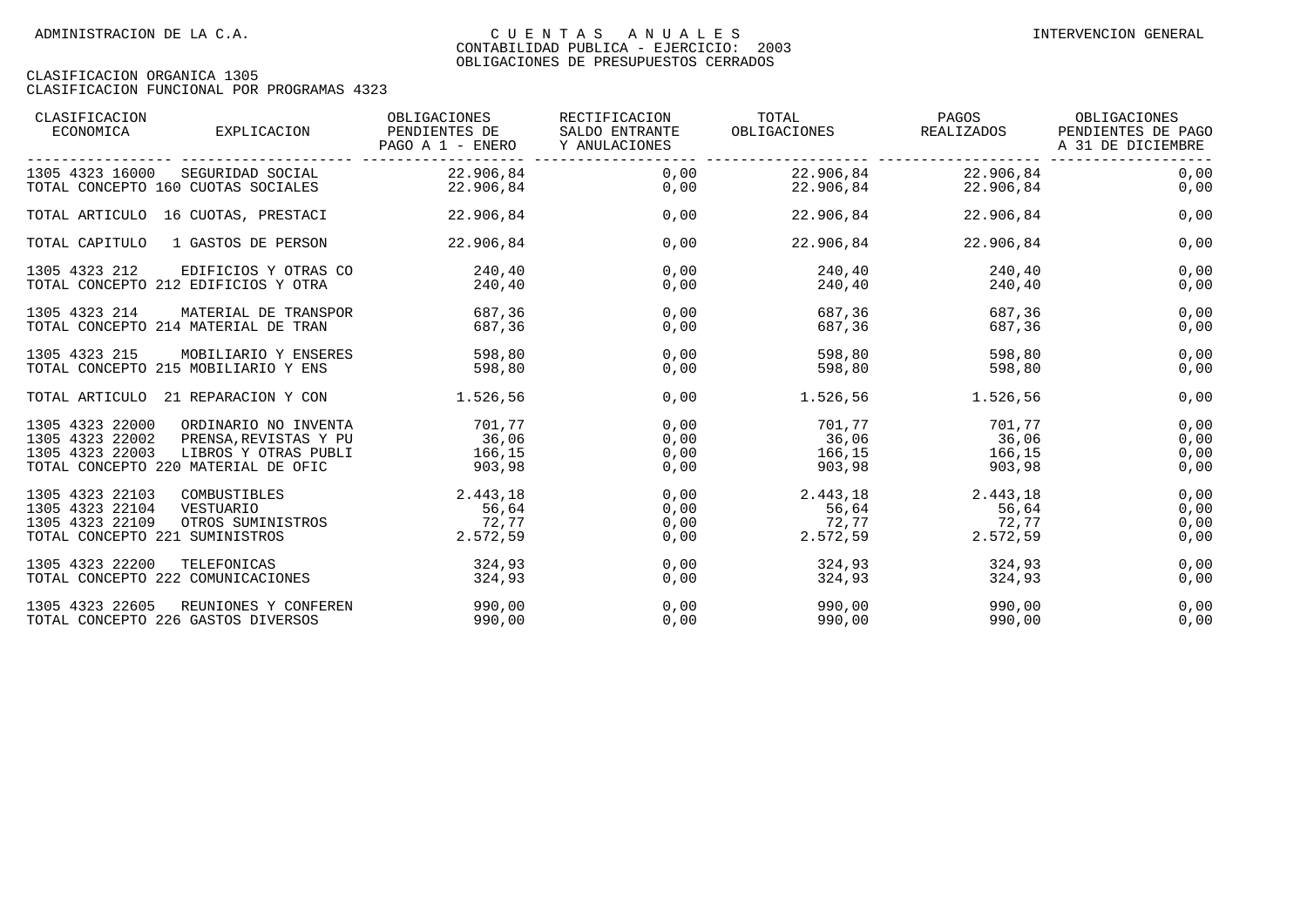| CLASIFICACION<br>ECONOMICA                             | EXPLICACION           | OBLIGACIONES<br>PENDIENTES DE<br>PAGO A 1 - ENERO | RECTIFICACION<br>SALDO ENTRANTE<br>Y ANULACIONES | TOTAL<br>OBLIGACIONES        | PAGOS<br>REALIZADOS          | OBLIGACIONES<br>PENDIENTES DE PAGO<br>A 31 DE DICIEMBRE |
|--------------------------------------------------------|-----------------------|---------------------------------------------------|--------------------------------------------------|------------------------------|------------------------------|---------------------------------------------------------|
| 1305 4323 22700<br>TOTAL CONCEPTO 227 TRABAJOS REALIZA | LIMPIEZA Y ASEO       | 2.021,85<br>2.021,85                              | 0,00<br>0,00                                     | 2.021,85<br>2.021,85         | 2.021,85<br>2.021,85         | 0,00<br>0,00                                            |
| TOTAL ARTICULO 22 MATERIAL, SUMINI                     |                       | 6.813,35                                          | 0,00                                             | 6.813,35                     | 6.813, 35                    | 0,00                                                    |
| 1305 4323 230<br>TOTAL CONCEPTO 230 DIETAS             | DIETAS                | 785,87<br>785,87                                  | 0.00<br>0,00                                     | 785,87<br>785,87             | 785,87<br>785,87             | 0,00<br>0,00                                            |
| 1305 4323 231<br>TOTAL CONCEPTO 231 LOCOMOCION         | LOCOMOCION            | 108,55<br>108,55                                  | 0,00<br>0,00                                     | 108,55<br>108,55             | 108,55<br>108,55             | 0,00<br>0,00                                            |
| TOTAL ARTICULO                                         | 23 INDEMNIZACIONES    | 894,42                                            | 0,00                                             | 894,42                       | 894,42                       | 0,00                                                    |
| TOTAL CAPITULO                                         | 2 GASTOS EN BIENES    | 9.234,33                                          | 0,00                                             | 9.234,33                     | 9.234,33                     | 0,00                                                    |
| 1305 4323 622<br>TOTAL CONCEPTO 622 EDIFICIOS Y OTRA   | EDIFICIOS Y OTRAS CO  | 1.626.007.46<br>1.626.007,46                      | 0,00<br>0,00                                     | 1.626.007,46<br>1.626.007,46 | 1.626.007.46<br>1.626.007,46 | 0,00<br>0,00                                            |
| TOTAL ARTICULO                                         | 62 FINANCIADAS CON    | 1.626.007.46                                      | 0,00                                             | 1.626.007.46                 | 1.626.007.46                 | 0,00                                                    |
| 1305 4323 693<br>TOTAL CONCEPTO 693 MAOUINARIA, INST   | MAOUINARIA, INSTALACI | 15.752,48<br>15.752,48                            | 0,00<br>0,00                                     | 15.752,48<br>15.752,48       | 15.752,48<br>15.752,48       | 0,00<br>0,00                                            |
| 1305 4323 699<br>TOTAL CONCEPTO 699 INMOVILIZADO INM   | INMOVILIZADO INMATER  | 9.113,51<br>9.113,51                              | 0,00<br>0,00                                     | 9.113,51<br>9.113,51         | 9.113,51<br>9.113.51         | 0,00<br>0,00                                            |
| TOTAL ARTICULO                                         | 69 FINANCIADAS CON    | 24.865,99                                         | 0,00                                             | 24.865,99                    | 24.865,99                    | 0,00                                                    |
| TOTAL CAPITULO                                         | 6 INVERSIONES REAL    | 1.650.873,45                                      | 0,00                                             | 1.650.873,45                 | 1.650.873,45                 | 0,00                                                    |
| 1305 4323 76250<br>TOTAL CONCEPTO 762 FINANCIADAS CON  | AYUDAS REHABILITACIO  | 670.830,61<br>670.830,61                          | 0,00<br>0,00                                     | 670.830,61<br>670.830,61     | 670.830,61<br>670.830,61     | 0,00<br>0,00                                            |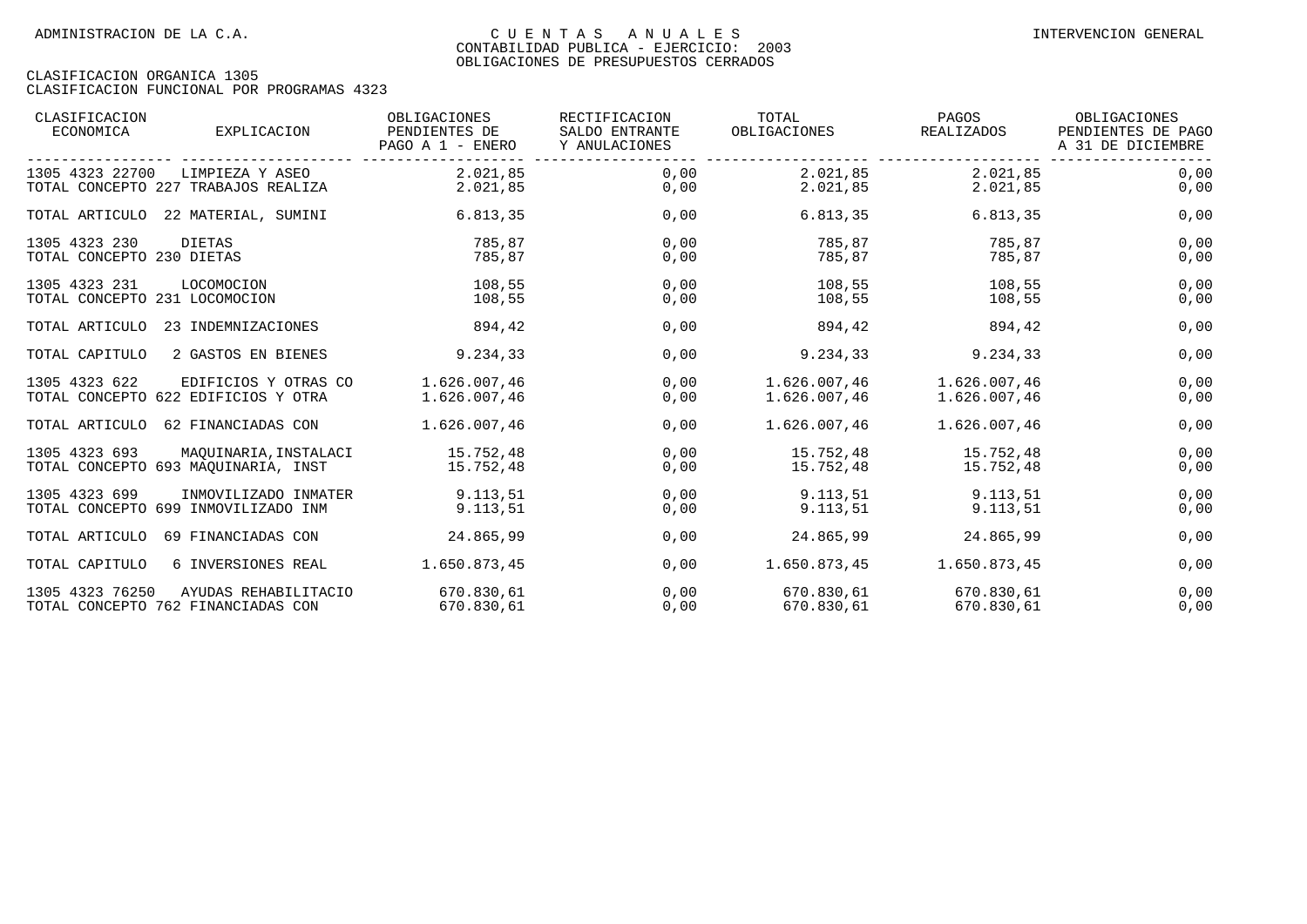| CLASIFICACION<br>ECONOMICA                                                  | EXPLICACION                                  | OBLIGACIONES<br>PENDIENTES DE<br>PAGO A 1 - ENERO | RECTIFICACION<br>SALDO ENTRANTE<br>Y ANULACIONES | TOTAL<br>OBLIGACIONES              | PAGOS<br>REALIZADOS                | OBLIGACIONES<br>PENDIENTES DE PAGO<br>A 31 DE DICIEMBRE |
|-----------------------------------------------------------------------------|----------------------------------------------|---------------------------------------------------|--------------------------------------------------|------------------------------------|------------------------------------|---------------------------------------------------------|
| 1305 4323 76401<br>TOTAL CONCEPTO 764 FINANCIADAS CON                       | ACTUACIONES AREAS RE                         | 368.921,97<br>368.921,97                          | 0,00<br>0,00                                     | 368.921,97<br>368.921,97           | 368.921,97<br>368.921,97           | 0,00<br>0,00                                            |
| TOTAL ARTICULO                                                              | 76 A CORPORACIONES                           | 1.039.752,58                                      | 0,00                                             | 1.039.752,58                       | 1.039.752,58                       | 0,00                                                    |
| 1305 4323 78250<br>TOTAL CONCEPTO 782 FINANCIADAS CON                       | AYUDAS REHABILITACIO                         | 31.852,48<br>31.852,48                            | 0,00<br>0,00                                     | 31.852,48<br>31.852,48             | 31.852,48<br>31.852,48             | 0,00<br>0,00                                            |
| 78402<br>1305 4323<br>1305 4323 78403<br>TOTAL CONCEPTO 784 FINANCIADAS CON | LESIONES ESTRUCTURAL<br>PLAN VIVIENDA 1998/2 | 6.010,00<br>19.491,93<br>25.501,93                | 0,00<br>0,00<br>0,00                             | 6.010,00<br>19.491,93<br>25.501,93 | 6.010,00<br>19.491,93<br>25.501,93 | 0,00<br>0,00<br>0,00                                    |
| TOTAL ARTICULO                                                              | 78 A FAMILIAS E INS                          | 57.354,41                                         | 0,00                                             | 57.354,41                          | 57.354,41                          | 0,00                                                    |
| TOTAL CAPITULO                                                              | 7 TRANSFERENCIAS D                           | 1.097.106,99                                      | 0,00                                             | 1.097.106,99                       | 1.097.106,99                       | 0,00                                                    |
| TOTAL FUNCIONAL                                                             | 4323 AROUITECTURA Y R                        | 2.780.121,61                                      | 0,00                                             | 2.780.121,61                       | 2.780.121,61                       | 0,00                                                    |
| TOTAL ORGANICO                                                              | 1305 DIRECCION GENERA                        | 6.746.406,76                                      | 0,00                                             | 6.746.406,76                       | 6.746.406,76                       | 0,00                                                    |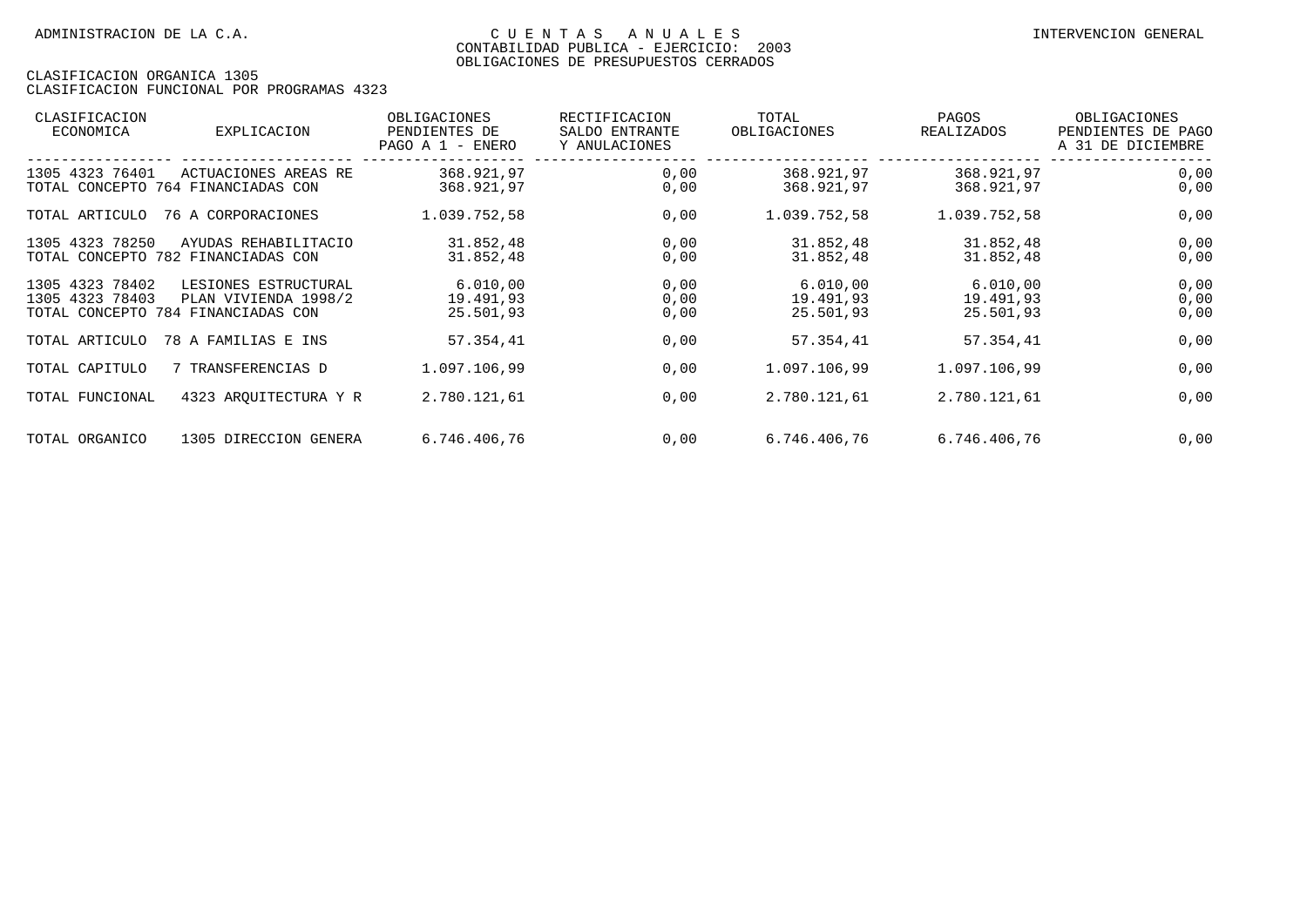| CLASIFICACION<br>ECONOMICA                        | EXPLICACION                                                                         | OBLIGACIONES<br>PENDIENTES DE<br>PAGO A 1 - ENERO | RECTIFICACION<br>SALDO ENTRANTE<br>Y ANULACIONES | TOTAL<br>OBLIGACIONES            | PAGOS<br>REALIZADOS            | OBLIGACIONES<br>PENDIENTES DE PAGO<br>A 31 DE DICIEMBRE |
|---------------------------------------------------|-------------------------------------------------------------------------------------|---------------------------------------------------|--------------------------------------------------|----------------------------------|--------------------------------|---------------------------------------------------------|
| 1401 7111 16000                                   | SEGURIDAD SOCIAL<br>TOTAL CONCEPTO 160 CUOTAS SOCIALES                              | 4.906,33<br>4.906,33                              | 0.00<br>0,00                                     | 4.906,33<br>4.906,33             | 4.906,33<br>4.906,33           | 0,00<br>0,00                                            |
|                                                   | TOTAL ARTICULO 16 CUOTAS, PRESTACI                                                  | 4.906,33                                          | 0,00                                             | 4.906,33                         | 4.906,33                       | 0,00                                                    |
| TOTAL CAPITULO                                    | 1 GASTOS DE PERSON                                                                  | 4.906,33                                          | 0,00                                             | 4.906,33                         | 4.906,33                       | 0,00                                                    |
| 1401 7111 215                                     | MOBILIARIO Y ENSERES<br>TOTAL CONCEPTO 215 MOBILIARIO Y ENS                         | 342.87<br>342,87                                  | 0.00<br>0,00                                     | 342,87<br>342,87                 | 342,87<br>342,87               | 0,00<br>0,00                                            |
|                                                   | TOTAL ARTICULO 21 REPARACION Y CON                                                  | 342,87                                            | 0,00                                             | 342,87                           | 342,87                         | 0,00                                                    |
| 1401 7111 22000<br>1401 7111 22003                | ORDINARIO NO INVENTA<br>LIBROS Y OTRAS PUBLI<br>TOTAL CONCEPTO 220 MATERIAL DE OFIC | 113,83<br>437,50<br>551,33                        | 0,00<br>0,00<br>0,00                             | 113,83<br>437,50<br>551,33       | 113,83<br>437,50<br>551,33     | 0,00<br>0,00<br>0,00                                    |
| 1401 7111 22109<br>TOTAL CONCEPTO 221 SUMINISTROS | OTROS SUMINISTROS                                                                   | 37,93<br>37,93                                    | 0,00<br>0,00                                     | 37,93<br>37,93                   | 37,93<br>37,93                 | 0,00<br>0,00                                            |
| 1401 7111 223<br>TOTAL CONCEPTO 223 TRANSPORTE    | TRANSPORTE                                                                          | 109,27<br>109,27                                  | 0,00<br>0,00                                     | 109,27<br>109,27                 | 109,27<br>109,27               | 0,00<br>0,00                                            |
| 1401 7111 22601<br>1401 7111 22602                | ATENCIONES PROTOCOLA<br>GASTOS DE DIVULGACIO<br>TOTAL CONCEPTO 226 GASTOS DIVERSOS  | 2.012,21<br>150, 25<br>2.162,46                   | 0,00<br>0,00<br>0,00                             | 2.012, 21<br>150, 25<br>2.162,46 | 2.012,21<br>150,25<br>2.162,46 | 0,00<br>0,00<br>0,00                                    |
|                                                   | TOTAL ARTICULO 22 MATERIAL, SUMINI                                                  | 2.860,99                                          | 0,00                                             | 2.860,99                         | 2.860,99                       | 0,00                                                    |
| 1401 7111 230<br>TOTAL CONCEPTO 230 DIETAS        | DIETAS                                                                              | 298,33<br>298,33                                  | 0,00<br>0,00                                     | 298,33<br>298,33                 | 298,33<br>298,33               | 0,00<br>0,00                                            |
| 1401 7111 231<br>TOTAL CONCEPTO 231 LOCOMOCION    | LOCOMOCION                                                                          | 3,00<br>3,00                                      | 0,00<br>0,00                                     | 3,00<br>3,00                     | 3,00<br>3,00                   | 0,00<br>0,00                                            |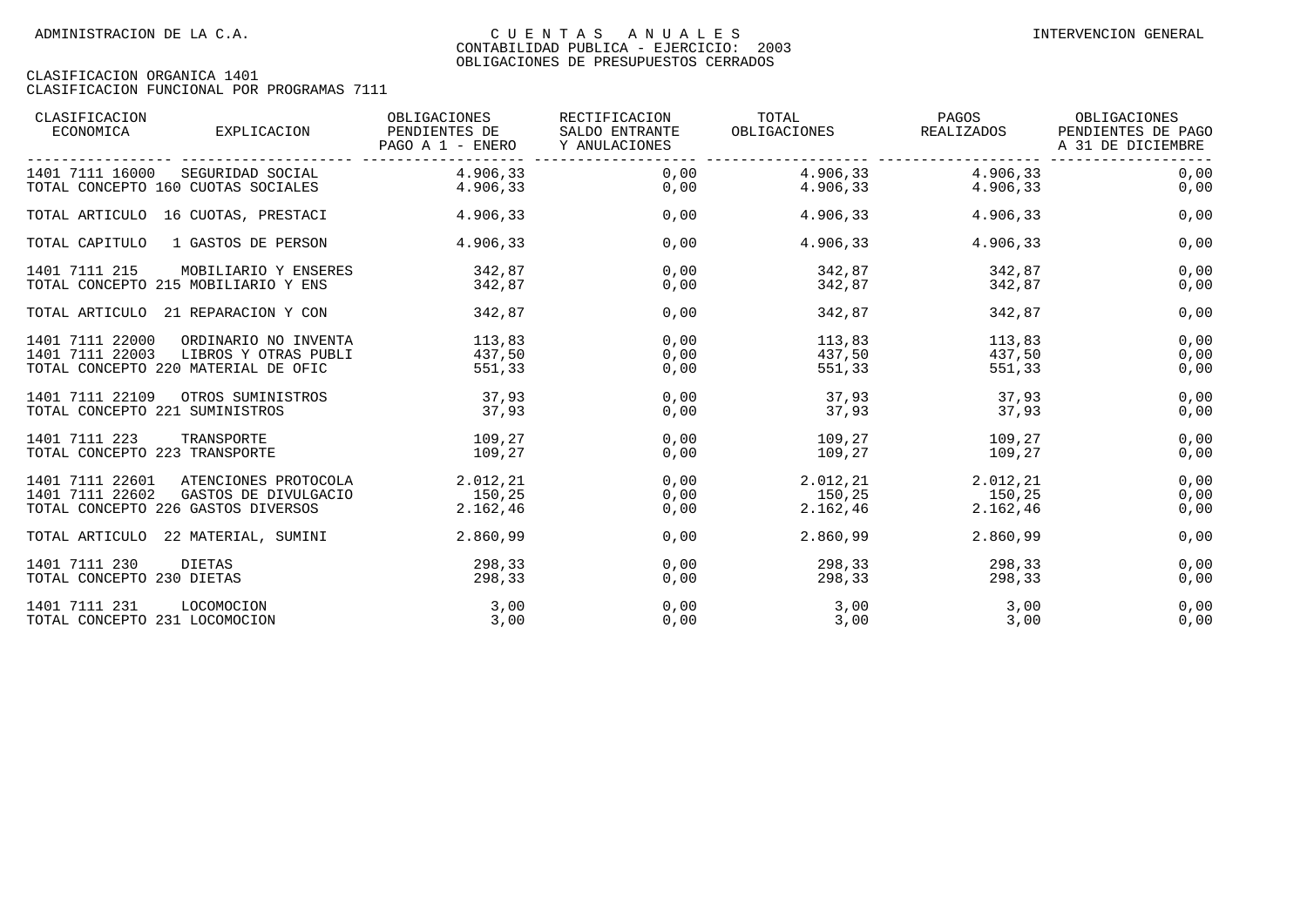| CLASIFICACION<br>ECONOMICA | EXPLICACION           | OBLIGACIONES<br>PENDIENTES DE<br>PAGO A 1 - ENERO | RECTIFICACION<br>SALDO ENTRANTE<br>Y ANULACIONES | TOTAL<br>OBLIGACIONES | PAGOS<br>REALIZADOS | OBLIGACIONES<br>PENDIENTES DE PAGO<br>A 31 DE DICIEMBRE |
|----------------------------|-----------------------|---------------------------------------------------|--------------------------------------------------|-----------------------|---------------------|---------------------------------------------------------|
| TOTAL ARTICULO             | 23 INDEMNIZACIONES    | 301,33                                            | 0.00                                             | 301,33                | 301,33              | 0,00                                                    |
| TOTAL CAPITULO             | 2 GASTOS EN BIENES    | 3.505.19                                          | 0.00                                             | 3.505,19              | 3.505,19            | 0,00                                                    |
| TOTAL FUNCIONAL            | 7111 SERVICIOS GENERA | 8.411,52                                          | 0,00                                             | 8.411,52              | 8.411,52            | 0,00                                                    |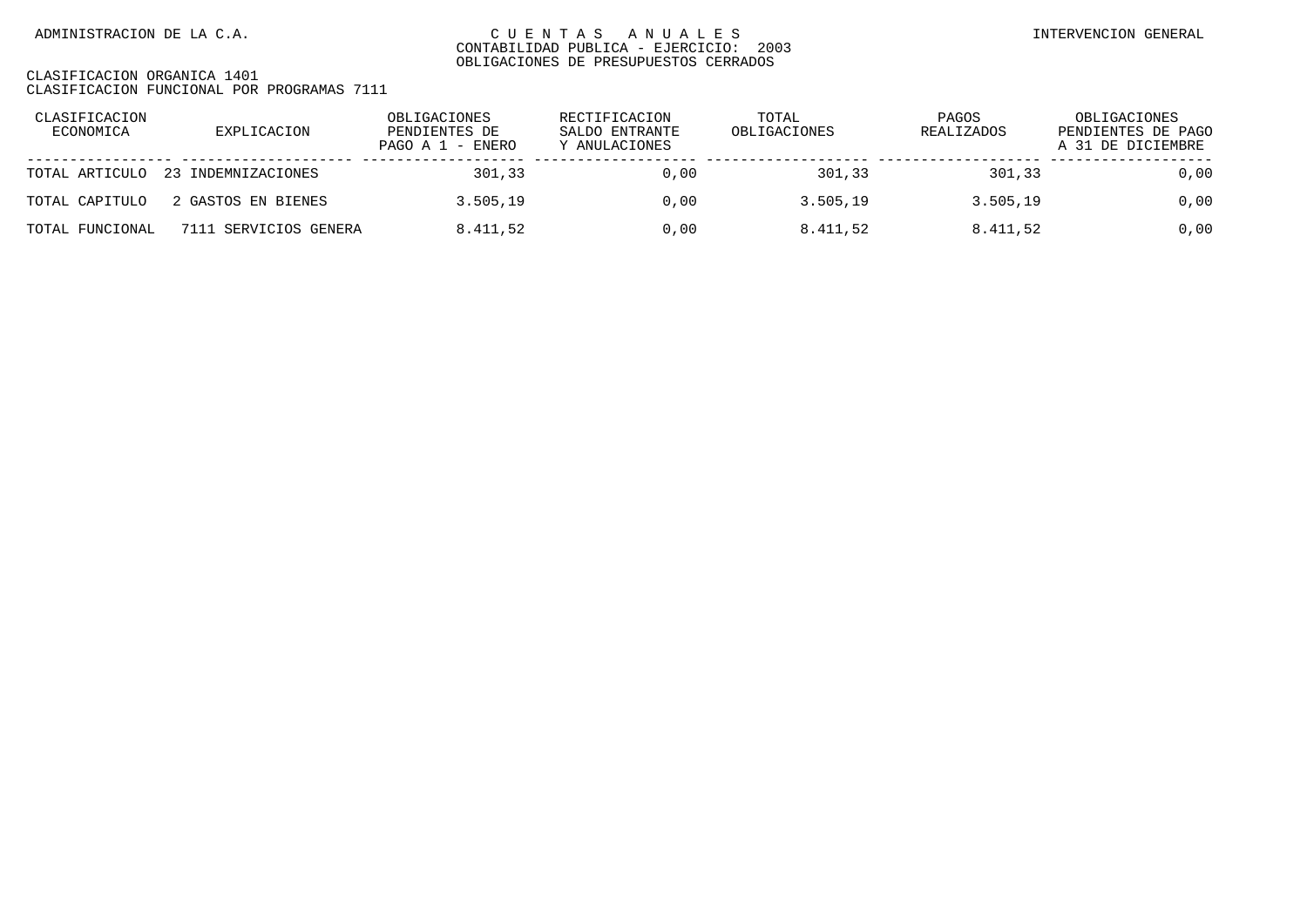| CLASIFICACION<br>ECONOMICA                            | EXPLICACION           | OBLIGACIONES<br>PENDIENTES DE<br>PAGO A 1 - ENERO | RECTIFICACION<br>SALDO ENTRANTE<br>Y ANULACIONES | TOTAL<br>OBLIGACIONES           | PAGOS<br>REALIZADOS              | OBLIGACIONES<br>PENDIENTES DE PAGO<br>A 31 DE DICIEMBRE |
|-------------------------------------------------------|-----------------------|---------------------------------------------------|--------------------------------------------------|---------------------------------|----------------------------------|---------------------------------------------------------|
| 1401 7122 16000<br>TOTAL CONCEPTO 160 CUOTAS SOCIALES | SEGURIDAD SOCIAL      | 128.798.88<br>128.798,88                          | - - -------------------<br>0,00                  | $0,00$ 128.798,88<br>128.798,88 | 128.798.88<br>128.798,88         | 0,00<br>0,00                                            |
| 1401 7122 16100<br>TOTAL CONCEPTO 161 GASTOS SOCIALES | FORMACION Y PERFECCI  | 189,20<br>189,20                                  | 0,00<br>0,00                                     | 189,20<br>189,20                | 189,20<br>189,20                 | 0,00<br>0,00                                            |
| TOTAL ARTICULO 16 CUOTAS, PRESTACI                    |                       | 128.988,08                                        | 0,00                                             | 128.988,08                      | 128.988,08                       | 0,00                                                    |
| TOTAL CAPITULO                                        | 1 GASTOS DE PERSON    | 128.988,08                                        | 0,00                                             | 128.988,08                      | 128.988,08                       | 0,00                                                    |
| 1401 7122 202<br>TOTAL CONCEPTO 202 EDIFICIOS Y OTRA  | EDIFICIOS Y OTRAS CO  | 6.591,25<br>6.591.25                              | 0,00<br>0,00                                     | 6.591,25<br>6.591,25            | 6.591,25<br>6.591.25             | 0,00<br>0,00                                            |
| 1401 7122 203<br>TOTAL CONCEPTO 203 MAOUINARIA, INST  | MAOUINARIA, INSTALACI | 55,77<br>55,77                                    | 0,00<br>0,00                                     | 55,77<br>55,77                  | 55,77<br>55,77                   | 0,00<br>0,00                                            |
| TOTAL ARTICULO 20 ARRENDAMIENTOS                      |                       | 6.647,02                                          | 0,00                                             | 6.647,02                        | 6.647,02                         | 0,00                                                    |
| 1401 7122 212<br>TOTAL CONCEPTO 212 EDIFICIOS Y OTRA  | EDIFICIOS Y OTRAS CO  | 49.380,14<br>49.380,14                            | 0,00<br>0,00                                     | 49.380,14<br>49.380,14          | 49.380,14<br>49.380,14           | 0,00<br>0,00                                            |
| 1401 7122 213<br>TOTAL CONCEPTO 213 MAOUINARIA, INST  | MAQUINARIA, INSTALACI | 2.187,72<br>2.187,72                              | 0,00<br>0,00                                     | 2.187,72<br>2.187,72            | 2.187,72<br>2.187,72             | 0,00<br>0,00                                            |
| 1401 7122 214<br>TOTAL CONCEPTO 214 MATERIAL DE TRAN  | MATERIAL DE TRANSPOR  | 12.536,57<br>12.536,57                            | 0,00<br>0,00                                     | 12.536,57                       | 12.536,57 12.536,57<br>12.536,57 | 0,00<br>0,00                                            |
| 1401 7122 215<br>TOTAL CONCEPTO 215 MOBILIARIO Y ENS  | MOBILIARIO Y ENSERES  | 3.452,34<br>3.452,34                              | 0,00<br>0,00                                     | 3.452,34<br>3.452,34            | 3.452,34<br>3.452,34             | 0,00<br>0,00                                            |
| TOTAL ARTICULO 21 REPARACION Y CON                    |                       | 67.556,77                                         | 0,00                                             | 67.556,77                       | 67.556,77                        | 0,00                                                    |
| 1401 7122 22000                                       | ORDINARIO NO INVENTA  | 3.298,60                                          | 0,00                                             | 3.298,60                        | 3.298,60                         | 0,00                                                    |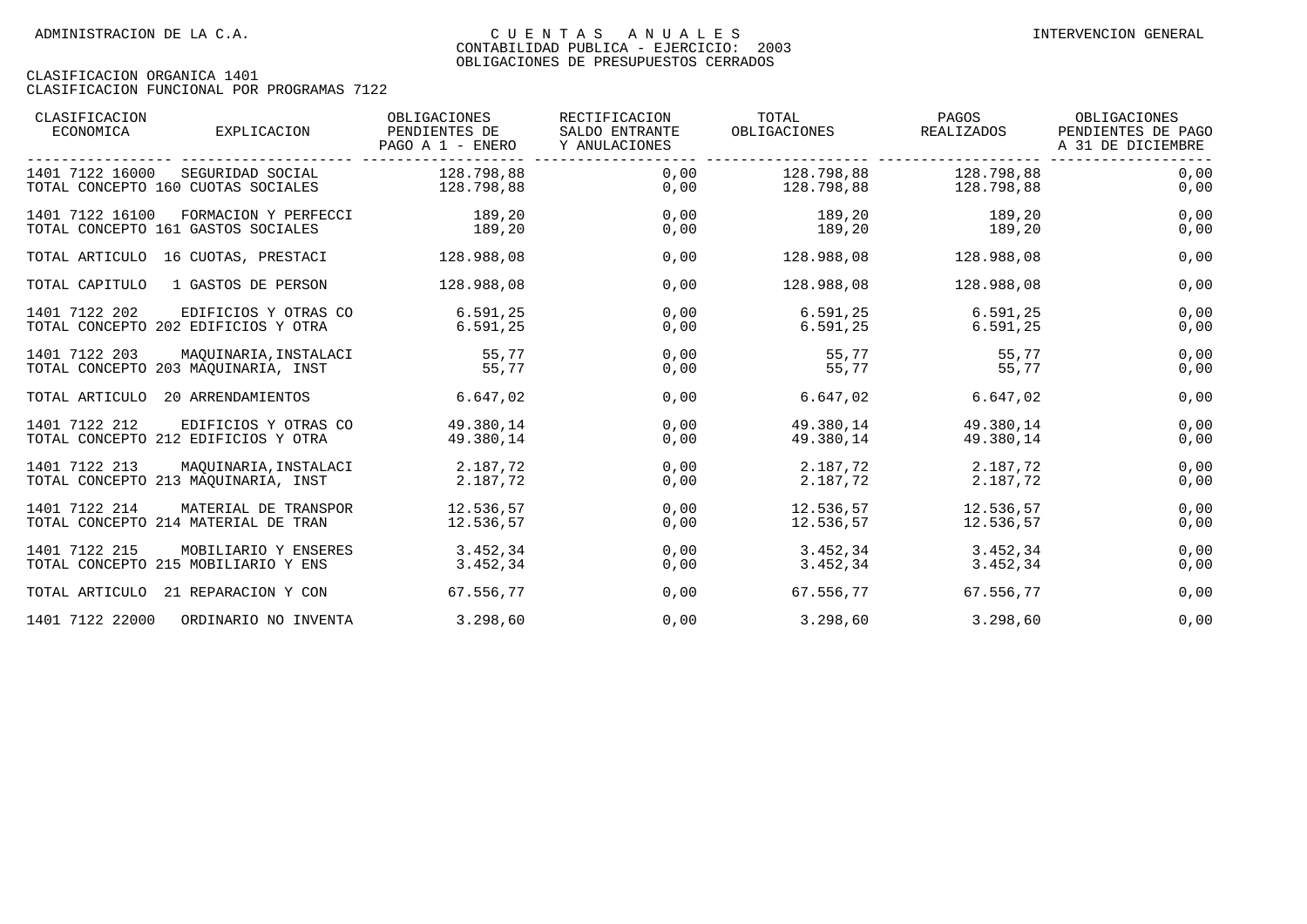| CLASIFICACION<br>EXPLICACION<br>ECONOMICA                                                           | OBLIGACIONES<br>PENDIENTES DE<br>PAGO A 1 - ENERO Y ANULACIONES | RECTIFICACION<br>SALDO ENTRANTE | TOTAL<br>OBLIGACIONES REALIZADOS                                                                                                                                                                                                                                                                                                                  | PAGOS                     | OBLIGACIONES<br>PENDIENTES DE PAGO<br>A 31 DE DICIEMBRE<br>---------- -------------- |
|-----------------------------------------------------------------------------------------------------|-----------------------------------------------------------------|---------------------------------|---------------------------------------------------------------------------------------------------------------------------------------------------------------------------------------------------------------------------------------------------------------------------------------------------------------------------------------------------|---------------------------|--------------------------------------------------------------------------------------|
| MOBILIARIO Y ENSERES 189.039,67<br>1401 7122 22001                                                  |                                                                 |                                 |                                                                                                                                                                                                                                                                                                                                                   |                           | 0,00                                                                                 |
| 1401 7122 22002<br>PRENSA, REVISTAS Y PU 2.294, 91                                                  |                                                                 |                                 |                                                                                                                                                                                                                                                                                                                                                   |                           | 0,00                                                                                 |
| 1401 7122 22003<br>LIBROS Y OTRAS PUBLI 1.091,30                                                    |                                                                 |                                 |                                                                                                                                                                                                                                                                                                                                                   |                           | 0,00                                                                                 |
| 1401 7122 22004                                                                                     |                                                                 |                                 |                                                                                                                                                                                                                                                                                                                                                   |                           | 0,00                                                                                 |
| MATERIAL INFORMATICO 384,72<br>3 MATERIAL DE OFIC 196.109,20<br>TOTAL CONCEPTO 220 MATERIAL DE OFIC |                                                                 |                                 | $\begin{array}{cccc} 0\,,\,0\,0 \qquad & \qquad 189\,.039\,,\,67 \qquad & \qquad 189\,.039\,,\,67 \ 0\,,\,00 \qquad & \qquad 2\,.294\,,\,91 \qquad & \qquad 2\,.294\,,\,91 \ 0\,,\,00 \qquad & \qquad 1\,.091\,,\,30 \qquad & \qquad 1\,.091\,,\,30 \ 0\,,\,00 \qquad & \qquad 384\,,\,72 \ 0\,,\,00 \qquad & \qquad 196\,.109\,,\,20 \end{array$ |                           | 0,00                                                                                 |
| 1401 7122 22100<br>ENERGIA ELECTRICA 10.505,74                                                      |                                                                 | 0,00                            |                                                                                                                                                                                                                                                                                                                                                   | $10.505, 74$ $10.505, 74$ | 0,00                                                                                 |
| 1401 7122 22101<br>AGUA                                                                             | 373,02                                                          | 0,00                            | 373,02                                                                                                                                                                                                                                                                                                                                            | 373,02                    | 0,00                                                                                 |
| 1401 7122 22102<br>GAS 81,70<br>COMBUSTIBLES 25.691,91                                              |                                                                 | 0,00                            | 81,70                                                                                                                                                                                                                                                                                                                                             | 81,70                     | 0,00                                                                                 |
| 1401 7122 22103                                                                                     |                                                                 | 0,00                            | 25.691,91 25.691,91                                                                                                                                                                                                                                                                                                                               |                           | 0,00                                                                                 |
| 1401 7122 22104<br>VESTUARIO                                                                        | 8.017,01                                                        | 0,00                            | 8.017,01 8.017,01                                                                                                                                                                                                                                                                                                                                 |                           | 0,00                                                                                 |
| 1401 7122 22106<br>PRODUCTOS FARMACEUTI 120,00<br>OTROS SUMINISTROS 32.286,79                       |                                                                 |                                 | 0,00                                                                                                                                                                                                                                                                                                                                              |                           | 0,00                                                                                 |
| 1401 7122 22109                                                                                     |                                                                 |                                 | 0,00 32.286,79 32.286,79                                                                                                                                                                                                                                                                                                                          |                           | 0,00                                                                                 |
| TOTAL CONCEPTO 221 SUMINISTROS                                                                      | 77.076, 17                                                      |                                 | 0,00                                                                                                                                                                                                                                                                                                                                              | 77.076,17 77.076,17       | 0,00                                                                                 |
| 1401 7122 22200<br>TELEFONICAS                                                                      | 113,34                                                          |                                 | $0,00$ $113,34$ $113,34$                                                                                                                                                                                                                                                                                                                          |                           | 0,00                                                                                 |
| 1401 7122 22201<br>POSTALES                                                                         | 20, 30                                                          |                                 | $0,00$ 20,30 20,30                                                                                                                                                                                                                                                                                                                                |                           | 0,00                                                                                 |
| TOTAL CONCEPTO 222 COMUNICACIONES                                                                   | 133,64                                                          |                                 | $0,00$ 133,64                                                                                                                                                                                                                                                                                                                                     | 133,64                    | 0,00                                                                                 |
| 1401 7122 223<br>TRANSPORTE                                                                         | 821,20                                                          | 0,00                            | 821,20                                                                                                                                                                                                                                                                                                                                            | 821,20                    | 0,00                                                                                 |
| TOTAL CONCEPTO 223 TRANSPORTE                                                                       | 821,20                                                          | 0,00                            | 821,20                                                                                                                                                                                                                                                                                                                                            | 821,20                    | 0,00                                                                                 |
| 1401 7122 22403<br>OTROS RIESGOS                                                                    | 302,89                                                          | 0,00                            |                                                                                                                                                                                                                                                                                                                                                   | 302,89<br>302,89          | 0,00                                                                                 |
| TOTAL CONCEPTO 224 PRIMAS DE SEGURO                                                                 | 302,89                                                          | 0,00                            |                                                                                                                                                                                                                                                                                                                                                   | 302,89<br>302,89          | 0,00                                                                                 |
| 1401 7122 22500<br>LOCALES                                                                          | 21.386,88                                                       |                                 | 0,00                                                                                                                                                                                                                                                                                                                                              | 21.386,88 21.386,88       | 0,00                                                                                 |
| TOTAL CONCEPTO 225 TRIBUTOS                                                                         | 21.386,88                                                       |                                 | 0,00                                                                                                                                                                                                                                                                                                                                              | 21.386,88 21.386,88       | 0,00                                                                                 |
| 1401 7122 22600<br>CANONES.GASTOS DIVER                                                             | 133,40                                                          | 0,00                            |                                                                                                                                                                                                                                                                                                                                                   | 133,40 133,40             | 0,00                                                                                 |
| 1401 7122 22601<br>ATENCIONES PROTOCOLA 210,45<br>GASTOS DE DIVULGACIO 40.743,71                    |                                                                 |                                 |                                                                                                                                                                                                                                                                                                                                                   |                           | 0,00                                                                                 |
| 1401 7122 22602                                                                                     |                                                                 |                                 |                                                                                                                                                                                                                                                                                                                                                   |                           | 0,00                                                                                 |
| 1401 7122 22605<br>REUNIONES Y CONFEREN                                                             | REN $123, 71$<br>41.211.27                                      |                                 | $\begin{array}{cccc} 0,00 & 210,45 & 133,40 \\ 0,00 & 40.743,71 & 40.743,71 \\ 0,00 & 123,71 & 123,71 \\ 0,00 & 41.211,27 & 41.211,27 \end{array}$                                                                                                                                                                                                |                           | 0,00                                                                                 |
| TOTAL CONCEPTO 226 GASTOS DIVERSOS                                                                  | 41.211,27                                                       |                                 |                                                                                                                                                                                                                                                                                                                                                   |                           | 0,00                                                                                 |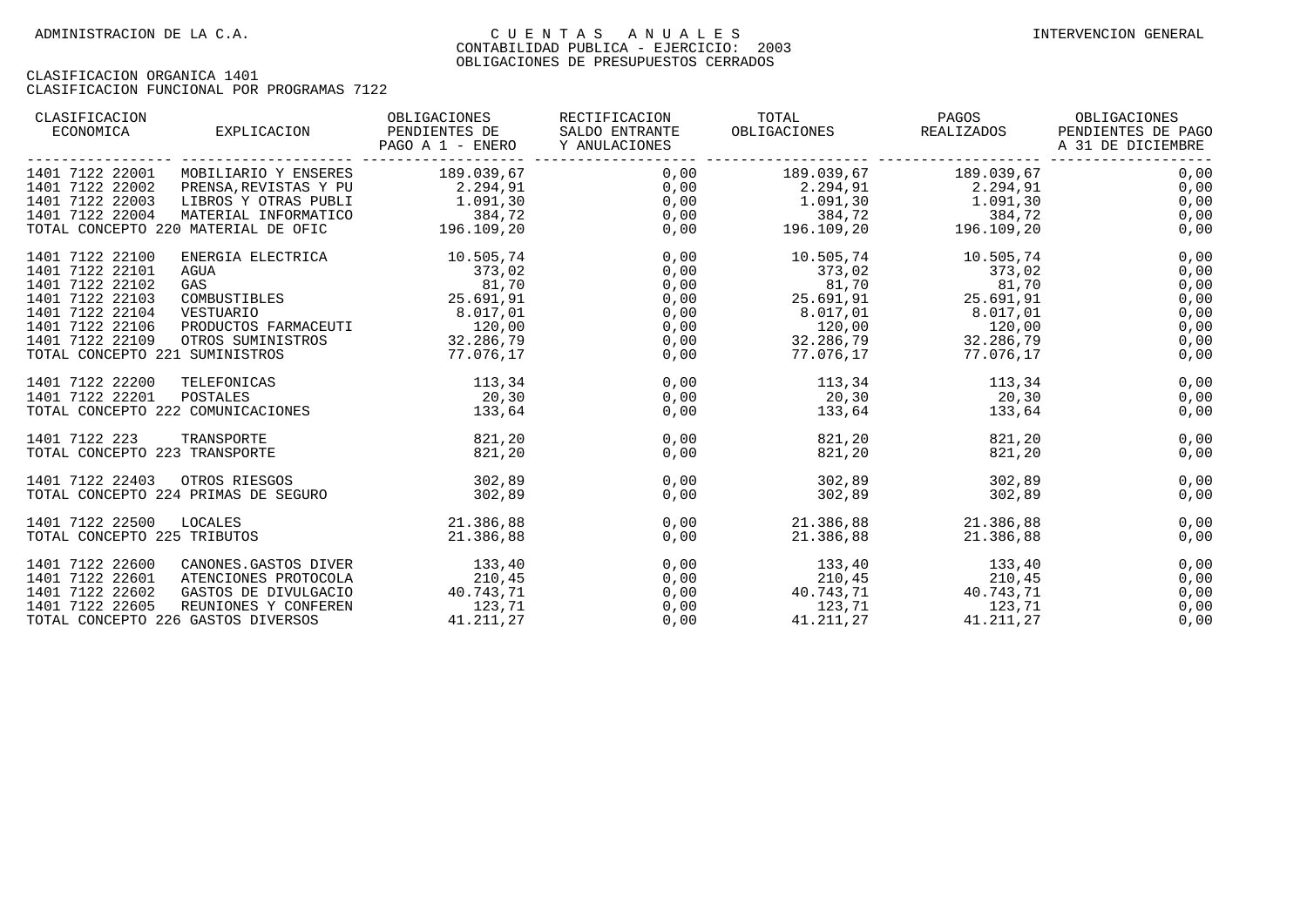| CLASIFICACION<br>ECONOMICA                                                | EXPLICACION                            | OBLIGACIONES<br>PENDIENTES DE<br>PAGO A 1 - ENERO                | RECTIFICACION<br>SALDO ENTRANTE<br>Y ANULACIONES | TOTAL<br>OBLIGACIONES               | PAGOS<br>REALIZADOS                 | OBLIGACIONES<br>PENDIENTES DE PAGO<br>A 31 DE DICIEMBRE |
|---------------------------------------------------------------------------|----------------------------------------|------------------------------------------------------------------|--------------------------------------------------|-------------------------------------|-------------------------------------|---------------------------------------------------------|
| 1401 7122 22700<br>1401 7122 22706<br>TOTAL CONCEPTO 227 TRABAJOS REALIZA | LIMPIEZA Y ASEO<br>ESTUDIOS Y TRABAJOS | -------- ----------------<br>15.811,20<br>22.172,88<br>37.984,08 | _____________________<br>0,00<br>0,00<br>0,00    | 15.811,20<br>22.172,88<br>37.984,08 | 15.811,20<br>22.172,88<br>37.984,08 | 0,00<br>0,00<br>0,00                                    |
| TOTAL ARTICULO 22 MATERIAL, SUMINI                                        |                                        | 375.025,33                                                       | 0,00                                             | 375.025,33                          | 375.025,33                          | 0,00                                                    |
| 1401 7122 230<br>DIETAS<br>TOTAL CONCEPTO 230 DIETAS                      |                                        | 29.750,44<br>29.750,44                                           | 0,00<br>0,00                                     | 29.750,44<br>29.750,44              | 29.750,44<br>29.750,44              | 0,00<br>0,00                                            |
| 1401 7122 231<br>LOCOMOCION<br>TOTAL CONCEPTO 231 LOCOMOCION              |                                        | 2.136,74<br>2.136,74                                             | 0,00<br>0,00                                     | 2.136,74<br>2.136,74                | 2.136,74<br>2.136,74                | 0,00<br>0,00                                            |
| TOTAL ARTICULO 23 INDEMNIZACIONES                                         |                                        | 31.887,18                                                        | 0,00                                             | 31.887,18                           | 31.887,18                           | 0,00                                                    |
| 1401 7122 25100<br>TOTAL CONCEPTO 251 GASTOS REALIZACI                    | FINANCIADOS CON RECU                   | 7.708,18<br>7.708,18                                             | 0,00<br>0,00                                     | 7.708,18<br>7.708,18                | 7.708,18<br>7.708,18                | 0,00<br>0,00                                            |
| TOTAL ARTICULO 25 OTROS GASTOS                                            |                                        | 7.708,18                                                         | 0,00                                             | 7.708,18                            | 7.708,18                            | 0,00                                                    |
| TOTAL CAPITULO                                                            | 2 GASTOS EN BIENES                     | 488.824,48                                                       | 0,00                                             | 488.824,48                          | 488.824,48                          | 0,00                                                    |
| 1401 7122 44900<br>TOTAL CONCEPTO 449 FINANCIADAS CON                     | CAMARAS AGRARIAS                       | 32.058,26<br>32.058,26                                           | 0,00<br>0,00                                     | 32.058,26<br>32.058,26              | 32.058,26<br>32.058,26              | 0,00<br>0,00                                            |
| TOTAL ARTICULO 44 A EMPRESAS PUBLI                                        |                                        | 32.058,26                                                        | 0,00                                             | 32.058,26                           | 32.058,26                           | 0,00                                                    |
| 1401 7122 46900<br>TOTAL CONCEPTO 469 FINANCIADAS CON                     | APOYO A ACTIVIDADES                    | 3.772,00<br>3.772,00                                             | 0,00<br>0,00                                     | 3.772,00<br>3.772,00                | 3.772,00<br>3.772,00                | 0,00<br>0,00                                            |
| TOTAL ARTICULO 46 A CORPORACIONES                                         |                                        | 3.772,00                                                         | 0,00                                             | 3.772,00                            | 3.772,00                            | 0,00                                                    |
| 1401 7122 47400<br>TOTAL CONCEPTO 474 FINANCIADAS CON                     | ESTADISTICA AGRARIA                    | 2.247,63<br>2.247,63                                             | 0,00<br>0,00                                     | 2.247,63<br>2.247,63                | 2.247,63<br>2.247,63                | 0,00<br>0,00                                            |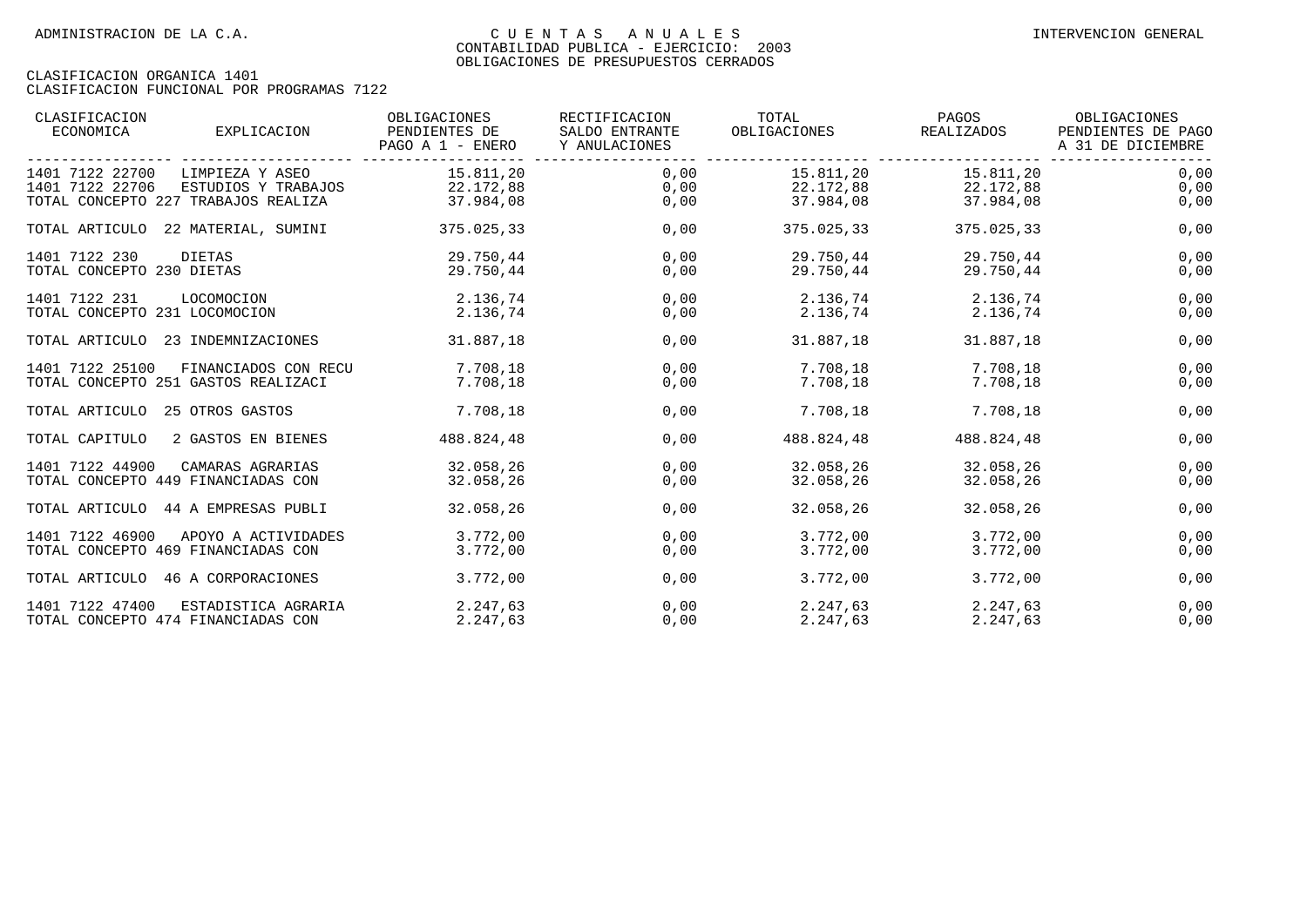| CLASIFICACION<br>ECONOMICA | EXPLICACION                                                 | OBLIGACIONES<br>PENDIENTES DE<br>PAGO A 1 - ENERO | RECTIFICACION<br>SALDO ENTRANTE<br>Y ANULACIONES | TOTAL<br>OBLIGACIONES  | PAGOS<br>REALIZADOS    | OBLIGACIONES<br>PENDIENTES DE PAGO<br>A 31 DE DICIEMBRE |
|----------------------------|-------------------------------------------------------------|---------------------------------------------------|--------------------------------------------------|------------------------|------------------------|---------------------------------------------------------|
| TOTAL ARTICULO             | 47 A EMPRESAS PRIVA                                         | 2.247,63                                          | 0,00                                             | 2.247,63               | 2.247,63               | 0,00                                                    |
| 1401 7122 48900            | ACTIVIDADES AGRARIAS<br>TOTAL CONCEPTO 489 FINANCIADAS CON  | 59.534,54<br>59.534,54                            | 0,00<br>0,00                                     | 59.534,54<br>59.534,54 | 59.534,54<br>59.534,54 | 0,00<br>0,00                                            |
| TOTAL ARTICULO             | 48 A FAMILIAS E INS                                         | 59.534,54                                         | 0,00                                             | 59.534,54              | 59.534,54              | 0,00                                                    |
| TOTAL CAPITULO             | 4 TRANSFERENCIAS C                                          | 97.612,43                                         | 0,00                                             | 97.612,43              | 97.612,43              | 0,00                                                    |
| 1401 7122 692              | EDIFICIOS Y OTRAS CO<br>TOTAL CONCEPTO 692 EDIFICIOS Y OTRA | 651,07<br>651,07                                  | 0,00<br>0,00                                     | 651,07<br>651,07       | 651,07<br>651,07       | 0,00<br>0,00                                            |
| 1401 7122 694              | MATERIAL DE TRANSPOR<br>TOTAL CONCEPTO 694 MATERIAL DE TRAN | 34.490,00<br>34.490,00                            | 0,00<br>0,00                                     | 34.490,00<br>34.490,00 | 34.490,00<br>34.490,00 | 0,00<br>0,00                                            |
| 1401 7122 695              | MOBILIARIO Y ENSERES<br>TOTAL CONCEPTO 695 MOBILIARIO Y ENS | 337,14<br>337,14                                  | 0,00<br>0,00                                     | 337,14<br>337,14       | 337,14<br>337,14       | 0,00<br>0,00                                            |
| TOTAL ARTICULO             | 69 FINANCIADAS CON                                          | 35.478,21                                         | 0,00                                             | 35.478,21              | 35.478,21              | 0,00                                                    |
| TOTAL CAPITULO             | 6 INVERSIONES REAL                                          | 35.478,21                                         | 0,00                                             | 35.478,21              | 35.478,21              | 0,00                                                    |
| TOTAL FUNCIONAL            | 7122 COORDINAC.Y GEST                                       | 750.903,20                                        | 0,00                                             | 750.903,20             | 750.903,20             | 0,00                                                    |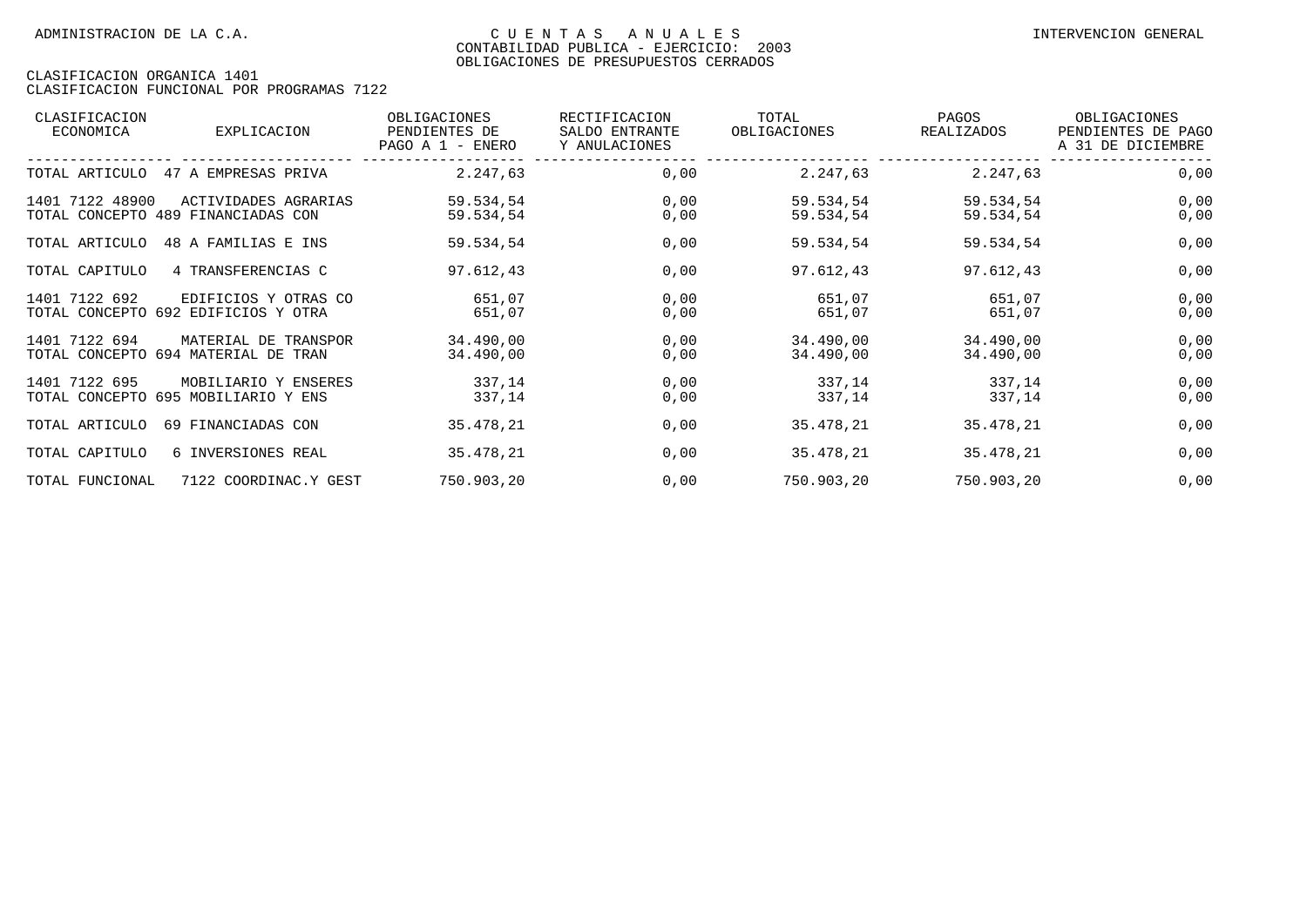| CLASIFICACION<br>ECONOMICA | <b>EXPLICACION</b>                                          | OBLIGACIONES<br>PENDIENTES DE<br>PAGO A $1$ -<br>ENERO | RECTIFICACION<br>SALDO ENTRANTE<br>Y ANULACIONES | TOTAL<br>OBLIGACIONES    | PAGOS<br>REALIZADOS      | OBLIGACIONES<br>PENDIENTES DE PAGO<br>A 31 DE DICIEMBRE |
|----------------------------|-------------------------------------------------------------|--------------------------------------------------------|--------------------------------------------------|--------------------------|--------------------------|---------------------------------------------------------|
| 1401 7128 47800            | POLITICA AGRARIA COM<br>TOTAL CONCEPTO 478 FINANCIADAS CON  | 482.318,44<br>482.318,44                               | 0,00<br>0,00                                     | 482.318,44<br>482.318,44 | 482.318,44<br>482.318,44 | 0,00<br>0,00                                            |
| TOTAL ARTICULO             | 47 A EMPRESAS PRIVA                                         | 482.318,44                                             | 0,00                                             | 482.318,44               | 482.318,44               | 0,00                                                    |
| TOTAL CAPITULO             | 4 TRANSFERENCIAS C                                          | 482.318,44                                             | 0,00                                             | 482.318,44               | 482.318,44               | 0,00                                                    |
| 1401 7128 687              | BIENES DESTINADOS PA<br>TOTAL CONCEPTO 687 BIENES DESTINADO | 362,66<br>362,66                                       | 0,00<br>0,00                                     | 362,66<br>362,66         | 362,66<br>362,66         | 0,00<br>0,00                                            |
| TOTAL ARTICULO             | 68 FINANCIADAS CON                                          | 362,66                                                 | 0,00                                             | 362,66                   | 362,66                   | 0,00                                                    |
| TOTAL CAPITULO             | 6 INVERSIONES REAL                                          | 362,66                                                 | 0,00                                             | 362,66                   | 362,66                   | 0,00                                                    |
| TOTAL FUNCIONAL            | 7128 POLITICA AGRARIA                                       | 482.681,10                                             | 0,00                                             | 482.681,10               | 482.681,10               | 0,00                                                    |
| TOTAL ORGANICO             | 1401 SECRETARIA GENER                                       | 1.241.995.82                                           | 0,00                                             | 1.241.995,82             | 1.241.995.82             | 0,00                                                    |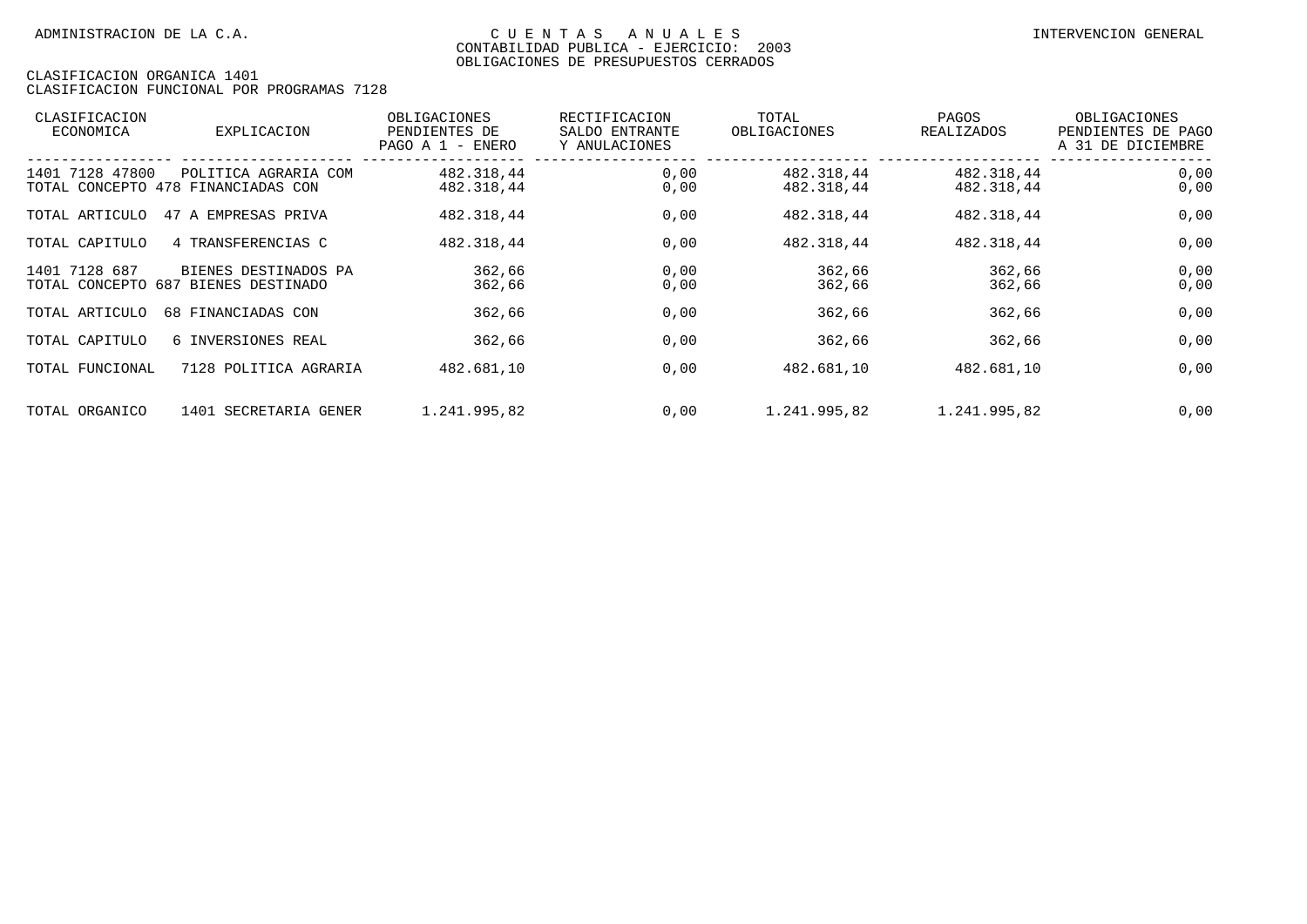| CLASIFICACION<br>ECONOMICA<br>EXPLICACION                                                                                 | OBLIGACIONES<br>PENDIENTES DE<br>PAGO A 1 - ENERO | RECTIFICACION<br>SALDO ENTRANTE<br>Y ANULACIONES | TOTAL<br>OBLIGACIONES          | PAGOS<br>REALIZADOS            | OBLIGACIONES<br>PENDIENTES DE PAGO<br>A 31 DE DICIEMBRE |
|---------------------------------------------------------------------------------------------------------------------------|---------------------------------------------------|--------------------------------------------------|--------------------------------|--------------------------------|---------------------------------------------------------|
| 1402 7123 16000<br>SEGURIDAD SOCIAL<br>TOTAL CONCEPTO 160 CUOTAS SOCIALES                                                 | 161.667,69<br>161.667,69                          | 0,00<br>0,00                                     | 161.667,69<br>161.667,69       | 161.667,69<br>161.667,69       | 0,00<br>0,00                                            |
| TOTAL ARTICULO 16 CUOTAS, PRESTACI                                                                                        | 161.667.69                                        | 0,00                                             | 161.667.69                     | 161.667.69                     | 0,00                                                    |
| TOTAL CAPITULO<br>1 GASTOS DE PERSON                                                                                      | 161.667,69                                        | 0,00                                             | 161.667,69                     | 161.667,69                     | 0,00                                                    |
| 1402 7123 212<br>EDIFICIOS Y OTRAS CO<br>TOTAL CONCEPTO 212 EDIFICIOS Y OTRA                                              | 1.425,79<br>1.425.79                              | 0,00<br>0,00                                     | 1.425,79<br>1.425,79           | 1.425,79<br>1.425,79           | 0,00<br>0,00                                            |
| TOTAL ARTICULO 21 REPARACION Y CON                                                                                        | 1.425,79                                          | 0,00                                             | 1.425,79                       | 1.425,79                       | 0,00                                                    |
| 1402 7123 22000<br>ORDINARIO NO INVENTA<br>1402 7123 22001<br>MOBILIARIO Y ENSERES<br>TOTAL CONCEPTO 220 MATERIAL DE OFIC | 196,58<br>207,00<br>403,58                        | 0,00<br>0,00<br>0,00                             | 196,58<br>207,00<br>403,58     | 196,58<br>207,00<br>403,58     | 0,00<br>0,00<br>0,00                                    |
| 1402 7123 22101<br>AGUA<br>1402 7123 22109<br>OTROS SUMINISTROS<br>TOTAL CONCEPTO 221 SUMINISTROS                         | 342,65<br>1.542,06<br>1.884,71                    | 0,00<br>0,00<br>0,00                             | 342,65<br>1.542,06<br>1.884,71 | 342,65<br>1.542,06<br>1.884,71 | 0,00<br>0,00<br>0,00                                    |
| 1402 7123 223<br>TRANSPORTE<br>TOTAL CONCEPTO 223 TRANSPORTE                                                              | 145,66<br>145,66                                  | 0,00<br>0,00                                     | 145,66<br>145,66               | 145,66<br>145,66               | 0,00<br>0,00                                            |
| 1402 7123 22601<br>ATENCIONES PROTOCOLA<br>TOTAL CONCEPTO 226 GASTOS DIVERSOS                                             | 82,50<br>82,50                                    | 0,00<br>0,00                                     | 82,50<br>82,50                 | 82,50<br>82,50                 | 0,00<br>0,00                                            |
| 1402 7123 22700<br>LIMPIEZA Y ASEO<br>1402 7123 22703<br>POSTALES<br>TOTAL CONCEPTO 227 TRABAJOS REALIZA                  | 2.011,00<br>32,77<br>2.043,77                     | 0,00<br>0,00<br>0,00                             | 2.011,00<br>32,77<br>2.043,77  | 2.011,00<br>32,77<br>2.043,77  | 0,00<br>0,00<br>0,00                                    |
| TOTAL ARTICULO 22 MATERIAL, SUMINI                                                                                        | 4.560,22                                          | 0,00                                             | 4.560,22                       | 4.560.22                       | 0,00                                                    |
| 1402 7123 230<br>DIETAS                                                                                                   | 18,33                                             | 0,00                                             | 18,33                          | 18,33                          | 0,00                                                    |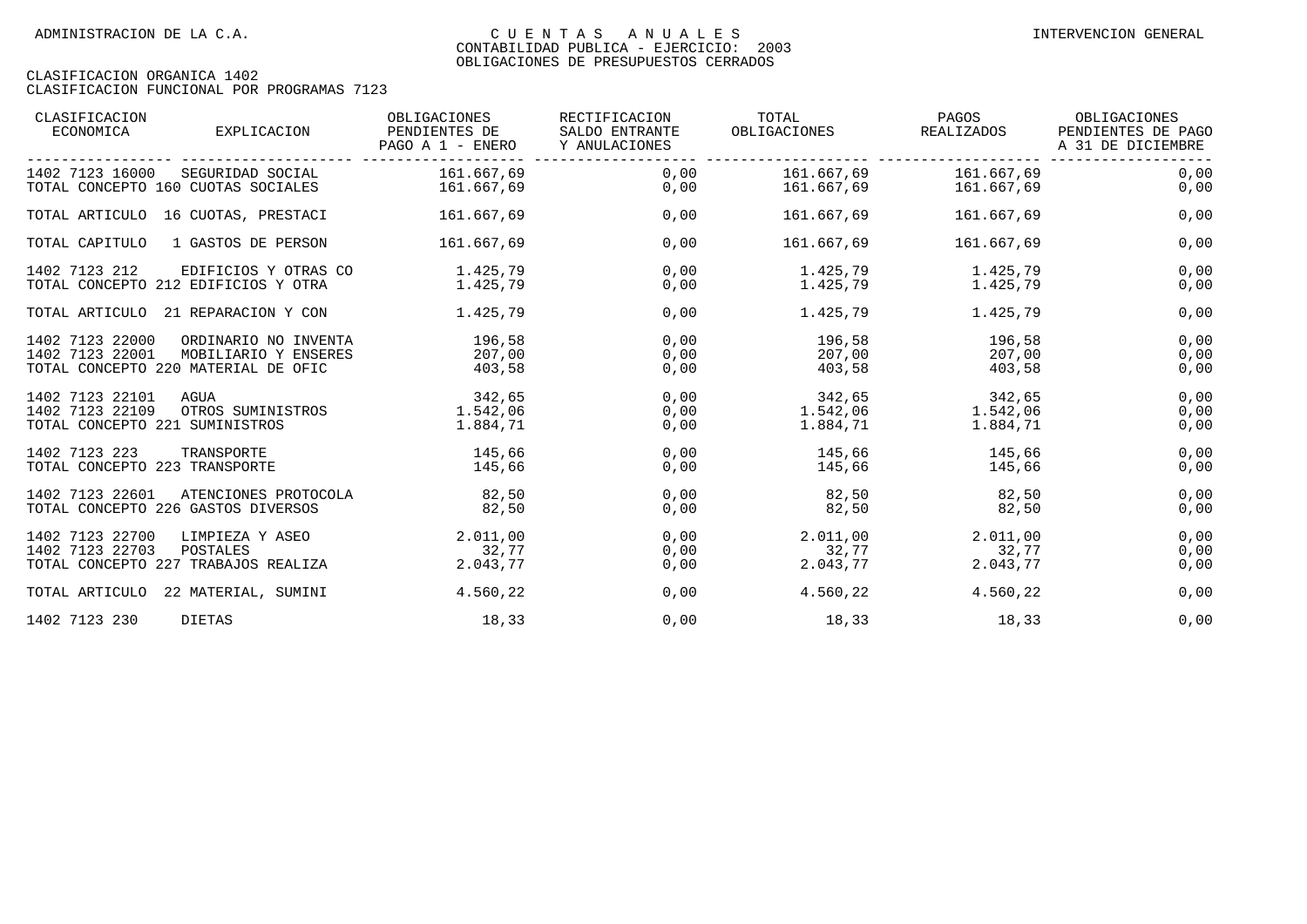| CLASIFICACION<br>ECONOMICA                     | EXPLICACION                                                 | OBLIGACIONES<br>PENDIENTES DE<br>PAGO A 1 - ENERO | RECTIFICACION<br>SALDO ENTRANTE<br>Y ANULACIONES | TOTAL<br>OBLIGACIONES    | PAGOS<br>REALIZADOS                         | OBLIGACIONES<br>PENDIENTES DE PAGO<br>A 31 DE DICIEMBRE |
|------------------------------------------------|-------------------------------------------------------------|---------------------------------------------------|--------------------------------------------------|--------------------------|---------------------------------------------|---------------------------------------------------------|
| TOTAL CONCEPTO 230 DIETAS                      |                                                             | 18,33                                             | 0,00                                             | 18,33                    | _____________ ____________________<br>18,33 | 0,00                                                    |
| 1402 7123 231<br>TOTAL CONCEPTO 231 LOCOMOCION | LOCOMOCION                                                  | 45,12<br>45,12                                    | 0,00<br>0,00                                     | 45,12<br>45,12           | 45,12<br>45,12                              | 0,00<br>0,00                                            |
| TOTAL ARTICULO                                 | 23 INDEMNIZACIONES                                          | 63,45                                             | 0,00                                             | 63,45                    | 63,45                                       | 0,00                                                    |
| TOTAL CAPITULO                                 | 2 GASTOS EN BIENES                                          | 6.049, 46                                         | 0,00                                             | 6.049, 46                | 6.049, 46                                   | 0,00                                                    |
| 1402 7123 46800                                | CERTAMENES GANADEROS<br>TOTAL CONCEPTO 468 FINANCIADAS CON  | 15.743,92<br>15.743.92                            | 0,00<br>0,00                                     | 15.743,92<br>15.743,92   | 15.743,92<br>15.743,92                      | 0,00<br>0,00                                            |
| 1402 7123 46900                                | CERTAMENES GANADEROS<br>TOTAL CONCEPTO 469 FINANCIADAS CON  | 15.743.92<br>15.743,92                            | 0,00<br>0,00                                     | 15.743,92<br>15.743,92   | 15.743,92<br>15.743,92                      | 0,00<br>0,00                                            |
|                                                | TOTAL ARTICULO 46 A CORPORACIONES                           | 31.487,84                                         | 0,00                                             | 31.487,84                | 31.487,84                                   | 0,00                                                    |
| 1402 7123 48800                                | CERTAMENES GANADEROS<br>TOTAL CONCEPTO 488 FINANCIADAS CON  | 1.929,72<br>1.929,72                              | 0,00<br>0,00                                     | 1.929,72<br>1.929,72     | 1.929,72<br>1.929,72                        | 0,00<br>0,00                                            |
| 1402 7123 48901                                | CERTAMENES GANADEROS<br>TOTAL CONCEPTO 489 FINANCIADAS CON  | 1.929,72<br>1.929,72                              | 0.00<br>0,00                                     | 1.929.72<br>1.929,72     | 1.929.72<br>1.929,72                        | 0,00<br>0,00                                            |
| TOTAL ARTICULO                                 | 48 A FAMILIAS E INS                                         | 3.859.44                                          | 0.00                                             | 3.859,44                 | 3.859.44                                    | 0,00                                                    |
| TOTAL CAPITULO                                 | 4 TRANSFERENCIAS C                                          | 35.347,28                                         | 0,00                                             | 35.347,28                | 35.347,28                                   | 0,00                                                    |
| 1402 7123 622                                  | EDIFICIOS Y OTRAS CO<br>TOTAL CONCEPTO 622 EDIFICIOS Y OTRA | 1.577.313,90<br>1.577.313,90                      | 0,00<br>0,00                                     | 1.577.313,90             | 1.577.313,90                                | 0,00<br>0,00                                            |
| 1402 7123 627                                  | BIENES DESTINADOS PA<br>TOTAL CONCEPTO 627 BIENES DESTINADO | 573.300.09<br>573.300,09                          | 0,00<br>0,00                                     | 573.300.09<br>573.300,09 | 573.300.09<br>573.300,09                    | 0,00<br>0,00                                            |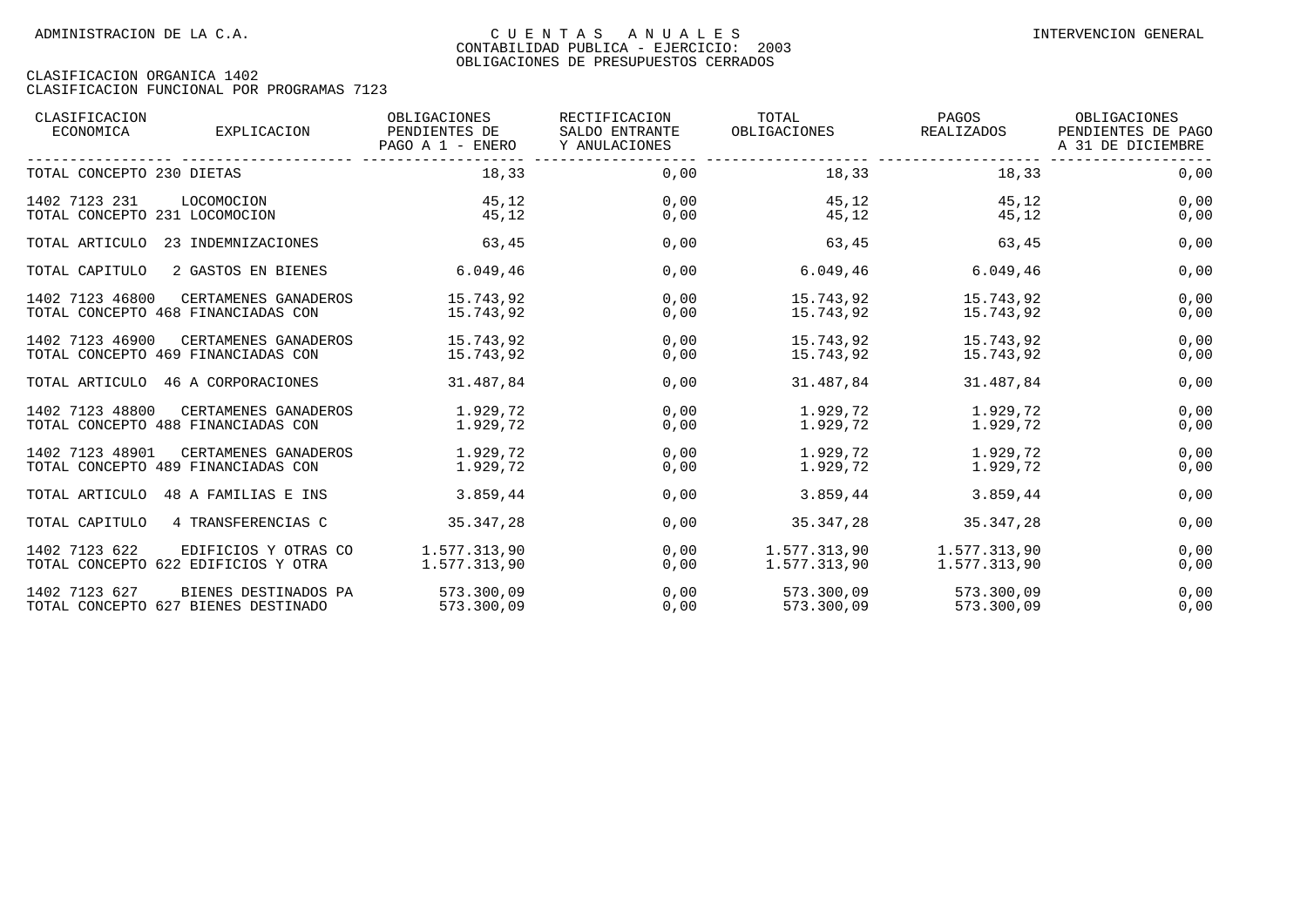| CLASIFICACION<br>ECONOMICA                                                                                                     | EXPLICACION                                                          | OBLIGACIONES<br>PENDIENTES DE<br>PAGO A 1 - ENERO                 | RECTIFICACION<br>SALDO ENTRANTE<br>Y ANULACIONES | TOTAL<br>OBLIGACIONES                                             | PAGOS<br>REALIZADOS                                               | OBLIGACIONES<br>PENDIENTES DE PAGO<br>A 31 DE DICIEMBRE |
|--------------------------------------------------------------------------------------------------------------------------------|----------------------------------------------------------------------|-------------------------------------------------------------------|--------------------------------------------------|-------------------------------------------------------------------|-------------------------------------------------------------------|---------------------------------------------------------|
| TOTAL ARTICULO 62 FINANCIADAS CON                                                                                              |                                                                      | 2.150.613.99                                                      | 0,00                                             | 2.150.613,99                                                      | 2.150.613.99                                                      | 0,00                                                    |
| 1402 7123 647<br>TOTAL CONCEPTO 647 BIENES DESTINADO                                                                           | BIENES DESTINADOS PA                                                 | 194.069,22<br>194.069,22                                          | 0,00<br>0,00                                     | 194.069,22<br>194.069,22                                          | 194.069,22<br>194.069,22                                          | 0,00<br>0,00                                            |
| TOTAL ARTICULO                                                                                                                 | 64 FINANCIADAS CON                                                   | 194.069,22                                                        | 0,00                                             | 194.069,22                                                        | 194.069,22                                                        | 0,00                                                    |
| 1402 7123 695<br>TOTAL CONCEPTO 695 MOBILIARIO Y ENS                                                                           | MOBILIARIO Y ENSERES                                                 | 38,14<br>38,14                                                    | 0,00<br>0,00                                     | 38,14<br>38,14                                                    | 38,14<br>38,14                                                    | 0,00<br>0,00                                            |
| 1402 7123 697<br>TOTAL CONCEPTO 697 BIENES DESTINADO                                                                           | BIENES DESTINADOS PA                                                 | 154.504,76<br>154.504.76                                          | 0,00<br>0,00                                     | 154.504,76<br>154.504,76                                          | 154.504,76<br>154.504,76                                          | 0,00<br>0,00                                            |
| 1402 7123 699<br>TOTAL CONCEPTO 699 INMOVILIZADO INM                                                                           | INMOVILIZADO INMATER                                                 | 26.692,50<br>26.692,50                                            | 0,00<br>0,00                                     | 26.692,50<br>26.692,50                                            | 26.692,50<br>26.692,50                                            | 0,00<br>0,00                                            |
| TOTAL ARTICULO                                                                                                                 | 69 FINANCIADAS CON                                                   | 181.235,40                                                        | 0.00                                             | 181.235,40                                                        | 181.235.40                                                        | 0,00                                                    |
| TOTAL CAPITULO                                                                                                                 | 6 INVERSIONES REAL                                                   | 2.525.918.61                                                      | 0,00                                             | 2.525.918.61                                                      | 2.525.918.61                                                      | 0,00                                                    |
| 1402 7123 77402<br>1402 7123 77405<br>1402 7123 77406<br>1402 7123 77407<br>APOYO A.D.S.<br>TOTAL CONCEPTO 774 FINANCIADAS CON | GANADERIA EXTENSIVA.<br>PROGRAMAS MEJORA CAL<br>INDEMNIZACION ERRAD. | 3.906,50<br>90.345,85<br>321.165,66<br>727.338,64<br>1.142.756,65 | 0.00<br>0,00<br>0,00<br>0,00<br>0,00             | 3.906,50<br>90.345,85<br>321.165,66<br>727.338,64<br>1.142.756,65 | 3.906,50<br>90.345,85<br>321.165,66<br>727.338,64<br>1.142.756,65 | 0,00<br>0,00<br>0,00<br>0,00<br>0,00                    |
| 1402 7123 77805<br>TOTAL CONCEPTO 778 FINANCIADAS CON                                                                          | PROGRAM MEJORA CALID                                                 | 66.090.41<br>66.090,41                                            | 0,00<br>0,00                                     | 66.090.41<br>66.090,41                                            | 66.090,41<br>66.090,41                                            | 0,00<br>0,00                                            |
| 1402 7123 77951<br>1402 7123 77955<br>TOTAL CONCEPTO 779 FINANCIADAS CON                                                       | AYUDAS GANADERIA<br>INDEMNIZACION SACRIF                             | 528.802,72<br>60.903,39<br>589.706,11                             | 0,00<br>0,00<br>0,00                             | 528.802,72<br>60.903,39<br>589.706,11                             | 528.802,72<br>60.903,39<br>589.706,11                             | 0,00<br>0,00<br>0,00                                    |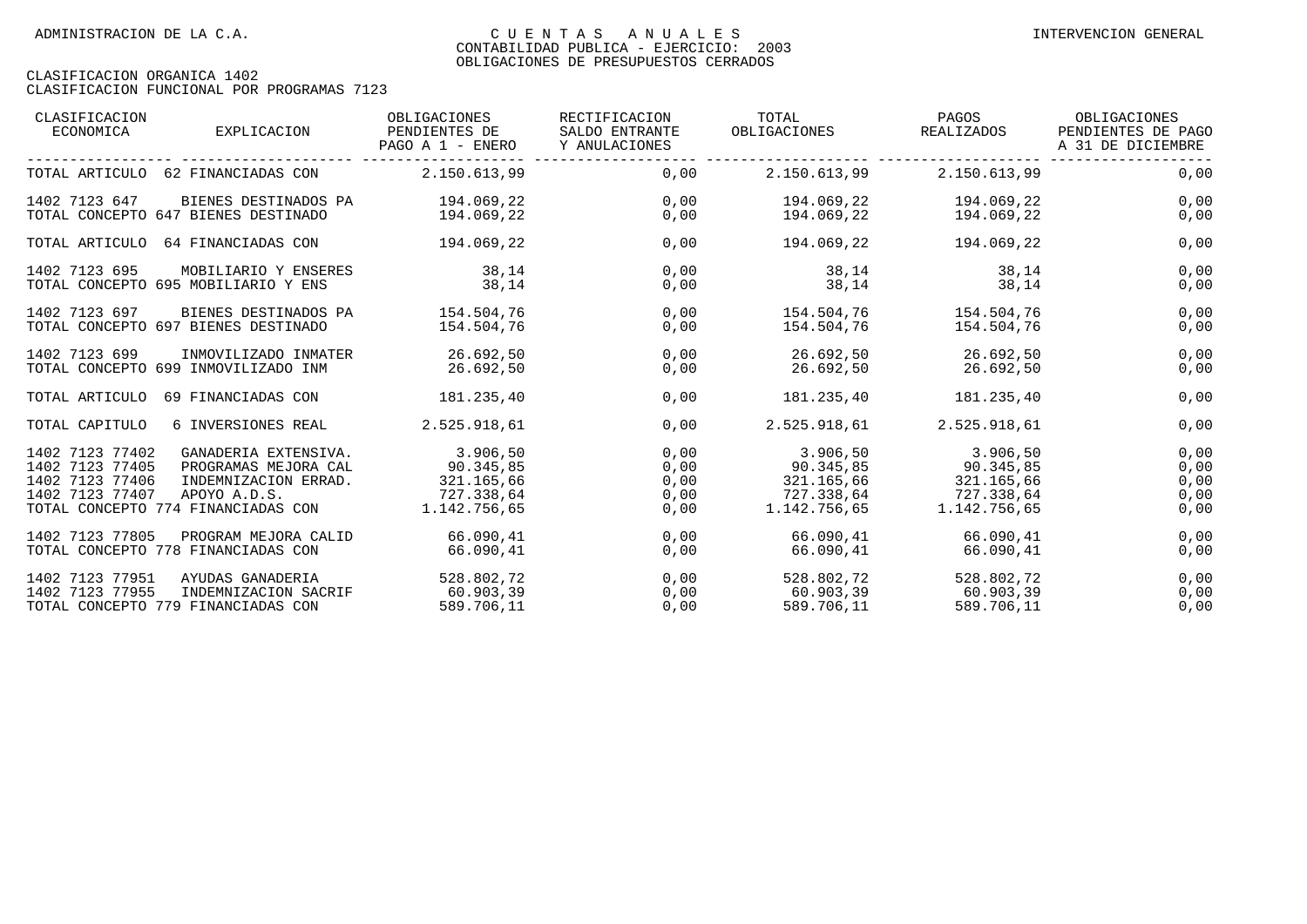| CLASIFICACION<br>ECONOMICA | EXPLICACION           | OBLIGACIONES<br>PENDIENTES DE<br>PAGO A 1 - ENERO | RECTIFICACION<br>SALDO ENTRANTE<br>Y ANULACIONES | TOTAL<br>OBLIGACIONES | PAGOS<br>REALIZADOS | OBLIGACIONES<br>PENDIENTES DE PAGO<br>A 31 DE DICIEMBRE |
|----------------------------|-----------------------|---------------------------------------------------|--------------------------------------------------|-----------------------|---------------------|---------------------------------------------------------|
| TOTAL ARTICULO             | 77 A EMPRESAS PRIVA   | 1.798.553,17                                      | 0.00                                             | 1.798.553.17          | 1.798.553,17        | 0,00                                                    |
| TOTAL CAPITULO             | TRANSFERENCIAS D      | 1.798.553,17                                      | 0.00                                             | 1.798.553.17          | 1.798.553,17        | 0,00                                                    |
| TOTAL FUNCIONAL            | 7123 PRODUCCION AGRAR | 4.527.536,21                                      | 0.00                                             | 4.527.536.21          | 4.527.536,21        | 0,00                                                    |
| TOTAL ORGANICO             | 1402 D.G. DE PRODUCCI | 4.527.536,21                                      | 0.00                                             | 4.527.536,21          | 4.527.536,21        | 0,00                                                    |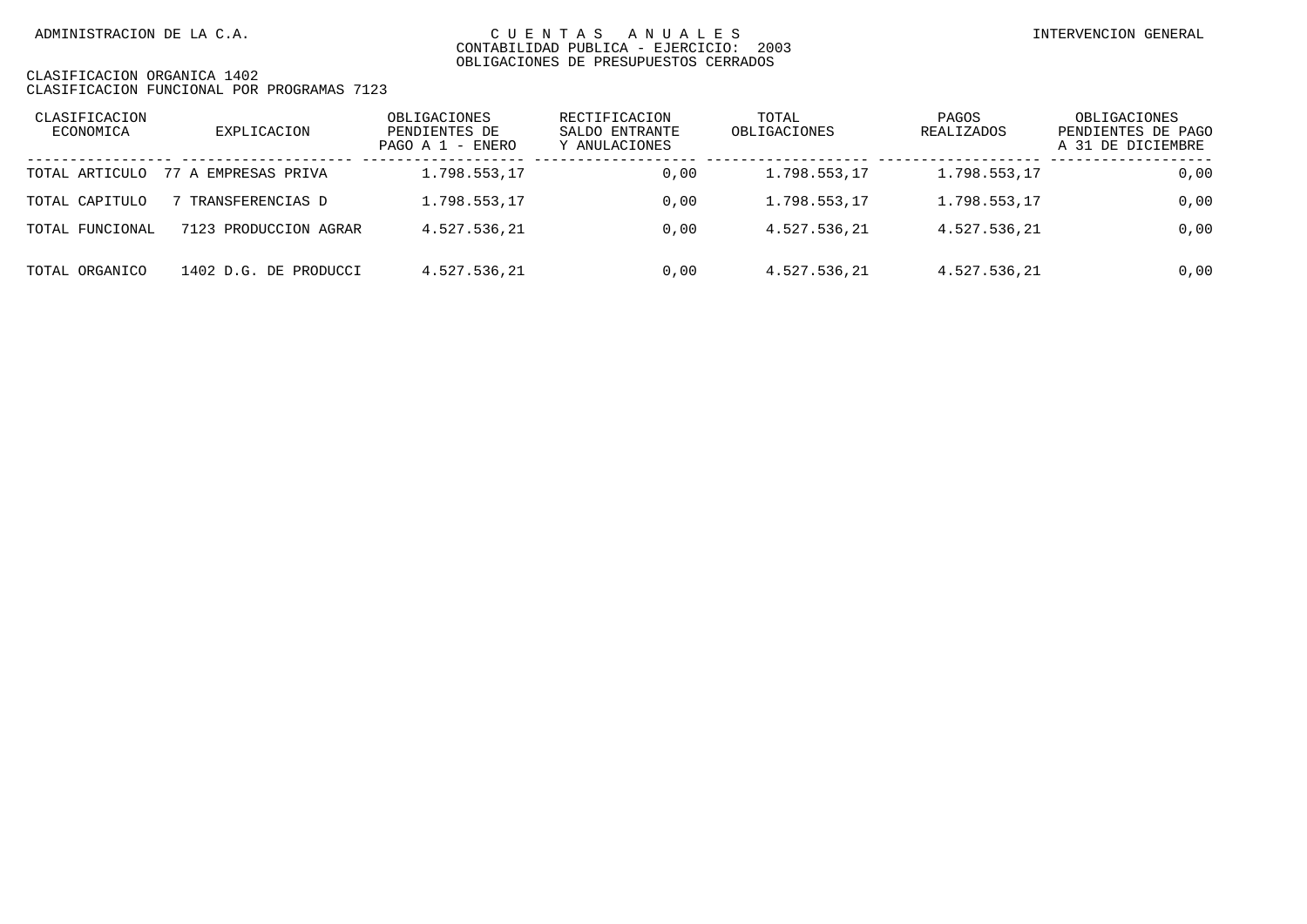| CLASIFICACION<br>ECONOMICA                        | EXPLICACION                                                                         | OBLIGACIONES<br>PENDIENTES DE<br>PAGO A 1 - ENERO | RECTIFICACION<br>SALDO ENTRANTE<br>Y ANULACIONES | TOTAL<br>OBLIGACIONES            | PAGOS<br>REALIZADOS                        | OBLIGACIONES<br>PENDIENTES DE PAGO<br>A 31 DE DICIEMBRE |
|---------------------------------------------------|-------------------------------------------------------------------------------------|---------------------------------------------------|--------------------------------------------------|----------------------------------|--------------------------------------------|---------------------------------------------------------|
|                                                   | 1403 7121 16000 SEGURIDAD SOCIAL<br>TOTAL CONCEPTO 160 CUOTAS SOCIALES              | 17.315,64<br>17.315,64                            | 0,00<br>0,00                                     |                                  | 17.315,64 17.315,64<br>17.315,64 17.315,64 | 0,00<br>0,00                                            |
|                                                   | TOTAL ARTICULO 16 CUOTAS, PRESTACI                                                  | 17.315,64                                         | 0,00                                             |                                  | 17.315,64 17.315,64                        | 0,00                                                    |
| TOTAL CAPITULO                                    | 1 GASTOS DE PERSON                                                                  | 17.315,64                                         | 0,00                                             | 17.315,64                        | 17.315,64                                  | 0,00                                                    |
| 1403 7121 22001<br>1403 7121 22003                | MOBILIARIO Y ENSERES<br>LIBROS Y OTRAS PUBLI<br>TOTAL CONCEPTO 220 MATERIAL DE OFIC | 1.364,12<br>1.675,97<br>3.040,09                  | 0,00<br>0,00<br>0,00                             | 1.364,12<br>1.675,97<br>3.040,09 | 1.364,12<br>1.675,97<br>3.040,09           | 0,00<br>0,00<br>0,00                                    |
| 1403 7121 22109<br>TOTAL CONCEPTO 221 SUMINISTROS | OTROS SUMINISTROS                                                                   | 5.217,41<br>5.217.41                              | 0,00<br>0,00                                     | 5.217,41<br>5.217,41             | 5.217,41<br>5.217,41                       | 0,00<br>0,00                                            |
| 1403 7121 22601<br>1403 7121 22602                | ATENCIONES PROTOCOLA<br>GASTOS DE DIVULGACIO<br>TOTAL CONCEPTO 226 GASTOS DIVERSOS  | 623,35<br>23.433.91<br>24.057,26                  | 0,00<br>0,00<br>0,00                             | 623,35<br>23.433,91<br>24.057,26 | 623,35<br>23.433.91<br>24.057,26           | 0,00<br>0,00<br>0,00                                    |
| TOTAL ARTICULO                                    | 22 MATERIAL, SUMINI                                                                 | 32.314,76                                         | 0,00                                             | 32.314,76                        | 32.314,76                                  | 0,00                                                    |
| 1403 7121 230<br>TOTAL CONCEPTO 230 DIETAS        | DIETAS                                                                              | 900,79<br>900,79                                  | 0,00<br>0,00                                     | 900,79<br>900,79                 | 900,79<br>900,79                           | 0,00<br>0,00                                            |
| 1403 7121 231<br>TOTAL CONCEPTO 231 LOCOMOCION    | LOCOMOCION                                                                          | 737,61<br>737.61                                  | 0,00<br>0,00                                     | 737,61<br>737.61                 | 737,61<br>737.61                           | 0,00<br>0,00                                            |
| TOTAL ARTICULO                                    | 23 INDEMNIZACIONES                                                                  | 1.638,40                                          | 0,00                                             | 1.638,40                         | 1.638,40                                   | 0,00                                                    |
| TOTAL CAPITULO                                    | 2 GASTOS EN BIENES                                                                  | 33.953,16                                         | 0,00                                             | 33.953,16                        | 33.953,16                                  | 0,00                                                    |
| 1403 7121 47903                                   | REESTRUCTURACION ASO<br>TOTAL CONCEPTO 479 FINANCIADAS CON                          | 459,58<br>459,58                                  | 0,00<br>0,00                                     | 459,58<br>459,58                 | 459,58<br>459,58                           | 0,00<br>0,00                                            |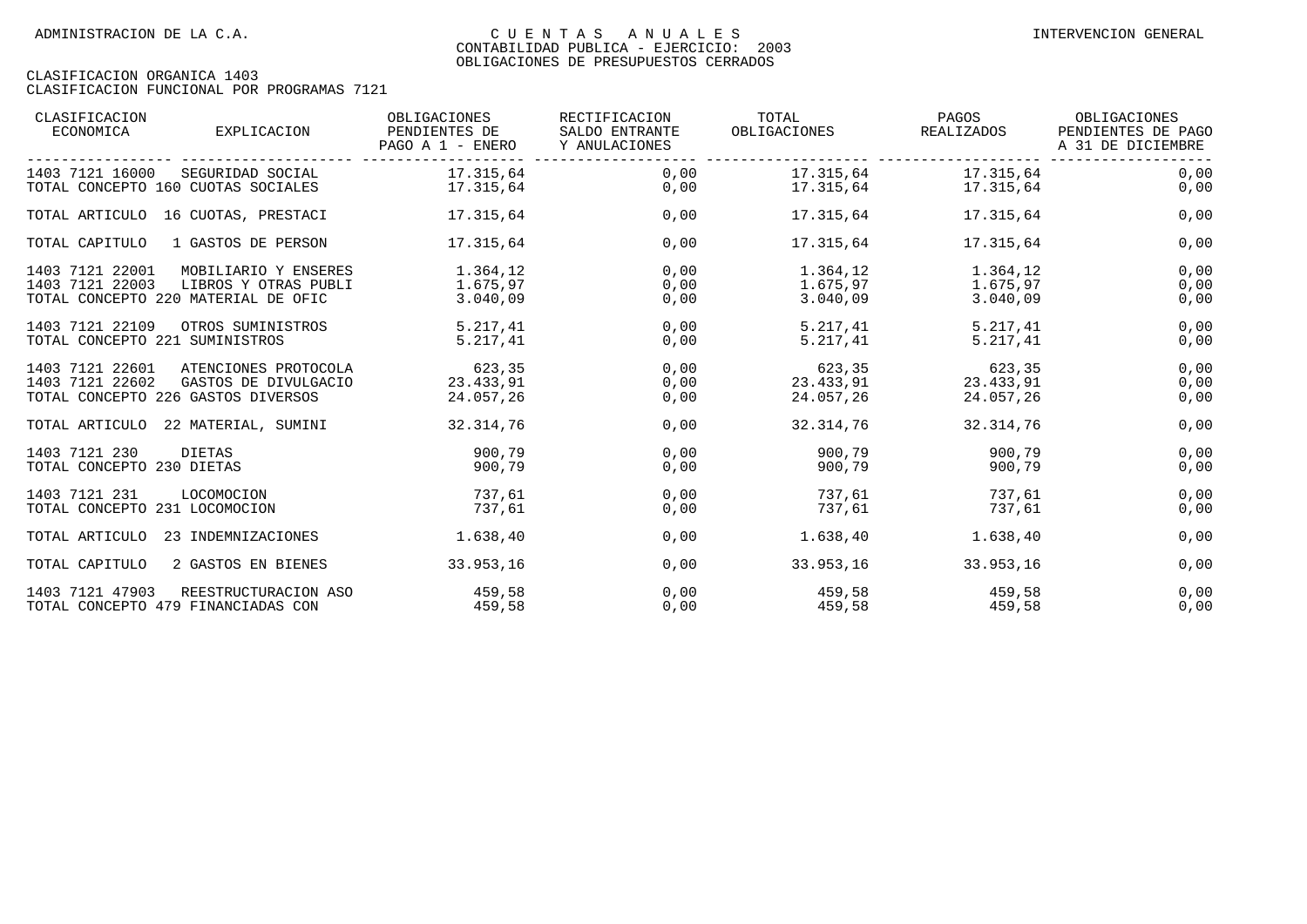| CLASIFICACION<br>ECONOMICA | EXPLICACION                         | OBLIGACIONES<br>PENDIENTES DE<br>PAGO A 1 - ENERO | RECTIFICACION<br>SALDO ENTRANTE<br>Y ANULACIONES | TOTAL<br>OBLIGACIONES | PAGOS<br>REALIZADOS | OBLIGACIONES<br>PENDIENTES DE PAGO<br>A 31 DE DICIEMBRE |
|----------------------------|-------------------------------------|---------------------------------------------------|--------------------------------------------------|-----------------------|---------------------|---------------------------------------------------------|
|                            | TOTAL ARTICULO 47 A EMPRESAS PRIVA  | 459,58                                            | 0,00                                             | 459,58                | 459,58              | 0,00                                                    |
| 1403 7121 48800            | FOMENTO CALIDAD                     | 83.626,45                                         | 0,00                                             | 83.626,45             | 83.626,45           | 0,00                                                    |
|                            | TOTAL CONCEPTO 488 FINANCIADAS CON  | 83.626,45                                         | 0,00                                             | 83.626,45             | 83.626,45           | 0,00                                                    |
| 1403 7121 48900            | FOMENTO CALIDAD                     | 85.629,98                                         | 0.00                                             | 85.629,98             | 85.629,98           | 0,00                                                    |
|                            | TOTAL CONCEPTO 489 FINANCIADAS CON  | 85.629,98                                         | 0,00                                             | 85.629,98             | 85.629,98           | 0,00                                                    |
| TOTAL ARTICULO             | 48 A FAMILIAS E INS                 | 169.256,43                                        | 0,00                                             | 169.256,43            | 169.256,43          | 0,00                                                    |
| TOTAL CAPITULO             | 4 TRANSFERENCIAS C                  | 169.716,01                                        | 0,00                                             | 169.716,01            | 169.716,01          | 0,00                                                    |
| 1403 7121 689              | INMOVILIZADO INMATER                | 6.005,00                                          | 0,00                                             | 6.005.00              | 6.005,00            | 0,00                                                    |
|                            | TOTAL CONCEPTO 689 INMOVILIZADO INM | 6.005.00                                          | 0,00                                             | 6.005,00              | 6.005,00            | 0,00                                                    |
| TOTAL ARTICULO             | 68 FINANCIADAS CON                  | 6.005,00                                          | 0,00                                             | 6.005,00              | 6.005,00            | 0,00                                                    |
| 1403 7121 692              | EDIFICIOS Y OTRAS CO                | 8.321,24                                          | 0,00                                             | 8.321,24              | 8.321,24            | 0,00                                                    |
|                            | TOTAL CONCEPTO 692 EDIFICIOS Y OTRA | 8.321,24                                          | 0,00                                             | 8.321,24              | 8.321,24            | 0,00                                                    |
| 1403 7121 695              | MOBILIARIO Y ENSERES                | 25.881,13                                         | 0,00                                             | 25.881,13             | 25.881,13           | 0,00                                                    |
|                            | TOTAL CONCEPTO 695 MOBILIARIO Y ENS | 25.881,13                                         | 0,00                                             | 25.881,13             | 25.881,13           | 0,00                                                    |
| 1403 7121 696              | EOUIPOS PARA PROCESO                | 9.697,60                                          | 0,00                                             | 9.697,60              | 9.697,60            | 0,00                                                    |
|                            | TOTAL CONCEPTO 696 EOUIPOS PARA PRO | 9.697,60                                          | 0,00                                             | 9.697,60              | 9.697,60            | 0,00                                                    |
| 1403 7121 699              | INMOVILIZADO INMATER                | 11.751.64                                         | 0,00                                             | 11.751.64             | 11.751,64           | 0,00                                                    |
|                            | TOTAL CONCEPTO 699 INMOVILIZADO INM | 11.751,64                                         | 0,00                                             | 11.751,64             | 11.751,64           | 0,00                                                    |
| TOTAL ARTICULO             | 69 FINANCIADAS CON                  | 55.651,61                                         | 0,00                                             | 55.651,61             | 55.651,61           | 0,00                                                    |
| TOTAL CAPITULO             | 6 INVERSIONES REAL                  | 61.656,61                                         | 0,00                                             | 61.656,61             | 61.656,61           | 0,00                                                    |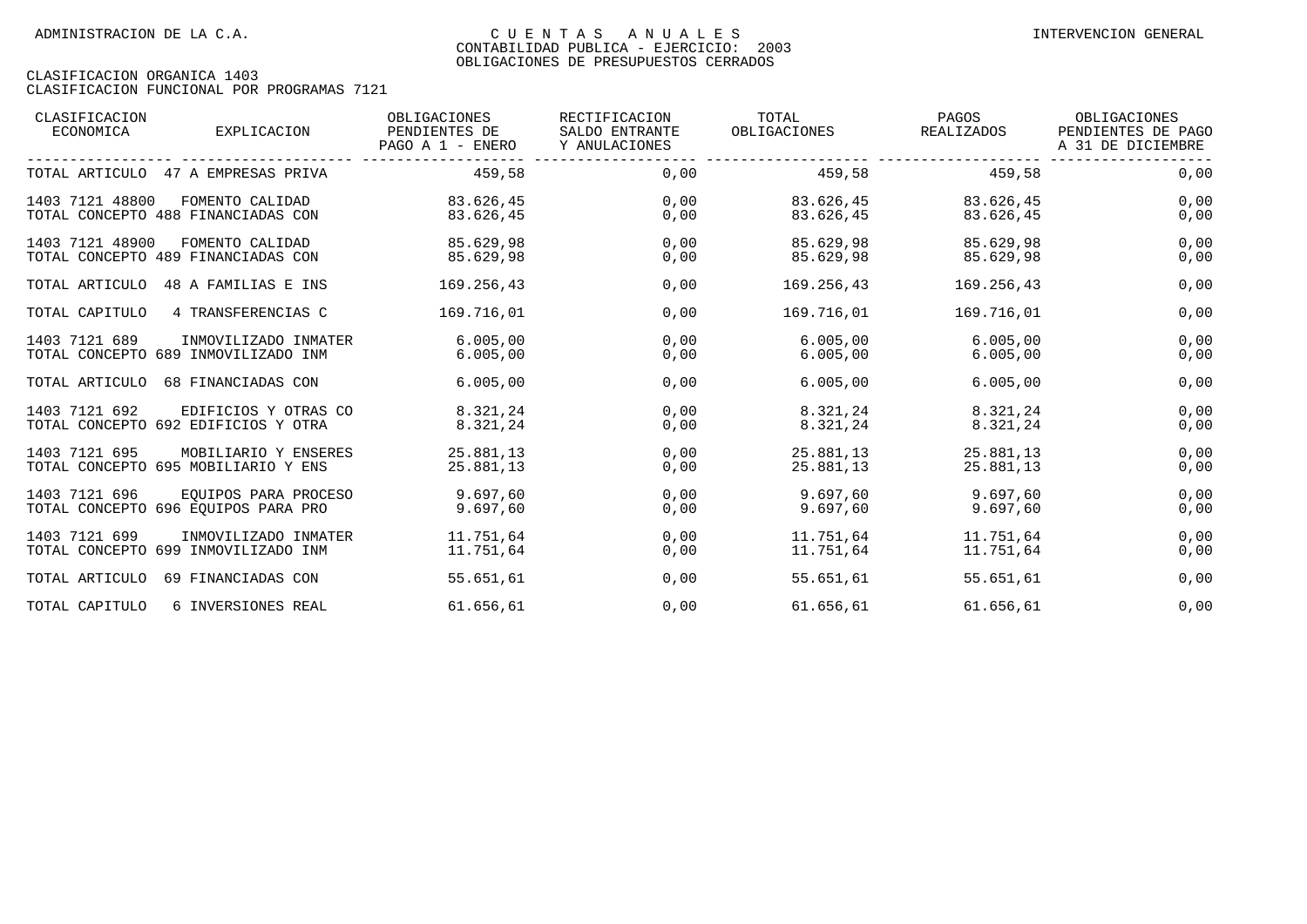| CLASIFICACION<br>ECONOMICA                            | EXPLICACION                                                                                                | OBLIGACIONES<br>PENDIENTES DE<br>PAGO A 1 - ENERO    | RECTIFICACION<br>SALDO ENTRANTE<br>Y ANULACIONES | TOTAL<br>OBLIGACIONES                                | PAGOS<br>REALIZADOS                                  | OBLIGACIONES<br>PENDIENTES DE PAGO<br>A 31 DE DICIEMBRE |
|-------------------------------------------------------|------------------------------------------------------------------------------------------------------------|------------------------------------------------------|--------------------------------------------------|------------------------------------------------------|------------------------------------------------------|---------------------------------------------------------|
| 1403 7121 77252<br>1403 7121 77253<br>1403 7121 77264 | FOMENTO COMERCIALIZA<br>FOMENTO RELACIONES C<br>APOYO INDUSTRIAS AGR<br>TOTAL CONCEPTO 772 FINANCIADAS CON | 190.536,23<br>155.611,59<br>586.984,22<br>933.132,04 | 0,00<br>0,00<br>0,00<br>0,00                     | 190.536,23<br>155.611,59<br>586.984,22<br>933.132,04 | 190.536,23<br>155.611,59<br>586.984,22<br>933.132,04 | 0,00<br>0,00<br>0,00<br>0,00                            |
| 1403 7121 77404<br>1403 7121 77407                    | APOYO INDUSTRIAS AGR<br>PROGRAMA CALIDAD CAR<br>TOTAL CONCEPTO 774 FINANCIADAS CON                         | 527.697,53<br>206.794,59<br>734.492,12               | 0,00<br>0,00<br>0,00                             | 527.697,53<br>206.794,59<br>734.492,12               | 527.697,53<br>206.794,59<br>734.492,12               | 0,00<br>0,00<br>0,00                                    |
| 1403 7121 77801<br>1403 7121 77804                    | FONDOS PROGRAMA IFOP<br>APOYO INDUSTRIAS AGR<br>TOTAL CONCEPTO 778 FINANCIADAS CON                         | 39.431,17<br>1.583.092,59<br>1.622.523,76            | 0,00<br>0,00<br>0,00                             | 39.431,17<br>1.583.092,59<br>1.622.523,76            | 39.431,17<br>1.583.092,59<br>1.622.523,76            | 0,00<br>0,00<br>0,00                                    |
| TOTAL ARTICULO                                        | 77 A EMPRESAS PRIVA                                                                                        | 3.290.147.92                                         | 0,00                                             | 3.290.147.92                                         | 3.290.147.92                                         | 0,00                                                    |
| TOTAL CAPITULO                                        | 7 TRANSFERENCIAS D                                                                                         | 3.290.147,92                                         | 0,00                                             | 3.290.147,92                                         | 3.290.147,92                                         | 0,00                                                    |
| TOTAL FUNCIONAL                                       | 7121 DESARROLLO AGROA                                                                                      | 3.572.789.34                                         | 0,00                                             | 3.572.789.34                                         | 3.572.789.34                                         | 0,00                                                    |
| TOTAL ORGANICO                                        | 1403 D.G. DE INDUSTRI                                                                                      | 3.572.789,34                                         | 0,00                                             | 3.572.789,34                                         | 3.572.789,34                                         | 0,00                                                    |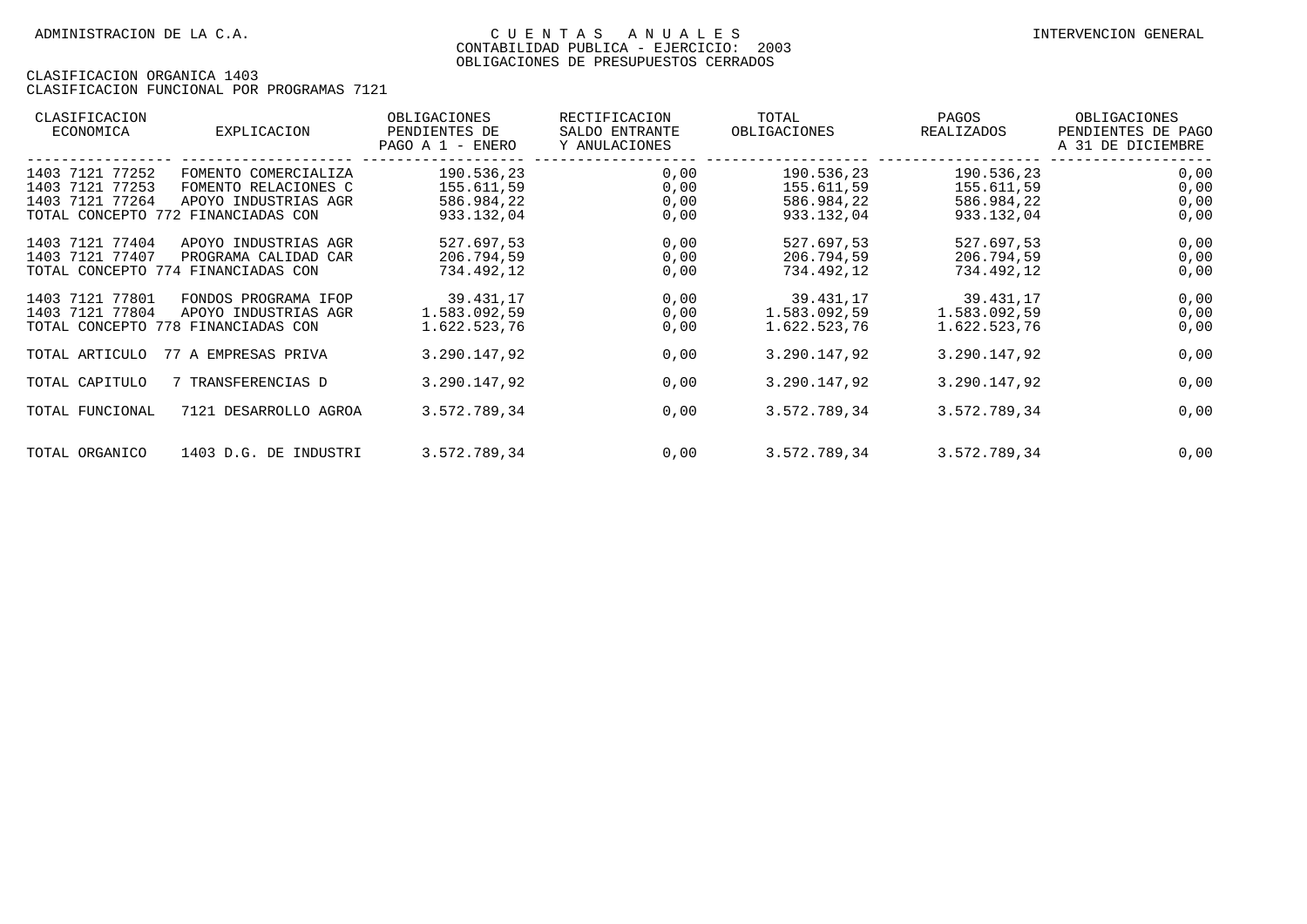| CLASIFICACION<br>ECONOMICA                            | EXPLICACION                                                                  | OBLIGACIONES<br>PENDIENTES DE<br>PAGO A 1 - ENERO | RECTIFICACION<br>SALDO ENTRANTE<br>Y ANULACIONES | TOTAL<br>OBLIGACIONES                         | PAGOS<br>REALIZADOS                           | OBLIGACIONES<br>PENDIENTES DE PAGO<br>A 31 DE DICIEMBRE |
|-------------------------------------------------------|------------------------------------------------------------------------------|---------------------------------------------------|--------------------------------------------------|-----------------------------------------------|-----------------------------------------------|---------------------------------------------------------|
| 1404 5421 16000                                       | SEGURIDAD SOCIAL<br>TOTAL CONCEPTO 160 CUOTAS SOCIALES                       | 70.842.46<br>70.842,46                            | - -------------------<br>0.00<br>0,00            | 70.842,46<br>70.842,46                        | 70.842.46<br>70.842,46                        | 0,00<br>0,00                                            |
|                                                       | TOTAL ARTICULO 16 CUOTAS, PRESTACI                                           | 70.842,46                                         | 0,00                                             | 70.842,46                                     | 70.842,46                                     | 0,00                                                    |
| TOTAL CAPITULO                                        | 1 GASTOS DE PERSON                                                           | 70.842,46                                         | 0,00                                             | 70.842,46                                     | 70.842,46                                     | 0,00                                                    |
| 1404 5421 214                                         | MATERIAL DE TRANSPOR<br>TOTAL CONCEPTO 214 MATERIAL DE TRAN                  | 1.300,00<br>1.300,00                              | 0.00<br>0,00                                     | 1.300,00<br>1.300,00                          | 1.300,00<br>1.300,00                          | 0,00<br>0,00                                            |
|                                                       | TOTAL ARTICULO 21 REPARACION Y CON                                           | 1.300,00                                          | 0,00                                             | 1.300,00                                      | 1.300,00                                      | 0,00                                                    |
| 1404 5421 22700<br>1404 5421 22701<br>1404 5421 22709 | LIMPIEZA Y ASEO<br>SEGURIDAD<br>OTROS<br>TOTAL CONCEPTO 227 TRABAJOS REALIZA | 4.438,79<br>4.844,16<br>5.126,00<br>14.408,95     | 0,00<br>0,00<br>0,00<br>0,00                     | 4.438,79<br>4.844,16<br>5.126,00<br>14.408,95 | 4.438,79<br>4.844,16<br>5.126,00<br>14.408,95 | 0,00<br>0,00<br>0,00<br>0,00                            |
| TOTAL ARTICULO                                        | 22 MATERIAL, SUMINI                                                          | 14.408,95                                         | 0,00                                             | 14.408,95                                     | 14.408,95                                     | 0,00                                                    |
| TOTAL CAPITULO                                        | 2 GASTOS EN BIENES                                                           | 15.708,95                                         | 0,00                                             | 15.708,95                                     | 15.708,95                                     | 0,00                                                    |
| 1404 5421 46800                                       | TOMA DE DATOS OFICIN<br>TOTAL CONCEPTO 468 FINANCIADAS CON                   | 58.796,00<br>58.796,00                            | 0,00<br>0,00                                     | 58.796,00<br>58.796,00                        | 58.796,00<br>58.796,00                        | 0,00<br>0,00                                            |
| 1404 5421 46900                                       | TOMA DE DATOS OFICIN<br>TOTAL CONCEPTO 469 FINANCIADAS CON                   | 58.796,00<br>58.796,00                            | 0,00<br>0,00                                     | 58.796,00<br>58.796,00                        | 58.796,00<br>58.796,00                        | 0,00<br>0,00                                            |
|                                                       | TOTAL ARTICULO 46 A CORPORACIONES                                            | 117.592,00                                        | 0,00                                             | 117.592,00                                    | 117.592,00                                    | 0,00                                                    |
| TOTAL CAPITULO                                        | 4 TRANSFERENCIAS C                                                           | 117.592,00                                        | 0,00                                             | 117.592,00                                    | 117.592,00                                    | 0,00                                                    |
| 1404 5421 647                                         | BIENES DESTINADOS PA<br>TOTAL CONCEPTO 647 BIENES DESTINADO                  | 211.947,82<br>211.947,82                          | 0,00<br>0,00                                     | 211.947,82<br>211.947,82                      | 211.947,82<br>211.947,82                      | 0,00<br>0,00                                            |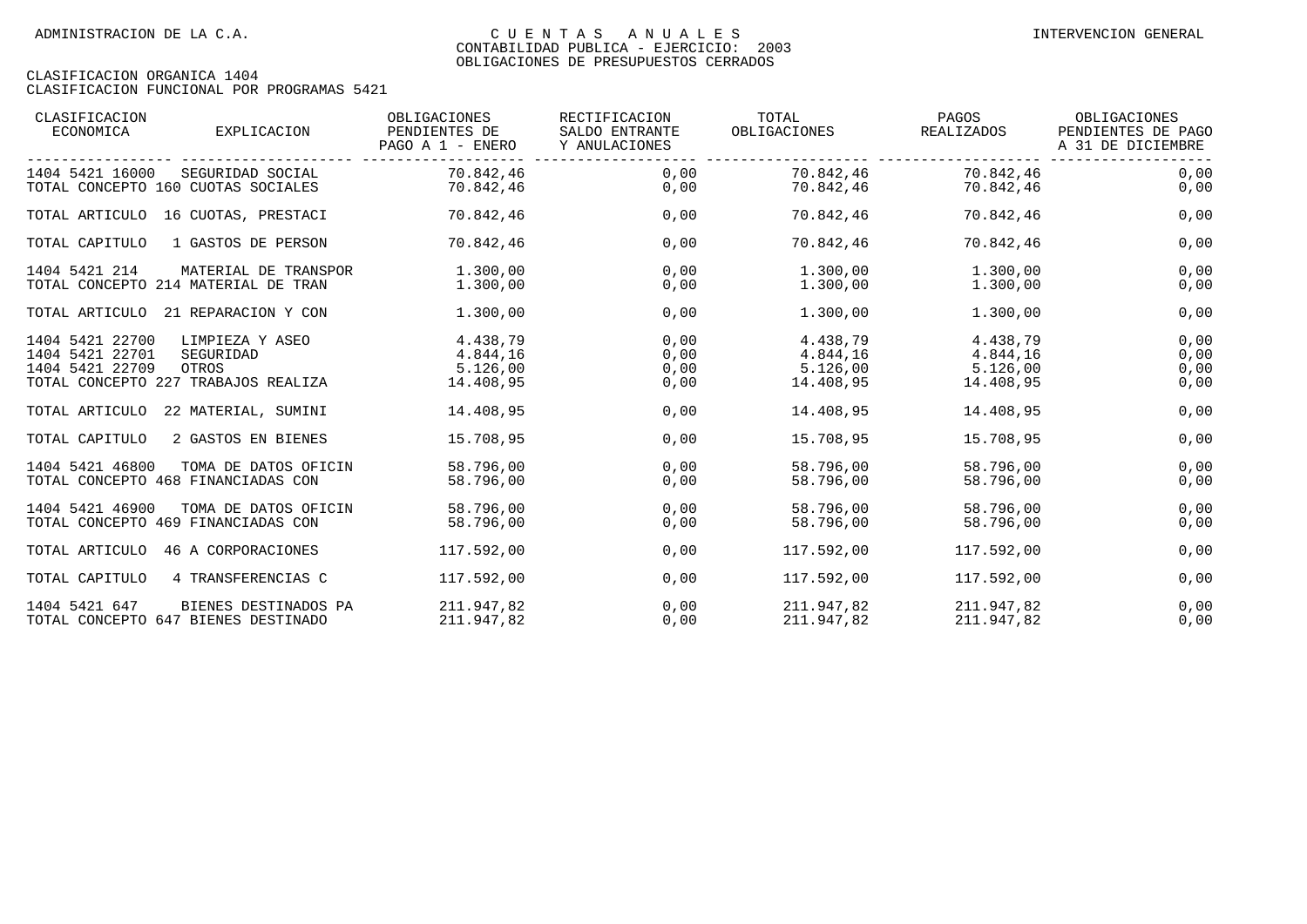| CLASIFICACION<br>ECONOMICA | EXPLICACION                                                 | OBLIGACIONES<br>PENDIENTES DE<br>PAGO A 1 - ENERO | RECTIFICACION<br>SALDO ENTRANTE<br>Y ANULACIONES | TOTAL<br>OBLIGACIONES    | PAGOS<br><b>REALIZADOS</b> | OBLIGACIONES<br>PENDIENTES DE PAGO<br>A 31 DE DICIEMBRE |
|----------------------------|-------------------------------------------------------------|---------------------------------------------------|--------------------------------------------------|--------------------------|----------------------------|---------------------------------------------------------|
| TOTAL ARTICULO             | 64 FINANCIADAS CON                                          | 211.947,82                                        | 0,00                                             | 211.947,82               | 211.947,82                 | 0,00                                                    |
| 1404 5421 687              | BIENES DESTINADOS PA<br>TOTAL CONCEPTO 687 BIENES DESTINADO | 982,83<br>982,83                                  | 0,00<br>0,00                                     | 982,83<br>982,83         | 982,83<br>982,83           | 0,00<br>0,00                                            |
| TOTAL ARTICULO             | 68 FINANCIADAS CON                                          | 982,83                                            | 0,00                                             | 982,83                   | 982,83                     | 0,00                                                    |
| 1404 5421 692              | EDIFICIOS Y OTRAS CO<br>TOTAL CONCEPTO 692 EDIFICIOS Y OTRA | 72.878,55<br>72.878,55                            | 0,00<br>0,00                                     | 72.878,55<br>72.878,55   | 72.878,55<br>72.878,55     | 0,00<br>0,00                                            |
| 1404 5421 697              | BIENES DESTINADOS PA<br>TOTAL CONCEPTO 697 BIENES DESTINADO | 118.180,04<br>118.180,04                          | 0,00<br>0,00                                     | 118.180,04<br>118.180,04 | 118.180,04<br>118.180,04   | 0,00<br>0,00                                            |
| TOTAL ARTICULO             | 69 FINANCIADAS CON                                          | 191.058,59                                        | 0,00                                             | 191.058,59               | 191.058,59                 | 0,00                                                    |
| TOTAL CAPITULO             | 6 INVERSIONES REAL                                          | 403.989,24                                        | 0,00                                             | 403.989,24               | 403.989,24                 | 0,00                                                    |
| 1404 5421 78401            | BECAS PREDOCTORALES<br>TOTAL CONCEPTO 784 FINANCIADAS CON   | 961,62<br>961,62                                  | 0,00<br>0,00                                     | 961,62<br>961,62         | 961,62<br>961,62           | 0,00<br>0,00                                            |
| TOTAL ARTICULO             | 78 A FAMILIAS E INS                                         | 961,62                                            | 0,00                                             | 961,62                   | 961,62                     | 0,00                                                    |
| TOTAL CAPITULO             | 7 TRANSFERENCIAS D                                          | 961,62                                            | 0,00                                             | 961,62                   | 961,62                     | 0,00                                                    |
| TOTAL FUNCIONAL            | 5421 INVESTIGACION AG                                       | 609.094,27                                        | 0,00                                             | 609.094,27               | 609.094,27                 | 0,00                                                    |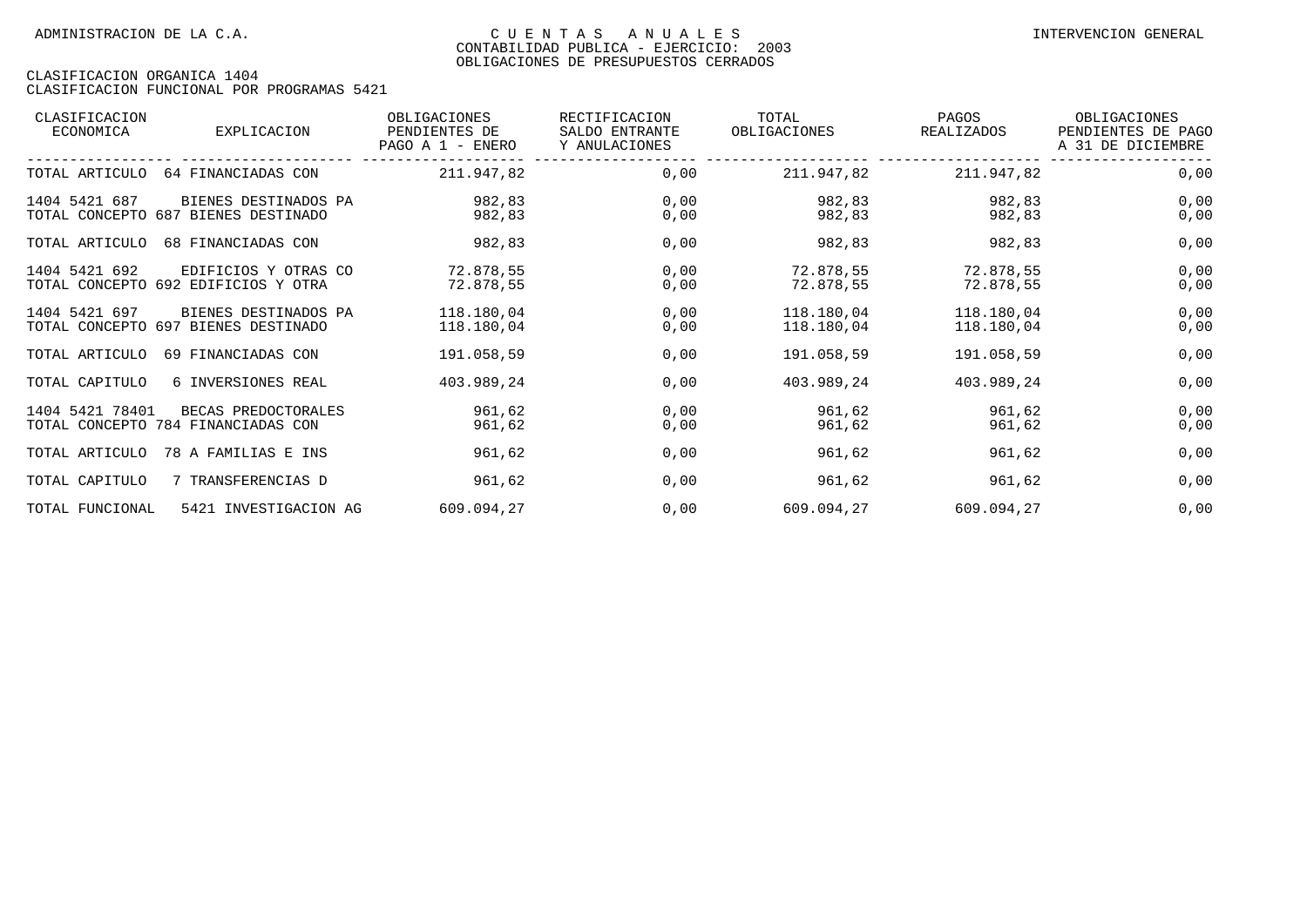| CLASIFICACION<br>ECONOMICA                                                              | EXPLICACION                                                                            | OBLIGACIONES<br>PENDIENTES DE<br>PAGO A 1 - ENERO | RECTIFICACION<br>SALDO ENTRANTE<br>Y ANULACIONES | TOTAL<br>OBLIGACIONES                         | PAGOS<br>REALIZADOS                           | OBLIGACIONES<br>PENDIENTES DE PAGO<br>A 31 DE DICIEMBRE |
|-----------------------------------------------------------------------------------------|----------------------------------------------------------------------------------------|---------------------------------------------------|--------------------------------------------------|-----------------------------------------------|-----------------------------------------------|---------------------------------------------------------|
| 1404 7141 16000                                                                         | SEGURIDAD SOCIAL<br>TOTAL CONCEPTO 160 CUOTAS SOCIALES                                 | 168.324,38<br>168.324,38                          | 0.00<br>0,00                                     | 168.324,38<br>168.324,38                      | 168.324,38<br>168.324,38                      | 0,00<br>0,00                                            |
|                                                                                         | TOTAL ARTICULO 16 CUOTAS, PRESTACI                                                     | 168.324,38                                        | 0,00                                             | 168.324,38                                    | 168.324,38                                    | 0,00                                                    |
| TOTAL CAPITULO                                                                          | 1 GASTOS DE PERSON                                                                     | 168.324,38                                        | 0,00                                             | 168.324,38                                    | 168.324,38                                    | 0,00                                                    |
| 1404 7141 204                                                                           | MATERIAL DE TRANSPOR<br>TOTAL CONCEPTO 204 MATERIAL DE TRAN                            | 1.000,00<br>1.000,00                              | 0,00<br>0,00                                     | 1.000,00<br>1.000,00                          | 1.000,00<br>1.000,00                          | 0,00<br>0,00                                            |
| TOTAL ARTICULO                                                                          | 20 ARRENDAMIENTOS                                                                      | 1.000,00                                          | 0,00                                             | 1.000,00                                      | 1.000,00                                      | 0,00                                                    |
| 1404 7141 213                                                                           | MAQUINARIA, INSTALACI<br>TOTAL CONCEPTO 213 MAOUINARIA, INST                           | 5.898,60<br>5.898,60                              | 0,00<br>0,00                                     | 5.898,60<br>5.898,60                          | 5.898,60<br>5.898,60                          | 0,00<br>0,00                                            |
|                                                                                         | TOTAL ARTICULO 21 REPARACION Y CON                                                     | 5.898,60                                          | 0,00                                             | 5.898,60                                      | 5.898,60                                      | 0,00                                                    |
| 1404 7141 22103<br>1404 7141 22104<br>1404 7141 22109<br>TOTAL CONCEPTO 221 SUMINISTROS | COMBUSTIBLES<br>VESTUARIO<br>OTROS SUMINISTROS                                         | 1.983,70<br>334,11<br>3.480,00<br>5.797,81        | 0,00<br>0,00<br>0,00<br>0,00                     | 1.983,70<br>334,11<br>3.480,00<br>5.797,81    | 1.983,70<br>334,11<br>3.480,00<br>5.797,81    | 0,00<br>0,00<br>0,00<br>0,00                            |
| 1404 7141 22601<br>TOTAL CONCEPTO 226 GASTOS DIVERSOS                                   | ATENCIONES PROTOCOLA                                                                   | 486,44<br>486,44                                  | 0,00<br>0,00                                     | 486,44<br>486,44                              | 486,44<br>486,44                              | 0,00<br>0,00                                            |
| 1404 7141 22700<br>1404 7141 22706<br>1404 7141 22709                                   | LIMPIEZA Y ASEO<br>ESTUDIOS Y TRABAJOS<br>OTROS<br>TOTAL CONCEPTO 227 TRABAJOS REALIZA | 7.029.44<br>5.579,60<br>2.854,42<br>15.463,46     | 0,00<br>0,00<br>0,00<br>0,00                     | 7.029.44<br>5.579,60<br>2.854,42<br>15.463,46 | 7.029,44<br>5.579.60<br>2.854,42<br>15.463,46 | 0,00<br>0,00<br>0,00<br>0,00                            |
| TOTAL ARTICULO                                                                          | 22 MATERIAL, SUMINI                                                                    | 21.747,71                                         | 0,00                                             | 21.747,71                                     | 21.747,71                                     | 0,00                                                    |
| 1404 7141 230                                                                           | DIETAS                                                                                 | 377,50                                            | 0,00                                             | 377,50                                        | 377,50                                        | 0,00                                                    |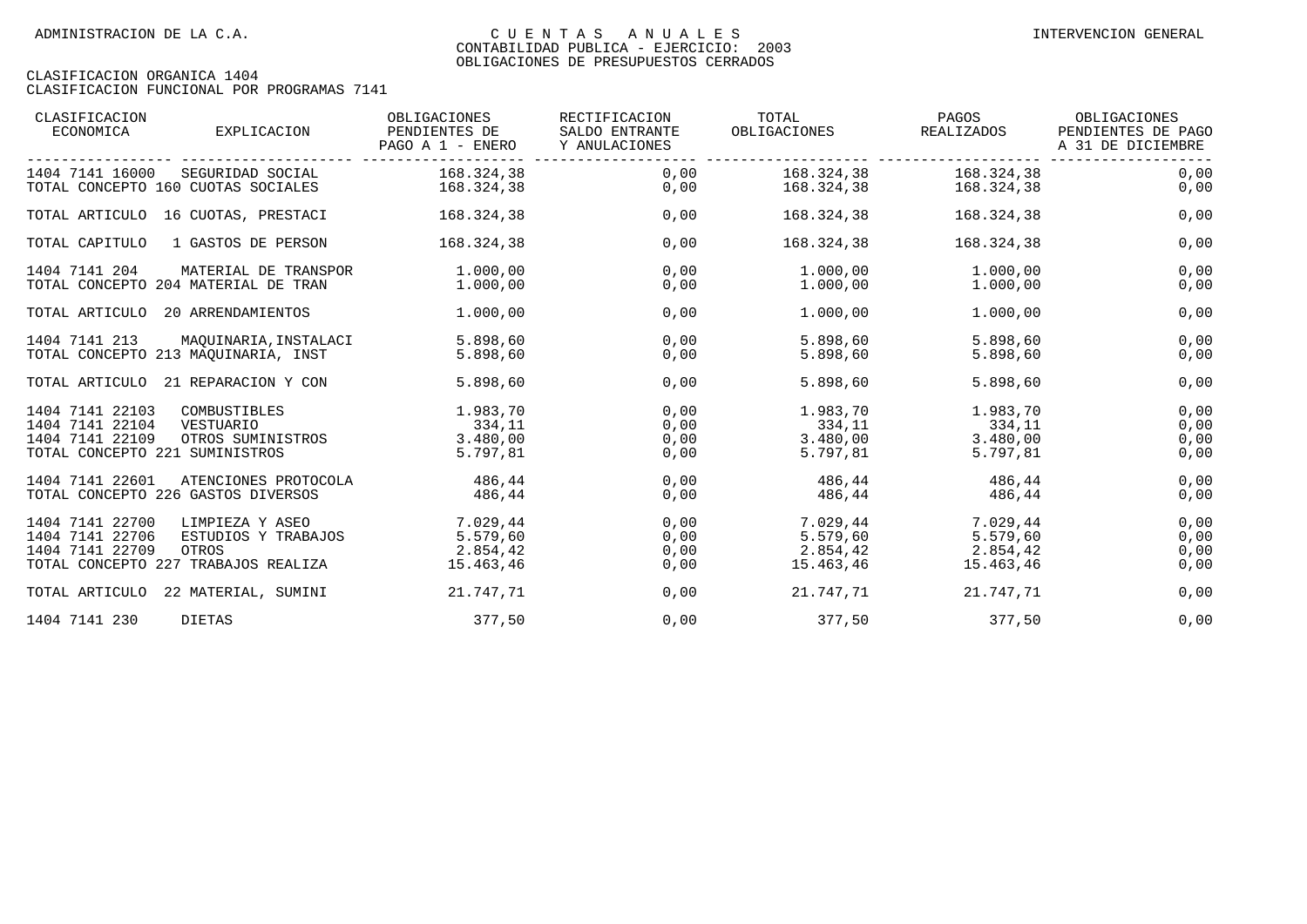| CLASIFICACION<br>ECONOMICA                                                                  | EXPLICACION                                                          | OBLIGACIONES<br>PENDIENTES DE<br>PAGO A 1 - ENERO | RECTIFICACION<br>SALDO ENTRANTE<br>Y ANULACIONES | TOTAL<br>OBLIGACIONES                           | PAGOS<br>REALIZADOS                             | OBLIGACIONES<br>PENDIENTES DE PAGO<br>A 31 DE DICIEMBRE |
|---------------------------------------------------------------------------------------------|----------------------------------------------------------------------|---------------------------------------------------|--------------------------------------------------|-------------------------------------------------|-------------------------------------------------|---------------------------------------------------------|
| TOTAL CONCEPTO 230 DIETAS                                                                   |                                                                      | 377,50                                            | 0,00                                             | 377,50                                          | 377,50                                          | 0,00                                                    |
| 1404 7141 231<br>TOTAL CONCEPTO 231 LOCOMOCION                                              | LOCOMOCION                                                           | 274,41<br>274,41                                  | 0,00<br>0,00                                     | 274,41<br>274,41                                | 274,41<br>274,41                                | 0,00<br>0,00                                            |
| 1404 7141 239<br>TOTAL CONCEPTO 239 OTRAS INDEMNIZAC                                        | OTRAS INDEMNIZACIONE                                                 | 879,45<br>879,45                                  | 0.00<br>0,00                                     | 879,45<br>879,45                                | 879,45<br>879,45                                | 0,00<br>0,00                                            |
| TOTAL ARTICULO                                                                              | 23 INDEMNIZACIONES                                                   | 1.531,36                                          | 0,00                                             | 1.531,36                                        | 1.531,36                                        | 0,00                                                    |
| TOTAL CAPITULO                                                                              | 2 GASTOS EN BIENES                                                   | 30.177,67                                         | 0,00                                             | 30.177,67                                       | 30.177,67                                       | 0,00                                                    |
| 1404 7141 48400<br>TOTAL CONCEPTO 484 FINANCIADAS CON                                       | APOYO ASOCIACIONES R                                                 | 11.487,00<br>11.487,00                            | 0,00<br>0,00                                     | 11.487,00<br>11.487,00                          | 11.487,00<br>11.487,00                          | 0,00<br>0,00                                            |
| 1404 7141 48800<br>1404 7141 48801<br>1404 7141 48802<br>TOTAL CONCEPTO 488 FINANCIADAS CON | APOYO ACTIVIDADES FO<br>APOYO ASOCIACIONES R<br>APOYO FORMACION ENTI | 36.307,57<br>11.487,00<br>2.527,32<br>50.321,89   | 0,00<br>0,00<br>0,00<br>0,00                     | 36.307,57<br>11.487,00<br>2.527,32<br>50.321,89 | 36.307,57<br>11.487,00<br>2.527,32<br>50.321,89 | 0,00<br>0,00<br>0,00<br>0,00                            |
| 1404 7141 48900<br>1404 7141 48902<br>TOTAL CONCEPTO 489 FINANCIADAS CON                    | APOYO ACTIVIDADES FO<br>APOYO FORMACION ENTI                         | 36.307,62<br>2.527,33<br>38.834,95                | 0,00<br>0,00<br>0,00                             | 36.307,62<br>2.527,33<br>38.834,95              | 36.307,62<br>2.527,33<br>38.834,95              | 0,00<br>0,00<br>0,00                                    |
| TOTAL ARTICULO                                                                              | 48 A FAMILIAS E INS                                                  | 100.643.84                                        | 0.00                                             | 100.643.84                                      | 100.643.84                                      | 0,00                                                    |
| TOTAL CAPITULO                                                                              | 4 TRANSFERENCIAS C                                                   | 100.643,84                                        | 0,00                                             | 100.643,84                                      | 100.643,84                                      | 0,00                                                    |
| 1404 7141 689<br>TOTAL CONCEPTO 689 INMOVILIZADO INM                                        | INMOVILIZADO INMATER                                                 | 188,43<br>188,43                                  | 0,00<br>0,00                                     | 188,43<br>188,43                                | 188,43<br>188,43                                | 0,00<br>0,00                                            |
| TOTAL ARTICULO                                                                              | 68 FINANCIADAS CON                                                   | 188,43                                            | 0,00                                             | 188,43                                          | 188,43                                          | 0,00                                                    |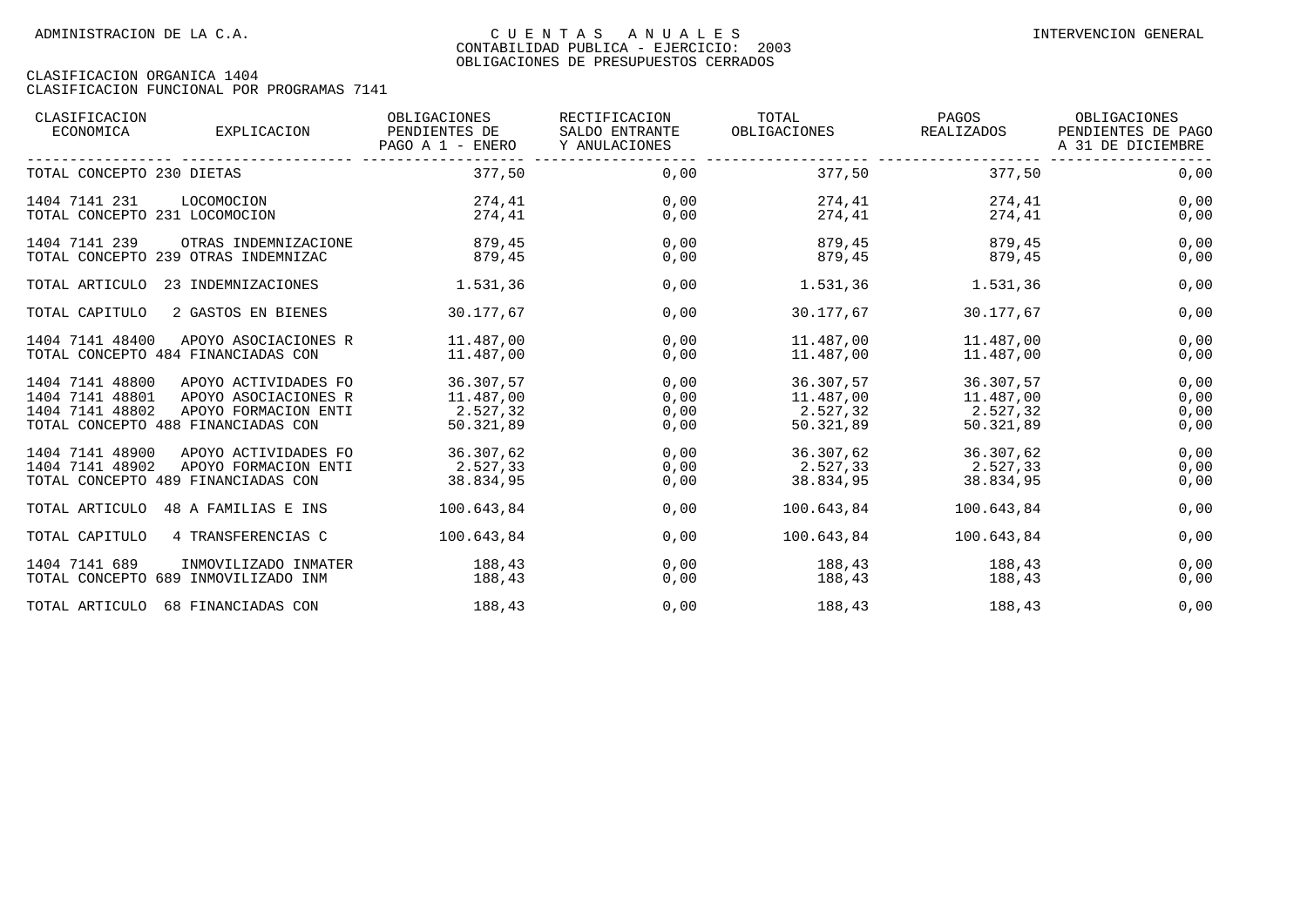| CLASIFICACION<br>ECONOMICA                                                                                     | EXPLICACION                                                                             | OBLIGACIONES<br>PENDIENTES DE<br>PAGO A 1 - ENERO             | RECTIFICACION<br>SALDO ENTRANTE<br>Y ANULACIONES | TOTAL<br>OBLIGACIONES                                         | PAGOS<br>REALIZADOS                                           | OBLIGACIONES<br>PENDIENTES DE PAGO<br>A 31 DE DICIEMBRE |
|----------------------------------------------------------------------------------------------------------------|-----------------------------------------------------------------------------------------|---------------------------------------------------------------|--------------------------------------------------|---------------------------------------------------------------|---------------------------------------------------------------|---------------------------------------------------------|
| 1404 7141 699                                                                                                  | INMOVILIZADO INMATER $1.799,44$<br>TOTAL CONCEPTO 699 INMOVILIZADO INM                  | 1.799,44                                                      |                                                  | $0,00$ 1.799,44<br>$0,00$ $1,799,44$                          | 1.799,44<br>1.799,44                                          | 0,00<br>0,00                                            |
| TOTAL ARTICULO 69 FINANCIADAS CON                                                                              |                                                                                         | 1.799,44                                                      | 0,00                                             | 1.799,44                                                      | 1.799,44                                                      | 0,00                                                    |
| TOTAL CAPITULO                                                                                                 | 6 INVERSIONES REAL                                                                      | 1.987,87                                                      | 0,00                                             | 1.987,87                                                      | 1.987,87                                                      | 0,00                                                    |
| 1404 7141 77409<br>TOTAL CONCEPTO 774 FINANCIADAS CON                                                          | APOYO ATRIAS MAPA                                                                       | 19.689,16<br>19.689,16                                        | 0,00<br>0,00                                     | 19.689,16<br>19.689,16                                        | 19.689,16<br>19.689,16                                        | 0,00<br>0,00                                            |
| 1404 7141 77800<br>1404 7141 77801<br>1404 7141 77804<br>1404 7141 77805<br>TOTAL CONCEPTO 778 FINANCIADAS CON | APOYO RED EXPERIMENT<br>APOYO ATRIAS DGA<br>APOYO ATRIAS (MAPA)<br>APOYO GESTION CONTAB | 15.956,64<br>18.686,69<br>19.689,15<br>26.391,08<br>80.723,56 | 0,00<br>0,00<br>0,00<br>0,00<br>0,00             | 15.956,64<br>18.686,69<br>19.689,15<br>26.391,08<br>80.723,56 | 15.956,64<br>18.686,69<br>19.689,15<br>26.391,08<br>80.723,56 | 0,00<br>0,00<br>0,00<br>0,00<br>0,00                    |
| 1404 7141 77900<br>1404 7141 77901<br>1404 7141 77902<br>TOTAL CONCEPTO 779 FINANCIADAS CON                    | APOYO RED EXPERIMENT<br>APOYO ATRIAS DGA<br>APOYO GESTION CONTAB                        | 15.956,64<br>18.686,69<br>26.391,12<br>61.034,45              | 0,00<br>0,00<br>0,00<br>0,00                     | 15.956,64<br>26.391,12<br>61.034,45                           | 15.956,64<br>18.686,69 18.686,69<br>26.391,12<br>61.034,45    | 0,00<br>0,00<br>0,00<br>0,00                            |
|                                                                                                                | TOTAL ARTICULO 77 A EMPRESAS PRIVA                                                      | 161.447,17                                                    | 0,00                                             | 161.447.17                                                    | 161.447.17                                                    | 0,00                                                    |
| 1404 7141 78801<br>1404 7141 78802<br>1404 7141 78803<br>TOTAL CONCEPTO 788 FINANCIADAS CON                    | APOYO A ASOCIACIONES<br>APOYO GESTION CONTAB<br>APOYO RED EXPERIMENT                    | 53.790,58<br>32.988,85<br>6.560,00<br>93.339,43               | 0,00<br>0,00<br>0,00<br>0,00                     | 53.790,58<br>32.988,85<br>6.560,00<br>93.339,43               | 53.790,58<br>32.988,85<br>6.560,00<br>93.339,43               | 0,00<br>0,00<br>0,00<br>0,00                            |
| 1404 7141 78901<br>1404 7141 78902<br>1404 7141 78903<br>TOTAL CONCEPTO 789 FINANCIADAS CON                    | APOYO A ASOCIACIONES<br>APOYO GESTION CONTAB<br>APOYO RED EXPERIMENT                    | 53.790,58<br>32.988,90<br>6.560,00<br>93.339,48               | 0,00<br>0,00<br>0,00<br>0,00                     | 53.790,58<br>6.560,00<br>93.339,48                            | 53.790,58<br>32.988,90 32.988,90<br>6.560,00<br>93.339,48     | 0,00<br>0,00<br>0,00<br>0,00                            |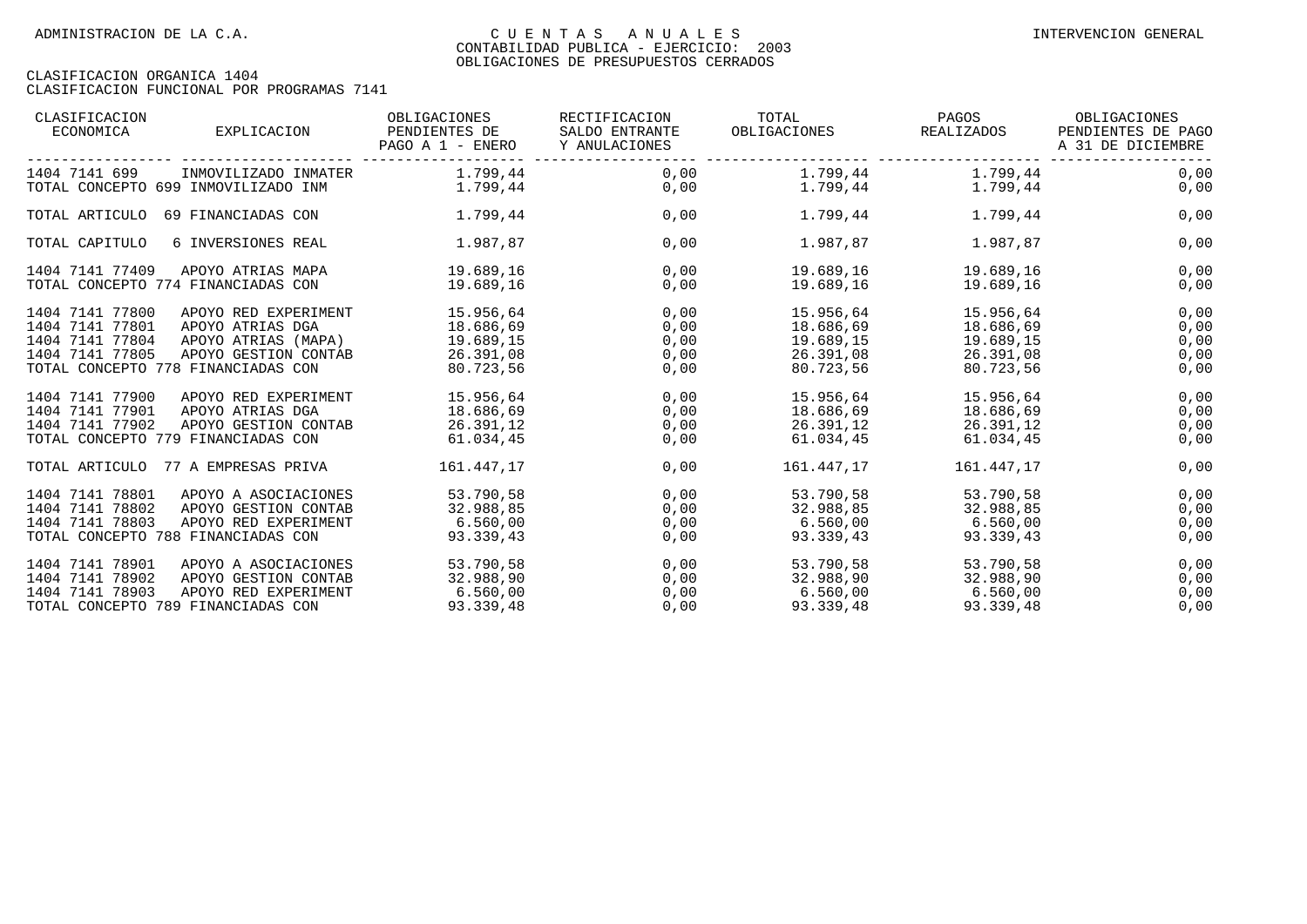| CLASIFICACION<br>ECONOMICA | EXPLICACION           | OBLIGACIONES<br>PENDIENTES DE<br>PAGO A $1$ - ENERO | RECTIFICACION<br>SALDO ENTRANTE<br>Y ANULACIONES | TOTAL<br>OBLIGACIONES | PAGOS<br>REALIZADOS | OBLIGACIONES<br>PENDIENTES DE PAGO<br>A 31 DE DICIEMBRE |
|----------------------------|-----------------------|-----------------------------------------------------|--------------------------------------------------|-----------------------|---------------------|---------------------------------------------------------|
| TOTAL ARTICULO             | 78 A FAMILIAS E INS   | 186.678,91                                          | 0,00                                             | 186.678,91            | 186.678,91          | 0,00                                                    |
| TOTAL CAPITULO             | TRANSFERENCIAS D      | 348.126,08                                          | 0,00                                             | 348.126.08            | 348.126,08          | 0,00                                                    |
| TOTAL FUNCIONAL            | 7141 TRANSFERENCIA DE | 649.259.84                                          | 0.00                                             | 649.259.84            | 649.259.84          | 0,00                                                    |
| TOTAL ORGANICO             | 1404 D.G. DE TECNOLOG | 1.258.354,11                                        | 0.00                                             | 1.258.354,11          | 1.258.354,11        | 0,00                                                    |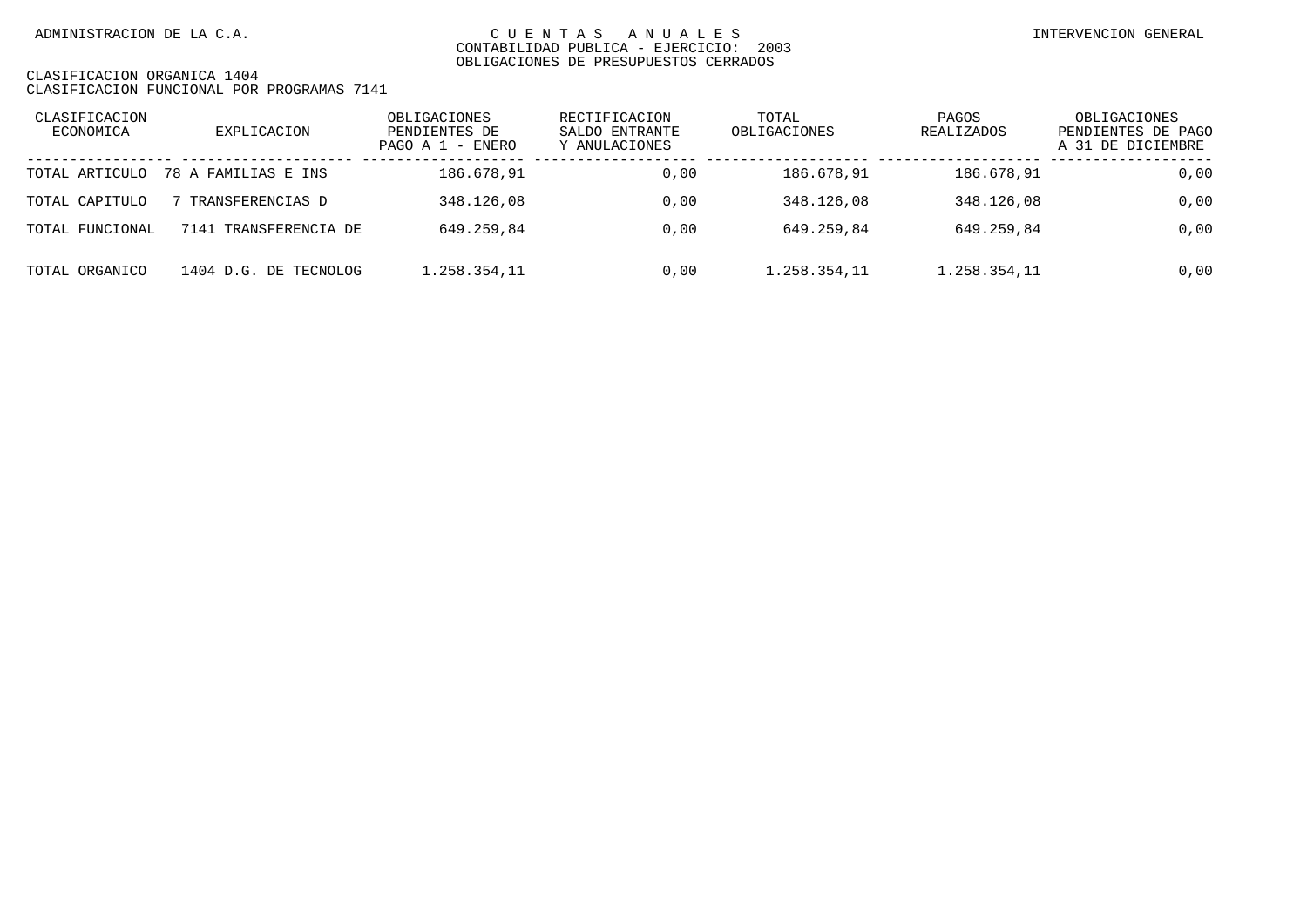| CLASIFICACION<br>ECONOMICA<br>EXPLICACION                                                                                 | OBLIGACIONES<br>PENDIENTES DE<br>PAGO A 1 - ENERO | RECTIFICACION<br>SALDO ENTRANTE<br>Y ANULACIONES | TOTAL<br>OBLIGACIONES          | PAGOS<br>REALIZADOS            | OBLIGACIONES<br>PENDIENTES DE PAGO<br>A 31 DE DICIEMBRE |
|---------------------------------------------------------------------------------------------------------------------------|---------------------------------------------------|--------------------------------------------------|--------------------------------|--------------------------------|---------------------------------------------------------|
| 1405 5311 16000<br>SEGURIDAD SOCIAL<br>TOTAL CONCEPTO 160 CUOTAS SOCIALES                                                 | 92.515,07<br>92.515,07                            | 0,00<br>0,00                                     | 92.515,07<br>92.515,07         | 92.515,07<br>92.515,07         | 0,00<br>0,00                                            |
| TOTAL ARTICULO 16 CUOTAS, PRESTACI                                                                                        | 92.515,07                                         | 0,00                                             | 92.515,07                      | 92.515,07                      | 0,00                                                    |
| TOTAL CAPITULO<br>1 GASTOS DE PERSON                                                                                      | 92.515,07                                         | 0,00                                             | 92.515,07                      | 92.515,07                      | 0,00                                                    |
| 1405 5311 215<br>MOBILIARIO Y ENSERES<br>TOTAL CONCEPTO 215 MOBILIARIO Y ENS                                              | 61,67<br>61,67                                    | 0,00<br>0,00                                     | 61,67<br>61,67                 | 61,67<br>61,67                 | 0,00<br>0,00                                            |
| TOTAL ARTICULO 21 REPARACION Y CON                                                                                        | 61,67                                             | 0,00                                             | 61,67                          | 61,67                          | 0,00                                                    |
| 1405 5311 22000<br>ORDINARIO NO INVENTA<br>1405 5311 22004<br>MATERIAL INFORMATICO<br>TOTAL CONCEPTO 220 MATERIAL DE OFIC | 387,98<br>6.797,99<br>7.185,97                    | 0,00<br>0,00<br>0,00                             | 387,98<br>6.797,99<br>7.185,97 | 387,98<br>6.797,99<br>7.185,97 | 0,00<br>0,00<br>0,00                                    |
| 1405 5311 22109<br>OTROS SUMINISTROS<br>TOTAL CONCEPTO 221 SUMINISTROS                                                    | 5,22<br>5,22                                      | 0,00<br>0,00                                     | 5,22<br>5,22                   | 5,22<br>5,22                   | 0,00<br>0,00                                            |
| 1405 5311 223<br>TRANSPORTE<br>TOTAL CONCEPTO 223 TRANSPORTE                                                              | 101,49<br>101,49                                  | 0,00<br>0,00                                     | 101,49<br>101,49               | 101,49<br>101,49               | 0,00<br>0,00                                            |
| 1405 5311 22601<br>ATENCIONES PROTOCOLA<br>TOTAL CONCEPTO 226 GASTOS DIVERSOS                                             | 480,76<br>480,76                                  | 0,00<br>0,00                                     | 480,76<br>480,76               | 480,76<br>480,76               | 0,00<br>0,00                                            |
| 1405 5311 22706<br>ESTUDIOS Y TRABAJOS<br>TOTAL CONCEPTO 227 TRABAJOS REALIZA                                             | 12.000,00<br>12.000,00                            | 0,00<br>0,00                                     | 12.000,00<br>12.000,00         | 12,000,00<br>12.000,00         | 0,00<br>0,00                                            |
| TOTAL ARTICULO<br>22 MATERIAL, SUMINI                                                                                     | 19.773,44                                         | 0,00                                             | 19.773,44                      | 19.773,44                      | 0,00                                                    |
| TOTAL CAPITULO<br>2 GASTOS EN BIENES                                                                                      | 19.835,11                                         | 0,00                                             | 19.835,11                      | 19.835,11                      | 0,00                                                    |
| 1405 5311 627<br>BIENES DESTINADOS PA                                                                                     | 995.737,67                                        | 0,00                                             | 995.737,67                     | 995.737,67                     | 0,00                                                    |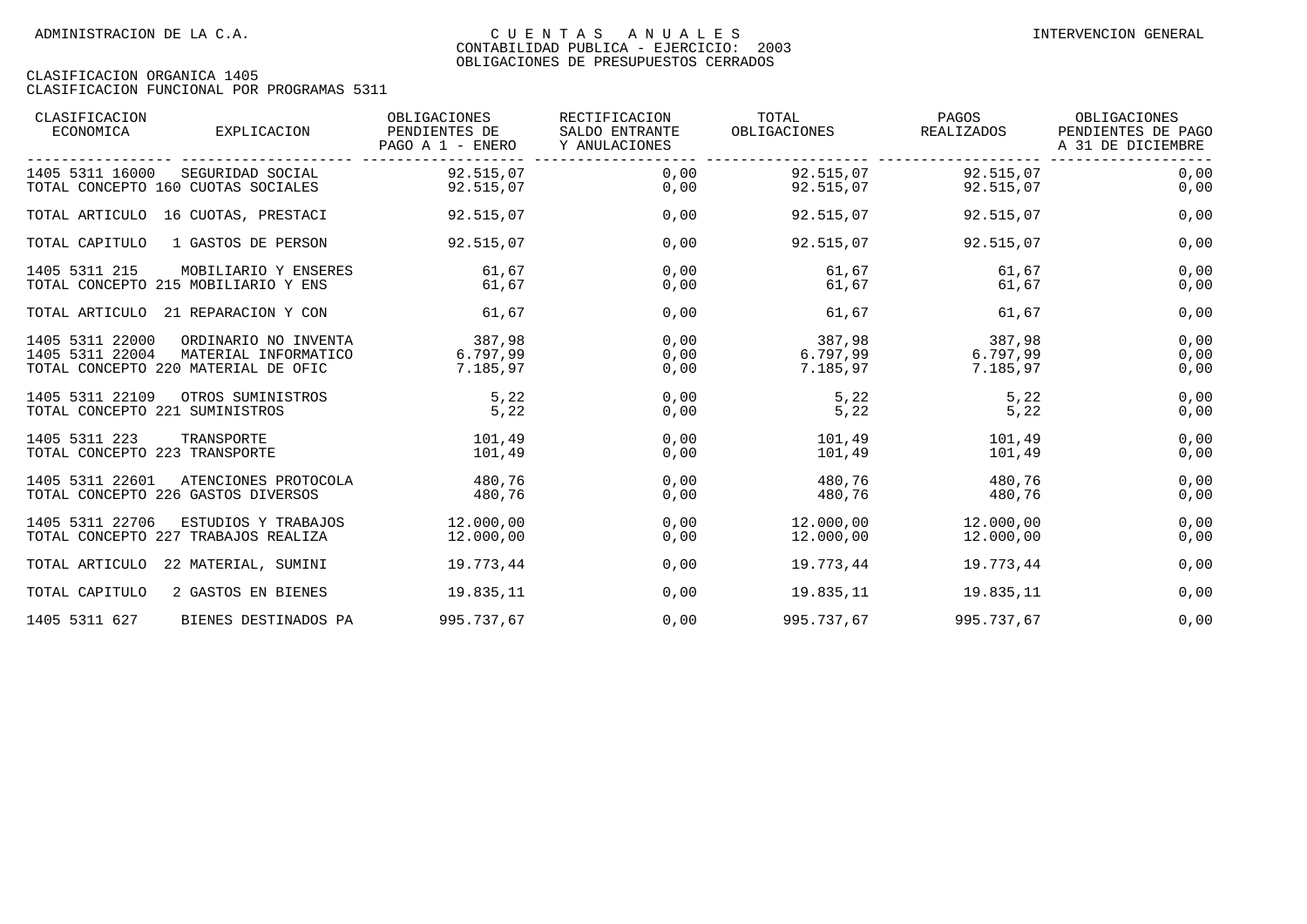| CLASIFICACION<br>ECONOMICA                                               | EXPLICACION                                                                                                                        | OBLIGACIONES<br>PENDIENTES DE<br>PAGO A 1 - ENERO                      | RECTIFICACION<br>SALDO ENTRANTE<br>Y ANULACIONES | TOTAL<br>OBLIGACIONES                                                  | PAGOS<br>REALIZADOS                                                    | OBLIGACIONES<br>PENDIENTES DE PAGO<br>A 31 DE DICIEMBRE<br>- - - - - - - - - - |
|--------------------------------------------------------------------------|------------------------------------------------------------------------------------------------------------------------------------|------------------------------------------------------------------------|--------------------------------------------------|------------------------------------------------------------------------|------------------------------------------------------------------------|--------------------------------------------------------------------------------|
|                                                                          | TOTAL CONCEPTO 627 BIENES DESTINADO                                                                                                | 995.737.67                                                             | 0.00                                             | 995.737.67                                                             | 995.737.67                                                             | 0,00                                                                           |
| TOTAL ARTICULO                                                           | 62 FINANCIADAS CON                                                                                                                 | 995.737,67                                                             | 0,00                                             | 995.737,67                                                             | 995.737,67                                                             | 0,00                                                                           |
| 1405 5311 687                                                            | BIENES DESTINADOS PA<br>TOTAL CONCEPTO 687 BIENES DESTINADO                                                                        | 1.489.154,23<br>1.489.154,23                                           | 0,00<br>0,00                                     | 1.489.154,23<br>1.489.154,23                                           | 1.489.154,23<br>1.489.154,23                                           | 0,00<br>0,00                                                                   |
| TOTAL ARTICULO                                                           | 68 FINANCIADAS CON                                                                                                                 | 1.489.154,23                                                           | 0,00                                             | 1.489.154,23                                                           | 1.489.154,23                                                           | 0,00                                                                           |
| 1405 5311 697                                                            | BIENES DESTINADOS PA<br>TOTAL CONCEPTO 697 BIENES DESTINADO                                                                        | 493.929,76<br>493.929.76                                               | 0,00<br>0,00                                     | 493.929,76<br>493.929.76                                               | 493.929,76<br>493.929.76                                               | 0,00<br>0,00                                                                   |
| 1405 5311 699                                                            | INMOVILIZADO INMATER<br>TOTAL CONCEPTO 699 INMOVILIZADO INM                                                                        | 48,60<br>48,60                                                         | 0,00<br>0,00                                     | 48,60<br>48,60                                                         | 48,60<br>48,60                                                         | 0,00<br>0,00                                                                   |
| TOTAL ARTICULO                                                           | 69 FINANCIADAS CON                                                                                                                 | 493.978.36                                                             | 0,00                                             | 493.978,36                                                             | 493.978.36                                                             | 0,00                                                                           |
| TOTAL CAPITULO                                                           | 6 INVERSIONES REAL                                                                                                                 | 2.978.870,26                                                           | 0,00                                             | 2.978.870.26                                                           | 2.978.870,26                                                           | 0,00                                                                           |
| 1405 5311 76801                                                          | MEJORA DEL MEDIO RUR<br>TOTAL CONCEPTO 768 FINANCIADAS CON                                                                         | 465.553,21<br>465.553,21                                               | 0,00<br>0,00                                     | 465.553,21<br>465.553,21                                               | 465.553,21<br>465.553,21                                               | 0,00<br>0,00                                                                   |
| 1405 5311 76901                                                          | MEJORA DEL MEDIO RUR<br>TOTAL CONCEPTO 769 FINANCIADAS CON                                                                         | 465.553,25<br>465.553,25                                               | 0.00<br>0,00                                     | 465.553,25<br>465.553,25                                               | 465.553.25<br>465.553,25                                               | 0,00<br>0,00                                                                   |
|                                                                          | TOTAL ARTICULO 76 A CORPORACIONES                                                                                                  | 931.106.46                                                             | 0.00                                             | 931.106.46                                                             | 931.106.46                                                             | 0,00                                                                           |
| 1405 5311 77250<br>1405 5311 77256<br>1405 5311 77257<br>1405 5311 77260 | MODERNIZACION EXPLOT<br>MODERNIZACION REGADI<br>PLAN ESTRATEGICO DEL<br>INICIATIVA LEADER PL<br>TOTAL CONCEPTO 772 FINANCIADAS CON | 769.747.68<br>1.335.750.62<br>240.683.15<br>260.000,00<br>2.606.181,45 | 0,00<br>0,00<br>0,00<br>0,00<br>0,00             | 769.747,68<br>1.335.750.62<br>240.683,15<br>260.000,00<br>2.606.181,45 | 769.747,68<br>1.335.750,62<br>240.683,15<br>260.000,00<br>2.606.181,45 | 0,00<br>0,00<br>0,00<br>0,00<br>0,00                                           |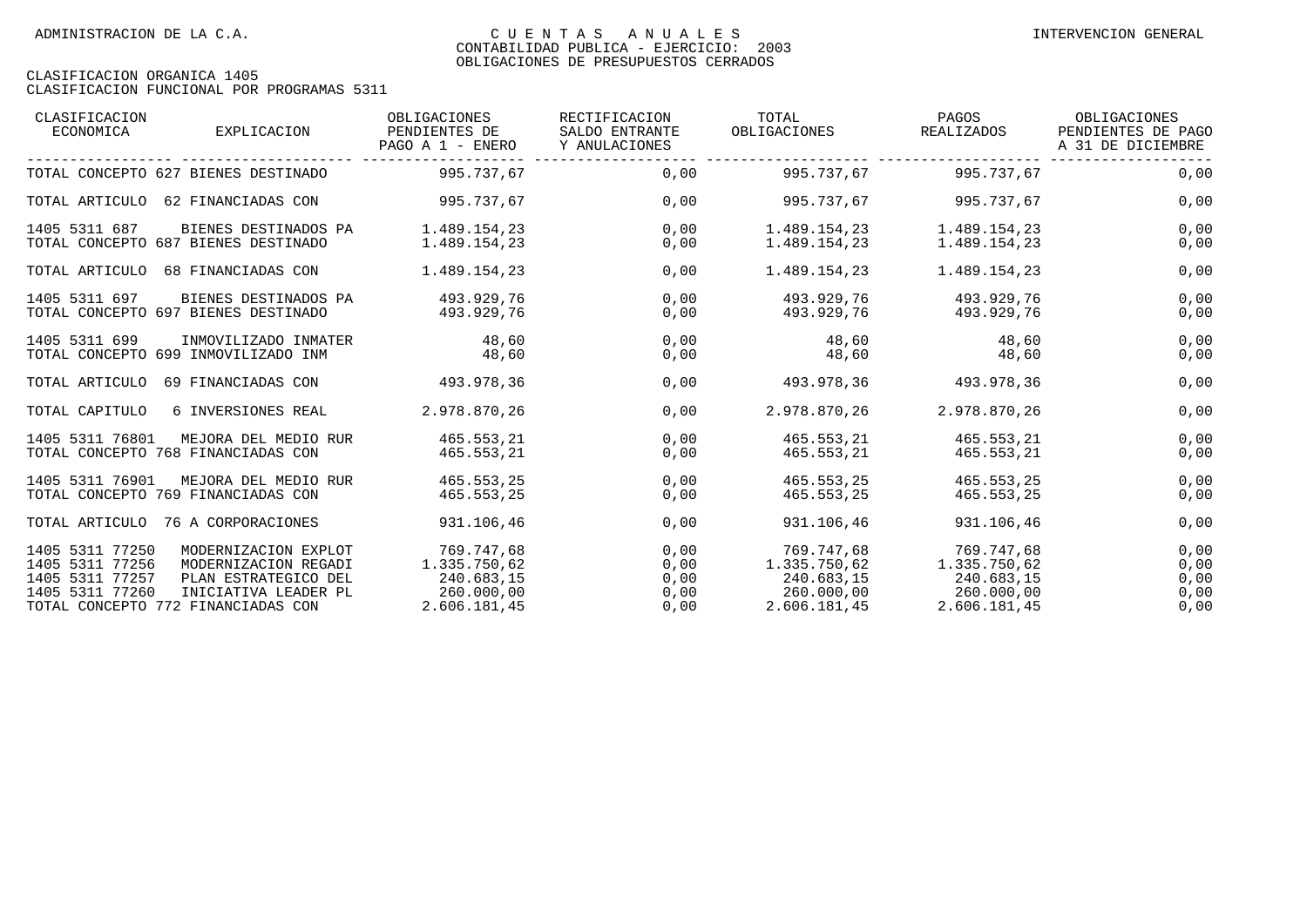| CLASIFICACION<br>ECONOMICA | EXPLICACION                        | OBLIGACIONES<br>PENDIENTES DE<br>PAGO A 1 - ENERO | RECTIFICACION<br>SALDO ENTRANTE<br>Y ANULACIONES | TOTAL<br>OBLIGACIONES | PAGOS<br>REALIZADOS | OBLIGACIONES<br>PENDIENTES DE PAGO<br>A 31 DE DICIEMBRE |
|----------------------------|------------------------------------|---------------------------------------------------|--------------------------------------------------|-----------------------|---------------------|---------------------------------------------------------|
| 1405 5311 77407            | INDEMNIZACION COMPEN               | 48.658,68                                         | 0,00                                             | 48.658,68             | 48.658,68           | 0,00                                                    |
| 1405 5311 77408            | PRODER                             | 21.953,54                                         | 0,00                                             | 21.953,54             | 21.953,54           | 0,00                                                    |
|                            | TOTAL CONCEPTO 774 FINANCIADAS CON | 70.612,22                                         | 0,00                                             | 70.612,22             | 70.612,22           | 0,00                                                    |
| 1405 5311 77805            | INDEMNIZACION COMPEN               | 97.317,96                                         | 0,00                                             | 97.317,96             | 97.317,96           | 0,00                                                    |
| 1405 5311 77806            | MODERNIZACION EXPLOT               | 584.768,82                                        | 0,00                                             | 584.768,82            | 584.768,82          | 0,00                                                    |
| 1405 5311 77807            | MODERNIZACION REGADI               | 2.756.041,11                                      | 0,00                                             | 2.756.041,11          | 2.756.041,11        | 0,00                                                    |
| 1405 5311 77809            | PLAN ESTRATEGICO DEL               | 240.683,13                                        | 0,00                                             | 240.683,13            | 240.683,13          | 0,00                                                    |
| 1405 5311 77813            | PRODER                             | 65.869,62                                         | 0,00                                             | 65.869,62             | 65.869,62           | 0,00                                                    |
| 1405 5311 77814            | INVERSIONES COLECTIV               | 91.396,51                                         | 0,00                                             | 91.396,51             | 91.396,51           | 0,00                                                    |
|                            | TOTAL CONCEPTO 778 FINANCIADAS CON | 3.836.077,15                                      | 0,00                                             | 3.836.077,15          | 3.836.077,15        | 0,00                                                    |
| 1405 5311 77955            | INICIATIVA LEADER PL               | 2.396.323,65                                      | 0,00                                             | 2.396.323,65          | 2.396.323,65        | 0,00                                                    |
| 1405 5311 77956            | MODERNIZACION DE REG               | 1.420.290,94                                      | 0,00                                             | 1.420.290,94          | 1.420.290,94        | 0,00                                                    |
| 1405 5311 77958            | INDEMNIZACION COMPES               | 48.659,75                                         | 0,00                                             | 48.659,75             | 48.659.75           | 0,00                                                    |
| 1405 5311 77959            | PRODER                             | 43.916,10                                         | 0,00                                             | 43.916,10             | 43.916,10           | 0,00                                                    |
| 1405 5311 77961            | INVERSIONES COLECTIV               | 91.396,50                                         | 0,00                                             | 91.396,50             | 91.396,50           | 0,00                                                    |
| 1405 5311 77962            | MODERNIZACION DE EXP               | 260.997,90                                        | 0,00                                             | 260.997,90            | 260.997,90          | 0,00                                                    |
|                            | TOTAL CONCEPTO 779 FINANCIADAS CON | 4.261.584,84                                      | 0,00                                             | 4.261.584,84          | 4.261.584.84        | 0,00                                                    |
| TOTAL ARTICULO             | 77 A EMPRESAS PRIVA                | 10.774.455,66                                     | 0,00                                             | 10.774.455,66         | 10.774.455,66       | 0,00                                                    |
| TOTAL CAPITULO             | 7 TRANSFERENCIAS D                 | 11.705.562,12                                     | 0,00                                             | 11.705.562,12         | 11.705.562,12       | 0,00                                                    |
| TOTAL FUNCIONAL            | 5311 MEJORA DE ESTRUC              | 14.796.782,56                                     | 0,00                                             | 14.796.782,56         | 14.796.782,56       | 0,00                                                    |
| TOTAL ORGANICO             | 1405 D.G. DE ESTRUCTU              | 14.796.782,56                                     | 0,00                                             | 14.796.782,56         | 14.796.782,56       | 0,00                                                    |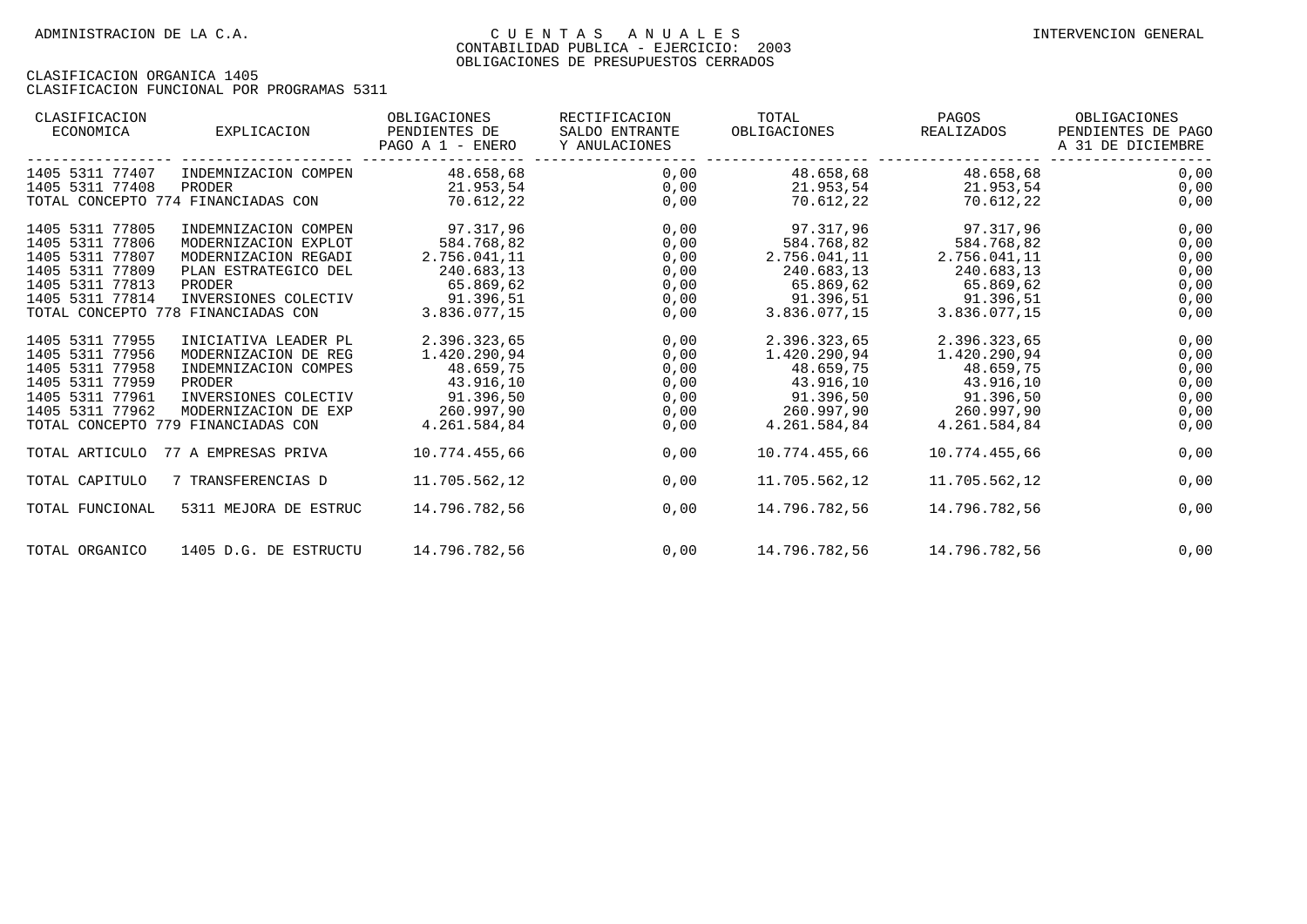| CLASIFICACION<br>ECONOMICA<br>EXPLICACION                                                                                                                                                                                                                   | OBLIGACIONES<br>PENDIENTES DE<br>PAGO A 1 - ENERO      | RECTIFICACION<br>SALDO ENTRANTE<br>Y ANULACIONES | TOTAL<br>OBLIGACIONES                                  | PAGOS<br>REALIZADOS                                    | OBLIGACIONES<br>PENDIENTES DE PAGO<br>A 31 DE DICIEMBRE |
|-------------------------------------------------------------------------------------------------------------------------------------------------------------------------------------------------------------------------------------------------------------|--------------------------------------------------------|--------------------------------------------------|--------------------------------------------------------|--------------------------------------------------------|---------------------------------------------------------|
| 1501 7211 16000<br>SEGURIDAD SOCIAL<br>TOTAL CONCEPTO 160 CUOTAS SOCIALES                                                                                                                                                                                   | 23.096,60<br>23.096,60                                 | 0.00<br>0,00                                     | 23.096,60                                              | 23.096,60 23.096,60<br>23.096,60                       | 0,00<br>0,00                                            |
| TOTAL ARTICULO 16 CUOTAS, PRESTACI                                                                                                                                                                                                                          | 23.096,60                                              | 0,00                                             | 23.096,60                                              | 23.096,60                                              | 0,00                                                    |
| TOTAL CAPITULO<br>1 GASTOS DE PERSON                                                                                                                                                                                                                        | 23.096,60                                              | 0,00                                             | 23.096,60                                              | 23.096,60                                              | 0,00                                                    |
| 1501 7211 202<br>EDIFICIOS Y OTRAS CO<br>TOTAL CONCEPTO 202 EDIFICIOS Y OTRA                                                                                                                                                                                | 19.575,00<br>19.575,00                                 | 0,00<br>0,00                                     | 19.575,00<br>19.575,00                                 | 19.575,00<br>19.575,00                                 | 0,00<br>0,00                                            |
| TOTAL ARTICULO 20 ARRENDAMIENTOS                                                                                                                                                                                                                            | 19.575,00                                              | 0,00                                             | 19.575,00                                              | 19.575,00                                              | 0,00                                                    |
| 1501 7211 22000<br>ORDINARIO NO INVENTA<br>1501 7211 22001<br>MOBILIARIO Y ENSERES<br>1501 7211 22002<br>PRENSA, REVISTAS Y PU<br>1501 7211 22003<br>LIBROS Y OTRAS PUBLI<br>1501 7211 22004<br>MATERIAL INFORMATICO<br>TOTAL CONCEPTO 220 MATERIAL DE OFIC | 105,93<br>47,00<br>26,38<br>245,00<br>322,73<br>747,04 | 0,00<br>0,00<br>0,00<br>0,00<br>0,00<br>0,00     | 105,93<br>47,00<br>26,38<br>245,00<br>322,73<br>747,04 | 105,93<br>47,00<br>26,38<br>245,00<br>322,73<br>747,04 | 0,00<br>0,00<br>0,00<br>0,00<br>0,00<br>0,00            |
| 1501 7211 22100<br>ENERGIA ELECTRICA<br>1501 7211 22101<br>AGUA<br>1501 7211 22102<br>GAS<br>TOTAL CONCEPTO 221 SUMINISTROS                                                                                                                                 | 754,23<br>41,46<br>170,42<br>966,11                    | 0,00<br>0,00<br>0,00<br>0,00                     | 754,23<br>41,46<br>170,42<br>966,11                    | 754,23<br>41,46<br>170,42<br>966,11                    | 0,00<br>0,00<br>0,00<br>0,00                            |
| 1501 7211 223<br>TRANSPORTE<br>TOTAL CONCEPTO 223 TRANSPORTE                                                                                                                                                                                                | 205,70<br>205,70                                       | 0,00<br>0,00                                     | 205,70<br>205,70                                       | 205,70<br>205,70                                       | 0,00<br>0,00                                            |
| 1501 7211 22601<br>ATENCIONES PROTOCOLA<br>TOTAL CONCEPTO 226 GASTOS DIVERSOS                                                                                                                                                                               | 991,04<br>991,04                                       | 0,00<br>0,00                                     | 991,04<br>991,04                                       | 991,04<br>991,04                                       | 0,00<br>0,00                                            |
| TOTAL ARTICULO 22 MATERIAL, SUMINI                                                                                                                                                                                                                          | 2.909,89                                               | 0,00                                             | 2.909,89                                               | 2.909,89                                               | 0,00                                                    |
| 1501 7211 240<br>ARRENDAMIENTOS                                                                                                                                                                                                                             | 76,69                                                  | 0,00                                             | 76,69                                                  | 76,69                                                  | 0,00                                                    |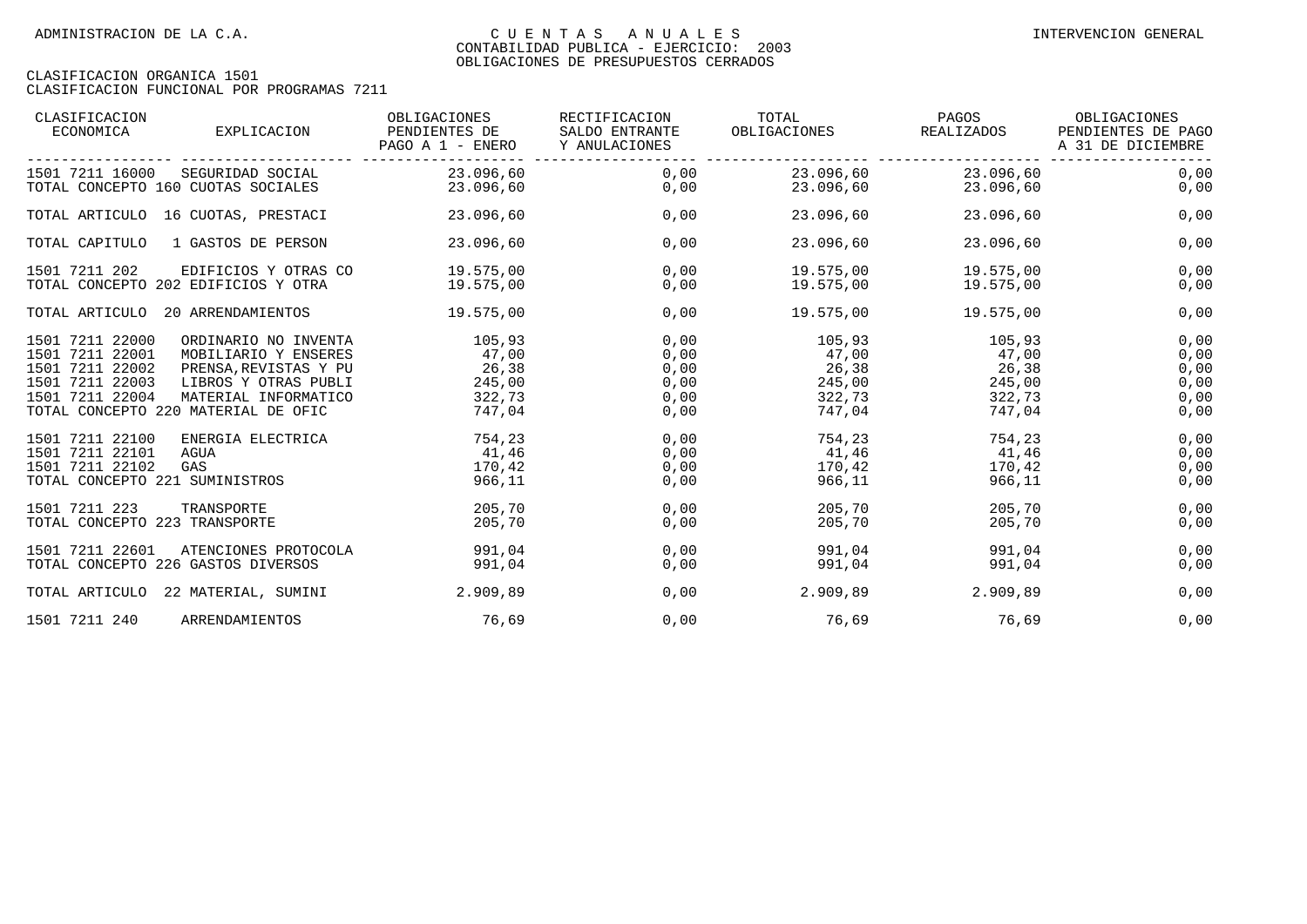| CLASIFICACION<br>ECONOMICA | EXPLICACION                                                  | OBLIGACIONES<br>PENDIENTES DE<br>PAGO A 1 - ENERO | RECTIFICACION<br>SALDO ENTRANTE<br>Y ANULACIONES | TOTAL<br>OBLIGACIONES  | PAGOS<br>REALIZADOS    | OBLIGACIONES<br>PENDIENTES DE PAGO<br>A 31 DE DICIEMBRE |
|----------------------------|--------------------------------------------------------------|---------------------------------------------------|--------------------------------------------------|------------------------|------------------------|---------------------------------------------------------|
|                            | TOTAL CONCEPTO 240 ARRENDAMIENTOS                            | 76,69                                             | 0,00                                             | 76,69                  | 76.69                  | 0,00                                                    |
| 1501 7211 242              | MATERIAL, SUMINISTROS<br>TOTAL CONCEPTO 242 MATERIAL, SUMINI | 1.974,80<br>1.974,80                              | 0,00<br>0,00                                     | 1.974,80<br>1.974,80   | 1.974,80<br>1.974,80   | 0,00<br>0,00                                            |
| TOTAL ARTICULO             | 24 SERVICIOS NUEVOS                                          | 2.051,49                                          | 0,00                                             | 2.051,49               | 2.051,49               | 0,00                                                    |
| TOTAL CAPITULO             | 2 GASTOS EN BIENES                                           | 24.536,38                                         | 0,00                                             | 24.536,38              | 24.536,38              | 0,00                                                    |
| 1501 7211 48900            | SUBV.VARIOS ADAPTACI<br>TOTAL CONCEPTO 489 FINANCIADAS CON   | 90.081,00<br>90.081,00                            | 0.00<br>0,00                                     | 90.081,00<br>90.081,00 | 90.081.00<br>90.081,00 | 0,00<br>0,00                                            |
| TOTAL ARTICULO             | 48 A FAMILIAS E INS                                          | 90.081,00                                         | 0,00                                             | 90.081,00              | 90.081,00              | 0,00                                                    |
| TOTAL CAPITULO             | 4 TRANSFERENCIAS C                                           | 90.081,00                                         | 0,00                                             | 90.081,00              | 90.081,00              | 0,00                                                    |
| 1501 7211 694              | MATERIAL DE TRANSPOR<br>TOTAL CONCEPTO 694 MATERIAL DE TRAN  | 21.500,00<br>21.500,00                            | 0,00<br>0,00                                     | 21.500,00<br>21.500,00 | 21.500,00<br>21.500,00 | 0,00<br>0,00                                            |
| 1501 7211 695              | MOBILIARIO Y ENSERES<br>TOTAL CONCEPTO 695 MOBILIARIO Y ENS  | 27.022,62<br>27.022,62                            | 0,00<br>0,00                                     | 27.022,62<br>27.022,62 | 27.022,62<br>27.022,62 | 0,00<br>0,00                                            |
| 1501 7211 698              | OTRO INMOVILIZADO MA<br>TOTAL CONCEPTO 698 OTRO INMOVILIZAD  | 16.379,17<br>16.379,17                            | 0,00<br>0,00                                     | 16.379,17<br>16.379,17 | 16.379,17<br>16.379,17 | 0,00<br>0,00                                            |
| 1501 7211 699              | INMOVILIZADO INMATER<br>TOTAL CONCEPTO 699 INMOVILIZADO INM  | 14.096,00<br>14.096,00                            | 0,00<br>0,00                                     | 14.096,00<br>14.096,00 | 14.096,00<br>14.096,00 | 0,00<br>0,00                                            |
| TOTAL ARTICULO             | 69 FINANCIADAS CON                                           | 78.997,79                                         | 0,00                                             | 78.997,79              | 78.997.79              | 0,00                                                    |
| TOTAL CAPITULO             | 6 INVERSIONES REAL                                           | 78.997,79                                         | 0,00                                             | 78.997,79              | 78.997,79              | 0,00                                                    |
| 1501 7211 74200            | SUBV. IAF. - PRESUPUE                                        | 15.709.696,76                                     | 0,00                                             | 15.709.696,76          | 15.709.696,76          | 0,00                                                    |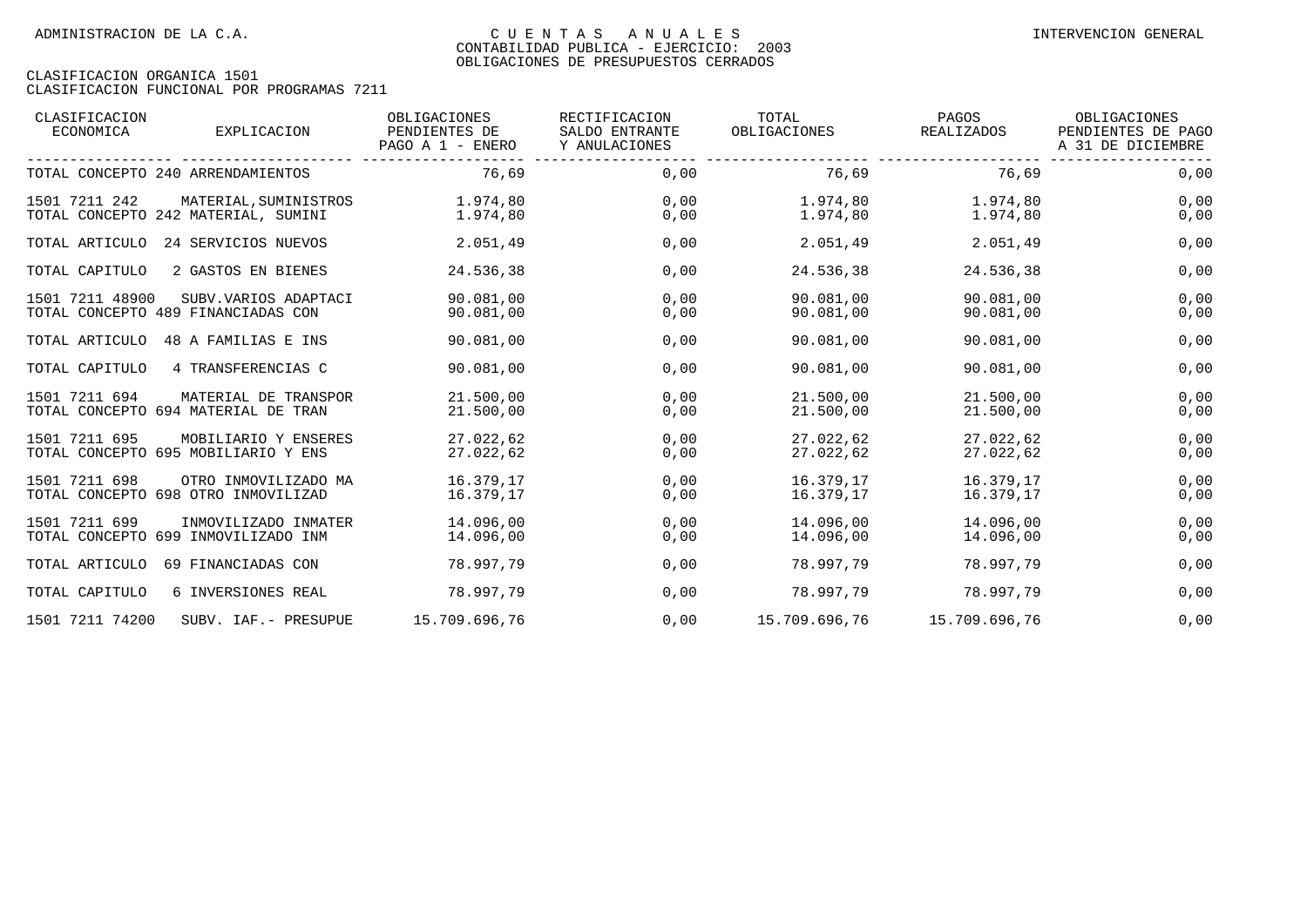| CLASIFICACION<br>ECONOMICA         | EXPLICACION                                                                        | OBLIGACIONES<br>PENDIENTES DE<br>PAGO A $1$ - ENERO | RECTIFICACION<br>SALDO ENTRANTE<br>Y ANULACIONES | TOTAL<br>OBLIGACIONES                         | PAGOS<br>REALIZADOS                           | OBLIGACIONES<br>PENDIENTES DE PAGO<br>A 31 DE DICIEMBRE |
|------------------------------------|------------------------------------------------------------------------------------|-----------------------------------------------------|--------------------------------------------------|-----------------------------------------------|-----------------------------------------------|---------------------------------------------------------|
| 1501 7211 74202<br>1501 7211 74204 | SUBV, IAF PRESUPUEST<br>SUBVENCION I.A.F. PR<br>TOTAL CONCEPTO 742 FINANCIADAS CON | 1.510.892.20<br>3.095.212.34<br>20.315.801.30       | 0,00<br>0,00<br>0,00                             | 1.510.892.20<br>3.095.212.34<br>20.315.801,30 | 1.510.892.20<br>3.095.212.34<br>20.315.801.30 | 0,00<br>0,00<br>0,00                                    |
| TOTAL ARTICULO                     | 74 A EMPRESAS PUBLI                                                                | 20.315.801,30                                       | 0,00                                             | 20.315.801.30                                 | 20.315.801,30                                 | 0,00                                                    |
| TOTAL CAPITULO                     | TRANSFERENCIAS D                                                                   | 20.315.801.30                                       | 0,00                                             | 20.315.801.30                                 | 20.315.801.30                                 | 0,00                                                    |
| TOTAL FUNCIONAL                    | 7211 SERVICIOS GENERA                                                              | 20.532.513.07                                       | 0,00                                             | 20.532.513,07                                 | 20.532.513.07                                 | 0,00                                                    |
| TOTAL ORGANICO                     | 1501 SECRETARIA GENER                                                              | 20.532.513.07                                       | 0.00                                             | 20.532.513.07                                 | 20.532.513,07                                 | 0,00                                                    |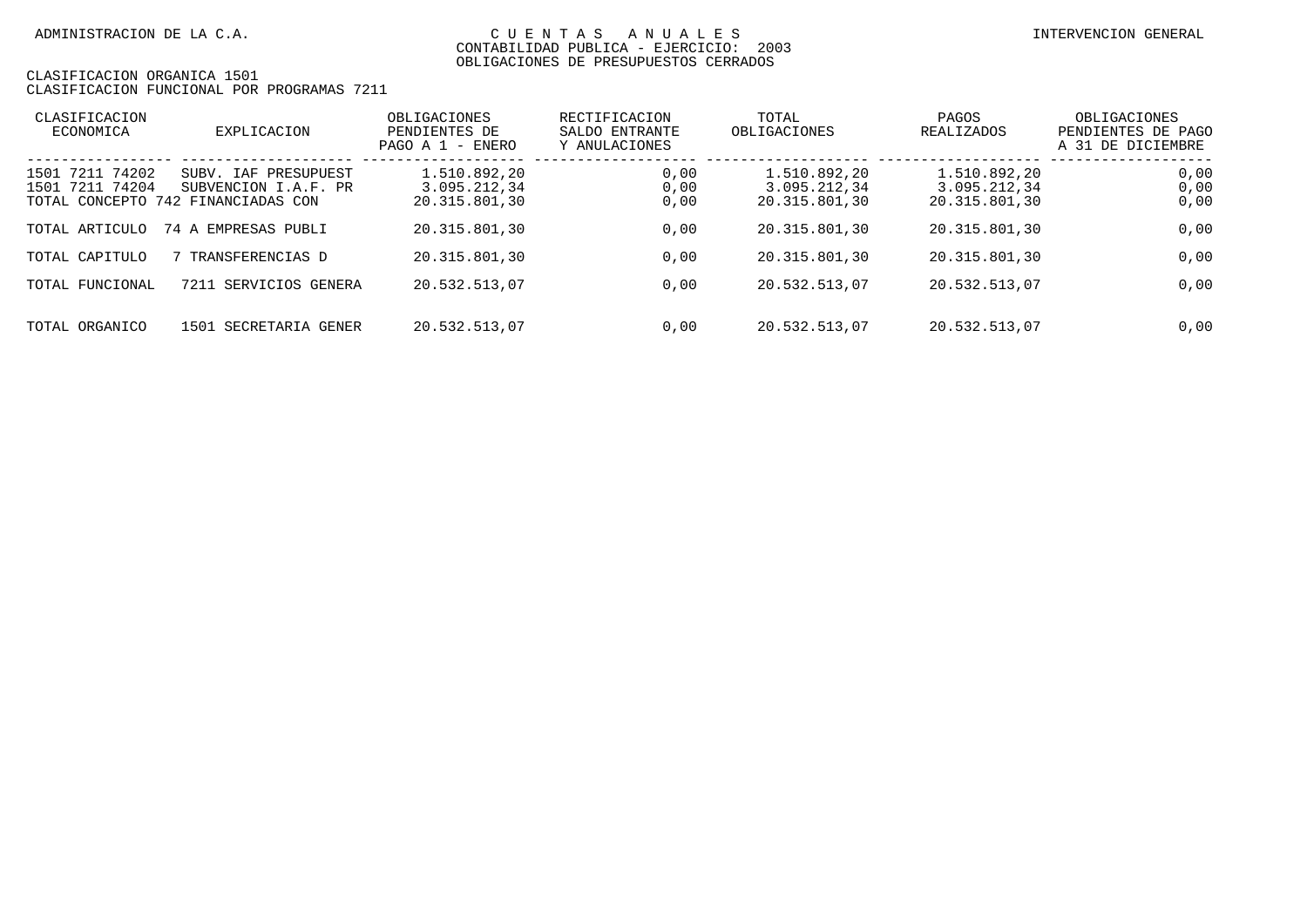| CLASIFICACION<br>ECONOMICA                                                | EXPLICACION           | OBLIGACIONES<br>PENDIENTES DE<br>PAGO A 1 - ENERO | <b>RECTIFICACION</b><br>SALDO ENTRANTE<br>Y ANULACIONES | TOTAL<br>OBLIGACIONES    | PAGOS<br>REALIZADOS      | OBLIGACIONES<br>PENDIENTES DE PAGO<br>A 31 DE DICIEMBRE |
|---------------------------------------------------------------------------|-----------------------|---------------------------------------------------|---------------------------------------------------------|--------------------------|--------------------------|---------------------------------------------------------|
| 1502 6221 16000<br>SEGURIDAD SOCIAL<br>TOTAL CONCEPTO 160 CUOTAS SOCIALES |                       | 14.445,56<br>14.445,56                            | 0,00<br>0,00                                            | 14.445,56<br>14.445,56   | 14.445,56<br>14.445,56   | 0,00<br>0,00                                            |
| TOTAL ARTICULO 16 CUOTAS, PRESTACI                                        |                       | 14.445,56                                         | 0,00                                                    | 14.445,56                | 14.445,56                | 0,00                                                    |
| 1 GASTOS DE PERSON<br>TOTAL CAPITULO                                      |                       | 14.445.56                                         | 0,00                                                    | 14.445,56                | 14.445.56                | 0,00                                                    |
| 1502 6221 22000<br>TOTAL CONCEPTO 220 MATERIAL DE OFIC                    | ORDINARIO NO INVENTA  | 32,94<br>32,94                                    | 0,00<br>0,00                                            | 32,94<br>32,94           | 32,94<br>32,94           | 0,00<br>0,00                                            |
| 1502 6221 22602<br>TOTAL CONCEPTO 226 GASTOS DIVERSOS                     | GASTOS DE DIVULGACIO  | 36.398,36<br>36.398,36                            | 0,00<br>0,00                                            | 36.398,36<br>36.398,36   | 36.398,36<br>36.398,36   | 0,00<br>0,00                                            |
| TOTAL ARTICULO<br>22 MATERIAL, SUMINI                                     |                       | 36.431,30                                         | 0,00                                                    | 36.431,30                | 36.431,30                | 0,00                                                    |
| 1502 6221 241<br>TOTAL CONCEPTO 241 REPARACION Y CON                      | REPARACION Y CONSERV  | 6.376,15<br>6.376,15                              | 0,00<br>0,00                                            | 6.376,15<br>6.376,15     | 6.376,15<br>6.376,15     | 0,00<br>0,00                                            |
| 1502 6221 242<br>TOTAL CONCEPTO 242 MATERIAL, SUMINI                      | MATERIAL, SUMINISTROS | 11.582,12<br>11.582,12                            | 0,00<br>0,00                                            | 11.582,12<br>11.582,12   | 11.582,12<br>11.582,12   | 0,00<br>0,00                                            |
| TOTAL ARTICULO<br>24 SERVICIOS NUEVOS                                     |                       | 17.958.27                                         | 0,00                                                    | 17.958.27                | 17.958.27                | 0,00                                                    |
| TOTAL CAPITULO<br>2 GASTOS EN BIENES                                      |                       | 54.389.57                                         | 0.00                                                    | 54.389.57                | 54.389.57                | 0,00                                                    |
| 1502 6221 46900<br>TOTAL CONCEPTO 469 FINANCIADAS CON                     | SUBV. ORGANIZACION C  | 168.556,38<br>168.556,38                          | 0,00<br>0,00                                            | 168.556,38<br>168.556,38 | 168.556,38<br>168.556,38 | 0,00<br>0,00                                            |
| TOTAL ARTICULO 46 A CORPORACIONES                                         |                       | 168.556,38                                        | 0,00                                                    | 168.556,38               | 168.556,38               | 0,00                                                    |
| 1502 6221 47000<br>TOTAL CONCEPTO 470 COFINANCIADAS. (U                   | SUBV. INTERNACIONALI  | 134.287,52<br>134.287,52                          | 0,00<br>0,00                                            | 134.287,52<br>134.287,52 | 134.287,52<br>134.287,52 | 0,00<br>0,00                                            |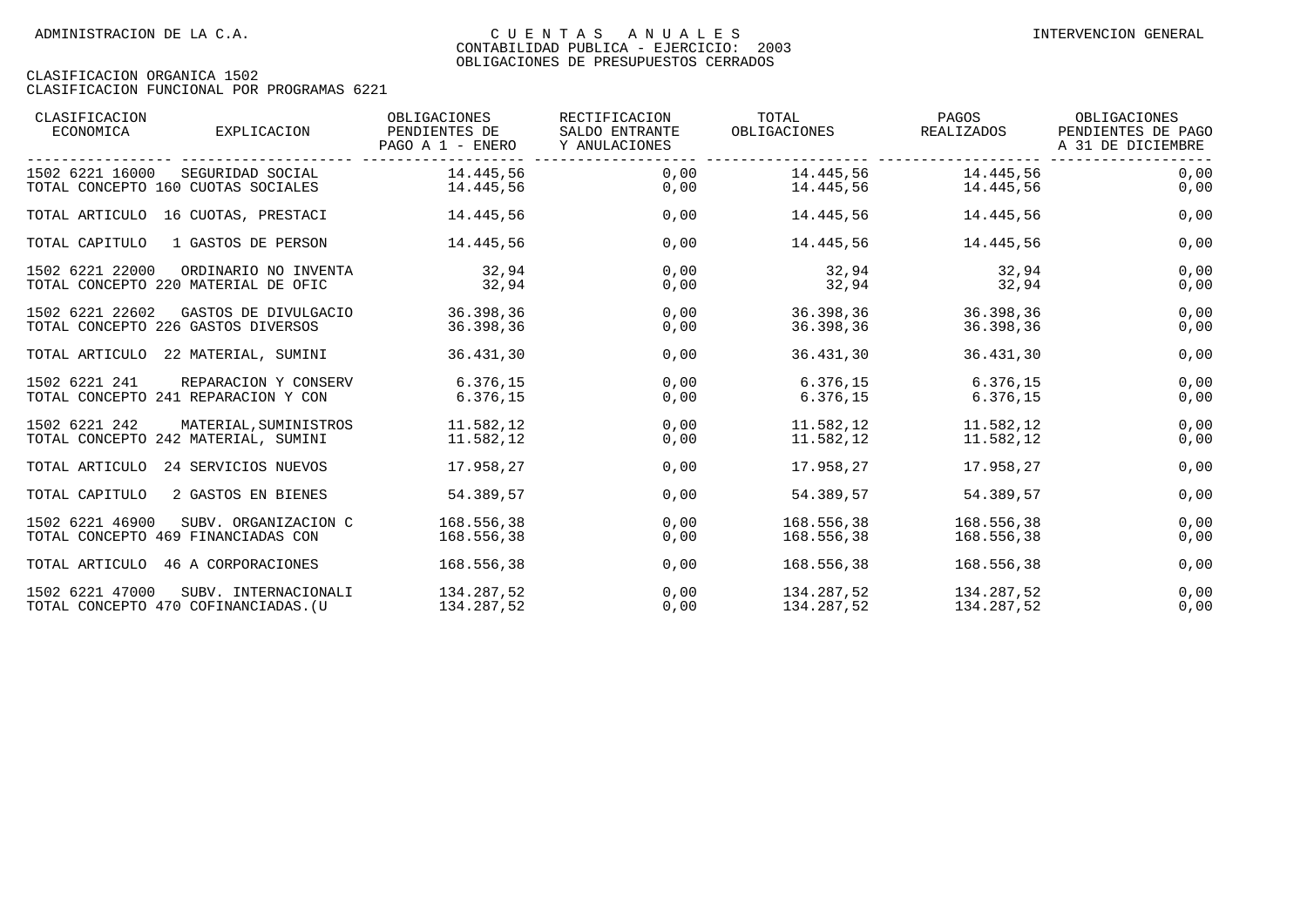| CLASIFICACION<br>ECONOMICA                                                                                                                           | EXPLICACION                                                                                                                                  | OBLIGACIONES<br>PENDIENTES DE<br>PAGO A 1 - ENERO                                          | RECTIFICACION<br>SALDO ENTRANTE<br>Y ANULACIONES     | TOTAL<br>OBLIGACIONES                                                                                    | PAGOS<br>REALIZADOS                                                           | OBLIGACIONES<br>PENDIENTES DE PAGO<br>A 31 DE DICIEMBRE |
|------------------------------------------------------------------------------------------------------------------------------------------------------|----------------------------------------------------------------------------------------------------------------------------------------------|--------------------------------------------------------------------------------------------|------------------------------------------------------|----------------------------------------------------------------------------------------------------------|-------------------------------------------------------------------------------|---------------------------------------------------------|
|                                                                                                                                                      | TOTAL ARTICULO 47 A EMPRESAS PRIVA                                                                                                           | 134.287,52                                                                                 | 0,00                                                 | 134.287,52                                                                                               | 134.287,52                                                                    | 0,00                                                    |
| 1502 6221 48000<br>TOTAL CONCEPTO 480 COFINANCIADAS. (U                                                                                              | SUBV. INTERNACIONALI                                                                                                                         | 194.819,30<br>194.819,30                                                                   | 0,00<br>0,00                                         | 194.819,30<br>194.819,30                                                                                 | 194.819,30<br>194.819,30                                                      | 0,00<br>0,00                                            |
| 1502 6221 48900<br>1502 6221 48901<br>1502 6221 48902<br>1502 6221 48903<br>1502 6221 48904<br>1502 6221 48905<br>TOTAL CONCEPTO 489 FINANCIADAS CON | SUBV. INTERNACIONALI<br>SUBV. PROMOCION COME<br>SUBV. ASOCIACIONES P<br>SUBV. ASOCIACIONES P<br>SUBV.ASOCIACIONES PR<br>SUBV. ASOCIACIONES A | 63.608,17<br>101.760,04<br>341.945,38<br>46.449,42<br>35.157,70<br>37.000,00<br>625.920,71 | 0,00<br>0,00<br>0,00<br>0,00<br>0,00<br>0,00<br>0,00 | 63.608,17<br>101.760,04<br>341.945,38<br>46.449,42<br>35.157,70<br>$37.000,00$ $37.000,00$<br>625.920,71 | 63.608,17<br>101.760,04<br>341.945,38<br>46.449,42<br>35.157,70<br>625.920,71 | 0,00<br>0,00<br>0,00<br>0,00<br>0,00<br>0,00<br>0,00    |
| TOTAL ARTICULO 48 A FAMILIAS E INS                                                                                                                   |                                                                                                                                              | 820.740,01                                                                                 | 0,00                                                 | 820.740,01                                                                                               | 820.740,01                                                                    | 0,00                                                    |
| TOTAL CAPITULO                                                                                                                                       | 4 TRANSFERENCIAS C                                                                                                                           | 1.123.583,91                                                                               | 0,00                                                 |                                                                                                          |                                                                               | 0,00                                                    |
| 1502 6221 698<br>TOTAL CONCEPTO 698 OTRO INMOVILIZAD                                                                                                 | OTRO INMOVILIZADO MA                                                                                                                         | 7.522.63<br>7.522,63                                                                       | 0,00<br>0,00                                         | 7.522,63<br>7.522,63                                                                                     | 7.522,63<br>7.522,63                                                          | 0,00<br>0,00                                            |
| 1502 6221 699<br>TOTAL CONCEPTO 699 INMOVILIZADO INM                                                                                                 | INMOVILIZADO INMATER                                                                                                                         | 56.185,00<br>56.185,00                                                                     | 0,00<br>0,00                                         | 56.185,00                                                                                                | 56.185,00 56.185,00<br>56.185,00                                              | 0,00<br>0,00                                            |
| TOTAL ARTICULO                                                                                                                                       | 69 FINANCIADAS CON                                                                                                                           | 63.707,63                                                                                  | 0,00                                                 | 63.707,63                                                                                                | 63.707,63                                                                     | 0,00                                                    |
| TOTAL CAPITULO                                                                                                                                       | 6 INVERSIONES REAL                                                                                                                           | 63.707,63                                                                                  | 0,00                                                 | 63.707,63                                                                                                | 63.707,63                                                                     | 0,00                                                    |
| 1502 6221 76901<br>TOTAL CONCEPTO 769 FINANCIADAS CON                                                                                                | SUBV. PARA RECINTOS                                                                                                                          | 221.704,59<br>221.704,59                                                                   | 0,00<br>0,00                                         | 221.704,59<br>221.704,59                                                                                 | 221.704.59<br>221.704,59                                                      | 0,00<br>0,00                                            |
| TOTAL ARTICULO 76 A CORPORACIONES                                                                                                                    |                                                                                                                                              | 221.704,59                                                                                 | 0,00                                                 | 221.704,59                                                                                               | 221.704,59                                                                    | 0,00                                                    |
| 1502 6221 77200                                                                                                                                      | SUBV. MODERNIZACION                                                                                                                          | 130.070,14                                                                                 | 0,00                                                 | 130.070,14                                                                                               | 130.070,14                                                                    | 0,00                                                    |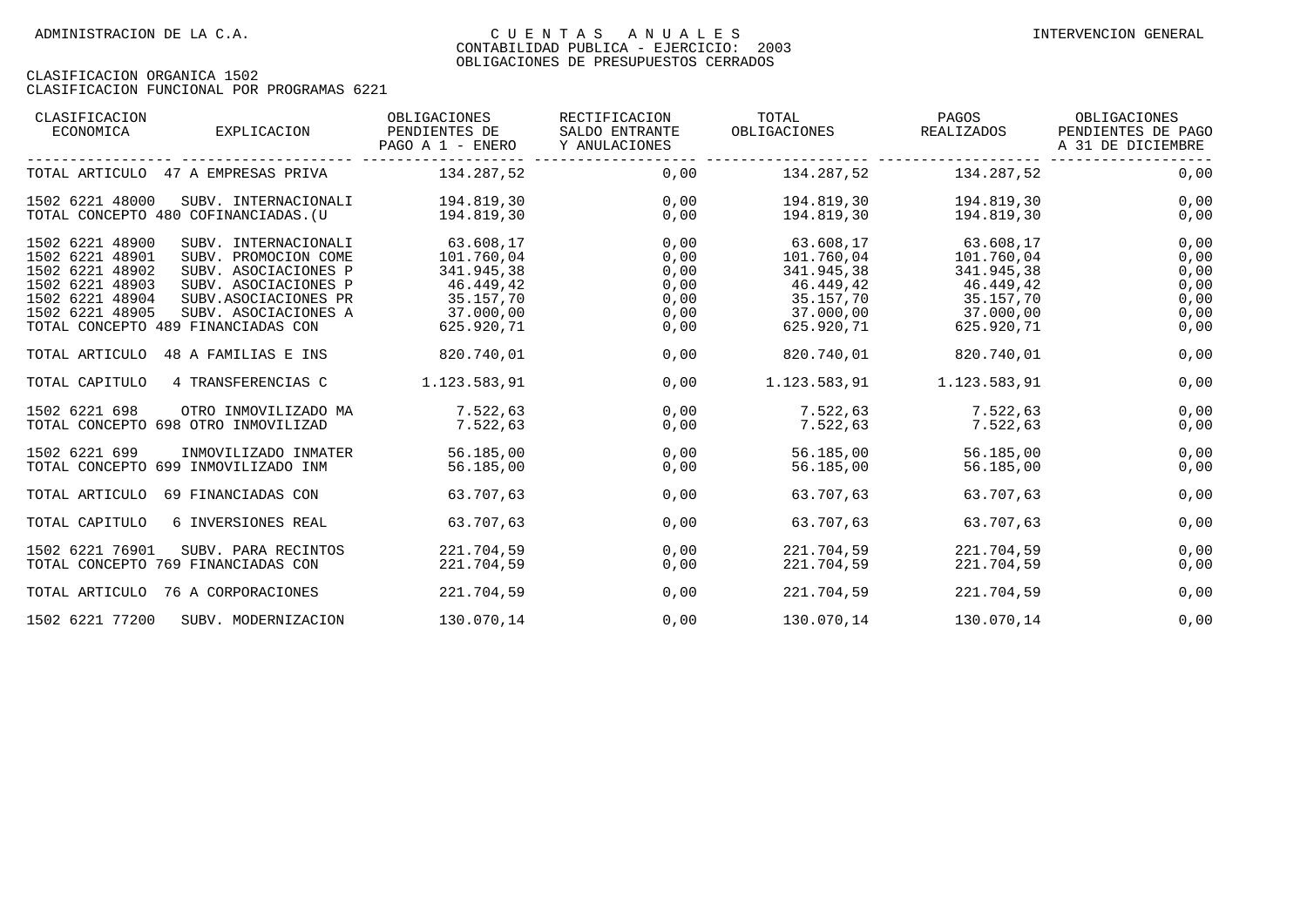| CLASIFICACION<br>ECONOMICA                                               | EXPLICACION                                                                                 | OBLIGACIONES<br>PENDIENTES DE<br>PAGO A 1 - ENERO      | RECTIFICACION<br>SALDO ENTRANTE<br>Y ANULACIONES | TOTAL<br>OBLIGACIONES                                  | PAGOS<br>REALIZADOS                                    | OBLIGACIONES<br>PENDIENTES DE PAGO<br>A 31 DE DICIEMBRE |
|--------------------------------------------------------------------------|---------------------------------------------------------------------------------------------|--------------------------------------------------------|--------------------------------------------------|--------------------------------------------------------|--------------------------------------------------------|---------------------------------------------------------|
| TOTAL CONCEPTO 772 FINANCIADAS CON                                       |                                                                                             | 130.070,14                                             | 0,00                                             | 130.070,14                                             | 130.070,14                                             | 0,00                                                    |
| 1502 6221 77900<br>1502 6221 77901<br>1502 6221 77902<br>TOTAL CONCEPTO  | SUBV.MODERNIZACION C<br>SUBV. EMPRESAS ARTES<br>SUBV. INNOVACION GES<br>779 FINANCIADAS CON | 924.061,02<br>106.272,95<br>234.484,19<br>1.264.818,16 | 0,00<br>0,00<br>0,00<br>0,00                     | 924.061,02<br>106.272,95<br>234.484,19<br>1.264.818,16 | 924.061,02<br>106.272,95<br>234.484,19<br>1.264.818,16 | 0,00<br>0,00<br>0,00<br>0,00                            |
| TOTAL ARTICULO                                                           | 77 A EMPRESAS PRIVA                                                                         | 1.394.888,30                                           | 0,00                                             | 1.394.888,30                                           | 1.394.888,30                                           | 0,00                                                    |
| 1502 6221 78200<br>TOTAL CONCEPTO 782 FINANCIADAS CON                    | SUBV. MODERNIZACION                                                                         | 53.000,00<br>53.000,00                                 | 0,00<br>0,00                                     | 53.000,00<br>53.000,00                                 | 53.000,00<br>53.000,00                                 | 0,00<br>0,00                                            |
| 1502 6221 78900<br>1502 6221 78901<br>TOTAL CONCEPTO 789 FINANCIADAS CON | SUBV. MODENIRZACION<br>SUBV. INVERSIONES IN                                                 | 250.414,89<br>27.280,00<br>277.694,89                  | 0,00<br>0,00<br>0,00                             | 250.414,89<br>27.280,00<br>277.694,89                  | 250.414,89<br>27.280,00<br>277.694,89                  | 0,00<br>0,00<br>0,00                                    |
| TOTAL ARTICULO                                                           | 78 A FAMILIAS E INS                                                                         | 330.694,89                                             | 0,00                                             | 330.694,89                                             | 330.694,89                                             | 0,00                                                    |
| TOTAL CAPITULO                                                           | 7 TRANSFERENCIAS D                                                                          | 1.947.287,78                                           | 0,00                                             | 1.947.287,78                                           | 1.947.287,78                                           | 0,00                                                    |
| TOTAL FUNCIONAL                                                          | 6221 ORDENACION Y PRO                                                                       | 3.203.414,45                                           | 0,00                                             | 3.203.414,45                                           | 3.203.414,45                                           | 0,00                                                    |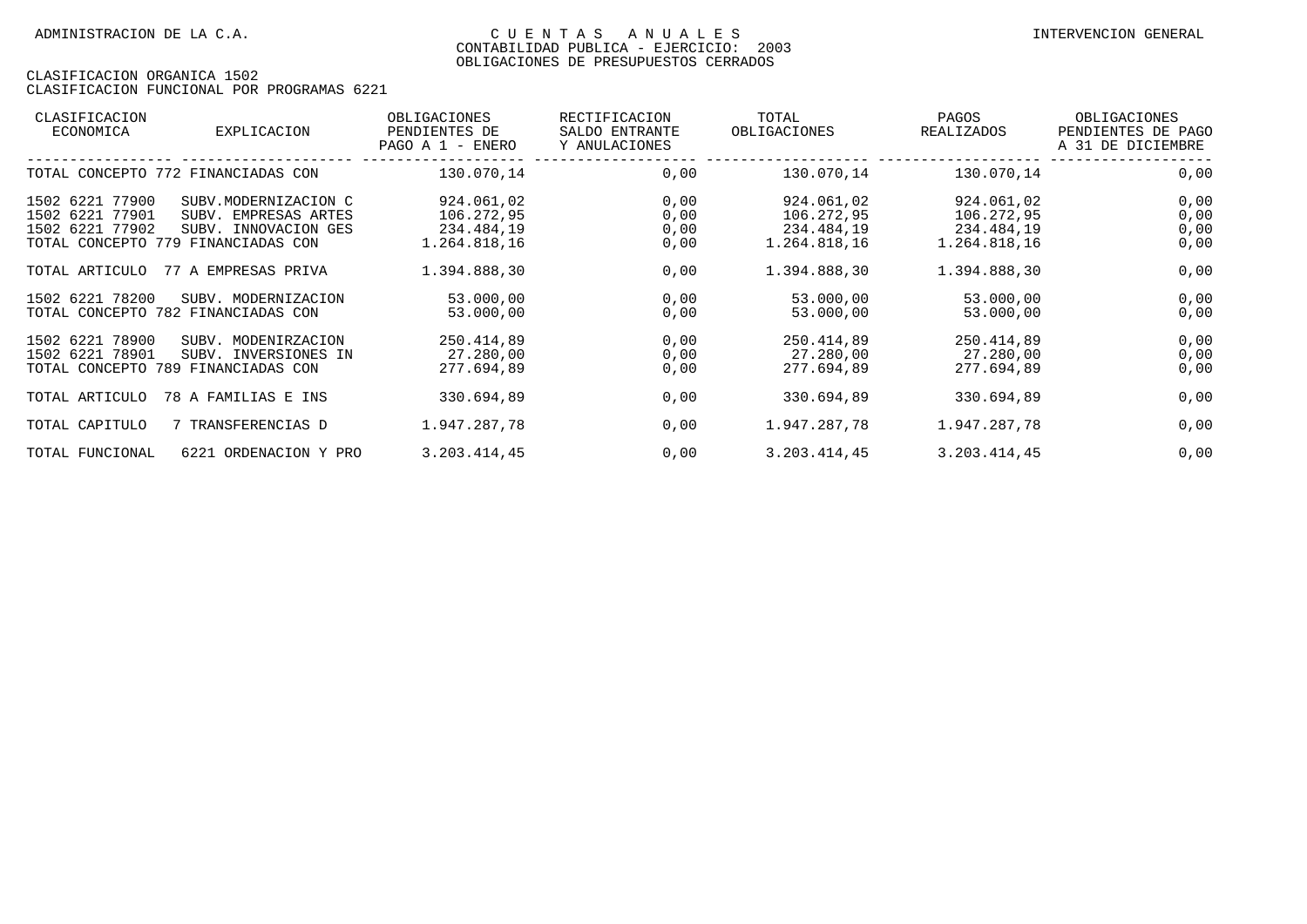| CLASIFICACION<br>ECONOMICA                                               | EXPLICACION                                                                                                                          | OBLIGACIONES<br>PENDIENTES DE<br>PAGO A 1 - ENERO    | RECTIFICACION<br>SALDO ENTRANTE<br>Y ANULACIONES | TOTAL<br>OBLIGACIONES                     | PAGOS<br>REALIZADOS                                        | OBLIGACIONES<br>PENDIENTES DE PAGO<br>A 31 DE DICIEMBRE |
|--------------------------------------------------------------------------|--------------------------------------------------------------------------------------------------------------------------------------|------------------------------------------------------|--------------------------------------------------|-------------------------------------------|------------------------------------------------------------|---------------------------------------------------------|
| 1502 7221 16000                                                          | SEGURIDAD SOCIAL<br>TOTAL CONCEPTO 160 CUOTAS SOCIALES                                                                               | 42.872,18<br>42.872,18                               | 0,00<br>0,00                                     |                                           | 42.872,18 42.872,18<br>42.872,18 42.872,18                 | 0,00<br>0,00                                            |
|                                                                          | TOTAL ARTICULO 16 CUOTAS, PRESTACI                                                                                                   | 42.872,18                                            | 0,00                                             | 42.872,18                                 | 42.872,18                                                  | 0,00                                                    |
| TOTAL CAPITULO                                                           | 1 GASTOS DE PERSON                                                                                                                   | 42.872,18                                            | 0,00                                             | 42.872,18                                 | 42.872,18                                                  | 0,00                                                    |
| 1502 7221 202                                                            | EDIFICIOS Y OTRAS CO<br>TOTAL CONCEPTO 202 EDIFICIOS Y OTRA                                                                          | 155,00<br>155,00                                     | 0,00<br>0,00                                     | 155,00<br>155,00                          | 155,00<br>155,00                                           | 0,00<br>0,00                                            |
| TOTAL ARTICULO 20 ARRENDAMIENTOS                                         |                                                                                                                                      | 155,00                                               | 0,00                                             | 155,00                                    | 155,00                                                     | 0,00                                                    |
| 1502 7221 212                                                            | EDIFICIOS Y OTRAS CO<br>TOTAL CONCEPTO 212 EDIFICIOS Y OTRA                                                                          | 2.082,35<br>2.082.35                                 | 0,00<br>0,00                                     | 2.082,35<br>2.082,35                      | 2.082,35<br>2.082,35                                       | 0,00<br>0,00                                            |
| 1502 7221 214                                                            | MATERIAL DE TRANSPOR<br>TOTAL CONCEPTO 214 MATERIAL DE TRAN                                                                          | 256,02<br>256,02                                     | 0,00<br>0,00                                     | 256,02<br>256,02                          | 256,02<br>256,02                                           | 0,00<br>0,00                                            |
| 1502 7221 215                                                            | MOBILIARIO Y ENSERES<br>TOTAL CONCEPTO 215 MOBILIARIO Y ENS                                                                          | 843,03<br>843,03                                     | 0,00<br>0,00                                     | 843,03<br>843,03                          | 843,03<br>843,03                                           | 0,00<br>0,00                                            |
|                                                                          | TOTAL ARTICULO 21 REPARACION Y CON                                                                                                   | 3.181,40                                             | 0,00                                             | 3.181, 40                                 | 3.181,40                                                   | 0,00                                                    |
| 1502 7221 22000<br>1502 7221 22001<br>1502 7221 22002<br>1502 7221 22003 | ORDINARIO NO INVENTA<br>MOBILIARIO Y ENSERES<br>PRENSA, REVISTAS Y PU<br>LIBROS Y OTRAS PUBLI<br>TOTAL CONCEPTO 220 MATERIAL DE OFIC | 4.228,21<br>890,56<br>397,54<br>495, 90<br>6.012, 21 | 0,00<br>0,00<br>0,00<br>0,00<br>0,00             | 4.228,21<br>890,56<br>397,54<br>6.012, 21 | 4.228,21<br>890,56<br>397,54<br>495,90 495,90<br>6.012, 21 | 0,00<br>0,00<br>0,00<br>0,00<br>0,00                    |
| 1502 7221 22100<br>1502 7221 22101<br>1502 7221 22103<br>1502 7221 22104 | ENERGIA ELECTRICA<br>AGUA<br>COMBUSTIBLES<br>VESTUARIO                                                                               | 1.067, 30<br>58,28<br>2.577,79<br>116,94             | 0,00<br>0,00<br>0,00<br>0,00                     | 1,067,30<br>58,28<br>2.577,79<br>116,94   | 1.067,30<br>58,28<br>2.577,79<br>116,94                    | 0,00<br>0,00<br>0,00<br>0,00                            |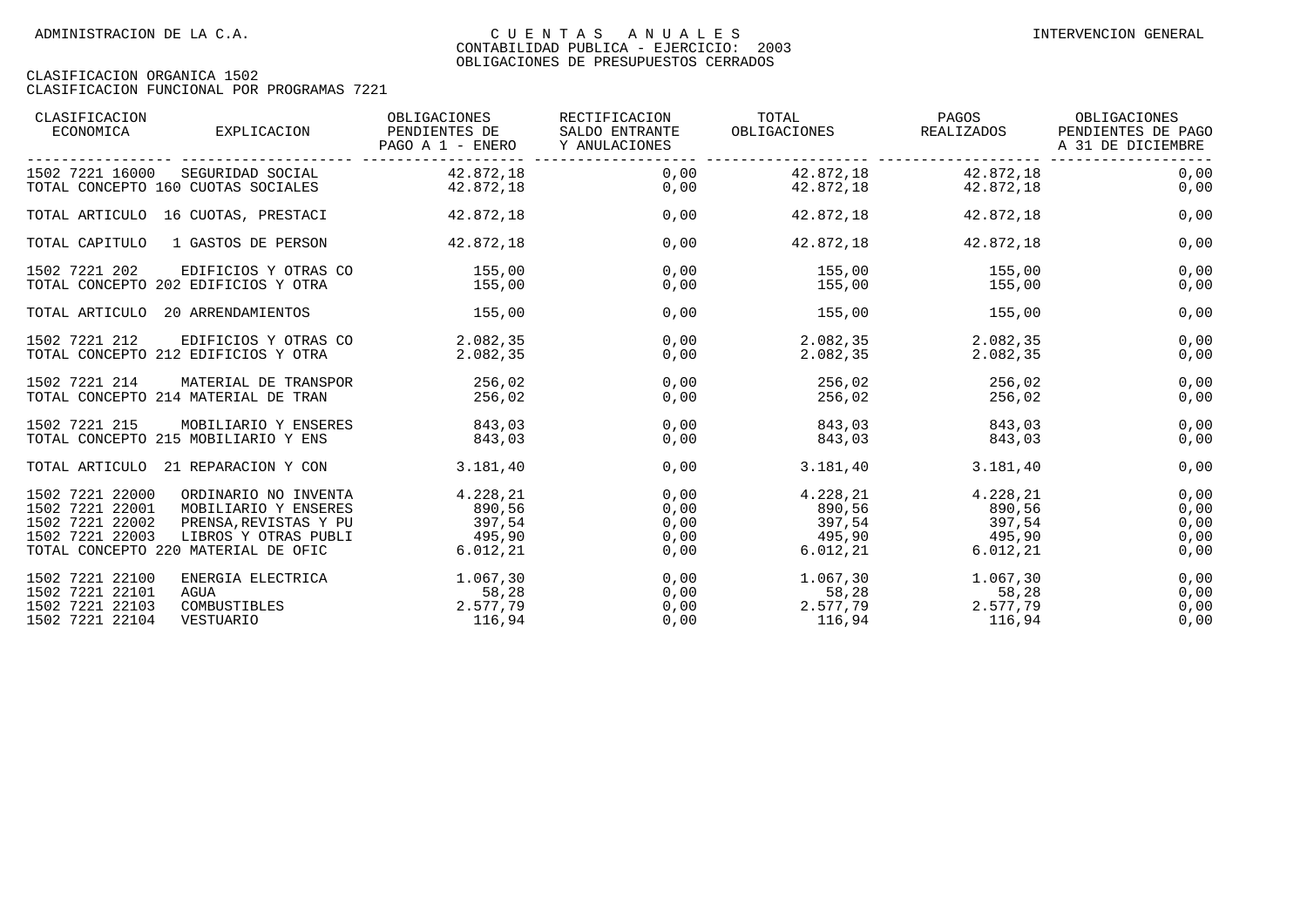| CLASIFICACION<br>ECONOMICA                           | EXPLICACION           | OBLIGACIONES<br>PENDIENTES DE<br>PAGO A 1 - ENERO | RECTIFICACION<br>SALDO ENTRANTE<br>Y ANULACIONES | TOTAL<br>OBLIGACIONES  | PAGOS<br>REALIZADOS    | OBLIGACIONES<br>PENDIENTES DE PAGO<br>A 31 DE DICIEMBRE |
|------------------------------------------------------|-----------------------|---------------------------------------------------|--------------------------------------------------|------------------------|------------------------|---------------------------------------------------------|
| 1502 7221 22109                                      | OTROS SUMINISTROS     | 688,73                                            | 0,00                                             | 688,73                 | 688,73                 | 0,00                                                    |
| TOTAL CONCEPTO 221 SUMINISTROS                       |                       | 4.509,04                                          | 0,00                                             | 4.509,04               | 4.509,04               | 0,00                                                    |
| 1502 7221 223                                        | TRANSPORTE            | 69,69                                             | 0,00                                             | 69,69                  | 69,69                  | 0,00                                                    |
| TOTAL CONCEPTO 223 TRANSPORTE                        |                       | 69,69                                             | 0,00                                             | 69,69                  | 69,69                  | 0,00                                                    |
| 1502 7221 22500                                      | LOCALES               | 140,88                                            | 0,00                                             | 140,88                 | 140,88                 | 0,00                                                    |
| TOTAL CONCEPTO 225 TRIBUTOS                          |                       | 140,88                                            | 0,00                                             | 140,88                 | 140,88                 | 0,00                                                    |
| 1502 7221 22602                                      | GASTOS DE DIVULGACIO  | 836,24                                            | 0,00                                             | 836,24                 | 836,24                 | 0,00                                                    |
| TOTAL CONCEPTO 226 GASTOS DIVERSOS                   |                       | 836,24                                            | 0,00                                             | 836,24                 | 836,24                 | 0,00                                                    |
| 1502 7221 22700                                      | LIMPIEZA Y ASEO       | 1.295,93                                          | 0,00                                             | 1.295,93               | 1.295,93               | 0,00                                                    |
| TOTAL CONCEPTO 227 TRABAJOS REALIZA                  |                       | 1.295.93                                          | 0,00                                             | 1.295,93               | 1.295,93               | 0,00                                                    |
| TOTAL ARTICULO                                       | 22 MATERIAL, SUMINI   | 12.863,99                                         | 0,00                                             | 12.863,99              | 12.863,99              | 0,00                                                    |
| 1502 7221 230                                        | DIETAS                | 3.979.67                                          | 0,00                                             | 3.979.67               | 3.979.67               | 0,00                                                    |
| TOTAL CONCEPTO 230 DIETAS                            |                       | 3.979.67                                          | 0,00                                             | 3.979.67               | 3.979,67               | 0,00                                                    |
| 1502 7221 231                                        | LOCOMOCION            | 4.073,40                                          | 0,00                                             | 4.073,40               | 4.073,40               | 0,00                                                    |
| TOTAL CONCEPTO 231 LOCOMOCION                        |                       | 4.073.40                                          | 0,00                                             | 4.073.40               | 4.073.40               | 0,00                                                    |
| TOTAL ARTICULO                                       | 23 INDEMNIZACIONES    | 8.053.07                                          | 0,00                                             | 8.053,07               | 8.053,07               | 0,00                                                    |
| TOTAL CAPITULO                                       | 2 GASTOS EN BIENES    | 24.253,46                                         | 0,00                                             | 24.253,46              | 24.253,46              | 0,00                                                    |
| 1502 7221 693<br>TOTAL CONCEPTO 693 MAOUINARIA, INST | MAOUINARIA, INSTALACI | 10.762,42<br>10.762,42                            | 0,00<br>0,00                                     | 10.762,42<br>10.762,42 | 10.762,42<br>10.762,42 | 0,00<br>0,00                                            |
| 1502 7221 699                                        | INMOVILIZADO INMATER  | 11.167.00                                         | 0,00                                             | 11.167,00              | 11.167.00              | 0,00                                                    |
| TOTAL CONCEPTO 699 INMOVILIZADO INM                  |                       | 11.167,00                                         | 0,00                                             | 11.167,00              | 11.167,00              | 0,00                                                    |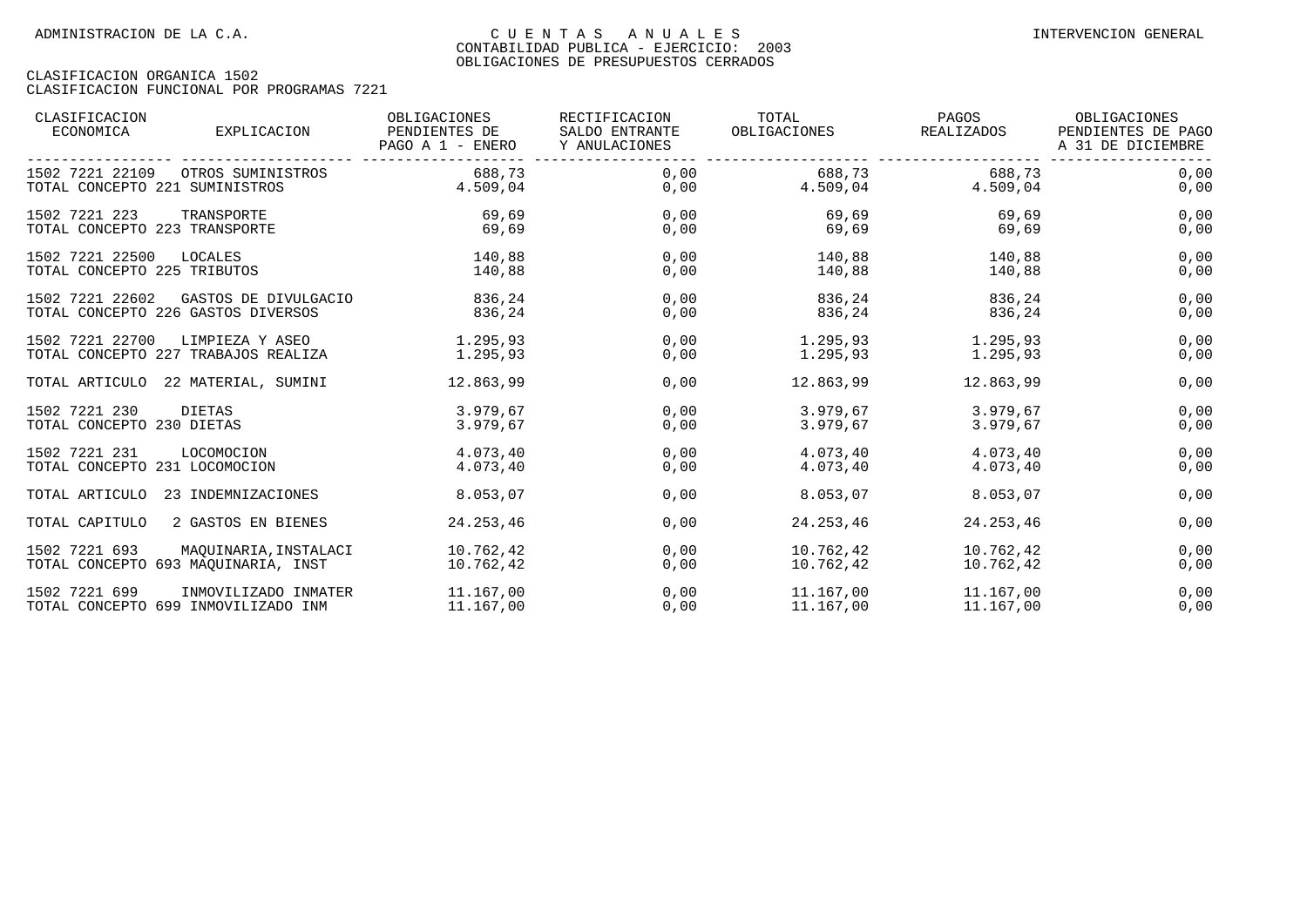| CLASIFICACION<br>ECONOMICA                              | EXPLICACION                                                         | OBLIGACIONES<br>PENDIENTES DE<br>PAGO A $1$ -<br>ENERO | RECTIFICACION<br>SALDO ENTRANTE<br>Y ANULACIONES | TOTAL<br>OBLIGACIONES                | PAGOS<br>REALIZADOS                  | OBLIGACIONES<br>PENDIENTES DE PAGO<br>A 31 DE DICIEMBRE |
|---------------------------------------------------------|---------------------------------------------------------------------|--------------------------------------------------------|--------------------------------------------------|--------------------------------------|--------------------------------------|---------------------------------------------------------|
| TOTAL ARTICULO                                          | 69 FINANCIADAS CON                                                  | 21.929,42                                              | 0,00                                             | 21.929,42                            | 21.929.42                            | 0,00                                                    |
| TOTAL CAPITULO                                          | 6 INVERSIONES REAL                                                  | 21.929,42                                              | 0,00                                             | 21.929,42                            | 21.929,42                            | 0,00                                                    |
| 1502 7221<br>78900<br>1502 7221 78901<br>TOTAL CONCEPTO | SUBV. PROYECTO VENTA<br>SUBV.VARIAS ENTIDADE<br>789 FINANCIADAS CON | 75.126,51<br>45.000,00<br>120.126,51                   | 0,00<br>0,00<br>0,00                             | 75.126.51<br>45.000,00<br>120.126,51 | 75.126,51<br>45.000,00<br>120.126.51 | 0,00<br>0,00<br>0,00                                    |
| TOTAL ARTICULO                                          | 78 A FAMILIAS E INS                                                 | 120.126.51                                             | 0,00                                             | 120.126.51                           | 120.126.51                           | 0,00                                                    |
| TOTAL CAPITULO                                          | TRANSFERENCIAS D                                                    | 120.126.51                                             | 0,00                                             | 120.126.51                           | 120.126.51                           | 0,00                                                    |
| TOTAL FUNCIONAL                                         | 7221 ACTUACIONES ADMI                                               | 209.181.57                                             | 0,00                                             | 209.181,57                           | 209.181.57                           | 0,00                                                    |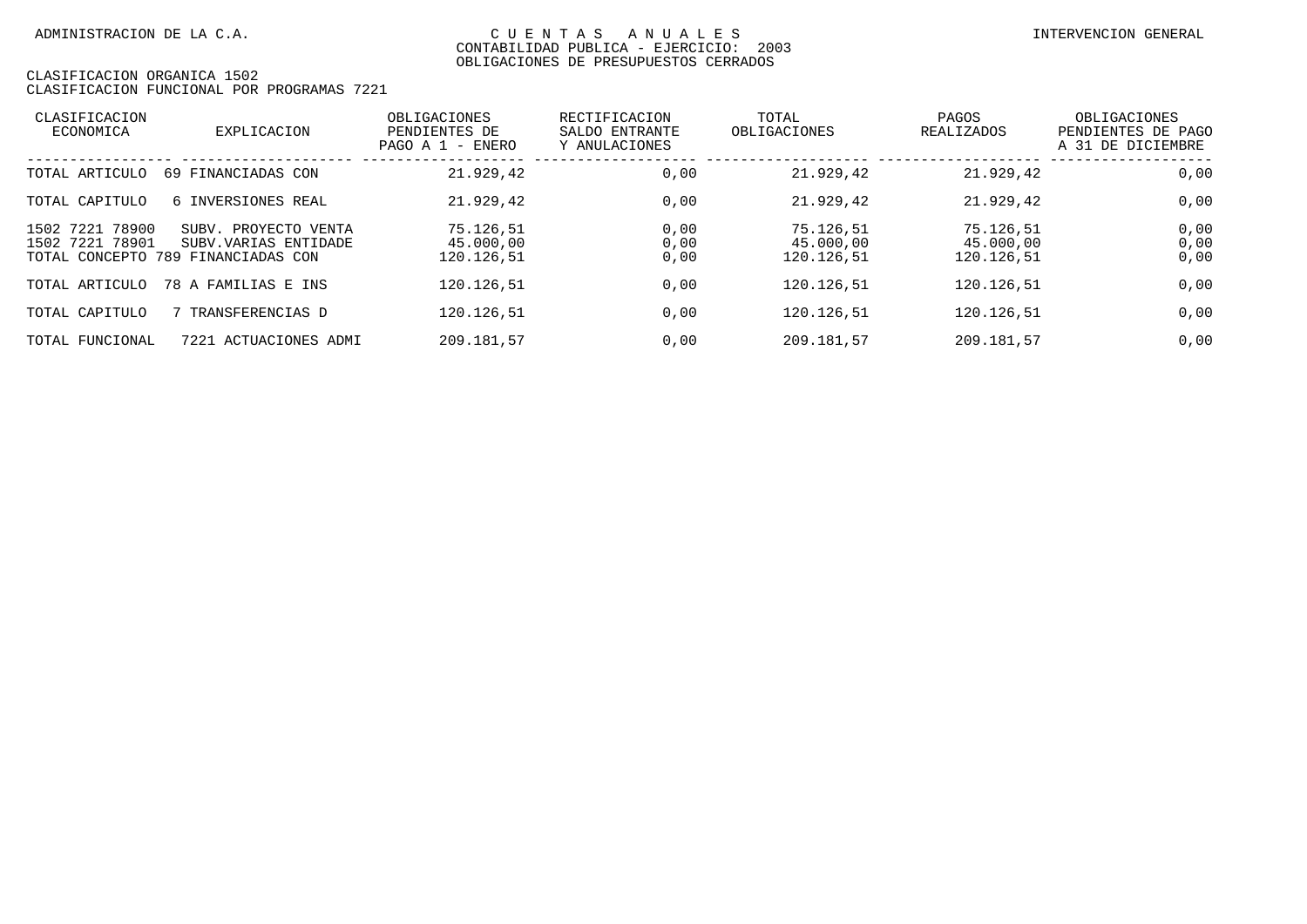| CLASIFICACION<br>ECONOMICA | EXPLICACION                                                  | OBLIGACIONES<br>PENDIENTES DE<br>PAGO A 1 - ENERO | RECTIFICACION<br>SALDO ENTRANTE<br>Y ANULACIONES | TOTAL<br>OBLIGACIONES  | PAGOS<br>REALIZADOS    | OBLIGACIONES<br>PENDIENTES DE PAGO<br>A 31 DE DICIEMBRE |
|----------------------------|--------------------------------------------------------------|---------------------------------------------------|--------------------------------------------------|------------------------|------------------------|---------------------------------------------------------|
| 1502 7231 16000            | SEGURIDAD SOCIAL<br>TOTAL CONCEPTO 160 CUOTAS SOCIALES       | 9.906,26<br>9.906.26                              | 0,00<br>0,00                                     | 9.906, 26<br>9.906,26  | 9.906,26<br>9.906,26   | 0,00<br>0,00                                            |
|                            | TOTAL ARTICULO 16 CUOTAS, PRESTACI                           | 9.906,26                                          | 0,00                                             | 9.906, 26              | 9.906,26               | 0,00                                                    |
| TOTAL CAPITULO             | 1 GASTOS DE PERSON                                           | 9.906,26                                          | 0,00                                             | 9.906,26               | 9.906,26               | 0,00                                                    |
| 1502 7231 215              | MOBILIARIO Y ENSERES<br>TOTAL CONCEPTO 215 MOBILIARIO Y ENS  | 113,15<br>113,15                                  | 0,00<br>0,00                                     | 113,15<br>113,15       | 113,15<br>113,15       | 0,00<br>0,00                                            |
|                            | TOTAL ARTICULO 21 REPARACION Y CON                           | 113,15                                            | 0,00                                             | 113,15                 | 113,15                 | 0,00                                                    |
| 1502 7231 22000            | ORDINARIO NO INVENTA<br>TOTAL CONCEPTO 220 MATERIAL DE OFIC  | 86,48<br>86,48                                    | 0,00<br>0,00                                     | 86,48<br>86,48         | 86,48<br>86,48         | 0,00<br>0,00                                            |
| 1502 7231 22602            | GASTOS DE DIVULGACIO<br>TOTAL CONCEPTO 226 GASTOS DIVERSOS   | 313,20<br>313,20                                  | 0,00<br>0,00                                     | 313,20<br>313,20       | 313,20<br>313,20       | 0,00<br>0,00                                            |
| TOTAL ARTICULO             | 22 MATERIAL, SUMINI                                          | 399,68                                            | 0,00                                             | 399,68                 | 399,68                 | 0,00                                                    |
| TOTAL CAPITULO             | 2 GASTOS EN BIENES                                           | 512,83                                            | 0.00                                             | 512,83                 | 512,83                 | 0,00                                                    |
| 1502 7231 44000            | SUBVENCION ACCIONES<br>TOTAL CONCEPTO 440 COFINANCIADAS. (U  | 93.000,00<br>93.000,00                            | 0,00<br>0,00                                     | 93.000,00<br>93.000,00 | 93.000,00<br>93.000,00 | 0,00<br>0,00                                            |
|                            | TOTAL ARTICULO 44 A EMPRESAS PUBLI                           | 93.000,00                                         | 0,00                                             | 93.000.00              | 93.000.00              | 0,00                                                    |
| 1502 7231 48000            | SUBV. PROMOCION, INN<br>TOTAL CONCEPTO 480 COFINANCIADAS. (U | 52.999,20<br>52.999,20                            | 0,00<br>0,00                                     | 52.999,20<br>52.999,20 | 52.999,20<br>52.999,20 | 0,00<br>0,00                                            |
| 1502 7231 48900            | SUBV. PROMOCION E IN<br>TOTAL CONCEPTO 489 FINANCIADAS CON   | 24.040,48<br>24.040,48                            | 0,00<br>0,00                                     | 24.040,48<br>24.040,48 | 24.040,48<br>24.040,48 | 0,00<br>0,00                                            |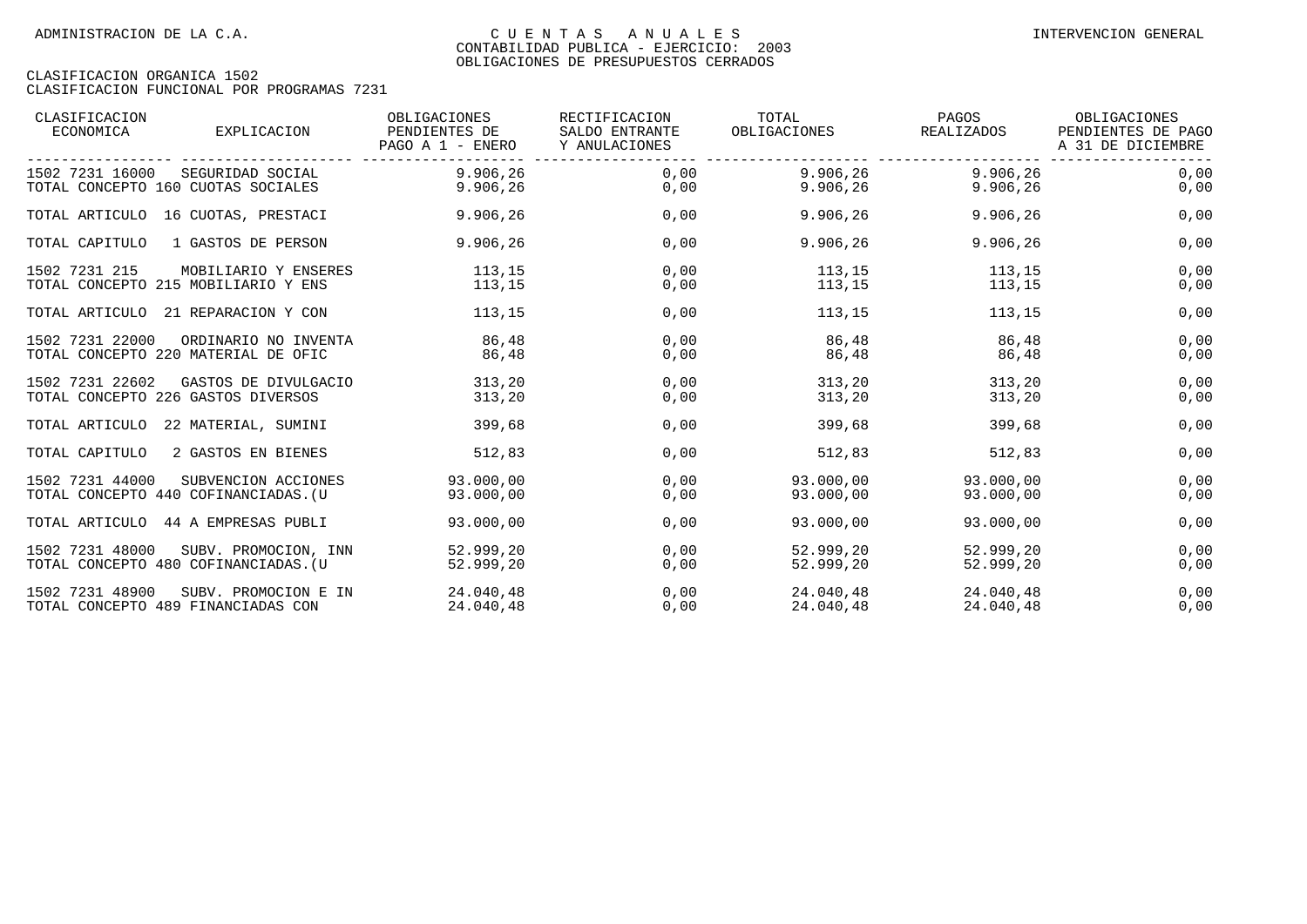| CLASIFICACION<br>ECONOMICA                            | EXPLICACION                                                                                       | OBLIGACIONES<br>PENDIENTES DE<br>PAGO A 1 - ENERO       | RECTIFICACION<br>SALDO ENTRANTE<br>Y ANULACIONES | TOTAL<br>OBLIGACIONES                                   | PAGOS<br>REALIZADOS                                     | OBLIGACIONES<br>PENDIENTES DE PAGO<br>A 31 DE DICIEMBRE |
|-------------------------------------------------------|---------------------------------------------------------------------------------------------------|---------------------------------------------------------|--------------------------------------------------|---------------------------------------------------------|---------------------------------------------------------|---------------------------------------------------------|
|                                                       | TOTAL ARTICULO 48 A FAMILIAS E INS                                                                | 77.039.68                                               | 0,00                                             |                                                         | 77.039,68 77.039,68                                     | 0,00                                                    |
| TOTAL CAPITULO                                        | 4 TRANSFERENCIAS C                                                                                | 170.039,68                                              | 0,00                                             | 170.039,68                                              | 170.039,68                                              | 0,00                                                    |
| 1502 7231 74900<br>1502 7231 74901                    | SUBV. ACCIONES INNOV<br>SUBV. INVERSION EOUIP<br>TOTAL CONCEPTO 749 FINANCIADAS CON               | 40.500,00<br>210.000.00<br>250.500,00                   | 0,00<br>0,00<br>0,00                             | 40.500,00<br>210.000,00<br>250.500,00                   | 40.500,00<br>210.000,00<br>250.500,00                   | 0,00<br>0,00<br>0,00                                    |
|                                                       | TOTAL ARTICULO 74 A EMPRESAS PUBLI                                                                | 250.500,00                                              | 0,00                                             | 250.500,00                                              | 250.500,00                                              | 0,00                                                    |
| 1502 7231 76900                                       | SUBV. INFRAESTRUCTUR<br>TOTAL CONCEPTO 769 FINANCIADAS CON                                        | 444.743.76<br>444.743,76                                | 0,00<br>0,00                                     | 444.743.76<br>444.743,76                                | 444.743.76<br>444.743,76                                | 0,00<br>0,00                                            |
|                                                       | TOTAL ARTICULO 76 A CORPORACIONES                                                                 | 444.743,76                                              | 0,00                                             | 444.743,76                                              | 444.743,76                                              | 0,00                                                    |
| 1502 7231 77401                                       | PLAN CONSOLIDACION Y<br>TOTAL CONCEPTO 774 FINANCIADAS CON                                        | 463.955,86<br>463.955,86                                | 0,00<br>0,00                                     | 463.955,86<br>463.955,86                                | 463.955,86<br>463.955,86                                | 0,00<br>0,00                                            |
| 1502 7231 77900<br>1502 7231 77901<br>1502 7231 77902 | SUBV. PYMES<br>PLAN CONSOLIDACION Y<br>AYUDA A EMPRESAS ARA<br>TOTAL CONCEPTO 779 FINANCIADAS CON | 3.434.054,30<br>44.491,80<br>210.181,82<br>3.688.727,92 | 0,00<br>0,00<br>0,00<br>0,00                     | 3.434.054,30<br>44.491,80<br>210.181,82<br>3.688.727,92 | 3.434.054,30<br>44.491.80<br>210.181,82<br>3.688.727,92 | 0,00<br>0,00<br>0,00<br>0,00                            |
| TOTAL ARTICULO                                        | 77 A EMPRESAS PRIVA                                                                               | 4.152.683,78                                            | 0,00                                             | 4.152.683,78                                            | 4.152.683,78                                            | 0,00                                                    |
| 1502 7231 78900                                       | SUBVS INFRAESTRUCTUR<br>TOTAL CONCEPTO 789 FINANCIADAS CON                                        | 69.000,00<br>69.000,00                                  | 0,00<br>0,00                                     | 69.000,00<br>69.000,00                                  | 69.000,00<br>69.000,00                                  | 0,00<br>0,00                                            |
| TOTAL ARTICULO                                        | 78 A FAMILIAS E INS                                                                               | 69.000,00                                               | 0,00                                             | 69.000,00                                               | 69.000,00                                               | 0,00                                                    |
| TOTAL CAPITULO                                        | 7 TRANSFERENCIAS D                                                                                | 4.916.927,54                                            | 0,00                                             | 4.916.927,54                                            | 4.916.927,54                                            | 0,00                                                    |
| TOTAL FUNCIONAL                                       | 7231 FOMENTO INDUSTRI                                                                             | 5.097.386,31                                            | 0,00                                             | 5.097.386,31                                            | 5.097.386,31                                            | 0,00                                                    |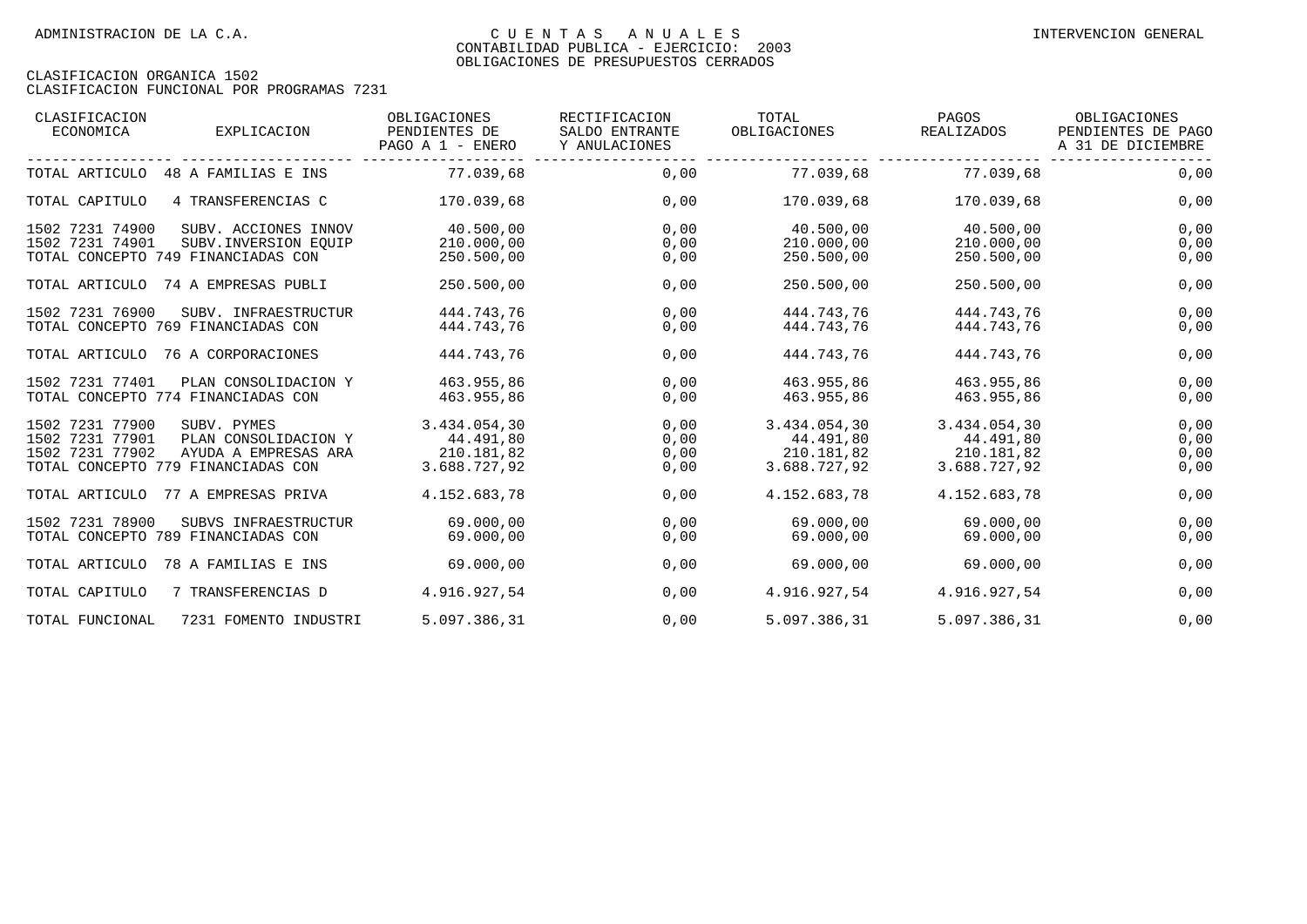| CLASIFICACION<br>ECONOMICA | EXPLICACION           | OBLIGACIONES<br>PENDIENTES DE<br>PAGO A 1 - ENERO | RECTIFICACION<br>SALDO ENTRANTE<br>Y ANULACIONES | TOTAL<br>OBLIGACIONES | PAGOS<br>REALIZADOS | OBLIGACIONES<br>PENDIENTES DE PAGO<br>A 31 DE DICIEMBRE |
|----------------------------|-----------------------|---------------------------------------------------|--------------------------------------------------|-----------------------|---------------------|---------------------------------------------------------|
| TOTAL ORGANICO             | 1502 D.G.DE INDUSTRIA | 8.509.982.33                                      | 0.00                                             | 8.509.982.33          | 8.509.982.33        | .00                                                     |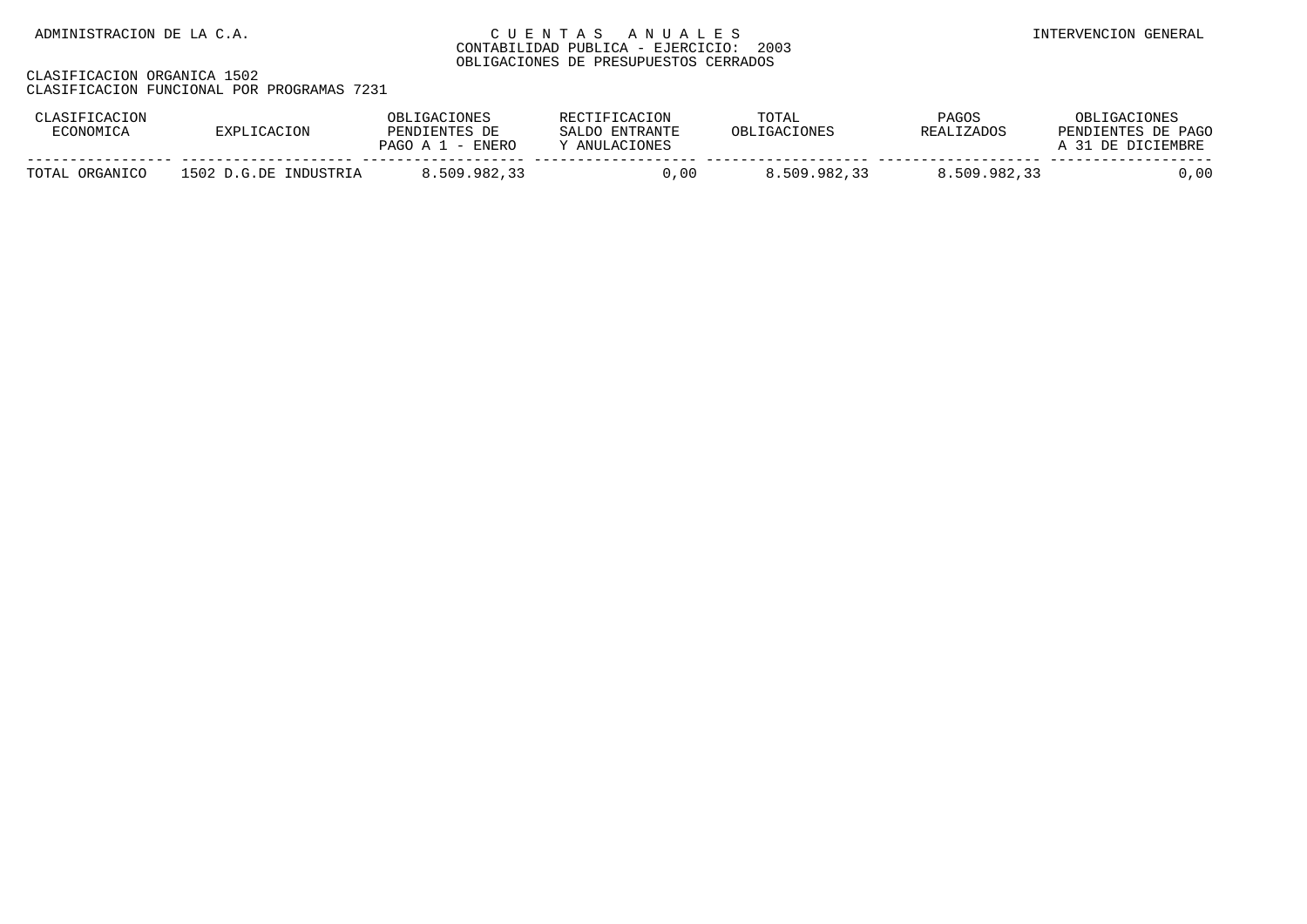| CLASIFICACION<br>ECONOMICA                            | EXPLICACION                                                 | OBLIGACIONES<br>PENDIENTES DE<br>PAGO A 1 - ENERO | RECTIFICACION<br>SALDO ENTRANTE<br>Y ANULACIONES | TOTAL<br>OBLIGACIONES    | PAGOS<br>REALIZADOS      | OBLIGACIONES<br>PENDIENTES DE PAGO<br>A 31 DE DICIEMBRE |
|-------------------------------------------------------|-------------------------------------------------------------|---------------------------------------------------|--------------------------------------------------|--------------------------|--------------------------|---------------------------------------------------------|
| 1503 7311 16000                                       | SEGURIDAD SOCIAL<br>TOTAL CONCEPTO 160 CUOTAS SOCIALES      | 9.753,53<br>9.753,53                              | 0,00<br>0,00                                     | 9.753,53<br>9.753,53     | 9.753,53<br>9.753,53     | 0,00<br>0,00                                            |
|                                                       | TOTAL ARTICULO 16 CUOTAS, PRESTACI                          | 9.753,53                                          | 0,00                                             | 9.753,53                 | 9.753,53                 | 0,00                                                    |
| TOTAL CAPITULO                                        | 1 GASTOS DE PERSON                                          | 9.753,53                                          | 0,00                                             | 9.753,53                 | 9.753,53                 | 0,00                                                    |
| 1503 7311 22602<br>TOTAL CONCEPTO 226 GASTOS DIVERSOS | GASTOS DE DIVULGACIO                                        | 993.47<br>993,47                                  | 0,00<br>0,00                                     | 993,47<br>993,47         | 993,47<br>993,47         | 0,00<br>0,00                                            |
|                                                       | TOTAL ARTICULO 22 MATERIAL, SUMINI                          | 993,47                                            | 0,00                                             | 993,47                   | 993,47                   | 0,00                                                    |
| 1503 7311 230<br>TOTAL CONCEPTO 230 DIETAS            | DIETAS                                                      | 1.110,07<br>1.110,07                              | 0,00<br>0,00                                     | 1.110,07<br>1.110,07     | 1.110,07<br>1.110,07     | 0,00<br>0,00                                            |
| 1503 7311 231<br>TOTAL CONCEPTO 231 LOCOMOCION        | LOCOMOCION                                                  | 1.015,68<br>1.015,68                              | 0,00<br>0,00                                     | 1.015,68<br>1.015,68     | 1.015,68<br>1.015,68     | 0,00<br>0,00                                            |
| TOTAL ARTICULO                                        | 23 INDEMNIZACIONES                                          | 2.125,75                                          | 0,00                                             | 2.125,75                 | 2.125,75                 | 0,00                                                    |
| TOTAL CAPITULO                                        | 2 GASTOS EN BIENES                                          | 3.119,22                                          | 0,00                                             | 3.119,22                 | 3.119,22                 | 0,00                                                    |
| 1503 7311 699                                         | INMOVILIZADO INMATER<br>TOTAL CONCEPTO 699 INMOVILIZADO INM | 114.247,51<br>114.247,51                          | 0,00<br>0,00                                     | 114.247,51<br>114.247,51 | 114.247,51<br>114.247,51 | 0,00<br>0,00                                            |
| TOTAL ARTICULO                                        | 69 FINANCIADAS CON                                          | 114.247,51                                        | 0,00                                             | 114.247,51               | 114.247,51               | 0,00                                                    |
| TOTAL CAPITULO                                        | 6 INVERSIONES REAL                                          | 114.247,51                                        | 0,00                                             | 114.247,51               | 114.247,51               | 0,00                                                    |
| 1503 7311 76900<br>TOTAL CONCEPTO 769 FINANCIADAS CON | SUBV. ELECT. RURAL,                                         | 348.440,84<br>348.440,84                          | 0,00<br>0,00                                     | 348.440,84<br>348.440,84 | 348.440,84<br>348.440,84 | 0,00<br>0,00                                            |
| TOTAL ARTICULO                                        | 76 A CORPORACIONES                                          | 348.440,84                                        | 0,00                                             | 348.440,84               | 348.440,84               | 0,00                                                    |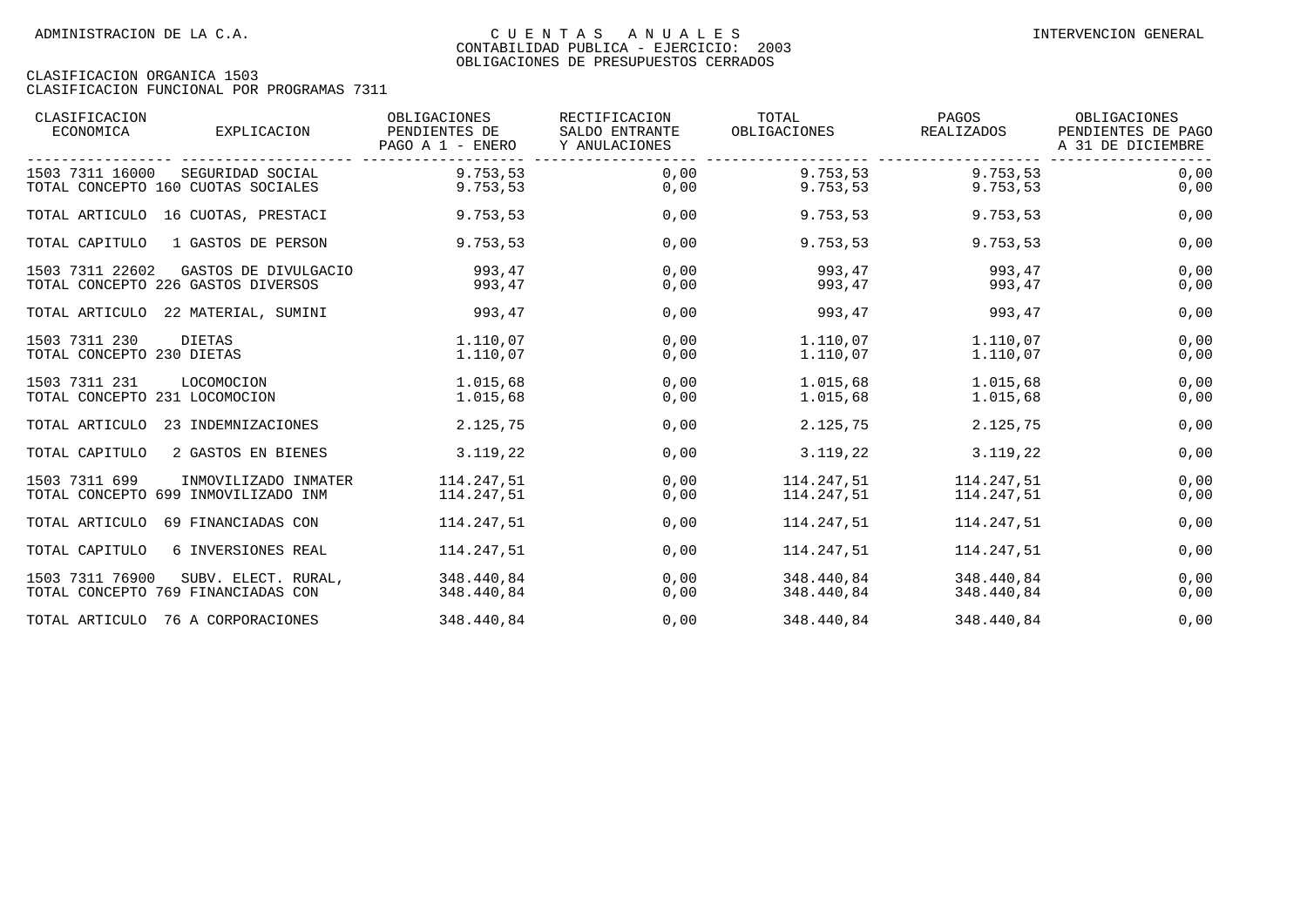| CLASIFICACION<br>ECONOMICA | EXPLICACION                                                | OBLIGACIONES<br>PENDIENTES DE<br>ENERO<br>PAGO A $1$ - | RECTIFICACION<br>SALDO ENTRANTE<br>Y ANULACIONES | TOTAL<br>OBLIGACIONES        | PAGOS<br>REALIZADOS          | OBLIGACIONES<br>PENDIENTES DE PAGO<br>A 31 DE DICIEMBRE |
|----------------------------|------------------------------------------------------------|--------------------------------------------------------|--------------------------------------------------|------------------------------|------------------------------|---------------------------------------------------------|
| 1503 7311 77900            | SUBV. ELECT. RURAL.<br>TOTAL CONCEPTO 779 FINANCIADAS CON  | 1.131.011,86<br>1.131.011,86                           | 0,00<br>0,00                                     | 1.131.011.86<br>1.131.011,86 | 1.131.011.86<br>1.131.011,86 | 0,00<br>0,00                                            |
| TOTAL ARTICULO             | 77 A EMPRESAS PRIVA                                        | 1.131.011,86                                           | 0,00                                             | 1.131.011.86                 | 1.131.011.86                 | 0,00                                                    |
| 1503 7311 78900            | SUBV.ELECT.RURAL, NU<br>TOTAL CONCEPTO 789 FINANCIADAS CON | 339.779.66<br>339.779.66                               | 0,00<br>0,00                                     | 339.779.66<br>339.779.66     | 339.779.66<br>339.779.66     | 0,00<br>0,00                                            |
| TOTAL ARTICULO             | 78 A FAMILIAS E INS                                        | 339.779.66                                             | 0,00                                             | 339.779.66                   | 339.779.66                   | 0,00                                                    |
| TOTAL CAPITULO             | TRANSFERENCIAS D                                           | 1.819.232.36                                           | 0,00                                             | 1.819.232.36                 | 1.819.232.36                 | 0,00                                                    |
| TOTAL FUNCIONAL            | 7311 FOMENTO Y GESTIO                                      | 1.946.352,62                                           | 0.00                                             | 1.946.352,62                 | 1.946.352,62                 | 0,00                                                    |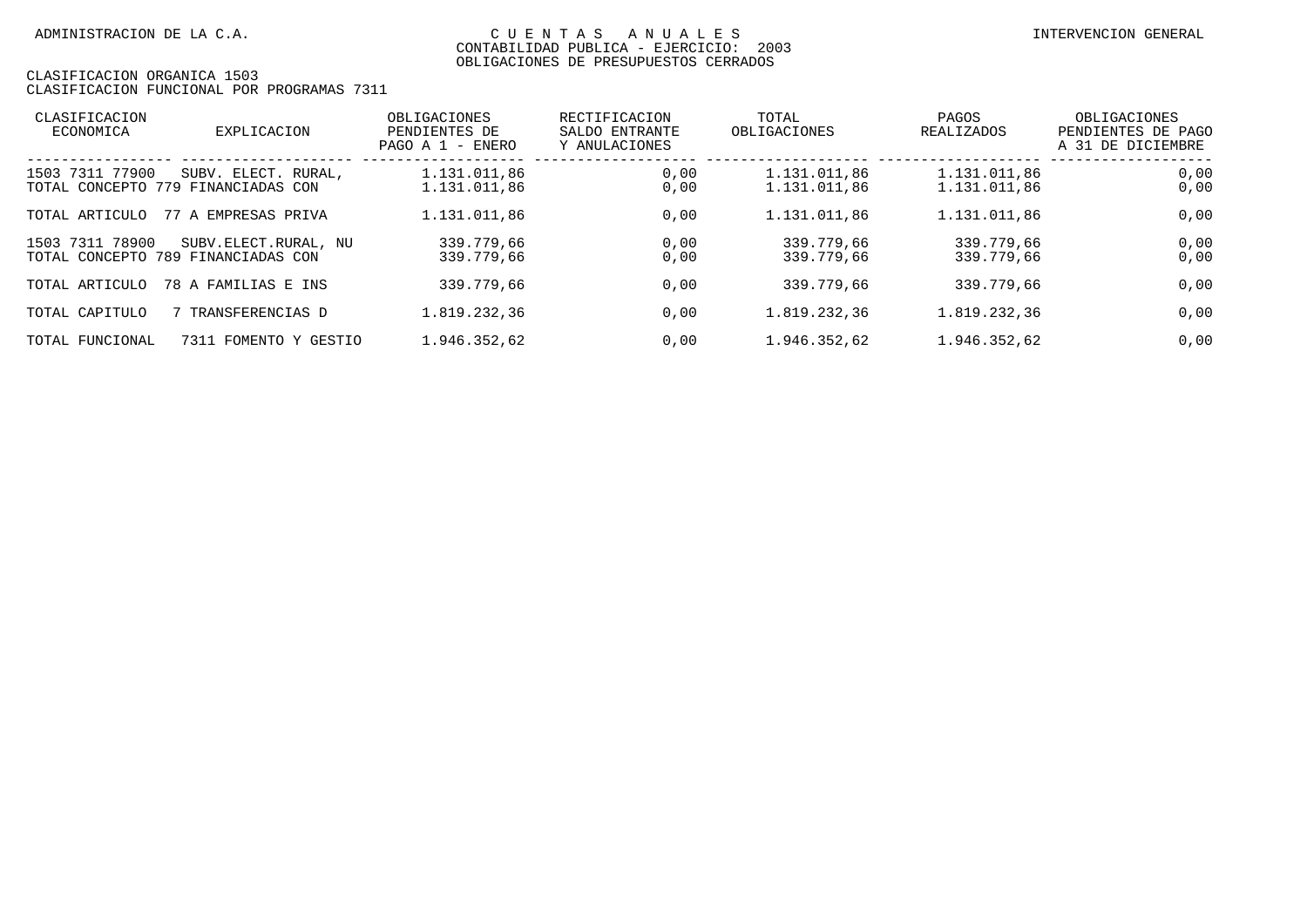| CLASIFICACION<br>ECONOMICA | EXPLICACION                                                 | OBLIGACIONES<br>PENDIENTES DE<br>PAGO A 1 - ENERO | RECTIFICACION<br>SALDO ENTRANTE<br>Y ANULACIONES | TOTAL<br>OBLIGACIONES    | PAGOS<br>REALIZADOS      | OBLIGACIONES<br>PENDIENTES DE PAGO<br>A 31 DE DICIEMBRE |
|----------------------------|-------------------------------------------------------------|---------------------------------------------------|--------------------------------------------------|--------------------------|--------------------------|---------------------------------------------------------|
| 1503 7312 16000            | SEGURIDAD SOCIAL<br>TOTAL CONCEPTO 160 CUOTAS SOCIALES      | 9.490,69<br>9.490,69                              | 0,00<br>0,00                                     | 9.490,69<br>9.490,69     | 9.490,69<br>9.490,69     | 0,00<br>0,00                                            |
|                            | TOTAL ARTICULO 16 CUOTAS, PRESTACI                          | 9.490,69                                          | 0,00                                             | 9.490,69                 | 9.490,69                 | 0,00                                                    |
| TOTAL CAPITULO             | 1 GASTOS DE PERSON                                          | 9.490.69                                          | 0,00                                             | 9.490,69                 | 9.490.69                 | 0,00                                                    |
| 1503 7312 22000            | ORDINARIO NO INVENTA<br>TOTAL CONCEPTO 220 MATERIAL DE OFIC | 4,57<br>4,57                                      | 0,00<br>0,00                                     | 4,57<br>4,57             | 4,57<br>4,57             | 0,00<br>0,00                                            |
|                            | TOTAL ARTICULO 22 MATERIAL, SUMINI                          | 4,57                                              | 0,00                                             | 4,57                     | 4,57                     | 0,00                                                    |
| TOTAL CAPITULO             | 2 GASTOS EN BIENES                                          | 4,57                                              | 0,00                                             | 4,57                     | 4,57                     | 0,00                                                    |
| 1503 7312 649              | INMOVILIZADO INMATER<br>TOTAL CONCEPTO 649 INMOVILIZADO INM | 50.551,11<br>50.551,11                            | 0,00<br>0,00                                     | 50.551,11<br>50.551,11   | 50.551,11<br>50.551,11   | 0,00<br>0,00                                            |
| TOTAL ARTICULO             | 64 FINANCIADAS CON                                          | 50.551,11                                         | 0,00                                             | 50.551,11                | 50.551,11                | 0,00                                                    |
| 1503 7312 699              | INMOVILIZADO INMATER<br>TOTAL CONCEPTO 699 INMOVILIZADO INM | 28.300.72<br>28.300,72                            | 0,00<br>0,00                                     | 28.300.72<br>28.300,72   | 28.300.72<br>28.300,72   | 0,00<br>0,00                                            |
| TOTAL ARTICULO             | 69 FINANCIADAS CON                                          | 28.300,72                                         | 0,00                                             | 28.300,72                | 28.300,72                | 0,00                                                    |
| TOTAL CAPITULO             | 6 INVERSIONES REAL                                          | 78.851,83                                         | 0,00                                             | 78.851,83                | 78.851,83                | 0,00                                                    |
| 1503 7312 77900            | SUBV. MINERIA NO ENE<br>TOTAL CONCEPTO 779 FINANCIADAS CON  | 244.448,48<br>244.448,48                          | 0,00<br>0,00                                     | 244.448,48<br>244.448,48 | 244.448,48<br>244.448,48 | 0,00<br>0,00                                            |
| TOTAL ARTICULO             | 77 A EMPRESAS PRIVA                                         | 244.448,48                                        | 0,00                                             | 244.448,48               | 244.448,48               | 0,00                                                    |
| 1503 7312 78900            | SUBVENCION MINERIA N<br>TOTAL CONCEPTO 789 FINANCIADAS CON  | 30.049,77<br>30.049,77                            | 0,00<br>0,00                                     | 30.049,77<br>30.049,77   | 30.049,77<br>30.049,77   | 0,00<br>0,00                                            |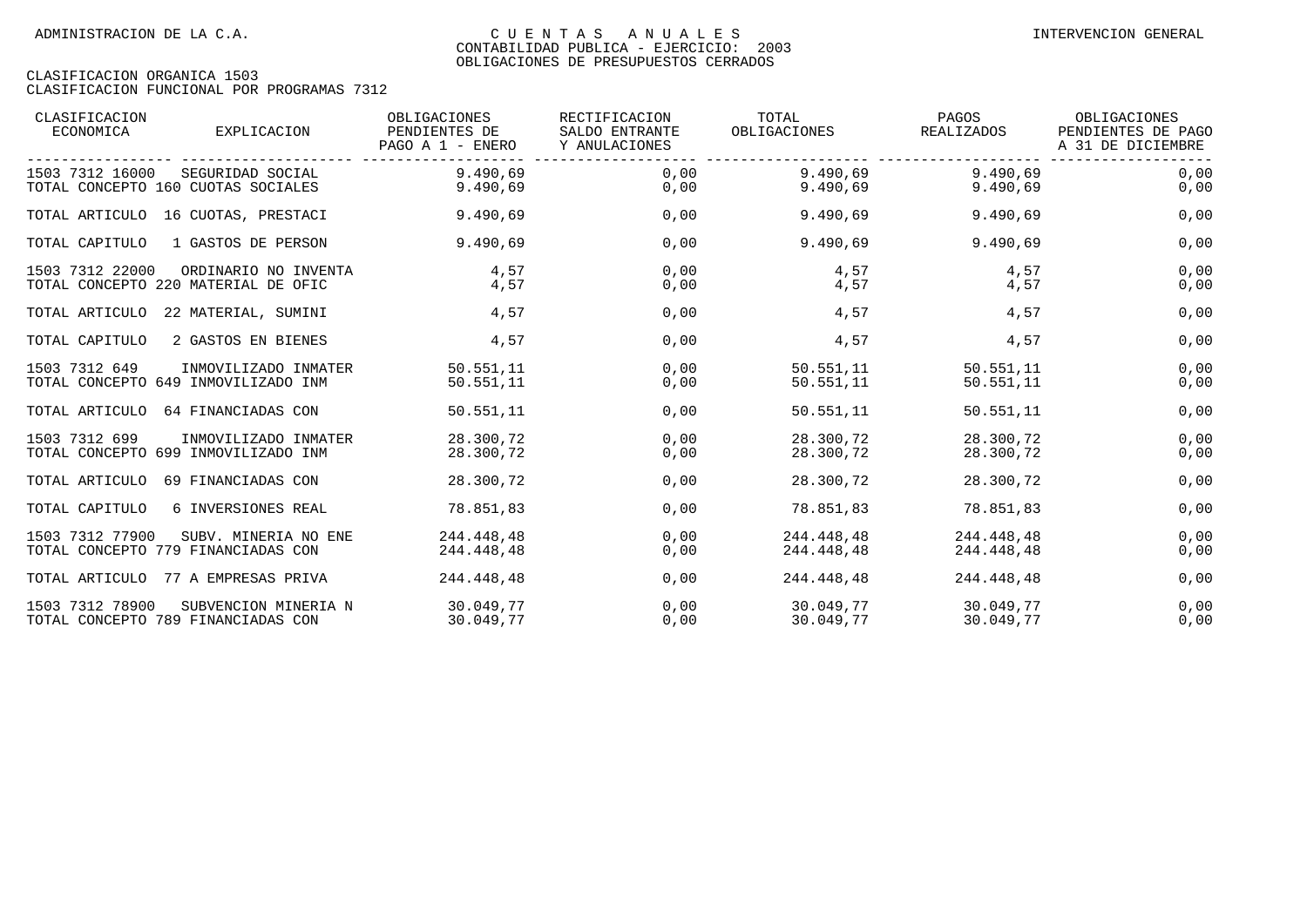| CLASIFICACION<br>ECONOMICA | EXPLICACION           | OBLIGACIONES<br>PENDIENTES DE<br>PAGO A 1 - ENERO | RECTIFICACION<br>SALDO ENTRANTE<br>Y ANULACIONES | TOTAL<br>OBLIGACIONES | PAGOS<br>REALIZADOS | OBLIGACIONES<br>PENDIENTES DE PAGO<br>A 31 DE DICIEMBRE |
|----------------------------|-----------------------|---------------------------------------------------|--------------------------------------------------|-----------------------|---------------------|---------------------------------------------------------|
| TOTAL ARTICULO             | 78 A FAMILIAS E INS   | 30.049,77                                         | 0.00                                             | 30.049,77             | 30.049.77           | 0,00                                                    |
| TOTAL CAPITULO             | TRANSFERENCIAS D      | 274.498.25                                        | 0.00                                             | 274.498.25            | 274.498.25          | 0,00                                                    |
| TOTAL FUNCIONAL            | 7312 APOYO A LA MINER | 362.845,34                                        | 0.00                                             | 362.845,34            | 362.845,34          | 0,00                                                    |
| TOTAL ORGANICO             | 1503 D.G. DE ENERGIA  | 2.309.197,96                                      | 0.00                                             | 2.309.197,96          | 2.309.197,96        | 0,00                                                    |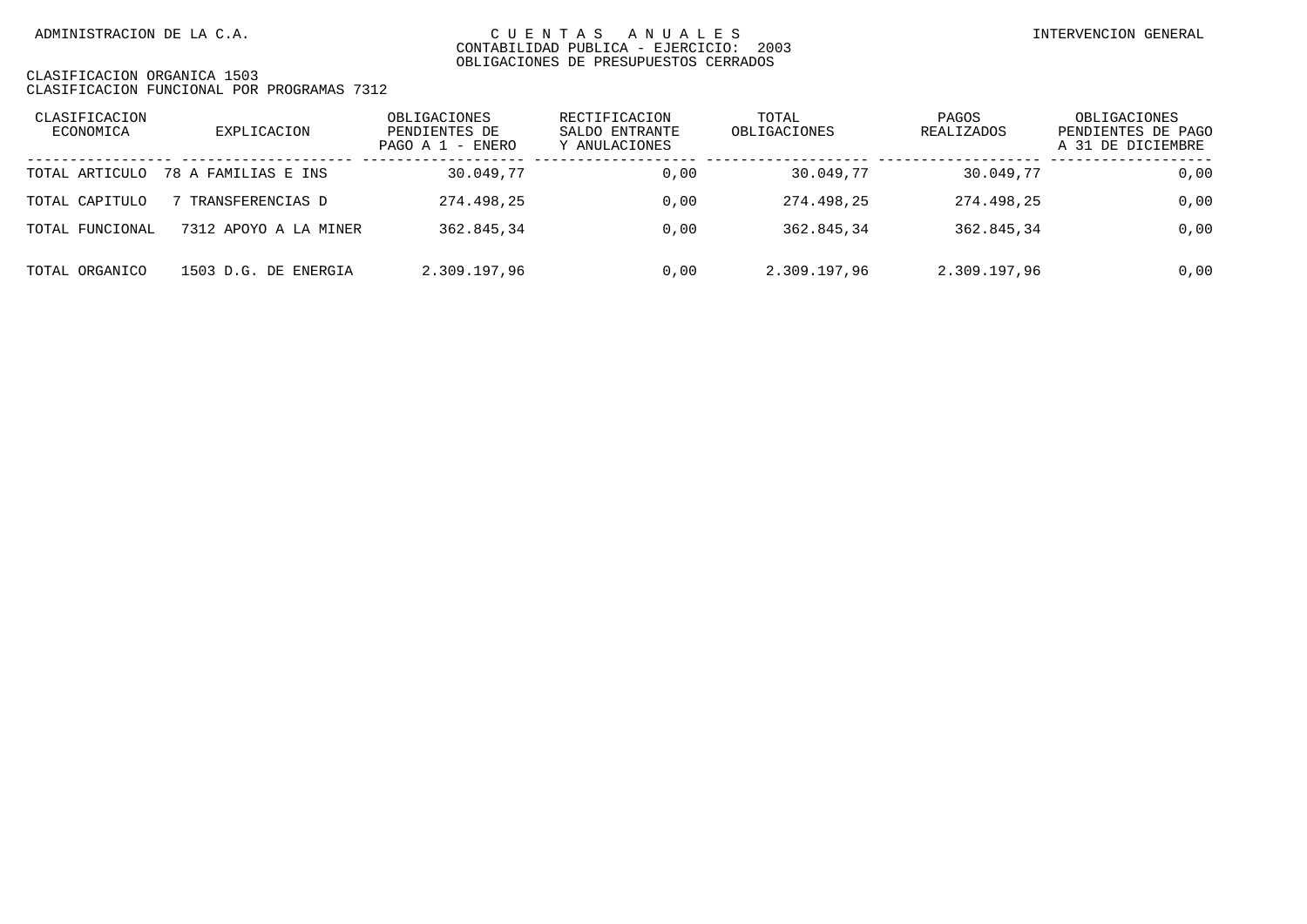### ADMINISTRACION DE LA C.A. CONSTRACION GENERAL CONSTRANT CONSTRANT CONSTRANT CONSTRANT A STRANGER AN U A L E STRANGER AND THE STRANGER ON GENERAL CONSTRANT CONSTRANT CONSTRANT CONSTRANT CONSTRANT CONSTRANT CONSTRANT CONSTRA CONTABILIDAD PUBLICA - EJERCICIO: 2003 OBLIGACIONES DE PRESUPUESTOS CERRADOS

| CLASIFICACION<br>ECONOMICA                                                                  | EXPLICACION                                                                                                          | OBLIGACIONES<br>PENDIENTES DE<br>PAGO A 1 - ENERO           | RECTIFICACION<br>SALDO ENTRANTE<br>Y ANULACIONES | TOTAL<br>OBLIGACIONES                                                                                                   | PAGOS<br>REALIZADOS                                  | OBLIGACIONES<br>PENDIENTES DE PAGO<br>A 31 DE DICIEMBRE |
|---------------------------------------------------------------------------------------------|----------------------------------------------------------------------------------------------------------------------|-------------------------------------------------------------|--------------------------------------------------|-------------------------------------------------------------------------------------------------------------------------|------------------------------------------------------|---------------------------------------------------------|
| 1601 3131 22000                                                                             | MATERIAL DE OFICINA<br>TOTAL CONCEPTO 220 MATERIAL DE OFIC                                                           | 60.09<br>60,09                                              | 0,00<br>0,00                                     | 60,09<br>60,09                                                                                                          | 60,09<br>60,09                                       | 0,00<br>0,00                                            |
| 1601 3131 22706                                                                             | ESTUDIOS Y TRABAJOS<br>TOTAL CONCEPTO 227 TRABAJOS REALIZA                                                           | 12.113,15<br>12.113,15                                      | 0,00                                             | $0,00$ 12.113,15 12.113,15                                                                                              | 12.113,15 12.113,15                                  | 0,00<br>0,00                                            |
|                                                                                             | TOTAL ARTICULO 22 MATERIAL, SUMINI                                                                                   | 12.173.24                                                   | 0,00                                             |                                                                                                                         | 12.173,24 12.173,24                                  | 0,00                                                    |
| 1601 3131 230<br>TOTAL CONCEPTO 230 DIETAS                                                  | DIETAS                                                                                                               | 36,66<br>36,66                                              | 0,00<br>0,00                                     | 36,66                                                                                                                   | 36,66<br>36,66 36,66                                 | 0,00<br>0,00                                            |
| 1601 3131 231<br>TOTAL CONCEPTO 231 LOCOMOCION                                              | LOCOMOCION                                                                                                           | 577,24<br>577,24                                            | 0,00<br>0,00                                     | 577,24<br>577,24                                                                                                        | 577,24<br>577,24                                     | 0,00<br>0,00                                            |
|                                                                                             | TOTAL ARTICULO 23 INDEMNIZACIONES                                                                                    | 613,90                                                      | 0,00                                             | 613,90                                                                                                                  | 613,90                                               | 0,00                                                    |
| TOTAL CAPITULO                                                                              | 2 GASTOS EN BIENES                                                                                                   | 12.787,14                                                   | 0,00                                             | 12.787,14                                                                                                               | 12.787,14                                            | 0,00                                                    |
| 1601 3131 41000<br>1601 3131 41001<br>1601 3131 41002                                       | AL I.A.S.S. - OBJET<br>AL I.A.S.S. - OBJETI<br>AL I.A.S.S. - INICIA<br>TOTAL CONCEPTO 410 COFINANCIADAS. (U          | 210.354,25<br>261.941,08<br>121.704.91<br>594.000,24        | 0,00<br>0,00<br>0,00<br>0,00                     | 210.354,25<br>261.941,08<br>121.704,91<br>594.000,24                                                                    | 210.354,25<br>261.941,08<br>121.704,91<br>594.000,24 | 0,00<br>0,00<br>0,00<br>0,00                            |
| 1601 3131 41401<br>1601 3131 41402<br>1601 3131 41403<br>1601 3131 41404                    | AL I.A.S.S. - BECAS 250,41<br>AL I.A.S.S. - PENSIO<br>AL I.A.S.S. - PLAN D<br>AL I.A.S.S. - PRESTA                   | 160.269,91<br>5.439, 10<br>256.052,19                       | 0,00<br>0,00<br>0,00<br>0,00                     | $160.269, 91$ $160.269, 91$<br>5.439, 10<br>256.052,19                                                                  | 250,41 250,41<br>5.439,10<br>256.052,19              | 0,00<br>0,00<br>0,00<br>0,00                            |
| 1601 3131 41405<br>1601 3131 41407<br>1601 3131 41409<br>1601 3131 41410<br>1601 3131 41411 | AL I.A.S.S. - PLAN G<br>AL I.A.S.S. - ERRADI<br>AL I.A.S.S. - PERSON<br>AL I.A.S.S. - PLAN V<br>AL I.A.S.S. - INFORM | 85.836,13<br>7.602, 25<br>12.782,75<br>8.193,80<br>1.001,66 | 0,00<br>0,00<br>0,00<br>0,00<br>0,00             | 85.836,13<br>85.836,13<br>7.602,25<br>12.782,75<br>8.193,80<br>1.001,66<br>9.133,52<br>8.133,52<br>8.133,52<br>8.133,52 |                                                      | 0,00<br>0,00<br>0,00<br>0,00<br>0,00                    |
| 1601 3131 41412                                                                             | AL I.A.S.S. - PLAN I                                                                                                 | 9.133,52                                                    | 0,00                                             |                                                                                                                         |                                                      | 0,00                                                    |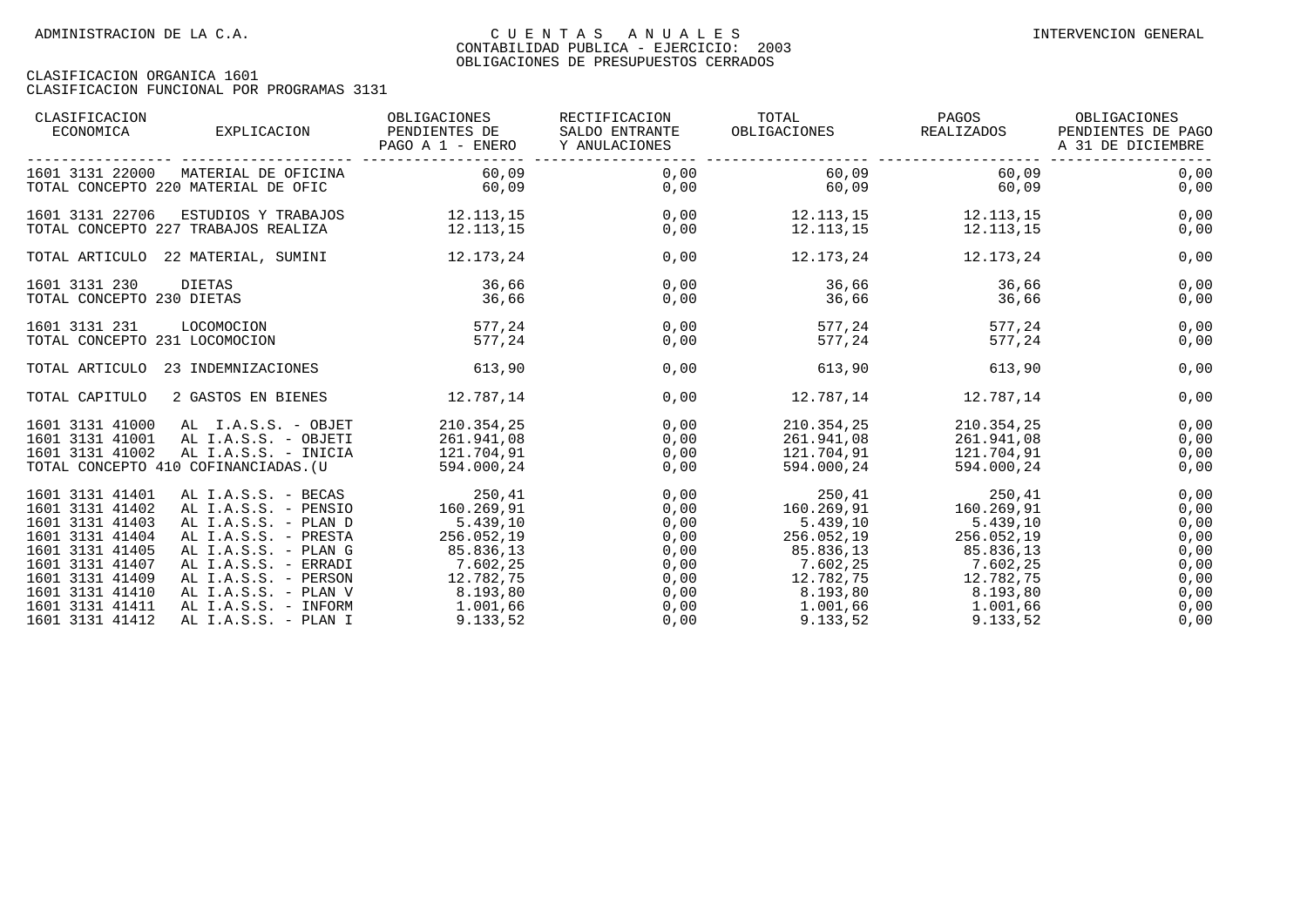| CLASIFICACION<br>ECONOMICA                                                                                     | EXPLICACION                                                                                 | OBLIGACIONES<br>PENDIENTES DE<br>PAGO A 1 - ENERO           | RECTIFICACION<br>SALDO ENTRANTE<br>Y ANULACIONES | TOTAL<br>OBLIGACIONES                                                                      | PAGOS<br>REALIZADOS            | OBLIGACIONES<br>PENDIENTES DE PAGO<br>A 31 DE DICIEMBRE |
|----------------------------------------------------------------------------------------------------------------|---------------------------------------------------------------------------------------------|-------------------------------------------------------------|--------------------------------------------------|--------------------------------------------------------------------------------------------|--------------------------------|---------------------------------------------------------|
| 1601 3131 41413<br>1601 3131 41414<br>1601 3131 41416<br>1601 3131 41419<br>TOTAL CONCEPTO 414 FINANCIADAS CON | AL I.A.S.S. - PREVEN<br>AL I.A.S.S. - ATENCI<br>AL I.A.S.S. - APOYO<br>AL I.A.S.S. - MENORE | 4.108,88<br>22.334,46<br>3.245.64<br>7.633,66<br>583.884,36 | 0,00<br>0,00<br>0,00<br>0,00<br>0,00             | 22.334,46<br>$3.245,64$ $3.245,64$<br>$7.633,66$<br>583.884,36<br>583.884,36<br>583.884,36 | 4.108,88 4.108,88<br>22.334,46 | 0,00<br>0,00<br>0,00<br>0,00<br>0,00                    |
| 1601 3131 41600                                                                                                | AL I.A.S.S. - SERV.T                                                                        | AL I.A.S.S. - SERV. 83.390,41                               | 0,00                                             | 83.390,41                                                                                  | 83.390,41                      | 0,00                                                    |
| 1601 3131 41601                                                                                                |                                                                                             | 303.791,66                                                  | 0,00                                             | 303.791,66                                                                                 | 303.791,66                     | 0,00                                                    |
| TOTAL CONCEPTO 416 FINANCIADAS POR                                                                             |                                                                                             | 387.182,07                                                  | 0,00                                             | 387.182,07                                                                                 | 387.182,07                     | 0,00                                                    |
| 1601 3131 41900                                                                                                | INSTITUTO ARAGONES D                                                                        | 7.014.468,08                                                | 0,00                                             | 7.014.468,08                                                                               | 7.014.468,08                   | 0,00                                                    |
| TOTAL CONCEPTO 419 FINANCIADAS CON                                                                             |                                                                                             | 7.014.468.08                                                | 0,00                                             | 7.014.468.08                                                                               | 7.014.468,08                   | 0,00                                                    |
| TOTAL ARTICULO 41 A ORGANISMOS AUT                                                                             |                                                                                             | 8.579.534.75                                                | 0,00                                             | 8.579.534.75                                                                               | 8.579.534.75                   | 0,00                                                    |
| 1601 3131 46000                                                                                                | INICIATIVAS SOCIALES                                                                        | 17.471,82                                                   | 0,00                                             | 17.471,82                                                                                  | 17.471.82                      | 0,00                                                    |
| TOTAL CONCEPTO 460 COFINANCIADAS. (U                                                                           |                                                                                             | 17.471,82                                                   | 0,00                                             | 17.471,82                                                                                  | 17.471,82                      | 0,00                                                    |
| TOTAL ARTICULO<br>46 A CORPORACIONES                                                                           |                                                                                             | 17.471,82                                                   | 0,00                                             | 17.471,82                                                                                  | 17.471,82                      | 0,00                                                    |
| TOTAL CAPITULO<br>4 TRANSFERENCIAS C                                                                           |                                                                                             | 8.597.006,57                                                | 0,00                                             | 8.597.006.57                                                                               | 8.597.006,57                   | 0,00                                                    |
| 1601 3131 71200                                                                                                | INSTITUTO ARAGONES D                                                                        | 1.404.254,81                                                | 0,00                                             | 1.404.254,81                                                                               | 1.404.254,81                   | 0,00                                                    |
| TOTAL CONCEPTO 712 FINANCIADAS CON                                                                             |                                                                                             | 1.404.254,81                                                | 0,00                                             | 1.404.254,81                                                                               | 1.404.254,81                   | 0,00                                                    |
| 1601 3131 71400                                                                                                | AL I.A.S.S. - PLAN G                                                                        | 65.363.15                                                   | 0.00                                             | 65.363.15                                                                                  | 65.363,15                      | 0,00                                                    |
| TOTAL CONCEPTO 714 FINANCIADAS CON                                                                             |                                                                                             | 65.363,15                                                   | 0,00                                             | 65.363,15                                                                                  | 65.363,15                      | 0,00                                                    |
| TOTAL ARTICULO 71 A ORGANISMOS AUT                                                                             |                                                                                             | 1.469.617,96                                                | 0,00                                             | 1.469.617,96                                                                               | 1.469.617,96                   | 0,00                                                    |
| 1601 3131 78900                                                                                                | FONDO SOLIDARIDAD CO                                                                        | 737.511,23                                                  | 0,00                                             | 737.511,23                                                                                 | 737.511,23                     | 0,00                                                    |
| TOTAL CONCEPTO 789 FINANCIADAS CON                                                                             |                                                                                             | 737.511,23                                                  | 0,00                                             | 737.511,23                                                                                 | 737.511,23                     | 0,00                                                    |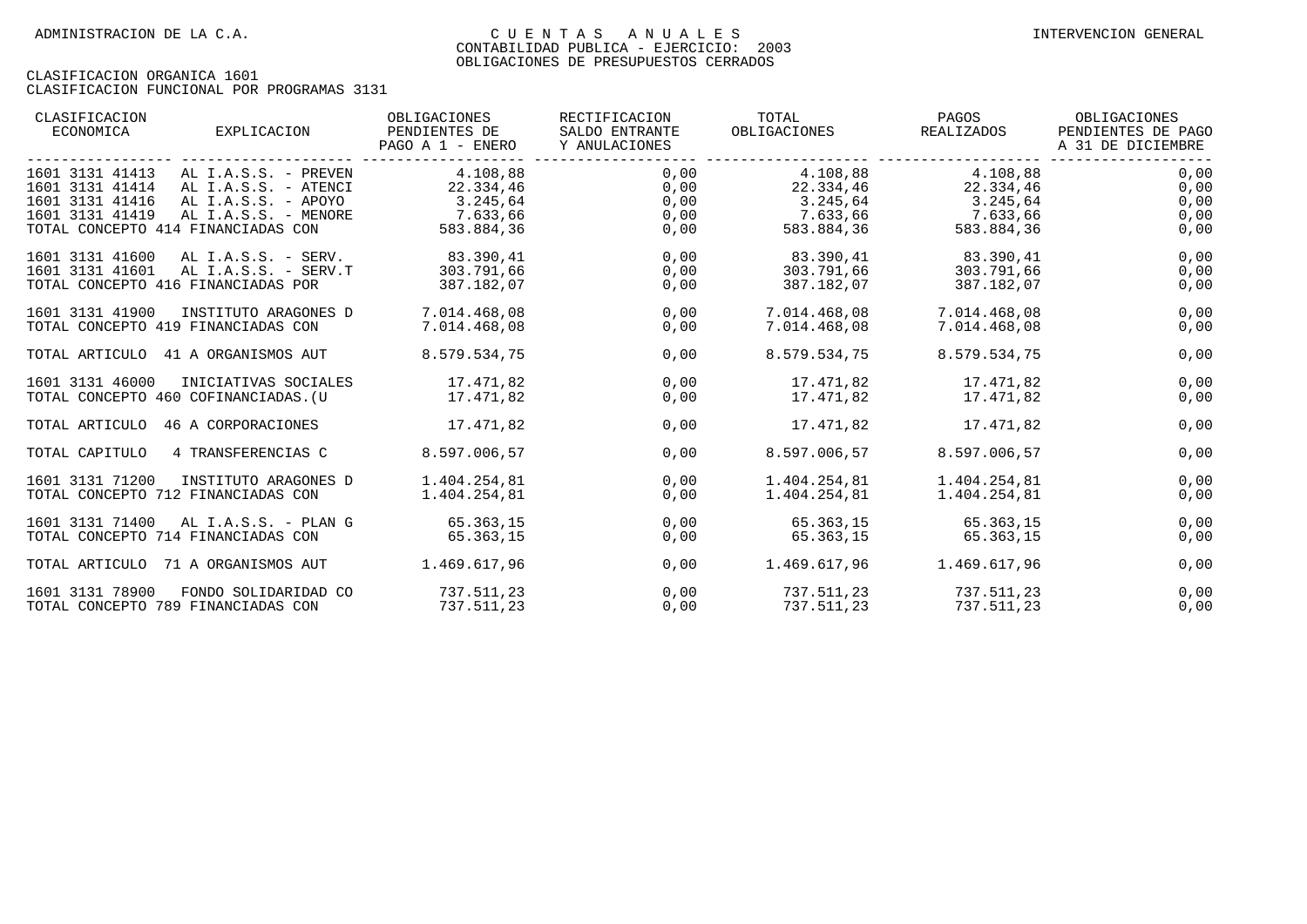| CLASIFICACION<br>ECONOMICA | EXPLICACION              | OBLIGACIONES<br>PENDIENTES DE<br>PAGO A $1$ - ENERO | RECTIFICACION<br>SALDO ENTRANTE<br>Y ANULACIONES | TOTAL<br>OBLIGACIONES | PAGOS<br>REALIZADOS | OBLIGACIONES<br>PENDIENTES DE PAGO<br>A 31 DE DICIEMBRE |
|----------------------------|--------------------------|-----------------------------------------------------|--------------------------------------------------|-----------------------|---------------------|---------------------------------------------------------|
| TOTAL ARTICULO             | 78 A FAMILIAS E INS      | 737.511.23                                          | 0.00                                             | 737.511.23            | 737.511,23          | 0,00                                                    |
| TOTAL CAPITULO             | TRANSFERENCIAS D         | 2.207.129.19                                        | 0.00                                             | 2.207.129.19          | 2.207.129,19        | 0,00                                                    |
| TOTAL FUNCIONAL            | PRESTACIONES ASI<br>3131 | 10.816.922,90                                       | 0.00                                             | 10.816.922,90         | 10.816.922,90       | 0,00                                                    |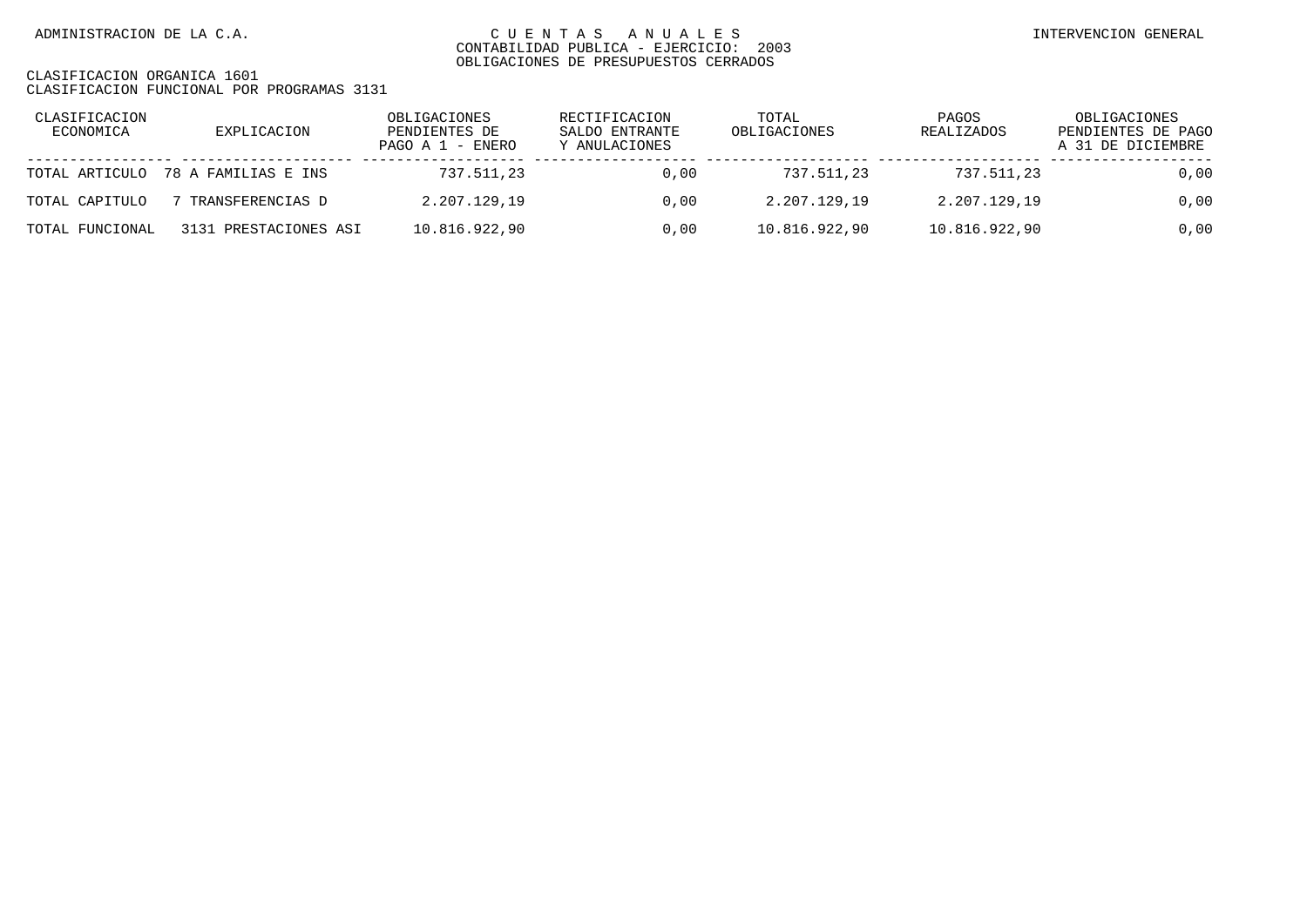| CLASIFICACION<br>ECONOMICA                                                                   | EXPLICACION                                                           | OBLIGACIONES<br>PENDIENTES DE<br>PAGO A 1 - ENERO | RECTIFICACION<br>SALDO ENTRANTE<br>Y ANULACIONES | TOTAL<br>OBLIGACIONES                      | PAGOS<br>REALIZADOS                                 | OBLIGACIONES<br>PENDIENTES DE PAGO<br>A 31 DE DICIEMBRE |
|----------------------------------------------------------------------------------------------|-----------------------------------------------------------------------|---------------------------------------------------|--------------------------------------------------|--------------------------------------------|-----------------------------------------------------|---------------------------------------------------------|
| 1601 4111 16000<br>TOTAL CONCEPTO 160 CUOTAS SOCIALES                                        | SEGURIDAD SOCIAL                                                      | 42.986,92<br>42.986,92                            | 0,00<br>0,00                                     | 42.986,92                                  | 42.986,92 42.986,92<br>42.986,92                    | 0,00<br>0,00                                            |
| TOTAL ARTICULO 16 CUOTAS, PRESTACI                                                           |                                                                       | 42.986.92                                         | 0,00                                             | 42.986.92                                  | 42.986.92                                           | 0,00                                                    |
| TOTAL CAPITULO                                                                               | 1 GASTOS DE PERSON                                                    | 42.986,92                                         | 0,00                                             | 42.986,92                                  | 42.986,92                                           | 0,00                                                    |
| 1601 4111 202<br>TOTAL CONCEPTO 202 EDIFICIOS Y OTRA                                         | EDIFICIOS Y OTRAS CO                                                  | 30.355,37<br>30.355,37                            | 0.00<br>0,00                                     | 30.355,37<br>30.355,37                     | 30.355,37<br>30.355,37                              | 0,00<br>0,00                                            |
| TOTAL ARTICULO                                                                               | 20 ARRENDAMIENTOS                                                     | 30.355,37                                         | 0,00                                             | 30.355,37                                  | 30.355,37                                           | 0,00                                                    |
| 1601 4111 22000<br>1601 4111 22002<br>1601 4111 22003<br>TOTAL CONCEPTO 220 MATERIAL DE OFIC | ORDINARIO NO INVENTA<br>PRENSA, REVISTAS Y PU<br>LIBROS Y OTRAS PUBLI | 242,86<br>28,00<br>11.236,39<br>11.507,25         | 0,00<br>0,00<br>0,00<br>0,00                     | 242,86<br>28,00<br>11.507,25               | 242,86<br>28,00<br>11.236,39 11.236,39<br>11.507,25 | 0,00<br>0,00<br>0,00<br>0,00                            |
| 1601 4111 22100<br>1601 4111 22103<br>1601 4111 22109<br>TOTAL CONCEPTO 221 SUMINISTROS      | ENERGIA ELECTRICA<br>COMBUSTIBLES<br>OTROS SUMINISTROS                | 38,79<br>1.812,11<br>302,15<br>2.153,05           | 0,00<br>0,00<br>0,00<br>0,00                     | 38,79<br>1.812,11<br>302,15<br>2.153,05    | 38,79<br>1.812,11<br>302,15<br>2.153,05             | 0,00<br>0,00<br>0,00<br>0,00                            |
| 1601 4111 223<br>TOTAL CONCEPTO 223 TRANSPORTE                                               | TRANSPORTE                                                            | 52,10<br>52,10                                    | 0,00<br>0,00                                     | 52,10<br>52,10                             | 52,10<br>52,10                                      | 0,00<br>0,00                                            |
| 1601 4111 22601<br>1601 4111 22602<br>1601 4111 22605<br>TOTAL CONCEPTO 226 GASTOS DIVERSOS  | ATENCIONES PROTOCOLA<br>GASTOS DE DIVULGACIO<br>REUNIONES Y CONFEREN  | 2.909,30<br>1.776,70<br>156,60<br>4.842,60        | 0,00<br>0,00<br>0,00<br>0,00                     | 2.909,30<br>1.776,70<br>156,60<br>4.842,60 | 2.909,30<br>1.776,70<br>156,60<br>4.842,60          | 0,00<br>0,00<br>0,00<br>0,00                            |
| 1601 4111 22706<br>TOTAL CONCEPTO 227 TRABAJOS REALIZA                                       | ESTUDIOS Y TRABAJOS                                                   | 766,28<br>766,28                                  | 0,00<br>0,00                                     | 766,28<br>766,28                           | 766,28<br>766,28                                    | 0,00<br>0,00                                            |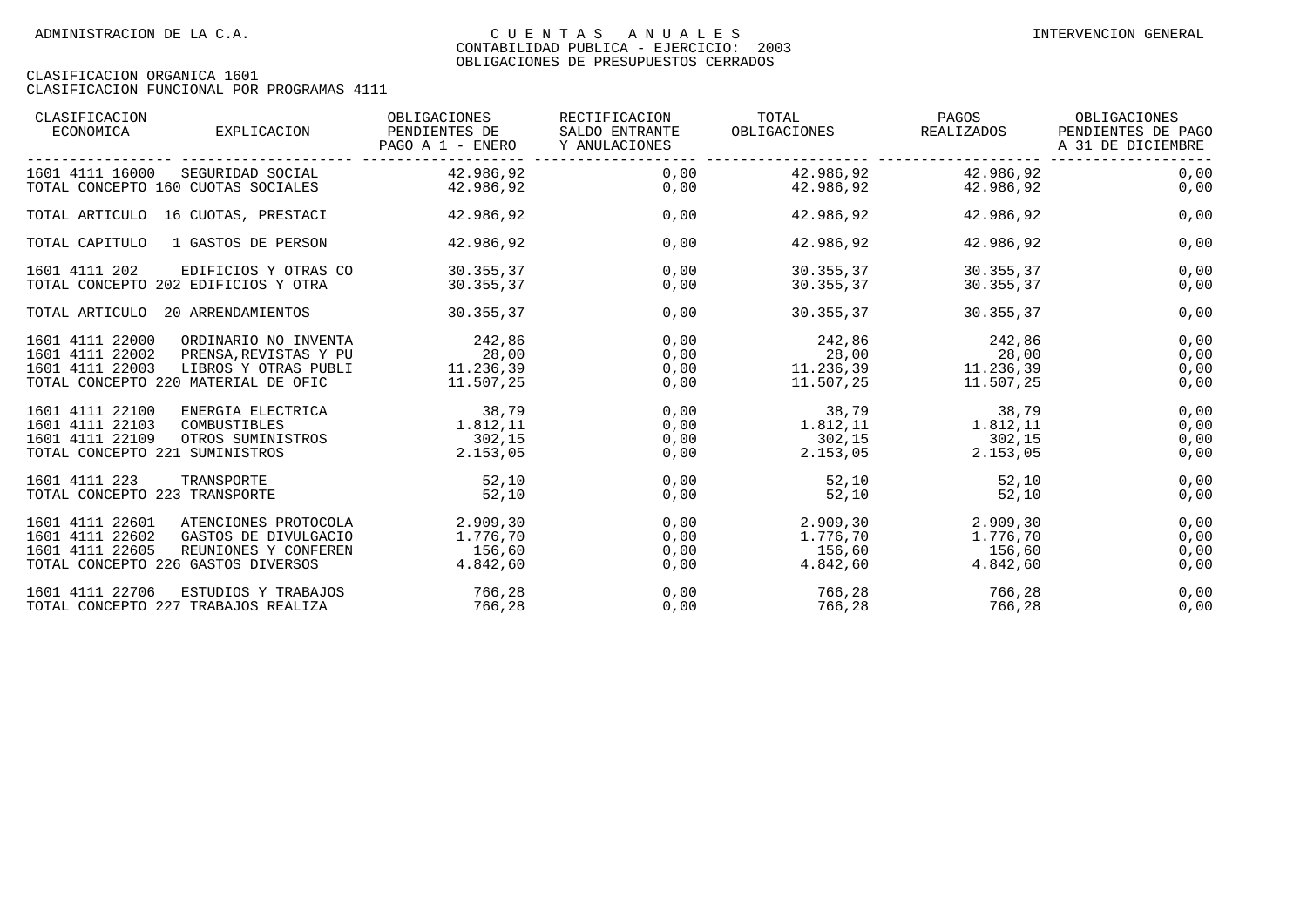| CLASIFICACION<br>ECONOMICA                     | <b>EXPLICACION</b>                                         | OBLIGACIONES<br>PENDIENTES DE<br>PAGO A 1 - ENERO | RECTIFICACION<br>SALDO ENTRANTE<br>Y ANULACIONES | TOTAL<br>OBLIGACIONES    | PAGOS<br>REALIZADOS      | OBLIGACIONES<br>PENDIENTES DE PAGO<br>A 31 DE DICIEMBRE |
|------------------------------------------------|------------------------------------------------------------|---------------------------------------------------|--------------------------------------------------|--------------------------|--------------------------|---------------------------------------------------------|
| TOTAL ARTICULO                                 | 22 MATERIAL, SUMINI                                        | 19.321,28                                         | 0,00                                             | 19.321,28                | 19.321,28                | 0,00                                                    |
| 1601 4111 230<br>TOTAL CONCEPTO 230 DIETAS     | DIETAS                                                     | 1.388,69<br>1.388,69                              | 0,00<br>0,00                                     | 1.388,69<br>1.388,69     | 1.388,69<br>1.388,69     | 0,00<br>0,00                                            |
| 1601 4111 231<br>TOTAL CONCEPTO 231 LOCOMOCION | LOCOMOCION                                                 | 1.958,13<br>1.958,13                              | 0,00<br>0,00                                     | 1.958,13<br>1.958,13     | 1.958,13<br>1.958,13     | 0,00<br>0,00                                            |
| TOTAL ARTICULO                                 | 23 INDEMNIZACIONES                                         | 3.346,82                                          | 0,00                                             | 3.346,82                 | 3.346,82                 | 0,00                                                    |
| TOTAL CAPITULO                                 | 2 GASTOS EN BIENES                                         | 53.023,47                                         | 0,00                                             | 53.023,47                | 53.023,47                | 0,00                                                    |
| 1601 4111 48900                                | APOYO ENTIDADES CARA<br>TOTAL CONCEPTO 489 FINANCIADAS CON | 175.189,50<br>175.189,50                          | 0,00<br>0,00                                     | 175.189,50<br>175.189,50 | 175.189,50<br>175.189,50 | 0,00<br>0,00                                            |
| TOTAL ARTICULO                                 | 48 A FAMILIAS E INS                                        | 175.189,50                                        | 0,00                                             | 175.189,50               | 175.189,50               | 0,00                                                    |
| TOTAL CAPITULO                                 | 4 TRANSFERENCIAS C                                         | 175.189,50                                        | 0,00                                             | 175.189,50               | 175.189,50               | 0,00                                                    |
| TOTAL FUNCIONAL                                | 4111 SERVICIOS GENERA                                      | 271.199,89                                        | 0,00                                             | 271.199,89               | 271.199,89               | 0,00                                                    |
| TOTAL ORGANICO                                 | 1601 SECRETARIA GENER                                      | 11.088.122,79                                     | 0,00                                             | 11.088.122,79            | 11.088.122,79            | 0,00                                                    |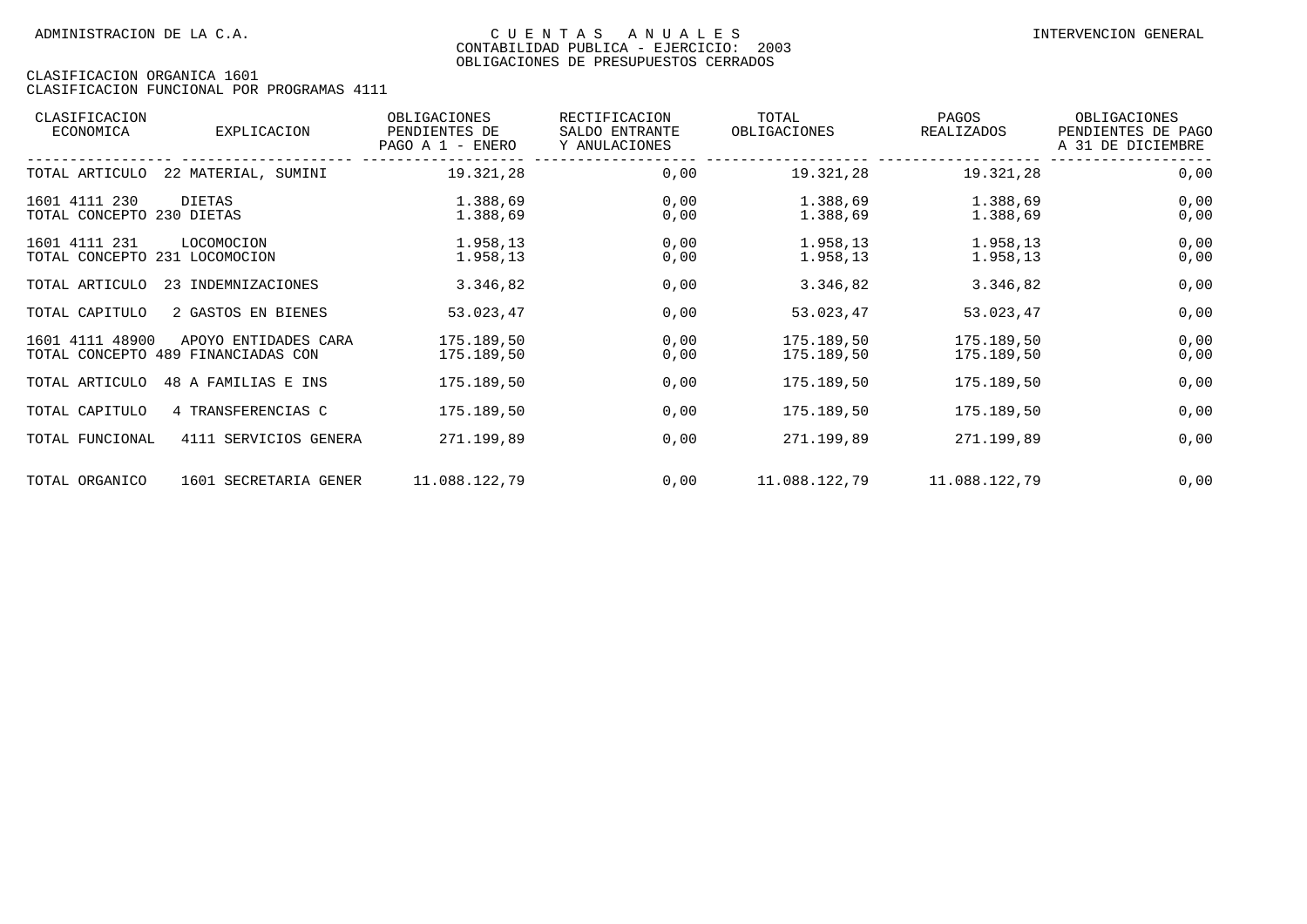| CLASIFICACION<br>ECONOMICA<br>EXPLICACION                                                                                  | OBLIGACIONES<br>PENDIENTES DE<br>PAGO A 1 - ENERO | RECTIFICACION<br>SALDO ENTRANTE<br>Y ANULACIONES | TOTAL<br>OBLIGACIONES     | PAGOS<br>REALIZADOS              | OBLIGACIONES<br>PENDIENTES DE PAGO<br>A 31 DE DICIEMBRE |
|----------------------------------------------------------------------------------------------------------------------------|---------------------------------------------------|--------------------------------------------------|---------------------------|----------------------------------|---------------------------------------------------------|
| 1602 4131 16000<br>SEGURIDAD SOCIAL<br>TOTAL CONCEPTO 160 CUOTAS SOCIALES                                                  | 81.187,02<br>81.187.02                            | 0,00<br>0,00                                     | 81.187,02                 | 81.187,02 81.187,02<br>81.187.02 | 0,00<br>0,00                                            |
| 1602 4131 16100<br>FORMACION Y PERFECCI<br>TOTAL CONCEPTO 161 GASTOS SOCIALES                                              | 375,00<br>375,00                                  | 0,00<br>0,00                                     | 375,00<br>375,00          | 375,00<br>375,00                 | 0,00<br>0,00                                            |
| TOTAL ARTICULO 16 CUOTAS, PRESTACI                                                                                         | 81.562,02                                         | 0,00                                             | 81.562,02                 | 81.562,02                        | 0,00                                                    |
| TOTAL CAPITULO<br>1 GASTOS DE PERSON                                                                                       | 81.562,02                                         | 0,00                                             | 81.562,02                 | 81.562,02                        | 0,00                                                    |
| 1602 4131 22002<br>PRENSA, REVISTAS Y PU<br>1602 4131 22003<br>LIBROS Y OTRAS PUBLI<br>TOTAL CONCEPTO 220 MATERIAL DE OFIC | 36,06<br>382,00<br>418,06                         | 0.00<br>0,00<br>0,00                             | 36,06<br>382,00<br>418,06 | 36,06<br>382,00<br>418,06        | 0,00<br>0,00<br>0,00                                    |
| 1602 4131 22109<br>OTROS SUMINISTROS<br>TOTAL CONCEPTO 221 SUMINISTROS                                                     | 129,87<br>129,87                                  | 0,00<br>0,00                                     | 129,87<br>129,87          | 129,87<br>129,87                 | 0,00<br>0,00                                            |
| 1602 4131 22201<br>POSTALES<br>TOTAL CONCEPTO 222 COMUNICACIONES                                                           | 4,78<br>4,78                                      | 0,00<br>0,00                                     | 4,78<br>4,78              | 4,78<br>4,78                     | 0,00<br>0,00                                            |
| 1602 4131 223<br>TRANSPORTE<br>TOTAL CONCEPTO 223 TRANSPORTE                                                               | 181,94<br>181,94                                  | 0.00<br>0,00                                     | 181,94<br>181,94          | 181,94<br>181,94                 | 0,00<br>0,00                                            |
| TOTAL ARTICULO 22 MATERIAL, SUMINI                                                                                         | 734.65                                            | 0,00                                             | 734,65                    | 734,65                           | 0,00                                                    |
| 1602 4131 230<br>DIETAS<br>TOTAL CONCEPTO 230 DIETAS                                                                       | 576,35<br>576,35                                  | 0.00<br>0,00                                     | 576,35<br>576,35          | 576,35<br>576,35                 | 0,00<br>0,00                                            |
| 1602 4131 231<br>LOCOMOCION<br>TOTAL CONCEPTO 231 LOCOMOCION                                                               | 733,61<br>733,61                                  | 0,00<br>0,00                                     | 733,61<br>733,61          | 733,61<br>733,61                 | 0,00<br>0,00                                            |
| TOTAL ARTICULO 23 INDEMNIZACIONES                                                                                          | 1.309,96                                          | 0,00                                             | 1.309,96                  | 1.309,96                         | 0,00                                                    |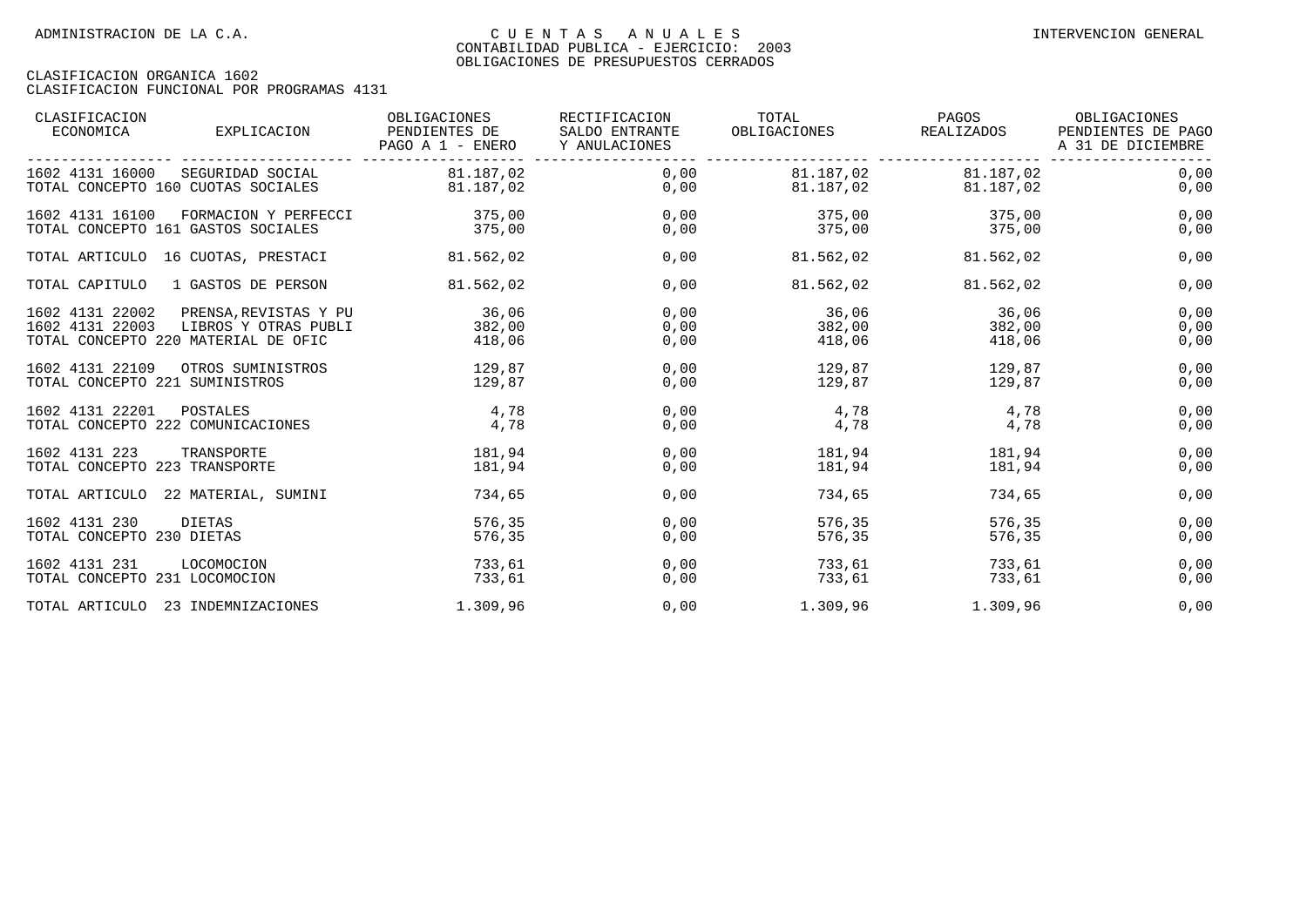| CLASIFICACION<br>ECONOMICA                            | EXPLICACION                                                                                                | OBLIGACIONES<br>PENDIENTES DE<br>PAGO A 1 - ENERO      | RECTIFICACION<br>SALDO ENTRANTE<br>Y ANULACIONES | TOTAL<br>OBLIGACIONES REALIZADOS                               | PAGOS                                                  | OBLIGACIONES<br>PENDIENTES DE PAGO<br>A 31 DE DICIEMBRE |
|-------------------------------------------------------|------------------------------------------------------------------------------------------------------------|--------------------------------------------------------|--------------------------------------------------|----------------------------------------------------------------|--------------------------------------------------------|---------------------------------------------------------|
|                                                       | 1602 4131 25100 FINANCIADOS CON RECU 1.875,36<br>TOTAL CONCEPTO 251 GASTOS REALIZACI                       | 1.875,36                                               | 0,00<br>0,00                                     | 1.875,36<br>1.875,36                                           | 1.875,36<br>1.875,36                                   | 0,00<br>0,00                                            |
| TOTAL ARTICULO 25 OTROS GASTOS                        |                                                                                                            | 1.875,36                                               | 0,00                                             | 1.875,36                                                       | 1.875,36                                               | 0,00                                                    |
| TOTAL CAPITULO                                        | 2 GASTOS EN BIENES                                                                                         | 3.919,97                                               | 0,00                                             | 3.919,97                                                       | 3.919,97                                               | 0,00                                                    |
| 1602 4131 41400<br>1602 4131 41401<br>1602 4131 41402 | AL S.A.S. - APORTACI<br>AL S.A.S. - ACTUACIO<br>AL S.A.S. - PROGRAMA<br>TOTAL CONCEPTO 414 FINANCIADAS CON | 1.675.849,17<br>67.981,00<br>13.631,34<br>1.757.461,51 | 0,00<br>0,00<br>0,00<br>0,00                     | 1.675.849,17<br>$67.981,00$<br>$13.631,34$<br>$1.757.461,51$ 1 | 1.675.849,17<br>67.981,00<br>13.631,34<br>1.757.461,51 | 0,00<br>0,00<br>0,00<br>0,00                            |
| 1602 4131 41600<br>1602 4131 41601<br>1602 4131 41602 | AL S.A.S. - SERVICIO<br>AL S.A.S. - SERVICIO<br>AL S.A.S. - SERVICIO<br>TOTAL CONCEPTO 416 FINANCIADAS POR | 344.671,42<br>39.640,92<br>289.900,17<br>674.212,51    | 0,00<br>0,00<br>0,00<br>0,00                     | 344.671,42<br>39.640,92<br>289.900,17<br>674.212,51            | 344.671,42<br>39.640, 92<br>289.900,17<br>674.212,51   | 0,00<br>0,00<br>0,00<br>0,00                            |
| 1602 4131 41900                                       | SERVICIO ARAGONES DE<br>TOTAL CONCEPTO 419 FINANCIADAS CON                                                 | 6.866.006, 91<br>6.866.006.91                          | 0,00<br>0,00                                     | 6.866.006, 91<br>6.866.006, 91                                 | 6.866.006, 91<br>6.866.006, 91                         | 0,00<br>0,00                                            |
|                                                       | TOTAL ARTICULO 41 A ORGANISMOS AUT                                                                         | 9.297.680,93                                           | 0,00                                             | 9.297.680,93                                                   | 9.297.680,93                                           | 0,00                                                    |
| 1602 4131 44900<br>1602 4131 44901                    | CONSORCIO HOSPITALAR<br>DESARROLLO SERVICIOS<br>TOTAL CONCEPTO 449 FINANCIADAS CON                         | 485.188,67<br>150.253.03<br>635.441.70                 | 0,00<br>0,00<br>0,00                             | 485.188,67<br>150.253,03<br>635.441.70                         | 485.188,67<br>150.253,03<br>635.441.70                 | 0,00<br>0,00<br>0,00                                    |
|                                                       | TOTAL ARTICULO 44 A EMPRESAS PUBLI                                                                         | 635.441.70                                             | 0.00                                             | 635.441.70                                                     | 635.441.70                                             | 0,00                                                    |
| 1602 4131 46903                                       | VIGILANCIA DE PROBLE<br>TOTAL CONCEPTO 469 FINANCIADAS CON                                                 | 12.345,00<br>12.345,00                                 | 0.00<br>0,00                                     | 12.345,00<br>12.345,00                                         | 12.345,00<br>12.345,00                                 | 0,00<br>0,00                                            |
|                                                       | TOTAL ARTICULO 46 A CORPORACIONES                                                                          | 12.345,00                                              | 0,00                                             | 12.345,00                                                      | 12.345,00                                              | 0,00                                                    |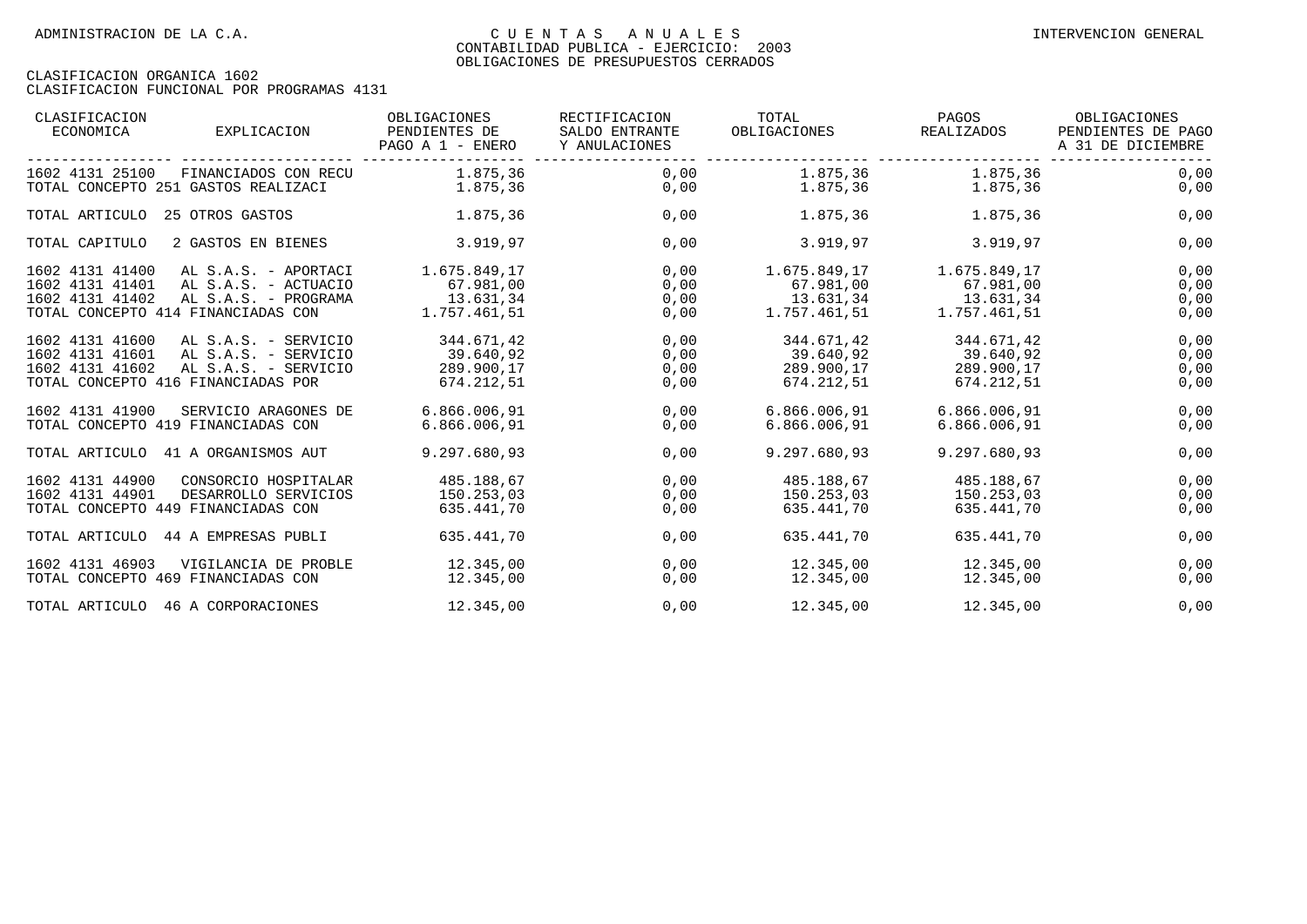| CLASIFICACION<br>ECONOMICA                            | EXPLICACION          | OBLIGACIONES<br>PENDIENTES DE<br>PAGO A 1 - ENERO | RECTIFICACION<br>SALDO ENTRANTE<br>Y ANULACIONES | TOTAL<br>OBLIGACIONES        | PAGOS<br>REALIZADOS          | OBLIGACIONES<br>PENDIENTES DE PAGO<br>A 31 DE DICIEMBRE |
|-------------------------------------------------------|----------------------|---------------------------------------------------|--------------------------------------------------|------------------------------|------------------------------|---------------------------------------------------------|
| 1602 4131 48902                                       | PROGRAMA DE FARMACOV | 64.045,67                                         | 0,00                                             |                              | 64.045,67 64.045,67          | 0,00                                                    |
| 1602 4131 48903<br>TOTAL CONCEPTO 489 FINANCIADAS CON | VIGILANCIA DE PROBLE | 15.100,00<br>79.145,67                            | 0,00<br>0,00                                     | 79.145,67                    | 79.145,67                    | 0,00<br>0,00                                            |
| TOTAL ARTICULO 48 A FAMILIAS E INS                    |                      | 79.145,67                                         | 0,00                                             | 79.145,67                    | 79.145,67                    | 0,00                                                    |
| TOTAL CAPITULO                                        | 4 TRANSFERENCIAS C   | 10.024.613,30                                     | 0,00                                             | 10.024.613,30                | 10.024.613,30                | 0,00                                                    |
| 1602 4131 698<br>TOTAL CONCEPTO 698 OTRO INMOVILIZAD  | OTRO INMOVILIZADO MA | 35.447,20<br>35.447,20                            | 0.00<br>0,00                                     | 35.447,20<br>35.447,20       | 35.447,20<br>35.447,20       | 0,00<br>0,00                                            |
| TOTAL ARTICULO                                        | 69 FINANCIADAS CON   | 35.447,20                                         | 0,00                                             | 35.447,20                    | 35.447,20                    | 0,00                                                    |
| TOTAL CAPITULO                                        | 6 INVERSIONES REAL   | 35.447.20                                         | 0,00                                             | 35.447,20                    | 35.447,20                    | 0,00                                                    |
| 1602 4131 71200<br>TOTAL CONCEPTO 712 FINANCIADAS CON | SERVICIO ARAGONES DE | 14.017.19<br>14.017,19                            | 0,00<br>0,00                                     | 14.017,19<br>14.017,19       | 14.017.19<br>14.017,19       | 0,00<br>0,00                                            |
| 1602 4131 71404<br>TOTAL CONCEPTO 714 FINANCIADAS CON | AL S.A.S. - PROGRAMA | 6.830, 50<br>6.830, 50                            | 0,00<br>0,00                                     | 6.830, 50<br>6.830, 50       | 6.830, 50<br>6.830, 50       | 0,00<br>0,00                                            |
| 1602 4131 71900<br>TOTAL CONCEPTO 719 FINANCIADAS CON | SERVICIO ARAGONES DE | 1.417.600,52<br>1.417.600,52                      | 0.00<br>0,00                                     | 1.417.600,52<br>1.417.600,52 | 1.417.600,52<br>1.417.600,52 | 0,00<br>0,00                                            |
| TOTAL ARTICULO 71 A ORGANISMOS AUT                    |                      | 1.438.448.21                                      | 0.00                                             | 1.438.448.21                 | 1.438.448.21                 | 0,00                                                    |
| 1602 4131 74901<br>TOTAL CONCEPTO 749 FINANCIADAS CON | DESARROLLO SERVICIOS | 150.253,03<br>150.253,03                          | 0,00<br>0,00                                     | 150.253,03<br>150.253,03     | 150.253,03<br>150.253,03     | 0,00<br>0,00                                            |
| TOTAL ARTICULO 74 A EMPRESAS PUBLI                    |                      | 150.253,03                                        | 0,00                                             | 150.253,03                   | 150.253,03                   | 0,00                                                    |
| TOTAL CAPITULO                                        | 7 TRANSFERENCIAS D   | 1.588.701,24                                      | 0,00                                             | 1.588.701,24                 | 1.588.701,24                 | 0,00                                                    |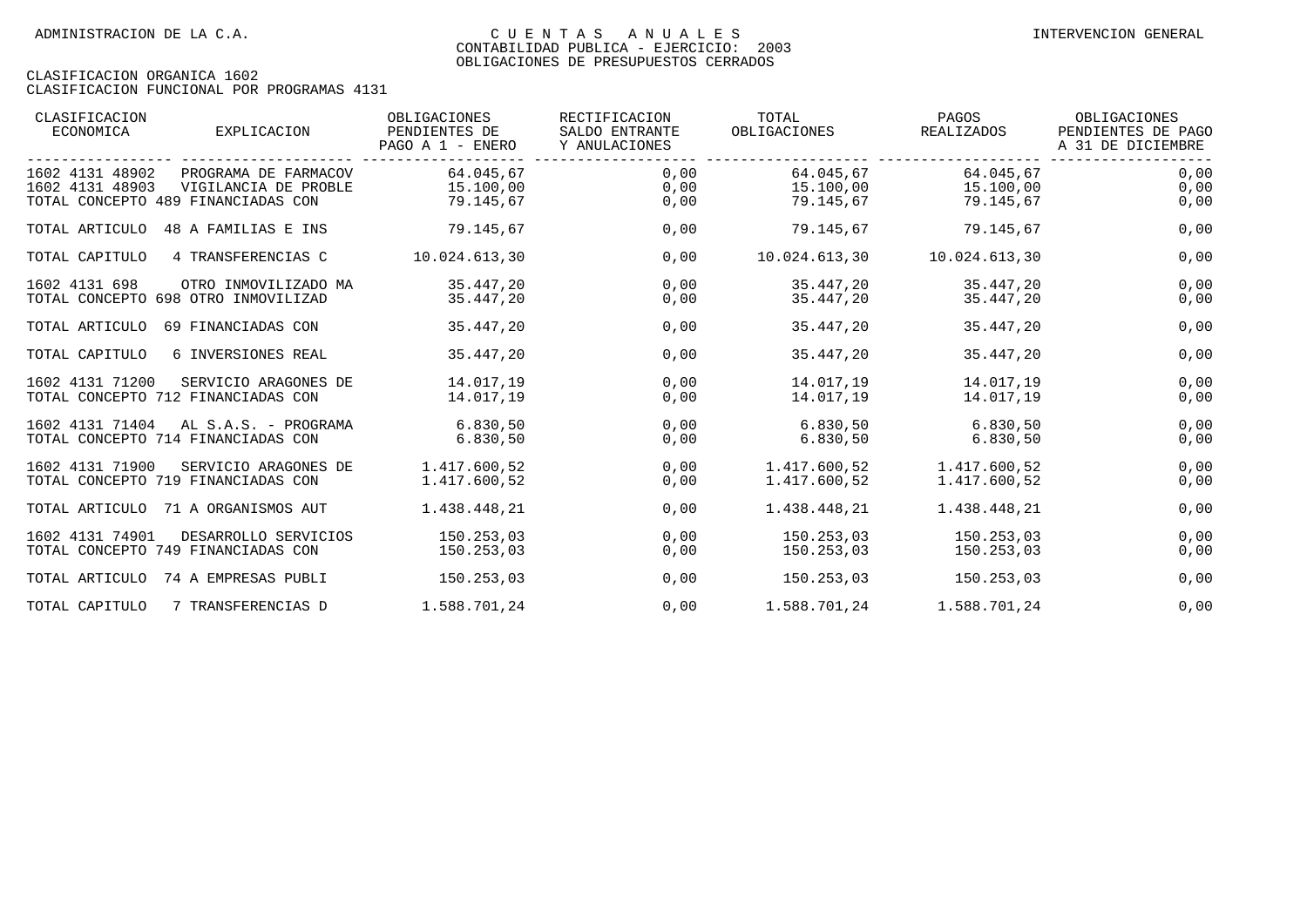| CLASIFICACION<br>ECONOMICA | EXPLICACION           | OBLIGACIONES<br>PENDIENTES DE<br>PAGO A $1$ - ENERO | RECTIFICACION<br>SALDO ENTRANTE<br>Y ANULACIONES | TOTAL<br>OBLIGACIONES | PAGOS<br><b>REALIZADOS</b> | OBLIGACIONES<br>PENDIENTES DE PAGO<br>A 31 DE DICIEMBRE |
|----------------------------|-----------------------|-----------------------------------------------------|--------------------------------------------------|-----------------------|----------------------------|---------------------------------------------------------|
| TOTAL FUNCIONAL            | 4131 PROTECCION Y PRO | 11.734.243.73                                       | 0.00                                             | 11.734.243.73         | 11.734.243.73              | 0,00                                                    |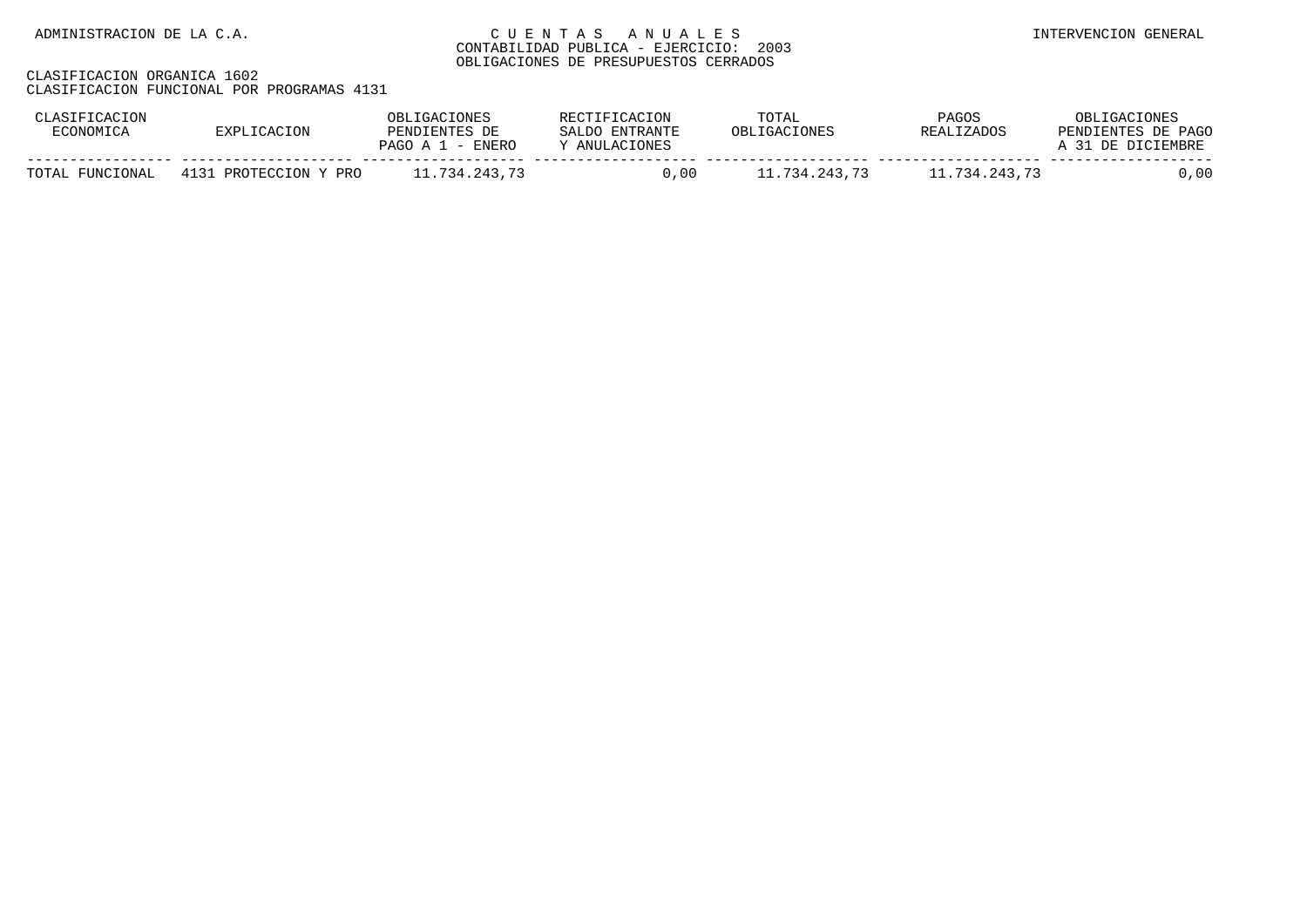| CLASIFICACION<br>ECONOMICA                            | EXPLICACION                                                                                                | OBLIGACIONES<br>PENDIENTES DE<br>PAGO A 1 - ENERO   | RECTIFICACION<br>SALDO ENTRANTE<br>Y ANULACIONES | TOTAL<br>OBLIGACIONES REALIZADOS                    | PAGOS                                               | OBLIGACIONES<br>PENDIENTES DE PAGO<br>A 31 DE DICIEMBRE |
|-------------------------------------------------------|------------------------------------------------------------------------------------------------------------|-----------------------------------------------------|--------------------------------------------------|-----------------------------------------------------|-----------------------------------------------------|---------------------------------------------------------|
| 1602 4132 240                                         | ARRENDAMIENTOS.- SER<br>TOTAL CONCEPTO 240 ARRENDAMIENTOS                                                  | 2.197,81<br>2.197,81                                | 0,00<br>0,00                                     | 2.197,81<br>2.197,81                                | 2.197,81<br>2.197,81                                | 0,00<br>0,00                                            |
| 1602 4132 241                                         | REPARACION Y CONSERV<br>TOTAL CONCEPTO 241 REPARACION Y CON                                                | 1.665,62<br>1.665,62                                | 0,00<br>0,00                                     | 1.665,62<br>1.665,62                                | 1.665,62<br>1.665,62                                | 0,00<br>0,00                                            |
| 1602 4132 242                                         | MATERIAL, SUMINISTRO<br>TOTAL CONCEPTO 242 MATERIAL, SUMINI                                                | 44.180,19<br>44.180.19                              | 0,00<br>0,00                                     | 44.180,19<br>44.180,19                              | 44.180,19<br>44.180,19                              | 0,00<br>0,00                                            |
| 1602 4132 243                                         | INDEMNIZACION POR RA<br>TOTAL CONCEPTO 243 SERVICIOS NUEVOS                                                | 2.300.30<br>2.300.30                                | 0.00<br>0,00                                     | 2.300.30<br>2.300,30                                | 2.300.30<br>2.300.30                                | 0,00<br>0,00                                            |
| 1602 4132 244                                         | SERVICIOS NUEVOS ACC<br>TOTAL CONCEPTO 244 SERVICIOS NUEVOS                                                | 4.533.829,39<br>4.533.829.39                        | 0,00<br>0,00                                     | 4.533.829,39<br>4.533.829.39                        | 4.533.829,39<br>4.533.829.39                        | 0,00<br>0,00                                            |
| TOTAL ARTICULO                                        | 24 SERVICIOS NUEVOS                                                                                        | 4.584.173.31                                        | 0,00                                             | 4.584.173,31                                        | 4.584.173,31                                        | 0,00                                                    |
| TOTAL CAPITULO                                        | 2 GASTOS EN BIENES                                                                                         | 4.584.173,31                                        | 0,00                                             | 4.584.173,31                                        | 4.584.173,31                                        | 0,00                                                    |
| 1602 4132 41900                                       | TRANSFERENCIA AL SAS<br>TOTAL CONCEPTO 419 FINANCIADAS CON                                                 | 31.661.171,58<br>31.661.171,58                      | 0,00<br>0,00                                     | 31.661.171,58<br>31.661.171,58                      | 31.661.171,58<br>31.661.171,58                      | 0,00<br>0,00                                            |
|                                                       | TOTAL ARTICULO 41 A ORGANISMOS AUT                                                                         | 31.661.171.58                                       | 0.00                                             | 31.661.171.58                                       | 31.661.171.58                                       | 0,00                                                    |
| 1602 4132 48910<br>1602 4132 48911<br>1602 4132 48912 | PRESTACIONES-ENTREGA<br>PRESTACIONES-PROTESI<br>PRESTACIONES-VEHICUL<br>TOTAL CONCEPTO 489 FINANCIADAS CON | 30.324,71<br>145.320,31<br>117.526,11<br>293.171,13 | 0.00<br>0,00<br>0,00<br>0,00                     | 30.324,71<br>145.320,31<br>117.526,11<br>293.171,13 | 30.324,71<br>145.320,31<br>117.526,11<br>293.171,13 | 0,00<br>0,00<br>0,00<br>0,00                            |
| TOTAL ARTICULO                                        | 48 A FAMILIAS E INS                                                                                        | 293.171,13                                          | 0,00                                             | 293.171,13                                          | 293.171,13                                          | 0,00                                                    |
| TOTAL CAPITULO                                        | 4 TRANSFERENCIAS C                                                                                         | 31.954.342,71                                       | 0,00                                             | 31.954.342,71                                       | 31.954.342,71                                       | 0,00                                                    |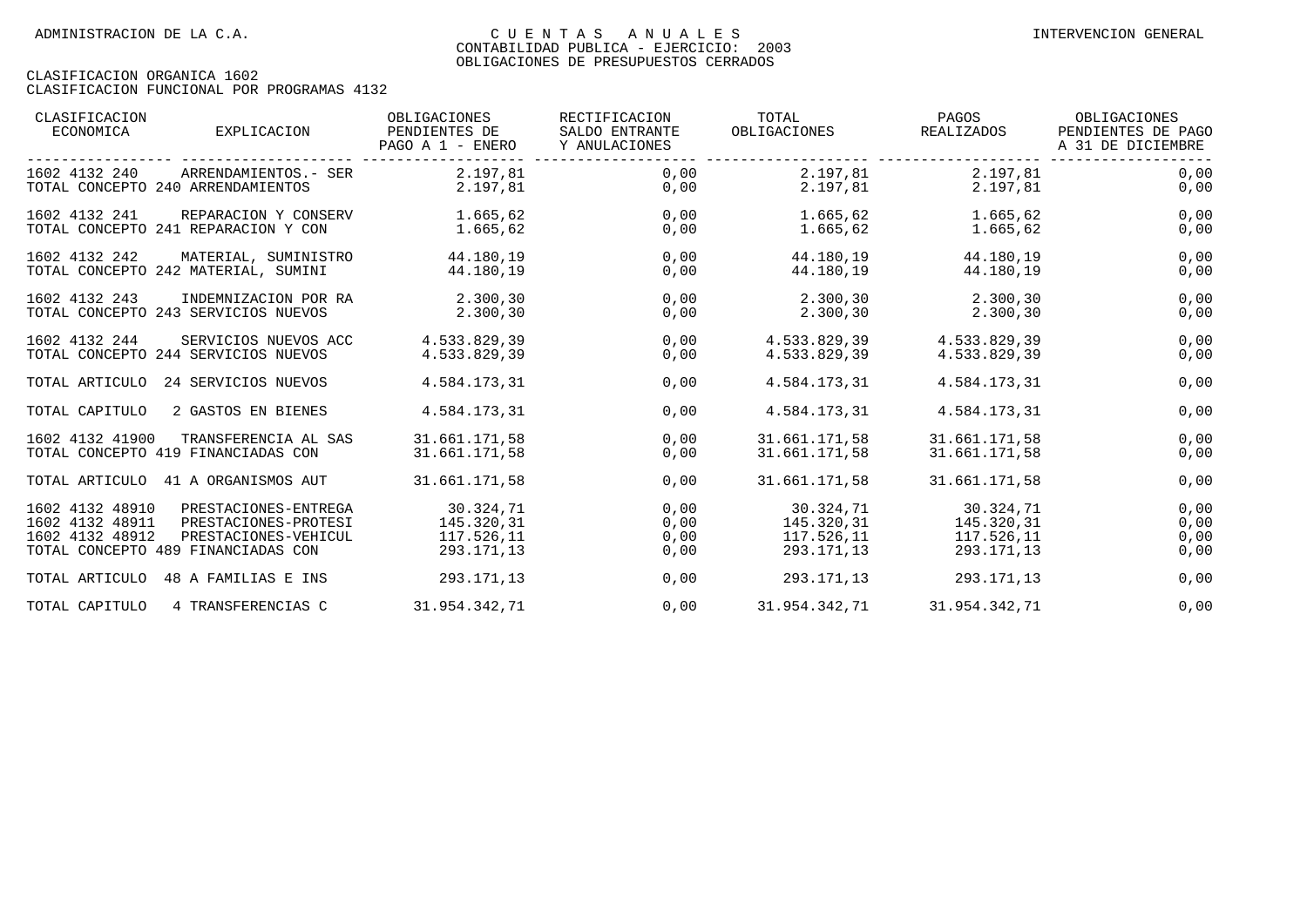| CLASIFICACION<br>ECONOMICA | EXPLICACION                                                | OBLIGACIONES<br>PENDIENTES DE<br>PAGO A 1 - ENERO | RECTIFICACION<br>SALDO ENTRANTE<br>Y ANULACIONES | TOTAL<br>OBLIGACIONES        | PAGOS<br>REALIZADOS          | OBLIGACIONES<br>PENDIENTES DE PAGO<br>A 31 DE DICIEMBRE |
|----------------------------|------------------------------------------------------------|---------------------------------------------------|--------------------------------------------------|------------------------------|------------------------------|---------------------------------------------------------|
| 1602 4132 71900            | TRANSFERENCIA AL SAS<br>TOTAL CONCEPTO 719 FINANCIADAS CON | 4.835.163,40<br>4.835.163,40                      | 0.00<br>0,00                                     | 4.835.163,40<br>4.835.163.40 | 4.835.163,40<br>4.835.163,40 | 0,00<br>0,00                                            |
| TOTAL ARTICULO             | 71 A ORGANISMOS AUT                                        | 4.835.163,40                                      | 0,00                                             | 4.835.163,40                 | 4.835.163,40                 | 0,00                                                    |
| TOTAL CAPITULO             | TRANSFERENCIAS D                                           | 4.835.163,40                                      | 0,00                                             | 4.835.163,40                 | 4.835.163,40                 | 0,00                                                    |
| TOTAL FUNCIONAL            | 4132 TRANSFERENCIAS E                                      | 41.373.679,42                                     | 0,00                                             | 41.373.679.42                | 41.373.679,42                | 0,00                                                    |
| TOTAL ORGANICO             | 1602 D.G. DE PLANIFIC                                      | 53.107.923.15                                     | 0.00                                             | 53.107.923.15                | 53.107.923,15                | 0,00                                                    |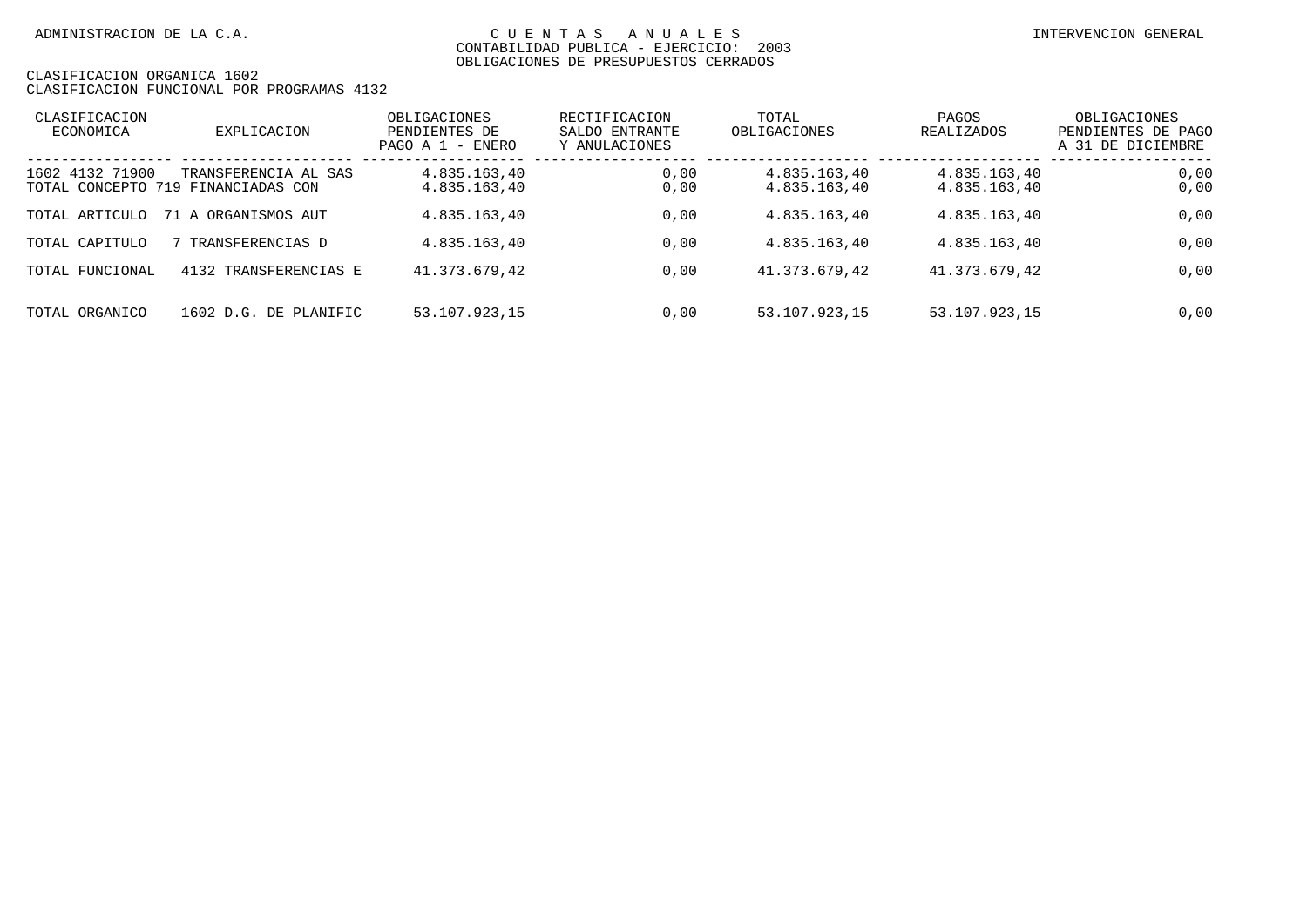| CLASIFICACION<br>ECONOMICA                                                                                      | EXPLICACION                                                                                  | OBLIGACIONES<br>PENDIENTES DE<br>PAGO A 1 - ENERO   | RECTIFICACION<br>SALDO ENTRANTE<br>Y ANULACIONES | TOTAL<br>OBLIGACIONES REALIZADOS       | PAGOS                                                         | OBLIGACIONES<br>PENDIENTES DE PAGO<br>A 31 DE DICIEMBRE |
|-----------------------------------------------------------------------------------------------------------------|----------------------------------------------------------------------------------------------|-----------------------------------------------------|--------------------------------------------------|----------------------------------------|---------------------------------------------------------------|---------------------------------------------------------|
| 1603 4431 16000<br>TOTAL CONCEPTO 160 CUOTAS SOCIALES                                                           | SEGURIDAD SOCIAL                                                                             | 15.324,11<br>15.324, 11                             | 0,00<br>0,00                                     |                                        | 15.324,11 15.324,11<br>15.324,11 15.324,11                    | 0,00<br>0,00                                            |
| 1603 4431 16100<br>TOTAL CONCEPTO 161 GASTOS SOCIALES                                                           | FORMACION Y PERFECCI                                                                         | 710,46<br>710,46                                    | 0,00<br>0,00                                     | 710,46<br>710,46                       | 710,46<br>710,46                                              | 0,00<br>0,00                                            |
| TOTAL ARTICULO 16 CUOTAS, PRESTACI                                                                              |                                                                                              | 16.034,57                                           | 0,00                                             |                                        | 16.034,57 16.034,57                                           | 0,00                                                    |
| TOTAL CAPITULO                                                                                                  | 1 GASTOS DE PERSON                                                                           | 16.034,57                                           | 0,00                                             | 16.034,57                              | 16.034,57                                                     | 0,00                                                    |
| 1603 4431 215<br>TOTAL CONCEPTO 215 MOBILIARIO Y ENS                                                            | MOBILIARIO Y ENSERES                                                                         | 105,18<br>105,18                                    | 0,00<br>0,00                                     | 105,18<br>105,18                       | 105,18<br>105,18                                              | 0,00<br>0,00                                            |
| TOTAL ARTICULO 21 REPARACION Y CON                                                                              |                                                                                              | 105,18                                              | 0,00                                             | 105,18                                 | 105,18                                                        | 0,00                                                    |
| 1603 4431 22000<br>1603 4431 22001<br>1603 4431 22003<br>1603 4431 22004<br>TOTAL CONCEPTO 220 MATERIAL DE OFIC | ORDINARIO NO INVENTA<br>MOBILIARIO Y ENSERES<br>LIBROS Y OTRAS PUBLI<br>MATERIAL INFORMATICO | 488,42<br>657.76<br>22.121,03<br>70,48<br>23.337,69 | 0,00<br>0,00<br>0,00<br>0,00<br>0,00             | 488,42<br>657,76<br>22.121,03<br>70,48 | 488,42<br>657,76<br>22.121,03<br>70,48<br>23.337,69 23.337,69 | 0,00<br>0,00<br>0,00<br>0,00<br>0,00                    |
| 1603 4431 22109<br>TOTAL CONCEPTO 221 SUMINISTROS                                                               | OTROS SUMINISTROS                                                                            | 487,48<br>487,48                                    | 0,00<br>0,00                                     | 487,48<br>487,48                       | 487,48<br>487,48                                              | 0,00<br>0,00                                            |
| 1603 4431 223<br>TOTAL CONCEPTO 223 TRANSPORTE                                                                  | TRANSPORTE                                                                                   | 178.27<br>178,27                                    | 0,00<br>0,00                                     | 178,27<br>178,27                       | 178.27<br>178,27                                              | 0,00<br>0,00                                            |
| 1603 4431 22605<br>TOTAL CONCEPTO 226 GASTOS DIVERSOS                                                           | REUNIONES Y CONFEREN                                                                         | 4.569.02<br>4.569,02                                | 0,00<br>0,00                                     | 4.569.02<br>4.569,02                   | 4.569,02<br>4.569,02                                          | 0,00<br>0,00                                            |
| 1603 4431 22706<br>1603 4431 22709<br>TOTAL CONCEPTO 227 TRABAJOS REALIZA                                       | ESTUDIOS Y TRABAJOS<br>OTROS                                                                 | 7.155,73<br>3.057,96<br>10.213,69                   | 0,00<br>0,00<br>0,00                             | 7.155,73<br>3.057,96<br>10.213,69      | 7.155,73<br>3.057,96<br>10.213,69                             | 0,00<br>0,00<br>0,00                                    |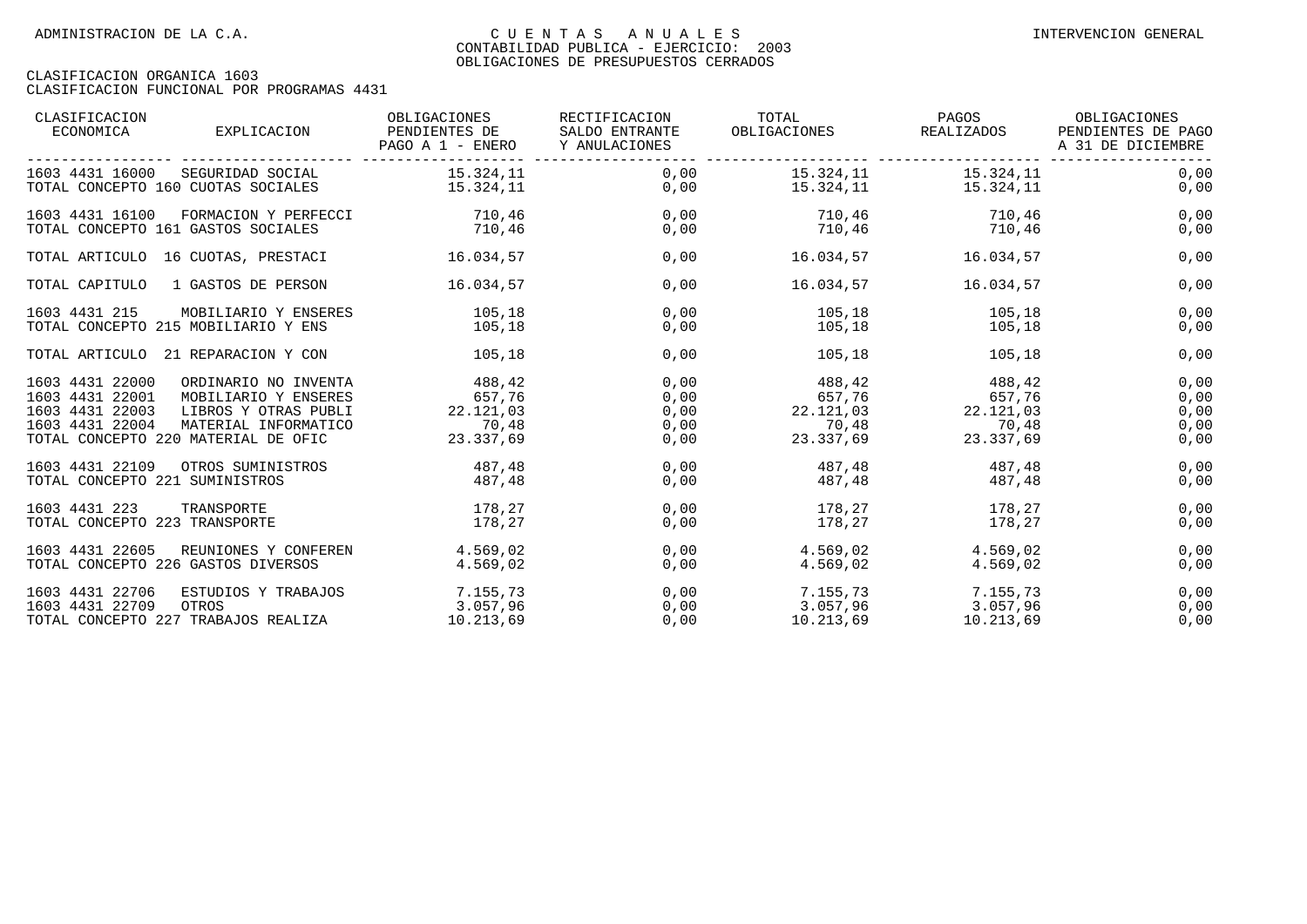| CLASIFICACION<br>ECONOMICA                     | EXPLICACION                                                                        | OBLIGACIONES<br>PENDIENTES DE<br>PAGO A 1 - ENERO | RECTIFICACION<br>SALDO ENTRANTE<br>Y ANULACIONES | TOTAL<br>OBLIGACIONES               | PAGOS<br>REALIZADOS                 | OBLIGACIONES<br>PENDIENTES DE PAGO<br>A 31 DE DICIEMBRE |
|------------------------------------------------|------------------------------------------------------------------------------------|---------------------------------------------------|--------------------------------------------------|-------------------------------------|-------------------------------------|---------------------------------------------------------|
|                                                | TOTAL ARTICULO 22 MATERIAL, SUMINI 38.786,15                                       |                                                   | 0,00                                             | 38.786,15                           | 38.786.15                           | 0,00                                                    |
| 1603 4431 230<br>TOTAL CONCEPTO 230 DIETAS     | DIETAS                                                                             | 207,06<br>207,06                                  | 0,00<br>0,00                                     | 207,06<br>207,06                    | 207,06<br>207,06                    | 0,00<br>0,00                                            |
| 1603 4431 231<br>TOTAL CONCEPTO 231 LOCOMOCION | LOCOMOCION                                                                         | 428,23<br>428,23                                  | 0,00<br>0,00                                     | 428,23<br>428,23                    | 428,23<br>428,23                    | 0,00<br>0,00                                            |
| 1603 4431 239                                  | OTRAS INDEMNIZACIONE<br>TOTAL CONCEPTO 239 OTRAS INDEMNIZAC                        | 3.172,33<br>3.172,33                              | 0,00<br>0,00                                     | 3.172,33<br>3.172,33                | 3.172,33<br>3.172,33                | 0,00<br>0,00                                            |
| TOTAL ARTICULO                                 | 23 INDEMNIZACIONES                                                                 | 3.807,62                                          | 0,00                                             | 3.807,62                            | 3.807,62                            | 0,00                                                    |
| 1603 4431 25100                                | FINANCIADOS CON RECU<br>TOTAL CONCEPTO 251 GASTOS REALIZACI                        | 1.416,50<br>1.416,50                              | 0,00<br>0,00                                     | 1.416,50<br>1.416,50                | 1.416,50<br>1.416,50                | 0,00<br>0,00                                            |
| TOTAL ARTICULO                                 | 25 OTROS GASTOS                                                                    | 1.416,50                                          | 0,00                                             | 1.416,50                            | 1.416,50                            | 0,00                                                    |
| TOTAL CAPITULO                                 | 2 GASTOS EN BIENES                                                                 | 44.115,45                                         | 0,00                                             | 44.115,45                           | 44.115,45                           | 0,00                                                    |
| 1603 4431 46901                                | OFICINAS MUNICIPALES<br>TOTAL CONCEPTO 469 FINANCIADAS CON                         | 89.109,28<br>89.109,28                            | 0,00<br>0,00                                     | 89.109,28<br>89.109,28              | 89.109,28<br>89.109,28              | 0,00<br>0,00                                            |
|                                                | TOTAL ARTICULO 46 A CORPORACIONES                                                  | 89.109.28                                         | 0.00                                             | 89.109.28                           | 89.109.28                           | 0,00                                                    |
| 1603 4431 48901<br>1603 4431 48902             | PROMOCION DEL CONSUM<br>CENTROS PUBL. Y PRIV<br>TOTAL CONCEPTO 489 FINANCIADAS CON | 61.820,81<br>14.730,45<br>76.551,26               | 0,00<br>0,00<br>0,00                             | 61.820,81<br>14.730,45<br>76.551,26 | 61.820,81<br>14.730,45<br>76.551,26 | 0,00<br>0,00<br>0,00                                    |
| TOTAL ARTICULO                                 | 48 A FAMILIAS E INS                                                                | 76.551,26                                         | 0,00                                             | 76.551,26                           | 76.551,26                           | 0,00                                                    |
| TOTAL CAPITULO                                 | 4 TRANSFERENCIAS C                                                                 | 165.660,54                                        | 0,00                                             | 165.660,54                          | 165.660,54                          | 0,00                                                    |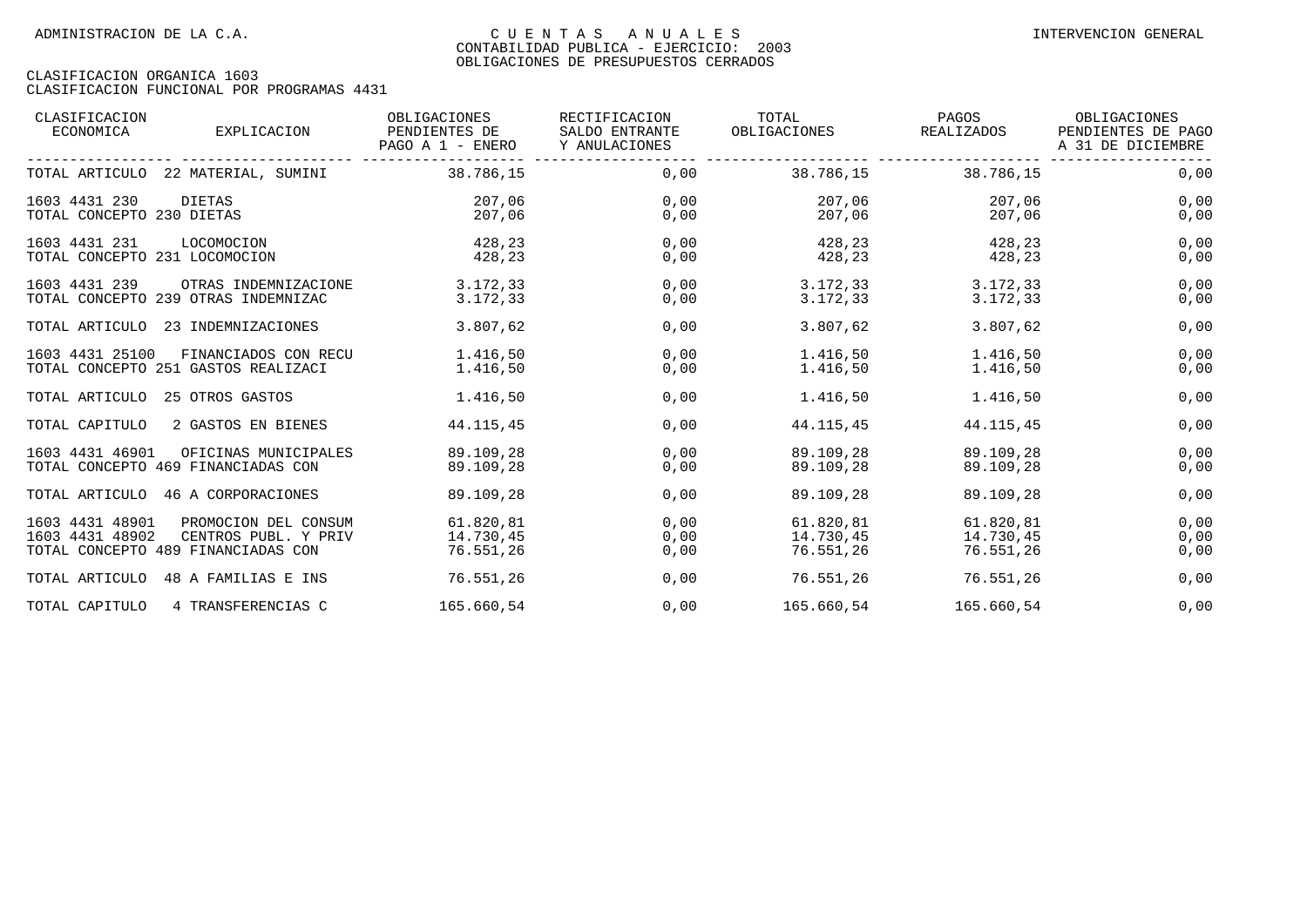| CLASIFICACION<br>ECONOMICA | <b>EXPLICACION</b>                                           | OBLIGACIONES<br>PENDIENTES DE<br>PAGO A 1 - ENERO | <b>RECTIFICACION</b><br>SALDO ENTRANTE<br>Y ANULACIONES | TOTAL<br>OBLIGACIONES | PAGOS<br><b>REALIZADOS</b> | OBLIGACIONES<br>PENDIENTES DE PAGO<br>A 31 DE DICIEMBRE |
|----------------------------|--------------------------------------------------------------|---------------------------------------------------|---------------------------------------------------------|-----------------------|----------------------------|---------------------------------------------------------|
| 1603 4431 693              | MAQUINARIA, INSTALACI<br>TOTAL CONCEPTO 693 MAOUINARIA, INST | 682,96<br>682,96                                  | 0,00<br>0,00                                            | 682,96<br>682,96      | 682,96<br>682,96           | 0,00<br>0,00                                            |
| 1603 4431 698              | OTRO INMOVILIZADO MA<br>TOTAL CONCEPTO 698 OTRO INMOVILIZAD  | 2.062,98<br>2.062,98                              | 0,00<br>0,00                                            | 2.062,98<br>2.062,98  | 2.062,98<br>2.062,98       | 0,00<br>0,00                                            |
| TOTAL ARTICULO             | 69 FINANCIADAS CON                                           | 2.745,94                                          | 0,00                                                    | 2.745,94              | 2.745,94                   | 0,00                                                    |
| TOTAL CAPITULO             | 6 INVERSIONES REAL                                           | 2.745,94                                          | 0,00                                                    | 2.745,94              | 2.745,94                   | 0,00                                                    |
| 1603 4431 76900            | OFICINAS MUNICIPALES<br>TOTAL CONCEPTO 769 FINANCIADAS CON   | 8.318,13<br>8.318,13                              | 0,00<br>0,00                                            | 8.318,13<br>8.318,13  | 8.318,13<br>8.318,13       | 0,00<br>0,00                                            |
| TOTAL ARTICULO             | 76 A CORPORACIONES                                           | 8.318,13                                          | 0,00                                                    | 8.318,13              | 8.318,13                   | 0,00                                                    |
| 1603 4431 78900            | PROMOCION DEL CONSUM<br>TOTAL CONCEPTO 789 FINANCIADAS CON   | 4.596,29<br>4.596,29                              | 0,00<br>0,00                                            | 4.596,29<br>4.596,29  | 4.596,29<br>4.596,29       | 0,00<br>0,00                                            |
| TOTAL ARTICULO             | 78 A FAMILIAS E INS                                          | 4.596,29                                          | 0,00                                                    | 4.596,29              | 4.596,29                   | 0,00                                                    |
| TOTAL CAPITULO             | 7 TRANSFERENCIAS D                                           | 12.914,42                                         | 0,00                                                    | 12.914,42             | 12.914,42                  | 0,00                                                    |
| TOTAL FUNCIONAL            | 4431 CONTROL DEL CONS                                        | 241.470,92                                        | 0,00                                                    | 241.470,92            | 241.470,92                 | 0,00                                                    |
| TOTAL ORGANICO             | 1603 D.G.DE CONSUMO                                          | 241.470,92                                        | 0,00                                                    | 241.470,92            | 241.470,92                 | 0,00                                                    |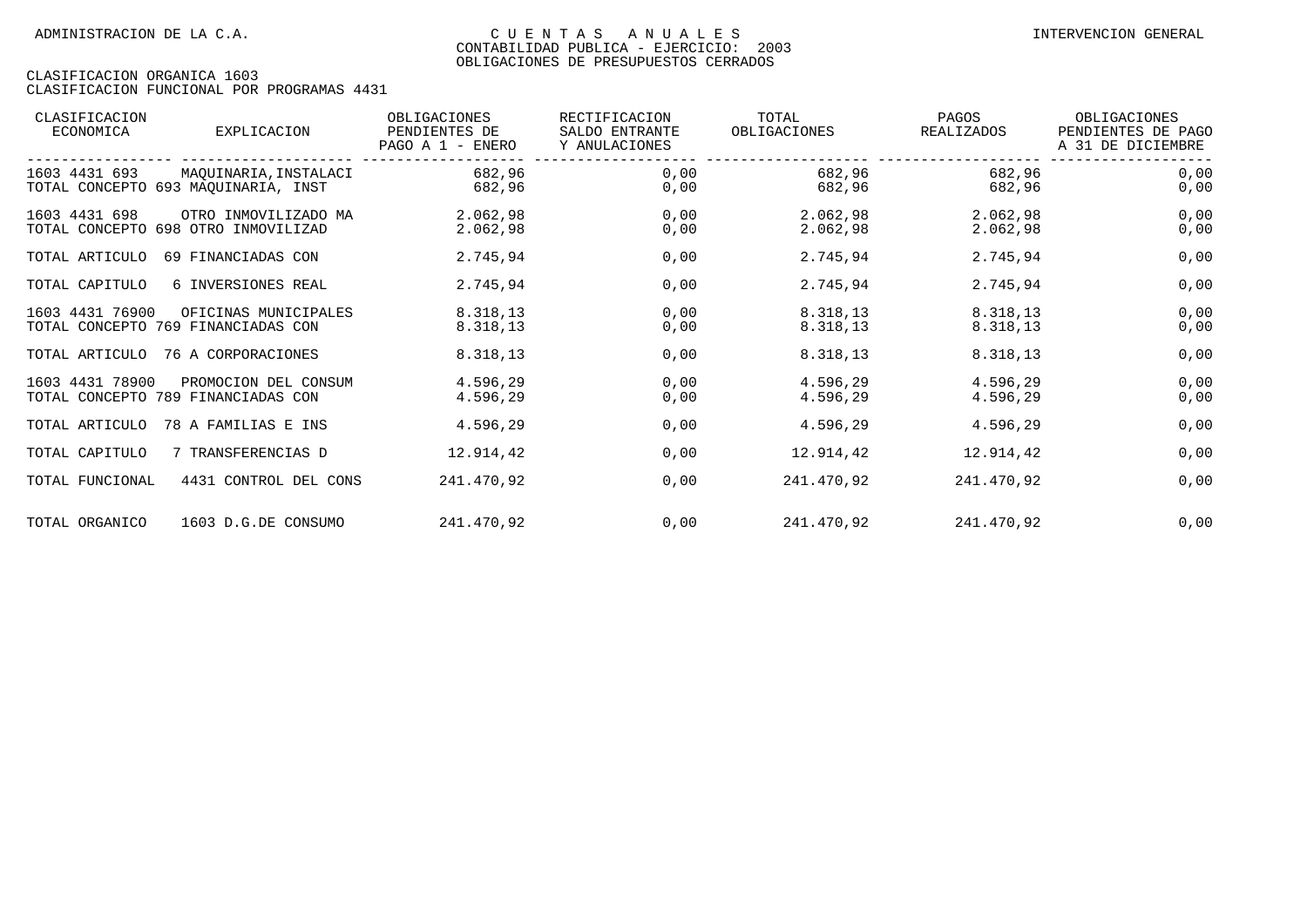| CLASIFICACION<br>ECONOMICA<br>EXPLICACION                                                                                                                                                                                                                   | OBLIGACIONES<br>PENDIENTES DE<br>PAGO A 1 - ENERO               | RECTIFICACION<br>SALDO ENTRANTE<br>Y ANULACIONES | TOTAL<br>OBLIGACIONES REALIZADOS                                                                              | PAGOS                                                          | OBLIGACIONES<br>PENDIENTES DE PAGO<br>A 31 DE DICIEMBRE |
|-------------------------------------------------------------------------------------------------------------------------------------------------------------------------------------------------------------------------------------------------------------|-----------------------------------------------------------------|--------------------------------------------------|---------------------------------------------------------------------------------------------------------------|----------------------------------------------------------------|---------------------------------------------------------|
| 1701 4511 16000<br>SEGURIDAD SOCIAL<br>TOTAL CONCEPTO 160 CUOTAS SOCIALES                                                                                                                                                                                   | 23.124,95<br>23.124,95                                          | 0,00<br>0,00                                     | 23.124,95                                                                                                     | 23.124,95 23.124,95<br>23.124.95                               | 0,00<br>0,00                                            |
| TOTAL ARTICULO 16 CUOTAS, PRESTACI                                                                                                                                                                                                                          | 23.124,95                                                       | 0,00                                             | 23.124,95                                                                                                     | 23.124,95                                                      | 0,00                                                    |
| TOTAL CAPITULO<br>1 GASTOS DE PERSON                                                                                                                                                                                                                        | 23.124,95                                                       | 0,00                                             | 23.124,95                                                                                                     | 23.124,95                                                      | 0,00                                                    |
| 1701 4511 212<br>EDIFICIOS Y OTRAS CO<br>TOTAL CONCEPTO 212 EDIFICIOS Y OTRA                                                                                                                                                                                | 8.366,85<br>8.366.85                                            | 0,00<br>0,00                                     | 8.366,85<br>8.366,85                                                                                          | 8.366,85<br>8.366.85                                           | 0,00<br>0,00                                            |
| 1701 4511 213<br>TOTAL CONCEPTO 213 MAQUINARIA, INST                                                                                                                                                                                                        | 1.252, 36                                                       | 0,00<br>0,00                                     | 1.252,36<br>1.252,36                                                                                          | 1.252,36<br>1.252,36                                           | 0,00<br>0,00                                            |
| 1701 4511 216<br>TOTAL CONCEPTO 216 EOUIPOS PARA PRO                                                                                                                                                                                                        | EQUIPOS PARA PROCESO 204,51<br>204,51                           | 0,00<br>0,00                                     | 204,51                                                                                                        | 204,51 204,51<br>204,51                                        | 0,00<br>0,00                                            |
| TOTAL ARTICULO 21 REPARACION Y CON                                                                                                                                                                                                                          | 9.823,72                                                        | 0,00                                             | 9.823,72                                                                                                      | 9.823,72                                                       | 0,00                                                    |
| 1701 4511 22000<br>ORDINARIO NO INVENTA<br>1701 4511 22001<br>MOBILIARIO Y ENSERES<br>1701 4511 22002<br>PRENSA, REVISTAS Y PU<br>1701 4511 22003<br>LIBROS Y OTRAS PUBLI<br>1701 4511 22004<br>MATERIAL INFORMATICO<br>TOTAL CONCEPTO 220 MATERIAL DE OFIC | 5.798,08<br>1.898,51<br>276,40<br>6.489,00<br>5,57<br>14.467,56 | 0,00<br>0,00<br>0,00<br>0,00<br>0,00<br>0,00     | 5.798,08<br>1.898,51<br>276,40<br>$6.489,00$ $6.489,00$<br>5,57                                               | 5.798,08<br>1.898, 51<br>276,40<br>5,57<br>14.467,56 14.467,56 | 0,00<br>0,00<br>0,00<br>0,00<br>0,00<br>0,00            |
| 1701 4511 22100<br>ENERGIA ELECTRICA<br>1701 4511 22101<br>AGUA<br>1701 4511 22104<br>VESTUARIO<br>1701 4511 22109<br>OTROS SUMINISTROS<br>TOTAL CONCEPTO 221 SUMINISTROS                                                                                   | 30.822,53<br>2.484,73<br>2.732,41<br>5.695, 43<br>41.735,10     | 0,00<br>0,00<br>0,00<br>0,00<br>0,00             | 30.822,53<br>$2.484,73$<br>$2.732,41$<br>$5.695,43$<br>$41.735,10$<br>$2.732,41$<br>$5.695,43$<br>$41.735,10$ | 30.822,53                                                      | 0,00<br>0,00<br>0,00<br>0,00<br>0,00                    |
| 1701 4511 22200<br>TELEFONICAS<br>TOTAL CONCEPTO 222 COMUNICACIONES                                                                                                                                                                                         | 3.169,88<br>3.169,88                                            | 0,00<br>0,00                                     | 3.169,88<br>3.169,88                                                                                          | 3.169,88<br>3.169,88                                           | 0,00<br>0,00                                            |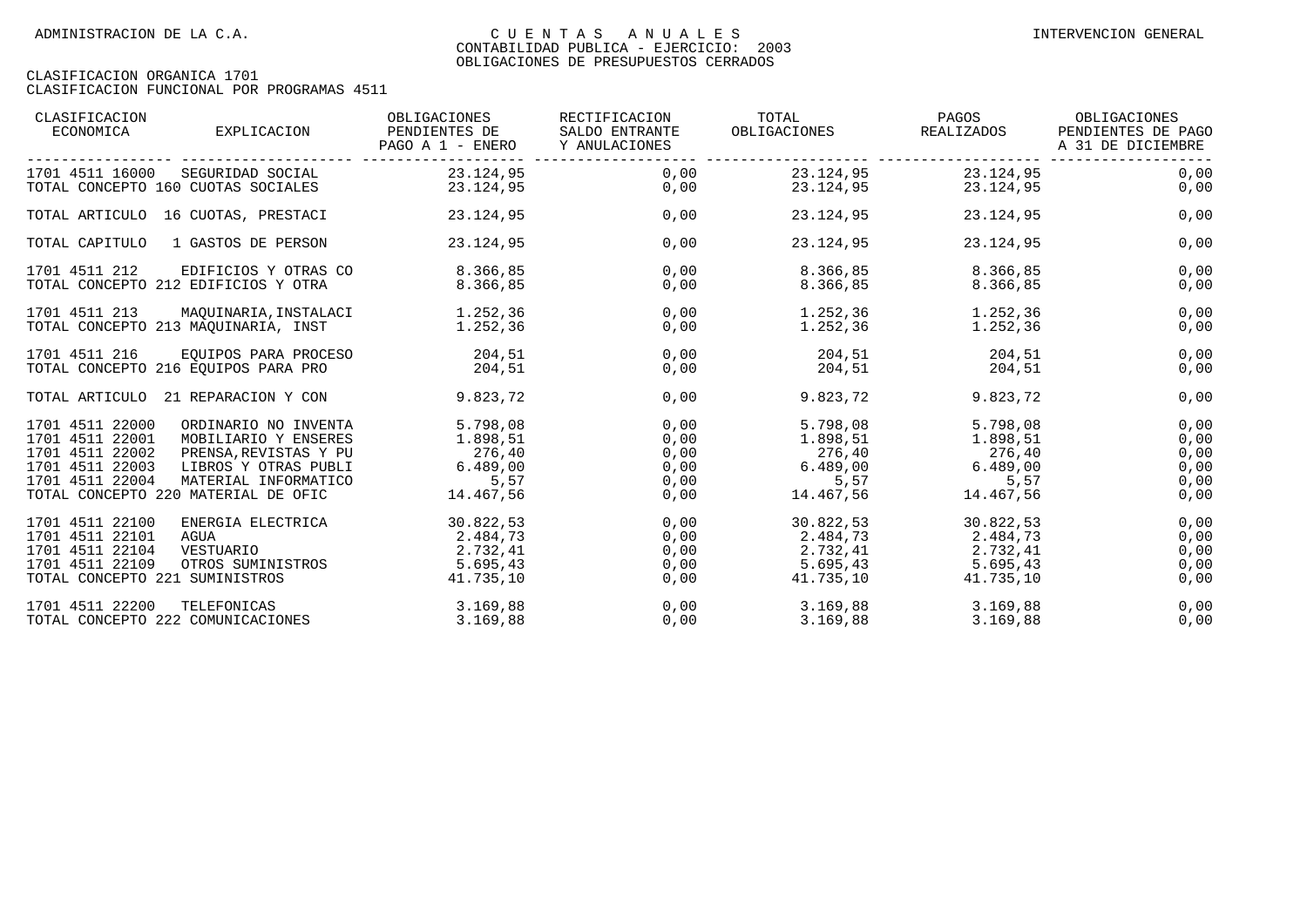| CLASIFICACION<br>ECONOMICA                                               | EXPLICACION                                                                                         | OBLIGACIONES<br>PENDIENTES DE<br>PAGO A 1 - ENERO         | RECTIFICACION<br>SALDO ENTRANTE<br>Y ANULACIONES | TOTAL<br>OBLIGACIONES                                     | PAGOS<br>REALIZADOS                                       | OBLIGACIONES<br>PENDIENTES DE PAGO<br>A 31 DE DICIEMBRE |
|--------------------------------------------------------------------------|-----------------------------------------------------------------------------------------------------|-----------------------------------------------------------|--------------------------------------------------|-----------------------------------------------------------|-----------------------------------------------------------|---------------------------------------------------------|
| 1701 4511 223<br>TOTAL CONCEPTO 223 TRANSPORTE                           | TRANSPORTE                                                                                          | 1.359,60<br>1.359,60                                      | 0.00<br>0,00                                     | 1.359,60<br>1.359,60                                      | 1.359,60<br>1.359,60                                      | 0,00<br>0,00                                            |
| 1701 4511 22601<br>1701 4511 22604<br>TOTAL CONCEPTO 226 GASTOS DIVERSOS | ATENCIONES PROTOCOLA<br>REMUNERACIONES A AGE                                                        | 5.144,78<br>511, 20<br>5.655,98                           | 0,00<br>0,00<br>0,00                             | 5.144,78<br>511,20<br>5.655,98                            | 5.144,78<br>511, 20<br>5.655,98                           | 0,00<br>0,00<br>0,00                                    |
| 1701 4511 22700<br>1701 4511 22701<br>1701 4511 22706<br>1701 4511 22709 | LIMPIEZA Y ASEO<br>SEGURIDAD<br>ESTUDIOS Y TRABAJOS<br>OTROS<br>TOTAL CONCEPTO 227 TRABAJOS REALIZA | 4.900,55<br>1.038,54<br>3.892,96<br>7.383,38<br>17.215,43 | 0,00<br>0,00<br>0,00<br>0,00<br>0,00             | 4.900,55<br>1.038,54<br>3.892,96<br>7.383,38<br>17.215,43 | 4.900,55<br>1.038,54<br>3.892,96<br>7.383,38<br>17.215,43 | 0,00<br>0,00<br>0,00<br>0,00<br>0,00                    |
| TOTAL ARTICULO                                                           | 22 MATERIAL, SUMINI                                                                                 | 83.603,55                                                 | 0,00                                             | 83.603,55                                                 | 83.603,55                                                 | 0,00                                                    |
| 1701 4511 230<br>TOTAL CONCEPTO 230 DIETAS                               | DIETAS                                                                                              | 289,30<br>289,30                                          | 0,00<br>0,00                                     | 289,30<br>289,30                                          | 289,30<br>289,30                                          | 0,00<br>0,00                                            |
| 1701 4511 231<br>TOTAL CONCEPTO 231 LOCOMOCION                           | LOCOMOCION                                                                                          | 1.144,88<br>1.144,88                                      | 0,00<br>0,00                                     | 1.144,88<br>1.144,88                                      | 1.144,88<br>1.144,88                                      | 0,00<br>0,00                                            |
| TOTAL ARTICULO                                                           | 23 INDEMNIZACIONES                                                                                  | 1.434,18                                                  | 0.00                                             | 1.434,18                                                  | 1.434.18                                                  | 0,00                                                    |
| TOTAL CAPITULO                                                           | 2 GASTOS EN BIENES                                                                                  | 94.861,45                                                 | 0,00                                             | 94.861,45                                                 | 94.861,45                                                 | 0,00                                                    |
| 1701 4511 47900<br>TOTAL CONCEPTO 479 FINANCIADAS CON                    | SUBV.DIFUSION PATRIM                                                                                | 7.035,43<br>7.035,43                                      | 0,00<br>0,00                                     | 7.035, 43<br>7.035,43                                     | 7.035,43<br>7.035,43                                      | 0,00<br>0,00                                            |
|                                                                          | TOTAL ARTICULO 47 A EMPRESAS PRIVA                                                                  | 7.035,43                                                  | 0,00                                             | 7.035,43                                                  | 7.035,43                                                  | 0,00                                                    |
| 1701 4511 48900<br>TOTAL CONCEPTO 489 FINANCIADAS CON                    | SUBVENCIONES A LA EX                                                                                | 12.000,00<br>12.000,00                                    | 0,00<br>0,00                                     | 12.000,00                                                 | 12.000,00                                                 | 0,00<br>0,00                                            |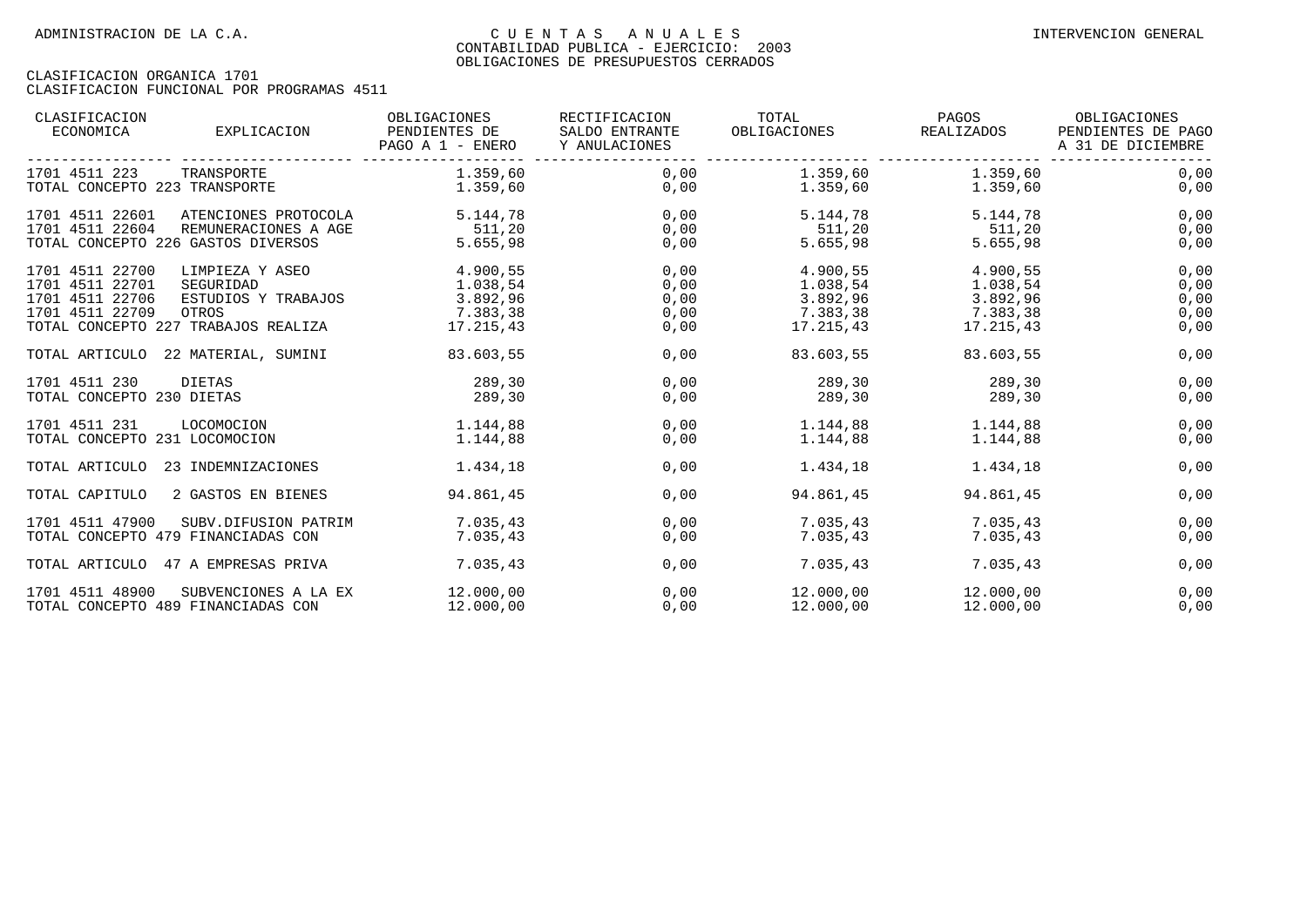| CLASIFICACION<br>ECONOMICA          | <b>EXPLICACION</b>                                          | OBLIGACIONES<br>PENDIENTES DE<br>ENERO<br>PAGO A $1$ - | RECTIFICACION<br>SALDO ENTRANTE<br>Y ANULACIONES | TOTAL<br>OBLIGACIONES  | PAGOS<br><b>REALIZADOS</b> | OBLIGACIONES<br>PENDIENTES DE PAGO<br>A 31 DE DICIEMBRE |
|-------------------------------------|-------------------------------------------------------------|--------------------------------------------------------|--------------------------------------------------|------------------------|----------------------------|---------------------------------------------------------|
| TOTAL ARTICULO                      | 48 A FAMILIAS E INS                                         | 12.000,00                                              | 0,00                                             | 12.000,00              | 12.000,00                  | 0,00                                                    |
| TOTAL CAPITULO                      | 4 TRANSFERENCIAS C                                          | 19.035,43                                              | 0,00                                             | 19.035,43              | 19.035,43                  | 0,00                                                    |
| 1701 4511 698                       | OTRO INMOVILIZADO MA<br>TOTAL CONCEPTO 698 OTRO INMOVILIZAD | 23.829,23<br>23.829,23                                 | 0,00<br>0,00                                     | 23.829,23<br>23.829,23 | 23.829,23<br>23.829,23     | 0,00<br>0,00                                            |
| 1701 4511 699<br>TOTAL CONCEPTO 699 | INMOVILIZADO INMATER<br>INMOVILIZADO INM                    | 99.547,92<br>99.547,92                                 | 0,00<br>0,00                                     | 99.547,92<br>99.547,92 | 99.547,92<br>99.547,92     | 0,00<br>0,00                                            |
| TOTAL ARTICULO                      | 69 FINANCIADAS CON                                          | 123.377,15                                             | 0,00                                             | 123.377.15             | 123.377,15                 | 0,00                                                    |
| TOTAL CAPITULO                      | 6 INVERSIONES REAL                                          | 123.377,15                                             | 0,00                                             | 123.377,15             | 123.377,15                 | 0,00                                                    |
| TOTAL FUNCIONAL                     | 4511 SERVICIOS GENERA                                       | 260.398,98                                             | 0,00                                             | 260.398,98             | 260.398,98                 | 0,00                                                    |
| TOTAL ORGANICO                      | 1701 SECRETARIA GENER                                       | 260.398,98                                             | 0,00                                             | 260.398,98             | 260.398.98                 | 0,00                                                    |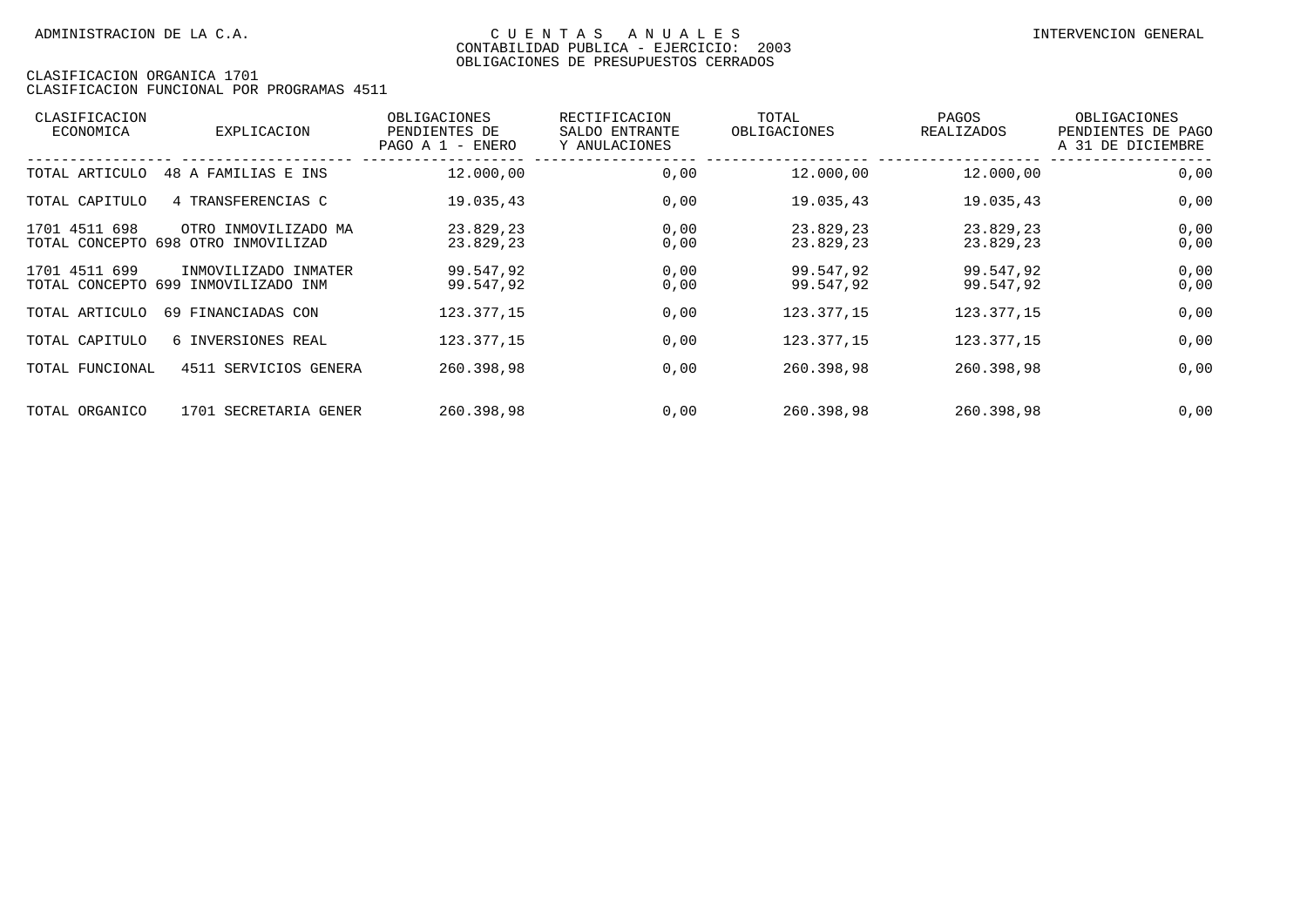| CLASIFICACION<br>ECONOMICA                                                                  | EXPLICACION                                                                                                                                                  | OBLIGACIONES<br>PENDIENTES DE<br>PAGO A 1 - ENERO               | RECTIFICACION<br>SALDO ENTRANTE<br>Y ANULACIONES | TOTAL<br>OBLIGACIONES                                                  | PAGOS<br>REALIZADOS                                    | OBLIGACIONES<br>PENDIENTES DE PAGO<br>A 31 DE DICIEMBRE |
|---------------------------------------------------------------------------------------------|--------------------------------------------------------------------------------------------------------------------------------------------------------------|-----------------------------------------------------------------|--------------------------------------------------|------------------------------------------------------------------------|--------------------------------------------------------|---------------------------------------------------------|
| 1702 4521 16000                                                                             | SEGURIDAD SOCIAL<br>TOTAL CONCEPTO 160 CUOTAS SOCIALES                                                                                                       | 35.198,14<br>35.198,14                                          | 0,00<br>0,00                                     |                                                                        | 35.198,14 35.198,14<br>35.198,14 35.198,14             | 0,00<br>0,00                                            |
|                                                                                             | TOTAL ARTICULO 16 CUOTAS, PRESTACI                                                                                                                           | 35.198,14                                                       | 0,00                                             | 35.198,14                                                              | 35.198,14                                              | 0,00                                                    |
| TOTAL CAPITULO                                                                              | 1 GASTOS DE PERSON                                                                                                                                           | 35.198,14                                                       | 0,00                                             | 35.198,14                                                              | 35.198,14                                              | 0,00                                                    |
| 1702 4521 210                                                                               | TERRENOS Y BIENES NA                                                                                                                                         | 192,92                                                          | 0,00                                             | 192,92                                                                 | 192,92                                                 | 0,00                                                    |
|                                                                                             | TOTAL CONCEPTO 210 TERRENOS Y BIENE                                                                                                                          | 192,92                                                          | 0,00                                             | 192,92                                                                 | 192, 92                                                | 0,00                                                    |
| 1702 4521 212                                                                               | EDIFICIOS Y OTRAS CO                                                                                                                                         | 1.074,01                                                        | 0,00                                             | 1.074,01                                                               | 1.074,01                                               | 0,00                                                    |
|                                                                                             | TOTAL CONCEPTO 212 EDIFICIOS Y OTRA                                                                                                                          | 1.074,01                                                        | 0,00                                             | 1.074,01                                                               | 1.074,01                                               | 0,00                                                    |
| 1702 4521 213                                                                               | MAOUINARIA, INSTALACI                                                                                                                                        | 101,98                                                          | 0,00                                             | 101,98                                                                 | 101,98                                                 | 0,00                                                    |
|                                                                                             | TOTAL CONCEPTO 213 MAQUINARIA, INST                                                                                                                          | 101,98                                                          | 0,00                                             | 101,98                                                                 | 101,98                                                 | 0,00                                                    |
| 1702 4521 215                                                                               | MOBILIARIO Y ENSERES                                                                                                                                         | 64,08                                                           | 0,00                                             | 64,08                                                                  | 64,08                                                  | 0,00                                                    |
|                                                                                             | TOTAL CONCEPTO 215 MOBILIARIO Y ENS                                                                                                                          | 64,08                                                           | 0,00                                             | 64,08                                                                  | 64,08                                                  | 0,00                                                    |
| 1702 4521 216                                                                               | EOUIPOS PARA PROCESO                                                                                                                                         | 119,61                                                          | 0,00                                             | 119,61                                                                 | 119,61                                                 | 0,00                                                    |
|                                                                                             | TOTAL CONCEPTO 216 EOUIPOS PARA PRO                                                                                                                          | 119,61                                                          | 0,00                                             | 119,61                                                                 | 119,61                                                 | 0,00                                                    |
|                                                                                             | TOTAL ARTICULO 21 REPARACION Y CON                                                                                                                           | 1.552,60                                                        | 0,00                                             | 1.552,60                                                               | 1.552,60                                               | 0,00                                                    |
| 1702 4521 22000<br>1702 4521 22001<br>1702 4521 22002<br>1702 4521 22003<br>1702 4521 22004 | ORDINARIO NO INVENTA<br>MOBILIARIO Y ENSERES<br>PRENSA, REVISTAS Y PU<br>LIBROS Y OTRAS PUBLI<br>MATERIAL INFORMATICO<br>TOTAL CONCEPTO 220 MATERIAL DE OFIC | 1.178.12<br>2.070,70<br>118, 10<br>705,29<br>197,68<br>4.269,89 | 0,00<br>0,00<br>0,00<br>0,00<br>0,00<br>0,00     | 1.178,12<br>2.070,70<br>118, 10<br>705,29<br>197,68 197,68<br>4.269,89 | 1.178,12<br>2.070, 70<br>118, 10<br>705,29<br>4.269,89 | 0,00<br>0,00<br>0,00<br>0,00<br>0,00<br>0,00            |
| 1702 4521 22100                                                                             | ENERGIA ELECTRICA                                                                                                                                            | 692,40                                                          | 0,00                                             | 692,40                                                                 | 692,40                                                 | 0,00                                                    |
| 1702 4521 22101                                                                             | AGUA                                                                                                                                                         | 59,27                                                           | 0,00                                             | 59,27                                                                  | 59,27                                                  | 0,00                                                    |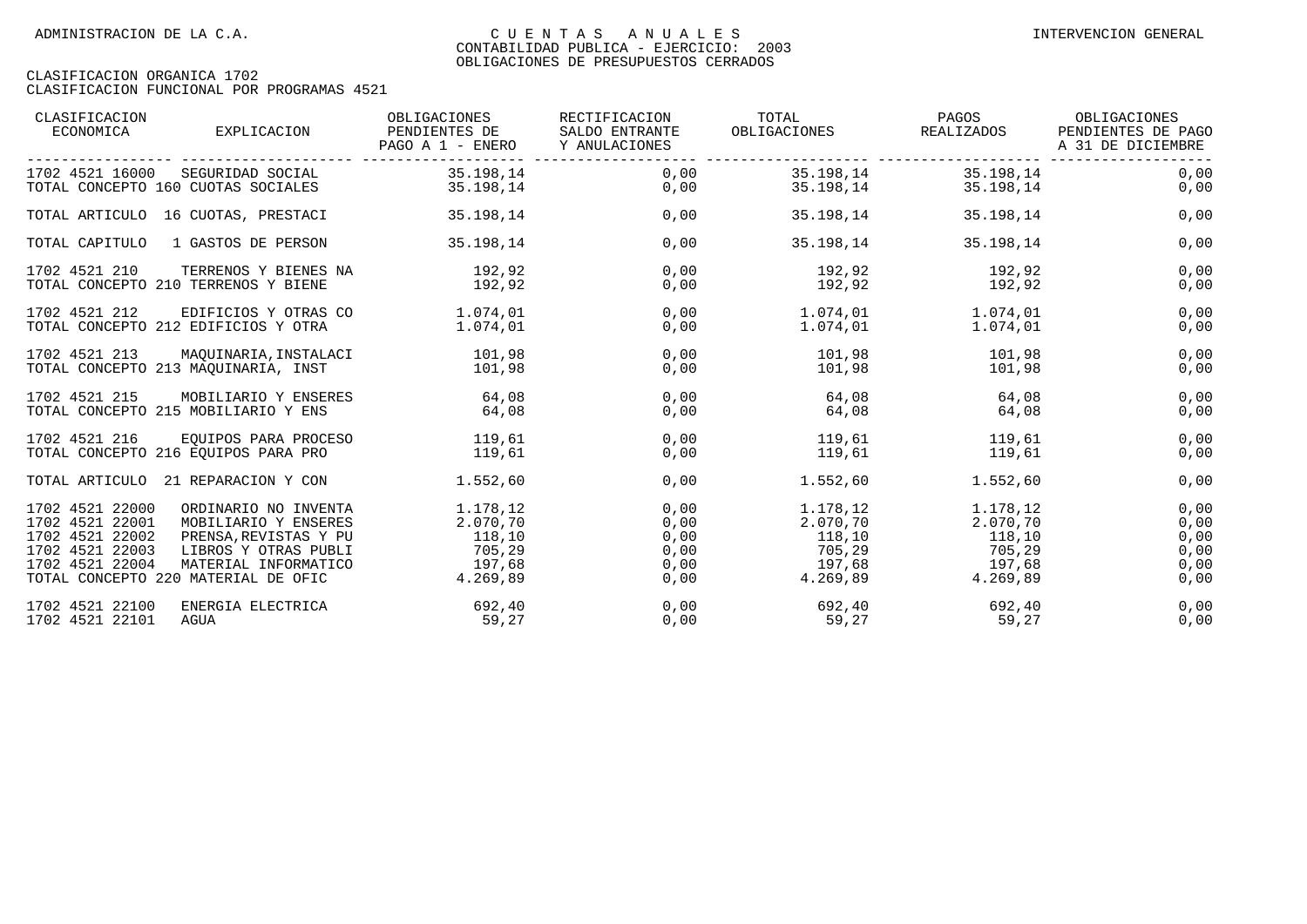| CLASIFICACION<br>ECONOMICA<br>EXPLICACION | OBLIGACIONES<br>PENDIENTES DE<br>PAGO A 1 - ENERO | RECTIFICACION<br>SALDO ENTRANTE<br>Y ANULACIONES | TOTAL<br>OBLIGACIONES | PAGOS<br>REALIZADOS | OBLIGACIONES<br>PENDIENTES DE PAGO<br>A 31 DE DICIEMBRE |
|-------------------------------------------|---------------------------------------------------|--------------------------------------------------|-----------------------|---------------------|---------------------------------------------------------|
| 1702 4521 22102<br>GAS                    | 223,95                                            | 0,00                                             | 223,95                | 223,95              | 0,00                                                    |
| 1702 4521 22103<br>COMBUSTIBLES           | 1.724,46                                          | 0,00                                             | 1.724,46              | 1.724,46            | 0,00                                                    |
| 1702 4521 22104<br>VESTUARIO              | 263,15                                            | 0,00                                             | 263, 15               | 263,15              | 0,00                                                    |
| 1702 4521 22109                           | OTROS SUMINISTROS 1.529,75                        | 0,00                                             | $1.529,75$ $1.529,75$ |                     | 0,00                                                    |
| TOTAL CONCEPTO 221 SUMINISTROS            | 4.492,98                                          | 0,00                                             | 4.492,98              | 4.492,98            | 0,00                                                    |
| 1702 4521 22200<br>TELEFONICAS            | 2.022,49                                          | 0,00                                             | 2.022,49              | 2.022,49            | 0,00                                                    |
| TOTAL CONCEPTO 222 COMUNICACIONES         | 2.022,49                                          | 0,00                                             | 2.022,49              | 2.022, 49           | 0,00                                                    |
| 1702 4521 223<br>TRANSPORTE               | 2.818,49                                          | 0.00                                             | 2.818,49              | 2.818,49            | 0,00                                                    |
| TOTAL CONCEPTO 223 TRANSPORTE             | 2.818,49                                          | 0,00                                             | 2.818,49              | 2.818,49            | 0,00                                                    |
| 1702 4521 22400<br>EDIFICIOS Y LOCALES    | 3.019,32                                          | 0,00                                             | 3.019,32              | 3.019,32            | 0,00                                                    |
| TOTAL CONCEPTO 224 PRIMAS DE SEGURO       | 3.019.32                                          | 0,00                                             | 3.019, 32             | 3.019,32            | 0,00                                                    |
| 1702 4521 22500<br>LOCALES                | 162,31                                            | 0,00                                             | 162,31                | 162,31              | 0,00                                                    |
| TOTAL CONCEPTO 225 TRIBUTOS               | 162,31                                            | 0,00                                             | 162,31                | 162,31              | 0,00                                                    |
| 1702 4521 22602<br>GASTOS DE DIVULGACIO   | 14.995,11                                         | 0,00                                             | 14.995,11             | 14.995,11           | 0,00                                                    |
| 1702 4521 22605<br>REUNIONES Y CONFEREN   | 2.826,11                                          | 0,00                                             | 2.826,11              | 2.826,11            | 0,00                                                    |
| 1702 4521 22609<br>OTROS                  | 156,40                                            | 0,00                                             | 156,40                | 156,40              | 0,00                                                    |
| TOTAL CONCEPTO 226 GASTOS DIVERSOS        | 17.977,62                                         | 0,00                                             | 17.977,62             | 17.977,62           | 0,00                                                    |
| 1702 4521 22700<br>LIMPIEZA Y ASEO        | 14.401,70                                         | 0,00                                             | 14.401,70             | 14.401,70           | 0,00                                                    |
| 1702 4521 22701<br>SEGURIDAD              | 33.779,64                                         | 0,00                                             | 33.779,64             | 33.779,64           | 0,00                                                    |
| 1702 4521 22709<br>OTROS                  | 8.004,00                                          | 0,00                                             | 8.004,00              | 8.004,00            | 0,00                                                    |
| TOTAL CONCEPTO 227 TRABAJOS REALIZA       | 56.185,34                                         | 0,00                                             | 56.185,34             | 56.185,34           | 0,00                                                    |
| TOTAL ARTICULO 22 MATERIAL, SUMINI        | 90.948,44                                         | 0,00                                             | 90.948,44             | 90.948,44           | 0,00                                                    |
| 1702 4521 230<br>DIETAS                   | 406,00                                            | 0.00                                             | 406,00                | 406,00              | 0,00                                                    |
| TOTAL CONCEPTO 230 DIETAS                 | 406,00                                            | 0,00                                             | 406,00                | 406,00              | 0,00                                                    |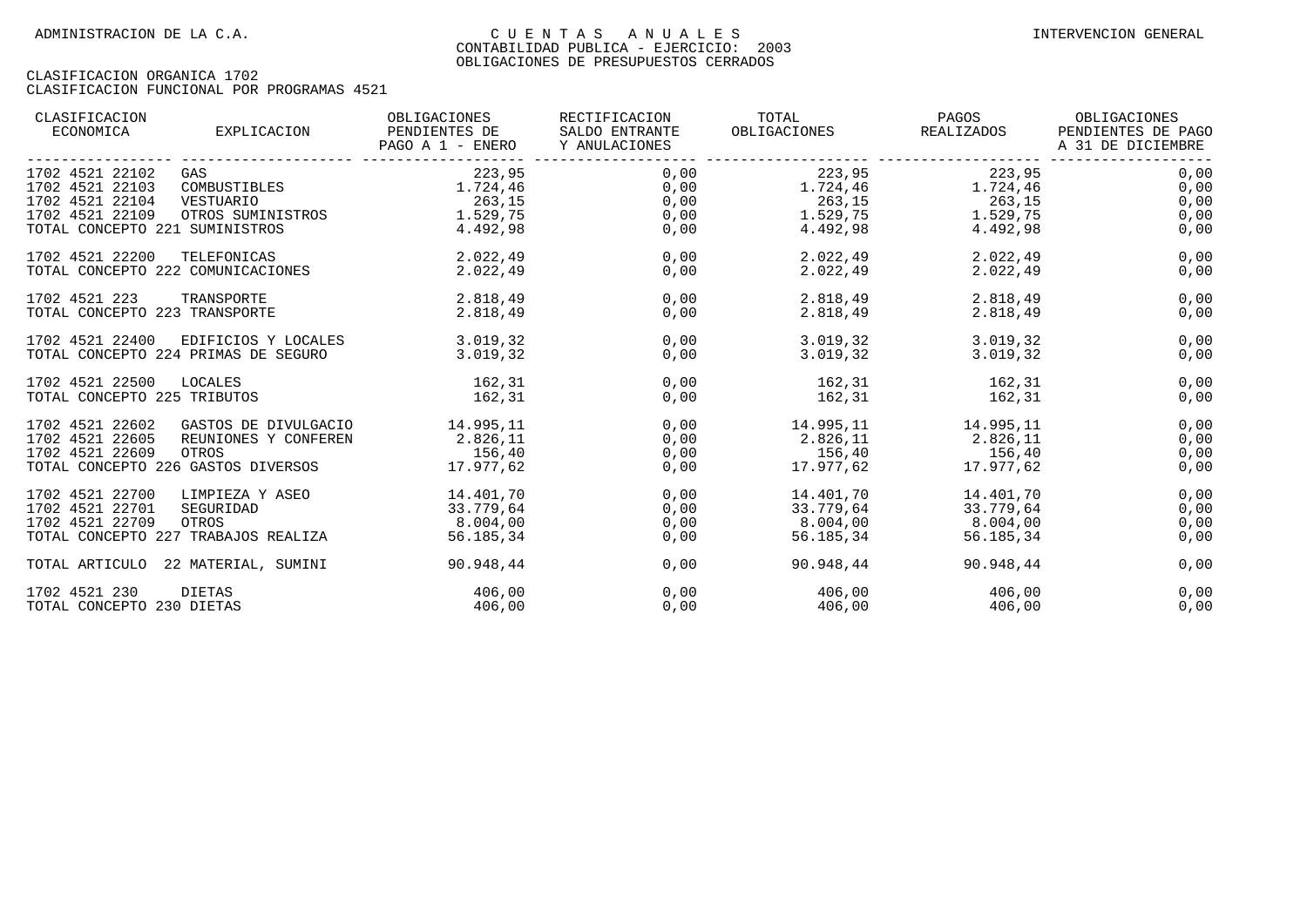| CLASIFICACION<br>ECONOMICA         | EXPLICACION                         | OBLIGACIONES<br>PENDIENTES DE<br>PAGO A 1 - ENERO | RECTIFICACION<br>SALDO ENTRANTE<br>Y ANULACIONES | TOTAL<br>OBLIGACIONES | PAGOS<br>REALIZADOS | OBLIGACIONES<br>PENDIENTES DE PAGO<br>A 31 DE DICIEMBRE |
|------------------------------------|-------------------------------------|---------------------------------------------------|--------------------------------------------------|-----------------------|---------------------|---------------------------------------------------------|
| 1702 4521 231                      | LOCOMOCION                          | 368,73                                            | 0,00                                             | 368,73                | 368,73              | 0,00                                                    |
| TOTAL CONCEPTO 231 LOCOMOCION      |                                     | 368,73                                            | 0,00                                             | 368,73                | 368,73              | 0,00                                                    |
| TOTAL ARTICULO                     | 23 INDEMNIZACIONES                  | 774,73                                            | 0,00                                             | 774,73                | 774,73              | 0,00                                                    |
| TOTAL CAPITULO                     | 2 GASTOS EN BIENES                  | 93.275,77                                         | 0,00                                             | 93.275,77             | 93.275,77           | 0,00                                                    |
| 1702 4521 40900                    | MUSEO PALEONTOLOGICO                | 30.051,21                                         | 0,00                                             | 30.051,21             | 30.051,21           | 0,00                                                    |
| TOTAL CONCEPTO 409 FINANCIADAS CON |                                     | 30.051,21                                         | 0,00                                             | 30.051,21             | 30.051,21           | 0,00                                                    |
|                                    | TOTAL ARTICULO 40 A LA ADMINISTRAC  | 30.051,21                                         | 0,00                                             | 30.051,21             | 30.051,21           | 0,00                                                    |
| 1702 4521 46900                    | ARCHIVOS Y MUSEOS MU                | 9.116, 40                                         | 0,00                                             | 9.116, 40             | 9.116, 40           | 0,00                                                    |
| TOTAL CONCEPTO 469 FINANCIADAS CON |                                     | 9.116, 40                                         | 0,00                                             | 9.116, 40             | 9.116, 40           | 0,00                                                    |
| TOTAL ARTICULO                     | 46 A CORPORACIONES                  | 9.116,40                                          | 0,00                                             | 9.116, 40             | 9.116.40            | 0,00                                                    |
| TOTAL CAPITULO                     | 4 TRANSFERENCIAS C                  | 39.167,61                                         | 0,00                                             | 39.167,61             | 39.167,61           | 0,00                                                    |
| 1702 4521 622                      | EDIFICIOS Y OTRAS CO                | 75.425,86                                         | 0,00                                             | 75.425,86             | 75.425,86           | 0,00                                                    |
|                                    | TOTAL CONCEPTO 622 EDIFICIOS Y OTRA | 75.425,86                                         | 0,00                                             | 75.425,86             | 75.425,86           | 0,00                                                    |
| TOTAL ARTICULO 62 FINANCIADAS CON  |                                     | 75.425,86                                         | 0,00                                             | 75.425,86             | 75.425,86           | 0,00                                                    |
| 1702 4521 695                      | MOBILIARIO Y ENSERES                | 132.111,82                                        | 0,00                                             | 132.111,82            | 132.111,82          | 0,00                                                    |
|                                    | TOTAL CONCEPTO 695 MOBILIARIO Y ENS | 132.111,82                                        | 0,00                                             | 132.111,82            | 132.111,82          | 0,00                                                    |
| 1702 4521 696                      | EOUIPOS PARA PROCESO                | 10.210,87                                         | 0,00                                             | 10.210,87             | 10.210,87           | 0,00                                                    |
|                                    | TOTAL CONCEPTO 696 EOUIPOS PARA PRO | 10.210,87                                         | 0,00                                             | 10.210,87             | 10.210,87           | 0,00                                                    |
| 1702 4521 697                      | BIENES DESTINADOS PA                | 57.759,71                                         | 0,00                                             | 57.759,71             | 57.759,71           | 0,00                                                    |
|                                    | TOTAL CONCEPTO 697 BIENES DESTINADO | 57.759,71                                         | 0,00                                             | 57.759,71             | 57.759,71           | 0,00                                                    |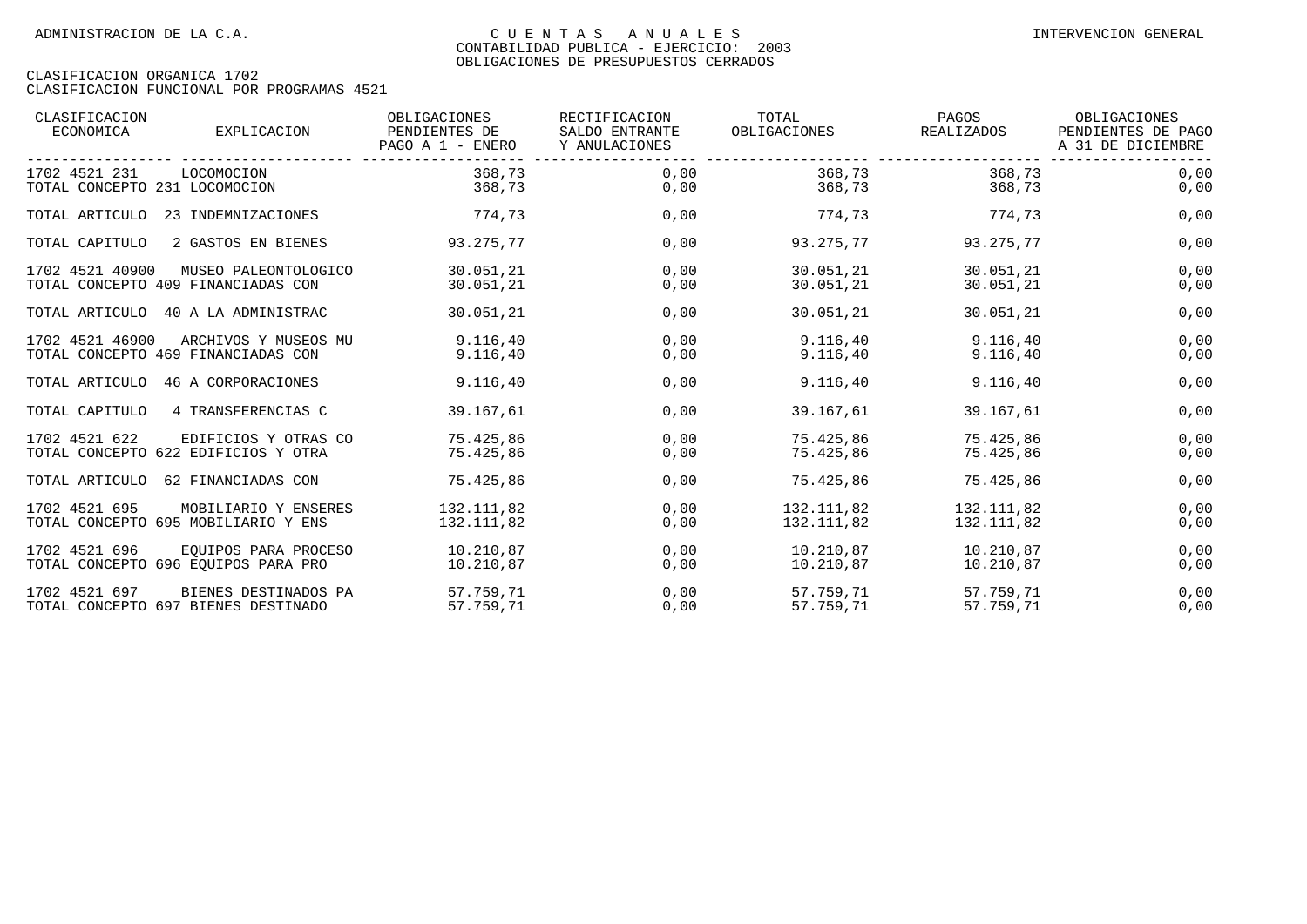| CLASIFICACION<br>ECONOMICA          | EXPLICACION                                                                        | OBLIGACIONES<br>PENDIENTES DE<br>PAGO A 1 - ENERO | RECTIFICACION<br>SALDO ENTRANTE<br>Y ANULACIONES | TOTAL<br>OBLIGACIONES                 | PAGOS<br>REALIZADOS                   | OBLIGACIONES<br>PENDIENTES DE PAGO<br>A 31 DE DICIEMBRE |
|-------------------------------------|------------------------------------------------------------------------------------|---------------------------------------------------|--------------------------------------------------|---------------------------------------|---------------------------------------|---------------------------------------------------------|
| 1702 4521 698                       | OTRO INMOVILIZADO MA<br>TOTAL CONCEPTO 698 OTRO INMOVILIZAD                        | 41.978,40<br>41.978.40                            | 0,00<br>0,00                                     | 41.978,40<br>41.978,40                | 41.978,40<br>41.978,40                | 0,00<br>0,00                                            |
| 1702 4521 699<br>TOTAL CONCEPTO 699 | INMOVILIZADO INMATER<br>INMOVILIZADO INM                                           | 120.171,22<br>120.171,22                          | 0,00<br>0,00                                     | 120.171,22<br>120.171,22              | 120.171,22<br>120.171,22              | 0,00<br>0,00                                            |
| TOTAL ARTICULO                      | 69 FINANCIADAS CON                                                                 | 362.232,02                                        | 0,00                                             | 362.232,02                            | 362.232,02                            | 0,00                                                    |
| TOTAL CAPITULO                      | 6 INVERSIONES REAL                                                                 | 437.657,88                                        | 0,00                                             | 437.657,88                            | 437.657,88                            | 0,00                                                    |
| 1702 4521 76900<br>1702 4521 76904  | SUBV. ARCHIVOS Y MUS<br>SUBV. AYUNTAMIENTO H<br>TOTAL CONCEPTO 769 FINANCIADAS CON | 33.551,21<br>247.892,15<br>281.443,36             | 0,00<br>0,00<br>0,00                             | 33.551,21<br>247.892,15<br>281.443,36 | 33.551,21<br>247.892,15<br>281.443,36 | 0,00<br>0,00<br>0,00                                    |
| TOTAL ARTICULO                      | 76 A CORPORACIONES                                                                 | 281.443,36                                        | 0,00                                             | 281.443,36                            | 281.443,36                            | 0,00                                                    |
| TOTAL CAPITULO                      | 7 TRANSFERENCIAS D                                                                 | 281.443,36                                        | 0,00                                             | 281.443,36                            | 281.443,36                            | 0,00                                                    |
| TOTAL FUNCIONAL                     | 4521 ARCHIVOS Y MUSEO                                                              | 886.742,76                                        | 0,00                                             | 886.742,76                            | 886.742,76                            | 0,00                                                    |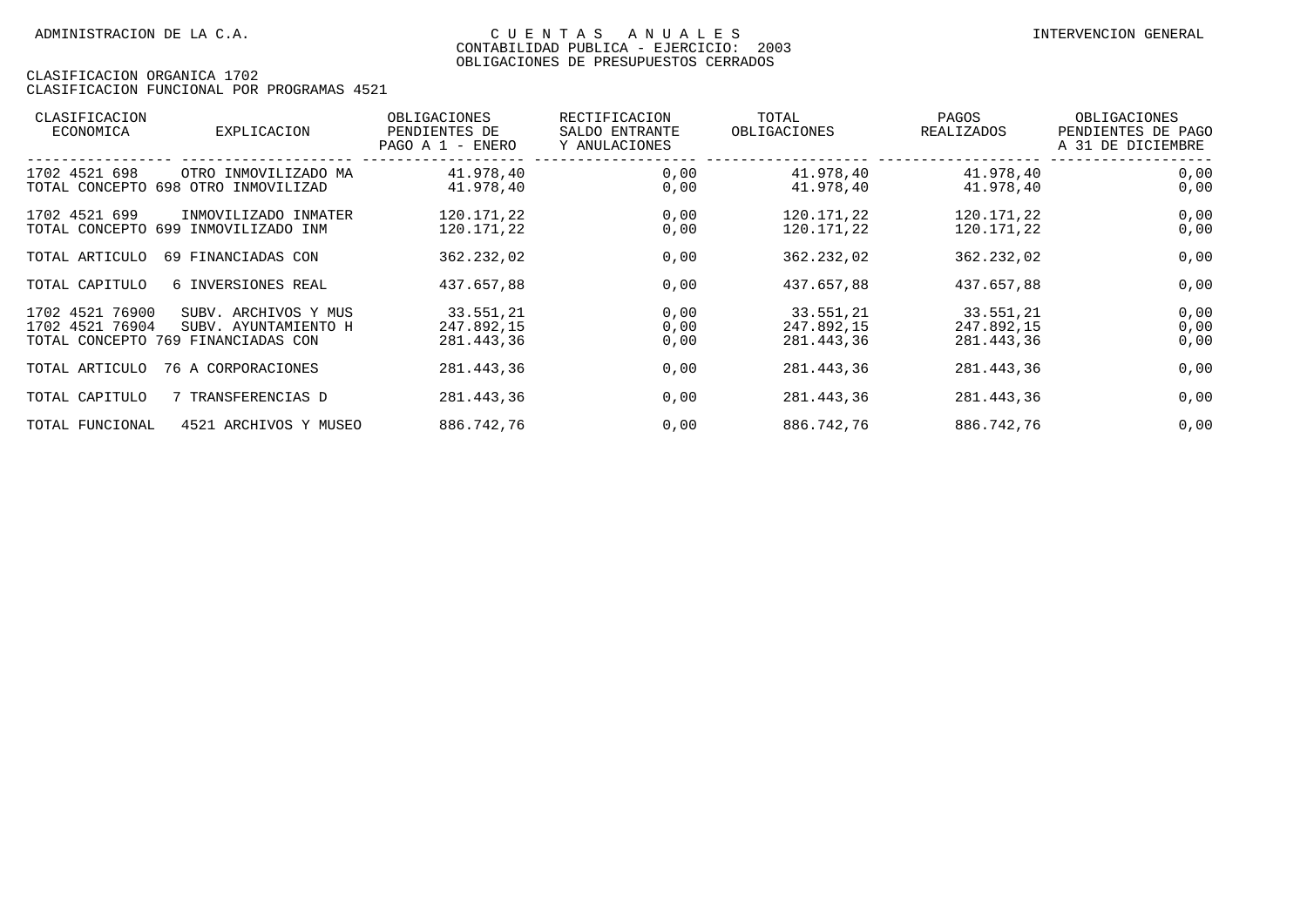| CLASIFICACION<br>ECONOMICA                                               | EXPLICACION                                                                                                                   | OBLIGACIONES<br>PENDIENTES DE<br>PAGO A 1 - ENERO           | RECTIFICACION<br>SALDO ENTRANTE<br>Y ANULACIONES | TOTAL<br>OBLIGACIONES                                        | PAGOS<br>REALIZADOS                                          | OBLIGACIONES<br>PENDIENTES DE PAGO<br>A 31 DE DICIEMBRE |
|--------------------------------------------------------------------------|-------------------------------------------------------------------------------------------------------------------------------|-------------------------------------------------------------|--------------------------------------------------|--------------------------------------------------------------|--------------------------------------------------------------|---------------------------------------------------------|
| 1702 4522 16000                                                          | SEGURIDAD SOCIAL<br>TOTAL CONCEPTO 160 CUOTAS SOCIALES                                                                        | 46.462,86<br>46.462.86                                      | 0,00<br>0,00                                     | 46.462,86<br>46.462,86                                       | 46.462,86<br>46.462.86                                       | 0,00<br>0,00                                            |
|                                                                          | TOTAL ARTICULO 16 CUOTAS, PRESTACI                                                                                            | 46.462,86                                                   | 0,00                                             | 46.462,86                                                    | 46.462,86                                                    | 0,00                                                    |
| TOTAL CAPITULO                                                           | 1 GASTOS DE PERSON                                                                                                            | 46.462,86                                                   | 0,00                                             | 46.462,86                                                    | 46.462,86                                                    | 0,00                                                    |
| 1702 4522 202                                                            | EDIFICIOS Y OTRAS CO<br>TOTAL CONCEPTO 202 EDIFICIOS Y OTRA                                                                   | 4.630,57<br>4.630,57                                        | 0,00<br>0,00                                     | 4.630,57<br>4.630,57                                         | 4.630,57<br>4.630,57                                         | 0,00<br>0,00                                            |
| TOTAL ARTICULO 20 ARRENDAMIENTOS                                         |                                                                                                                               | 4.630,57                                                    | 0,00                                             | 4.630,57                                                     | 4.630,57                                                     | 0,00                                                    |
| 1702 4522 212                                                            | EDIFICIOS Y OTRAS CO<br>TOTAL CONCEPTO 212 EDIFICIOS Y OTRA                                                                   | 938,01<br>938,01                                            | 0,00<br>0,00                                     | 938,01<br>938,01                                             | 938,01<br>938,01                                             | 0,00<br>0,00                                            |
| 1702 4522 213                                                            | MAOUINARIA, INSTALACI<br>TOTAL CONCEPTO 213 MAOUINARIA, INST                                                                  | 95,10<br>95,10                                              | 0,00<br>0,00                                     | 95,10<br>95,10                                               | 95,10<br>95,10                                               | 0,00<br>0,00                                            |
| 1702 4522 215                                                            | MOBILIARIO Y ENSERES<br>TOTAL CONCEPTO 215 MOBILIARIO Y ENS                                                                   | 307,95<br>307,95                                            | 0,00<br>0,00                                     | 307,95<br>307,95                                             | 307,95<br>307,95                                             | 0,00<br>0,00                                            |
| 1702 4522 216                                                            | EQUIPOS PARA PROCESO<br>TOTAL CONCEPTO 216 EOUIPOS PARA PRO                                                                   | 125,88<br>125,88                                            | 0,00<br>0,00                                     | 125,88<br>125,88                                             | 125,88<br>125,88                                             | 0,00<br>0,00                                            |
| TOTAL ARTICULO                                                           | 21 REPARACION Y CON                                                                                                           | 1.466,94                                                    | 0,00                                             | 1.466,94                                                     | 1.466,94                                                     | 0,00                                                    |
| 1702 4522 22000<br>1702 4522 22002<br>1702 4522 22003<br>1702 4522 22009 | ORDINARIO NO INVENTA<br>PRENSA, REVISTAS Y PU<br>LIBROS Y OTRAS PUBLI<br>OTRO MATERIAL<br>TOTAL CONCEPTO 220 MATERIAL DE OFIC | 3.081,78<br>1.082,27<br>98.713,99<br>1.298,24<br>104.176,28 | 0,00<br>0,00<br>0,00<br>0,00<br>0,00             | 3.081,78<br>1.082,27<br>98.713,99<br>1.298, 24<br>104.176,28 | 3.081,78<br>1.082, 27<br>98.713,99<br>1.298,24<br>104.176,28 | 0,00<br>0,00<br>0,00<br>0,00<br>0,00                    |
| 1702 4522 22100                                                          | ENERGIA ELECTRICA                                                                                                             | 6.990, 25                                                   | 0,00                                             | 6.990, 25                                                    | 6.990, 25                                                    | 0,00                                                    |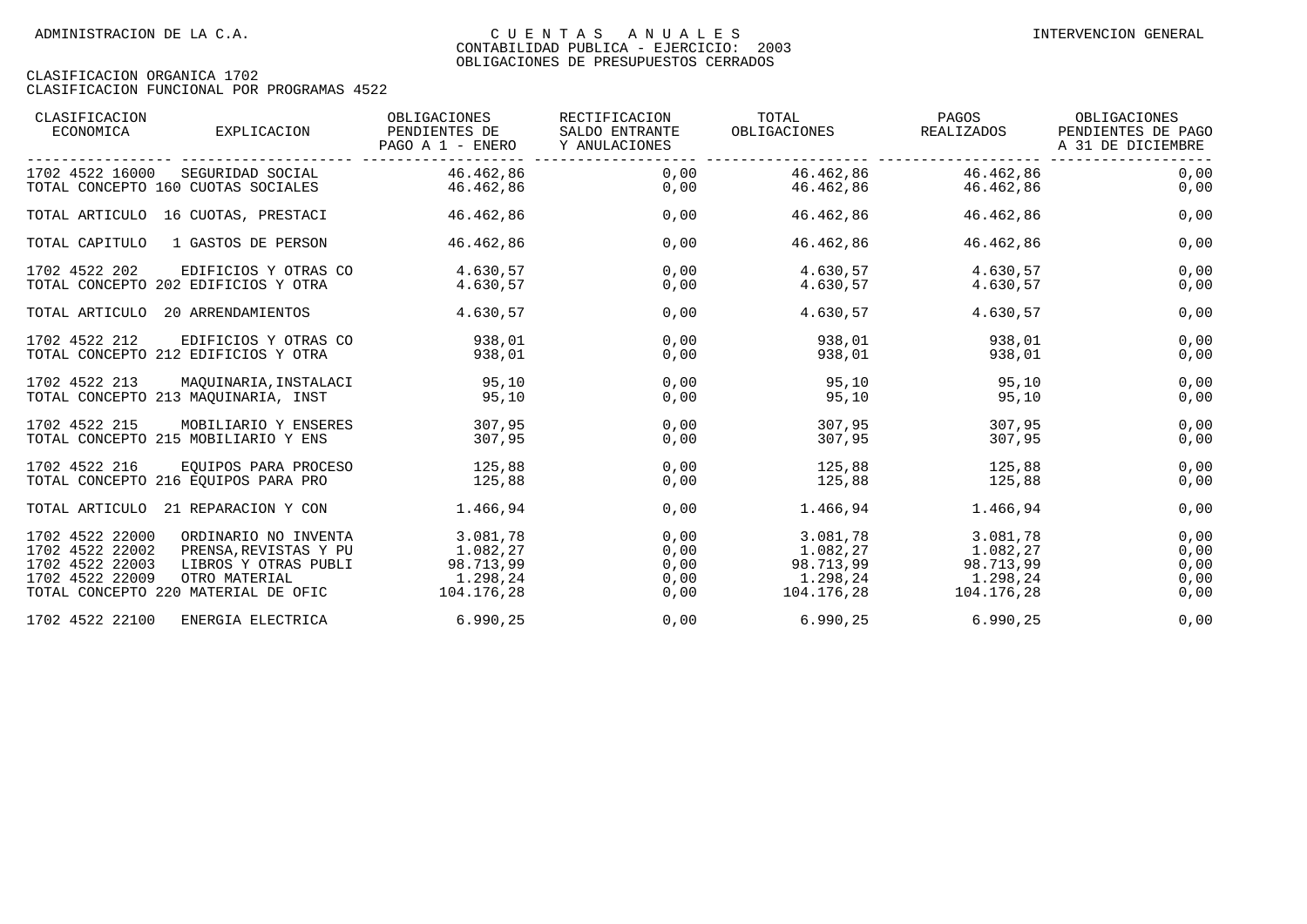| CLASIFICACION<br>ECONOMICA        | EXPLICACION                         | OBLIGACIONES<br>PENDIENTES DE<br>PAGO A 1 - ENERO | RECTIFICACION<br>SALDO ENTRANTE<br>Y ANULACIONES | TOTAL<br>OBLIGACIONES | PAGOS<br>REALIZADOS | OBLIGACIONES<br>PENDIENTES DE PAGO<br>A 31 DE DICIEMBRE |
|-----------------------------------|-------------------------------------|---------------------------------------------------|--------------------------------------------------|-----------------------|---------------------|---------------------------------------------------------|
| 1702 4522 22101                   | AGUA                                | 3.639,36                                          | 0,00                                             | 3.639,36              | 3.639,36            | 0,00                                                    |
| 1702 4522 22103                   | COMBUSTIBLES                        | 2.326,73                                          | 0,00                                             | 2.326,73              | 2.326,73            | 0,00                                                    |
| 1702 4522 22109                   | OTROS SUMINISTROS                   | 1.740,98                                          | 0,00                                             | $1.740,98$ $1.740,98$ |                     | 0,00                                                    |
| TOTAL CONCEPTO 221 SUMINISTROS    |                                     | 14.697.32                                         | 0,00                                             | 14.697,32             | 14.697,32           | 0,00                                                    |
| 1702 4522 22200                   | TELEFONICAS                         | 715,04                                            | 0,00                                             | 715,04                | 715,04              | 0,00                                                    |
| TOTAL CONCEPTO 222 COMUNICACIONES |                                     | 715,04                                            | 0,00                                             | 715,04                | 715,04              | 0,00                                                    |
| 1702 4522 223                     | TRANSPORTE                          | 1.476,63                                          | 0,00                                             | 1.476,63              | 1.476,63            | 0,00                                                    |
| TOTAL CONCEPTO 223 TRANSPORTE     |                                     | 1.476,63                                          | 0,00                                             | 1.476,63              | 1.476,63            | 0,00                                                    |
| 1702 4522 22400                   | EDIFICIOS Y LOCALES                 | 1.827,89                                          | 0,00                                             | 1.827,89              | 1.827,89            | 0,00                                                    |
|                                   | TOTAL CONCEPTO 224 PRIMAS DE SEGURO | 1.827,89                                          | 0,00                                             | 1.827,89              | 1.827,89            | 0,00                                                    |
| 1702 4522 22601                   | ATENCIONES PROTOCOLA                | 94,36                                             | 0,00                                             | 94,36                 | 94,36               | 0,00                                                    |
| 1702 4522 22602                   | GASTOS DE DIVULGACIO                | 4.561,85                                          | 0,00                                             | 4.561,85              | 4.561,85            | 0,00                                                    |
| 1702 4522 22605                   | REUNIONES Y CONFEREN                | 981,07                                            | 0,00                                             | 981,07                | 981,07              | 0,00                                                    |
|                                   | TOTAL CONCEPTO 226 GASTOS DIVERSOS  | 5.637,28                                          | 0,00                                             | 5.637,28              | 5.637,28            | 0,00                                                    |
| 1702 4522 22700                   | LIMPIEZA Y ASEO                     | 29.905,12                                         | 0,00                                             | 29.905,12             | 29.905,12           | 0,00                                                    |
| 1702 4522 22701                   | SEGURIDAD                           | 14.160,85                                         | 0,00                                             | 14.160,85             | 14.160,85           | 0,00                                                    |
|                                   | TOTAL CONCEPTO 227 TRABAJOS REALIZA | 44.065,97                                         | 0,00                                             | 44.065,97             | 44.065,97           | 0,00                                                    |
|                                   | TOTAL ARTICULO 22 MATERIAL, SUMINI  | 172.596,41                                        | 0,00                                             | 172.596,41            | 172.596,41          | 0,00                                                    |
| 1702 4522 230                     | DIETAS                              | 79,50                                             | 0,00                                             | 79,50                 | 79,50               | 0,00                                                    |
| TOTAL CONCEPTO 230 DIETAS         |                                     | 79,50                                             | 0,00                                             | 79,50                 | 79,50               | 0,00                                                    |
| 1702 4522 231                     | LOCOMOCION                          | 570.63                                            | 0,00                                             | 570.63                | 570.63              | 0,00                                                    |
| TOTAL CONCEPTO 231 LOCOMOCION     |                                     | 570,63                                            | 0,00                                             | 570,63                | 570,63              | 0,00                                                    |
|                                   | TOTAL ARTICULO 23 INDEMNIZACIONES   | 650,13                                            | 0,00                                             | 650,13                | 650,13              | 0,00                                                    |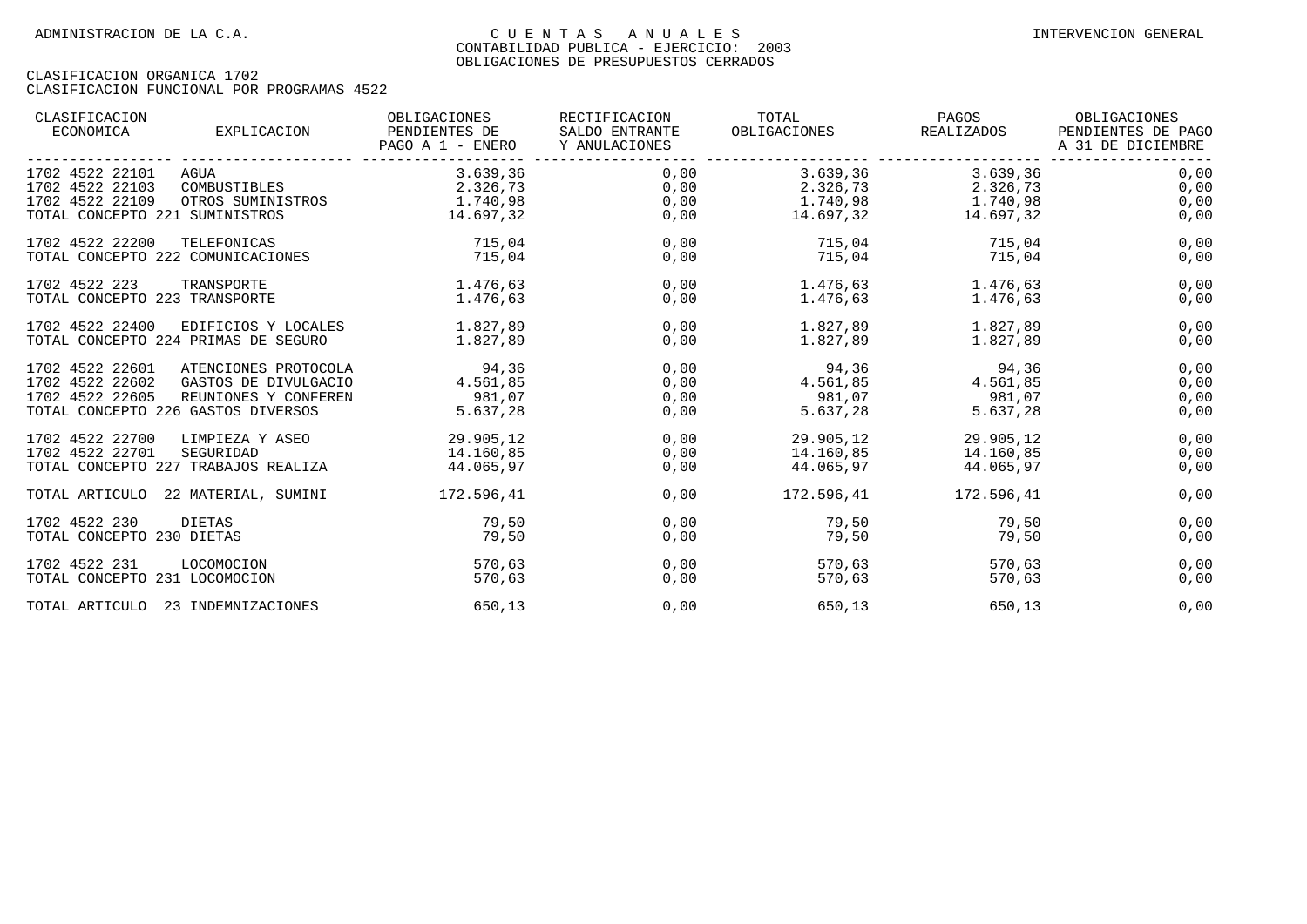| CLASIFICACION<br>ECONOMICA         | EXPLICACION                                                                       | OBLIGACIONES<br>PENDIENTES DE<br>PAGO A 1 - ENERO | RECTIFICACION<br>SALDO ENTRANTE<br>Y ANULACIONES | TOTAL<br>OBLIGACIONES              | PAGOS<br>REALIZADOS                | OBLIGACIONES<br>PENDIENTES DE PAGO<br>A 31 DE DICIEMBRE |
|------------------------------------|-----------------------------------------------------------------------------------|---------------------------------------------------|--------------------------------------------------|------------------------------------|------------------------------------|---------------------------------------------------------|
| TOTAL CAPITULO                     | 2 GASTOS EN BIENES                                                                | 179.344,05                                        | 0,00                                             | 179.344,05                         | 179.344,05                         | 0,00                                                    |
| 1702 4522 46900                    | SUBV. A BIBLIOTECAS<br>TOTAL CONCEPTO 469 FINANCIADAS CON                         | 18.525,00<br>18.525,00                            | 0,00<br>0,00                                     | 18.525,00<br>18.525,00             | 18.525,00<br>18.525,00             | 0,00<br>0,00                                            |
|                                    | TOTAL ARTICULO 46 A CORPORACIONES                                                 | 18.525,00                                         | 0,00                                             | 18.525,00                          | 18.525,00                          | 0,00                                                    |
| 1702 4522 48900<br>1702 4522 48901 | APOYO A EDICIONES Y<br>APOYO A FERIAS DEL L<br>TOTAL CONCEPTO 489 FINANCIADAS CON | 22.805,00<br>6.010,00<br>28.815,00                | 0.00<br>0,00<br>0,00                             | 22.805,00<br>6.010,00<br>28.815,00 | 22.805,00<br>6.010,00<br>28.815,00 | 0,00<br>0,00<br>0,00                                    |
| TOTAL ARTICULO                     | 48 A FAMILIAS E INS                                                               | 28.815,00                                         | 0,00                                             | 28.815,00                          | 28.815,00                          | 0,00                                                    |
| TOTAL CAPITULO                     | 4 TRANSFERENCIAS C                                                                | 47.340,00                                         | 0,00                                             | 47.340,00                          | 47.340.00                          | 0,00                                                    |
| 1702 4522 692                      | EDIFICIOS Y OTRAS CO<br>TOTAL CONCEPTO 692 EDIFICIOS Y OTRA                       | 10.485,46<br>10.485,46                            | 0,00<br>0,00                                     | 10.485,46<br>10.485,46             | 10.485,46<br>10.485,46             | 0,00<br>0,00                                            |
| 1702 4522 695                      | MOBILIARIO Y ENSERES<br>TOTAL CONCEPTO 695 MOBILIARIO Y ENS                       | 948,16<br>948,16                                  | 0,00<br>0,00                                     | 948,16<br>948,16                   | 948,16<br>948,16                   | 0,00<br>0,00                                            |
| 1702 4522 696                      | EOUIPOS PARA PROCESO<br>TOTAL CONCEPTO 696 EOUIPOS PARA PRO                       | 45.933,68<br>45.933,68                            | 0.00<br>0,00                                     | 45.933,68<br>45.933,68             | 45.933,68<br>45.933,68             | 0,00<br>0,00                                            |
| TOTAL ARTICULO                     | 69 FINANCIADAS CON                                                                | 57.367.30                                         | 0.00                                             | 57.367.30                          | 57.367.30                          | 0,00                                                    |
| TOTAL CAPITULO                     | 6 INVERSIONES REAL                                                                | 57.367,30                                         | 0,00                                             | 57.367,30                          | 57.367.30                          | 0,00                                                    |
| 1702 4522 76900                    | EOUIPAMIENTO E INVER<br>TOTAL CONCEPTO 769 FINANCIADAS CON                        | 42.149,58<br>42.149,58                            | 0,00<br>0,00                                     | 42.149,58<br>42.149,58             | 42.149,58<br>42.149,58             | 0,00<br>0,00                                            |
|                                    | TOTAL ARTICULO 76 A CORPORACIONES                                                 | 42.149,58                                         | 0,00                                             | 42.149,58                          | 42.149,58                          | 0,00                                                    |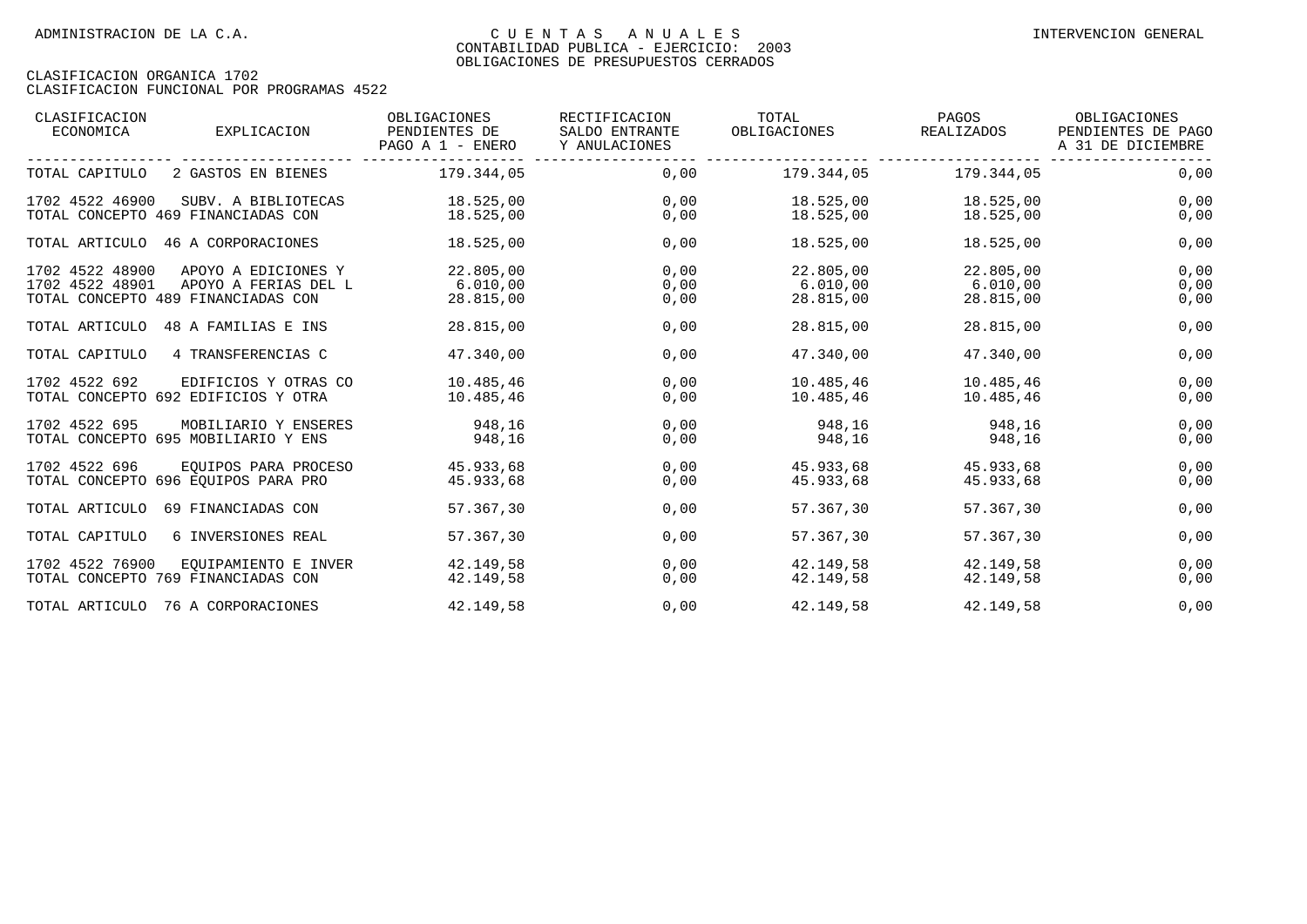| CLASIFICACION<br>ECONOMICA | EXPLICACION           | OBLIGACIONES<br>PENDIENTES DE<br>PAGO A $1$ - ENERO | RECTIFICACION<br>SALDO ENTRANTE<br>Y ANULACIONES | TOTAL<br>OBLIGACIONES | PAGOS<br>REALIZADOS | OBLIGACIONES<br>PENDIENTES DE PAGO<br>A 31 DE DICIEMBRE |
|----------------------------|-----------------------|-----------------------------------------------------|--------------------------------------------------|-----------------------|---------------------|---------------------------------------------------------|
| TOTAL CAPITULO             | TRANSFERENCIAS D      | 42.149.58                                           | 0.00                                             | 42.149.58             | 42.149.58           | 0,00                                                    |
| TOTAL FUNCIONAL            | 4522 GESTION DE BIBLI | 372.663,79                                          | 0.00                                             | 372.663,79            | 372.663.79          | 0,00                                                    |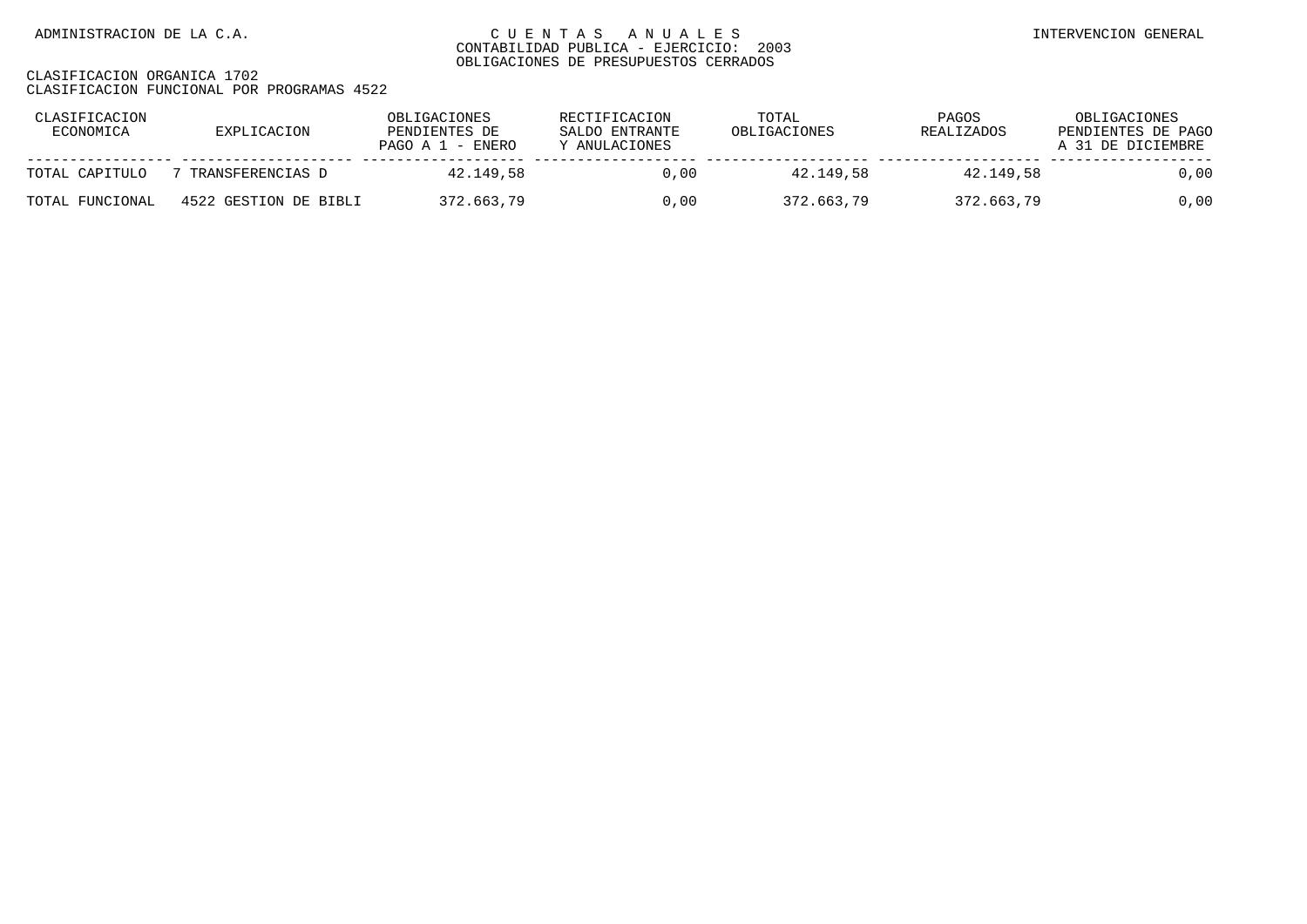| CLASIFICACION<br>ECONOMICA                                               | EXPLICACION                                                                                                                         | OBLIGACIONES<br>PENDIENTES DE<br>PAGO A 1 - ENERO  | RECTIFICACION<br>SALDO ENTRANTE<br>Y ANULACIONES | TOTAL<br>OBLIGACIONES                                           | PAGOS<br>REALIZADOS                        | OBLIGACIONES<br>PENDIENTES DE PAGO<br>A 31 DE DICIEMBRE |
|--------------------------------------------------------------------------|-------------------------------------------------------------------------------------------------------------------------------------|----------------------------------------------------|--------------------------------------------------|-----------------------------------------------------------------|--------------------------------------------|---------------------------------------------------------|
| 1702 4553 16000                                                          | SEGURIDAD SOCIAL<br>TOTAL CONCEPTO 160 CUOTAS SOCIALES                                                                              | 10.709.58<br>10.709,58                             | 0.00<br>0,00                                     |                                                                 | 10.709,58 10.709,58<br>10.709,58 10.709,58 | 0,00<br>0,00                                            |
|                                                                          | TOTAL ARTICULO 16 CUOTAS, PRESTACI                                                                                                  | 10.709,58                                          | 0,00                                             | 10.709,58                                                       | 10.709,58                                  | 0,00                                                    |
| TOTAL CAPITULO                                                           | 1 GASTOS DE PERSON                                                                                                                  | 10.709,58                                          | 0,00                                             | 10.709,58                                                       | 10.709,58                                  | 0,00                                                    |
| 1702 4553 212                                                            | EDIFICIOS Y OTRAS CO<br>TOTAL CONCEPTO 212 EDIFICIOS Y OTRA                                                                         | 4.068,19<br>4.068,19                               | 0,00<br>0,00                                     | 4.068,19<br>4.068,19                                            | 4.068,19<br>4.068,19                       | 0,00<br>0,00                                            |
| 1702 4553 215                                                            | MOBILIARIO Y ENSERES<br>TOTAL CONCEPTO 215 MOBILIARIO Y ENS                                                                         | 536,47<br>536,47                                   | 0,00<br>0,00                                     | 536,47<br>536,47                                                | 536,47<br>536,47                           | 0,00<br>0,00                                            |
|                                                                          | TOTAL ARTICULO 21 REPARACION Y CON                                                                                                  | 4.604,66                                           | 0,00                                             | 4.604,66                                                        | 4.604,66                                   | 0,00                                                    |
| 1702 4553 22000<br>1702 4553 22001<br>1702 4553 22003<br>1702 4553 22004 | ORDINARIO NO INVENTA<br>MOBILIARIO Y ENSERES<br>LIBROS Y OTRAS PUBLI<br>MATERIAL INFORMATICO<br>TOTAL CONCEPTO 220 MATERIAL DE OFIC | 443,71<br>983,63<br>538,69<br>1.510.96<br>3.476,99 | 0,00<br>0,00<br>0,00<br>0,00<br>0,00             | 443,71<br>983,63<br>538,69<br>$1.510,96$ $1.510,96$<br>3.476,99 | 443,71<br>983,63<br>538,69<br>3.476,99     | 0,00<br>0,00<br>0,00<br>0,00<br>0,00                    |
| 1702 4553 22109<br>TOTAL CONCEPTO 221 SUMINISTROS                        | OTROS SUMINISTROS                                                                                                                   | 564,75<br>564,75                                   | 0,00<br>0,00                                     | 564,75<br>564,75                                                | 564,75<br>564,75                           | 0,00<br>0,00                                            |
| 1702 4553 223<br>TOTAL CONCEPTO 223 TRANSPORTE                           | TRANSPORTE                                                                                                                          | 93,54<br>93,54                                     | 0,00<br>0,00                                     | 93,54<br>93,54                                                  | 93,54<br>93,54                             | 0,00<br>0,00                                            |
| 1702 4553 22601<br>1702 4553 22602                                       | ATENCIONES PROTOCOLA<br>GASTOS DE DIVULGACIO<br>TOTAL CONCEPTO 226 GASTOS DIVERSOS                                                  | 253,79<br>115.701,80<br>115.955,59                 | 0,00<br>0,00<br>0,00                             | 115.701,80    115.701,80<br>115.955,59                          | 253,79<br>253,79<br>115.955,59             | 0,00<br>0,00<br>0,00                                    |
| 1702 4553 22700<br>1702 4553 22701                                       | LIMPIEZA Y ASEO<br>SEGURIDAD                                                                                                        | 306,65<br>455,15                                   | 0,00<br>0,00                                     | 306,65<br>455,15                                                | 306,65<br>455,15                           | 0,00<br>0,00                                            |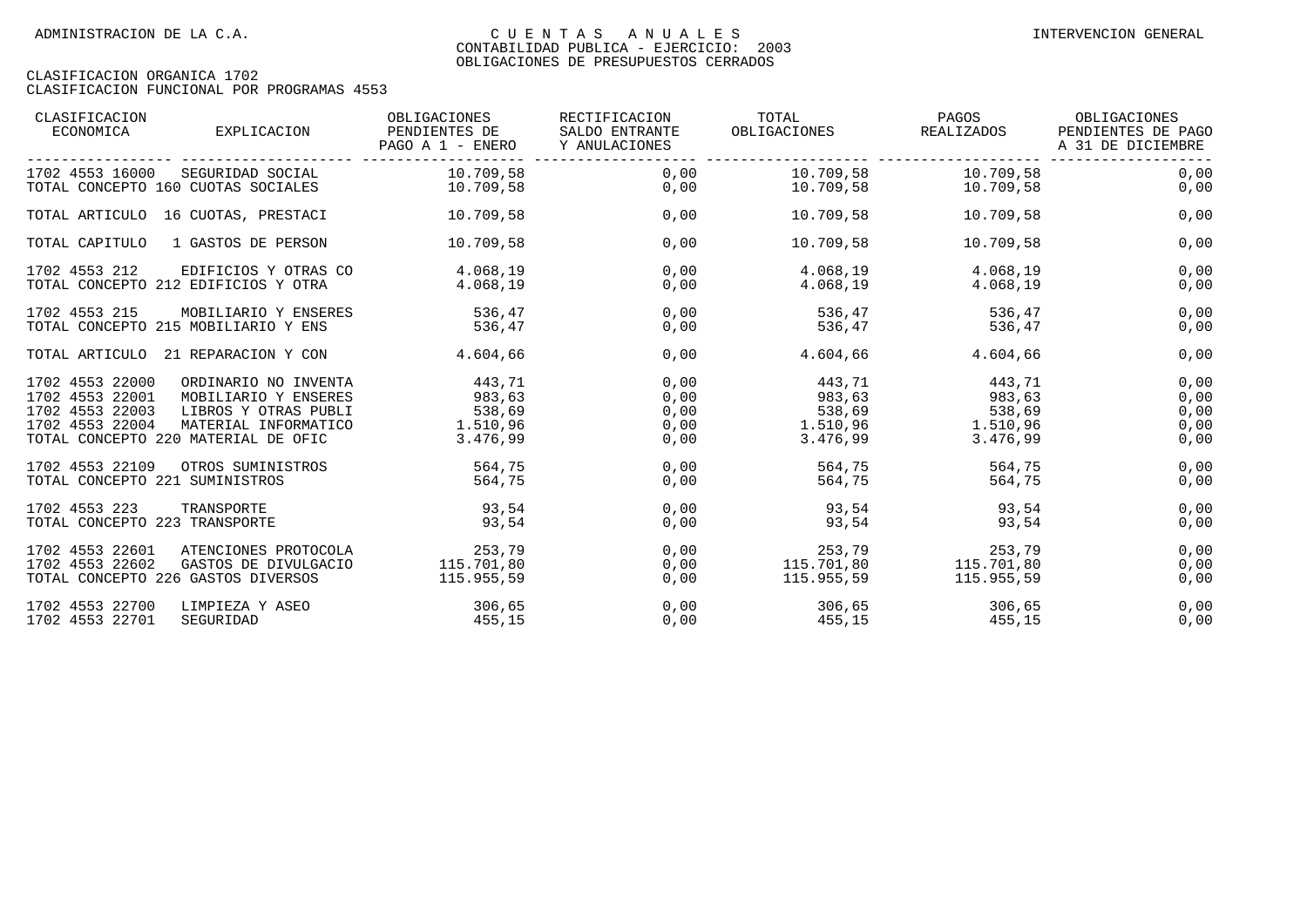| CLASIFICACION<br>ECONOMICA          | EXPLICACION          | OBLIGACIONES<br>PENDIENTES DE<br>PAGO A 1 - ENERO | RECTIFICACION<br>SALDO ENTRANTE<br>Y ANULACIONES | TOTAL<br>OBLIGACIONES | PAGOS<br>REALIZADOS | OBLIGACIONES<br>PENDIENTES DE PAGO<br>A 31 DE DICIEMBRE |
|-------------------------------------|----------------------|---------------------------------------------------|--------------------------------------------------|-----------------------|---------------------|---------------------------------------------------------|
| 1702 4553 22706                     | ESTUDIOS Y TRABAJOS  | 5.660,48                                          | 0,00                                             | 5.660,48              | 5.660,48            | 0,00                                                    |
| 1702 4553 22709                     | OTROS                | 12.324,09                                         | 0,00                                             |                       | 12.324,09 12.324,09 | 0,00                                                    |
| TOTAL CONCEPTO 227 TRABAJOS REALIZA |                      | 18.746,37                                         | 0,00                                             | 18.746,37             | 18.746,37           | 0,00                                                    |
| TOTAL ARTICULO 22 MATERIAL, SUMINI  |                      | 138.837,24                                        | 0,00                                             | 138.837,24            | 138.837,24          | 0,00                                                    |
| 1702 4553 230                       | DIETAS               | 18,33                                             | 0,00                                             | 18,33                 | 18,33               | 0,00                                                    |
| TOTAL CONCEPTO 230 DIETAS           |                      | 18,33                                             | 0,00                                             | 18,33                 | 18,33               | 0,00                                                    |
| TOTAL ARTICULO                      | 23 INDEMNIZACIONES   | 18,33                                             | 0,00                                             | 18,33                 | 18,33               | 0,00                                                    |
| TOTAL CAPITULO                      | 2 GASTOS EN BIENES   | 143.460,23                                        | 0,00                                             | 143.460,23            | 143.460,23          | 0,00                                                    |
| 1702 4553 46900                     | CIRCUITO ARTES ESCEN | 100.007.00                                        | 0,00                                             | 100.007,00            | 100.007,00          | 0,00                                                    |
| 1702 4553 46902                     | ACTIVIDADES CULTURAL | 125.177,04                                        | 0,00                                             | 125.177,04            | 125.177,04          | 0,00                                                    |
| TOTAL CONCEPTO 469 FINANCIADAS CON  |                      | 225.184,04                                        | 0,00                                             | 225.184,04            | 225.184,04          | 0,00                                                    |
| TOTAL ARTICULO 46 A CORPORACIONES   |                      | 225.184,04                                        | 0,00                                             | 225.184,04            | 225.184,04          | 0,00                                                    |
| 1702 4553 47900                     | AYUDAS AL TEATRO     | 120.860,17                                        | 0,00                                             | 120.860,17            | 120.860,17          | 0,00                                                    |
| TOTAL CONCEPTO 479 FINANCIADAS CON  |                      | 120.860,17                                        | 0,00                                             | 120.860,17            | 120.860,17          | 0,00                                                    |
| TOTAL ARTICULO 47 A EMPRESAS PRIVA  |                      | 120.860,17                                        | 0,00                                             | 120.860,17            | 120.860,17          | 0,00                                                    |
| 1702 4553 48901                     | SUBV. ASOCIACIONES C | 26.740,58                                         | 0,00                                             | 26.740,58             | 26.740,58           | 0,00                                                    |
| 1702 4553 48902                     | AYUDAS A LA PRODUCCI | 37.263,00                                         | 0,00                                             | 37.263,00             | 37, 263, 00         | 0,00                                                    |
| TOTAL CONCEPTO 489 FINANCIADAS CON  |                      | 64.003,58                                         | 0,00                                             | 64.003,58             | 64.003,58           | 0,00                                                    |
| TOTAL ARTICULO 48 A FAMILIAS E INS  |                      | 64.003,58                                         | 0,00                                             | 64.003,58             | 64.003,58           | 0,00                                                    |
| TOTAL CAPITULO                      | 4 TRANSFERENCIAS C   | 410.047,79                                        | 0,00                                             | 410.047,79            | 410.047,79          | 0,00                                                    |
| 1702 4553 622                       | EDIFICIOS Y OTRAS CO | 451.064,96                                        | 0,00                                             | 451.064,96            | 451.064,96          | 0,00                                                    |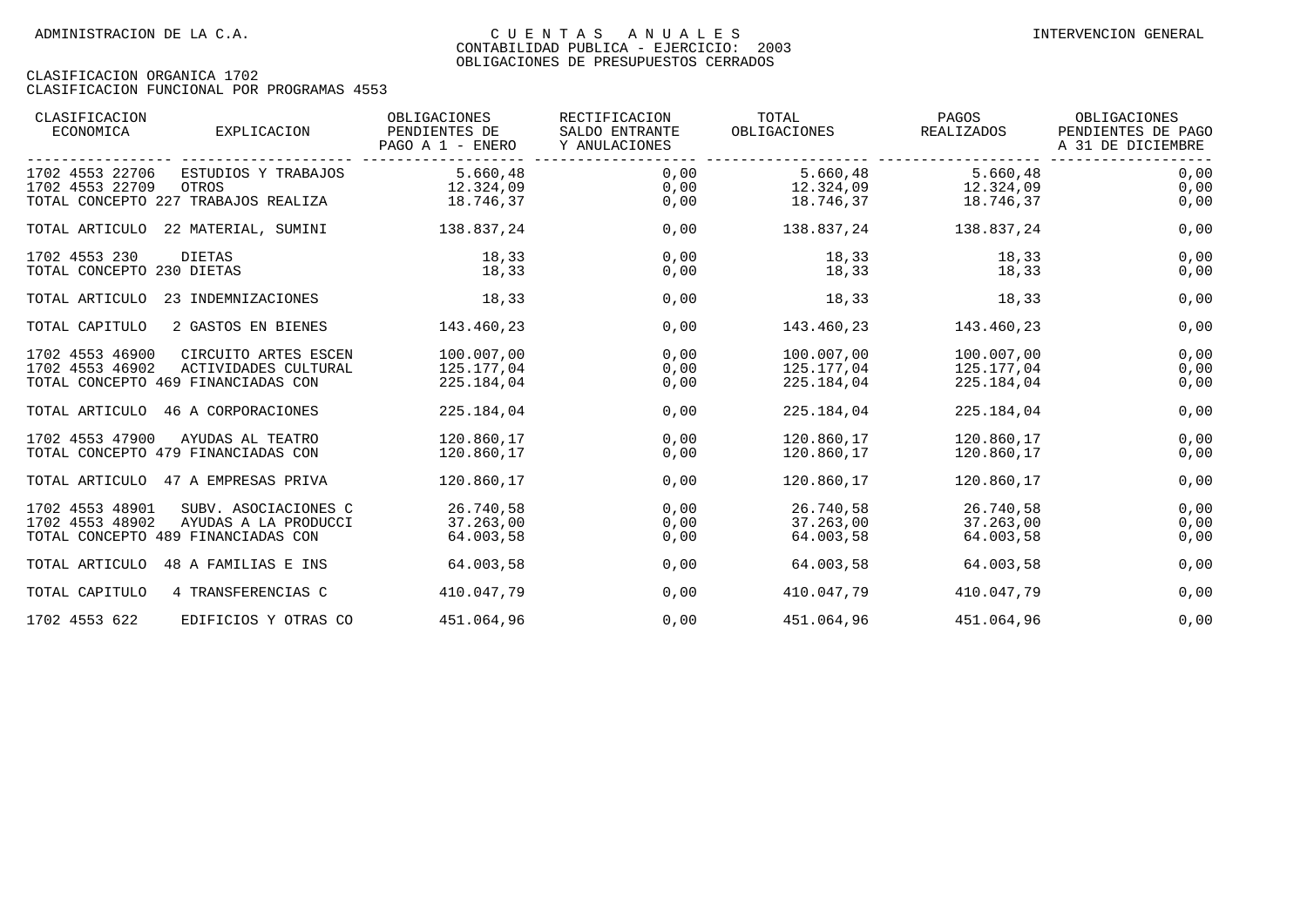| CLASIFICACION<br>ECONOMICA | EXPLICACION                         | OBLIGACIONES<br>PENDIENTES DE<br>PAGO A 1 - ENERO | RECTIFICACION<br>SALDO ENTRANTE<br>Y ANULACIONES | TOTAL<br>OBLIGACIONES | PAGOS<br>REALIZADOS | OBLIGACIONES<br>PENDIENTES DE PAGO<br>A 31 DE DICIEMBRE |
|----------------------------|-------------------------------------|---------------------------------------------------|--------------------------------------------------|-----------------------|---------------------|---------------------------------------------------------|
|                            | TOTAL CONCEPTO 622 EDIFICIOS Y OTRA | 451.064,96                                        | 0,00                                             | 451.064,96            | 451.064,96          | 0,00                                                    |
| 1702 4553 625              | MOBILIARIO Y ENSERES                | 10.666,77                                         | 0,00                                             | 10.666,77             | 10.666,77           | 0,00                                                    |
|                            | TOTAL CONCEPTO 625 MOBILIARIO Y ENS | 10.666,77                                         | 0,00                                             | 10.666,77             | 10.666,77           | 0,00                                                    |
| 1702 4553 629              | INMOVILIZADO INMATER                | 207.255,21                                        | 0,00                                             | 207.255,21            | 207.255,21          | 0,00                                                    |
|                            | TOTAL CONCEPTO 629 INMOVILIZADO INM | 207.255,21                                        | 0,00                                             | 207.255,21            | 207.255,21          | 0,00                                                    |
| TOTAL ARTICULO             | 62 FINANCIADAS CON                  | 668.986,94                                        | 0,00                                             | 668.986,94            | 668.986,94          | 0,00                                                    |
| 1702 4553 692              | EDIFICIOS Y OTRAS CO                | 2.451,40                                          | 0,00                                             | 2.451,40              | 2.451,40            | 0,00                                                    |
|                            | TOTAL CONCEPTO 692 EDIFICIOS Y OTRA | 2.451.40                                          | 0,00                                             | 2.451,40              | 2.451,40            | 0,00                                                    |
| 1702 4553 699              | INMOVILIZADO INMATER                | 58.361.83                                         | 0,00                                             | 58.361,83             | 58.361.83           | 0,00                                                    |
|                            | TOTAL CONCEPTO 699 INMOVILIZADO INM | 58.361.83                                         | 0,00                                             | 58.361,83             | 58.361,83           | 0,00                                                    |
| TOTAL ARTICULO             | 69 FINANCIADAS CON                  | 60.813,23                                         | 0,00                                             | 60.813,23             | 60.813,23           | 0,00                                                    |
| TOTAL CAPITULO             | 6 INVERSIONES REAL                  | 729.800,17                                        | 0,00                                             | 729.800,17            | 729.800,17          | 0,00                                                    |
| 1702 4553 74900            | CENTRO DRAMATICO DE                 | 40.472,72                                         | 0,00                                             | 40.472,72             | 40.472,72           | 0,00                                                    |
|                            | TOTAL CONCEPTO 749 FINANCIADAS CON  | 40.472,72                                         | 0,00                                             | 40.472,72             | 40.472,72           | 0,00                                                    |
| TOTAL ARTICULO             | 74 A EMPRESAS PUBLI                 | 40.472,72                                         | 0,00                                             | 40.472,72             | 40.472,72           | 0,00                                                    |
| 1702 4553 76200            | SUBV. INFRAESTRUCTUR                | 106.389.26                                        | 0,00                                             | 106.389.26            | 106.389,26          | 0,00                                                    |
|                            | TOTAL CONCEPTO 762 FINANCIADAS CON  | 106.389,26                                        | 0,00                                             | 106.389,26            | 106.389,26          | 0,00                                                    |
| 1702 4553 76900            | SUBV. INFRAESTRUC. AUD              | 163.271.48                                        | 0,00                                             | 163.271,48            | 163.271,48          | 0,00                                                    |
|                            | TOTAL CONCEPTO 769 FINANCIADAS CON  | 163.271,48                                        | 0,00                                             | 163.271,48            | 163.271,48          | 0,00                                                    |
|                            | TOTAL ARTICULO 76 A CORPORACIONES   | 269.660.74                                        | 0,00                                             | 269.660,74            | 269.660,74          | 0,00                                                    |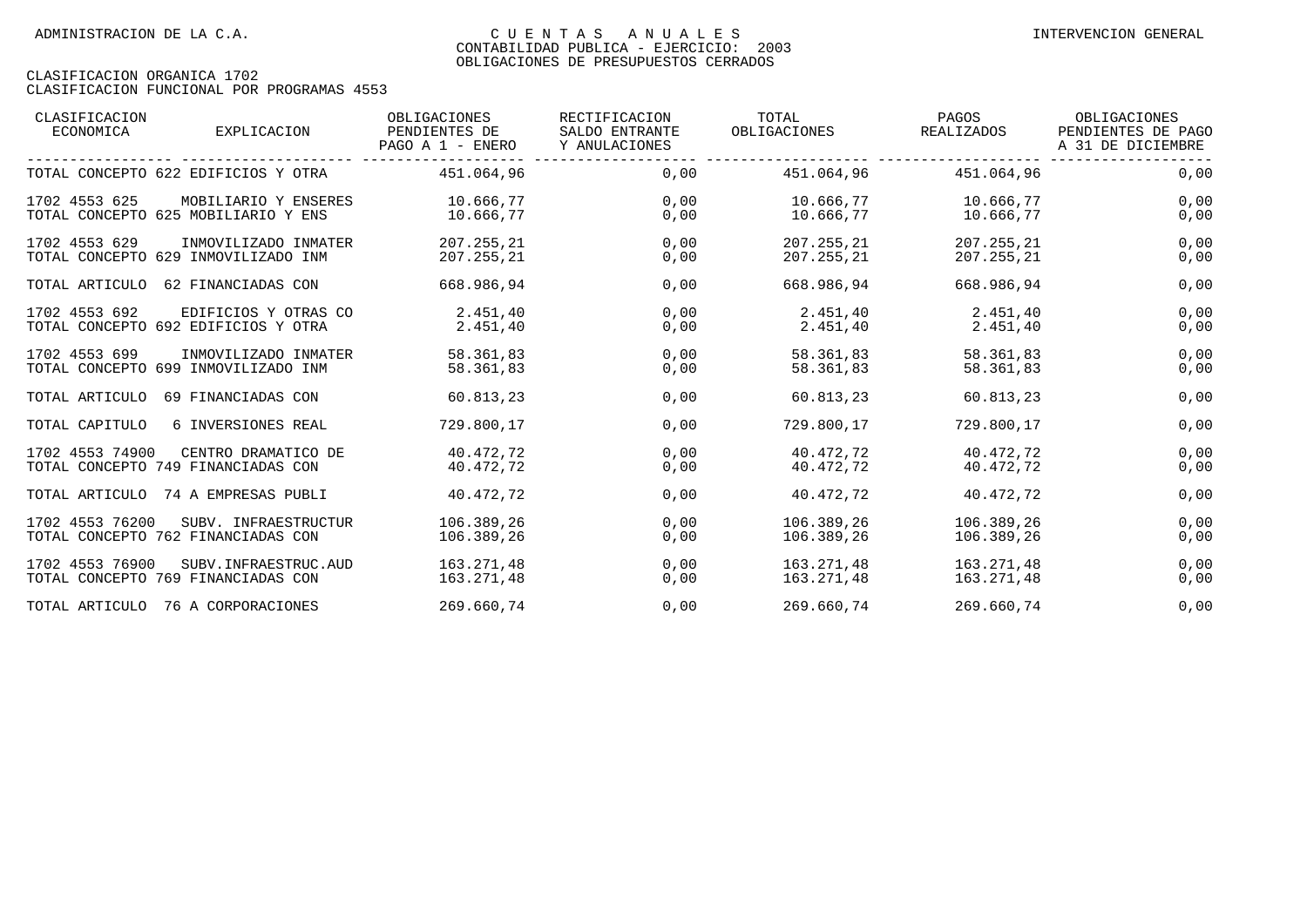| CLASIFICACION<br>ECONOMICA | EXPLICACION                                                | OBLIGACIONES<br>PENDIENTES DE<br>PAGO A $1$ -<br>ENERO | RECTIFICACION<br>SALDO ENTRANTE<br>Y ANULACIONES | TOTAL<br>OBLIGACIONES | PAGOS<br><b>REALIZADOS</b> | OBLIGACIONES<br>PENDIENTES DE PAGO<br>A 31 DE DICIEMBRE |
|----------------------------|------------------------------------------------------------|--------------------------------------------------------|--------------------------------------------------|-----------------------|----------------------------|---------------------------------------------------------|
| 1702 4553 78900            | SUBV. A ASOCIACIONES<br>TOTAL CONCEPTO 789 FINANCIADAS CON | 800,00<br>800,00                                       | 0,00<br>0,00                                     | 800,00<br>800,00      | 800,00<br>800,00           | 0,00<br>0,00                                            |
| TOTAL ARTICULO             | 78 A FAMILIAS E INS                                        | 800,00                                                 | 0,00                                             | 800,00                | 800,00                     | 0,00                                                    |
| TOTAL CAPITULO             | TRANSFERENCIAS D                                           | 310.933,46                                             | 0,00                                             | 310.933,46            | 310.933,46                 | 0,00                                                    |
| TOTAL FUNCIONAL            | 4553 PROMOCION Y ACCI                                      | 1.604.951,23                                           | 0,00                                             | 1.604.951,23          | 1.604.951,23               | 0,00                                                    |
| TOTAL ORGANICO             | 1702 D.G. DE ACCION C                                      | 2.864.357,78                                           | 0.00                                             | 2.864.357,78          | 2.864.357,78               | 0,00                                                    |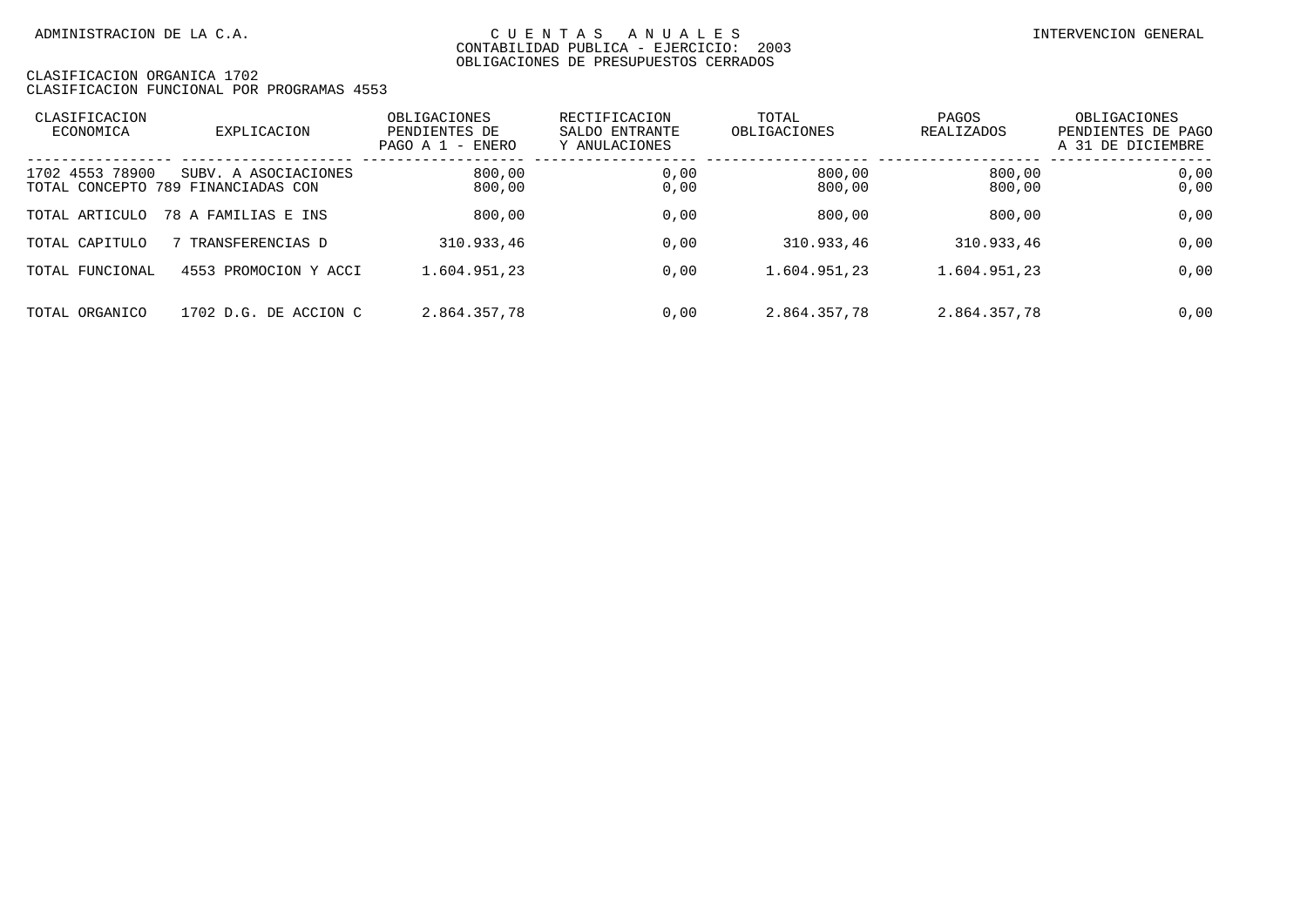| CLASIFICACION<br>ECONOMICA | EXPLICACION                                                  | OBLIGACIONES<br>PENDIENTES DE<br>PAGO A 1 - ENERO | RECTIFICACION<br>SALDO ENTRANTE<br>Y ANULACIONES | TOTAL<br>OBLIGACIONES    | PAGOS<br>REALIZADOS      | OBLIGACIONES<br>PENDIENTES DE PAGO<br>A 31 DE DICIEMBRE |
|----------------------------|--------------------------------------------------------------|---------------------------------------------------|--------------------------------------------------|--------------------------|--------------------------|---------------------------------------------------------|
| 1703 3222 16000            | SEGURIDAD SOCIAL<br>TOTAL CONCEPTO 160 CUOTAS SOCIALES       | 3.618, 10<br>3.618, 10                            | 0.00<br>0,00                                     | 3.618, 10<br>3.618, 10   | 3.618,10<br>3.618, 10    | 0,00<br>0,00                                            |
| TOTAL ARTICULO             | 16 CUOTAS, PRESTACI                                          | 3.618, 10                                         | 0,00                                             | 3.618, 10                | 3.618, 10                | 0,00                                                    |
| TOTAL CAPITULO             | 1 GASTOS DE PERSON                                           | 3.618, 10                                         | 0,00                                             | 3.618,10                 | 3.618,10                 | 0,00                                                    |
| 1703 3222 242              | MATERIAL, SUMINISTROS<br>TOTAL CONCEPTO 242 MATERIAL, SUMINI | 867,66<br>867,66                                  | 0,00<br>0,00                                     | 867,66<br>867,66         | 867,66<br>867,66         | 0,00<br>0,00                                            |
| TOTAL ARTICULO             | 24 SERVICIOS NUEVOS                                          | 867,66                                            | 0,00                                             | 867,66                   | 867,66                   | 0,00                                                    |
| TOTAL CAPITULO             | 2 GASTOS EN BIENES                                           | 867,66                                            | 0,00                                             | 867,66                   | 867,66                   | 0,00                                                    |
| 1703 3222 692              | EDIFICIOS Y OTRAS CO<br>TOTAL CONCEPTO 692 EDIFICIOS Y OTRA  | 150.276,55<br>150.276,55                          | 0,00<br>0,00                                     | 150.276,55<br>150.276,55 | 150.276,55<br>150.276,55 | 0,00<br>0,00                                            |
| 1703 3222 693              | MAOUINARIA, INSTALACI<br>TOTAL CONCEPTO 693 MAQUINARIA, INST | 55,49<br>55,49                                    | 0,00<br>0,00                                     | 55,49<br>55,49           | 55,49<br>55,49           | 0,00<br>0,00                                            |
| 1703 3222 695              | MOBILIARIO Y ENSERES<br>TOTAL CONCEPTO 695 MOBILIARIO Y ENS  | 1.497.56<br>1.497,56                              | 0,00<br>0,00                                     | 1.497.56<br>1.497,56     | 1.497.56<br>1.497,56     | 0,00<br>0,00                                            |
| TOTAL ARTICULO             | 69 FINANCIADAS CON                                           | 151.829,60                                        | 0,00                                             | 151.829,60               | 151.829,60               | 0,00                                                    |
| TOTAL CAPITULO             | 6 INVERSIONES REAL                                           | 151.829.60                                        | 0.00                                             | 151.829,60               | 151.829.60               | 0,00                                                    |
| TOTAL FUNCIONAL            | 3222 FOMENTO DEL EMPL                                        | 156.315,36                                        | 0,00                                             | 156.315,36               | 156.315,36               | 0,00                                                    |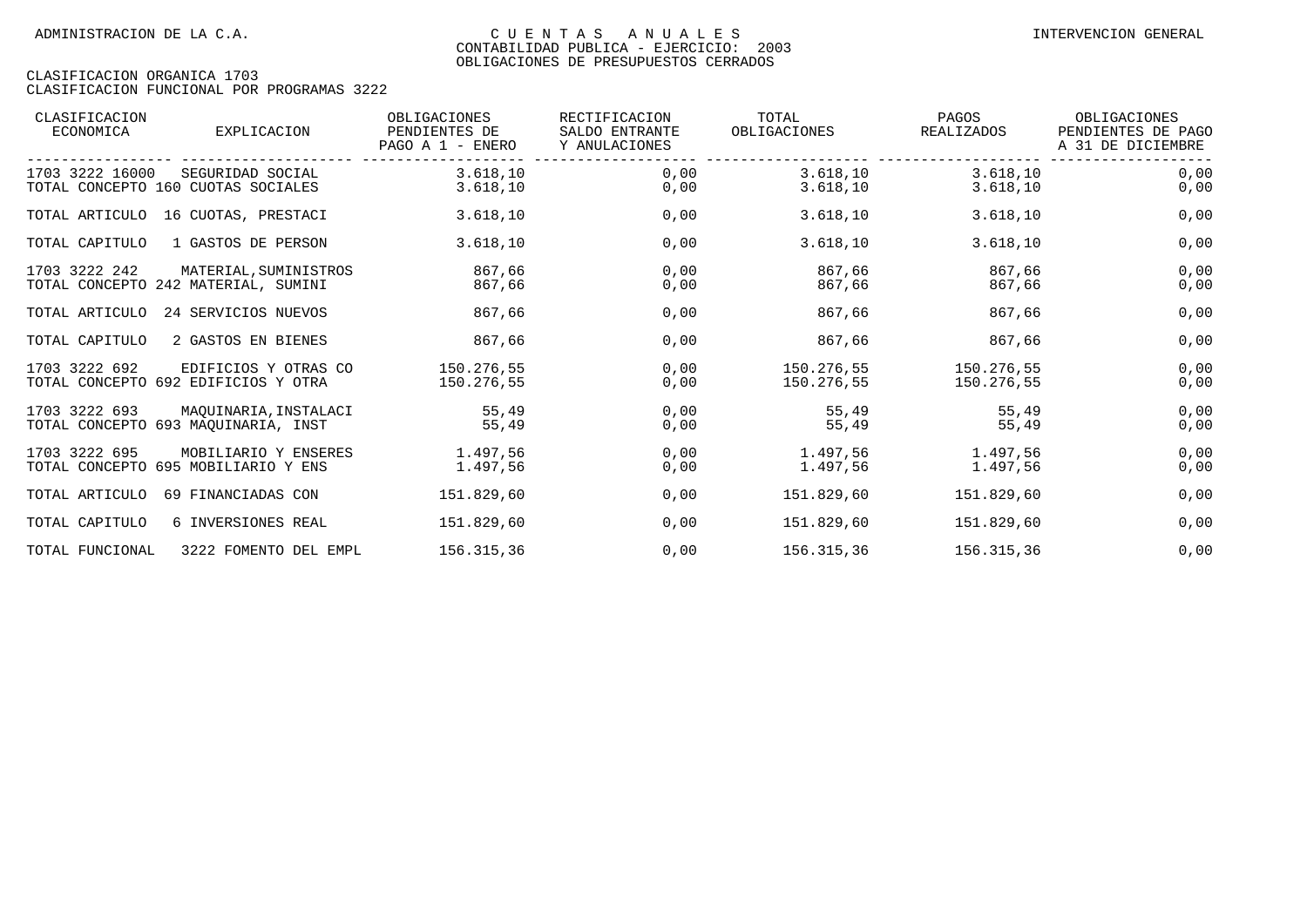| CLASIFICACION<br>ECONOMICA                                                                  | EXPLICACION                                                                                                                                                   | OBLIGACIONES<br>PENDIENTES DE<br>PAGO A 1 - ENERO   | RECTIFICACION<br>SALDO ENTRANTE<br>Y ANULACIONES | TOTAL<br>OBLIGACIONES                                                               | PAGOS<br>REALIZADOS                     | OBLIGACIONES<br>PENDIENTES DE PAGO<br>A 31 DE DICIEMBRE |
|---------------------------------------------------------------------------------------------|---------------------------------------------------------------------------------------------------------------------------------------------------------------|-----------------------------------------------------|--------------------------------------------------|-------------------------------------------------------------------------------------|-----------------------------------------|---------------------------------------------------------|
| 1703 4581 16000                                                                             | SEGURIDAD SOCIAL<br>TOTAL CONCEPTO 160 CUOTAS SOCIALES                                                                                                        | 25.925,57<br>25.925,57                              | 0,00<br>0,00                                     | 25.925,57                                                                           | 25.925,57 25.925,57<br>25.925,57        | 0,00<br>0,00                                            |
|                                                                                             | TOTAL ARTICULO 16 CUOTAS, PRESTACI                                                                                                                            | 25.925,57                                           | 0,00                                             | 25.925,57                                                                           | 25.925,57                               | 0,00                                                    |
| TOTAL CAPITULO                                                                              | 1 GASTOS DE PERSON                                                                                                                                            | 25.925,57                                           | 0,00                                             | 25.925,57                                                                           | 25.925,57                               | 0,00                                                    |
| 1703 4581 214                                                                               | MATERIAL DE TRANSPOR<br>TOTAL CONCEPTO 214 MATERIAL DE TRAN                                                                                                   | 248,04<br>248,04                                    | 0,00<br>0,00                                     | 248,04<br>248,04                                                                    | 248,04<br>248,04                        | 0,00<br>0,00                                            |
|                                                                                             | TOTAL ARTICULO 21 REPARACION Y CON                                                                                                                            | 248,04                                              | 0,00                                             | 248,04                                                                              | 248,04                                  | 0,00                                                    |
| 1703 4581 22000<br>1703 4581 22001<br>1703 4581 22003<br>1703 4581 22004<br>1703 4581 22009 | ORDINARIO NO INVENTA<br>MOBILIARIO Y ENSERES<br>LIBROS Y OTRAS PUBLI<br>MATERIAL INFORMATICO<br>OTRO MATERIAL<br>TOTAL CONCEPTO 220 MATERIAL DE OFIC 7.831,13 | 530,77<br>291, 35<br>110, 11<br>6.456, 91<br>441,99 | 0,00<br>0,00<br>0,00<br>0,00<br>0,00<br>0,00     | 530,77<br>291,35<br>110, 11<br>$6.456, 91$ $6.456, 91$<br>441,99 441,99<br>7.831,13 | 530,77<br>291,35<br>110, 11<br>7.831,13 | 0,00<br>0,00<br>0,00<br>0,00<br>0,00<br>0,00            |
| 1703 4581 22103<br>1703 4581 22109<br>TOTAL CONCEPTO 221 SUMINISTROS                        | COMBUSTIBLES<br>OTROS SUMINISTROS                                                                                                                             | 172.47<br>104,04<br>276,51                          | 0,00<br>0,00<br>0,00                             | $172,47$ $172,47$<br>104,04<br>276,51                                               | 104,04<br>276,51                        | 0,00<br>0,00<br>0,00                                    |
| 1703 4581 22201<br>TOTAL CONCEPTO 222 COMUNICACIONES                                        | POSTALES                                                                                                                                                      | 1.795,00<br>1.795,00                                | 0,00<br>0,00                                     | $1.795,00$ $1.795,00$<br>1.795,00                                                   | 1.795,00                                | 0,00<br>0,00                                            |
| 1703 4581 223<br>TOTAL CONCEPTO 223 TRANSPORTE                                              | TRANSPORTE                                                                                                                                                    | 2.380,75<br>2.380,75                                | 0,00<br>0,00                                     | 2.380,75<br>2.380,75                                                                | 2.380,75<br>2.380,75                    | 0,00<br>0,00                                            |
| 1703 4581 22601<br>1703 4581 22602<br>1703 4581 22605                                       | ATENCIONES PROTOCOLA<br>GASTOS DE DIVULGACIO<br>REUNIONES Y CONFEREN<br>TOTAL CONCEPTO 226 GASTOS DIVERSOS                                                    | 412,19<br>14.479,76<br>3.440,09<br>18.332,04        | 0,00<br>0,00<br>0,00<br>0,00                     | 14.479,76 14.479,76<br>3.440,09<br>18.332,04                                        | 412,19 412,19<br>3.440,09<br>18.332,04  | 0,00<br>0,00<br>0,00<br>0,00                            |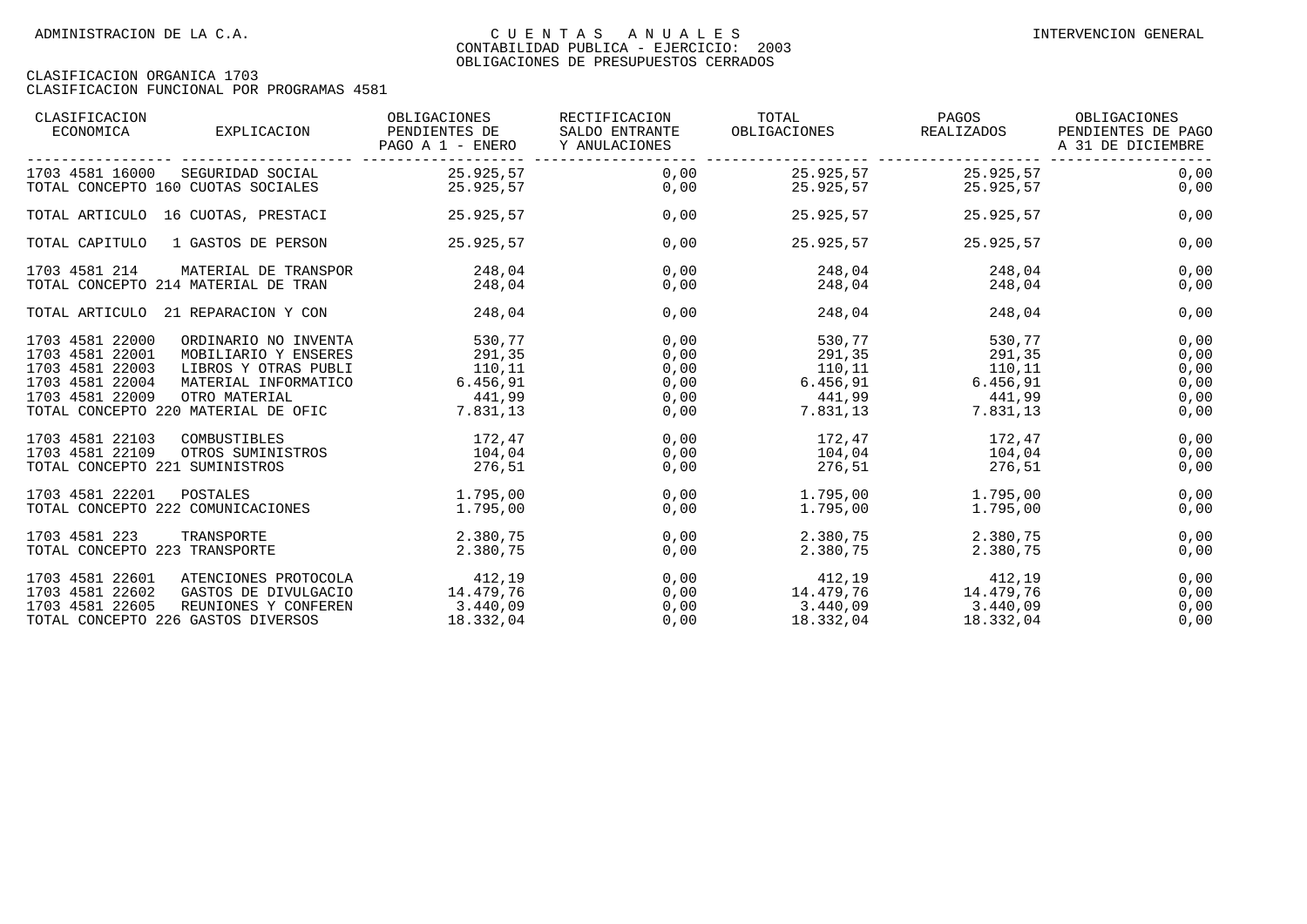| CLASIFICACION<br>ECONOMICA          | EXPLICACION          | OBLIGACIONES<br>PENDIENTES DE<br>PAGO A 1 - ENERO | RECTIFICACION<br>SALDO ENTRANTE<br>Y ANULACIONES | TOTAL<br>OBLIGACIONES | PAGOS<br>REALIZADOS | OBLIGACIONES<br>PENDIENTES DE PAGO<br>A 31 DE DICIEMBRE |
|-------------------------------------|----------------------|---------------------------------------------------|--------------------------------------------------|-----------------------|---------------------|---------------------------------------------------------|
| 1703 4581 22700                     | LIMPIEZA Y ASEO      | 441,66                                            | 0,00                                             | 441,66                | 441,66              | 0,00                                                    |
| 1703 4581 22701<br>SEGURIDAD        |                      | 274,75                                            | 0,00                                             | 274,75                | 274,75              | 0,00                                                    |
| 1703 4581 22706                     | ESTUDIOS Y TRABAJOS  | 26.831,53                                         | 0,00                                             | 26.831,53             | 26.831,53           | 0,00                                                    |
| 1703 4581 22709<br>OTROS            |                      | 317,00                                            | 0,00                                             | $317,00$ 317,00       |                     | 0,00                                                    |
| TOTAL CONCEPTO 227 TRABAJOS REALIZA |                      | 27.864,94                                         | 0,00                                             |                       | 27.864,94 27.864,94 | 0,00                                                    |
| TOTAL ARTICULO 22 MATERIAL, SUMINI  |                      | 58.480,37                                         | 0,00                                             | 58.480,37             | 58.480,37           | 0,00                                                    |
| 1703 4581 230<br>DIETAS             |                      | 1.452,82                                          | 0,00                                             | 1.452,82              | 1.452,82            | 0,00                                                    |
| TOTAL CONCEPTO 230 DIETAS           |                      | 1.452,82                                          | 0,00                                             | 1.452,82              | 1.452,82            | 0,00                                                    |
| 1703 4581 231<br>LOCOMOCION         |                      | 1.500,40                                          | 0,00                                             | 1.500,40              | 1.500,40            | 0,00                                                    |
| TOTAL CONCEPTO 231 LOCOMOCION       |                      | 1.500,40                                          | 0,00                                             | 1.500,40              | 1.500,40            | 0,00                                                    |
| TOTAL ARTICULO                      | 23 INDEMNIZACIONES   | 2.953,22                                          | 0,00                                             | 2.953,22              | 2.953,22            | 0,00                                                    |
| TOTAL CAPITULO                      | 2 GASTOS EN BIENES   | 61.681,63                                         | 0,00                                             | 61.681,63             | 61.681,63           | 0,00                                                    |
| 1703 4581 46900                     | PROMOC.DIFUS.PATRIM. | 9.342.09                                          | 0,00                                             | 9.342,09              | 9.342,09            | 0,00                                                    |
| TOTAL CONCEPTO 469 FINANCIADAS CON  |                      | 9.342.09                                          | 0,00                                             | 9.342,09              | 9.342,09            | 0,00                                                    |
| TOTAL ARTICULO 46 A CORPORACIONES   |                      | 9.342,09                                          | 0,00                                             | 9.342,09              | 9.342,09            | 0,00                                                    |
| 1703 4581 47900                     | PATRIM LINGUISTICO.  | 9.340.48                                          | 0.00                                             | 9.340.48              | 9.340.48            | 0,00                                                    |
| TOTAL CONCEPTO 479 FINANCIADAS CON  |                      | 9.340,48                                          | 0,00                                             | 9.340,48              | 9.340,48            | 0,00                                                    |
| TOTAL ARTICULO 47 A EMPRESAS PRIVA  |                      | 9.340,48                                          | 0,00                                             | 9.340,48              | 9.340,48            | 0,00                                                    |
| 1703 4581 48900                     | PROM.DIFUS. PATRIM.  | 54.754.22                                         | 0,00                                             | 54.754,22             | 54.754,22           | 0,00                                                    |
| TOTAL CONCEPTO 489 FINANCIADAS CON  |                      | 54.754,22                                         | 0,00                                             | 54.754,22             | 54.754,22           | 0,00                                                    |
| TOTAL ARTICULO 48 A FAMILIAS E INS  |                      | 54.754,22                                         | 0,00                                             | 54.754,22             | 54.754,22           | 0,00                                                    |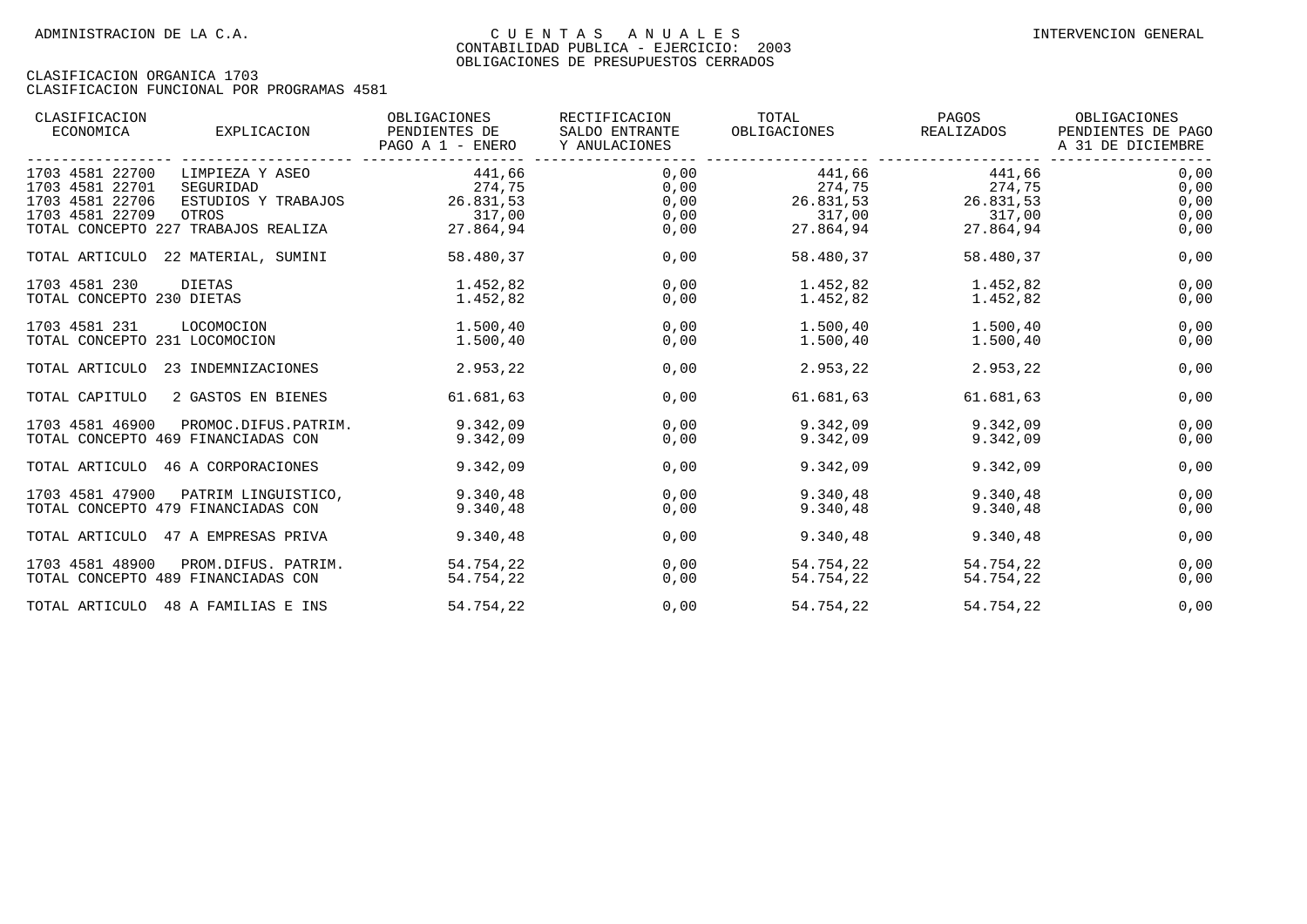| CLASIFICACION<br>ECONOMICA | EXPLICACION                         | OBLIGACIONES<br>PENDIENTES DE<br>PAGO A 1 - ENERO | RECTIFICACION<br>SALDO ENTRANTE<br>Y ANULACIONES | TOTAL<br>OBLIGACIONES | PAGOS<br>REALIZADOS | OBLIGACIONES<br>PENDIENTES DE PAGO<br>A 31 DE DICIEMBRE |
|----------------------------|-------------------------------------|---------------------------------------------------|--------------------------------------------------|-----------------------|---------------------|---------------------------------------------------------|
| TOTAL CAPITULO             | 4 TRANSFERENCIAS C                  | 73.436,79                                         | 0,00                                             |                       | 73.436,79 73.436,79 | 0,00                                                    |
| 1703 4581 622              | EDIFICIOS Y OTRAS CO                | 1.827.974,79                                      | 0,00                                             | 1.827.974,79          | 1.827.974,79        | 0,00                                                    |
|                            | TOTAL CONCEPTO 622 EDIFICIOS Y OTRA | 1.827.974.79                                      | 0,00                                             | 1.827.974.79          | 1.827.974.79        | 0,00                                                    |
| 1703 4581 627              | BIENES DESTINADOS PA                | 22.190,59                                         | 0,00                                             | 22.190,59             | 22.190,59           | 0,00                                                    |
|                            | TOTAL CONCEPTO 627 BIENES DESTINADO | 22.190,59                                         | 0,00                                             | 22.190,59             | 22.190,59           | 0,00                                                    |
|                            | TOTAL ARTICULO 62 FINANCIADAS CON   | 1.850.165,38                                      | 0,00                                             | 1.850.165,38          | 1.850.165,38        | 0,00                                                    |
| 1703 4581 692              | EDIFICIOS Y OTRAS CO                | 400.693,74                                        | 0,00                                             | 400.693.74            | 400.693,74          | 0,00                                                    |
|                            | TOTAL CONCEPTO 692 EDIFICIOS Y OTRA | 400.693,74                                        | 0,00                                             | 400.693,74            | 400.693,74          | 0,00                                                    |
| 1703 4581 696              | EOUIPOS PARA PROCESO                | 5.071,64                                          | 0,00                                             | 5.071.64              | 5.071,64            | 0,00                                                    |
|                            | TOTAL CONCEPTO 696 EOUIPOS PARA PRO | 5.071,64                                          | 0,00                                             | 5.071,64              | 5.071,64            | 0,00                                                    |
| 1703 4581 697              | BIENES DESTINADOS PA                | 252.563,00                                        | 0,00                                             | 252.563,00            | 252.563,00          | 0,00                                                    |
|                            | TOTAL CONCEPTO 697 BIENES DESTINADO | 252.563,00                                        | 0,00                                             | 252.563,00            | 252.563,00          | 0,00                                                    |
| 1703 4581 698              | OTRO INMOVILIZADO MA                | 196.790.16                                        | 0,00                                             | 196.790,16            | 196.790,16          | 0,00                                                    |
|                            | TOTAL CONCEPTO 698 OTRO INMOVILIZAD | 196.790,16                                        | 0,00                                             | 196.790,16            | 196.790,16          | 0,00                                                    |
| 1703 4581 699              | INMOVILIZADO INMATER                | 61.175.31                                         | 0,00                                             | 61.175,31             | 61.175.31           | 0,00                                                    |
|                            | TOTAL CONCEPTO 699 INMOVILIZADO INM | 61.175,31                                         | 0,00                                             | 61.175,31             | 61.175,31           | 0,00                                                    |
| TOTAL ARTICULO             | 69 FINANCIADAS CON                  | 916.293,85                                        | 0,00                                             | 916.293,85            | 916.293,85          | 0,00                                                    |
| TOTAL CAPITULO             | 6 INVERSIONES REAL                  | 2.766.459,23                                      | 0,00                                             | 2.766.459,23          | 2.766.459,23        | 0,00                                                    |
| 1703 4581 76900            | PAROUES CULTURALES                  | 222.028,31                                        | 0,00                                             | 222.028,31            | 222.028,31          | 0,00                                                    |
|                            | TOTAL CONCEPTO 769 FINANCIADAS CON  | 222.028,31                                        | 0,00                                             | 222.028,31            | 222.028,31          | 0,00                                                    |
|                            | TOTAL ARTICULO 76 A CORPORACIONES   | 222.028,31                                        | 0,00                                             | 222.028,31            | 222.028,31          | 0,00                                                    |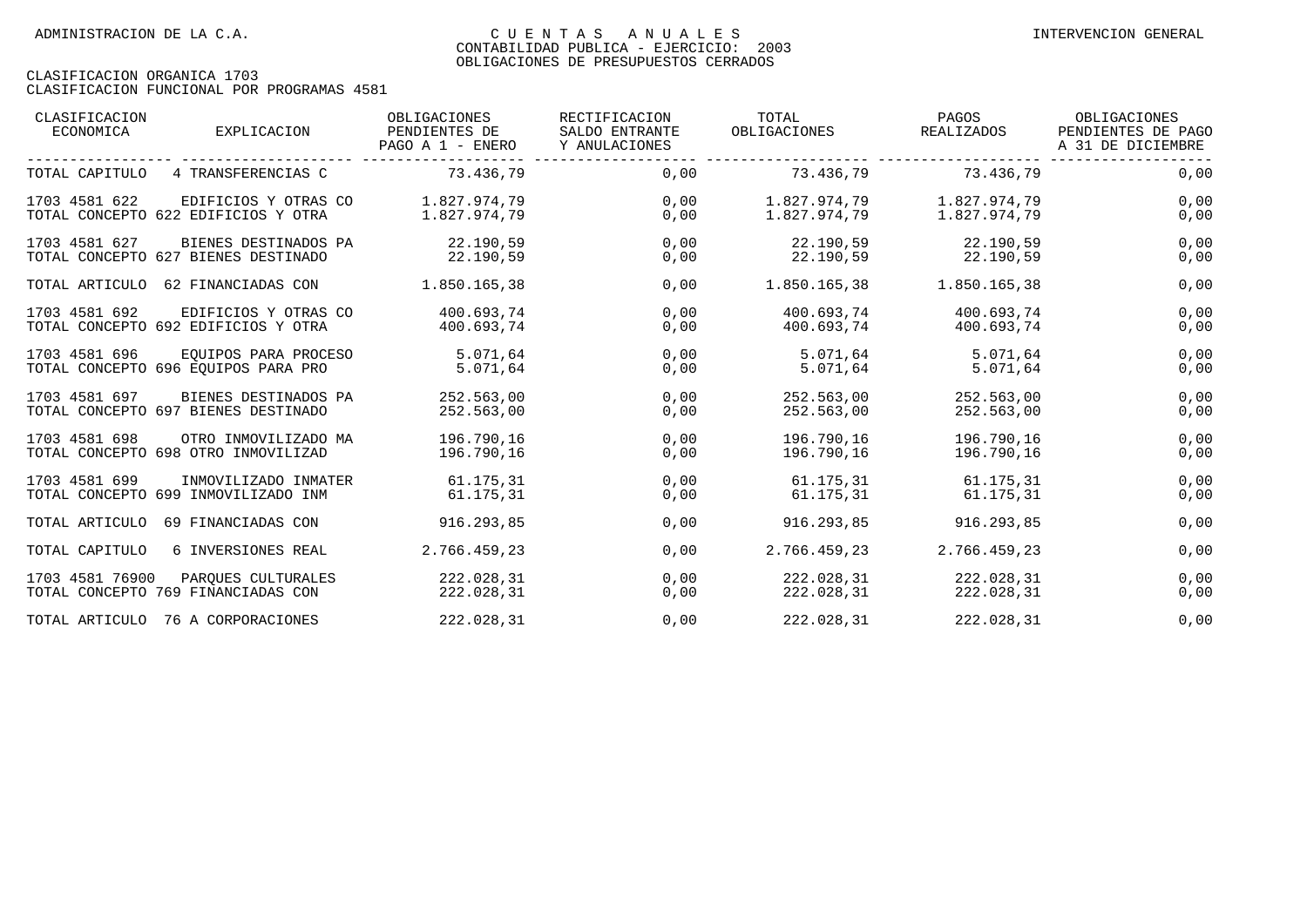| CLASIFICACION<br>ECONOMICA                                 | EXPLICACION                                                         | OBLIGACIONES<br>PENDIENTES DE<br>PAGO A 1<br>- ENERO | RECTIFICACION<br>SALDO ENTRANTE<br>Y ANULACIONES | TOTAL<br>OBLIGACIONES              | PAGOS<br><b>REALIZADOS</b>         | OBLIGACIONES<br>PENDIENTES DE PAGO<br>A 31 DE DICIEMBRE |
|------------------------------------------------------------|---------------------------------------------------------------------|------------------------------------------------------|--------------------------------------------------|------------------------------------|------------------------------------|---------------------------------------------------------|
| 1703 4581<br>78953<br>78954<br>1703 4581<br>TOTAL CONCEPTO | PLAN DE RESTAURACIAN<br>PLAN DE RESTAURACION<br>789 FINANCIADAS CON | 1.070,00<br>49.000.00<br>50.070,00                   | 0,00<br>0,00<br>0,00                             | 1.070.00<br>49.000.00<br>50.070,00 | 1.070.00<br>49.000,00<br>50.070,00 | 0,00<br>0,00<br>0,00                                    |
| TOTAL ARTICULO                                             | 78 A FAMILIAS E INS                                                 | 50.070.00                                            | 0,00                                             | 50.070,00                          | 50.070,00                          | 0,00                                                    |
| TOTAL CAPITULO                                             | TRANSFERENCIAS D                                                    | 272.098.31                                           | 0,00                                             | 272.098,31                         | 272.098.31                         | 0,00                                                    |
| TOTAL FUNCIONAL                                            | 4581 PROTECCION Y DIF                                               | 3.199.601,53                                         | 0,00                                             | 3.199.601,53                       | 3.199.601,53                       | 0,00                                                    |
| TOTAL ORGANICO                                             | DE PATRIMON<br>$1703$ D.G.                                          | 3.355.916.89                                         | 0,00                                             | 3.355.916.89                       | 3.355.916,89                       | 0,00                                                    |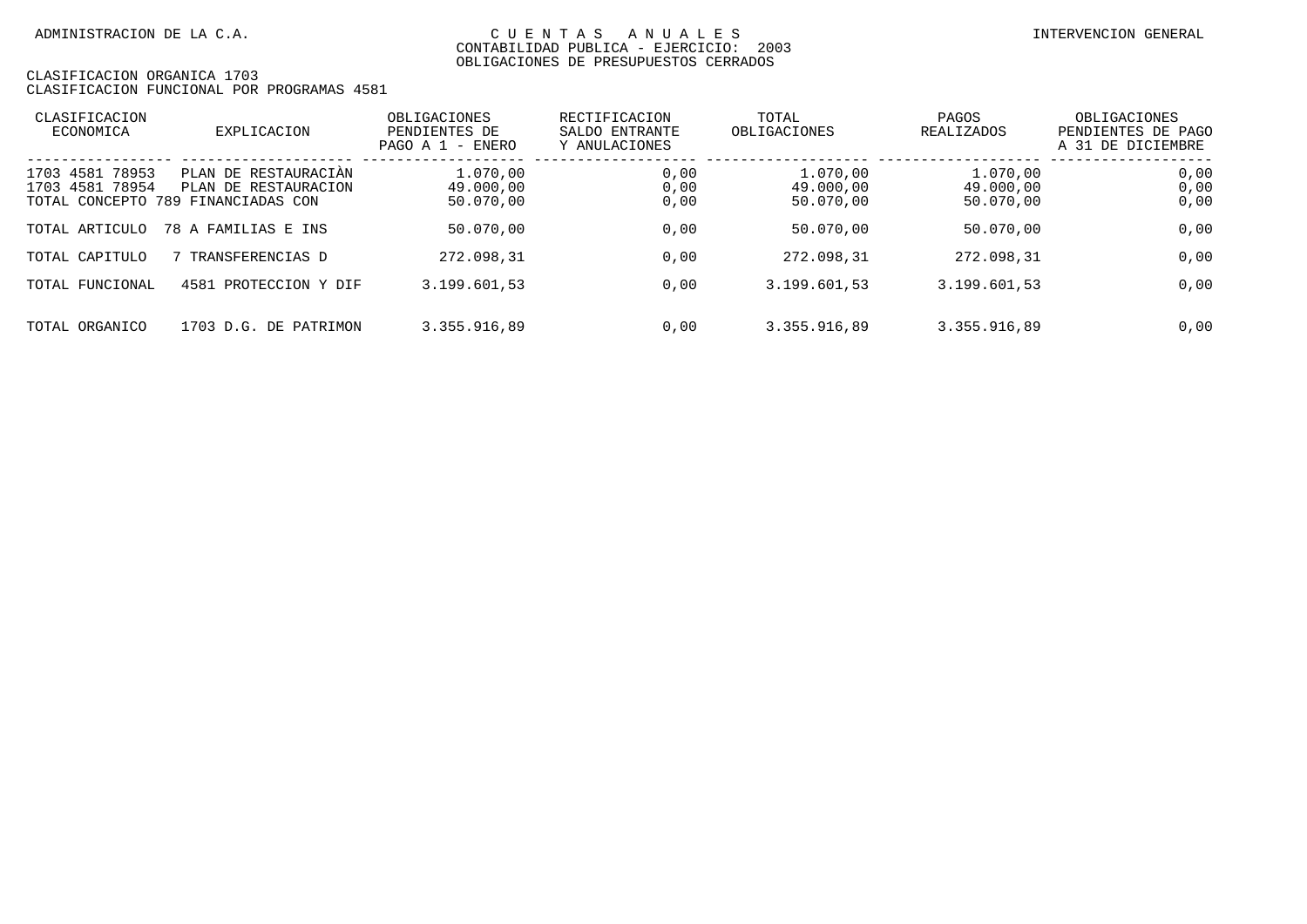| CLASIFICACION<br>ECONOMICA                                                                  | EXPLICACION                                                                                                                                                  | OBLIGACIONES<br>PENDIENTES DE<br>PAGO A 1 - ENERO                      | RECTIFICACION<br>SALDO ENTRANTE<br>Y ANULACIONES | TOTAL<br>OBLIGACIONES                                                        | PAGOS<br>REALIZADOS                                     | OBLIGACIONES<br>PENDIENTES DE PAGO<br>A 31 DE DICIEMBRE |
|---------------------------------------------------------------------------------------------|--------------------------------------------------------------------------------------------------------------------------------------------------------------|------------------------------------------------------------------------|--------------------------------------------------|------------------------------------------------------------------------------|---------------------------------------------------------|---------------------------------------------------------|
| 1704 3231 16000<br>TOTAL CONCEPTO 160 CUOTAS SOCIALES                                       | SEGURIDAD SOCIAL                                                                                                                                             | 75.385,59<br>75.385,59                                                 | 0,00<br>0,00                                     |                                                                              | 75.385,59 75.385,59<br>75.385,59 75.385,59              | 0,00<br>0,00                                            |
|                                                                                             | TOTAL ARTICULO 16 CUOTAS, PRESTACI                                                                                                                           | 75.385,59                                                              | 0,00                                             | 75.385,59                                                                    | 75.385,59                                               | 0,00                                                    |
| TOTAL CAPITULO                                                                              | 1 GASTOS DE PERSON                                                                                                                                           | 75.385.59                                                              | 0,00                                             |                                                                              | 75.385,59 75.385,59                                     | 0,00                                                    |
| 1704 3231 210                                                                               | TERRENOS Y BIENES NA<br>TOTAL CONCEPTO 210 TERRENOS Y BIENE                                                                                                  | 754,52<br>754,52                                                       | 0,00<br>0,00                                     | 754,52<br>754,52                                                             | 754,52<br>754, 52                                       | 0,00<br>0,00                                            |
| 1704 3231 212                                                                               | EDIFICIOS Y OTRAS CO<br>TOTAL CONCEPTO 212 EDIFICIOS Y OTRA                                                                                                  | 44.122,76<br>44.122.76                                                 | 0,00<br>0,00                                     | 44.122,76                                                                    | 44.122.76 44.122.76<br>44.122,76                        | 0,00<br>0,00                                            |
| 1704 3231 213                                                                               | MAQUINARIA, INSTALACI 3.471,86<br>TOTAL CONCEPTO 213 MAQUINARIA, INST                                                                                        | 3.471,86                                                               | 0,00<br>0,00                                     | 3.471,86 3.471,86<br>3.471,86                                                | 3.471,86                                                | 0,00<br>0,00                                            |
| 1704 3231 215                                                                               | MOBILIARIO Y ENSERES 1.223.64<br>TOTAL CONCEPTO 215 MOBILIARIO Y ENS                                                                                         | 1.223,64                                                               | 0,00<br>0,00                                     | 1.223,64<br>1.223,64                                                         | 1.223.64<br>1.223,64                                    | 0,00<br>0,00                                            |
|                                                                                             | TOTAL ARTICULO 21 REPARACION Y CON                                                                                                                           | 49.572.78                                                              | 0,00                                             | 49.572.78                                                                    | 49.572.78                                               | 0,00                                                    |
| 1704 3231 22000<br>1704 3231 22001<br>1704 3231 22002<br>1704 3231 22003<br>1704 3231 22004 | ORDINARIO NO INVENTA<br>MOBILIARIO Y ENSERES<br>PRENSA, REVISTAS Y PU<br>LIBROS Y OTRAS PUBLI<br>MATERIAL INFORMATICO<br>TOTAL CONCEPTO 220 MATERIAL DE OFIC | 935, 19<br>5.108, 40<br>155, 36<br>9.599, 32<br>10.116,93<br>25.915,20 | 0,00<br>0,00<br>0,00<br>0,00<br>0,00<br>0,00     | 935,19<br>5.108, 40<br>155,36 155,36<br>$9.599, 32$ $9.599, 32$<br>25.915,20 | 935,19<br>5.108, 40<br>10.116,93 10.116,93<br>25.915,20 | 0,00<br>0,00<br>0,00<br>0,00<br>0,00<br>0,00            |
| 1704 3231 22100<br>1704 3231 22101<br>1704 3231 22102<br>1704 3231 22103<br>1704 3231 22104 | ENERGIA ELECTRICA<br>AGUA<br>GAS<br>COMBUSTIBLES<br>VESTUARIO                                                                                                | 1.998, 85<br>99,79<br>2.325,67<br>14.734,40<br>3.018,82                | 0,00<br>0,00<br>0,00<br>0,00<br>0,00             | $1.998, 85$ $1.998, 85$<br>99,79<br>$2.325,67$ $2.325,67$<br>3.018, 82       | 99,79<br>3.018,82                                       | 0,00<br>0,00<br>0,00<br>0,00<br>0,00                    |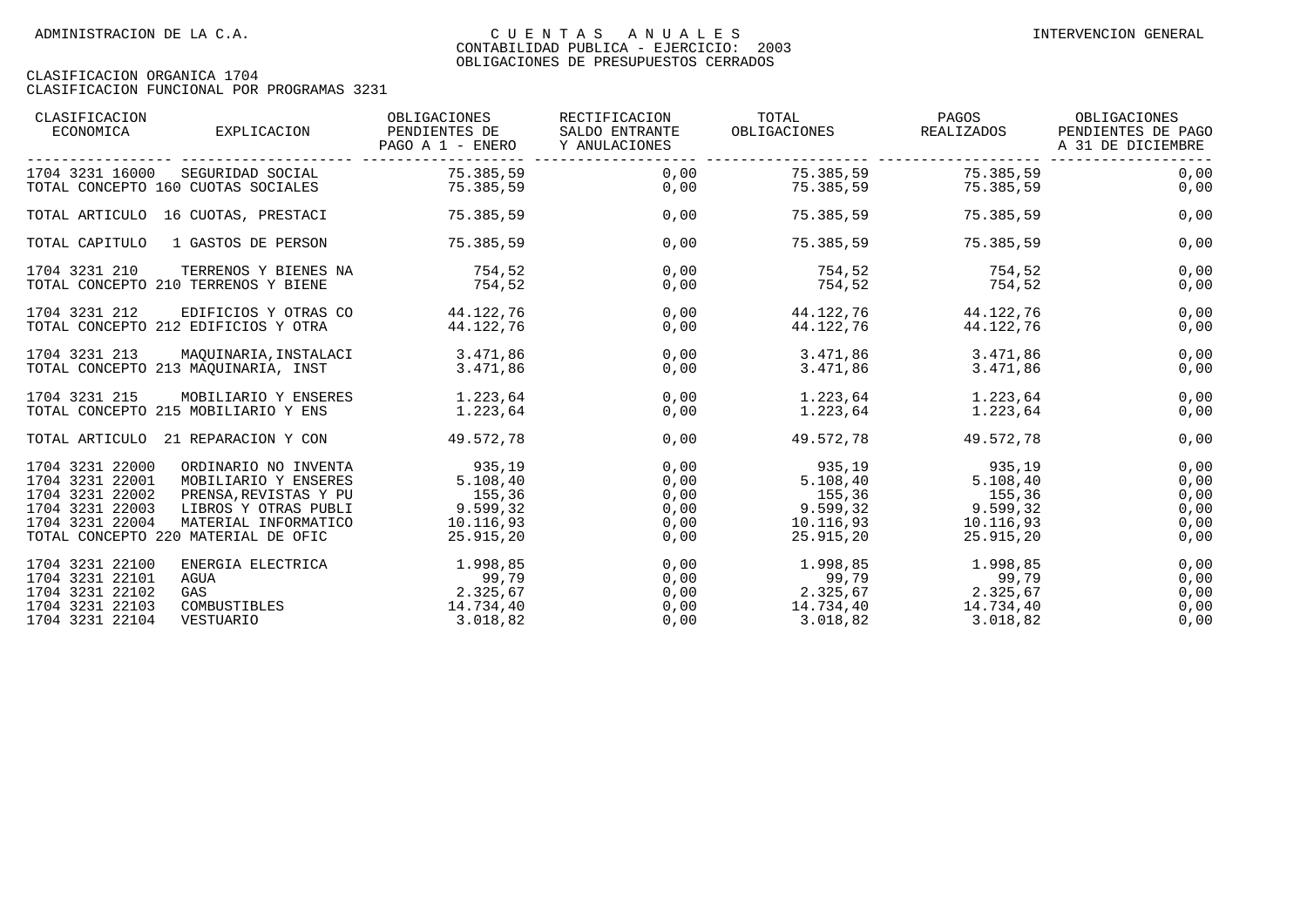| CLASIFICACION<br>ECONOMICA<br>EXPLICACION                                       | OBLIGACIONES<br>PENDIENTES DE<br>PAGO A 1 - ENERO | RECTIFICACION<br>SALDO ENTRANTE<br>Y ANULACIONES | TOTAL<br>OBLIGACIONES REALIZADOS | PAGOS                     | OBLIGACIONES<br>PENDIENTES DE PAGO<br>A 31 DE DICIEMBRE |
|---------------------------------------------------------------------------------|---------------------------------------------------|--------------------------------------------------|----------------------------------|---------------------------|---------------------------------------------------------|
| 1704 3231 22105<br>PRODUCTOS ALIMENTICI                                         | 70.174,74                                         | 0,00                                             |                                  | 70.174,74 70.174,74       | 0,00                                                    |
| 1704 3231 22106<br>PRODUCTOS FARMACEUTI<br>1704 3231 22109<br>OTROS SUMINISTROS | 253,42                                            | 0,00<br>0,00                                     | 253,42                           | $253, 42$<br>$60.034, 35$ | 0,00<br>0,00                                            |
| TOTAL CONCEPTO 221 SUMINISTROS                                                  | 60.034, 35<br>152.640,04                          | 0,00                                             | 60.034,35<br>152.640,04          | 152.640,04                | 0,00                                                    |
| 1704 3231 22200<br>TELEFONICAS                                                  | 40,00                                             | 0,00                                             | 40,00                            | 40,00                     | 0,00                                                    |
| 1704 3231 22201<br>POSTALES                                                     | 2.237,67                                          | 0,00                                             | $2.237,67$ $2.237,67$            |                           | 0,00                                                    |
| TOTAL CONCEPTO 222 COMUNICACIONES                                               | 2.277,67                                          | 0,00                                             | 2.277,67                         | 2.277.67                  | 0,00                                                    |
| 1704 3231 223<br>TRANSPORTE                                                     | 347,31                                            | 0,00                                             |                                  | 347,31 347,31             | 0,00                                                    |
| TOTAL CONCEPTO 223 TRANSPORTE                                                   | 347,31                                            | 0,00                                             | 347,31                           | 347, 31                   | 0,00                                                    |
| 1704 3231 22400<br>EDIFICIOS Y LOCALES                                          | 11,998,30                                         | 0,00                                             | $11.998, 30$ $11.998, 30$        |                           | 0,00                                                    |
| 1704 3231 22403<br>OTROS RIESGOS                                                | 7.667,00                                          | 0,00                                             | $7.667,00$ $7.667,00$            |                           | 0,00                                                    |
| TOTAL CONCEPTO 224 PRIMAS DE SEGURO                                             | 19.665,30                                         | 0,00                                             |                                  | 19.665,30 19.665,30       | 0,00                                                    |
| 1704 3231 22500<br>LOCALES                                                      | 3.921,16                                          | 0,00                                             | 3.921,16                         | 3.921,16                  | 0,00                                                    |
| TOTAL CONCEPTO 225 TRIBUTOS                                                     | 3.921,16                                          | 0,00                                             | 3.921, 16                        | 3.921,16                  | 0,00                                                    |
| 1704 3231 22601<br>ATENCIONES PROTOCOLA                                         | 826,07                                            | 0,00                                             |                                  | 826,07 826,07             | 0,00                                                    |
| 1704 3231 22602<br>GASTOS DE DIVULGACIO                                         | 70.317,04                                         | 0,00                                             | 70.317,04                        | 70.317,04                 | 0,00                                                    |
| 1704 3231 22609<br>OTROS                                                        | 6.004, 91                                         | 0,00                                             | $6.004, 91$ 6.004,91             |                           | 0,00                                                    |
| TOTAL CONCEPTO 226 GASTOS DIVERSOS 77.148,02                                    |                                                   | 0,00                                             | 77.148,02                        | 77.148,02                 | 0,00                                                    |
| 1704 3231 22700<br>LIMPIEZA Y ASEO                                              | 3.477,76                                          | 0,00                                             | $3.477,76$ 3.477,76              |                           | 0,00                                                    |
| 1704 3231 22701<br>SEGURIDAD                                                    | 12.387,76                                         | 0,00                                             | 12.387,76 12.387,76              |                           | 0,00                                                    |
| 1704 3231 22706<br>ESTUDIOS Y TRABAJOS                                          | 11.577,03                                         | 0,00                                             | $11.577.03$ $11.577.03$          |                           | 0,00                                                    |
| 1704 3231 22709<br>OTROS                                                        | 11.127,05                                         | 0,00                                             |                                  | 11.127,05 11.127,05       | 0,00                                                    |
| TOTAL CONCEPTO 227 TRABAJOS REALIZA                                             | 38.569,60                                         | 0,00                                             | 38.569,60                        | 38.569,60                 | 0,00                                                    |
| TOTAL ARTICULO 22 MATERIAL, SUMINI                                              | 320.484,30                                        | 0,00                                             | 320.484,30                       | 320.484,30                | 0,00                                                    |
| 1704 3231 230<br>DIETAS                                                         | 202,74                                            | 0,00                                             | 202,74                           | 202,74                    | 0,00                                                    |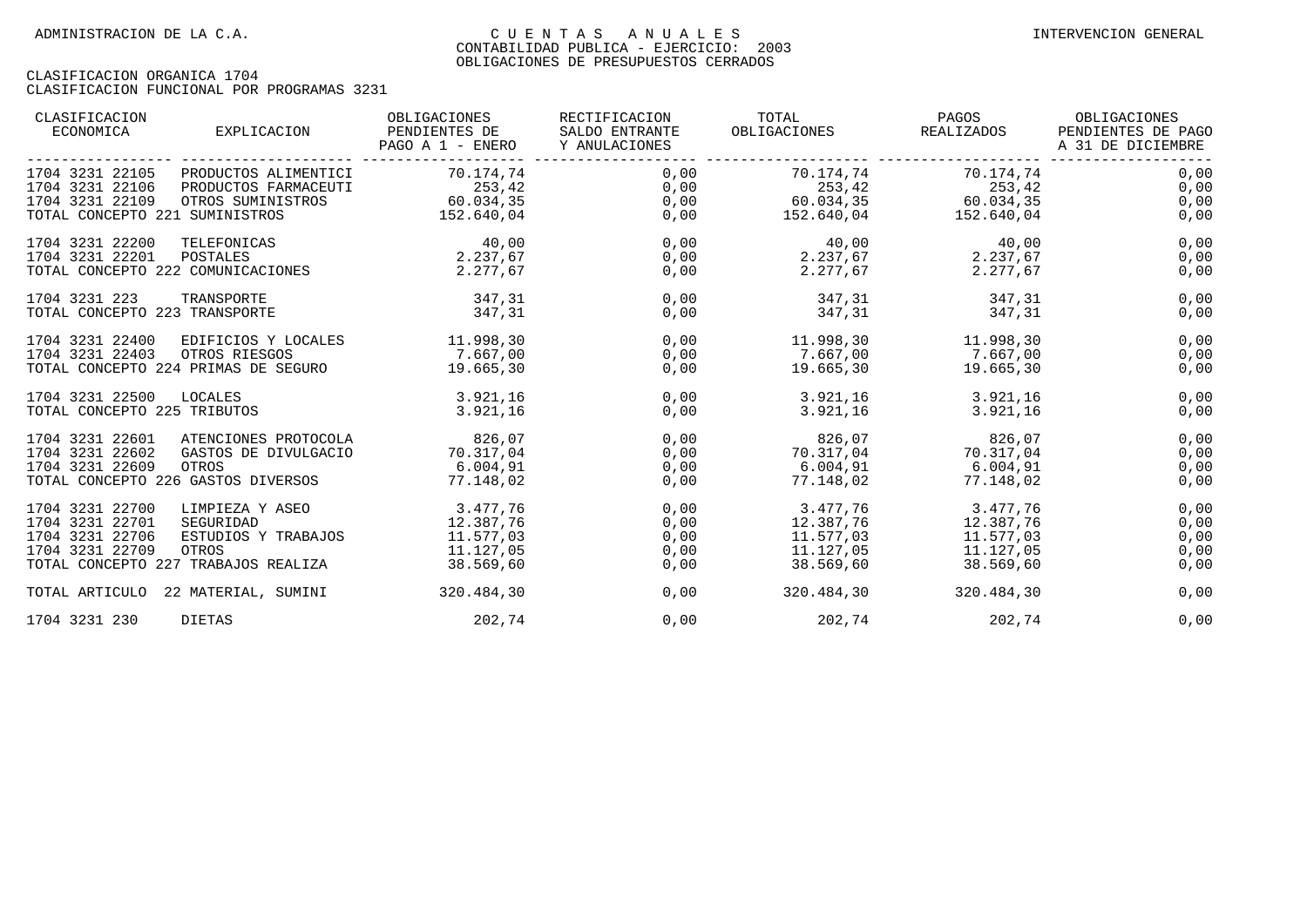| CLASIFICACION<br>ECONOMICA                                                                                     | EXPLICACION                                                                                  | OBLIGACIONES<br>PENDIENTES DE<br>PAGO A 1 - ENERO               | RECTIFICACION<br>SALDO ENTRANTE<br>Y ANULACIONES | TOTAL<br>OBLIGACIONES                                           | PAGOS<br>REALIZADOS                                             | OBLIGACIONES<br>PENDIENTES DE PAGO<br>A 31 DE DICIEMBRE |
|----------------------------------------------------------------------------------------------------------------|----------------------------------------------------------------------------------------------|-----------------------------------------------------------------|--------------------------------------------------|-----------------------------------------------------------------|-----------------------------------------------------------------|---------------------------------------------------------|
| TOTAL CONCEPTO 230 DIETAS                                                                                      |                                                                                              | 202,74                                                          | 0,00                                             | 202,74                                                          | 202,74                                                          | 0,00                                                    |
| 1704 3231 231<br>TOTAL CONCEPTO 231 LOCOMOCION                                                                 | LOCOMOCION                                                                                   | 383,63<br>383,63                                                | 0,00<br>0,00                                     | 383,63<br>383,63                                                | 383,63<br>383,63                                                | 0,00<br>0,00                                            |
| TOTAL ARTICULO                                                                                                 | 23 INDEMNIZACIONES                                                                           | 586,37                                                          | 0,00                                             | 586,37                                                          | 586,37                                                          | 0,00                                                    |
| 1704 3231 25100                                                                                                | FINANCIADOS CON RECU<br>TOTAL CONCEPTO 251 GASTOS REALIZACI                                  | 4.117,50<br>4.117,50                                            | 0,00<br>0,00                                     | 4.117,50<br>4.117,50                                            | 4.117,50<br>4.117,50                                            | 0,00<br>0,00                                            |
| TOTAL ARTICULO                                                                                                 | 25 OTROS GASTOS                                                                              | 4.117,50                                                        | 0,00                                             | 4.117,50                                                        | 4.117,50                                                        | 0,00                                                    |
| TOTAL CAPITULO                                                                                                 | 2 GASTOS EN BIENES                                                                           | 374.760,95                                                      | 0,00                                             | 374.760,95                                                      | 374.760,95                                                      | 0,00                                                    |
| 1704 3231 46901<br>1704 3231 46902<br>TOTAL CONCEPTO 469 FINANCIADAS CON                                       | PROYECTOS DE SERVICI<br>PROGRAMAS Y SERVICIO                                                 | 266.559,88<br>6.370,00<br>272.929.88                            | 0,00<br>0,00<br>0,00                             | 266.559,88<br>6.370,00<br>272.929,88                            | 266.559,88<br>6.370,00<br>272.929,88                            | 0,00<br>0,00<br>0,00                                    |
| TOTAL ARTICULO                                                                                                 | 46 A CORPORACIONES                                                                           | 272.929,88                                                      | 0,00                                             | 272.929,88                                                      | 272.929,88                                                      | 0,00                                                    |
| 1704 3231 48901<br>1704 3231 48903<br>1704 3231 48904<br>1704 3231 48905<br>TOTAL CONCEPTO 489 FINANCIADAS CON | PROYECTOS DE JUVENTU<br>PROMOCION Y FORMACIO<br>FORMACION DE ANIMADO<br>PROYECTOS ESPECIFICO | 262.656,59<br>12.177,73<br>55.945,15<br>20.590,34<br>351.369.81 | 0,00<br>0,00<br>0,00<br>0,00<br>0,00             | 262.656,59<br>12.177,73<br>55.945,15<br>20.590,34<br>351.369,81 | 262.656,59<br>12.177,73<br>55.945,15<br>20.590,34<br>351.369.81 | 0,00<br>0,00<br>0,00<br>0,00<br>0,00                    |
| TOTAL ARTICULO                                                                                                 | 48 A FAMILIAS E INS                                                                          | 351.369,81                                                      | 0,00                                             | 351.369,81                                                      | 351.369,81                                                      | 0,00                                                    |
| TOTAL CAPITULO                                                                                                 | 4 TRANSFERENCIAS C                                                                           | 624.299,69                                                      | 0,00                                             | 624.299,69                                                      | 624.299,69                                                      | 0,00                                                    |
| 1704 3231 622                                                                                                  | EDIFICIOS Y OTRAS CO<br>TOTAL CONCEPTO 622 EDIFICIOS Y OTRA                                  | 133.344,10<br>133.344,10                                        | 0,00<br>0,00                                     | 133.344,10<br>133.344,10                                        | 133.344,10<br>133.344,10                                        | 0,00<br>0,00                                            |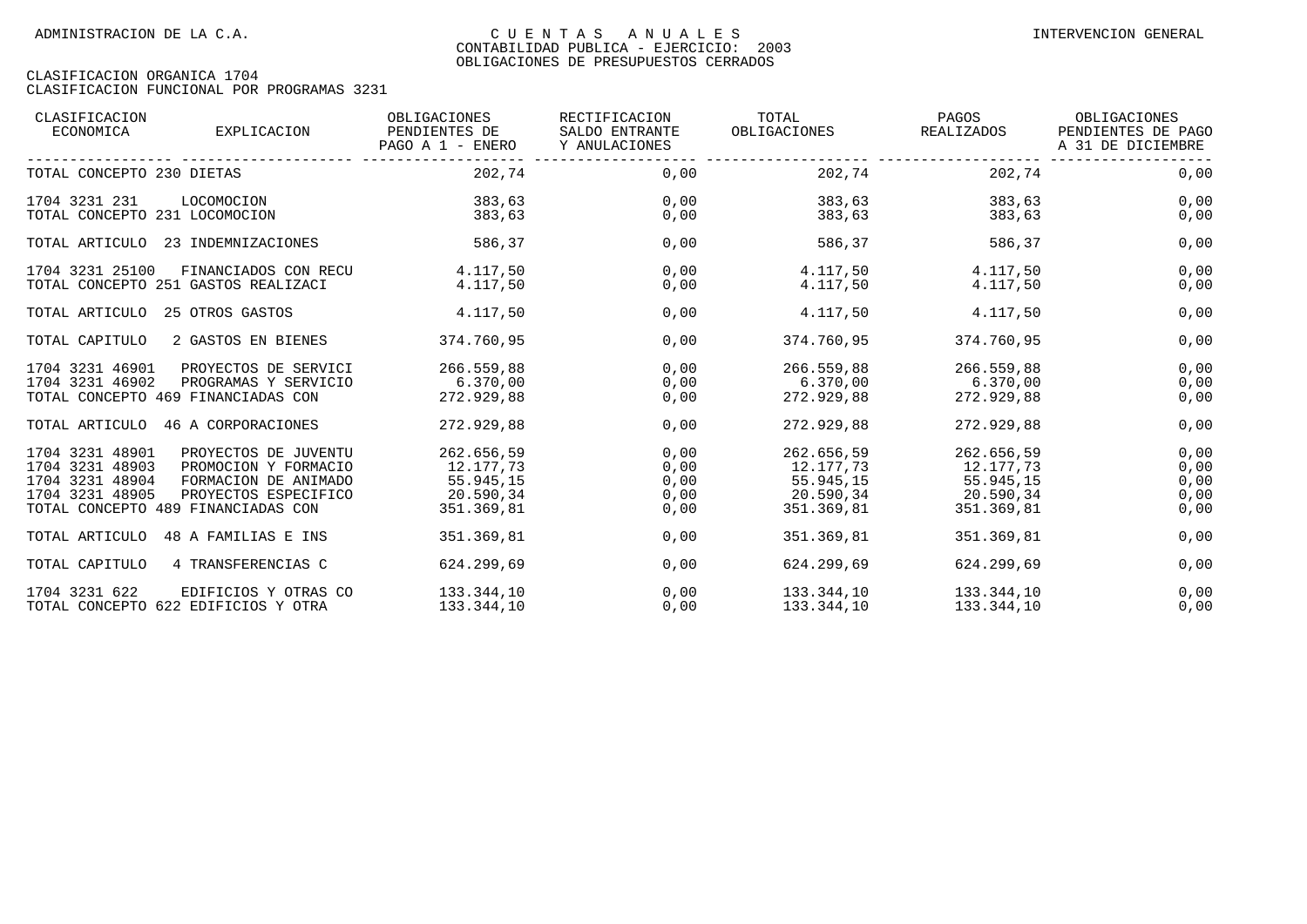| CLASIFICACION<br>ECONOMICA | <b>EXPLICACION</b>                  | OBLIGACIONES<br>PENDIENTES DE<br>PAGO A 1 - ENERO | RECTIFICACION<br>SALDO ENTRANTE<br>Y ANULACIONES | TOTAL<br>OBLIGACIONES | PAGOS<br>REALIZADOS | OBLIGACIONES<br>PENDIENTES DE PAGO<br>A 31 DE DICIEMBRE |
|----------------------------|-------------------------------------|---------------------------------------------------|--------------------------------------------------|-----------------------|---------------------|---------------------------------------------------------|
| 1704 3231 625              | MOBILIARIO Y ENSERES                | 65.120,39                                         | 0,00                                             | 65.120,39             | 65.120,39           | 0,00                                                    |
|                            | TOTAL CONCEPTO 625 MOBILIARIO Y ENS | 65.120,39                                         | 0,00                                             | 65.120,39             | 65.120,39           | 0,00                                                    |
| TOTAL ARTICULO             | 62 FINANCIADAS CON                  | 198.464,49                                        | 0,00                                             | 198.464,49            | 198.464,49          | 0,00                                                    |
| 1704 3231 693              | MAOUINARIA, INSTALACI               | 5.295, 40                                         | 0,00                                             | 5.295, 40             | 5.295, 40           | 0,00                                                    |
|                            | TOTAL CONCEPTO 693 MAOUINARIA, INST | 5.295, 40                                         | 0,00                                             | 5.295,40              | 5.295, 40           | 0,00                                                    |
| TOTAL ARTICULO             | 69 FINANCIADAS CON                  | 5.295,40                                          | 0,00                                             | 5.295,40              | 5.295,40            | 0,00                                                    |
| TOTAL CAPITULO             | 6 INVERSIONES REAL                  | 203.759.89                                        | 0,00                                             | 203.759,89            | 203.759,89          | 0,00                                                    |
| 1704 3231 76901            | SERVICIOS DE JUVENTU                | 72.564,76                                         | 0,00                                             | 72.564,76             | 72.564,76           | 0,00                                                    |
|                            | TOTAL CONCEPTO 769 FINANCIADAS CON  | 72.564,76                                         | 0,00                                             | 72.564,76             | 72.564,76           | 0,00                                                    |
| TOTAL ARTICULO             | 76 A CORPORACIONES                  | 72.564,76                                         | 0,00                                             | 72.564,76             | 72.564,76           | 0,00                                                    |
| 1704 3231 78901            | PROYECTOS DE JUVENTU                | 30.100,00                                         | 0,00                                             | 30.100,00             | 30.100,00           | 0,00                                                    |
| 1704 3231 78902            | FORMACION DE ANIMADO                | 16.474,00                                         | 0,00                                             | 16.474,00             | 16.474,00           | 0,00                                                    |
|                            | TOTAL CONCEPTO 789 FINANCIADAS CON  | 46.574.00                                         | 0,00                                             | 46.574,00             | 46.574,00           | 0,00                                                    |
| TOTAL ARTICULO             | 78 A FAMILIAS E INS                 | 46.574,00                                         | 0,00                                             | 46.574,00             | 46.574,00           | 0,00                                                    |
| TOTAL CAPITULO             | 7 TRANSFERENCIAS D                  | 119.138.76                                        | 0,00                                             | 119.138,76            | 119.138,76          | 0,00                                                    |
| TOTAL FUNCIONAL            | 3231 PROMOCION DE LA                | 1.397.344,88                                      | 0,00                                             | 1.397.344,88          | 1.397.344,88        | 0,00                                                    |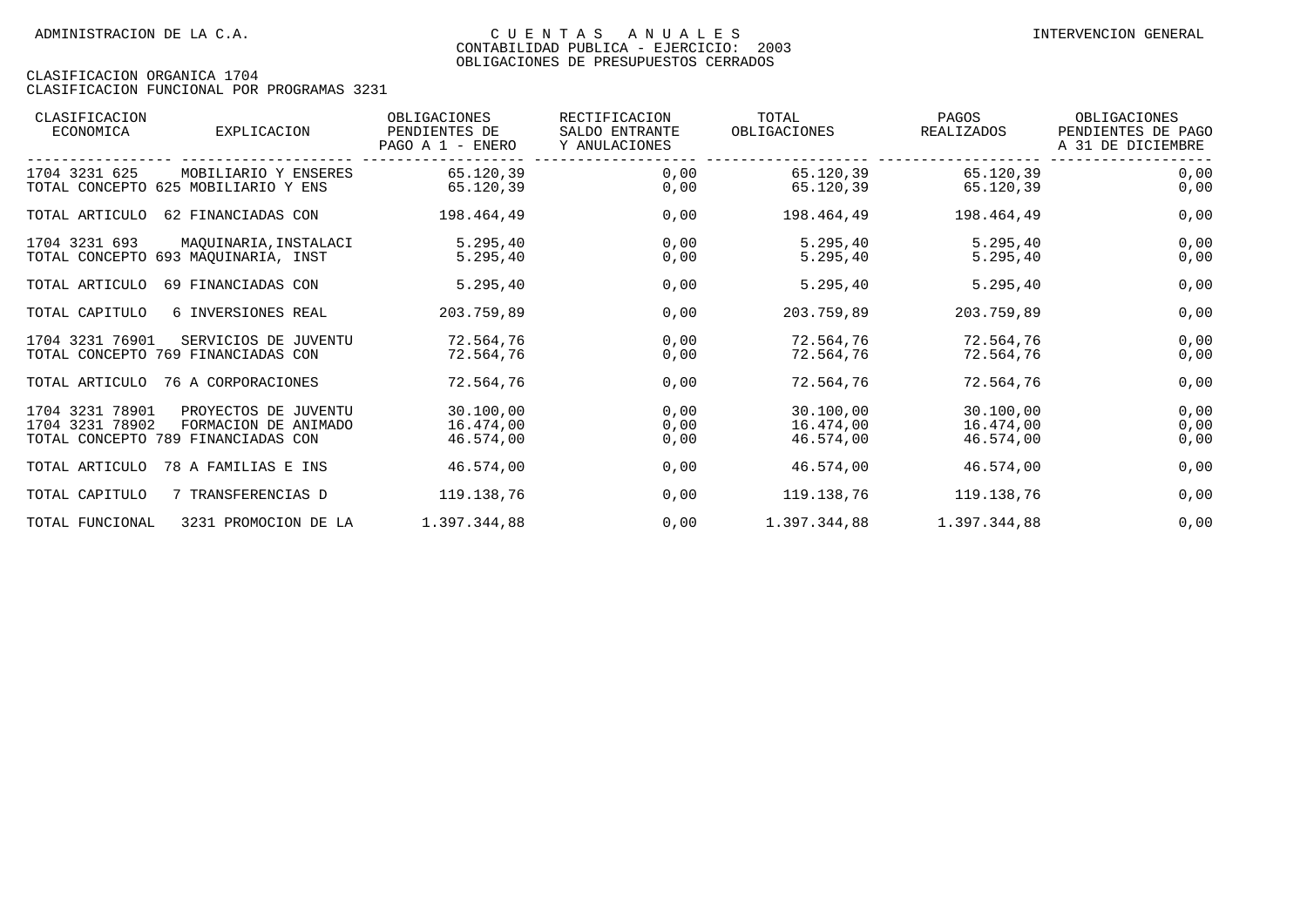| CLASIFICACION<br>ECONOMICA                                                                   | EXPLICACION                                                           | OBLIGACIONES<br>PENDIENTES DE<br>PAGO A 1 - ENERO | RECTIFICACION<br>SALDO ENTRANTE<br>Y ANULACIONES | TOTAL<br>OBLIGACIONES                     | PAGOS<br>REALIZADOS                        | OBLIGACIONES<br>PENDIENTES DE PAGO<br>A 31 DE DICIEMBRE |
|----------------------------------------------------------------------------------------------|-----------------------------------------------------------------------|---------------------------------------------------|--------------------------------------------------|-------------------------------------------|--------------------------------------------|---------------------------------------------------------|
| 1704 4571 16000<br>TOTAL CONCEPTO 160 CUOTAS SOCIALES                                        | SEGURIDAD SOCIAL                                                      | 34.379,42<br>34.379,42                            | 0,00<br>0,00                                     |                                           | 34.379,42 34.379,42<br>34.379,42 34.379,42 | 0,00<br>0,00                                            |
| 1704 4571 16209<br>OTROS<br>TOTAL CONCEPTO 162 GASTOS SOCIALES                               |                                                                       | 153,93<br>153,93                                  | 0,00<br>0,00                                     | 153,93<br>153,93                          | 153,93<br>153,93                           | 0,00<br>0,00                                            |
| TOTAL ARTICULO 16 CUOTAS, PRESTACI                                                           |                                                                       | 34.533,35                                         | 0,00                                             | 34.533,35                                 | 34.533,35                                  | 0,00                                                    |
| TOTAL CAPITULO                                                                               | 1 GASTOS DE PERSON                                                    | 34.533,35                                         | 0,00                                             | 34.533,35                                 | 34.533,35                                  | 0,00                                                    |
| 1704 4571 202<br>TOTAL CONCEPTO 202 EDIFICIOS Y OTRA                                         | EDIFICIOS Y OTRAS CO                                                  | 270,05<br>270,05                                  | 0,00<br>0,00                                     | 270,05<br>270,05                          | 270,05<br>270,05                           | 0,00<br>0,00                                            |
| 1704 4571 205<br>TOTAL CONCEPTO 205 MOBILIARIO Y ENS                                         | MOBILIARIO Y ENSERES                                                  | 62,75<br>62,75                                    | 0,00<br>0,00                                     | 62,75<br>62,75                            | 62,75<br>62,75                             | 0,00<br>0,00                                            |
| TOTAL ARTICULO 20 ARRENDAMIENTOS                                                             |                                                                       | 332,80                                            | 0,00                                             | 332,80                                    | 332,80                                     | 0,00                                                    |
| 1704 4571 212<br>TOTAL CONCEPTO 212 EDIFICIOS Y OTRA                                         | EDIFICIOS Y OTRAS CO                                                  | 9.138,33<br>9.138,33                              | 0,00<br>0,00                                     | 9.138,33<br>9.138,33                      | 9.138,33<br>9.138,33                       | 0,00<br>0,00                                            |
| 1704 4571 213<br>TOTAL CONCEPTO 213 MAQUINARIA, INST                                         | MAOUINARIA, INSTALACI                                                 | 9.955, 40<br>9.955,40                             | 0,00<br>0,00                                     | 9.955, 40<br>9.955,40                     | 9.955, 40<br>9.955,40                      | 0,00<br>0,00                                            |
| 1704 4571 215<br>TOTAL CONCEPTO 215 MOBILIARIO Y ENS                                         | MOBILIARIO Y ENSERES                                                  | 78,88<br>78,88                                    | 0,00<br>0,00                                     | 78,88<br>78,88                            | 78,88<br>78,88                             | 0,00<br>0,00                                            |
| TOTAL ARTICULO                                                                               | 21 REPARACION Y CON                                                   | 19.172,61                                         | 0,00                                             | 19.172,61                                 | 19.172,61                                  | 0,00                                                    |
| 1704 4571 22000<br>1704 4571 22002<br>1704 4571 22004<br>TOTAL CONCEPTO 220 MATERIAL DE OFIC | ORDINARIO NO INVENTA<br>PRENSA, REVISTAS Y PU<br>MATERIAL INFORMATICO | 1.141,53<br>24,69<br>4.362,81<br>5.529,03         | 0,00<br>0,00<br>0,00<br>0,00                     | 1.141,53<br>24,69<br>4.362,81<br>5.529,03 | 1.141,53<br>24,69<br>4.362,81<br>5.529,03  | 0,00<br>0,00<br>0,00<br>0,00                            |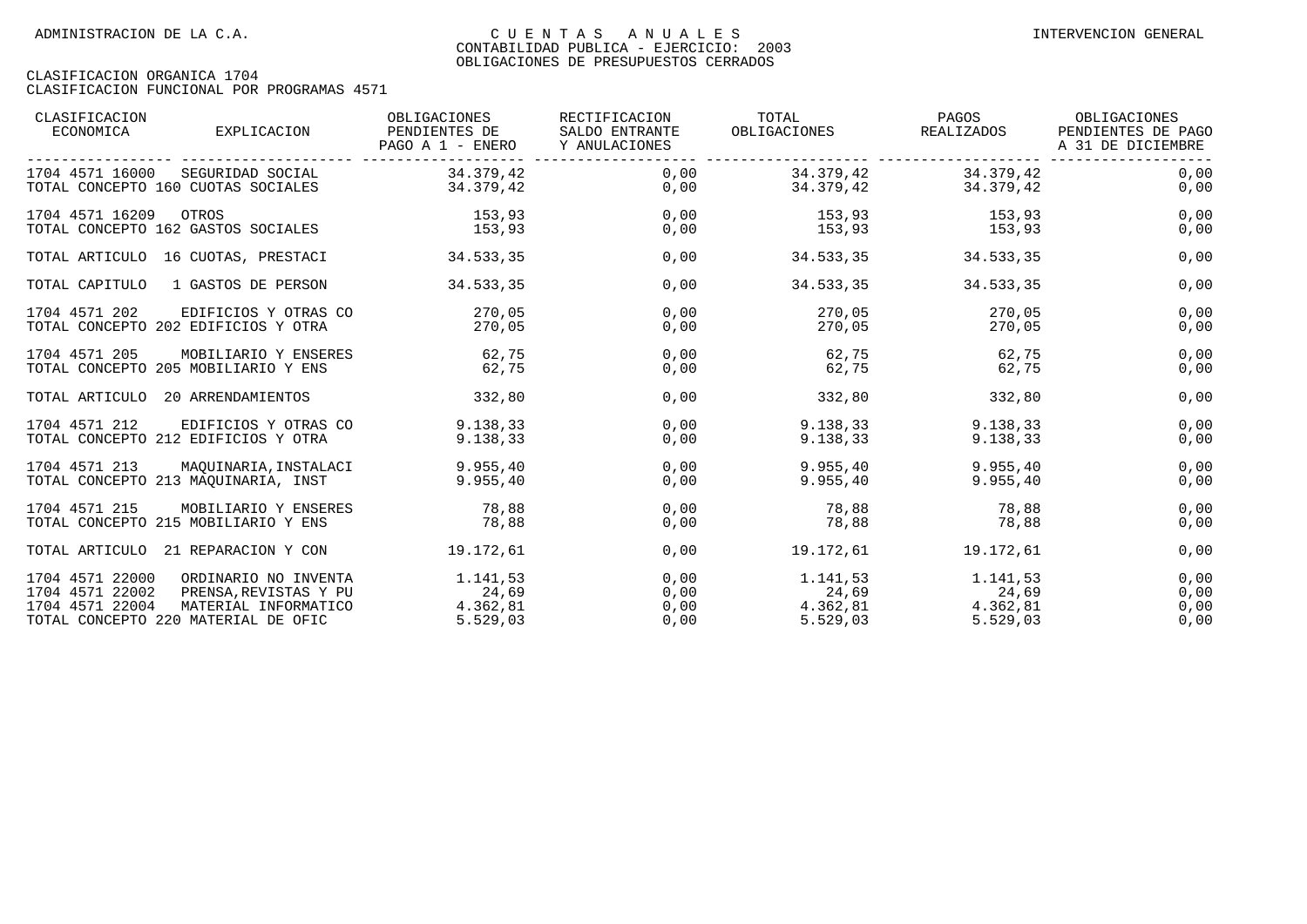| CLASIFICACION<br>ECONOMICA                                                                                                                                      | EXPLICACION                                                                                              | OBLIGACIONES<br>PENDIENTES DE<br>PAGO A 1 - ENERO Y ANULACIONES                            | RECTIFICACION<br>SALDO ENTRANTE | TOTAL<br>OBLIGACIONES                                                                                                                                                                                                                                                                                                   | PAGOS<br>REALIZADOS                                                                                                                                                                                                                            | OBLIGACIONES<br>PENDIENTES DE PAGO<br>A 31 DE DICIEMBRE |
|-----------------------------------------------------------------------------------------------------------------------------------------------------------------|----------------------------------------------------------------------------------------------------------|--------------------------------------------------------------------------------------------|---------------------------------|-------------------------------------------------------------------------------------------------------------------------------------------------------------------------------------------------------------------------------------------------------------------------------------------------------------------------|------------------------------------------------------------------------------------------------------------------------------------------------------------------------------------------------------------------------------------------------|---------------------------------------------------------|
| 1704 4571 22100<br>1704 4571 22101<br><b>AGUA</b><br>1704 4571 22103<br>1704 4571 22104<br>1704 4571 22106<br>1704 4571 22109<br>TOTAL CONCEPTO 221 SUMINISTROS | ENERGIA ELECTRICA<br>COMBUSTIBLES<br>VESTUARIO<br>VESTUARIO<br>PRODUCTOS FARMACEUTI<br>OTROS SUMINISTROS | 39.311,33<br>13.568,12<br>13.418,76<br>10.645,63<br>TI $596,22$ $61.063,13$<br>138.603, 19 | 0,00<br>0,00<br>0,00<br>0,00    | $\begin{array}{ccc} .730 & .7300 \\ .7300 & .7300 \\ .7300 & .7300 \\ .73800 & .7300 \\ .73800 & .7300 \\ .73800 & .73800 \\ .73800 & .73800 \\ .73800 & .73800 \\ .73800 & .73800 \\ .73800 & .73800 \\ .73800 & .73800 \\ .73800 & .73800 \\ .73800 & .73800 \\ .73800 & .73800 \\ .73800 & .73800 \\ .73800 & .7380$ | 39.311,33 39.311,33<br>$\begin{array}{cccc} 39.311, 33 & 39.311, 33 \\ 13.568, 12 & 13.568, 12 \\ 13.418, 76 & 13.418, 76 \\ 10.645, 63 & 10.645, 63 \\ 596, 22 & 596, 22 \\ 61.063, 13 & 61.063, 13 \\ 138.603, 19 & 138.603, 19 \end{array}$ | 0,00<br>0,00<br>0,00<br>0,00<br>0,00<br>0,00<br>0,00    |
| 1704 4571 22200<br>TOTAL CONCEPTO 222 COMUNICACIONES                                                                                                            | TELEFONICAS                                                                                              | 4.358,54<br>4.358,54                                                                       | 0.00<br>0,00                    | 4.358,54                                                                                                                                                                                                                                                                                                                | $4.358,54$ $4.358,54$<br>4.358.54                                                                                                                                                                                                              | 0,00<br>0,00                                            |
| 1704 4571 223<br>TOTAL CONCEPTO 223 TRANSPORTE                                                                                                                  | TRANSPORTE                                                                                               | 484,38<br>484,38                                                                           | 0,00<br>0,00                    | 484,38                                                                                                                                                                                                                                                                                                                  | 484,38<br>484,38 484,38                                                                                                                                                                                                                        | 0,00<br>0,00                                            |
| 1704 4571 22400<br>TOTAL CONCEPTO 224 PRIMAS DE SEGURO                                                                                                          | EDIFICIOS Y LOCALES                                                                                      | 1.013,98<br>1.013,98                                                                       | 0,00<br>0,00                    | 1.013,98<br>1.013,98                                                                                                                                                                                                                                                                                                    | 1.013,98<br>1.013,98                                                                                                                                                                                                                           | 0,00<br>0,00                                            |
| 1704 4571 22500<br>LOCALES<br>TOTAL CONCEPTO 225 TRIBUTOS                                                                                                       |                                                                                                          | 19.251,67<br>19.251.67                                                                     | 0,00<br>0,00                    | 19.251,67                                                                                                                                                                                                                                                                                                               | 19.251,67 19.251,67<br>19.251.67                                                                                                                                                                                                               | 0,00<br>0,00                                            |
| 1704 4571 22601<br>1704 4571 22602<br>1704 4571 22609<br>OTROS<br>TOTAL CONCEPTO 226 GASTOS DIVERSOS                                                            | ATENCIONES PROTOCOLA<br>GASTOS DE DIVULGACIO 13.930,77                                                   | 2.276,23<br>27.640,24<br>43.847,24                                                         | 0,00                            | $0,00$ 2.276,23 2.276,23<br>$0,00$ 13.930,77 13.930,77<br>0,00<br>43.847,24                                                                                                                                                                                                                                             | 27.640.24 27.640.24<br>43.847,24                                                                                                                                                                                                               | 0,00<br>0,00<br>0,00<br>0,00                            |
| 1704 4571 22700<br>1704 4571 22701<br>1704 4571 22709<br>OTROS<br>TOTAL CONCEPTO 227 TRABAJOS REALIZA                                                           | LIMPIEZA Y ASEO<br>SEGURIDAD. TRABAJOS 8.725,64                                                          | 1.418, 15<br>10.282,28<br>20.426,07                                                        | 0,00<br>0,00<br>0,00<br>0,00    | 1.418,15 1.418,15<br>8.725,64 8.725,64<br>10.282,28 10.282,28<br>20.426,07                                                                                                                                                                                                                                              | 20.426,07                                                                                                                                                                                                                                      | 0,00<br>0,00<br>0,00<br>0,00                            |
| TOTAL ARTICULO 22 MATERIAL, SUMINI                                                                                                                              |                                                                                                          | 233.514,10                                                                                 | 0,00                            | 233.514,10                                                                                                                                                                                                                                                                                                              | 233.514,10                                                                                                                                                                                                                                     | 0,00                                                    |
| 1704 4571 230<br>DIETAS                                                                                                                                         |                                                                                                          | 595,59                                                                                     | 0,00                            | 595,59                                                                                                                                                                                                                                                                                                                  | 595,59                                                                                                                                                                                                                                         | 0,00                                                    |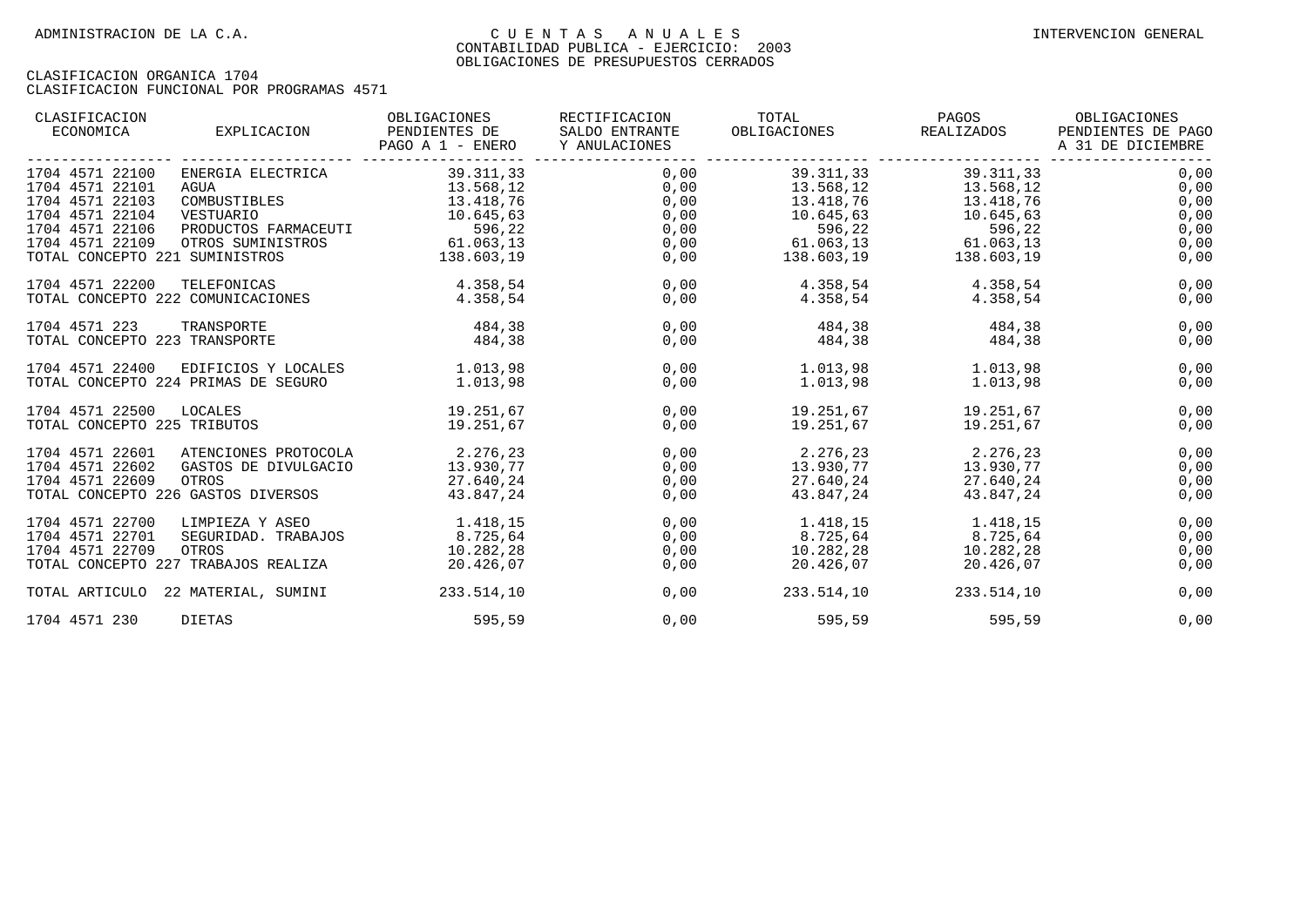| CLASIFICACION<br>ECONOMICA                                               | EXPLICACION                                                                             | OBLIGACIONES<br>PENDIENTES DE<br>PAGO A 1 - ENERO | RECTIFICACION<br>SALDO ENTRANTE<br>Y ANULACIONES | TOTAL<br>OBLIGACIONES                           | PAGOS<br>REALIZADOS                              | OBLIGACIONES<br>PENDIENTES DE PAGO<br>A 31 DE DICIEMBRE |
|--------------------------------------------------------------------------|-----------------------------------------------------------------------------------------|---------------------------------------------------|--------------------------------------------------|-------------------------------------------------|--------------------------------------------------|---------------------------------------------------------|
| TOTAL CONCEPTO 230 DIETAS                                                |                                                                                         | 595,59                                            | 0,00                                             | 595,59                                          | 595,59                                           | 0,00                                                    |
| 1704 4571 231<br>TOTAL CONCEPTO 231 LOCOMOCION                           | LOCOMOCION                                                                              | 426,53<br>426,53                                  | 0,00<br>0,00                                     | 426,53<br>426,53                                | 426,53<br>426,53                                 | 0,00<br>0,00                                            |
| 1704 4571 239                                                            | OTRAS INDEMNIZACIONE<br>TOTAL CONCEPTO 239 OTRAS INDEMNIZAC                             | 1.313,68<br>1.313,68                              | 0,00<br>0,00                                     | 1.313,68<br>1.313,68                            | 1.313,68<br>1.313,68                             | 0,00<br>0,00                                            |
|                                                                          | TOTAL ARTICULO 23 INDEMNIZACIONES                                                       | 2.335,80                                          | 0,00                                             | 2.335,80                                        | 2.335,80                                         | 0,00                                                    |
| 1704 4571 25100                                                          | FINANCIADOS CON RECU<br>TOTAL CONCEPTO 251 GASTOS REALIZACI                             | 74,04<br>74,04                                    | 0,00<br>0,00                                     | 74,04<br>74,04                                  | 74,04<br>74,04                                   | 0,00<br>0,00                                            |
| TOTAL ARTICULO 25 OTROS GASTOS                                           |                                                                                         | 74,04                                             | 0,00                                             | 74,04                                           | 74,04                                            | 0,00                                                    |
| TOTAL CAPITULO                                                           | 2 GASTOS EN BIENES                                                                      | 255.429,35                                        | 0,00                                             | 255.429,35                                      | 255.429,35                                       | 0,00                                                    |
| 1704 4571 41904                                                          | UNIVERSIDAD DE ZARAG<br>TOTAL CONCEPTO 419 FINANCIADAS CON                              | 48.080.97<br>48.080,97                            | 0,00<br>0,00                                     | 48.080,97                                       | 48.080.97 48.080.97<br>48.080,97                 | 0,00<br>0,00                                            |
|                                                                          | TOTAL ARTICULO 41 A ORGANISMOS AUT                                                      | 48.080.97                                         | 0,00                                             | 48.080.97                                       | 48.080.97                                        | 0,00                                                    |
| 1704 4571 44901                                                          | JUEGOS ESCOLARES<br>TOTAL CONCEPTO 449 FINANCIADAS CON                                  | 8.063, 28<br>8.063,28                             | 0,00<br>0,00                                     | 8.063, 28                                       | 8.063,28 8.063,28<br>8.063,28                    | 0,00<br>0,00                                            |
|                                                                          | TOTAL ARTICULO 44 A EMPRESAS PUBLI                                                      | 8.063,28                                          | 0,00                                             | 8.063,28                                        | 8.063,28                                         | 0,00                                                    |
| 1704 4571 46901<br>1704 4571 46902<br>1704 4571 46903<br>1704 4571 46904 | JUEGOS ESCOLARES<br>PROGRAMA DE LA BASE<br>SERVICIOS COMARCALES<br>SERVICIOS COMARCALES | 74.123,03<br>3.300,00<br>164.249,01<br>25.497,18  | 0,00<br>0,00<br>0,00<br>0,00                     | 74.123,03<br>3.300,00<br>164.249,01             | 74.123.03<br>3.300,00<br>164.249,01<br>25.497,18 | 0,00<br>0,00<br>0,00<br>0,00                            |
| 1704 4571 46905                                                          | PATRONATOS Y SERVICI<br>TOTAL CONCEPTO 469 FINANCIADAS CON                              | 6.611, 13<br>273.780,35                           | 0,00<br>0,00                                     | 25.497,18<br>6.611,13<br>6.611,13<br>273.780,35 | 6.611,13<br>273.780,35                           | 0,00<br>0,00                                            |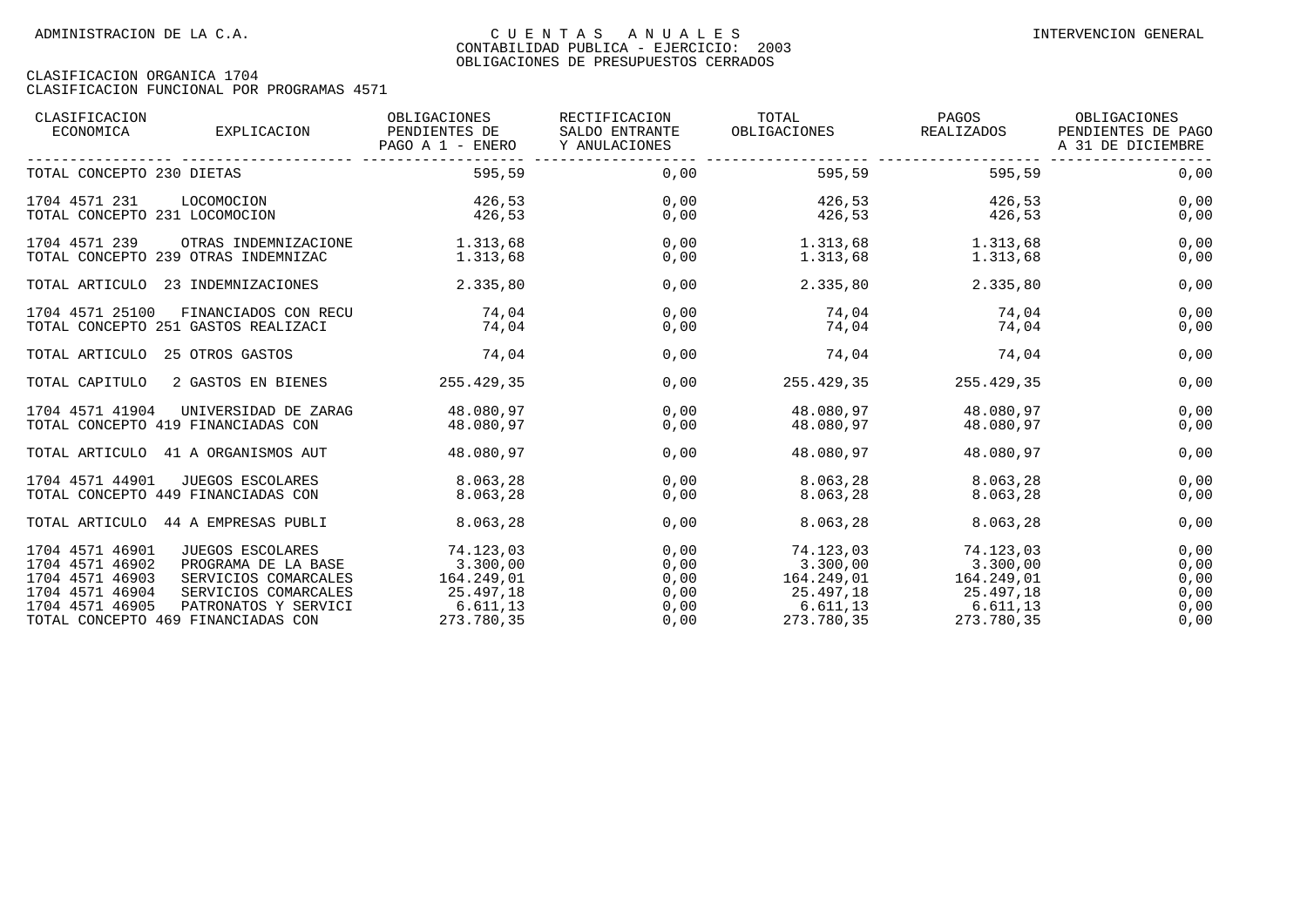| CLASIFICACION<br>ECONOMICA                                               | EXPLICACION                                                                                                                   | OBLIGACIONES<br>PENDIENTES DE<br>PAGO A 1 - ENERO               | RECTIFICACION<br>SALDO ENTRANTE<br>Y ANULACIONES | TOTAL<br>OBLIGACIONES                                                         | PAGOS<br>REALIZADOS                                | OBLIGACIONES<br>PENDIENTES DE PAGO<br>A 31 DE DICIEMBRE |
|--------------------------------------------------------------------------|-------------------------------------------------------------------------------------------------------------------------------|-----------------------------------------------------------------|--------------------------------------------------|-------------------------------------------------------------------------------|----------------------------------------------------|---------------------------------------------------------|
|                                                                          | TOTAL ARTICULO 46 A CORPORACIONES                                                                                             | 273.780,35                                                      | 0,00                                             | 273.780,35                                                                    | 273.780,35                                         | 0,00                                                    |
| 1704 4571 47901                                                          | PROM. ACTIV. DPTVAS.<br>TOTAL CONCEPTO 479 FINANCIADAS CON                                                                    | 5.516, 92<br>5.516,92                                           | 0,00<br>0,00                                     | 5.516,92<br>5.516, 92                                                         | 5.516,92<br>5.516,92                               | 0,00<br>0,00                                            |
|                                                                          | TOTAL ARTICULO 47 A EMPRESAS PRIVA                                                                                            | 5.516,92                                                        | 0,00                                             | 5.516, 92                                                                     | 5.516,92                                           | 0,00                                                    |
| 1704 4571 48901<br>1704 4571 48902<br>1704 4571 48903<br>1704 4571 48904 | JUEGOS ESCOLARES<br>PROYECTOS FEDERATIVO<br>PROGRAMA DE LA BASE<br>CAMPAÑAS DE PROMOCIO<br>TOTAL CONCEPTO 489 FINANCIADAS CON | 52.891,83<br>10.565,92<br>862.863,29<br>29.444,00<br>955.765,04 | 0,00<br>0,00<br>0,00<br>0,00<br>0,00             | 52.891,83<br>10.565,92<br>862.863,29<br>$29.444,00$ $29.444,00$<br>955.765,04 | 52.891,83<br>10.565,92<br>862.863,29<br>955.765,04 | 0,00<br>0,00<br>0,00<br>0,00<br>0,00                    |
|                                                                          | TOTAL ARTICULO 48 A FAMILIAS E INS                                                                                            | 955.765,04                                                      | 0,00                                             | 955.765,04                                                                    | 955.765,04                                         | 0,00                                                    |
| TOTAL CAPITULO                                                           | 4 TRANSFERENCIAS C                                                                                                            | 1.291.206,56                                                    | 0,00                                             | 1.291.206,56                                                                  | 1.291.206,56                                       | 0,00                                                    |
| 1704 4571 622                                                            | EDIFICIOS Y OTRAS CO<br>TOTAL CONCEPTO 622 EDIFICIOS Y OTRA                                                                   | 285.783.66<br>285.783,66                                        | 0,00<br>0,00                                     | 285.783.66<br>285.783,66                                                      | 285.783,66<br>285.783,66                           | 0,00<br>0,00                                            |
|                                                                          | TOTAL ARTICULO 62 FINANCIADAS CON                                                                                             | 285.783,66                                                      | 0,00                                             | 285.783.66                                                                    | 285.783.66                                         | 0,00                                                    |
| 1704 4571 642                                                            | EDIFICIOS Y OTRAS CO<br>TOTAL CONCEPTO 642 EDIFICIOS Y OTRA                                                                   | 81.136,63<br>81.136,63                                          | 0,00<br>0,00                                     | 81.136,63                                                                     | 81.136,63 81.136,63<br>81.136,63                   | 0,00<br>0,00                                            |
| 1704 4571 644                                                            | MATERIAL DE TRANSPOR<br>TOTAL CONCEPTO 644 MATERIAL DE TRAN                                                                   | 29.988,44<br>29.988,44                                          | 0,00<br>0,00                                     | 29.988,44<br>29.988,44                                                        | 29.988,44<br>29.988,44                             | 0,00<br>0,00                                            |
| 1704 4571 645                                                            | MOBILIARIO Y ENSERES<br>TOTAL CONCEPTO 645 MOBILIARIO Y ENS                                                                   | 25.308,98<br>25.308,98                                          | 0,00<br>0,00                                     | 25.308,98<br>25.308,98                                                        | 25.308,98<br>25.308,98                             | 0,00<br>0,00                                            |
| 1704 4571 646                                                            | EOUIPOS PARA PROCESO<br>TOTAL CONCEPTO 646 EOUIPOS PARA PRO                                                                   | 3.005,06<br>3.005,06                                            | 0,00<br>0,00                                     | 3.005,06<br>3.005,06                                                          | 3.005,06<br>3.005,06                               | 0,00<br>0,00                                            |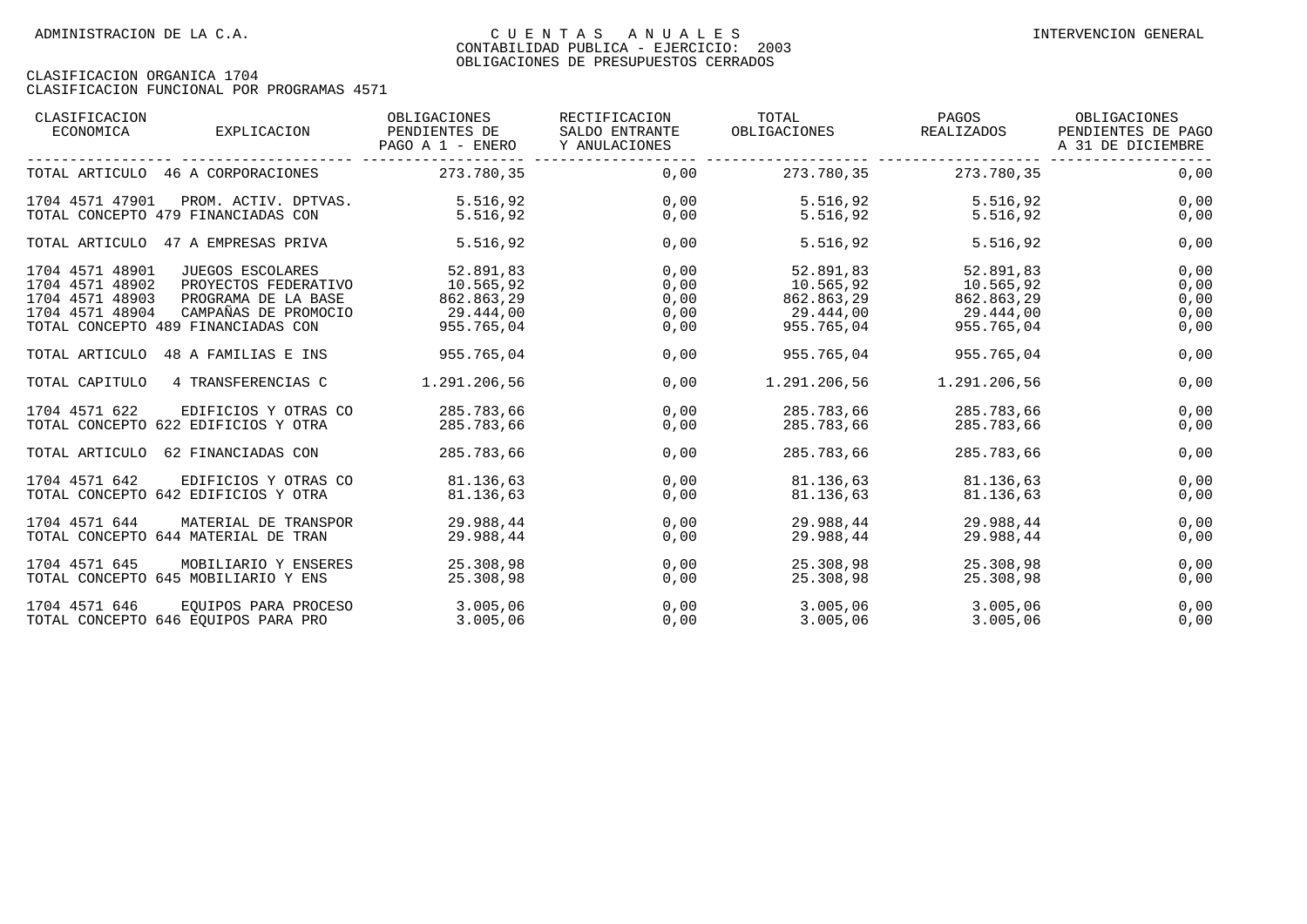| CLASIFICACION<br>ECONOMICA<br>EXPLICACION                                                                                | OBLIGACIONES<br>PENDIENTES DE<br>PAGO A 1 - ENERO | RECTIFICACION<br>SALDO ENTRANTE<br>Y ANULACIONES | TOTAL<br>OBLIGACIONES                  | PAGOS<br>REALIZADOS                    | OBLIGACIONES<br>PENDIENTES DE PAGO<br>A 31 DE DICIEMBRE |
|--------------------------------------------------------------------------------------------------------------------------|---------------------------------------------------|--------------------------------------------------|----------------------------------------|----------------------------------------|---------------------------------------------------------|
| TOTAL ARTICULO 64 FINANCIADAS CON                                                                                        | 139.439,11                                        | 0,00                                             | 139.439,11                             | 139.439,11                             | 0,00                                                    |
| 1704 4571 692<br>EDIFICIOS Y OTRAS CO<br>TOTAL CONCEPTO 692 EDIFICIOS Y OTRA                                             | 900.741,66<br>900.741,66                          | 0,00<br>0,00                                     | 900.741,66<br>900.741,66               | 900.741,66<br>900.741,66               | 0,00<br>0,00                                            |
| 1704 4571 693<br>MAOUINARIA, INSTALACI<br>TOTAL CONCEPTO 693 MAOUINARIA, INST                                            | 30.164,01<br>30.164,01                            | 0,00<br>0,00                                     | 30.164,01<br>30.164,01                 | 30.164,01<br>30.164,01                 | 0,00<br>0,00                                            |
| 1704 4571 694<br>MATERIAL DE TRANSPOR<br>TOTAL CONCEPTO 694 MATERIAL DE TRAN                                             | 11.334,50<br>11.334,50                            | 0,00<br>0,00                                     | 11.334,50<br>11.334,50                 | 11.334,50<br>11.334,50                 | 0,00<br>0,00                                            |
| 1704 4571 695<br>MOBILIARIO Y ENSERES<br>TOTAL CONCEPTO 695 MOBILIARIO Y ENS                                             | 49.399,48<br>49.399.48                            | 0,00<br>0,00                                     | 49.399,48<br>49.399.48                 | 49.399,48<br>49.399.48                 | 0,00<br>0,00                                            |
| 1704 4571 696<br>EOUIPOS PARA PROCESO<br>TOTAL CONCEPTO 696 EOUIPOS PARA PRO                                             | 14.578,24<br>14.578,24                            | 0,00<br>0,00                                     | 14.578,24<br>14.578,24                 | 14.578,24<br>14.578,24                 | 0,00<br>0,00                                            |
| 1704 4571 699<br>INMOVILIZADO INMATER<br>TOTAL CONCEPTO 699 INMOVILIZADO INM                                             | 42.307,36<br>42.307.36                            | 0,00<br>0,00                                     | 42.307,36<br>42.307,36                 | 42.307,36<br>42.307,36                 | 0,00<br>0,00                                            |
| TOTAL ARTICULO<br>69 FINANCIADAS CON                                                                                     | 1.048.525,25                                      | 0,00                                             | 1.048.525,25                           | 1.048.525,25                           | 0,00                                                    |
| TOTAL CAPITULO<br>6 INVERSIONES REAL                                                                                     | 1.473.748,02                                      | 0,00                                             | 1.473.748,02                           | 1.473.748,02                           | 0,00                                                    |
| 1704 4571 76203<br>PÌSCINA CUBIERTA EJE<br>1704 4571 76204<br>PISCINA CUBIERTA BOR<br>TOTAL CONCEPTO 762 FINANCIADAS CON | 170.047.23<br>14.914,65<br>184.961,88             | 0,00<br>0,00<br>0,00                             | 170.047.23<br>14.914,65<br>184.961,88  | 170.047,23<br>14.914,65<br>184.961,88  | 0,00<br>0,00<br>0,00                                    |
| 1704 4571 76900<br>PLAN CONSTRUC. INST.<br>1704 4571 76901<br>PISCINA CLIMATIZADA<br>TOTAL CONCEPTO 769 FINANCIADAS CON  | 814.913,54<br>148.413.79<br>963.327,33            | 0,00<br>0,00<br>0,00                             | 814.913,54<br>148.413,79<br>963.327,33 | 814.913,54<br>148.413,79<br>963.327,33 | 0,00<br>0,00<br>0,00                                    |
| TOTAL ARTICULO 76 A CORPORACIONES                                                                                        | 1.148.289,21                                      | 0,00                                             | 1.148.289,21                           | 1.148.289,21                           | 0,00                                                    |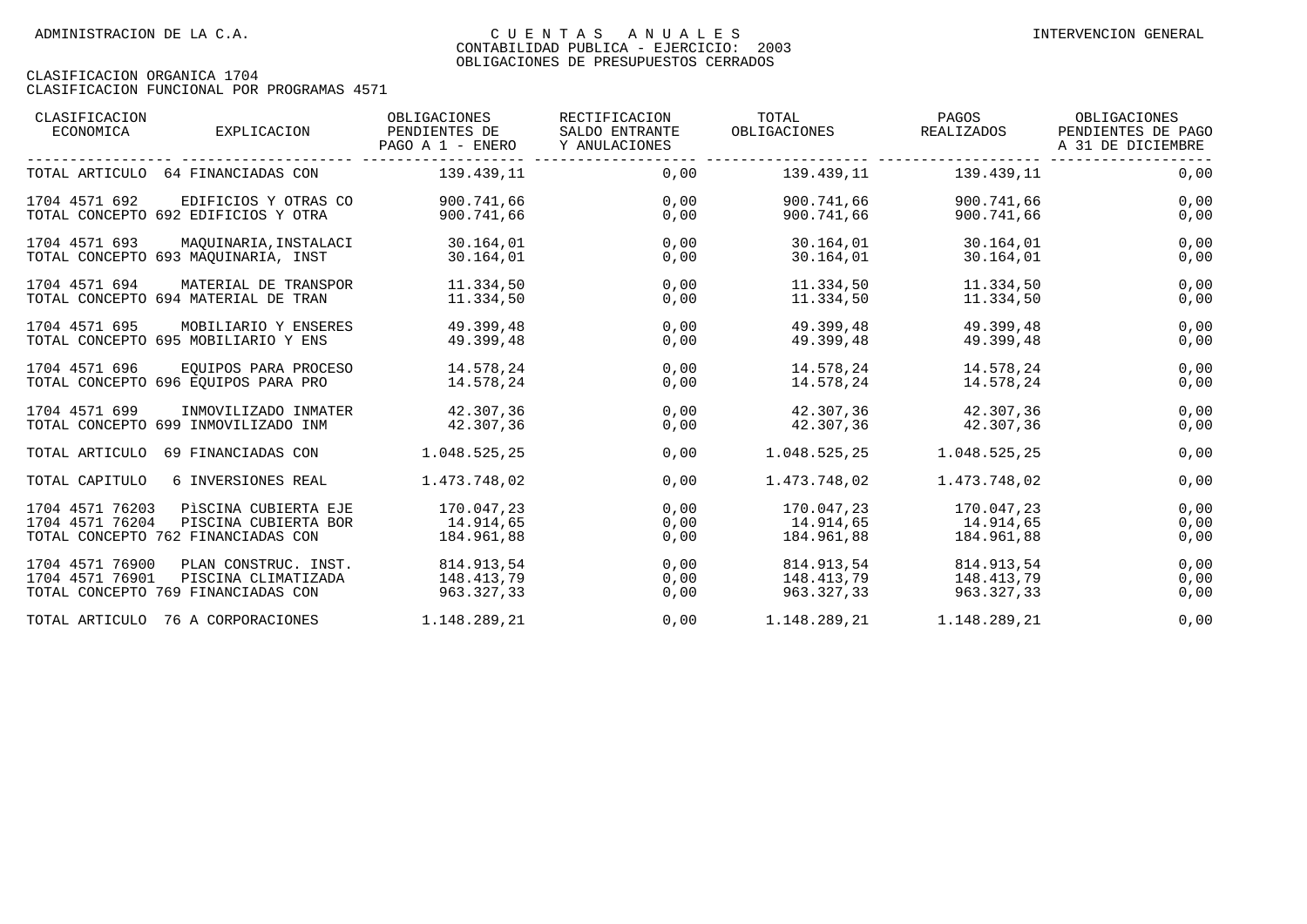| CLASIFICACION<br>ECONOMICA | EXPLICACION                                                | OBLIGACIONES<br>PENDIENTES DE<br>PAGO A 1 - ENERO | RECTIFICACION<br>SALDO ENTRANTE<br>Y ANULACIONES | TOTAL<br>OBLIGACIONES    | PAGOS<br>REALIZADOS      | OBLIGACIONES<br>PENDIENTES DE PAGO<br>A 31 DE DICIEMBRE |
|----------------------------|------------------------------------------------------------|---------------------------------------------------|--------------------------------------------------|--------------------------|--------------------------|---------------------------------------------------------|
| 1704 4571 78901            | PLAN CONS. INSTS. DE<br>TOTAL CONCEPTO 789 FINANCIADAS CON | 206.825,69<br>206.825,69                          | 0,00<br>0.00                                     | 206.825,69<br>206.825,69 | 206.825,69<br>206.825,69 | 0,00<br>0,00                                            |
| TOTAL ARTICULO             | 78 A FAMILIAS E INS                                        | 206.825,69                                        | 0.00                                             | 206.825,69               | 206.825,69               | 0,00                                                    |
| TOTAL CAPITULO             | TRANSFERENCIAS D                                           | 1.355.114,90                                      | 0.00                                             | 1.355.114.90             | 1.355.114,90             | 0,00                                                    |
| TOTAL FUNCIONAL            | 4571 FOMENTO Y APOYO                                       | 4.410.032,18                                      | 0.00                                             | 4.410.032.18             | 4.410.032,18             | 0,00                                                    |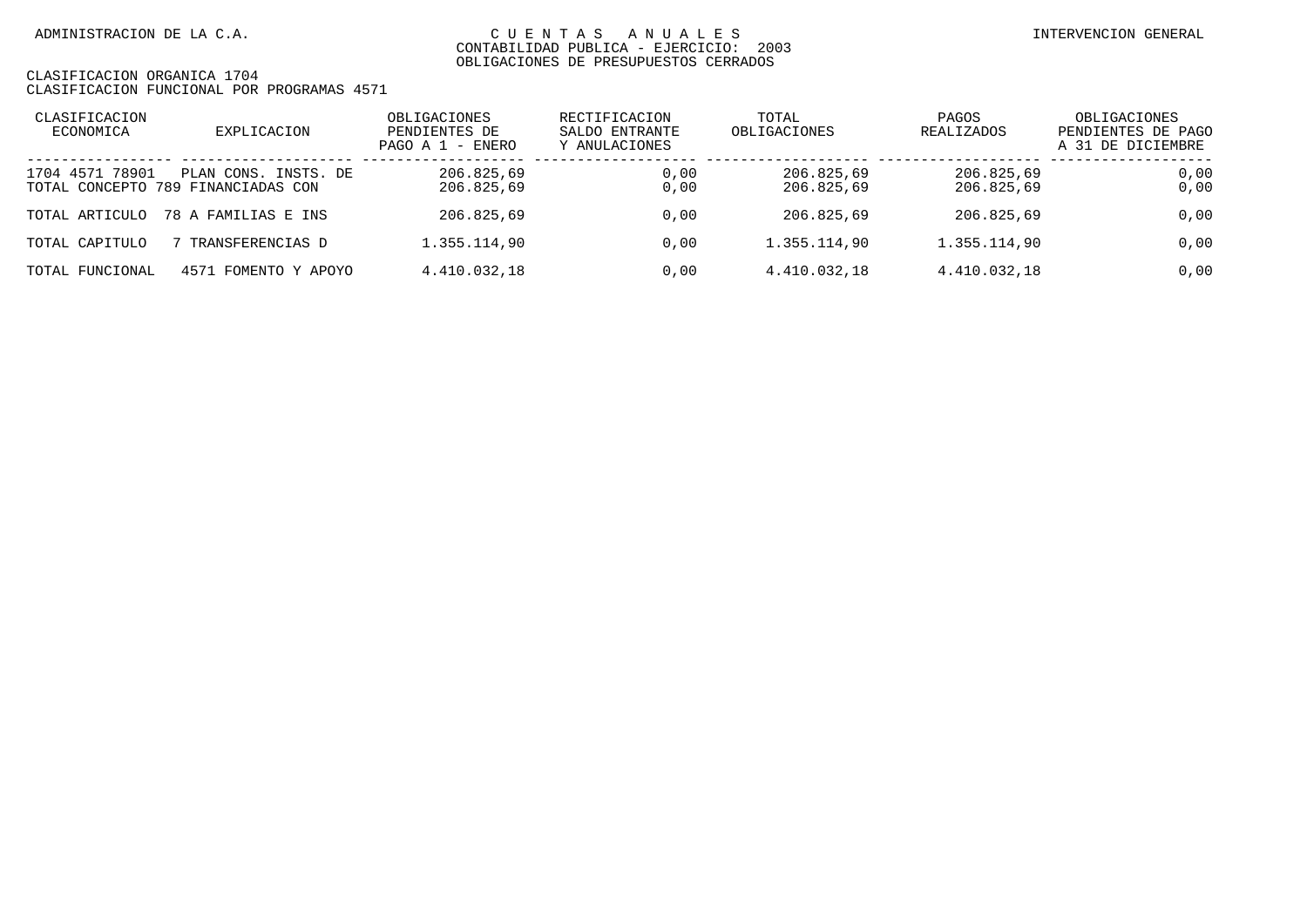| CLASIFICACION<br>ECONOMICA | EXPLICACION           | OBLIGACIONES<br>PENDIENTES DE<br>PAGO A $1$ - ENERO | RECTIFICACION<br>SALDO ENTRANTE<br>Y ANULACIONES | TOTAL<br>OBLIGACIONES | PAGOS<br><b>REALIZADOS</b> | OBLIGACIONES<br>PENDIENTES DE PAGO<br>A 31 DE DICIEMBRE |
|----------------------------|-----------------------|-----------------------------------------------------|--------------------------------------------------|-----------------------|----------------------------|---------------------------------------------------------|
| TOTAL ORGANICO             | 1704 D.G. DEL DEPORTE | 5.807.377,06                                        | 0.00                                             | 5.807.377.06          | 5.807.377.06               | ,00                                                     |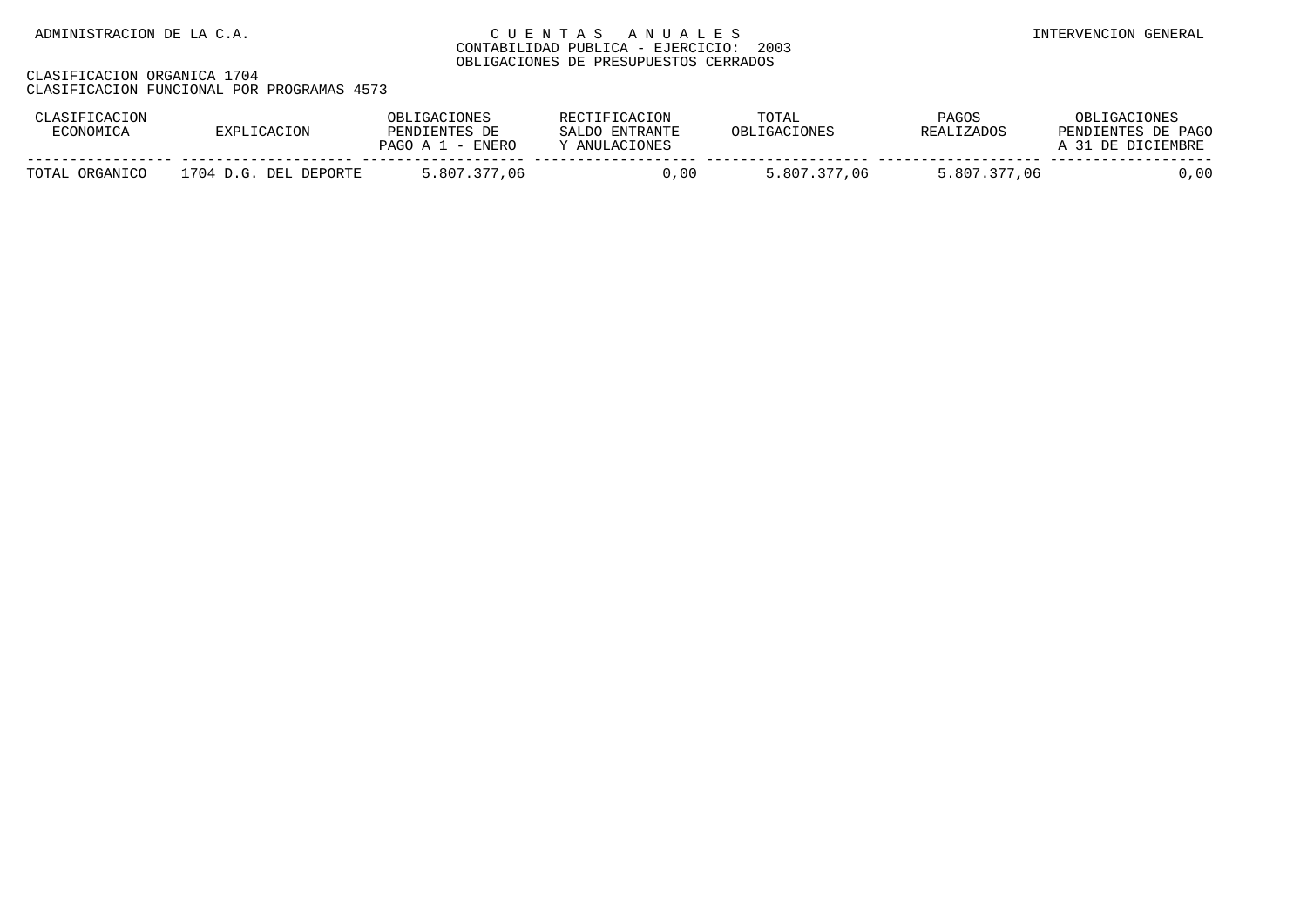| CLASIFICACION<br>ECONOMICA                                                                   | EXPLICACION                                                          | OBLIGACIONES<br>PENDIENTES DE<br>PAGO A 1 - ENERO | RECTIFICACION<br>SALDO ENTRANTE<br>Y ANULACIONES | TOTAL<br>OBLIGACIONES                   | PAGOS<br>REALIZADOS                     | OBLIGACIONES<br>PENDIENTES DE PAGO<br>A 31 DE DICIEMBRE |
|----------------------------------------------------------------------------------------------|----------------------------------------------------------------------|---------------------------------------------------|--------------------------------------------------|-----------------------------------------|-----------------------------------------|---------------------------------------------------------|
| 1705 7511 16000<br>TOTAL CONCEPTO 160 CUOTAS SOCIALES                                        | SEGURIDAD SOCIAL                                                     | 17.177,82<br>17.177,82                            | 0,00<br>0,00                                     | 17.177,82                               | 17.177,82 17.177,82<br>17.177,82        | 0,00<br>0,00                                            |
| TOTAL ARTICULO 16 CUOTAS, PRESTACI                                                           |                                                                      | 17.177.82                                         | 0,00                                             | 17.177.82                               | 17.177.82                               | 0,00                                                    |
| TOTAL CAPITULO                                                                               | 1 GASTOS DE PERSON                                                   | 17.177.82                                         | 0,00                                             | 17.177.82                               | 17.177.82                               | 0,00                                                    |
| 1705 7511 202<br>TOTAL CONCEPTO 202 EDIFICIOS Y OTRA                                         | EDIFICIOS Y OTRAS CO                                                 | 8.202,15<br>8.202.15                              | 0,00<br>0,00                                     | 8.202, 15<br>8.202,15                   | 8.202,15<br>8.202,15                    | 0,00<br>0,00                                            |
| TOTAL ARTICULO 20 ARRENDAMIENTOS                                                             |                                                                      | 8.202,15                                          | 0,00                                             | 8.202, 15                               | 8.202,15                                | 0,00                                                    |
| 1705 7511 214<br>TOTAL CONCEPTO 214 MATERIAL DE TRAN                                         | MATERIAL DE TRANSPOR                                                 | 17,37<br>17,37                                    | 0,00<br>0,00                                     | 17,37<br>17,37                          | 17,37<br>17,37                          | 0,00<br>0,00                                            |
| 1705 7511 215<br>TOTAL CONCEPTO 215 MOBILIARIO Y ENS                                         | MOBILIARIO Y ENSERES                                                 | 176,82<br>176,82                                  | 0,00<br>0,00                                     | 176,82<br>176,82                        | 176,82<br>176,82                        | 0,00<br>0,00                                            |
| TOTAL ARTICULO 21 REPARACION Y CON                                                           |                                                                      | 194,19                                            | 0,00                                             | 194,19                                  | 194,19                                  | 0,00                                                    |
| 1705 7511 22000<br>1705 7511 22001<br>1705 7511 22003<br>TOTAL CONCEPTO 220 MATERIAL DE OFIC | ORDINARIO NO INVENTA<br>MOBILIARIO Y ENSERES<br>LIBROS Y OTRAS PUBLI | 593,99<br>3.309,56<br>51,39<br>3.954,94           | 0,00<br>0,00<br>0,00<br>0,00                     | 593,99<br>3.309,56<br>51,39<br>3.954,94 | 593,99<br>3.309,56<br>51,39<br>3.954,94 | 0,00<br>0,00<br>0,00<br>0,00                            |
| 1705 7511 22109<br>TOTAL CONCEPTO 221 SUMINISTROS                                            | OTROS SUMINISTROS. S                                                 | 24,04<br>24,04                                    | 0,00<br>0,00                                     | 24,04<br>24,04                          | 24,04<br>24,04                          | 0,00<br>0,00                                            |
| 1705 7511 22200<br>TOTAL CONCEPTO 222 COMUNICACIONES                                         | TELEFONICAS                                                          | 326,05<br>326,05                                  | 0,00<br>0,00                                     | 326,05<br>326,05                        | 326,05<br>326,05                        | 0,00<br>0,00                                            |
| 1705 7511 22601<br>1705 7511 22602                                                           | ATENCIONES PROTOCOLA<br>GASTOS DE DIVULGACIO                         | 2.826,75<br>1.941,03                              | 0,00<br>0,00                                     | 2.826,75<br>1.941,03                    | 2.826,75<br>1.941,03                    | 0,00<br>0,00                                            |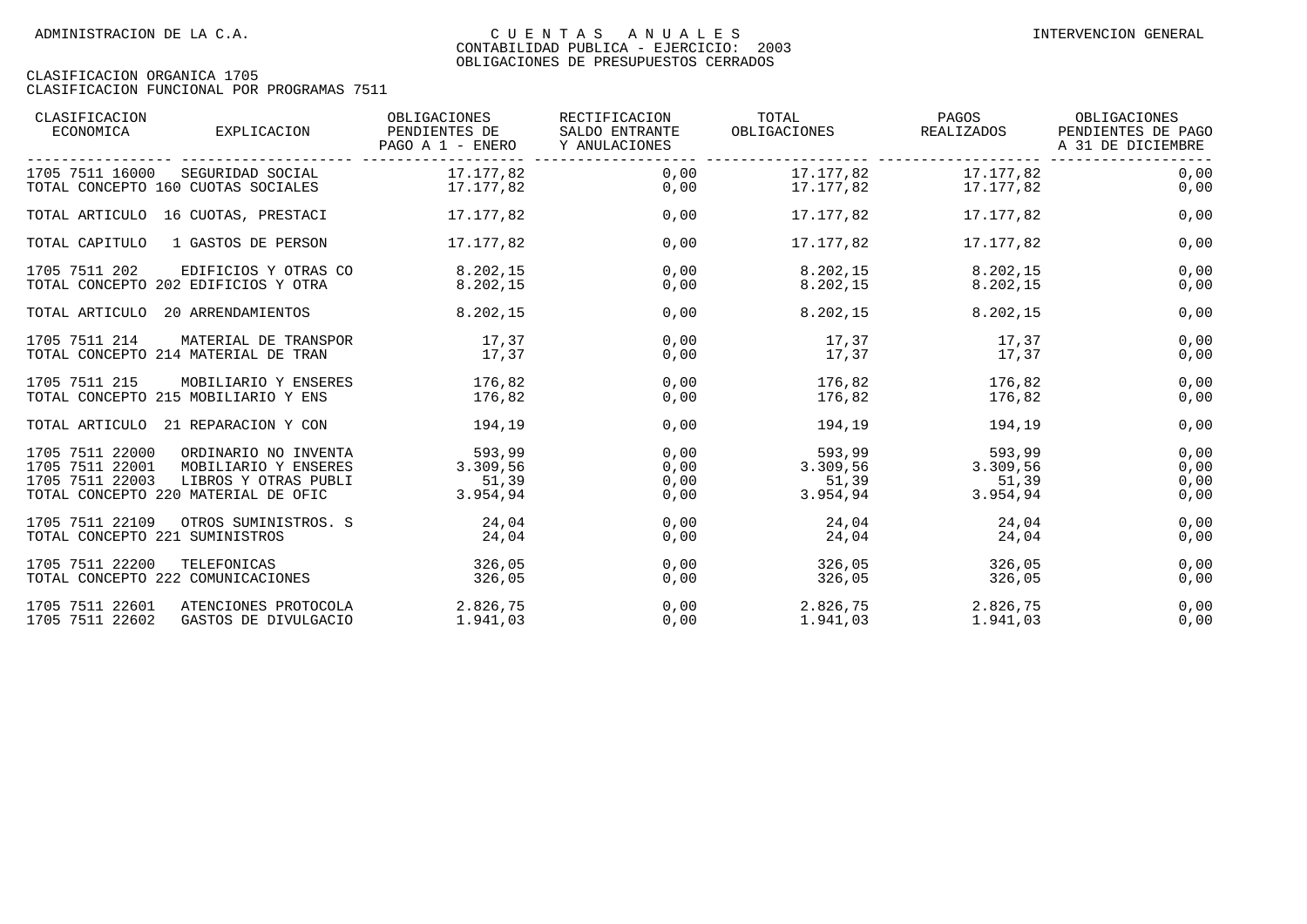| CLASIFICACION<br>ECONOMICA                            | EXPLICACION                                                                            | OBLIGACIONES<br>PENDIENTES DE<br>PAGO A 1 - ENERO | RECTIFICACION<br>SALDO ENTRANTE<br>Y ANULACIONES | TOTAL<br>OBLIGACIONES                       | PAGOS<br>REALIZADOS                         | OBLIGACIONES<br>PENDIENTES DE PAGO<br>A 31 DE DICIEMBRE |
|-------------------------------------------------------|----------------------------------------------------------------------------------------|---------------------------------------------------|--------------------------------------------------|---------------------------------------------|---------------------------------------------|---------------------------------------------------------|
|                                                       | TOTAL CONCEPTO 226 GASTOS DIVERSOS 4.767,78                                            |                                                   | 0,00                                             |                                             | 4.767,78 4.767,78                           | 0,00                                                    |
| 1705 7511 22700<br>1705 7511 22706<br>1705 7511 22709 | LIMPIEZA Y ASEO<br>ESTUDIOS Y TRABAJOS<br>OTROS<br>TOTAL CONCEPTO 227 TRABAJOS REALIZA | 52,90<br>11.106,86<br>1.303,84<br>12.463,60       | 0,00<br>0,00<br>0,00<br>0,00                     | 52,90<br>11.106,86<br>1.303,84<br>12.463,60 | 52,90<br>11.106,86<br>1.303,84<br>12.463,60 | 0,00<br>0,00<br>0,00<br>0,00                            |
|                                                       | TOTAL ARTICULO 22 MATERIAL, SUMINI                                                     | 21.536,41                                         | 0,00                                             | 21.536,41                                   | 21.536,41                                   | 0,00                                                    |
| 1705 7511 230<br>TOTAL CONCEPTO 230 DIETAS            | DIETAS                                                                                 | 1.327,78<br>1.327,78                              | 0,00<br>0,00                                     | 1.327,78<br>1.327,78                        | 1.327,78<br>1.327,78                        | 0,00<br>0,00                                            |
| 1705 7511 231<br>TOTAL CONCEPTO 231 LOCOMOCION        | LOCOMOCION                                                                             | 1.473,80<br>1.473,80                              | 0,00<br>0,00                                     | 1.473,80<br>1.473,80                        | 1.473,80<br>1.473,80                        | 0,00<br>0,00                                            |
| TOTAL ARTICULO                                        | 23 INDEMNIZACIONES                                                                     | 2.801,58                                          | 0,00                                             | 2.801,58                                    | 2.801,58                                    | 0,00                                                    |
| TOTAL CAPITULO                                        | 2 GASTOS EN BIENES                                                                     | 32.734,33                                         | 0,00                                             | 32.734,33                                   | 32.734,33                                   | 0,00                                                    |
| 1705 7511 44900                                       | A EMPRESAS PÚBLICAS<br>TOTAL CONCEPTO 449 FINANCIADAS CON                              | 115.069,68<br>115.069,68                          | 0,00<br>0,00                                     | 115.069,68<br>115.069,68                    | 115.069,68<br>115.069,68                    | 0,00<br>0,00                                            |
|                                                       | TOTAL ARTICULO 44 A EMPRESAS PUBLI                                                     | 115.069,68                                        | 0,00                                             | 115.069,68                                  | 115.069,68                                  | 0,00                                                    |
| 1705 7511 46900                                       | A CORPORACIONES LOCA<br>TOTAL CONCEPTO 469 FINANCIADAS CON                             | 57.379.27<br>57.379,27                            | 0,00<br>0,00                                     | 57.379.27<br>57.379,27                      | 57.379.27<br>57.379,27                      | 0,00<br>0,00                                            |
|                                                       | TOTAL ARTICULO 46 A CORPORACIONES                                                      | 57.379,27                                         | 0,00                                             | 57.379,27                                   | 57.379,27                                   | 0,00                                                    |
| 1705 7511 48900                                       | A FAMILIAS E INSTITU<br>TOTAL CONCEPTO 489 FINANCIADAS CON                             | 203.884,76<br>203.884,76                          | 0,00<br>0,00                                     | 203.884,76<br>203.884,76                    | 203.884,76<br>203.884,76                    | 0,00<br>0,00                                            |
| TOTAL ARTICULO                                        | 48 A FAMILIAS E INS                                                                    | 203.884,76                                        | 0,00                                             | 203.884,76                                  | 203.884,76                                  | 0,00                                                    |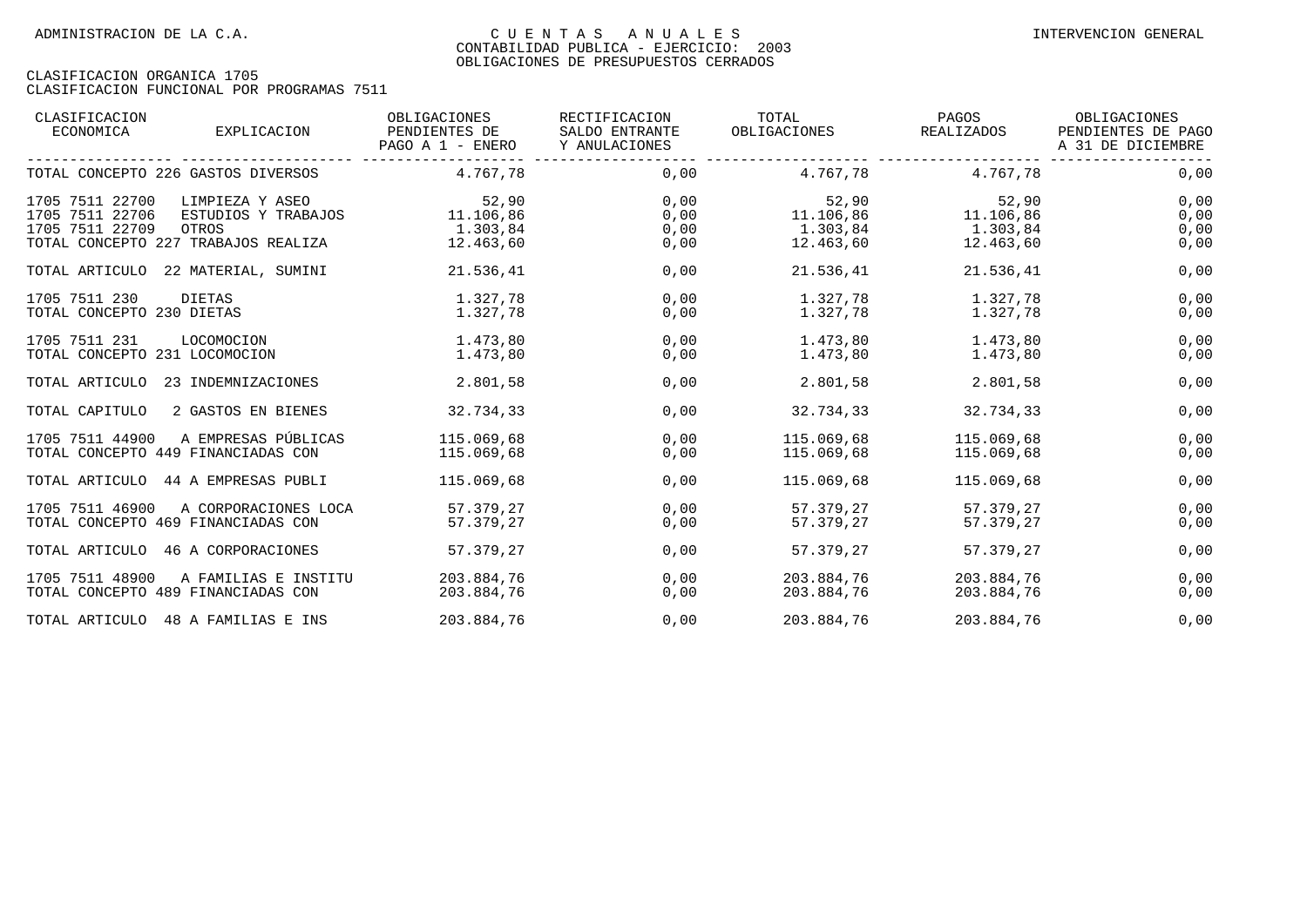| CLASIFICACION<br>ECONOMICA | EXPLICACION                                                 | OBLIGACIONES<br>PENDIENTES DE<br>PAGO A 1 - ENERO | RECTIFICACION<br>SALDO ENTRANTE<br>Y ANULACIONES | TOTAL<br>OBLIGACIONES    | PAGOS<br>REALIZADOS                     | OBLIGACIONES<br>PENDIENTES DE PAGO<br>A 31 DE DICIEMBRE |
|----------------------------|-------------------------------------------------------------|---------------------------------------------------|--------------------------------------------------|--------------------------|-----------------------------------------|---------------------------------------------------------|
| TOTAL CAPITULO             | 4 TRANSFERENCIAS C                                          | 376.333,71                                        | 0,00                                             | 376.333,71               | ___ _ ___________________<br>376.333,71 | 0,00                                                    |
| 1705 7511 622              | EDIFICIOS Y OTRAS CO<br>TOTAL CONCEPTO 622 EDIFICIOS Y OTRA | 758.820.43<br>758.820,43                          | 0,00<br>0,00                                     | 758.820,43<br>758.820,43 | 758.820,43<br>758.820,43                | 0,00<br>0,00                                            |
| 1705 7511 627              | BIENES DESTINADOS PA<br>TOTAL CONCEPTO 627 BIENES DESTINADO | 959.209,93<br>959.209,93                          | 0,00<br>0,00                                     | 959.209,93<br>959.209,93 | 959.209,93<br>959.209,93                | 0,00<br>0,00                                            |
|                            | TOTAL ARTICULO 62 FINANCIADAS CON                           | 1.718.030,36                                      | 0,00                                             | 1.718.030,36             | 1.718.030,36                            | 0,00                                                    |
| 1705 7511 690              | TERRENOS Y BIENES NA<br>TOTAL CONCEPTO 690 TERRENOS Y BIENE | 29.900.82<br>29.900,82                            | 0,00<br>0,00                                     | 29.900.82<br>29.900,82   | 29.900,82<br>29.900,82                  | 0,00<br>0,00                                            |
| 1705 7511 692              | EDIFICIOS Y OTRAS CO<br>TOTAL CONCEPTO 692 EDIFICIOS Y OTRA | 345.666,70<br>345.666,70                          | 0,00<br>0,00                                     | 345.666,70<br>345.666,70 | 345.666,70<br>345.666,70                | 0,00<br>0,00                                            |
| 1705 7511 695              | MOBILIARIO Y ENSERES<br>TOTAL CONCEPTO 695 MOBILIARIO Y ENS | 6.286, 13<br>6.286,13                             | 0,00<br>0,00                                     | 6.286,13<br>6.286, 13    | 6.286, 13<br>6.286,13                   | 0,00<br>0,00                                            |
| 1705 7511 696              | EOUIPOS PARA PROCESO<br>TOTAL CONCEPTO 696 EOUIPOS PARA PRO | 2.086,58<br>2.086,58                              | 0,00<br>0,00                                     | 2.086,58<br>2.086,58     | 2.086,58<br>2.086,58                    | 0,00<br>0,00                                            |
| 1705 7511 697              | BIENES DESTINADOS PA<br>TOTAL CONCEPTO 697 BIENES DESTINADO | 71.095.35<br>71.095,35                            | 0,00<br>0,00                                     | 71.095,35<br>71.095,35   | 71.095.35<br>71.095,35                  | 0,00<br>0,00                                            |
| 1705 7511 699              | INMOVILIZADO INMATER<br>TOTAL CONCEPTO 699 INMOVILIZADO INM | 64.381,94<br>64.381,94                            | 0,00<br>0,00                                     | 64.381,94<br>64.381,94   | 64.381,94<br>64.381,94                  | 0,00<br>0,00                                            |
| TOTAL ARTICULO             | 69 FINANCIADAS CON                                          | 519.417,52                                        | 0,00                                             | 519.417,52               | 519.417,52                              | 0,00                                                    |
| TOTAL CAPITULO             | 6 INVERSIONES REAL                                          | 2.237.447,88                                      | 0,00                                             | 2.237.447,88             | 2.237.447,88                            | 0,00                                                    |
| 1705 7511 76200            | SUBV. AYUNTAMIENTOS                                         | 131.730,67                                        | 0,00                                             | 131.730,67               | 131.730,67                              | 0,00                                                    |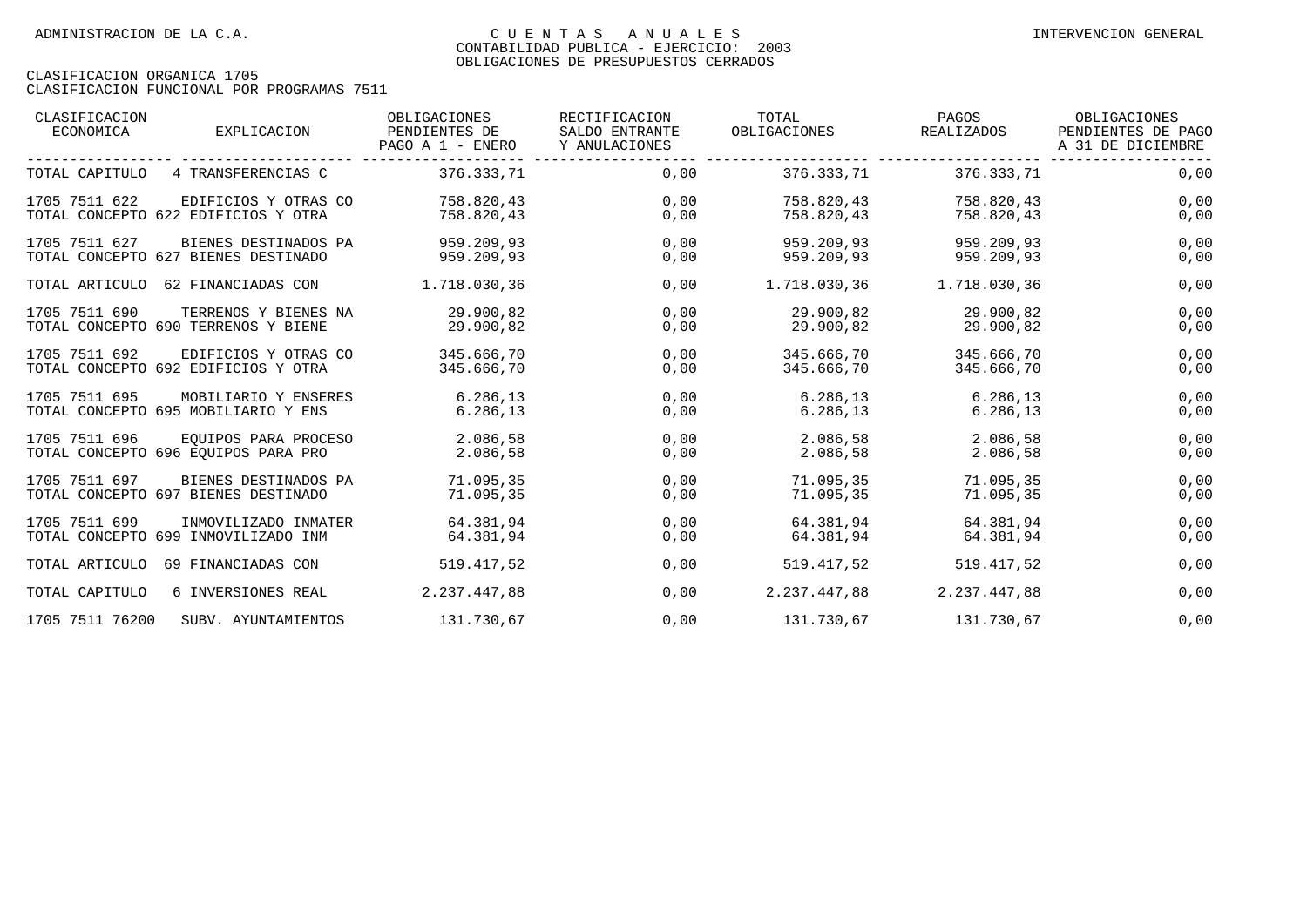| CLASIFICACION<br>ECONOMICA | EXPLICACION                                                | OBLIGACIONES<br>PENDIENTES DE<br>PAGO A 1 - ENERO | RECTIFICACION<br>SALDO ENTRANTE<br>Y ANULACIONES | TOTAL<br>OBLIGACIONES    | PAGOS<br>REALIZADOS      | OBLIGACIONES<br>PENDIENTES DE PAGO<br>A 31 DE DICIEMBRE |
|----------------------------|------------------------------------------------------------|---------------------------------------------------|--------------------------------------------------|--------------------------|--------------------------|---------------------------------------------------------|
|                            | TOTAL CONCEPTO 762 FINANCIADAS CON                         | 131.730,67                                        | 0,00                                             | 131.730,67               | 131.730,67               | 0,00                                                    |
| 1705 7511 76900            | A CORPORACIONES LOCA<br>TOTAL CONCEPTO 769 FINANCIADAS CON | 830.799,45<br>830.799,45                          | 0,00<br>0,00                                     | 830.799,45<br>830.799,45 | 830.799,45<br>830.799,45 | 0,00<br>0,00                                            |
| TOTAL ARTICULO             | 76 A CORPORACIONES                                         | 962.530,12                                        | 0,00                                             | 962.530,12               | 962.530,12               | 0,00                                                    |
| 1705 7511 77900            | SUBV. EMPRESAS PRIVA<br>TOTAL CONCEPTO 779 FINANCIADAS CON | 197.866,99<br>197.866,99                          | 0,00<br>0,00                                     | 197.866,99<br>197.866,99 | 197.866,99<br>197.866,99 | 0,00<br>0,00                                            |
| TOTAL ARTICULO             | 77 A EMPRESAS PRIVA                                        | 197.866,99                                        | 0,00                                             | 197.866,99               | 197.866,99               | 0,00                                                    |
| 1705 7511 78200            | A FAMILIAS E INST. S<br>TOTAL CONCEPTO 782 FINANCIADAS CON | 182.388,84<br>182.388,84                          | 0,00<br>0,00                                     | 182.388,84<br>182.388,84 | 182.388,84<br>182.388,84 | 0,00<br>0,00                                            |
| TOTAL ARTICULO             | 78 A FAMILIAS E INS                                        | 182.388,84                                        | 0,00                                             | 182.388,84               | 182.388,84               | 0,00                                                    |
| TOTAL CAPITULO             | 7 TRANSFERENCIAS D                                         | 1.342.785,95                                      | 0,00                                             | 1.342.785,95             | 1.342.785,95             | 0,00                                                    |
| TOTAL FUNCIONAL            | 7511 ORDENACION, PROM                                      | 4.006.479,69                                      | 0,00                                             | 4.006.479,69             | 4.006.479,69             | 0,00                                                    |
| TOTAL ORGANICO             | 1705 D.G. DE TURISMO                                       | 4.006.479,69                                      | 0,00                                             | 4.006.479,69             | 4.006.479,69             | 0,00                                                    |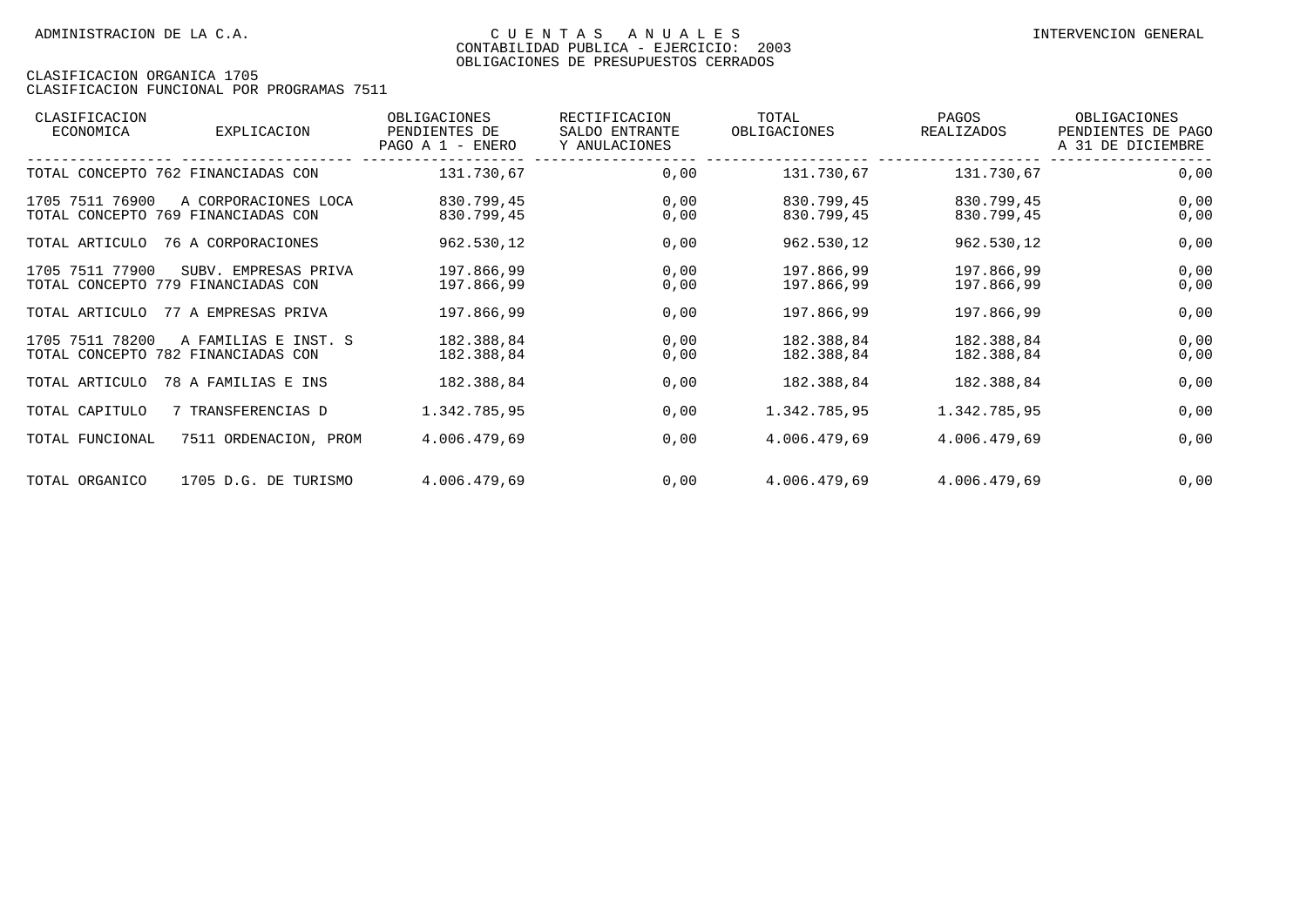| CLASIFICACION<br>ECONOMICA                                                                                                         | EXPLICACION                                                                                                           | OBLIGACIONES<br>PENDIENTES DE<br>PAGO A 1 - ENERO                  | RECTIFICACION<br>SALDO ENTRANTE<br>Y ANULACIONES | TOTAL<br>OBLIGACIONES                                   | PAGOS<br>REALIZADOS                                                             | OBLIGACIONES<br>PENDIENTES DE PAGO<br>A 31 DE DICIEMBRE |
|------------------------------------------------------------------------------------------------------------------------------------|-----------------------------------------------------------------------------------------------------------------------|--------------------------------------------------------------------|--------------------------------------------------|---------------------------------------------------------|---------------------------------------------------------------------------------|---------------------------------------------------------|
| 1801 4211 16000<br>TOTAL CONCEPTO 160 CUOTAS SOCIALES                                                                              | SEGURIDAD SOCIAL                                                                                                      | 74.819,97<br>74.819,97                                             | 0,00<br>0,00                                     | 74.819,97<br>74.819,97                                  | 74.819,97<br>74.819,97                                                          | 0,00<br>0,00                                            |
| TOTAL ARTICULO 16 CUOTAS, PRESTACI                                                                                                 |                                                                                                                       | 74.819,97                                                          | 0,00                                             | 74.819,97                                               | 74.819,97                                                                       | 0,00                                                    |
| TOTAL CAPITULO                                                                                                                     | 1 GASTOS DE PERSON                                                                                                    | 74.819.97                                                          | 0,00                                             | 74.819.97                                               | 74.819.97                                                                       | 0,00                                                    |
| 1801 4211 202<br>TOTAL CONCEPTO 202 EDIFICIOS Y OTRA                                                                               | EDIFICIOS Y OTRAS CO                                                                                                  | 7.500,00<br>7.500.00                                               | 0,00<br>0,00                                     | 7.500,00<br>7.500,00                                    | 7.500,00<br>7.500,00                                                            | 0,00<br>0,00                                            |
| TOTAL ARTICULO 20 ARRENDAMIENTOS                                                                                                   |                                                                                                                       | 7.500,00                                                           | 0,00                                             | 7.500,00                                                | 7.500,00                                                                        | 0,00                                                    |
| 1801 4211 212<br>TOTAL CONCEPTO 212 EDIFICIOS Y OTRA                                                                               | EDIFICIOS Y OTRAS CO                                                                                                  | 470.348,71<br>470.348.71                                           | 0,00<br>0,00                                     | 470.348,71<br>470.348.71                                | 470.348,71<br>470.348.71                                                        | 0,00<br>0,00                                            |
| 1801 4211 213<br>TOTAL CONCEPTO 213 MAOUINARIA, INST                                                                               | MAOUINARIA, INSTALACI                                                                                                 | 739,98<br>739,98                                                   | 0,00<br>0,00                                     | 739,98<br>739,98                                        | 739,98<br>739,98                                                                | 0,00<br>0,00                                            |
| 1801 4211 215<br>TOTAL CONCEPTO 215 MOBILIARIO Y ENS                                                                               | MOBILIARIO Y ENSERES 1.417,07                                                                                         | 1.417.07                                                           | 0,00<br>0,00                                     | $1.417,07$ $1.417,07$<br>$1.417,07$ $1.417,07$          |                                                                                 | 0,00<br>0,00                                            |
| TOTAL ARTICULO 21 REPARACION Y CON                                                                                                 |                                                                                                                       | 472.505,76                                                         | 0,00                                             | 472.505,76                                              | 472.505,76                                                                      | 0,00                                                    |
| 1801 4211 22000<br>1801 4211 22001<br>1801 4211 22002<br>1801 4211 22003<br>1801 4211 22004<br>TOTAL CONCEPTO 220 MATERIAL DE OFIC | ORDINARIO NO INVENTA<br>MOBILIARIO Y ENSERES<br>PRENSA, REVISTAS Y PU<br>LIBROS Y OTRAS PUBLI<br>MATERIAL INFORMATICO | 6.600, 10<br>9.951,34<br>145,86<br>124,51<br>2.919,82<br>19.741,63 | 0,00<br>0,00<br>0,00<br>0,00<br>0,00<br>0,00     | 6.600, 10<br>9.951, 34<br>145,86<br>124,51<br>19.741,63 | 6.600, 10<br>9.951.34<br>145,86<br>124,51<br>$2.919,82$ $2.919,82$<br>19.741,63 | 0,00<br>0,00<br>0,00<br>0,00<br>0,00<br>0,00            |
| 1801 4211 22100<br>1801 4211 22101<br>1801 4211 22103                                                                              | ENERGIA ELECTRICA<br>AGUA<br>COMBUSTIBLES                                                                             | 12.786,37<br>591,62<br>8.864,27                                    | 0,00<br>0,00<br>0,00                             | 591,62<br>8.864,27                                      | 12.786,37 12.786,37<br>591,62<br>8.864,27                                       | 0,00<br>0,00<br>0,00                                    |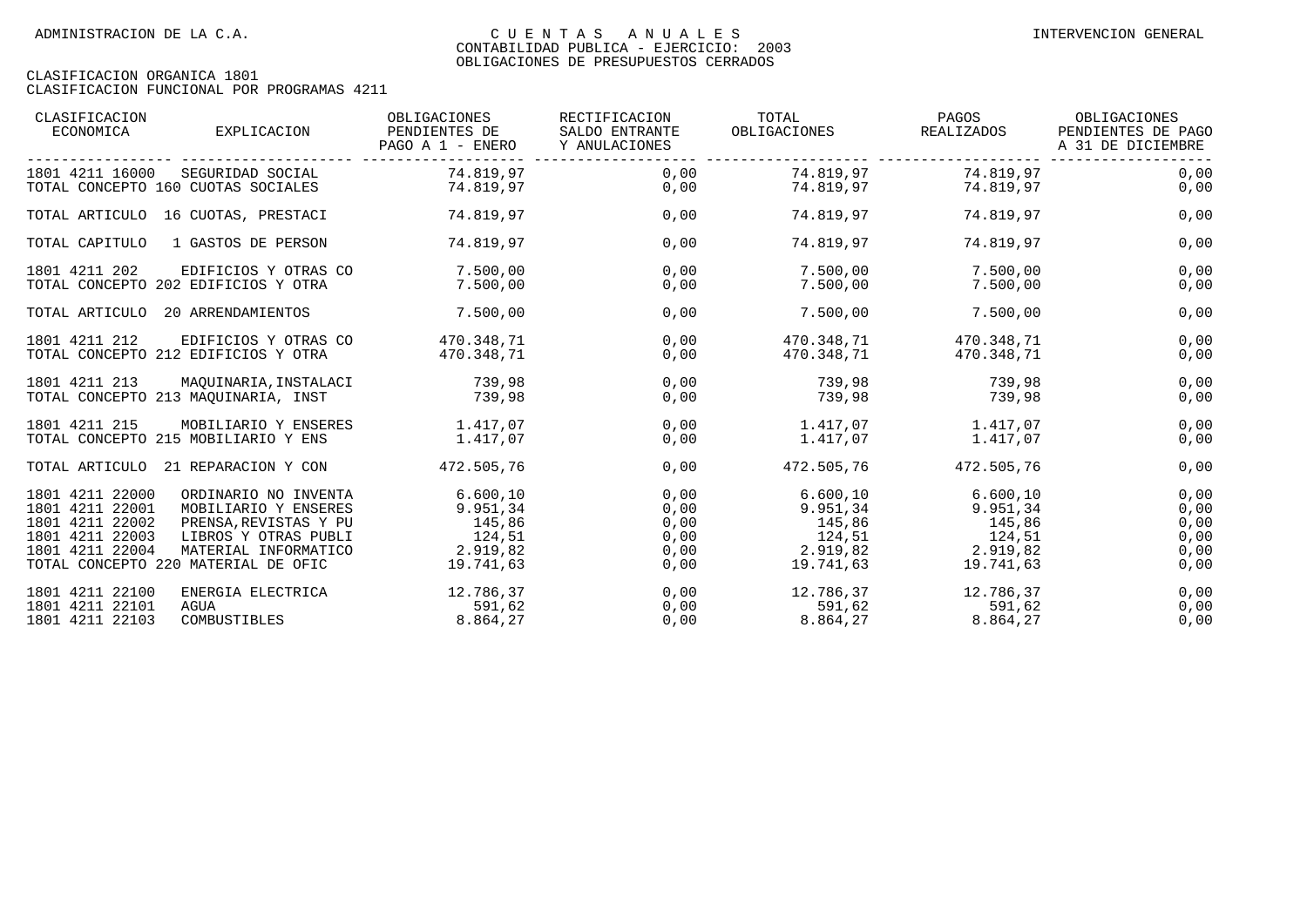| CLASIFICACION<br>ECONOMICA<br>EXPLICACION | OBLIGACIONES<br>PENDIENTES DE<br>PAGO A 1 - ENERO | RECTIFICACION<br>SALDO ENTRANTE<br>Y ANULACIONES | TOTAL<br>OBLIGACIONES      | PAGOS<br>REALIZADOS | OBLIGACIONES<br>PENDIENTES DE PAGO<br>A 31 DE DICIEMBRE |
|-------------------------------------------|---------------------------------------------------|--------------------------------------------------|----------------------------|---------------------|---------------------------------------------------------|
| 1801 4211 22104<br>VESTUARIO              | 246,09                                            | 0,00                                             | 246,09                     | 246,09              | 0,00                                                    |
| 1801 4211 22106<br>PRODUCTOS FARMACEUTI   | 106,80                                            | 0,00                                             | 106, 80                    | 106, 80             | 0,00                                                    |
| 1801 4211 22109<br>OTROS SUMINISTROS      | 14.162,17                                         |                                                  | $0,00$ 14.162,17 14.162,17 |                     | 0,00                                                    |
| TOTAL CONCEPTO 221 SUMINISTROS            | 36.757,32                                         | 0,00                                             | 36.757,32                  | 36.757,32           | 0,00                                                    |
| 1801 4211 22200<br>TELEFONICAS            | 1.893,88                                          | 0,00                                             | 1.893,88                   | 1.893,88            | 0,00                                                    |
| TOTAL CONCEPTO 222 COMUNICACIONES         | 1.893,88                                          | 0,00                                             | 1.893,88                   | 1.893,88            | 0,00                                                    |
| 1801 4211 223<br>TRANSPORTE               | 1.991.467,79                                      | 0,00                                             |                            |                     | 0,00                                                    |
| TOTAL CONCEPTO 223 TRANSPORTE             | 1.991.467,79                                      | 0,00                                             | 1.991.467,79               | 1.991.467.79        | 0,00                                                    |
| 1801 4211 22400<br>EDIFICIOS Y LOCALES    | 36,84                                             | 0,00                                             | 36,84                      | 36,84               | 0,00                                                    |
| TOTAL CONCEPTO 224 PRIMAS DE SEGURO       | 36,84                                             | 0,00                                             | 36,84                      | 36,84               | 0,00                                                    |
| 1801 4211 22601<br>ATENCIONES PROTOCOLA   | 572,85                                            | 0,00                                             | 572,85                     | 572,85              | 0,00                                                    |
| 1801 4211 22602<br>GASTOS DE DIVULGACIO   | 55.868,66                                         | 0,00                                             | 55.868,66                  | 55.868,66           | 0,00                                                    |
| 1801 4211 22603<br>JURIDICOS, CONTENCIOS  | 900,00                                            | 0,00                                             | 900,00                     | 900,00              | 0,00                                                    |
| TOTAL CONCEPTO 226 GASTOS DIVERSOS        | 57.341,51                                         | 0,00                                             | 57.341,51                  | 57.341,51           | 0,00                                                    |
| 1801 4211 22700<br>LIMPIEZA Y ASEO        | 4.852,75                                          | 0,00                                             | 4.852,75                   | 4.852,75            | 0,00                                                    |
| 1801 4211 22701<br>SEGURIDAD              | 29.679,03                                         | 0,00                                             | 29.679,03                  | 29.679,03           | 0,00                                                    |
| 1801 4211 22706<br>ESTUDIOS Y TRABAJOS    | 32.551,23                                         | 0,00                                             | 32.551,23                  | 32.551,23           | 0,00                                                    |
| 1801 4211 22709<br>OTROS                  | 424,97                                            | 0,00                                             | 424,97                     | 424,97              | 0,00                                                    |
| TOTAL CONCEPTO 227 TRABAJOS REALIZA       | 67.507.98                                         | 0,00                                             | 67.507.98                  | 67.507.98           | 0,00                                                    |
| TOTAL ARTICULO 22 MATERIAL, SUMINI        | 2.174.746,95                                      | 0,00                                             | 2.174.746,95               | 2.174.746,95        | 0,00                                                    |
| 1801 4211 230<br>DIETAS                   | 25.714,65                                         | 0,00                                             |                            | 25.714,65 25.714,65 | 0,00                                                    |
| TOTAL CONCEPTO 230 DIETAS                 | 25.714,65                                         | 0,00                                             | 25.714,65                  | 25.714,65           | 0,00                                                    |
| 1801 4211 231<br>LOCOMOCION               | 102.246,71                                        | 0.00                                             | 102.246,71                 | 102.246,71          | 0,00                                                    |
| TOTAL CONCEPTO 231 LOCOMOCION             | 102.246,71                                        | 0,00                                             | 102.246,71                 | 102.246,71          | 0,00                                                    |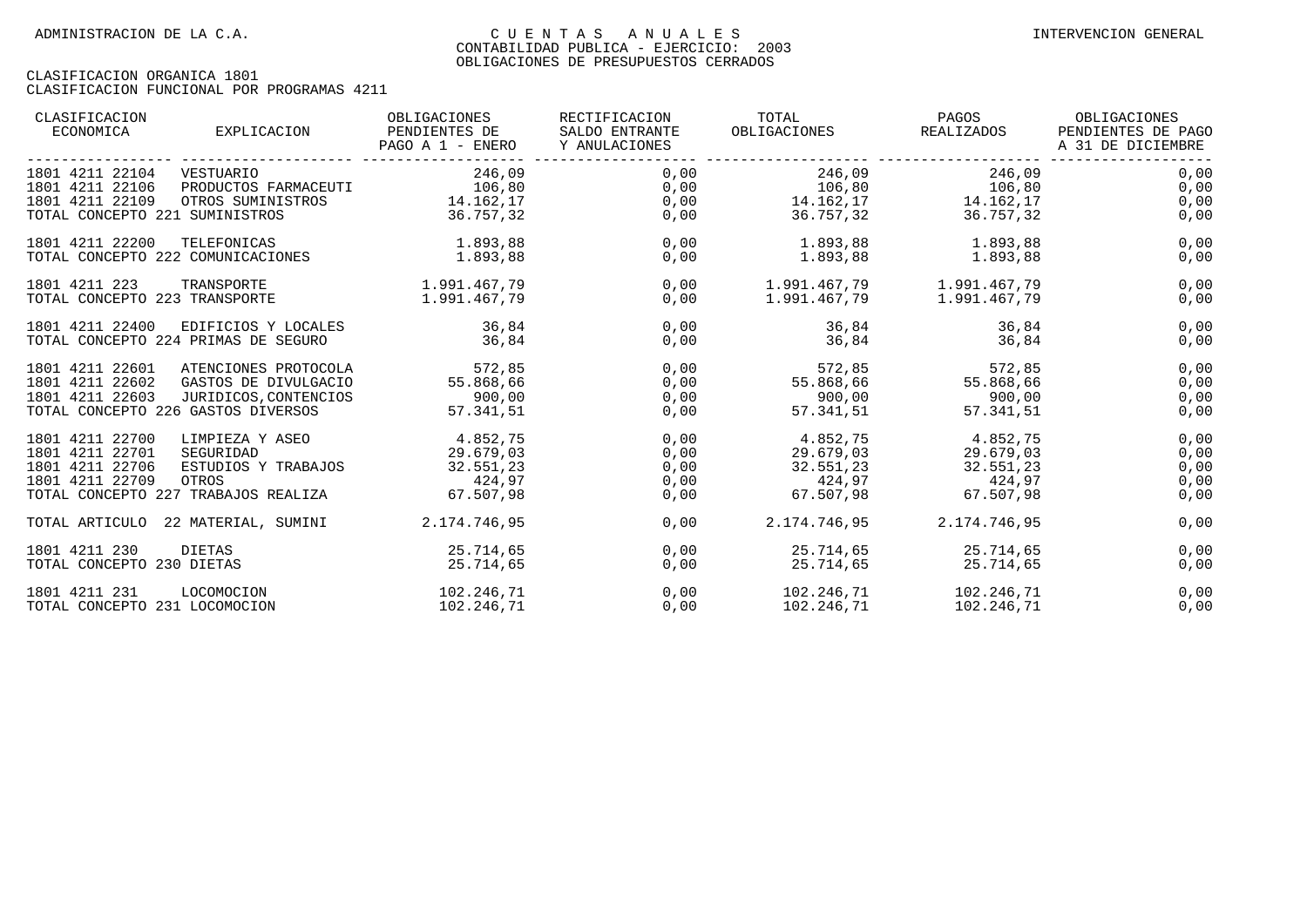| CLASIFICACION<br>ECONOMICA | EXPLICACION                         | OBLIGACIONES<br>PENDIENTES DE<br>PAGO A 1 - ENERO | RECTIFICACION<br>SALDO ENTRANTE<br>Y ANULACIONES | TOTAL<br>OBLIGACIONES | PAGOS<br>REALIZADOS | OBLIGACIONES<br>PENDIENTES DE PAGO<br>A 31 DE DICIEMBRE |
|----------------------------|-------------------------------------|---------------------------------------------------|--------------------------------------------------|-----------------------|---------------------|---------------------------------------------------------|
| 1801 4211 239              | OTRAS INDEMNIZACIONE                | 323,26                                            | 0,00                                             | 323,26                | 323,26              | 0,00                                                    |
|                            | TOTAL CONCEPTO 239 OTRAS INDEMNIZAC | 323,26                                            | 0,00                                             | 323,26                | 323,26              | 0,00                                                    |
|                            | TOTAL ARTICULO 23 INDEMNIZACIONES   | 128.284,62                                        | 0,00                                             | 128.284,62            | 128.284,62          | 0,00                                                    |
| 1801 4211 242              | MATERIAL, SUMINISTROS               | 12.258,75                                         | 0.00                                             | 12.258,75             | 12.258.75           | 0,00                                                    |
|                            | TOTAL CONCEPTO 242 MATERIAL, SUMINI | 12.258,75                                         | 0,00                                             | 12.258,75             | 12.258,75           | 0,00                                                    |
| TOTAL ARTICULO             | 24 SERVICIOS NUEVOS                 | 12.258,75                                         | 0,00                                             | 12.258,75             | 12.258,75           | 0,00                                                    |
| 1801 4211 250              | GASTOS PRUEBAS SELEC                | 2.317,80                                          | 0,00                                             | 2.317,80              | 2.317,80            | 0,00                                                    |
|                            | TOTAL CONCEPTO 250 GASTOS PRUEBAS S | 2.317,80                                          | 0,00                                             | 2.317,80              | 2.317,80            | 0,00                                                    |
| TOTAL ARTICULO             | 25 OTROS GASTOS                     | 2.317,80                                          | 0,00                                             | 2.317,80              | 2.317,80            | 0,00                                                    |
| TOTAL CAPITULO             | 2 GASTOS EN BIENES                  | 2.797.613,88                                      | 0,00                                             | 2.797.613,88          | 2.797.613.88        | 0,00                                                    |
| 1801 4211 622              | EDIFICIOS Y OTRAS CO                | 1.714.140,12                                      | 0,00                                             | 1.714.140,12          | 1.714.140,12        | 0,00                                                    |
|                            | TOTAL CONCEPTO 622 EDIFICIOS Y OTRA | 1.714.140,12                                      | 0,00                                             | 1.714.140,12          | 1.714.140,12        | 0,00                                                    |
| TOTAL ARTICULO             | 62 FINANCIADAS CON                  | 1.714.140,12                                      | 0,00                                             | 1.714.140,12          | 1.714.140,12        | 0,00                                                    |
| 1801 4211 692              | EDIFICIOS Y OTRAS CO                | 2.825.632,29                                      | 0,00                                             | 2.825.632,29          | 2.825.632,29        | 0,00                                                    |
|                            | TOTAL CONCEPTO 692 EDIFICIOS Y OTRA | 2.825.632,29                                      | 0,00                                             | 2.825.632,29          | 2.825.632,29        | 0,00                                                    |
| 1801 4211 695              | MOBILIARIO Y ENSERES                | 1.632.623,00                                      | 0.00                                             | 1.632.623,00          | 1.632.623,00        | 0,00                                                    |
|                            | TOTAL CONCEPTO 695 MOBILIARIO Y ENS | 1.632.623,00                                      | 0,00                                             | 1.632.623,00          | 1.632.623,00        | 0,00                                                    |
| 1801 4211 696              | EOUIPOS PARA PROCESO                | 441.971.50                                        | 0.00                                             | 441.971.50            | 441.971.50          | 0,00                                                    |
|                            | TOTAL CONCEPTO 696 EOUIPOS PARA PRO | 441.971,50                                        | 0,00                                             | 441.971,50            | 441.971,50          | 0,00                                                    |
|                            | TOTAL ARTICULO 69 FINANCIADAS CON   | 4.900.226,79                                      | 0,00                                             | 4.900.226,79          | 4.900.226,79        | 0,00                                                    |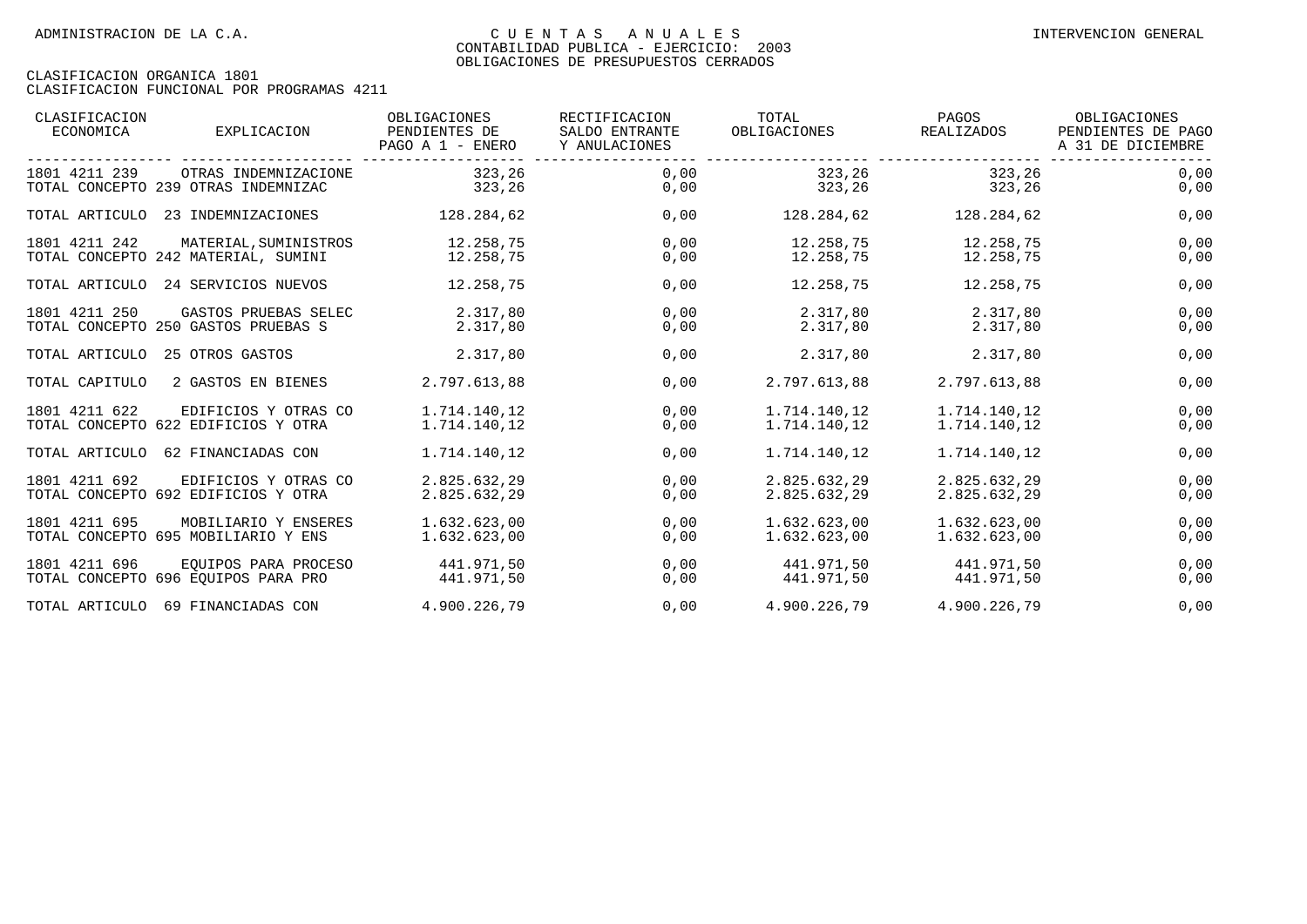| CLASIFICACION<br>ECONOMICA | EXPLICACION                                                | OBLIGACIONES<br>PENDIENTES DE<br>PAGO A $1$ -<br>ENERO | RECTIFICACION<br>SALDO ENTRANTE<br>Y ANULACIONES | TOTAL<br>OBLIGACIONES    | PAGOS<br><b>REALIZADOS</b> | OBLIGACIONES<br>PENDIENTES DE PAGO<br>A 31 DE DICIEMBRE |
|----------------------------|------------------------------------------------------------|--------------------------------------------------------|--------------------------------------------------|--------------------------|----------------------------|---------------------------------------------------------|
| TOTAL CAPITULO             | 6 INVERSIONES REAL                                         | 6.614.366,91                                           | 0,00                                             | 6.614.366,91             | 6.614.366,91               | 0,00                                                    |
| 1801 4211 76200            | CONVENIOS COLABORACI<br>TOTAL CONCEPTO 762 FINANCIADAS CON | 396.066,96<br>396.066.96                               | 0,00<br>0,00                                     | 396.066,96<br>396.066,96 | 396.066,96<br>396.066,96   | 0,00<br>0,00                                            |
| TOTAL ARTICULO             | 76 A CORPORACIONES                                         | 396.066.96                                             | 0,00                                             | 396.066,96               | 396.066.96                 | 0,00                                                    |
| TOTAL CAPITULO             | TRANSFERENCIAS D                                           | 396.066.96                                             | 0,00                                             | 396.066,96               | 396.066.96                 | 0,00                                                    |
| TOTAL FUNCIONAL            | 4211 SERVICIOS GENERA                                      | 9.882.867.72                                           | 0,00                                             | 9.882.867.72             | 9.882.867,72               | 0,00                                                    |
| TOTAL ORGANICO             | 1801 SECRETARIA GENER                                      | 9.882.867.72                                           | 0.00                                             | 9.882.867.72             | 9.882.867,72               | 0,00                                                    |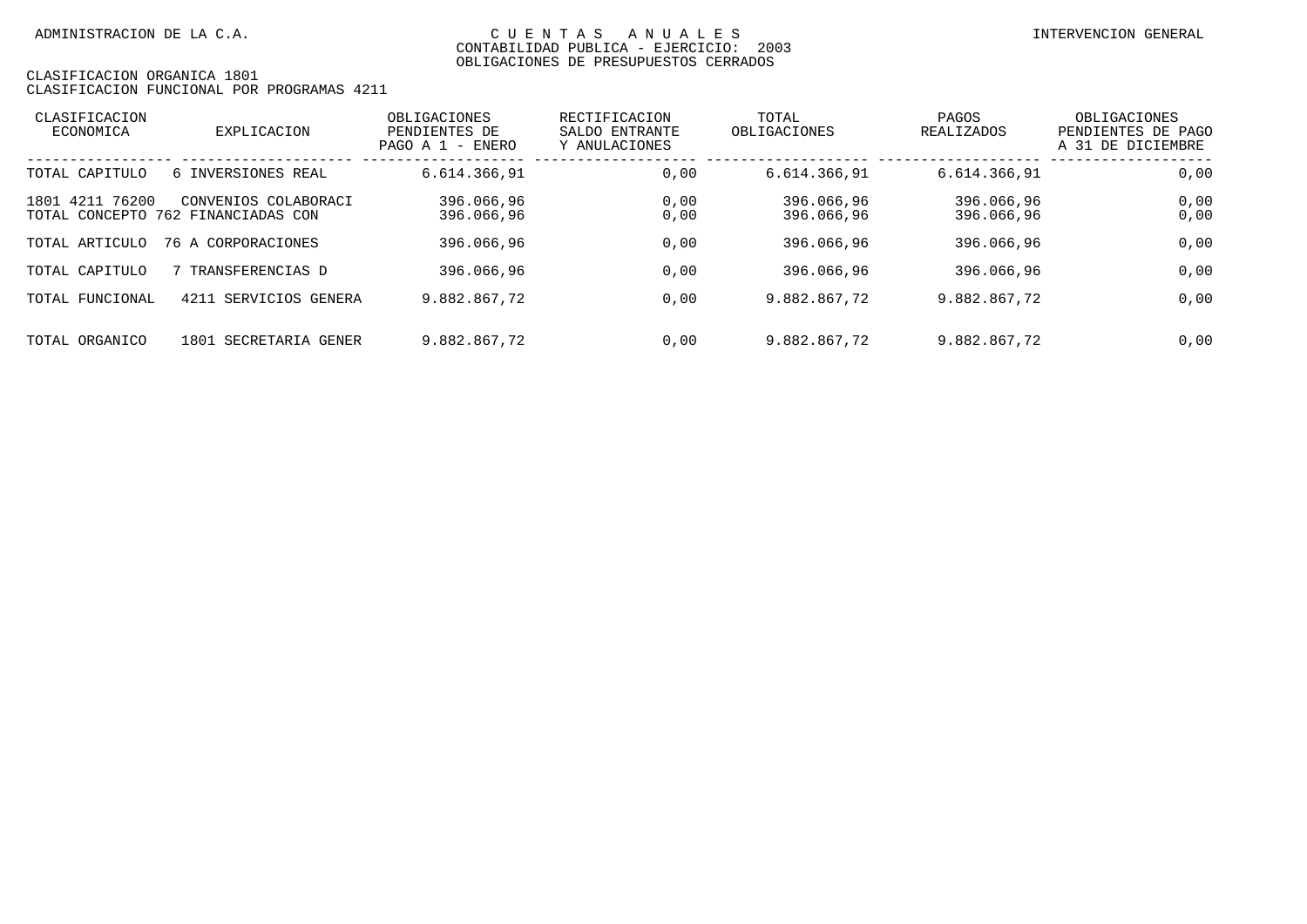| CLASIFICACION<br>ECONOMICA                     | <b>EXPLICACION</b>                                          | OBLIGACIONES<br>PENDIENTES DE<br>PAGO A 1 - ENERO | RECTIFICACION<br>SALDO ENTRANTE<br>Y ANULACIONES | TOTAL<br>OBLIGACIONES  | PAGOS<br>REALIZADOS    | OBLIGACIONES<br>PENDIENTES DE PAGO<br>A 31 DE DICIEMBRE |
|------------------------------------------------|-------------------------------------------------------------|---------------------------------------------------|--------------------------------------------------|------------------------|------------------------|---------------------------------------------------------|
| 1802 4212 16000                                | SEGURIDAD SOCIAL<br>TOTAL CONCEPTO 160 CUOTAS SOCIALES      | 8.279,18<br>8.279,18                              | 0,00<br>0,00                                     | 8.279,18<br>8.279,18   | 8.279,18<br>8.279,18   | 0,00<br>0,00                                            |
| TOTAL ARTICULO                                 | 16 CUOTAS, PRESTACI                                         | 8.279,18                                          | 0,00                                             | 8.279,18               | 8.279,18               | 0,00                                                    |
| TOTAL CAPITULO                                 | 1 GASTOS DE PERSON                                          | 8.279,18                                          | 0,00                                             | 8.279,18               | 8.279,18               | 0,00                                                    |
| 1802 4212 22001                                | MOBILIARIO Y ENSERES<br>TOTAL CONCEPTO 220 MATERIAL DE OFIC | 36,59<br>36,59                                    | 0,00<br>0,00                                     | 36,59<br>36,59         | 36,59<br>36,59         | 0,00<br>0,00                                            |
| 1802 4212 223<br>TOTAL CONCEPTO 223 TRANSPORTE | TRANSPORTE                                                  | 182,34<br>182,34                                  | 0,00<br>0,00                                     | 182,34<br>182,34       | 182,34<br>182,34       | 0,00<br>0,00                                            |
| 1802 4212 22601                                | ATENCIONES PROTOCOLA<br>TOTAL CONCEPTO 226 GASTOS DIVERSOS  | 194,62<br>194,62                                  | 0,00<br>0,00                                     | 194,62<br>194,62       | 194,62<br>194,62       | 0,00<br>0,00                                            |
| 1802 4212 22706                                | ESTUDIOS Y TRABAJOS<br>TOTAL CONCEPTO 227 TRABAJOS REALIZA  | 20.667,61<br>20.667,61                            | 0,00<br>0,00                                     | 20.667,61<br>20.667,61 | 20.667,61<br>20.667,61 | 0,00<br>0,00                                            |
| TOTAL ARTICULO                                 | 22 MATERIAL, SUMINI                                         | 21.081,16                                         | 0,00                                             | 21.081,16              | 21.081,16              | 0,00                                                    |
| TOTAL CAPITULO                                 | 2 GASTOS EN BIENES                                          | 21.081,16                                         | 0,00                                             | 21.081,16              | 21.081,16              | 0,00                                                    |
| TOTAL FUNCIONAL                                | 4212 GESTION DE PERSO                                       | 29.360,34                                         | 0,00                                             | 29.360,34              | 29.360,34              | 0,00                                                    |
| TOTAL ORGANICO                                 | 1802 D.G. GESTION DE                                        | 29.360,34                                         | 0,00                                             | 29.360,34              | 29.360,34              | 0,00                                                    |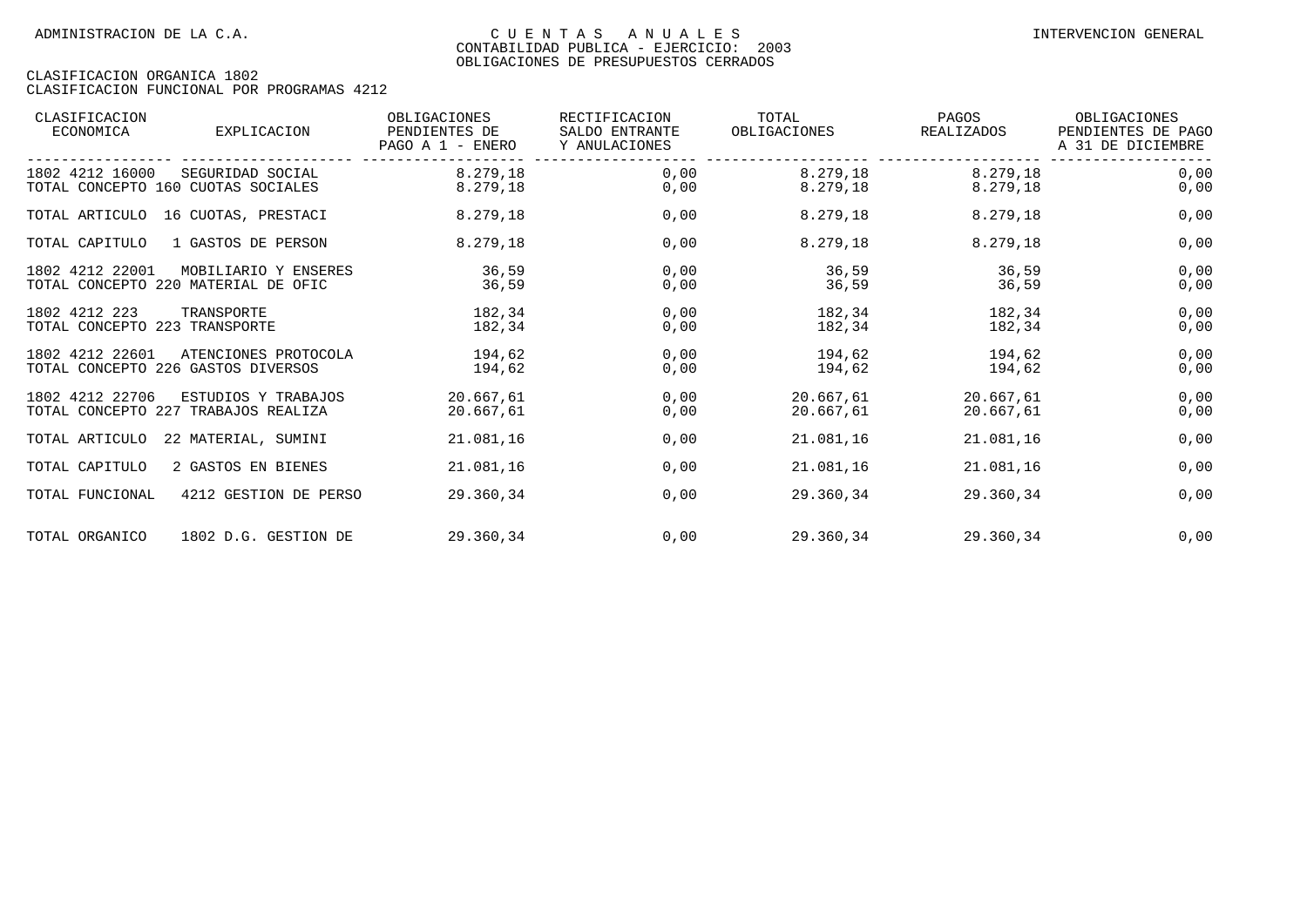| CLASIFICACION<br>ECONOMICA<br>EXPLICACION                                                                                                                            | OBLIGACIONES<br>PENDIENTES DE<br>PAGO A 1 - ENERO      | RECTIFICACION<br>SALDO ENTRANTE<br>Y ANULACIONES | TOTAL<br>OBLIGACIONES                                  | PAGOS<br>REALIZADOS                                    | OBLIGACIONES<br>PENDIENTES DE PAGO<br>A 31 DE DICIEMBRE |
|----------------------------------------------------------------------------------------------------------------------------------------------------------------------|--------------------------------------------------------|--------------------------------------------------|--------------------------------------------------------|--------------------------------------------------------|---------------------------------------------------------|
| 1803 4221 16000<br>SEGURIDAD SOCIAL<br>TOTAL CONCEPTO 160 CUOTAS SOCIALES                                                                                            | 696.743.16<br>696.743,16                               | 0.00<br>0,00                                     | 696.743,16<br>696.743.16                               | 696.743.16<br>696.743.16                               | 0,00<br>0,00                                            |
| TOTAL ARTICULO 16 CUOTAS, PRESTACI                                                                                                                                   | 696.743,16                                             | 0,00                                             | 696.743,16                                             | 696.743,16                                             | 0,00                                                    |
| TOTAL CAPITULO<br>1 GASTOS DE PERSON                                                                                                                                 | 696.743,16                                             | 0,00                                             | 696.743.16                                             | 696.743,16                                             | 0,00                                                    |
| 1803 4221 22900<br>GASTOS DE FUNCIONAMI<br>1803 4221 22901<br>GASTOS COMEDOR ESCOL<br>1803 4221 22902<br>GRATUIDAD LIBROS TEX<br>TOTAL CONCEPTO 229 GASTOS DE FUNCIO | 7.297,67<br>438.459,92<br>1.487.378,67<br>1.933.136,26 | 0,00<br>0,00<br>0,00<br>0,00                     | 7.297,67<br>438.459,92<br>1.487.378,67<br>1.933.136,26 | 7.297,67<br>438.459,92<br>1.487.378,67<br>1.933.136,26 | 0,00<br>0,00<br>0,00<br>0,00                            |
| TOTAL ARTICULO<br>22 MATERIAL, SUMINI                                                                                                                                | 1.933.136,26                                           | 0,00                                             | 1.933.136,26                                           | 1.933.136,26                                           | 0,00                                                    |
| TOTAL CAPITULO<br>2 GASTOS EN BIENES                                                                                                                                 | 1.933.136,26                                           | 0,00                                             | 1.933.136,26                                           | 1.933.136,26                                           | 0,00                                                    |
| 1803 4221 46400<br>GUARDERIAS INFANTILE<br>TOTAL CONCEPTO 464 FINANCIADAS CON                                                                                        | 424.605,47<br>424.605,47                               | 0,00<br>0,00                                     | 424.605,47<br>424.605,47                               | 424.605,47<br>424.605,47                               | 0,00<br>0,00                                            |
| 1803 4221 46901<br>CONVENIOS E.I. CON C<br>1803 4221 46902<br>GUARDERIAS INFANTILE<br>TOTAL CONCEPTO 469 FINANCIADAS CON                                             | 153.392,75<br>24.666,48<br>178.059,23                  | 0,00<br>0,00<br>0,00                             | 153.392.75<br>24.666,48<br>178.059,23                  | 153.392.75<br>24.666,48<br>178.059,23                  | 0,00<br>0,00<br>0,00                                    |
| TOTAL ARTICULO 46 A CORPORACIONES                                                                                                                                    | 602.664,70                                             | 0,00                                             | 602.664,70                                             | 602.664,70                                             | 0,00                                                    |
| 1803 4221 48400<br>GUARDERIAS INFANTILE<br>TOTAL CONCEPTO 484 FINANCIADAS CON                                                                                        | 184.125,33<br>184.125,33                               | 0,00<br>0,00                                     | 184.125,33<br>184.125,33                               | 184.125,33<br>184.125,33                               | 0,00<br>0,00                                            |
| ENSEÑANZA CONCERTADA<br>1803 4221 48901<br>1803 4221 48903<br>AYUDAS PARA LIBROS D<br>TOTAL CONCEPTO 489 FINANCIADAS CON                                             | 1.201.298.34<br>731.245,66<br>1.932.544,00             | 0,00<br>0,00<br>0,00                             | 1.201.298.34<br>731.245,66<br>1.932.544,00             | 1.201.298,34<br>731.245,66<br>1.932.544,00             | 0,00<br>0,00<br>0,00                                    |
| TOTAL ARTICULO 48 A FAMILIAS E INS                                                                                                                                   | 2.116.669,33                                           | 0,00                                             | 2.116.669,33                                           | 2.116.669,33                                           | 0,00                                                    |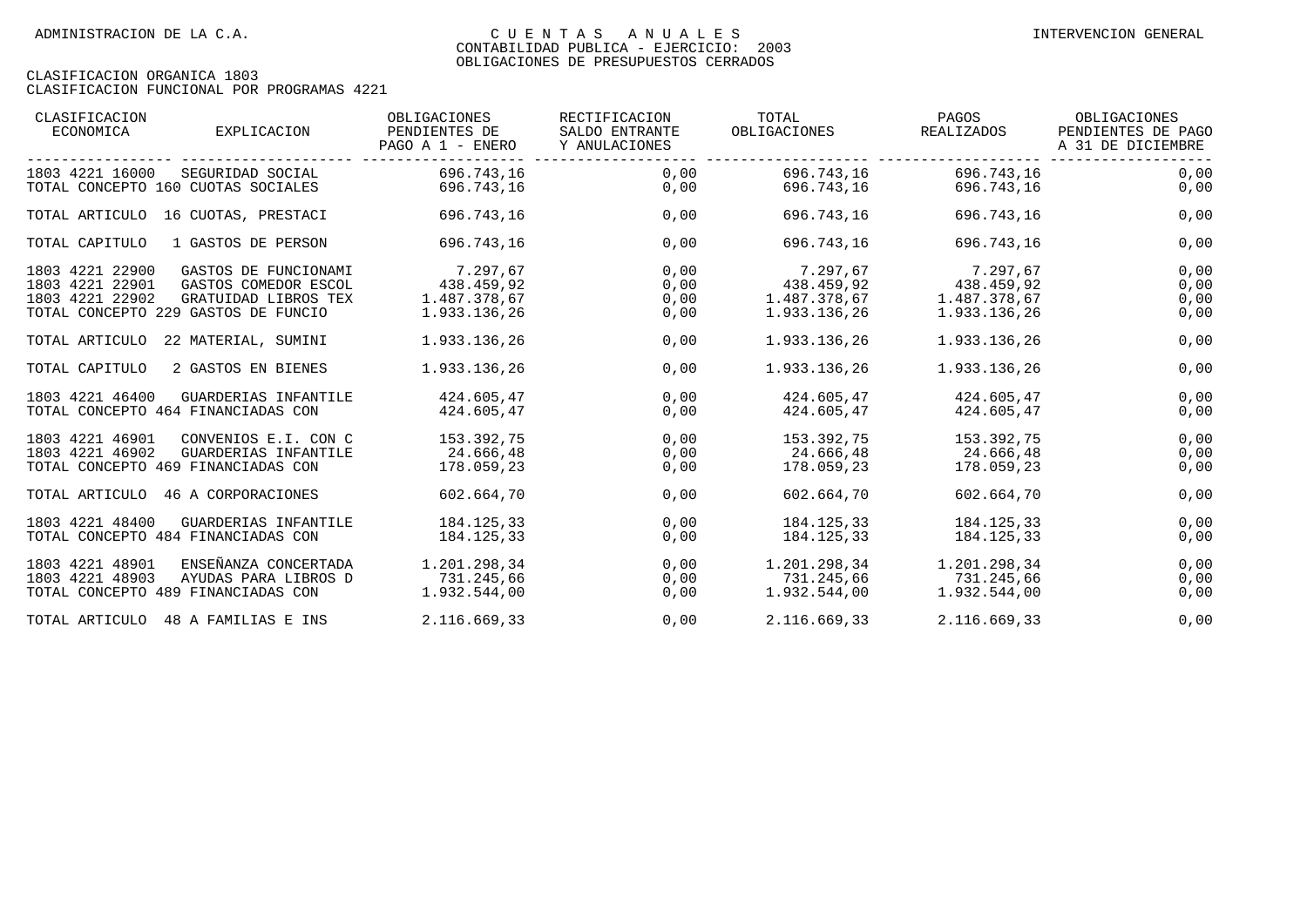| CLASIFICACION<br>ECONOMICA | EXPLICACION           | OBLIGACIONES<br>PENDIENTES DE<br>PAGO A $1$ – ENERO | RECTIFICACION<br>SALDO ENTRANTE<br>Y ANULACIONES | TOTAL<br>OBLIGACIONES | PAGOS<br>REALIZADOS | OBLIGACIONES<br>PENDIENTES DE PAGO<br>A 31 DE DICIEMBRE |
|----------------------------|-----------------------|-----------------------------------------------------|--------------------------------------------------|-----------------------|---------------------|---------------------------------------------------------|
| TOTAL CAPITULO             | 4 TRANSFERENCIAS C    | 2.719.334.03                                        | 0.00                                             | 2.719.334.03          | 2.719.334.03        | 0,00                                                    |
| TOTAL FUNCIONAL            | 4221 EDUCACION INFANT | 5.349.213,45                                        | 0.00                                             | 5.349.213.45          | 5.349.213,45        | 0,00                                                    |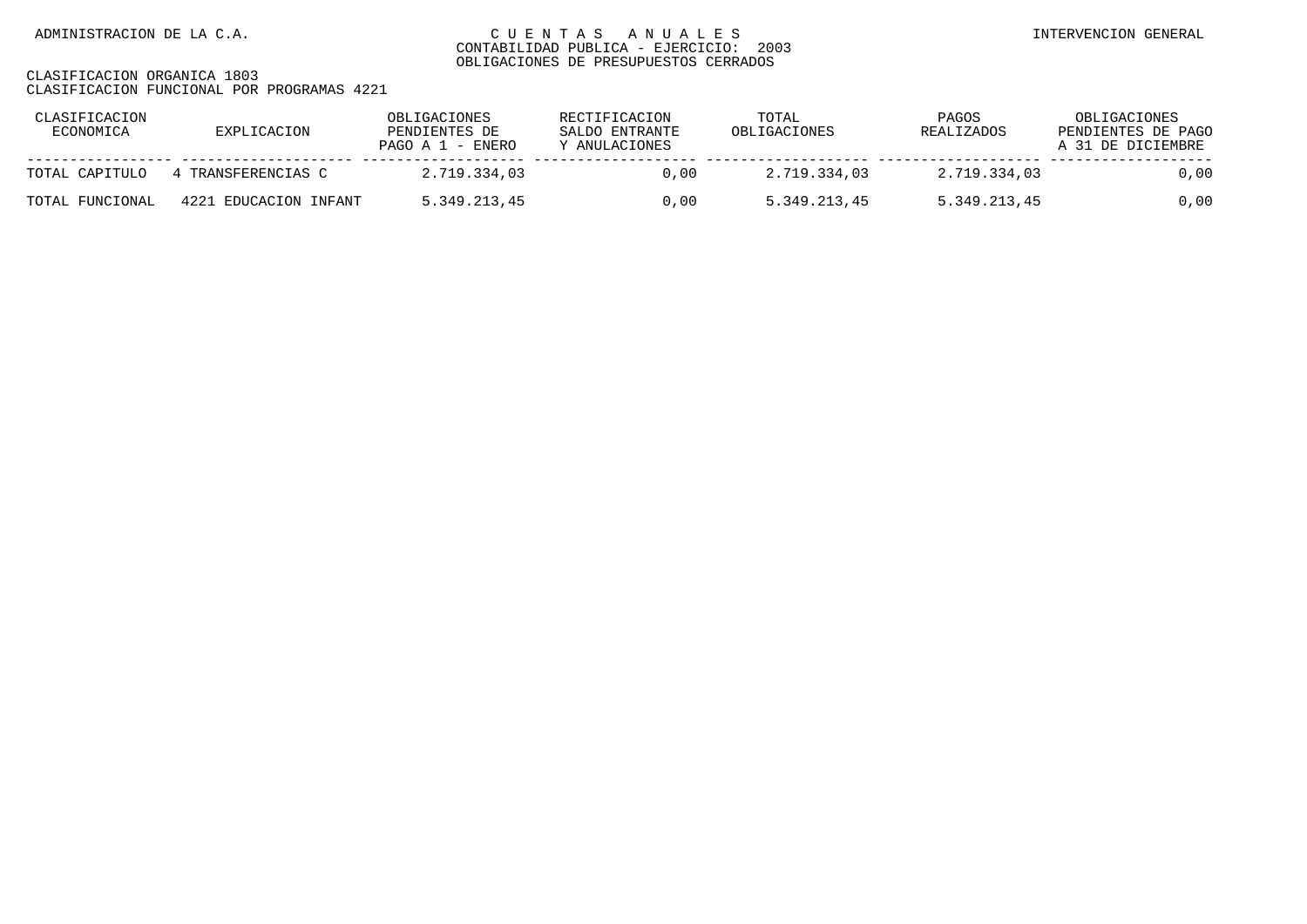| CLASIFICACION<br>ECONOMICA                     | EXPLICACION                                                                         | OBLIGACIONES<br>PENDIENTES DE<br>PAGO A 1 - ENERO | RECTIFICACION<br>SALDO ENTRANTE<br>Y ANULACIONES | TOTAL<br>OBLIGACIONES                                              | PAGOS<br>REALIZADOS                       | OBLIGACIONES<br>PENDIENTES DE PAGO<br>A 31 DE DICIEMBRE |
|------------------------------------------------|-------------------------------------------------------------------------------------|---------------------------------------------------|--------------------------------------------------|--------------------------------------------------------------------|-------------------------------------------|---------------------------------------------------------|
| 1803 4222 16000                                | SEGURIDAD SOCIAL 1.329.538,54<br>TOTAL CONCEPTO 160 CUOTAS SOCIALES                 | 1.329.538,54                                      | 0,00<br>0,00                                     | 1.329.538,54                                                       | 1.329.538,54<br>1.329.538,54 1.329.538,54 | 0,00<br>0,00                                            |
|                                                | TOTAL ARTICULO 16 CUOTAS, PRESTACI                                                  | 1.329.538.54                                      | 0,00                                             | 1.329.538,54                                                       | 1.329.538,54                              | 0,00                                                    |
| TOTAL CAPITULO                                 | 1 GASTOS DE PERSON                                                                  | 1.329.538.54                                      | 0,00                                             |                                                                    | 1.329.538,54 1.329.538,54                 | 0,00                                                    |
| 1803 4222 215                                  | MOBILIARIO Y ENSERES<br>TOTAL CONCEPTO 215 MOBILIARIO Y ENS                         | 250,35<br>250,35                                  | 0.00<br>0,00                                     | 250,35<br>250,35                                                   | 250,35<br>250,35                          | 0,00<br>0,00                                            |
|                                                | TOTAL ARTICULO 21 REPARACION Y CON                                                  | 250,35                                            | 0,00                                             | 250,35                                                             | 250.35                                    | 0,00                                                    |
| 1803 4222 22000<br>1803 4222 22001             | ORDINARIO NO INVENTA<br>MOBILIARIO Y ENSERES<br>TOTAL CONCEPTO 220 MATERIAL DE OFIC | 54,10<br>168,08<br>222,18                         | 0,00<br>0,00<br>0,00                             | 54,10<br>168,08<br>222,18                                          | 54,10<br>168,08<br>222,18                 | 0,00<br>0,00<br>0,00                                    |
| 1803 4222 223<br>TOTAL CONCEPTO 223 TRANSPORTE | TRANSPORTE                                                                          | 69.97<br>69,97                                    | 0,00<br>0,00                                     | 69,97<br>69,97                                                     | 69,97<br>69,97                            | 0,00<br>0,00                                            |
| 1803 4222 22601<br>1803 4222 22602             | ATENCIONES PROTOCOLA<br>GASTOS DE DIVULGACIO<br>TOTAL CONCEPTO 226 GASTOS DIVERSOS  | 325, 20<br>8.797,74<br>9.122,94                   | 0,00<br>0,00<br>0,00                             | $325, 20$ 325, 20<br>$8.797,74$ 8.797,74<br>9.122,94               | 9.122,94                                  | 0,00<br>0,00<br>0,00                                    |
| 1803 4222 22709                                | OTROS<br>TOTAL CONCEPTO 227 TRABAJOS REALIZA                                        | 4.147.01<br>4.147,01                              | 0,00<br>0,00                                     | 4.147.01<br>4.147,01                                               | 4.147.01<br>4.147,01                      | 0,00<br>0,00                                            |
| 1803 4222 22900<br>1803 4222 22901             | GASTOS DE FUNCIONAMI<br>GASTOS COMEDOR ESCOL<br>TOTAL CONCEPTO 229 GASTOS DE FUNCIO | 122.776.20<br>28.569,60<br>151.345,80             | 0,00<br>0,00<br>0,00                             | $122.776, 20$ $122.776, 20$<br>$28.569,60$ 28.569,60<br>151.345,80 | 151.345,80                                | 0,00<br>0,00<br>0,00                                    |
|                                                | TOTAL ARTICULO 22 MATERIAL, SUMINI                                                  | 164.907,90                                        | 0,00                                             | 164.907,90                                                         | 164.907,90                                | 0,00                                                    |
| 1803 4222 230                                  | DIETAS                                                                              | 73,32                                             | 0,00                                             | 73,32                                                              | 73,32                                     | 0,00                                                    |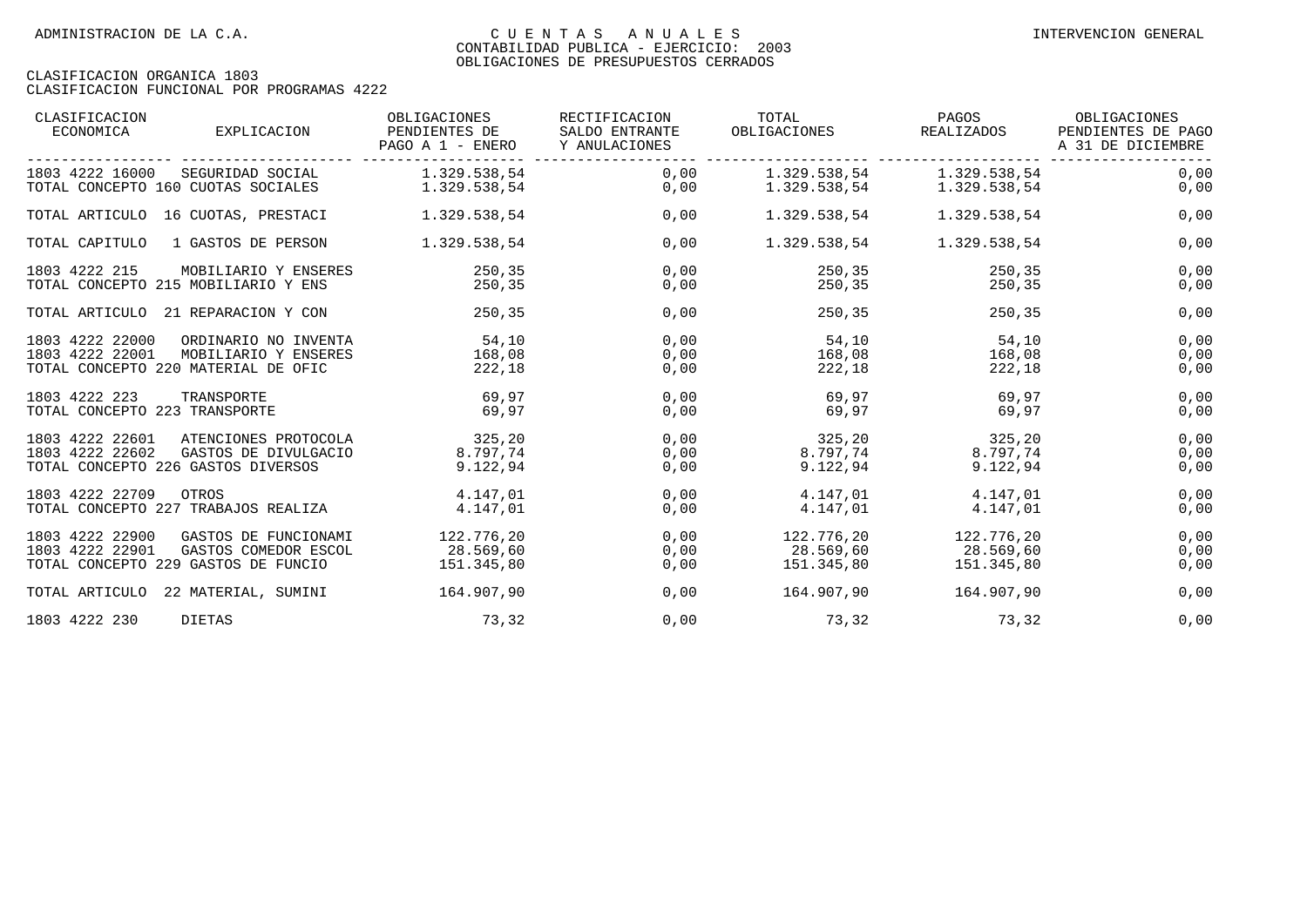| CLASIFICACION<br>ECONOMICA                     | EXPLICACION                                                                        | OBLIGACIONES<br>PENDIENTES DE<br>PAGO A 1 - ENERO | RECTIFICACION<br>SALDO ENTRANTE<br>Y ANULACIONES | TOTAL<br>OBLIGACIONES                      | PAGOS<br>REALIZADOS                        | OBLIGACIONES<br>PENDIENTES DE PAGO<br>A 31 DE DICIEMBRE |
|------------------------------------------------|------------------------------------------------------------------------------------|---------------------------------------------------|--------------------------------------------------|--------------------------------------------|--------------------------------------------|---------------------------------------------------------|
| TOTAL CONCEPTO 230 DIETAS                      |                                                                                    | 73,32                                             | 0,00                                             | 73,32                                      | 73,32                                      | 0,00                                                    |
| 1803 4222 231<br>TOTAL CONCEPTO 231 LOCOMOCION | LOCOMOCION                                                                         | 219,91<br>219,91                                  | 0,00<br>0,00                                     | 219,91<br>219,91                           | 219,91<br>219,91                           | 0,00<br>0,00                                            |
| TOTAL ARTICULO                                 | 23 INDEMNIZACIONES                                                                 | 293,23                                            | 0,00                                             | 293,23                                     | 293,23                                     | 0,00                                                    |
| TOTAL CAPITULO                                 | 2 GASTOS EN BIENES                                                                 | 165.451,48                                        | 0,00                                             | 165.451,48                                 | 165.451,48                                 | 0,00                                                    |
| 1803 4222 46900                                | GARANTIA SOCIAL CC.L<br>TOTAL CONCEPTO 469 FINANCIADAS CON                         | 16.347,00<br>16.347,00                            | 0,00<br>0,00                                     | 16.347,00<br>16.347,00                     | 16.347,00<br>16.347,00                     | 0,00<br>0,00                                            |
| TOTAL ARTICULO                                 | 46 A CORPORACIONES                                                                 | 16.347,00                                         | 0,00                                             | 16.347,00                                  | 16.347,00                                  | 0,00                                                    |
| 1803 4222 48900<br>1803 4222 48901             | GARANTIA SOCIAL ISFL<br>ENSEÑANZA CONCERTADA<br>TOTAL CONCEPTO 489 FINANCIADAS CON | 135.501,70<br>1.500.417,18<br>1.635.918,88        | 0,00<br>0,00<br>0,00                             | 135.501,70<br>1.500.417,18<br>1.635.918,88 | 135.501,70<br>1.500.417,18<br>1.635.918,88 | 0,00<br>0,00<br>0,00                                    |
| TOTAL ARTICULO                                 | 48 A FAMILIAS E INS                                                                | 1.635.918,88                                      | 0,00                                             | 1.635.918,88                               | 1.635.918,88                               | 0,00                                                    |
| TOTAL CAPITULO                                 | 4 TRANSFERENCIAS C                                                                 | 1.652.265,88                                      | 0,00                                             | 1.652.265,88                               | 1.652.265,88                               | 0,00                                                    |
| TOTAL FUNCIONAL                                | 4222 EDUCACION SECUND                                                              | 3.147.255,90                                      | 0,00                                             | 3.147.255,90                               | 3.147.255,90                               | 0,00                                                    |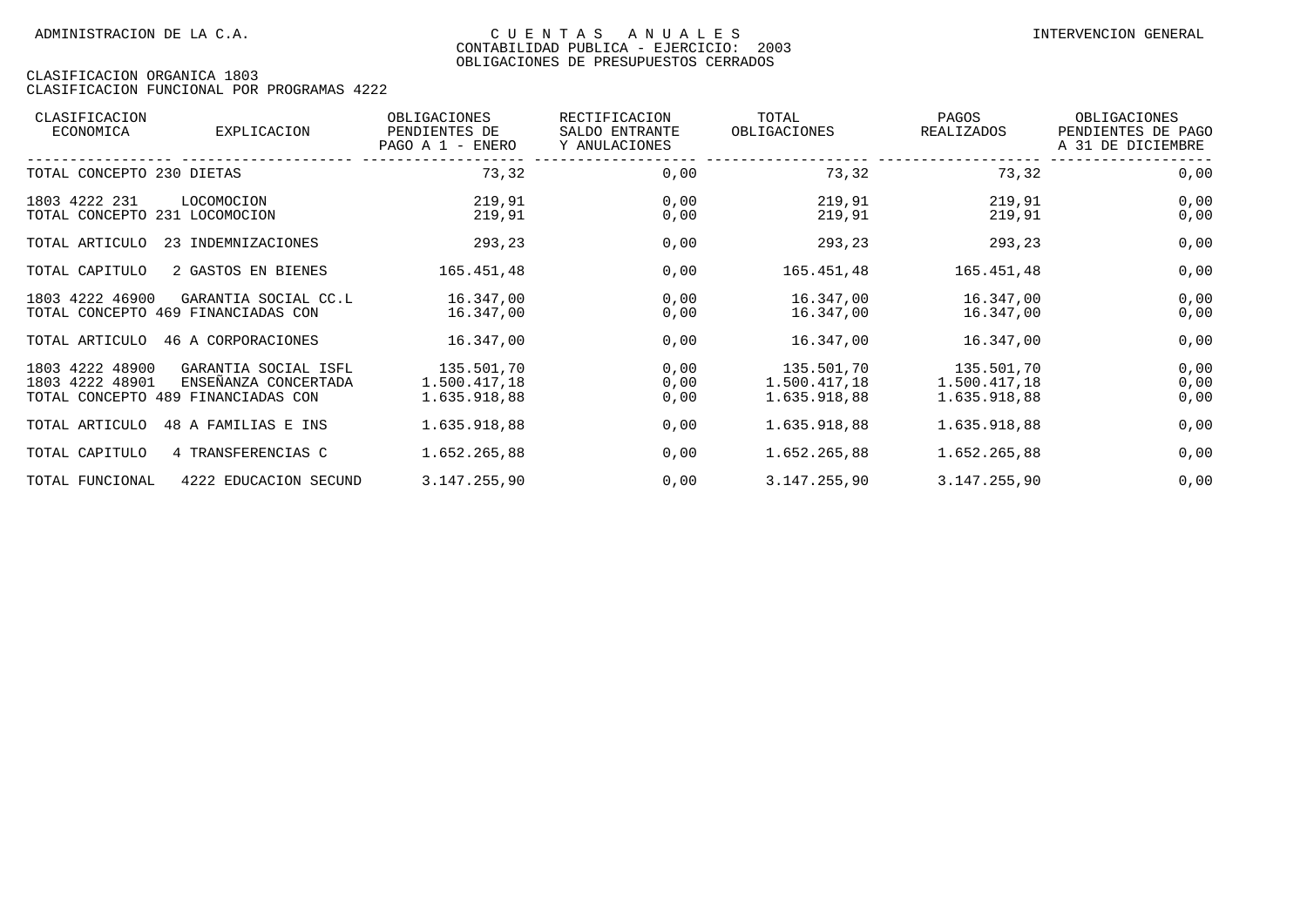| CLASIFICACION<br>ECONOMICA                            | EXPLICACION                                                 | OBLIGACIONES<br>PENDIENTES DE<br>PAGO A 1 - ENERO | RECTIFICACION<br>SALDO ENTRANTE<br>Y ANULACIONES | TOTAL<br>OBLIGACIONES    | PAGOS<br>REALIZADOS      | OBLIGACIONES<br>PENDIENTES DE PAGO<br>A 31 DE DICIEMBRE |
|-------------------------------------------------------|-------------------------------------------------------------|---------------------------------------------------|--------------------------------------------------|--------------------------|--------------------------|---------------------------------------------------------|
| 1803 4223 16000<br>TOTAL CONCEPTO 160 CUOTAS SOCIALES | SEGURIDAD SOCIAL                                            | 233.396,61<br>233.396,61                          | 0,00<br>0,00                                     | 233.396,61<br>233.396,61 | 233.396,61<br>233.396,61 | 0,00<br>0,00                                            |
| TOTAL ARTICULO                                        | 16 CUOTAS, PRESTACI                                         | 233.396,61                                        | 0,00                                             | 233.396,61               | 233.396,61               | 0,00                                                    |
| TOTAL CAPITULO                                        | 1 GASTOS DE PERSON                                          | 233.396,61                                        | 0,00                                             | 233.396,61               | 233.396,61               | 0,00                                                    |
| 1803 4223 22902                                       | GRATUIDAD LIBROS TEX<br>TOTAL CONCEPTO 229 GASTOS DE FUNCIO | 438,38<br>438,38                                  | 0,00<br>0,00                                     | 438,38<br>438,38         | 438,38<br>438,38         | 0,00<br>0,00                                            |
| TOTAL ARTICULO                                        | 22 MATERIAL, SUMINI                                         | 438,38                                            | 0,00                                             | 438,38                   | 438,38                   | 0,00                                                    |
| TOTAL CAPITULO                                        | 2 GASTOS EN BIENES                                          | 438,38                                            | 0,00                                             | 438,38                   | 438,38                   | 0,00                                                    |
| 1803 4223 48901<br>TOTAL CONCEPTO 489 FINANCIADAS CON | ENSEÑANZA CONCERTADA                                        | 78.376,30<br>78.376,30                            | 0,00<br>0,00                                     | 78.376,30<br>78.376,30   | 78.376,30<br>78.376,30   | 0,00<br>0,00                                            |
| TOTAL ARTICULO                                        | 48 A FAMILIAS E INS                                         | 78.376,30                                         | 0,00                                             | 78.376,30                | 78.376,30                | 0,00                                                    |
| TOTAL CAPITULO                                        | 4 TRANSFERENCIAS C                                          | 78.376,30                                         | 0,00                                             | 78.376,30                | 78.376,30                | 0,00                                                    |
| TOTAL FUNCIONAL                                       | 4223 EDUCACION ESPECI                                       | 312.211,29                                        | 0,00                                             | 312.211,29               | 312.211,29               | 0,00                                                    |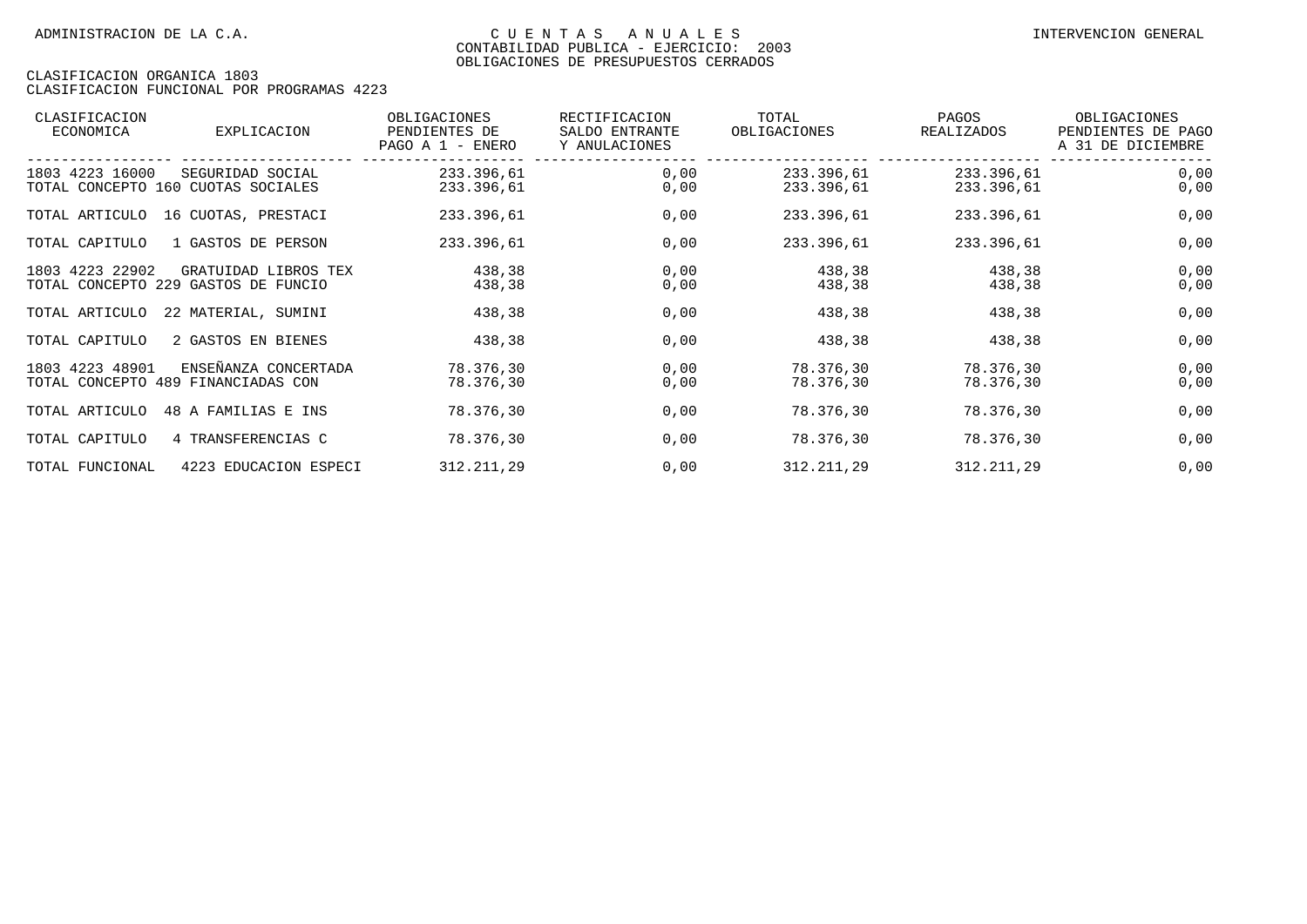| CLASIFICACION<br>ECONOMICA | EXPLICACION                        | OBLIGACIONES<br>PENDIENTES DE<br>PAGO A 1 - ENERO | RECTIFICACION<br>SALDO ENTRANTE<br>Y ANULACIONES | TOTAL<br>OBLIGACIONES | PAGOS<br>REALIZADOS | OBLIGACIONES<br>PENDIENTES DE PAGO<br>A 31 DE DICIEMBRE |
|----------------------------|------------------------------------|---------------------------------------------------|--------------------------------------------------|-----------------------|---------------------|---------------------------------------------------------|
| 1803 4224 16000            | SEGURIDAD SOCIAL                   | 182.683,90                                        | 0.00                                             | 182.683,90            | 182.683,90          | 0,00                                                    |
|                            | TOTAL CONCEPTO 160 CUOTAS SOCIALES | 182.683,90                                        | 0.00                                             | 182.683,90            | 182.683,90          | 0,00                                                    |
| TOTAL ARTICULO             | 16 CUOTAS, PRESTACI                | 182.683,90                                        | 0.00                                             | 182.683,90            | 182.683,90          | 0,00                                                    |
| TOTAL CAPITULO             | GASTOS DE PERSON                   | 182.683,90                                        | 0.00                                             | 182.683,90            | 182.683,90          | 0,00                                                    |
| TOTAL FUNCIONAL            | 4224 ENSEÑANZAS ARTIS              | 182.683,90                                        | 0.00                                             | 182.683,90            | 182.683,90          | 0,00                                                    |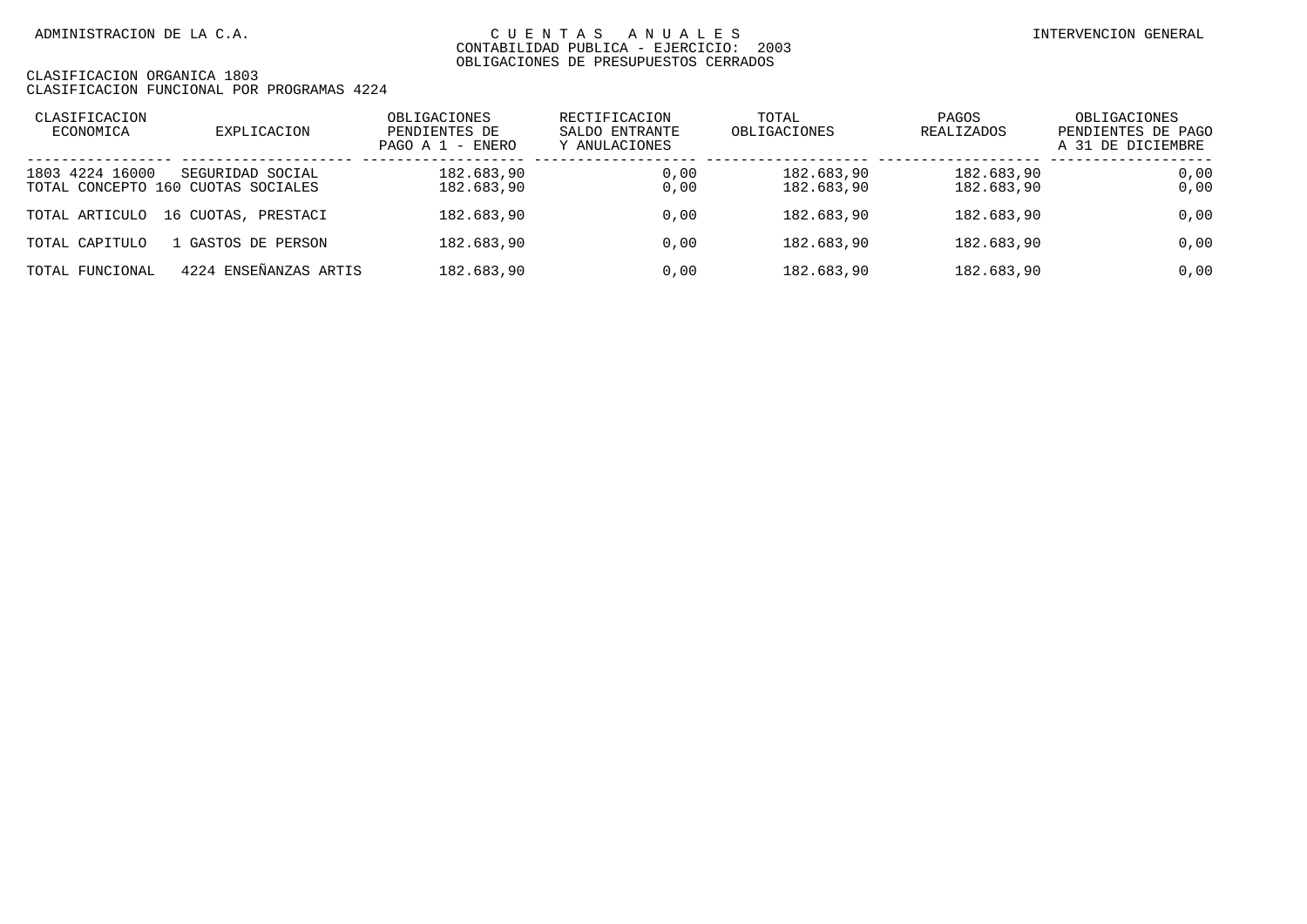| CLASIFICACION<br>ECONOMICA        | <b>EXPLICACION</b>                                     | OBLIGACIONES<br>PENDIENTES DE<br>ENERO<br>PAGO A $1$ - | RECTIFICACION<br>SALDO ENTRANTE<br>Y ANULACIONES | TOTAL<br>OBLIGACIONES  | PAGOS<br><b>REALIZADOS</b> | OBLIGACIONES<br>PENDIENTES DE PAGO<br>A 31 DE DICIEMBRE |
|-----------------------------------|--------------------------------------------------------|--------------------------------------------------------|--------------------------------------------------|------------------------|----------------------------|---------------------------------------------------------|
| 1803 4225 16000                   | SEGURIDAD SOCIAL<br>TOTAL CONCEPTO 160 CUOTAS SOCIALES | 42.269,40<br>42.269,40                                 | 0,00<br>0,00                                     | 42.269,40<br>42.269,40 | 42.269,40<br>42.269,40     | 0,00<br>0,00                                            |
| TOTAL ARTICULO                    | 16 CUOTAS, PRESTACI                                    | 42.269,40                                              | 0,00                                             | 42.269,40              | 42.269,40                  | 0,00                                                    |
| TOTAL CAPITULO                    | 1 GASTOS DE PERSON                                     | 42.269,40                                              | 0,00                                             | 42.269,40              | 42.269,40                  | 0,00                                                    |
| 1803 4225 22709<br>TOTAL CONCEPTO | OTROS<br>227<br>TRABAJOS REALIZA                       | 58.409,57<br>58.409,57                                 | 0,00<br>0,00                                     | 58.409,57<br>58.409,57 | 58.409,57<br>58.409,57     | 0,00<br>0,00                                            |
| TOTAL ARTICULO                    | 22 MATERIAL, SUMINI                                    | 58.409,57                                              | 0,00                                             | 58.409,57              | 58.409,57                  | 0,00                                                    |
| TOTAL CAPITULO                    | 2 GASTOS EN BIENES                                     | 58.409,57                                              | 0,00                                             | 58.409,57              | 58.409,57                  | 0,00                                                    |
| TOTAL FUNCIONAL                   | 4225 EDUCACION PERMAN                                  | 100.678,97                                             | 0,00                                             | 100.678,97             | 100.678,97                 | 0,00                                                    |
| TOTAL ORGANICO                    | 1803 D.G.DE CENTROS Y                                  | 9.092.043,51                                           | 0,00                                             | 9.092.043,51           | 9.092.043,51               | 0,00                                                    |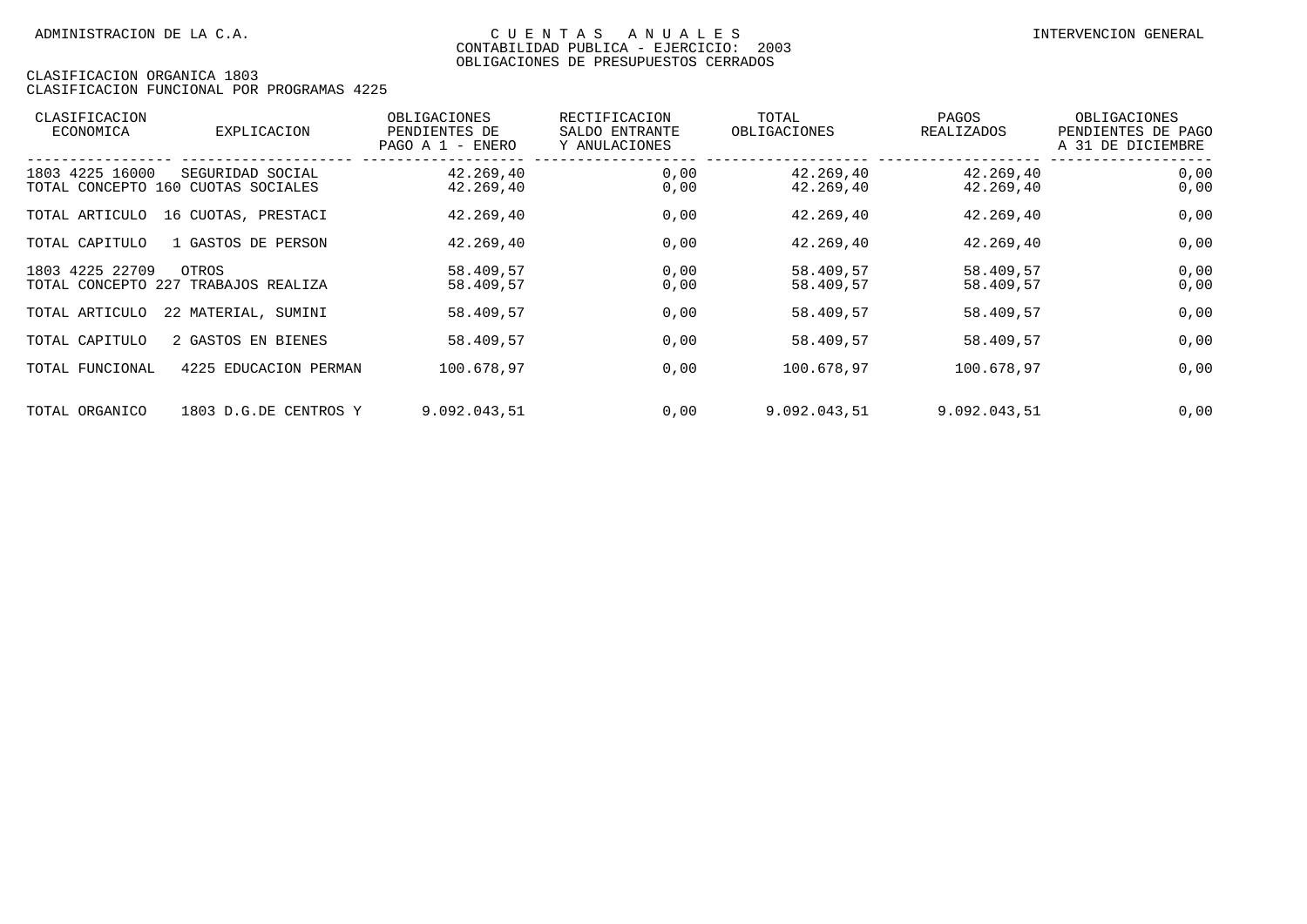| CLASIFICACION<br>ECONOMICA                                               | EXPLICACION                                                  | OBLIGACIONES<br>PENDIENTES DE<br>PAGO A 1 - ENERO | RECTIFICACION<br>SALDO ENTRANTE<br>Y ANULACIONES | TOTAL<br>OBLIGACIONES                | PAGOS<br>REALIZADOS                  | OBLIGACIONES<br>PENDIENTES DE PAGO<br>A 31 DE DICIEMBRE |
|--------------------------------------------------------------------------|--------------------------------------------------------------|---------------------------------------------------|--------------------------------------------------|--------------------------------------|--------------------------------------|---------------------------------------------------------|
| 1804 4227 16000<br>TOTAL CONCEPTO 160 CUOTAS SOCIALES                    | SEGURIDAD SOCIAL                                             | 19.615,89<br>19.615,89                            | 0,00<br>0,00                                     | 19.615,89<br>19.615,89               | 19.615,89<br>19.615,89               | 0,00<br>0,00                                            |
|                                                                          | TOTAL ARTICULO 16 CUOTAS, PRESTACI                           | 19.615,89                                         | 0,00                                             | 19.615,89                            | 19.615,89                            | 0,00                                                    |
| TOTAL CAPITULO                                                           | 1 GASTOS DE PERSON                                           | 19.615,89                                         | 0,00                                             | 19.615,89                            | 19.615,89                            | 0,00                                                    |
| 1804 4227 22706                                                          | ESTUDIOS Y TRABAJOS<br>TOTAL CONCEPTO 227 TRABAJOS REALIZA   | 3.663,04<br>3.663,04                              | 0,00<br>0,00                                     | 3.663,04<br>3.663,04                 | 3.663,04<br>3.663,04                 | 0,00<br>0,00                                            |
|                                                                          | TOTAL ARTICULO 22 MATERIAL, SUMINI                           | 3.663,04                                          | 0,00                                             | 3.663,04                             | 3.663,04                             | 0,00                                                    |
| 1804 4227 242                                                            | MATERIAL, SUMINISTROS<br>TOTAL CONCEPTO 242 MATERIAL, SUMINI | 8.659,29<br>8.659,29                              | 0,00<br>0,00                                     | 8.659,29<br>8.659,29                 | 8.659,29<br>8.659,29                 | 0,00<br>0,00                                            |
|                                                                          | TOTAL ARTICULO 24 SERVICIOS NUEVOS                           | 8.659,29                                          | 0,00                                             | 8.659,29                             | 8.659,29                             | 0,00                                                    |
| TOTAL CAPITULO                                                           | 2 GASTOS EN BIENES                                           | 12.322,33                                         | 0,00                                             | 12.322,33                            | 12.322,33                            | 0,00                                                    |
| 1804 4227 44900<br>TOTAL CONCEPTO 449 FINANCIADAS CON                    | CONVENIO COLABORACIO                                         | 235.831,98<br>235.831,98                          | 0,00<br>0,00                                     | 235.831,98<br>235.831,98             | 235.831,98<br>235.831,98             | 0,00<br>0,00                                            |
|                                                                          | TOTAL ARTICULO 44 A EMPRESAS PUBLI                           | 235.831,98                                        | 0,00                                             | 235.831,98                           | 235.831,98                           | 0,00                                                    |
| 1804 4227 48900<br>1804 4227 48901<br>TOTAL CONCEPTO 489 FINANCIADAS CON | AYUDAS A IFSL<br>AYUDAS INDIVIDUALES                         | 2,000,00<br>120.986,25<br>122.986,25              | 0,00<br>0,00<br>0,00                             | 2.000,00<br>120.986,25<br>122.986,25 | 2.000,00<br>120.986,25<br>122.986,25 | 0,00<br>0,00<br>0,00                                    |
| TOTAL ARTICULO                                                           | 48 A FAMILIAS E INS                                          | 122.986,25                                        | 0,00                                             | 122.986,25                           | 122.986,25                           | 0,00                                                    |
| TOTAL CAPITULO                                                           | 4 TRANSFERENCIAS C                                           | 358.818,23                                        | 0,00                                             | 358.818,23                           | 358.818,23                           | 0,00                                                    |
| TOTAL FUNCIONAL                                                          | 4227 FORMACION DEL PR                                        | 390.756,45                                        | 0,00                                             | 390.756,45                           | 390.756,45                           | 0,00                                                    |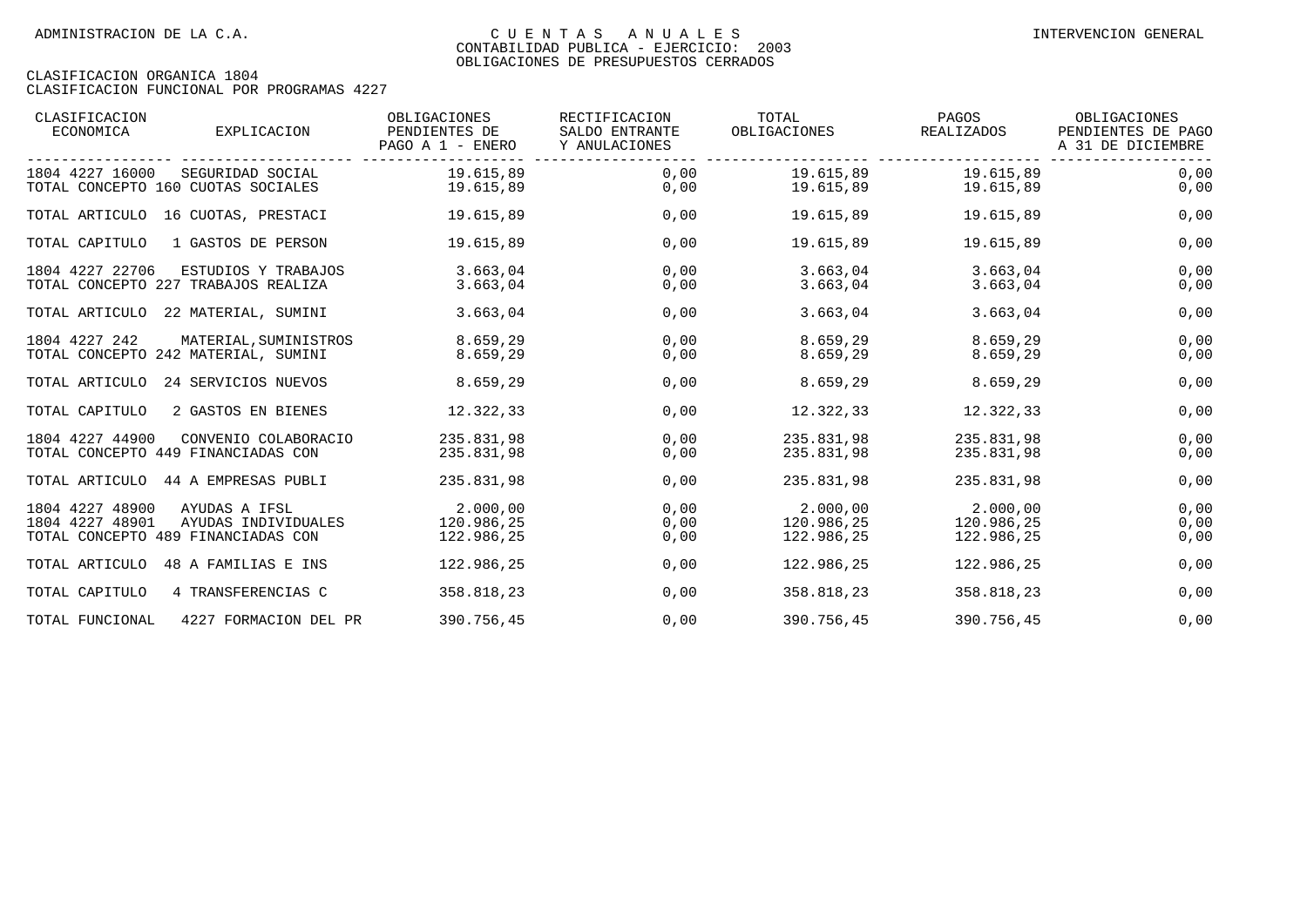| CLASIFICACION<br>ECONOMICA                                                | EXPLICACION                                  | OBLIGACIONES<br>PENDIENTES DE<br>PAGO A 1 - ENERO | RECTIFICACION<br>SALDO ENTRANTE<br>Y ANULACIONES | TOTAL<br>OBLIGACIONES          | PAGOS<br>REALIZADOS            | OBLIGACIONES<br>PENDIENTES DE PAGO<br>A 31 DE DICIEMBRE |
|---------------------------------------------------------------------------|----------------------------------------------|---------------------------------------------------|--------------------------------------------------|--------------------------------|--------------------------------|---------------------------------------------------------|
| 1804 4231 16000<br>TOTAL CONCEPTO 160 CUOTAS SOCIALES                     | SEGURIDAD SOCIAL                             | 2.316,79<br>2.316,79                              | 0,00<br>0,00                                     | 2.316,79<br>2.316,79           | 2.316,79<br>2.316.79           | 0,00<br>0,00                                            |
| TOTAL ARTICULO 16 CUOTAS, PRESTACI                                        |                                              | 2.316,79                                          | 0,00                                             | 2.316,79                       | 2.316,79                       | 0,00                                                    |
| TOTAL CAPITULO                                                            | 1 GASTOS DE PERSON                           | 2.316,79                                          | 0,00                                             | 2.316,79                       | 2.316,79                       | 0,00                                                    |
| 1804 4231 22000<br>1804 4231 22003<br>TOTAL CONCEPTO 220 MATERIAL DE OFIC | ORDINARIO NO INVENTA<br>LIBROS Y OTRAS PUBLI | 2.929,83<br>354,67<br>3.284.50                    | 0,00<br>0,00<br>0,00                             | 2.929,83<br>354,67<br>3.284,50 | 2.929,83<br>354,67<br>3.284,50 | 0,00<br>0,00<br>0,00                                    |
| 1804 4231 223<br>TOTAL CONCEPTO 223 TRANSPORTE                            | TRANSPORTE                                   | 578,41<br>578,41                                  | 0,00<br>0,00                                     | 578,41<br>578,41               | 578,41<br>578,41               | 0,00<br>0,00                                            |
| 1804 4231 22706<br>TOTAL CONCEPTO 227 TRABAJOS REALIZA                    | ESTUDIOS Y TRABAJOS                          | 1.645,00<br>1.645,00                              | 0,00<br>0,00                                     | 1.645,00<br>1.645,00           | 1.645,00<br>1.645,00           | 0,00<br>0,00                                            |
| TOTAL ARTICULO 22 MATERIAL, SUMINI                                        |                                              | 5.507,91                                          | 0,00                                             | 5.507.91                       | 5.507.91                       | 0,00                                                    |
| 1804 4231 230<br>TOTAL CONCEPTO 230 DIETAS                                | DIETAS                                       | 335,04<br>335,04                                  | 0,00<br>0,00                                     | 335,04<br>335,04               | 335,04<br>335,04               | 0,00<br>0,00                                            |
| 1804 4231 231<br>TOTAL CONCEPTO 231 LOCOMOCION                            | LOCOMOCION                                   | 555,71<br>555,71                                  | 0,00<br>0,00                                     | 555,71<br>555,71               | 555,71<br>555,71               | 0,00<br>0,00                                            |
| TOTAL ARTICULO 23 INDEMNIZACIONES                                         |                                              | 890,75                                            | 0,00                                             | 890,75                         | 890.75                         | 0,00                                                    |
| 1804 4231 242<br>TOTAL CONCEPTO 242 MATERIAL, SUMINI                      | MATERIAL, SUMINISTROS                        | 5.519,31<br>5.519,31                              | 0,00<br>0,00                                     | 5.519,31<br>5.519.31           | 5.519,31<br>5.519,31           | 0,00<br>0,00                                            |
| TOTAL ARTICULO                                                            | 24 SERVICIOS NUEVOS                          | 5.519,31                                          | 0,00                                             | 5.519,31                       | 5.519,31                       | 0,00                                                    |
| TOTAL CAPITULO                                                            | 2 GASTOS EN BIENES                           | 11.917,97                                         | 0,00                                             | 11.917,97                      | 11.917,97                      | 0,00                                                    |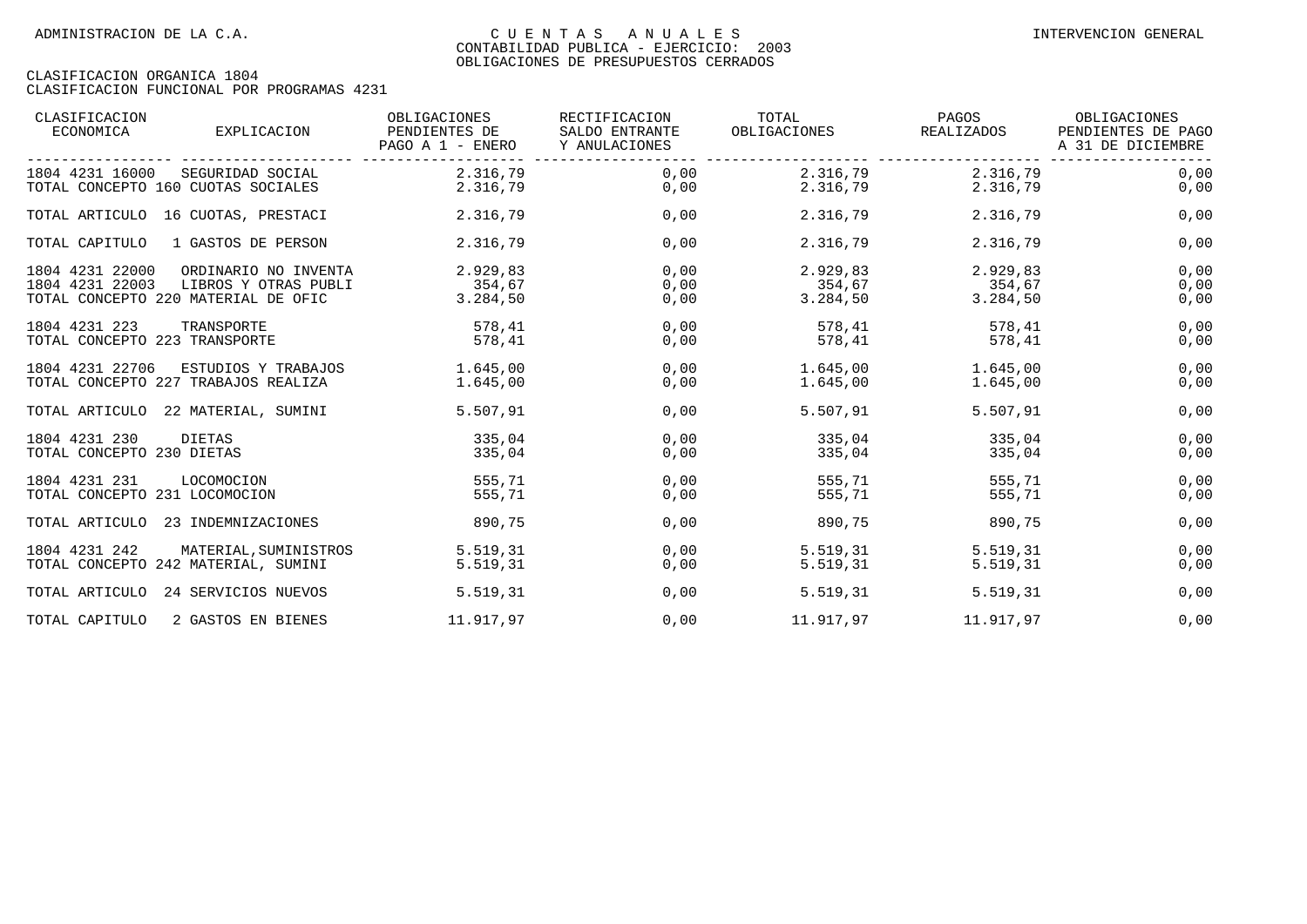| CLASIFICACION<br>ECONOMICA | EXPLICACION                                  | OBLIGACIONES<br>PENDIENTES DE<br>ENERO<br>PAGO A 1<br>$\overline{\phantom{0}}$ | RECTIFICACION<br>SALDO ENTRANTE<br>Y ANULACIONES | TOTAL<br>OBLIGACIONES  | PAGOS<br>REALIZADOS    | OBLIGACIONES<br>PENDIENTES DE PAGO<br>DE DICIEMBRE<br>A 31 |
|----------------------------|----------------------------------------------|--------------------------------------------------------------------------------|--------------------------------------------------|------------------------|------------------------|------------------------------------------------------------|
| 1804 4231 48900            | AYUDAS<br>TOTAL CONCEPTO 489 FINANCIADAS CON | 12.610,60<br>12.610,60                                                         | 0.00<br>0,00                                     | 12.610,60<br>12.610,60 | 12.610,60<br>12.610,60 | 0,00<br>0,00                                               |
| TOTAL ARTICULO             | 48 A FAMILIAS E INS                          | 12.610,60                                                                      | 0,00                                             | 12.610,60              | 12.610,60              | 0,00                                                       |
| TOTAL CAPITULO             | TRANSFERENCIAS C<br>$^{4}$                   | 12.610,60                                                                      | 0,00                                             | 12.610,60              | 12.610,60              | 0,00                                                       |
| TOTAL FUNCIONAL            | 4231 BECAS Y<br>AYUDAS.                      | 26.845,36                                                                      | 0,00                                             | 26.845,36              | 26.845,36              | 0,00                                                       |
| TOTAL ORGANICO             | 1804 D.G. RENOVACION                         | 417.601,81                                                                     | 0.00                                             | 417.601,81             | 417.601,81             | 0,00                                                       |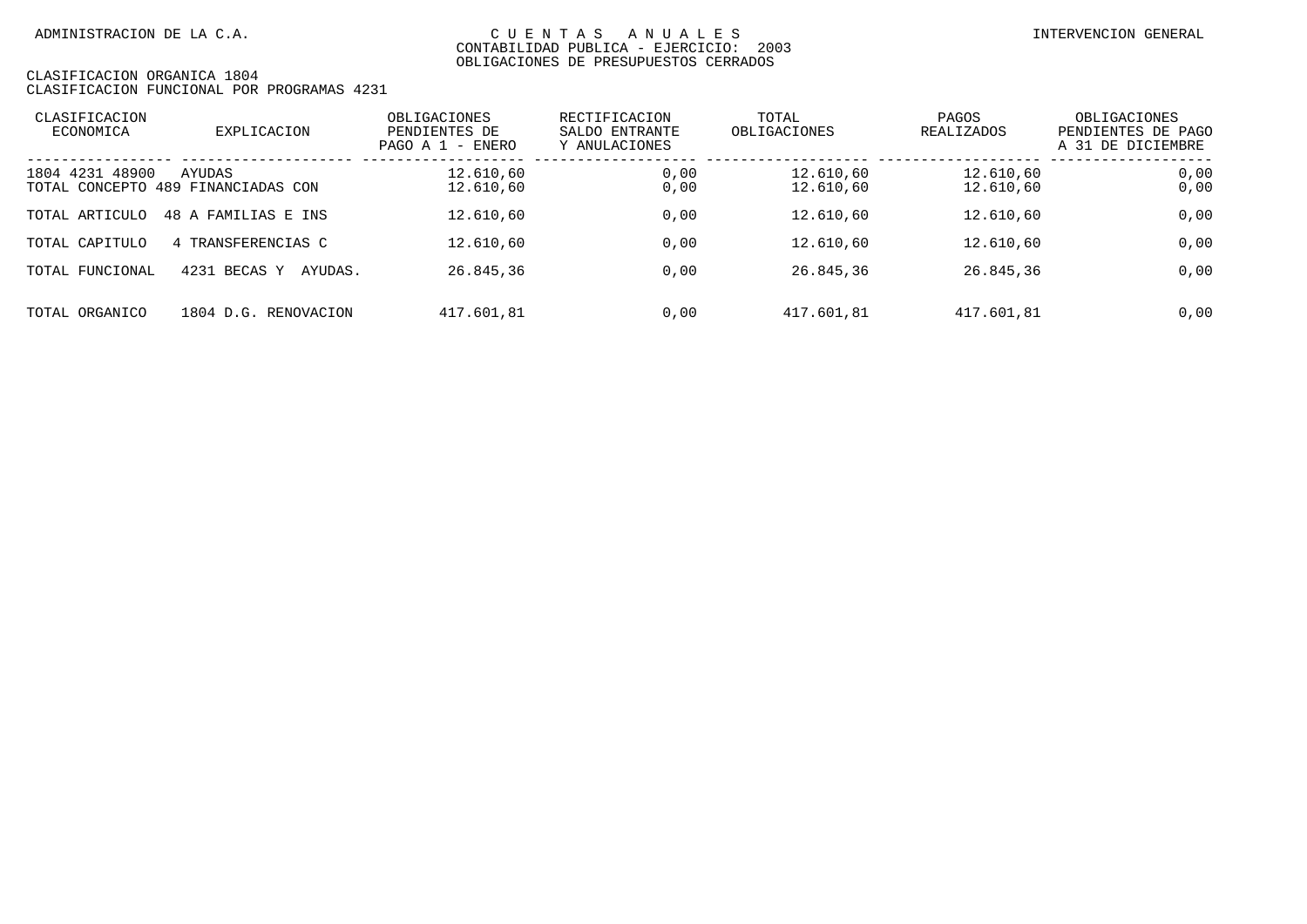| CLASIFICACION<br>ECONOMICA                                                                  | EXPLICACION                                                        | OBLIGACIONES<br>PENDIENTES DE<br>PAGO A 1 - ENERO       | RECTIFICACION<br>SALDO ENTRANTE<br>Y ANULACIONES | TOTAL<br>OBLIGACIONES                   | PAGOS<br>REALIZADOS                     | OBLIGACIONES<br>PENDIENTES DE PAGO<br>A 31 DE DICIEMBRE |
|---------------------------------------------------------------------------------------------|--------------------------------------------------------------------|---------------------------------------------------------|--------------------------------------------------|-----------------------------------------|-----------------------------------------|---------------------------------------------------------|
| 1805 4228 16000<br>SEGURIDAD SOCIAL<br>TOTAL CONCEPTO 160 CUOTAS SOCIALES                   |                                                                    | ------- -----------------<br>6.275.88<br>6.275.88       | -- -------------------- ---<br>0.00<br>0,00      | 6.275,88<br>6.275.88                    | 6.275,88<br>6.275.88                    | 0,00<br>0,00                                            |
| TOTAL ARTICULO 16 CUOTAS, PRESTACI                                                          |                                                                    | 6.275,88                                                | 0,00                                             | 6.275.88                                | 6.275,88                                | 0,00                                                    |
| TOTAL CAPITULO<br>1 GASTOS DE PERSON                                                        |                                                                    | 6.275,88                                                | 0,00                                             | 6.275.88                                | 6.275,88                                | 0,00                                                    |
| 1805 4228 22601<br>TOTAL CONCEPTO 226 GASTOS DIVERSOS                                       | ATENCIONES PROTOCOLA                                               | 746,71<br>746,71                                        | 0,00<br>0,00                                     | 746,71<br>746,71                        | 746,71<br>746,71                        | 0,00<br>0,00                                            |
| 1805 4228 22706<br>TOTAL CONCEPTO 227 TRABAJOS REALIZA                                      | ESTUDIOS Y TRABAJOS                                                | 1.710,00<br>1.710,00                                    | 0,00<br>0,00                                     | 1.710,00<br>1.710,00                    | 1.710,00<br>1.710,00                    | 0,00<br>0,00                                            |
| TOTAL ARTICULO 22 MATERIAL, SUMINI                                                          |                                                                    | 2.456,71                                                | 0,00                                             | 2.456,71                                | 2.456,71                                | 0,00                                                    |
| TOTAL CAPITULO<br>2 GASTOS EN BIENES                                                        |                                                                    | 2.456,71                                                | 0,00                                             | 2.456,71                                | 2.456,71                                | 0,00                                                    |
| 1805 4228 44400<br>TOTAL CONCEPTO 444 FINANCIADAS CON                                       | EQUILIBRIO PRESUPUES                                               | 673.133,00<br>673.133.00                                | 0,00<br>0,00                                     | 673.133,00<br>673.133,00                | 673.133,00<br>673.133,00                | 0,00<br>0,00                                            |
| 1805 4228 44900<br>1805 4228 44904<br>1805 4228 44906<br>TOTAL CONCEPTO 449 FINANCIADAS CON | OTRAS ENSEÑANZAS UNI<br>CONVENIO EQUILIBRIO<br>CONTRATOS PROGRAMAS | 54.089.76<br>661.114.24<br>1.592.682.07<br>2.307.886,07 | 0,00<br>0,00<br>0,00<br>0,00                     | 54.089,76<br>661.114.24<br>2.307.886,07 | 54.089,76<br>661.114.24<br>2.307.886,07 | 0,00<br>0,00<br>0,00<br>0,00                            |
| TOTAL ARTICULO 44 A EMPRESAS PUBLI                                                          |                                                                    | 2.981.019,07                                            | 0,00                                             | 2.981.019,07                            | 2.981.019,07                            | 0,00                                                    |
| TOTAL CAPITULO<br>4 TRANSFERENCIAS C                                                        |                                                                    | 2.981.019,07                                            | 0,00                                             | 2.981.019,07                            | 2.981.019,07                            | 0,00                                                    |
| 1805 4228 74201<br>TOTAL CONCEPTO 742 FINANCIADAS CON                                       | UNIVERSIDAD-PROGRAMA                                               | 6.822.953,68<br>6.822.953,68                            | 0,00<br>0,00                                     | 6.822.953,68<br>6.822.953,68            | 6.822.953,68<br>6.822.953,68            | 0,00<br>0,00                                            |
| 1805 4228 74900<br>U.N.E.D.                                                                 |                                                                    | 174.562,77                                              | 0,00                                             | 174.562,77                              | 174.562,77                              | 0,00                                                    |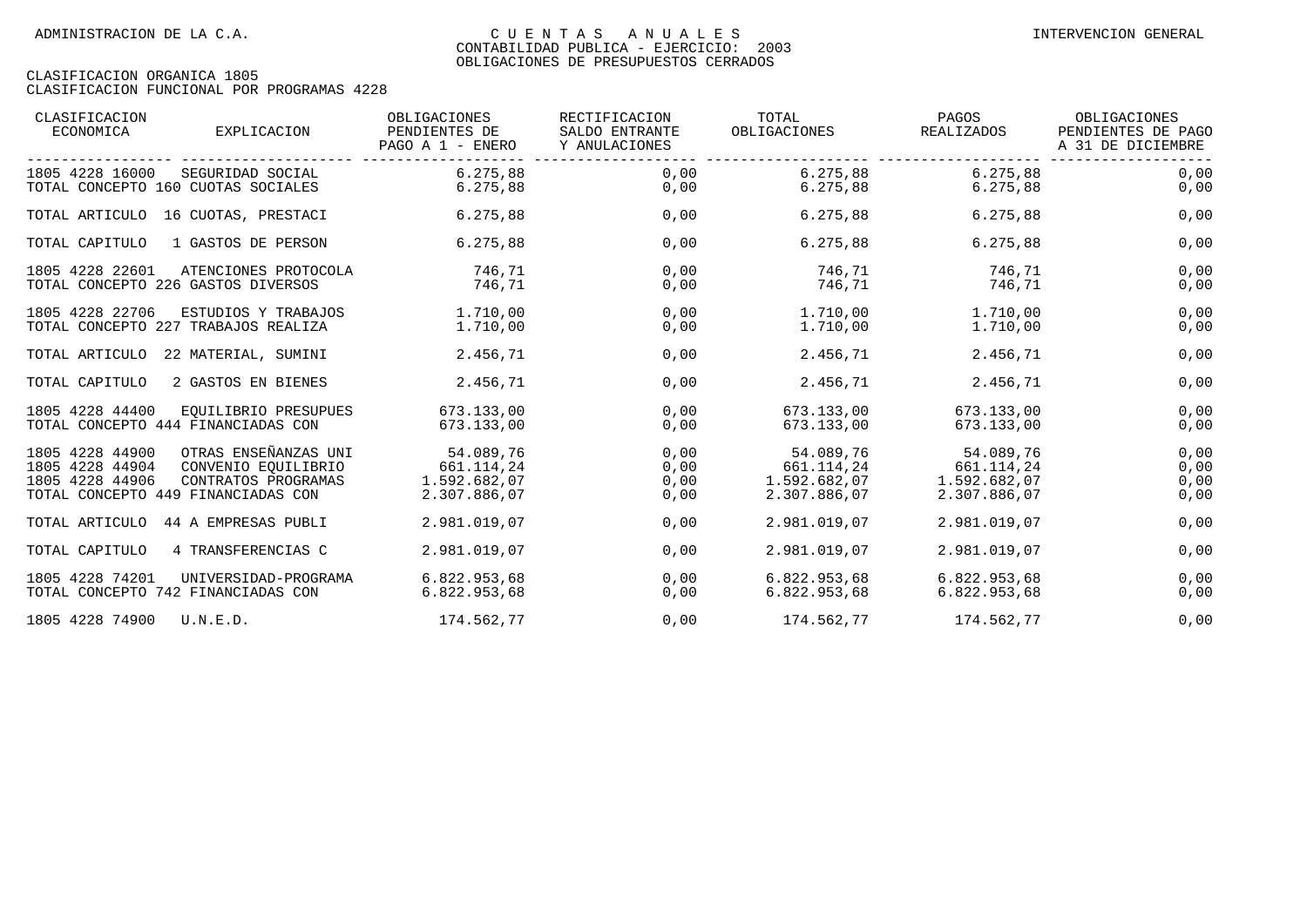| CLASIFICACION<br>ECONOMICA | EXPLICACION                        | OBLIGACIONES<br>PENDIENTES DE<br>PAGO A 1 - ENERO | RECTIFICACION<br>SALDO ENTRANTE<br>Y ANULACIONES | TOTAL<br>OBLIGACIONES | PAGOS<br>REALIZADOS | OBLIGACIONES<br>PENDIENTES DE PAGO<br>A 31 DE DICIEMBRE |
|----------------------------|------------------------------------|---------------------------------------------------|--------------------------------------------------|-----------------------|---------------------|---------------------------------------------------------|
|                            | TOTAL CONCEPTO 749 FINANCIADAS CON | 174.562,77                                        | 0,00                                             | 174.562,77            | 174.562,77          | 0,00                                                    |
| TOTAL ARTICULO             | 74 A EMPRESAS PUBLI                | 6.997.516,45                                      | 0.00                                             | 6.997.516.45          | 6.997.516.45        | 0,00                                                    |
| TOTAL CAPITULO             | TRANSFERENCIAS D                   | 6.997.516.45                                      | 0.00                                             | 6.997.516.45          | 6.997.516.45        | 0,00                                                    |
| TOTAL FUNCIONAL            | 4228 ENSEÑANZA UNIVER              | 9.987.268.11                                      | 0.00                                             | 9.987.268.11          | 9.987.268,11        | 0.00                                                    |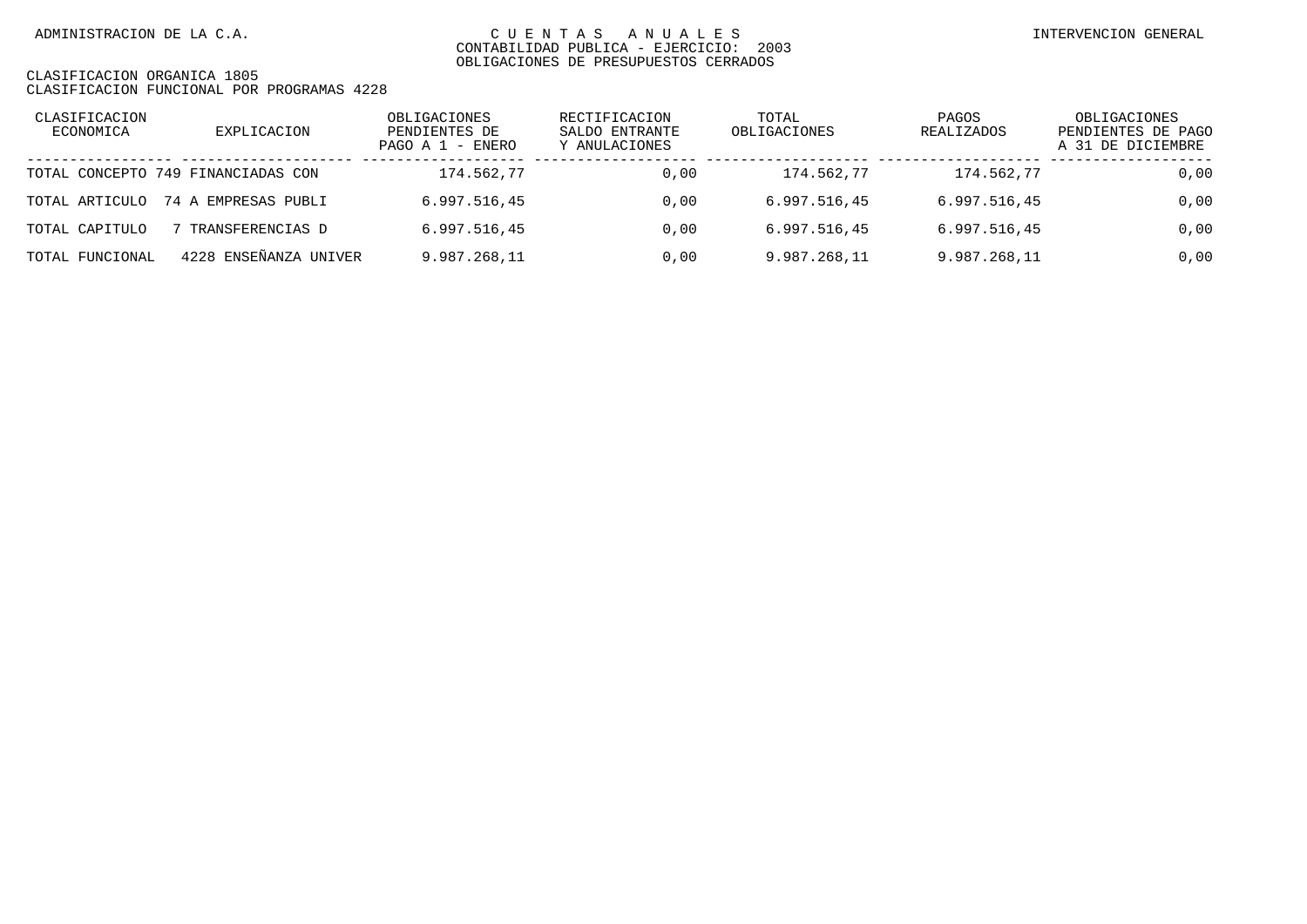| CLASIFICACION<br>ECONOMICA                     | EXPLICACION                                                  | OBLIGACIONES<br>PENDIENTES DE<br>PAGO A 1 - ENERO | RECTIFICACION<br>SALDO ENTRANTE<br>Y ANULACIONES | TOTAL<br>OBLIGACIONES    | PAGOS<br>REALIZADOS      | OBLIGACIONES<br>PENDIENTES DE PAGO<br>A 31 DE DICIEMBRE |
|------------------------------------------------|--------------------------------------------------------------|---------------------------------------------------|--------------------------------------------------|--------------------------|--------------------------|---------------------------------------------------------|
| 1805 5423 223<br>TOTAL CONCEPTO 223 TRANSPORTE | TRANSPORTE                                                   | 134,29<br>134,29                                  | 0.00<br>0,00                                     | 134,29<br>134,29         | 134,29<br>134,29         | 0,00<br>0,00                                            |
| 1805 5423 22706                                | ESTUDIOS Y TRABAJOS<br>TOTAL CONCEPTO 227 TRABAJOS REALIZA   | 14.982,00<br>14.982,00                            | 0.00<br>0,00                                     | 14.982,00                | 14.982,00                | 0,00<br>0,00                                            |
|                                                | TOTAL ARTICULO 22 MATERIAL, SUMINI                           | 15.116, 29                                        | 0,00                                             | 15.116,29                | 15.116,29                | 0,00                                                    |
| 1805 5423 230<br>TOTAL CONCEPTO 230 DIETAS     | DIETAS                                                       | 52,28<br>52,28                                    | 0,00<br>0,00                                     | 52,28<br>52,28           | 52,28<br>52,28           | 0,00<br>0,00                                            |
| 1805 5423 231<br>TOTAL CONCEPTO 231 LOCOMOCION | LOCOMOCION                                                   | 93,08<br>93,08                                    | 0,00<br>0,00                                     | 93,08<br>93,08           | 93,08<br>93,08           | 0,00<br>0,00                                            |
| 1805 5423 239                                  | OTRAS INDEMNIZACIONE<br>TOTAL CONCEPTO 239 OTRAS INDEMNIZAC  | 3.224,88<br>3.224,88                              | 0,00<br>0,00                                     | 3.224,88<br>3.224,88     | 3.224,88<br>3.224,88     | 0,00<br>0,00                                            |
|                                                | TOTAL ARTICULO 23 INDEMNIZACIONES                            | 3.370,24                                          | 0,00                                             | 3.370,24                 | 3.370,24                 | 0,00                                                    |
| 1805 5423 242                                  | SERVICIOS NUEVOS<br>TOTAL CONCEPTO 242 MATERIAL, SUMINI      | 21.621.99<br>21.621,99                            | 0,00<br>0,00                                     | 21.621,99<br>21.621,99   | 21.621.99<br>21.621,99   | 0,00<br>0,00                                            |
|                                                | TOTAL ARTICULO 24 SERVICIOS NUEVOS                           | 21.621,99                                         | 0,00                                             | 21.621,99                | 21.621,99                | 0,00                                                    |
| TOTAL CAPITULO                                 | 2 GASTOS EN BIENES                                           | 40.108,52                                         | 0,00                                             | 40.108,52                | 40.108,52                | 0,00                                                    |
| 1805 5423 44900                                | UNIVERS ZARAGOZA.NUE<br>TOTAL CONCEPTO 449 FINANCIADAS CON   | 175.000,00<br>175.000,00                          | 0,00<br>0,00                                     | 175.000.00<br>175.000,00 | 175.000,00<br>175.000,00 | 0,00<br>0,00                                            |
|                                                | TOTAL ARTICULO 44 A EMPRESAS PUBLI                           | 175.000,00                                        | 0,00                                             | 175.000,00               | 175.000,00               | 0,00                                                    |
| 1805 5423 48000                                | FOMENTO A LA INVESTI<br>TOTAL CONCEPTO 480 COFINANCIADAS. (U | 610.060,92<br>610.060,92                          | 0,00<br>0,00                                     | 610.060,92<br>610.060,92 | 610.060,92<br>610.060,92 | 0,00<br>0,00                                            |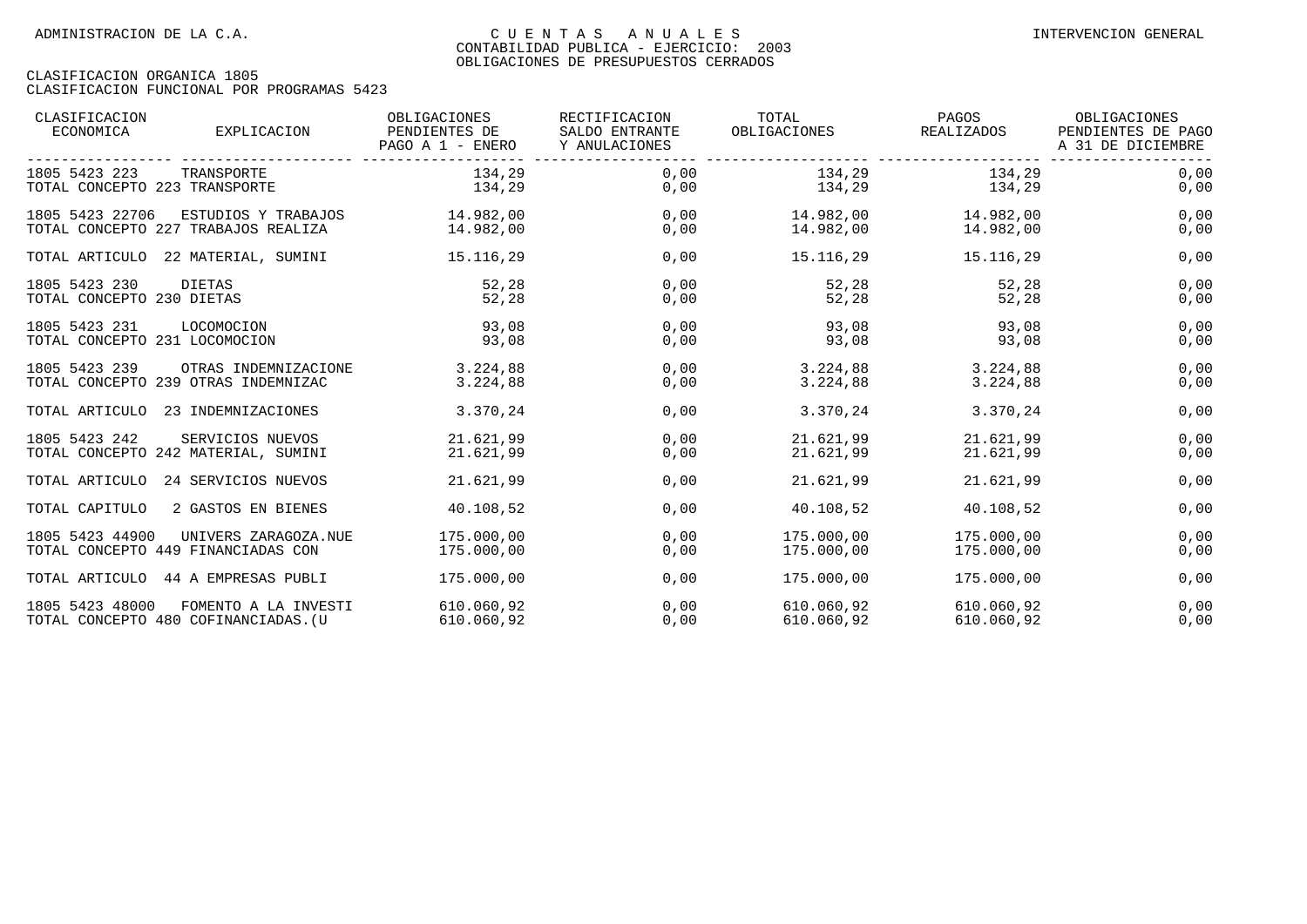| CLASIFICACION<br>ECONOMICA               | EXPLICACION                                                | OBLIGACIONES<br>PENDIENTES DE<br>PAGO A 1 - ENERO | RECTIFICACION<br>SALDO ENTRANTE<br>Y ANULACIONES | TOTAL<br>OBLIGACIONES    | PAGOS<br>REALIZADOS      | OBLIGACIONES<br>PENDIENTES DE PAGO<br>A 31 DE DICIEMBRE |
|------------------------------------------|------------------------------------------------------------|---------------------------------------------------|--------------------------------------------------|--------------------------|--------------------------|---------------------------------------------------------|
| 1805 5423 48900                          | FOMENTO A LA INVESTI<br>TOTAL CONCEPTO 489 FINANCIADAS CON | 682.604,27<br>682.604,27                          | 0,00<br>0,00                                     | 682.604,27<br>682.604,27 | 682.604,27<br>682.604,27 | 0,00<br>0,00                                            |
| TOTAL ARTICULO                           | 48 A FAMILIAS E INS                                        | 1.292.665,19                                      | 0,00                                             | 1.292.665,19             | 1.292.665,19             | 0,00                                                    |
| TOTAL CAPITULO                           | 4 TRANSFERENCIAS C                                         | 1.467.665,19                                      | 0,00                                             | 1.467.665,19             | 1.467.665,19             | 0,00                                                    |
| 1805 5423 74906<br>TOTAL CONCEPTO<br>749 | INFRAESTRUCTURA CIEN<br>FINANCIADAS CON                    | 300.000,00<br>300,000,00                          | 0,00<br>0,00                                     | 300.000,00<br>300,000,00 | 300,000,00<br>300.000,00 | 0,00<br>0,00                                            |
| TOTAL ARTICULO                           | 74 A EMPRESAS PUBLI                                        | 300.000,00                                        | 0,00                                             | 300.000,00               | 300.000,00               | 0,00                                                    |
| TOTAL CAPITULO                           | 7 TRANSFERENCIAS D                                         | 300.000,00                                        | 0,00                                             | 300.000,00               | 300,000,00               | 0,00                                                    |
| TOTAL FUNCIONAL                          | 5423 INVESTIGACIÓN, D                                      | 1.807.773.71                                      | 0,00                                             | 1.807.773.71             | 1.807.773,71             | 0,00                                                    |
| TOTAL ORGANICO                           | 1805 D.G. ENSEÑANZA S                                      | 11.795.041.82                                     | 0,00                                             | 11.795.041,82            | 11.795.041,82            | 0,00                                                    |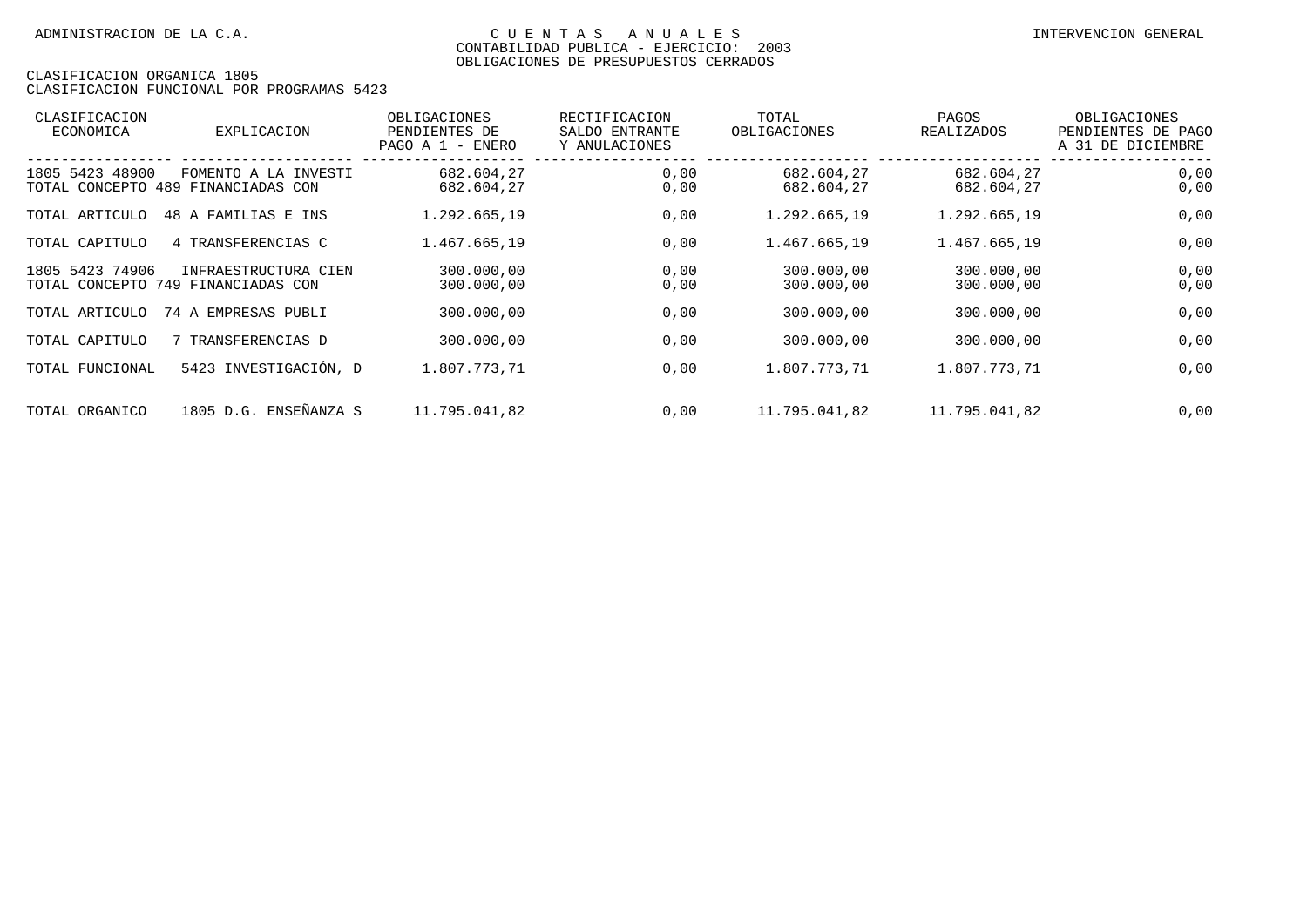| CLASIFICACION<br>ECONOMICA                            | EXPLICACION           | OBLIGACIONES<br>PENDIENTES DE<br>PAGO A 1 - ENERO | RECTIFICACION<br>SALDO ENTRANTE<br>Y ANULACIONES | TOTAL<br>OBLIGACIONES | PAGOS<br>REALIZADOS              | OBLIGACIONES<br>PENDIENTES DE PAGO<br>A 31 DE DICIEMBRE |
|-------------------------------------------------------|-----------------------|---------------------------------------------------|--------------------------------------------------|-----------------------|----------------------------------|---------------------------------------------------------|
| 1901 4421 16000<br>TOTAL CONCEPTO 160 CUOTAS SOCIALES | SEGURIDAD SOCIAL      | 33.722,19<br>33.722,19                            | 0,00<br>0,00                                     | 33.722,19             | 33.722,19 33.722,19<br>33.722,19 | 0,00<br>0,00                                            |
| 1901 4421 16100                                       | FORMACION Y PERFECCI  | 864,00                                            | 0,00                                             | 864,00                | 864,00                           | 0,00                                                    |
| TOTAL CONCEPTO 161 GASTOS SOCIALES                    |                       | 864,00                                            | 0,00                                             | 864,00                | 864,00                           | 0,00                                                    |
| TOTAL ARTICULO 16 CUOTAS, PRESTACI                    |                       | 34.586,19                                         | 0,00                                             | 34.586,19             | 34.586,19                        | 0,00                                                    |
| TOTAL CAPITULO                                        | 1 GASTOS DE PERSON    | 34.586,19                                         | 0,00                                             | 34.586,19             | 34.586,19                        | 0,00                                                    |
| 1901 4421 202                                         | EDIFICIOS Y OTRAS CO  | 3.919,88                                          | 0,00                                             | 3.919,88              | 3.919,88                         | 0,00                                                    |
| TOTAL CONCEPTO 202 EDIFICIOS Y OTRA                   |                       | 3.919,88                                          | 0,00                                             | 3.919,88              | 3.919,88                         | 0,00                                                    |
| TOTAL ARTICULO 20 ARRENDAMIENTOS                      |                       | 3.919,88                                          | 0,00                                             | 3.919,88              | 3.919,88                         | 0,00                                                    |
| 1901 4421 212                                         | EDIFICIOS Y OTRAS CO  | 9.676,78                                          | 0,00                                             | 9.676,78              | 9.676,78                         | 0,00                                                    |
| TOTAL CONCEPTO 212 EDIFICIOS Y OTRA                   |                       | 9.676.78                                          | 0,00                                             | 9.676,78              | 9.676,78                         | 0,00                                                    |
| 1901 4421 214                                         | MATERIAL DE TRANSPOR  | 2.659,85                                          | 0,00                                             | 2.659,85              | 2.659,85                         | 0,00                                                    |
| TOTAL CONCEPTO 214 MATERIAL DE TRAN                   |                       | 2.659,85                                          | 0,00                                             | 2.659,85              | 2.659,85                         | 0,00                                                    |
| 1901 4421 215                                         | MOBILIARIO Y ENSERES  | 4.847,11                                          | 0,00                                             | 4.847,11              | 4.847,11                         | 0,00                                                    |
| TOTAL CONCEPTO 215 MOBILIARIO Y ENS                   |                       | 4.847,11                                          | 0,00                                             | 4.847,11              | 4.847,11                         | 0,00                                                    |
| 1901 4421 216                                         | EOUIPOS PARA PROCESO  | 70,67                                             | 0,00                                             | 70.67                 | 70.67                            | 0,00                                                    |
| TOTAL CONCEPTO 216 EOUIPOS PARA PRO                   |                       | 70,67                                             | 0,00                                             | 70,67                 | 70,67                            | 0,00                                                    |
| TOTAL ARTICULO                                        | 21 REPARACION Y CON   | 17.254,41                                         | 0,00                                             | 17.254,41             | 17.254,41                        | 0,00                                                    |
| 1901 4421 22000                                       | ORDINARIO NO INVENTA  | 971,26                                            | 0,00                                             | 971,26                | 971,26                           | 0,00                                                    |
| 1901 4421 22001                                       | MOBILIARIO Y ENSERES  | 1.811,39                                          | 0,00                                             | 1.811,39              | 1.811,39                         | 0,00                                                    |
| 1901 4421 22002                                       | PRENSA, REVISTAS Y PU | 479,06                                            | 0,00                                             | 479,06                | 479,06                           | 0,00                                                    |
| 1901 4421 22003                                       | LIBROS Y OTRAS PUBLI  | 1.016,53                                          | 0,00                                             | 1.016,53              | 1.016,53                         | 0,00                                                    |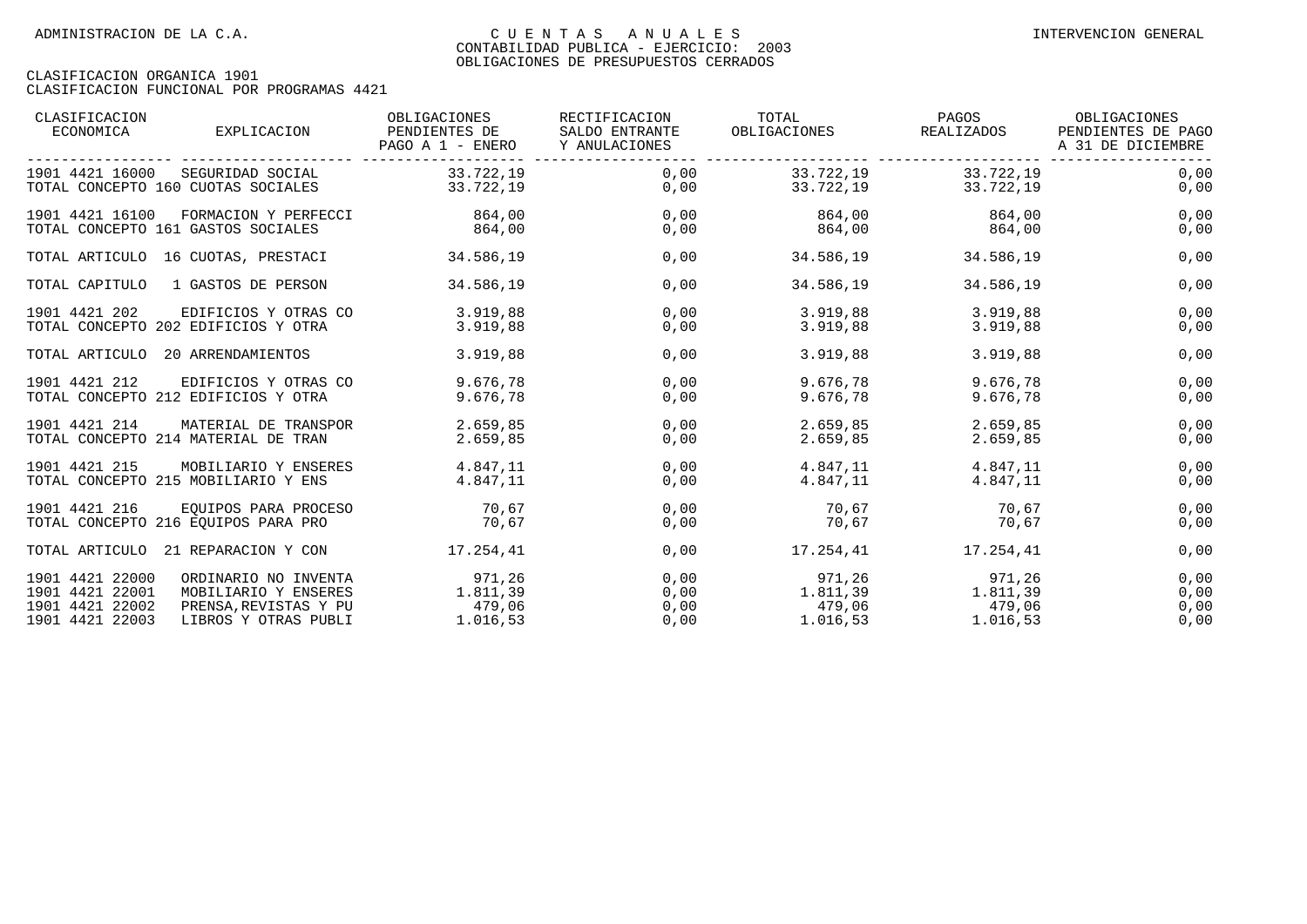| CLASIFICACION<br>ECONOMICA<br>EXPLICACION                                                                                                 | OBLIGACIONES<br>PENDIENTES DE<br>PAGO A 1 - ENERO   | RECTIFICACION<br>SALDO ENTRANTE<br>Y ANULACIONES | TOTAL<br>OBLIGACIONES REALIZADOS                                      | PAGOS                                                  | OBLIGACIONES<br>PENDIENTES DE PAGO<br>A 31 DE DICIEMBRE |
|-------------------------------------------------------------------------------------------------------------------------------------------|-----------------------------------------------------|--------------------------------------------------|-----------------------------------------------------------------------|--------------------------------------------------------|---------------------------------------------------------|
| 1901 4421 22004<br>MATERIAL INFORMATICO<br>TOTAL CONCEPTO 220 MATERIAL DE OFIC                                                            | 511,68<br>4.789,92                                  | 0,00                                             | 511,68<br>$0,00$ $4.789,92$ $4.789,92$                                | 511,68                                                 | 0,00<br>0,00                                            |
| 1901 4421 22100<br>ENERGIA ELECTRICA<br>1901 4421 22101<br>AGUA<br>1901 4421 22102<br>GAS                                                 | 13.881,69<br>811,17<br>675,36                       | 0,00<br>0,00<br>0,00                             | 811,17<br>675,36                                                      | 13.881,69 13.881,69<br>811,17                          | 0,00<br>0,00<br>0,00                                    |
| 1901 4421 22103<br>COMBUSTIBLES<br>1901 4421 22104<br>VESTUARIO<br>1901 4421 22109<br>OTROS SUMINISTROS<br>TOTAL CONCEPTO 221 SUMINISTROS | 9.213,62<br>739,70<br>851,59<br>851,59<br>26.173,13 | 0,00<br>0,00<br>0,00<br>0,00                     | 9.213,62<br>739,70<br>851,59<br>26.173,13                             | $675, 36$<br>9.213,62<br>739,70<br>851,59<br>26.173,13 | 0,00<br>0,00<br>0,00<br>0,00                            |
| 1901 4421 22200<br>TELEFONICAS<br>1901 4421 22201<br>POSTALES<br>TOTAL CONCEPTO 222 COMUNICACIONES                                        | 8.955,70<br>206,90<br>9.162.60                      | 0,00<br>0,00<br>0,00                             | 9.162, 60                                                             | 8.955,70 8.955,70<br>$206,90$ 206,90<br>9.162.60       | 0,00<br>0,00<br>0,00                                    |
| 1901 4421 223<br>TRANSPORTE<br>TOTAL CONCEPTO 223 TRANSPORTE                                                                              | 510,58<br>510,58                                    | 0,00<br>0,00                                     | 510,58<br>510,58                                                      | 510,58<br>510,58                                       | 0,00<br>0,00                                            |
| 1901 4421 22400<br>EDIFICIOS Y LOCALES,<br>TOTAL CONCEPTO 224 PRIMAS DE SEGURO                                                            | 1,97<br>1,97                                        | 0,00<br>0,00                                     | 1,97<br>1,97                                                          | 1,97<br>1,97                                           | 0,00<br>0,00                                            |
| 1901 4421 22500<br>LOCALES. TRIBUTOS<br>TOTAL CONCEPTO 225 TRIBUTOS                                                                       | 9.282, 25<br>9.282,25                               | 0,00<br>0,00                                     | $9.282, 25$ $9.282, 25$<br>9.282,25                                   | 9.282,25                                               | 0,00<br>0,00                                            |
| 1901 4421 22601<br>ATENCIONES PROTOCOLA<br>1901 4421 22602<br>GASTOS DE DIVULGACIO 35.686,52<br>TOTAL CONCEPTO 226 GASTOS DIVERSOS        | 4.972, 22<br>40.658,74                              | 0,00<br>0,00<br>0,00                             | 4.972, 22<br>40.658,74                                                | 4.972, 22<br>35.686,52 35.686,52<br>40.658,74          | 0,00<br>0,00<br>0,00                                    |
| 1901 4421 22700<br>LIMPIEZA Y ASEO<br>TRABAJOS REALIZADOS 596,14<br>1901 4421 22701<br>TOTAL CONCEPTO 227 TRABAJOS REALIZA 7.883,27       | 7.287,13                                            | 0,00<br>0,00                                     | $7.287,13$ $7.287,13$<br>$0,00$ 596,14 596,14<br>$7.883, 27$ 7.883,27 |                                                        | 0,00<br>0,00<br>0,00                                    |
| TOTAL ARTICULO 22 MATERIAL, SUMINI                                                                                                        | 98.462,46                                           | 0,00                                             | 98.462,46                                                             | 98.462,46                                              | 0,00                                                    |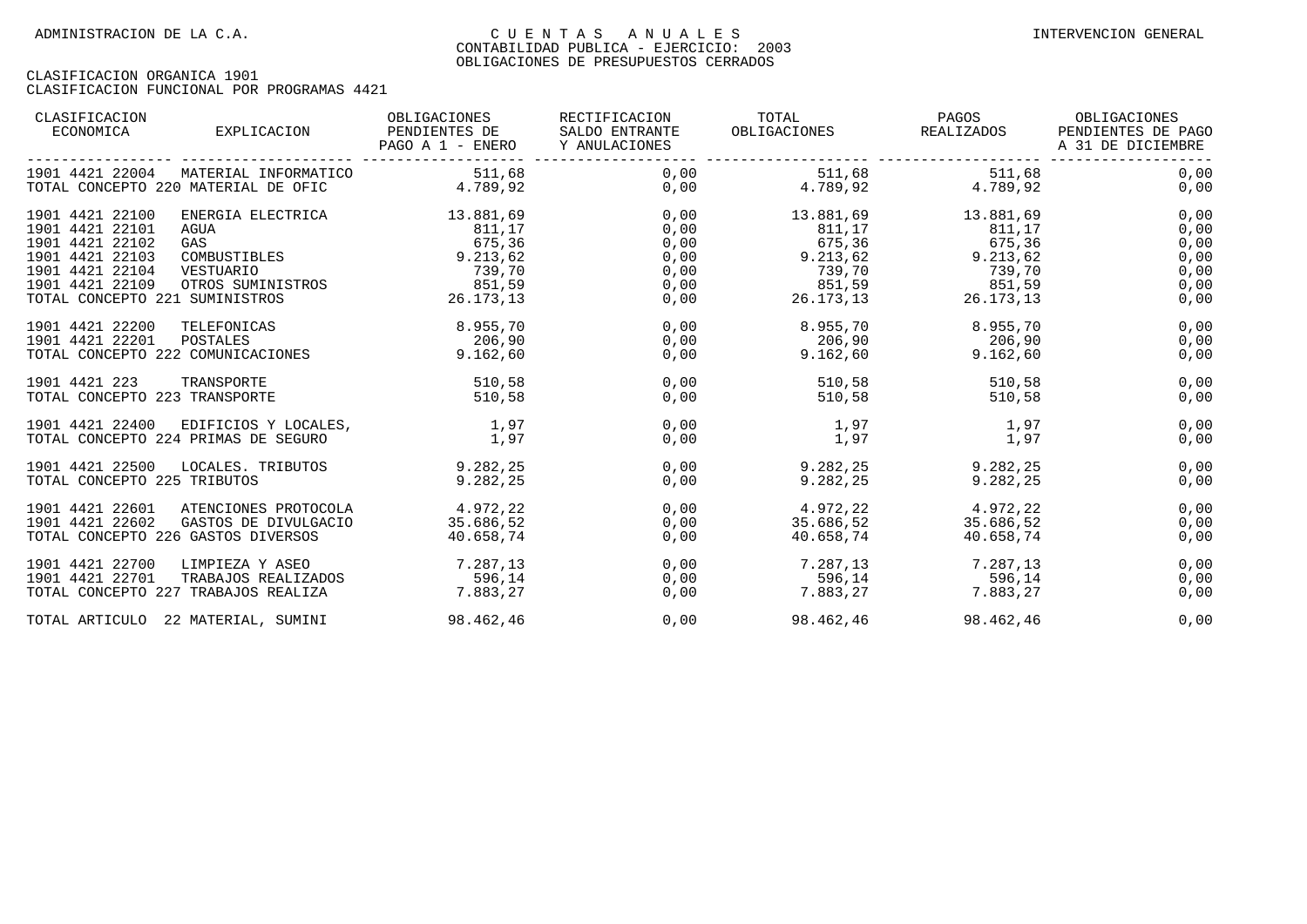| CLASIFICACION<br>ECONOMICA                                   | EXPLICACION          | OBLIGACIONES<br>PENDIENTES DE<br>PAGO A 1 - ENERO | RECTIFICACION<br>SALDO ENTRANTE<br>Y ANULACIONES | TOTAL<br>OBLIGACIONES    | PAGOS<br>REALIZADOS      | OBLIGACIONES<br>PENDIENTES DE PAGO<br>A 31 DE DICIEMBRE |
|--------------------------------------------------------------|----------------------|---------------------------------------------------|--------------------------------------------------|--------------------------|--------------------------|---------------------------------------------------------|
| 1901 4421 230<br>DIETAS<br>TOTAL CONCEPTO 230 DIETAS         |                      | ---- -----------------<br>59.884,38<br>59.884,38  | 0,00<br>0,00                                     | 59.884,38<br>59.884,38   | 59.884,38<br>59.884,38   | 0,00<br>0,00                                            |
| 1901 4421 231<br>LOCOMOCION<br>TOTAL CONCEPTO 231 LOCOMOCION |                      | 5.085,30<br>5.085, 30                             | 0,00<br>0,00                                     | 5.085, 30<br>5.085, 30   | 5.085,30<br>5.085,30     | 0,00<br>0,00                                            |
| TOTAL ARTICULO                                               | 23 INDEMNIZACIONES   | 64.969,68                                         | 0,00                                             | 64.969,68                | 64.969,68                | 0,00                                                    |
| 1901 4421 25100<br>TOTAL CONCEPTO 251 GASTOS REALIZACI       | FINANCIADOS CON RECU | 1.828,57<br>1.828,57                              | 0,00<br>0,00                                     | 1.828,57<br>1.828,57     | 1.828,57<br>1.828,57     | 0,00<br>0,00                                            |
| TOTAL ARTICULO 25 OTROS GASTOS                               |                      | 1.828,57                                          | 0,00                                             | 1.828,57                 | 1.828,57                 | 0,00                                                    |
| TOTAL CAPITULO                                               | 2 GASTOS EN BIENES   | 186.435,00                                        | 0,00                                             | 186.435,00               | 186.435,00               | 0,00                                                    |
| 1901 4421 44900<br>TOTAL CONCEPTO 449 FINANCIADAS CON        | AL INSTITUTO ARAGONÉ | 170.965,04<br>170.965,04                          | 0,00<br>0,00                                     | 170.965,04<br>170.965,04 | 170.965,04<br>170.965,04 | 0,00<br>0,00                                            |
| TOTAL ARTICULO 44 A EMPRESAS PUBLI                           |                      | 170.965,04                                        | 0,00                                             | 170.965,04               | 170.965,04               | 0,00                                                    |
| 1901 4421 46900<br>TOTAL CONCEPTO 469 FINANCIADAS CON        | ACTIVIDADES AMBIENTA | 740,20<br>740,20                                  | 0,00<br>0,00                                     | 740,20<br>740,20         | 740,20<br>740,20         | 0,00<br>0,00                                            |
| TOTAL ARTICULO 46 A CORPORACIONES                            |                      | 740,20                                            | 0,00                                             | 740,20                   | 740,20                   | 0,00                                                    |
| 1901 4421 48900<br>TOTAL CONCEPTO 489 FINANCIADAS CON        | ACTIVIDADES AMBIENTA | 36.060,72<br>36.060,72                            | 0,00<br>0,00                                     | 36.060,72<br>36.060,72   | 36.060,72<br>36.060,72   | 0,00<br>0,00                                            |
| TOTAL ARTICULO                                               | 48 A FAMILIAS E INS  | 36.060,72                                         | 0,00                                             | 36.060,72                | 36.060,72                | 0,00                                                    |
| TOTAL CAPITULO                                               | 4 TRANSFERENCIAS C   | 207.765,96                                        | 0,00                                             | 207.765,96               | 207.765,96               | 0,00                                                    |
| 1901 4421 692                                                | EDIFICIOS Y OTRAS CO | 148.017,89                                        | 0,00                                             | 148.017,89               | 148.017,89               | 0,00                                                    |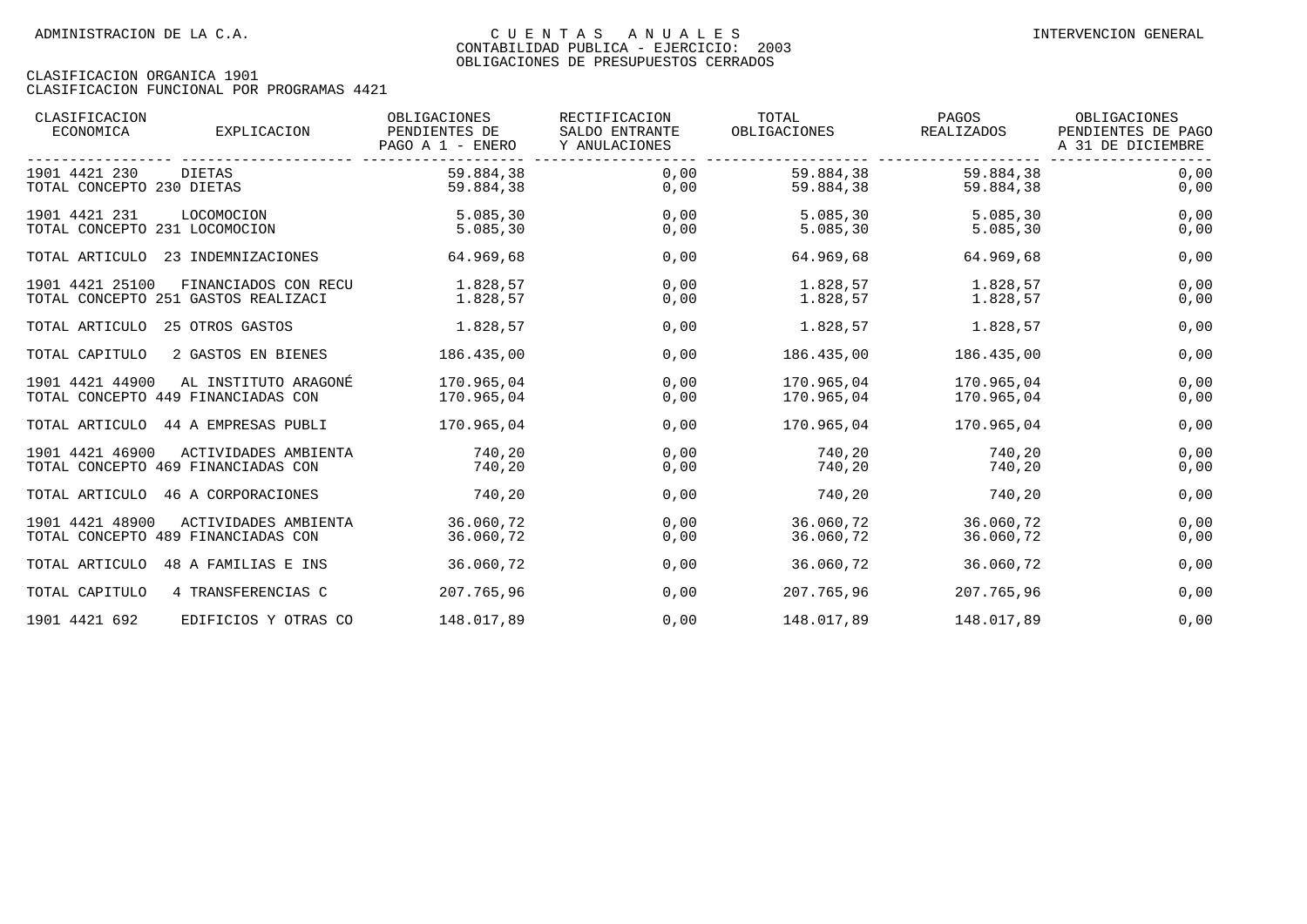| CLASIFICACION<br>ECONOMICA | EXPLICACION                                                 | OBLIGACIONES<br>PENDIENTES DE<br>PAGO A 1 - ENERO | RECTIFICACION<br>SALDO ENTRANTE<br>Y ANULACIONES | TOTAL<br>OBLIGACIONES        | PAGOS<br>REALIZADOS          | OBLIGACIONES<br>PENDIENTES DE PAGO<br>A 31 DE DICIEMBRE |
|----------------------------|-------------------------------------------------------------|---------------------------------------------------|--------------------------------------------------|------------------------------|------------------------------|---------------------------------------------------------|
|                            | TOTAL CONCEPTO 692 EDIFICIOS Y OTRA                         | 148.017.89                                        | 0.00                                             | 148.017.89                   | 148.017.89                   | 0.00                                                    |
| 1901 4421 694              | MATERIAL DE TRANSPOR<br>TOTAL CONCEPTO 694 MATERIAL DE TRAN | 957.47<br>957.47                                  | 0.00<br>0,00                                     | 957.47<br>957.47             | 957.47<br>957.47             | 0,00<br>0,00                                            |
| 1901 4421 695              | MOBILIARIO Y ENSERES<br>TOTAL CONCEPTO 695 MOBILIARIO Y ENS | 4.167.20<br>4.167,20                              | 0,00<br>0,00                                     | 4.167.20<br>4.167,20         | 4.167.20<br>4.167,20         | 0,00<br>0,00                                            |
| TOTAL ARTICULO             | 69 FINANCIADAS CON                                          | 153.142,56                                        | 0,00                                             | 153.142,56                   | 153.142,56                   | 0,00                                                    |
| TOTAL CAPITULO             | 6 INVERSIONES REAL                                          | 153.142.56                                        | 0,00                                             | 153.142.56                   | 153.142.56                   | 0,00                                                    |
| 1901 4421 74200            | AL INSTITUTO ARAGONÉ<br>TOTAL CONCEPTO 742 FINANCIADAS CON  | 601.628.01<br>601.628,01                          | 0,00<br>0,00                                     | 601.628.01<br>601.628,01     | 601.628.01<br>601.628,01     | 0,00<br>0,00                                            |
| 1901 4421 74900            | INSTITUTO ARAGONES D<br>TOTAL CONCEPTO 749 FINANCIADAS CON  | 1.944.369,29<br>1.944.369,29                      | 0.00<br>0,00                                     | 1.944.369.29<br>1.944.369,29 | 1.944.369,29<br>1.944.369,29 | 0,00<br>0,00                                            |
| TOTAL ARTICULO             | 74 A EMPRESAS PUBLI                                         | 2.545.997.30                                      | 0,00                                             | 2.545.997.30                 | 2.545.997.30                 | 0,00                                                    |
| 1901 4421 76900            | INVERSIONES AMBIENTA<br>TOTAL CONCEPTO 769 FINANCIADAS CON  | 9.000.00<br>9.000.00                              | 0,00<br>0,00                                     | 9.000.00<br>9.000,00         | 9.000.00<br>9.000.00         | 0,00<br>0,00                                            |
| TOTAL ARTICULO             | 76 A CORPORACIONES                                          | 9.000.00                                          | 0.00                                             | 9.000.00                     | 9.000.00                     | 0,00                                                    |
| TOTAL CAPITULO             | 7 TRANSFERENCIAS D                                          | 2.554.997.30                                      | 0.00                                             | 2.554.997.30                 | 2.554.997,30                 | 0,00                                                    |
| TOTAL FUNCIONAL            | 4421 SERVICIOS GENERA                                       | 3.136.927,01                                      | 0,00                                             | 3.136.927.01                 | 3.136.927,01                 | 0,00                                                    |
| TOTAL ORGANICO             | 1901 SECRETARIA GENER                                       | 3.136.927,01                                      | 0,00                                             | 3.136.927,01                 | 3.136.927,01                 | 0,00                                                    |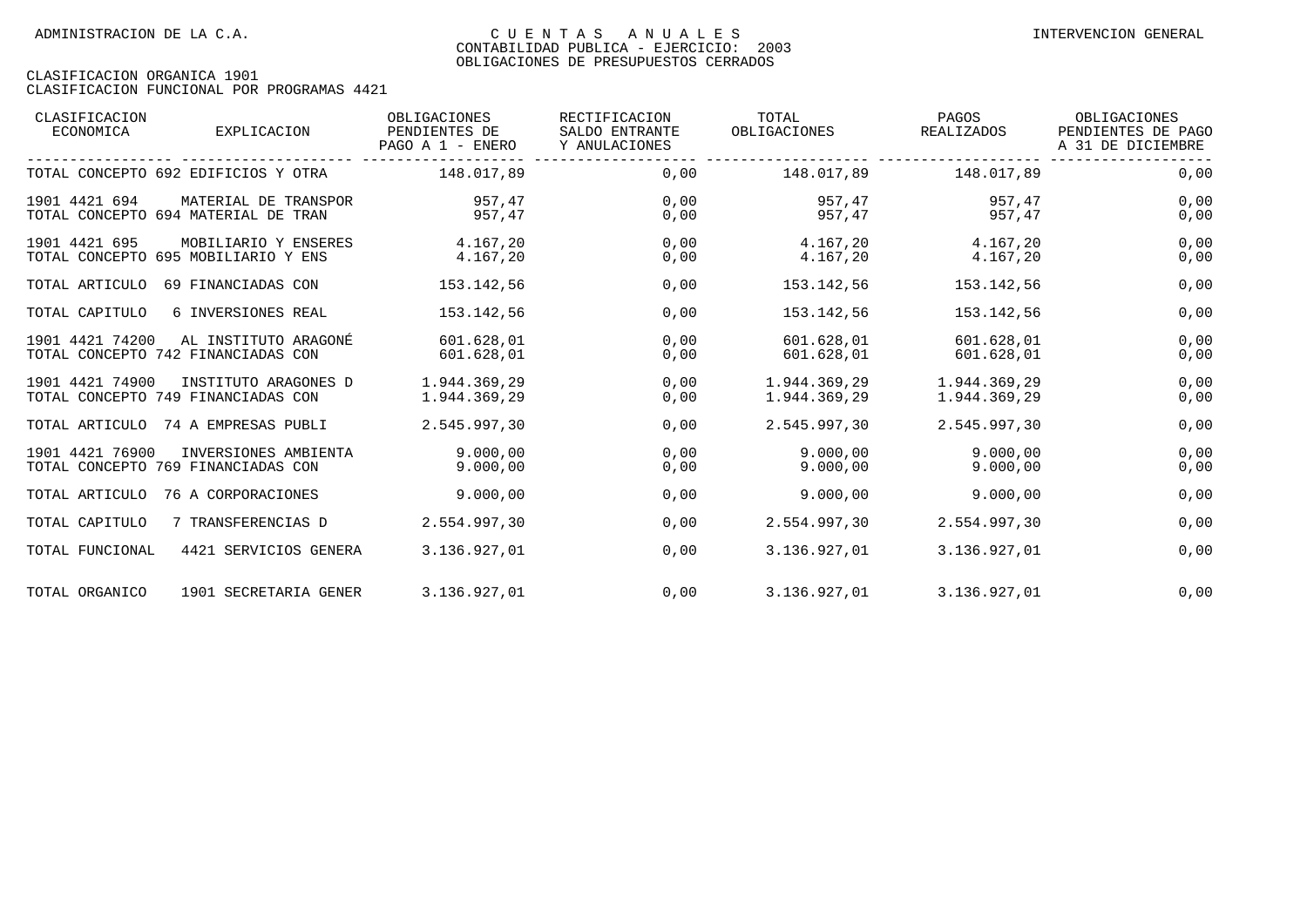| CLASIFICACION<br>ECONOMICA                            | EXPLICACION                                                                                                 | OBLIGACIONES<br>PENDIENTES DE<br>PAGO A 1 - ENERO | RECTIFICACION<br>SALDO ENTRANTE<br>Y ANULACIONES | TOTAL<br>OBLIGACIONES       | PAGOS<br>REALIZADOS                                   | OBLIGACIONES<br>PENDIENTES DE PAGO<br>A 31 DE DICIEMBRE |
|-------------------------------------------------------|-------------------------------------------------------------------------------------------------------------|---------------------------------------------------|--------------------------------------------------|-----------------------------|-------------------------------------------------------|---------------------------------------------------------|
| 1902 5331 16000<br>TOTAL CONCEPTO 160 CUOTAS SOCIALES | SEGURIDAD SOCIAL                                                                                            | 353.835,77<br>353.835,77                          | 0,00<br>0,00                                     | 353.835,77<br>353.835,77    | 353.835,77<br>353.835,77                              | 0,00<br>0,00                                            |
|                                                       | TOTAL ARTICULO 16 CUOTAS, PRESTACI                                                                          | 353.835,77                                        | 0,00                                             | 353.835,77                  | 353.835,77                                            | 0,00                                                    |
| TOTAL CAPITULO                                        | 1 GASTOS DE PERSON                                                                                          | 353.835,77                                        | 0,00                                             | 353.835,77                  | 353.835,77                                            | 0,00                                                    |
| 1902 5331 203                                         | MAOUINARIA, INSTALACI<br>TOTAL CONCEPTO 203 MAOUINARIA, INST                                                | 20,70<br>20, 70                                   | 0,00<br>0,00                                     | 20,70<br>20,70              | 20,70<br>20,70                                        | 0,00<br>0,00                                            |
| TOTAL ARTICULO 20 ARRENDAMIENTOS                      |                                                                                                             | 20,70                                             | 0,00                                             | 20,70                       | 20,70                                                 | 0,00                                                    |
| 1902 5331 212                                         | EDIFICIOS Y OTRAS CO<br>TOTAL CONCEPTO 212 EDIFICIOS Y OTRA                                                 | 1.102, 72<br>1.102, 72                            | 0,00<br>0,00                                     | 1.102,72<br>1.102,72        | 1.102, 72<br>1.102,72                                 | 0,00<br>0,00                                            |
| 1902 5331 213                                         | MAOUINARIA, INSTALACI<br>TOTAL CONCEPTO 213 MAOUINARIA, INST                                                | 295,83<br>295,83                                  | 0,00<br>0,00                                     | 295,83<br>295,83            | 295,83<br>295,83                                      | 0,00<br>0,00                                            |
| 1902 5331 214                                         | MATERIAL DE TRANSPOR 12.903.48<br>TOTAL CONCEPTO 214 MATERIAL DE TRAN                                       | 12.903,48                                         | 0,00<br>0,00                                     | $12.903, 48$ $12.903, 48$   | 12.903.48 12.903.48                                   | 0,00<br>0,00                                            |
| 1902 5331 215                                         | MOBILIARIO Y ENSERES<br>TOTAL CONCEPTO 215 MOBILIARIO Y ENS                                                 | 36,42<br>36,42                                    | 0,00<br>0,00                                     | 36,42<br>36,42              | 36,42<br>36,42                                        | 0,00<br>0,00                                            |
|                                                       | TOTAL ARTICULO 21 REPARACION Y CON                                                                          | 14.338,45                                         | 0,00                                             | 14.338,45                   | 14.338,45                                             | 0,00                                                    |
| 1902 5331 22000<br>1902 5331 22001<br>1902 5331 22004 | ORDINARIO NO INVENTA<br>MOBILIARIO Y ENSERES<br>MATERIAL INFORMATICO<br>TOTAL CONCEPTO 220 MATERIAL DE OFIC | 23,20<br>510,56<br>2.245,76<br>2.779,52           | 0,00<br>0,00<br>0,00<br>0,00                     | 23,20<br>510,56<br>2.779,52 | 23,20<br>510, 56<br>$2.245,76$ $2.245,76$<br>2.779,52 | 0,00<br>0,00<br>0,00<br>0,00                            |
| 1902 5331 22100<br>1902 5331 22103                    | ENERGIA ELECTRICA<br>COMBUSTIBLES                                                                           | 923,10<br>4.319,67                                | 0,00<br>0,00                                     | 923,10<br>4.319,67          | 923,10<br>4.319,67                                    | 0,00<br>0,00                                            |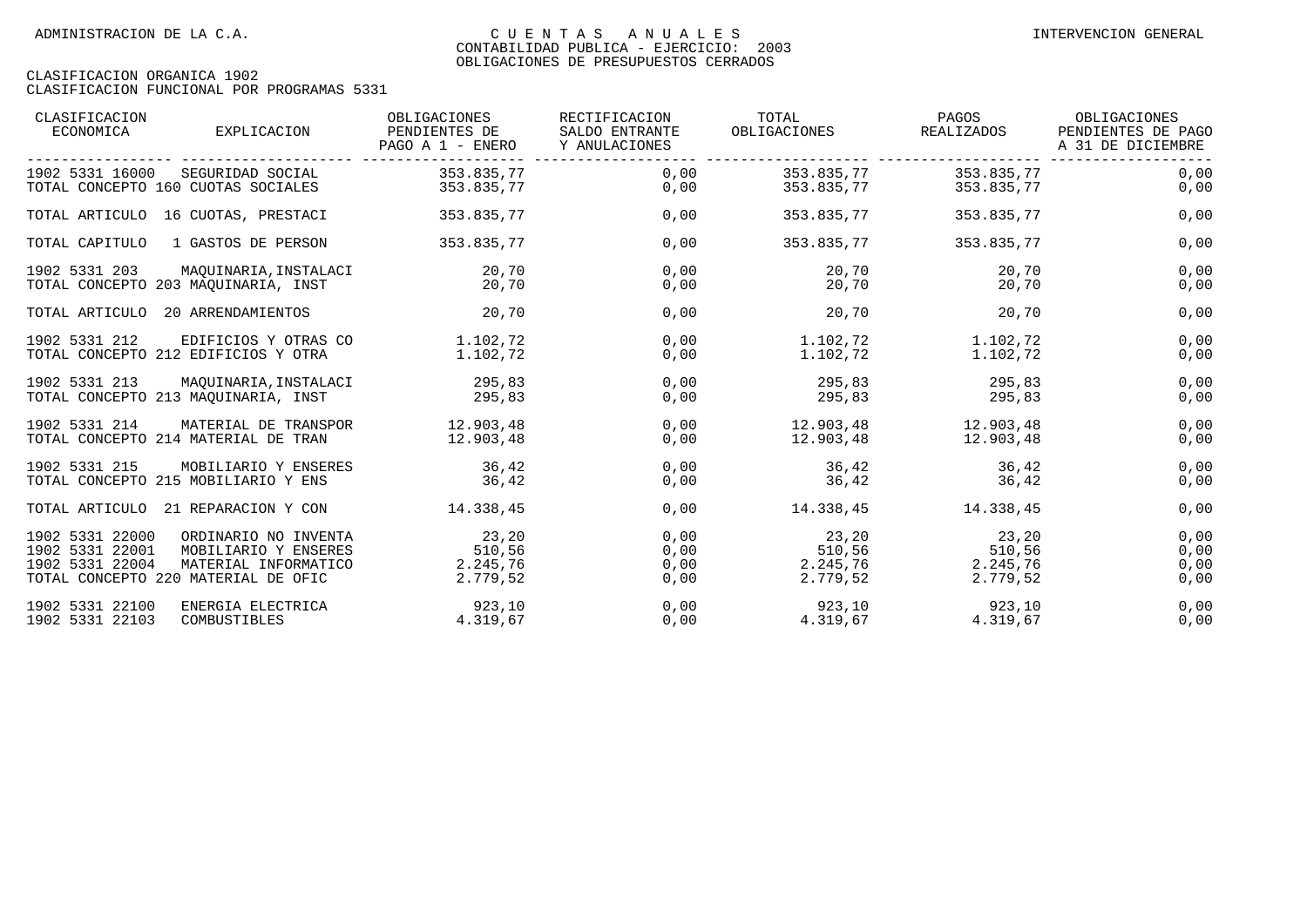| CLASIFICACION<br>ECONOMICA<br>EXPLICACION | OBLIGACIONES<br>PENDIENTES DE<br>PAGO A 1 - ENERO | RECTIFICACION<br>SALDO ENTRANTE<br>Y ANULACIONES | TOTAL<br>OBLIGACIONES | PAGOS<br>REALIZADOS | OBLIGACIONES<br>PENDIENTES DE PAGO<br>A 31 DE DICIEMBRE |
|-------------------------------------------|---------------------------------------------------|--------------------------------------------------|-----------------------|---------------------|---------------------------------------------------------|
| 1902 5331 22104<br>VESTUARIO              | 35.405,70                                         | 0,00                                             | 35.405,70             | 35.405,70           | 0,00                                                    |
| 1902 5331 22105<br>PRODUCTOS ALIMENTICI   | 3.068,35                                          | 0,00                                             | 3.068, 35             | 3.068, 35           | 0,00                                                    |
| 1902 5331 22109<br>OTROS SUMINISTROS      | 1.702,66                                          | 0,00                                             | $1.702,66$ $1.702,66$ |                     | 0,00                                                    |
| TOTAL CONCEPTO 221 SUMINISTROS            | 45.419,48                                         | 0,00                                             | 45.419,48             | 45.419,48           | 0,00                                                    |
| 1902 5331 22200<br>TELEFONICAS            | 273,66                                            | 0,00                                             | 273,66                | 273,66              | 0,00                                                    |
| TOTAL CONCEPTO 222 COMUNICACIONES         | 273,66                                            | 0,00                                             | 273,66                | 273,66              | 0,00                                                    |
| 1902 5331 223<br>TRANSPORTE               | 66,62                                             | 0,00                                             | 66,62                 | 66,62               | 0,00                                                    |
| TOTAL CONCEPTO 223 TRANSPORTE             | 66,62                                             | 0,00                                             | 66,62                 | 66,62               | 0,00                                                    |
| 1902 5331 22601<br>ATENCIONES PROTOCOLA   | 578,28                                            | 0,00                                             | 578,28                | 578,28              | 0,00                                                    |
| 1902 5331 22602<br>GASTOS DE DIVULGACIO   | 82.683,12                                         | 0,00                                             | 82.683,12             | 82.683,12           | 0,00                                                    |
| 1902 5331 22603<br>JURIDICOS, CONTENCIOS  | 50.645,03                                         | 0,00                                             | 50.645,03             | 50.645,03           | 0,00                                                    |
| 1902 5331 22605<br>REUNIONES Y CONFEREN   | 16.896,55                                         | 0,00                                             | 16.896,55             | 16.896,55           | 0,00                                                    |
| TOTAL CONCEPTO 226 GASTOS DIVERSOS        | 150.802,98                                        | 0,00                                             | 150.802,98            | 150.802,98          | 0,00                                                    |
| 1902 5331 22706<br>ESTUDIOS Y TRABAJOS    | 4.883,22                                          | 0,00                                             | 4.883,22              | 4.883,22            | 0,00                                                    |
| 1902 5331 22709<br>OTROS                  | 2.077,58                                          | 0,00                                             | 2.077,58              | 2.077,58            | 0,00                                                    |
| TOTAL CONCEPTO 227 TRABAJOS REALIZA       | 6.960, 80                                         | 0,00                                             | 6.960,80              | 6.960, 80           | 0,00                                                    |
| 22 MATERIAL, SUMINI<br>TOTAL ARTICULO     | 206.303,06                                        | 0,00                                             | 206.303,06            | 206.303,06          | 0,00                                                    |
| 1902 5331 230<br>DIETAS                   | 2.857,07                                          | 0.00                                             | 2.857,07              | 2.857.07            | 0,00                                                    |
| TOTAL CONCEPTO 230 DIETAS                 | 2.857,07                                          | 0,00                                             | 2.857,07              | 2.857.07            | 0,00                                                    |
| 1902 5331 231<br>LOCOMOCION               | 258.17                                            | 0,00                                             | 258,17                | 258.17              | 0,00                                                    |
| TOTAL CONCEPTO 231 LOCOMOCION             | 258,17                                            | 0,00                                             | 258,17                | 258,17              | 0,00                                                    |
| TOTAL ARTICULO 23 INDEMNIZACIONES         | 3.115,24                                          | 0,00                                             | 3.115,24              | 3.115,24            | 0,00                                                    |
| TOTAL CAPITULO<br>2 GASTOS EN BIENES      | 223.777,45                                        | 0,00                                             | 223.777,45            | 223.777.45          | 0,00                                                    |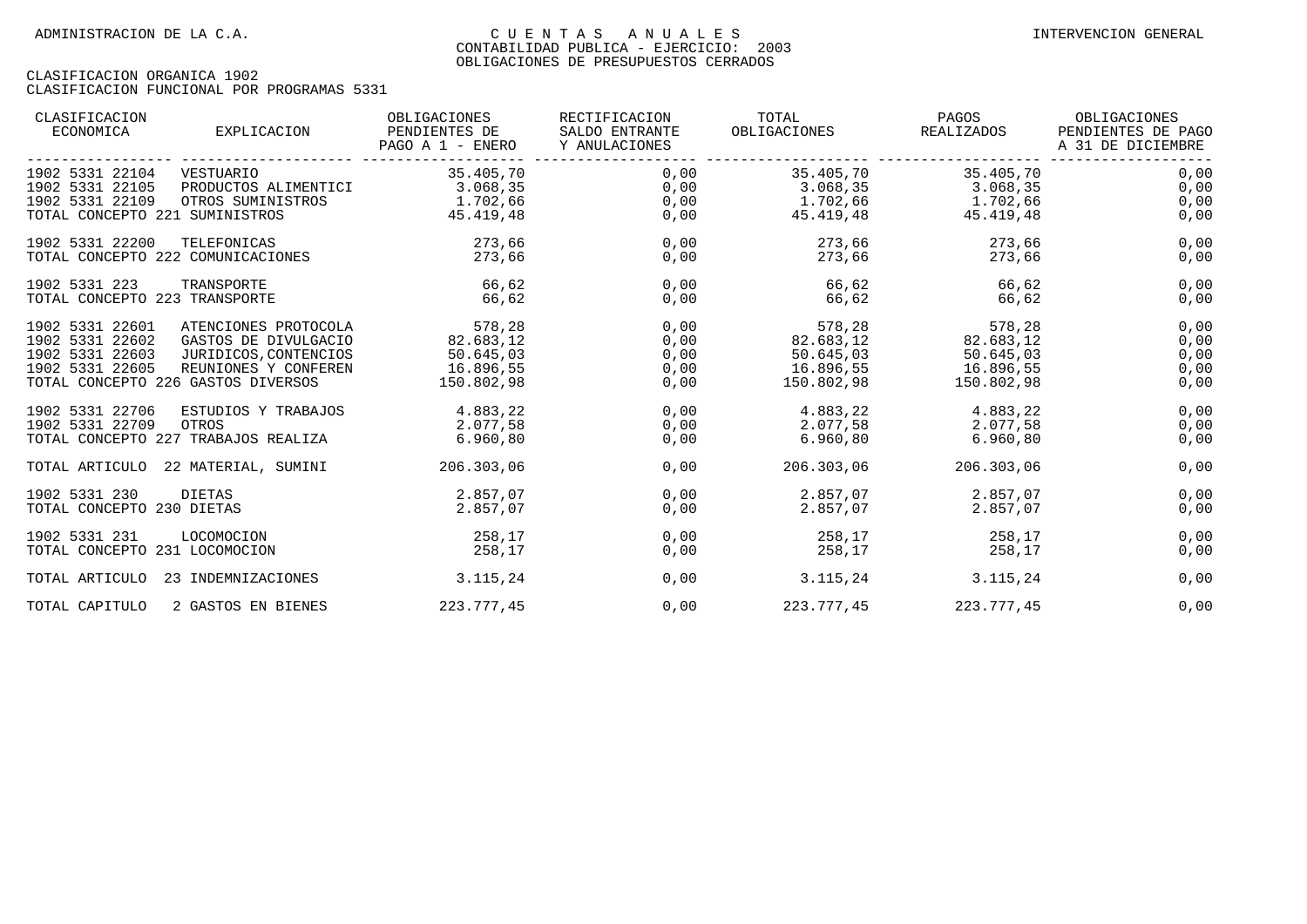| CLASIFICACION<br>ECONOMICA | EXPLICACION                         | OBLIGACIONES<br>PENDIENTES DE<br>PAGO A 1 - ENERO | RECTIFICACION<br>SALDO ENTRANTE<br>Y ANULACIONES | TOTAL<br>OBLIGACIONES | PAGOS<br>REALIZADOS | OBLIGACIONES<br>PENDIENTES DE PAGO<br>A 31 DE DICIEMBRE |
|----------------------------|-------------------------------------|---------------------------------------------------|--------------------------------------------------|-----------------------|---------------------|---------------------------------------------------------|
| 1902 5331 627              | BIENES DESTINADOS PA                | 670.753.89                                        | 0.00                                             | 670.753,89            | 670.753.89          | 0,00                                                    |
|                            | TOTAL CONCEPTO 627 BIENES DESTINADO | 670.753,89                                        | 0,00                                             | 670.753,89            | 670.753,89          | 0,00                                                    |
| TOTAL ARTICULO             | 62 FINANCIADAS CON                  | 670.753,89                                        | 0,00                                             | 670.753,89            | 670.753,89          | 0,00                                                    |
| 1902 5331 647              | BIENES DESTINADOS PA                | 618.739,02                                        | 0,00                                             | 618.739,02            | 618.739,02          | 0,00                                                    |
|                            | TOTAL CONCEPTO 647 BIENES DESTINADO | 618.739,02                                        | 0,00                                             | 618.739,02            | 618.739,02          | 0,00                                                    |
| TOTAL ARTICULO             | 64 FINANCIADAS CON                  | 618.739,02                                        | 0,00                                             | 618.739,02            | 618.739,02          | 0,00                                                    |
| 1902 5331 687              | BIENES DESTINADOS PA                | 844.671,56                                        | 0,00                                             | 844.671,56            | 844.671,56          | 0,00                                                    |
|                            | TOTAL CONCEPTO 687 BIENES DESTINADO | 844.671,56                                        | 0,00                                             | 844.671,56            | 844.671,56          | 0,00                                                    |
| 1902 5331 689              | INMOVILIZADO INMATER                | 84.136,64                                         | 0,00                                             | 84.136,64             | 84.136,64           | 0,00                                                    |
|                            | TOTAL CONCEPTO 689 INMOVILIZADO INM | 84.136,64                                         | 0,00                                             | 84.136,64             | 84.136,64           | 0,00                                                    |
| TOTAL ARTICULO             | 68 FINANCIADAS CON                  | 928.808,20                                        | 0,00                                             | 928.808,20            | 928.808,20          | 0,00                                                    |
| 1902 5331 694              | MATERIAL DE TRANSPOR                | 351.636,33                                        | 0,00                                             | 351.636,33            | 351.636,33          | 0,00                                                    |
|                            | TOTAL CONCEPTO 694 MATERIAL DE TRAN | 351.636,33                                        | 0,00                                             | 351.636,33            | 351.636,33          | 0,00                                                    |
| 1902 5331 697              | BIENES DESTINADOS PA                | 504.364,95                                        | 0,00                                             | 504.364,95            | 504.364,95          | 0,00                                                    |
|                            | TOTAL CONCEPTO 697 BIENES DESTINADO | 504.364,95                                        | 0,00                                             | 504.364,95            | 504.364,95          | 0,00                                                    |
| 1902 5331 698              | OTRO INMOVILIZADO MA                | 7.063.03                                          | 0,00                                             | 7.063,03              | 7.063,03            | 0,00                                                    |
|                            | TOTAL CONCEPTO 698 OTRO INMOVILIZAD | 7.063,03                                          | 0,00                                             | 7.063,03              | 7.063,03            | 0,00                                                    |
| 1902 5331 699              | INMOVILIZADO INMATER                | 507.045,17                                        | 0,00                                             | 507.045,17            | 507.045,17          | 0,00                                                    |
|                            | TOTAL CONCEPTO 699 INMOVILIZADO INM | 507.045,17                                        | 0,00                                             | 507.045,17            | 507.045,17          | 0,00                                                    |
| TOTAL ARTICULO             | 69 FINANCIADAS CON                  | 1.370.109,48                                      | 0,00                                             | 1.370.109,48          | 1.370.109,48        | 0,00                                                    |
| TOTAL CAPITULO             | 6 INVERSIONES REAL                  | 3.588.410,59                                      | 0,00                                             | 3.588.410,59          | 3.588.410,59        | 0,00                                                    |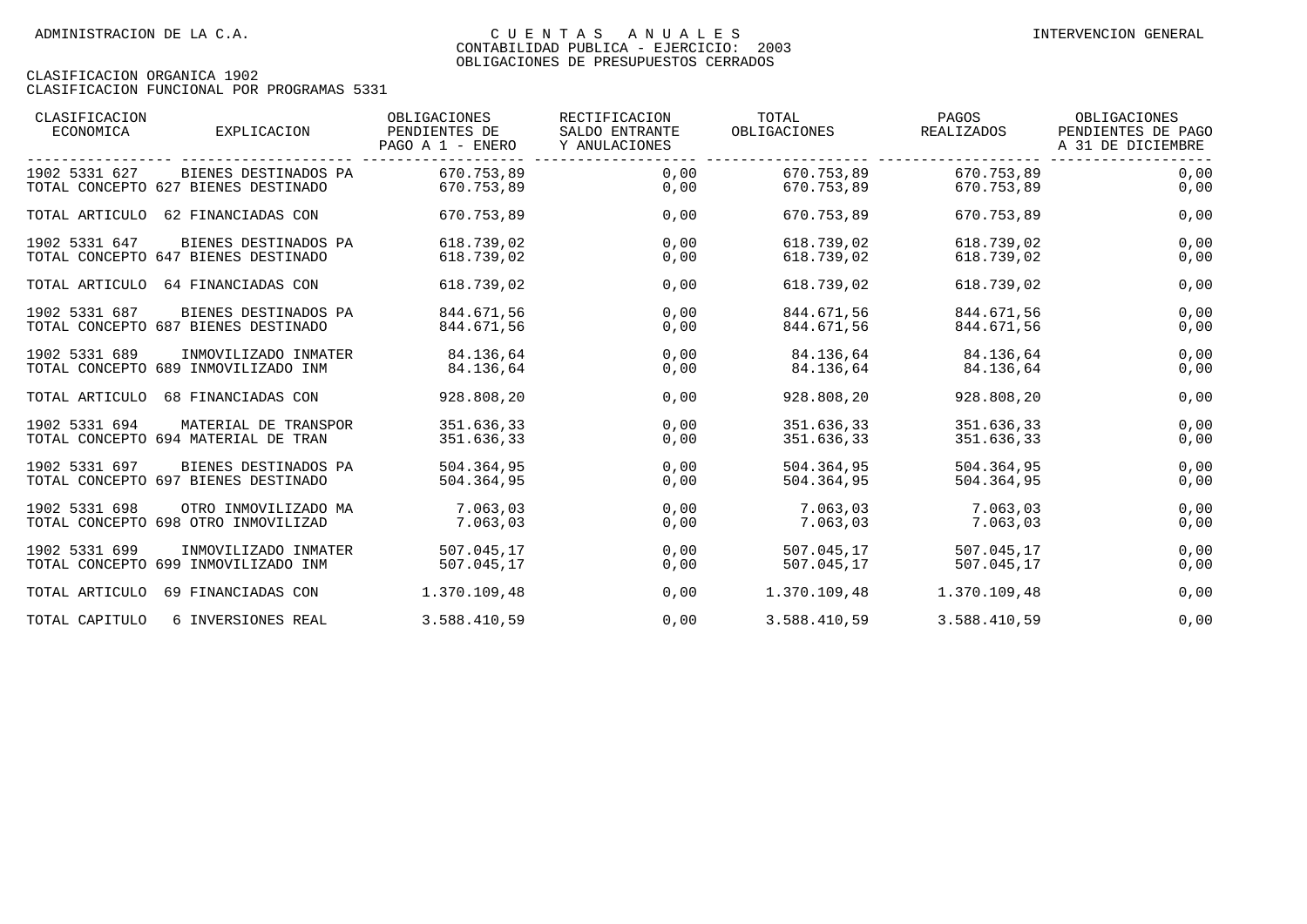| CLASIFICACION<br>ECONOMICA<br>EXPLICACION                                     | OBLIGACIONES<br>PENDIENTES DE<br>PAGO A 1 - ENERO | RECTIFICACION<br>SALDO ENTRANTE<br>Y ANULACIONES | TOTAL<br>OBLIGACIONES | PAGOS<br>REALIZADOS | OBLIGACIONES<br>PENDIENTES DE PAGO<br>A 31 DE DICIEMBRE |
|-------------------------------------------------------------------------------|---------------------------------------------------|--------------------------------------------------|-----------------------|---------------------|---------------------------------------------------------|
| 1902 5331 76400<br>APLICACION DECRETO 2<br>TOTAL CONCEPTO 764 FINANCIADAS CON | 90.919,94                                         | 0,00<br>0,00                                     | 90.919,94             | 90.919,94           | 0,00                                                    |
|                                                                               | 90.919,94                                         |                                                  | 90.919,94             | 90.919,94           | 0,00                                                    |
| 1902 5331 76800<br>APLICACION DECRETO 2                                       | 518.543,38                                        | 0,00                                             | 518.543,38            | 518.543,38          | 0,00                                                    |
| 1902 5331 76801<br>APLICACION DECRETO 2                                       | 444.327,35                                        | 0,00                                             | 444.327,35            | 444.327,35          | 0,00                                                    |
| TOTAL CONCEPTO 768 FINANCIADAS CON                                            | 962.870.73                                        | 0,00                                             | 962.870,73            | 962.870,73          | 0,00                                                    |
| 1902 5331 76900<br>APLICACION DECRETO 2                                       | 450.373,74                                        | 0,00                                             | 450.373,74            | 450.373,74          | 0,00                                                    |
| 1902 5331 76901<br>SUBVENCIONES EN MONT                                       | 10.839,43                                         | 0,00                                             | 10.839,43             | 10.839,43           | 0,00                                                    |
| 1902 5331 76902<br>SUBVENCIONES FOMENTO                                       | 363.279,02                                        | 0,00                                             | 363.279,02            | 363.279,02          | 0,00                                                    |
| APLICACIÓN DECRETO 2<br>1902 5331 76905                                       | 421.577.41                                        | 0,00                                             | 421.577,41            | 421.577,41          | 0,00                                                    |
| TOTAL CONCEPTO 769 FINANCIADAS CON                                            | 1.246.069,60                                      | 0,00                                             | 1.246.069,60          | 1.246.069,60        | 0,00                                                    |
| TOTAL ARTICULO 76 A CORPORACIONES                                             | 2.299.860,27                                      | 0,00                                             | 2.299.860,27          | 2.299.860,27        | 0,00                                                    |
| 1902 5331 77201<br>SUB. DECRETO 57/2001                                       | 225.279,57                                        | 0,00                                             | 225.279,57            | 225.279,57          | 0,00                                                    |
| 1902 5331 77202<br>SUBV. FOMENTO BOSOUE                                       | 692.498,02                                        | 0,00                                             | 692.498,02            | 692.498,02          | 0,00                                                    |
| SUBVENCIÓN DESARROLL<br>1902 5331 77204                                       | 13.143.72                                         | 0,00                                             | 13.143,72             | 13.143.72           | 0,00                                                    |
| TOTAL CONCEPTO 772 FINANCIADAS CON                                            | 930.921,31                                        | 0,00                                             | 930.921,31            | 930.921,31          | 0,00                                                    |
| 1902 5331 77801<br>SUBV. DECRETO 57/01                                        | 224.934.12                                        | 0,00                                             | 224.934.12            | 224.934.12          | 0,00                                                    |
| TOTAL CONCEPTO 778 FINANCIADAS CON                                            | 224.934,12                                        | 0,00                                             | 224.934,12            | 224.934,12          | 0,00                                                    |
| 1902 5331 77901<br>SUB.DECRETO57/01 ACC                                       | 58.455.67                                         | 0,00                                             | 58.455,67             | 58.455.67           | 0,00                                                    |
| TOTAL CONCEPTO 779 FINANCIADAS CON                                            | 58.455,67                                         | 0,00                                             | 58.455,67             | 58.455,67           | 0,00                                                    |
| TOTAL ARTICULO 77 A EMPRESAS PRIVA                                            | 1.214.311,10                                      | 0,00                                             | 1.214.311,10          | 1.214.311,10        | 0,00                                                    |
| 1902 5331 78800<br>SUBV. DECRETO 57/01.                                       | 68.620,60                                         | 0,00                                             | 68.620,60             | 68.620,60           | 0,00                                                    |
| 1902 5331 78801<br>SUBV. EN MATERIA CI                                        | 44.428,18                                         | 0,00                                             | 44.428,18             | 44.428,18           | 0,00                                                    |
| TOTAL CONCEPTO 788 FINANCIADAS CON                                            | 113.048,78                                        | 0,00                                             | 113.048,78            | 113.048,78          | 0,00                                                    |
| 1902 5331 78901<br>SUBV. DECRETO 57/01.                                       | 122.827,89                                        | 0,00                                             | 122.827,89            | 122.827,89          | 0,00                                                    |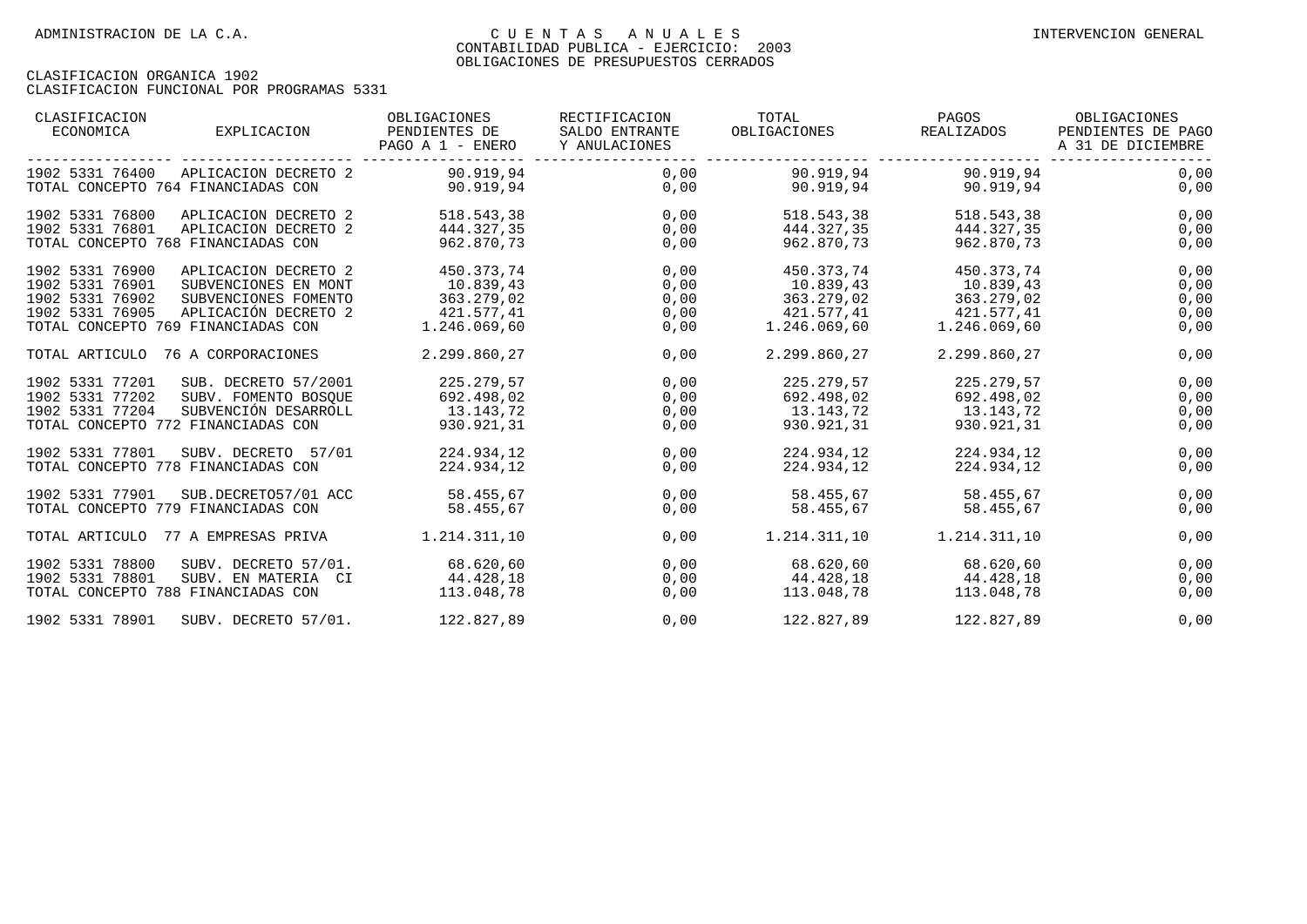| CLASIFICACION<br>ECONOMICA         | EXPLICACION                                                                        | OBLIGACIONES<br>PENDIENTES DE<br>PAGO A 1 - ENERO | RECTIFICACION<br>SALDO ENTRANTE<br>Y ANULACIONES | TOTAL<br>OBLIGACIONES               | PAGOS<br>REALIZADOS                 | OBLIGACIONES<br>PENDIENTES DE PAGO<br>A 31 DE DICIEMBRE |
|------------------------------------|------------------------------------------------------------------------------------|---------------------------------------------------|--------------------------------------------------|-------------------------------------|-------------------------------------|---------------------------------------------------------|
| 1902 5331 78903<br>1902 5331 78904 | DAÑOS PRODUCIDOS POR<br>SUBV. RESTAURACIÓN H<br>TOTAL CONCEPTO 789 FINANCIADAS CON | 7.952,08<br>77.848,94<br>208.628,91               | 0,00<br>0,00<br>0,00                             | 7.952,08<br>77.848,94<br>208.628,91 | 7.952,08<br>77.848,94<br>208.628,91 | 0,00<br>0,00<br>0,00                                    |
| TOTAL ARTICULO                     | 78 A FAMILIAS E INS                                                                | 321.677,69                                        | 0,00                                             | 321.677,69                          | 321.677,69                          | 0,00                                                    |
| TOTAL CAPITULO                     | 7 TRANSFERENCIAS D                                                                 | 3.835.849,06                                      | 0,00                                             | 3.835.849,06                        | 3.835.849,06                        | 0,00                                                    |
| 1902 5331 809                      | CONCEDIDOS A LARGO P<br>TOTAL CONCEPTO 809 CONCEDIDOS A M/L                        | 10.839,46<br>10.839,46                            | 0,00<br>0,00                                     | 10.839,46<br>10.839,46              | 10.839,46<br>10.839,46              | 0,00<br>0,00                                            |
| TOTAL ARTICULO                     | 80 CONCESION DE PRE                                                                | 10.839,46                                         | 0,00                                             | 10.839,46                           | 10.839,46                           | 0,00                                                    |
| TOTAL CAPITULO                     | 8 ACTIVOS FINANCIE                                                                 | 10.839,46                                         | 0,00                                             | 10.839,46                           | 10.839,46                           | 0,00                                                    |
| TOTAL FUNCIONAL                    | 5331 PROTECCION Y MEJ                                                              | 8.012.712,33                                      | 0,00                                             | 8.012.712,33                        | 8.012.712,33                        | 0,00                                                    |
| TOTAL ORGANICO                     | 1902 D.G.DEL MEDIO NA                                                              | 8.012.712,33                                      | 0,00                                             | 8.012.712,33                        | 8.012.712,33                        | 0,00                                                    |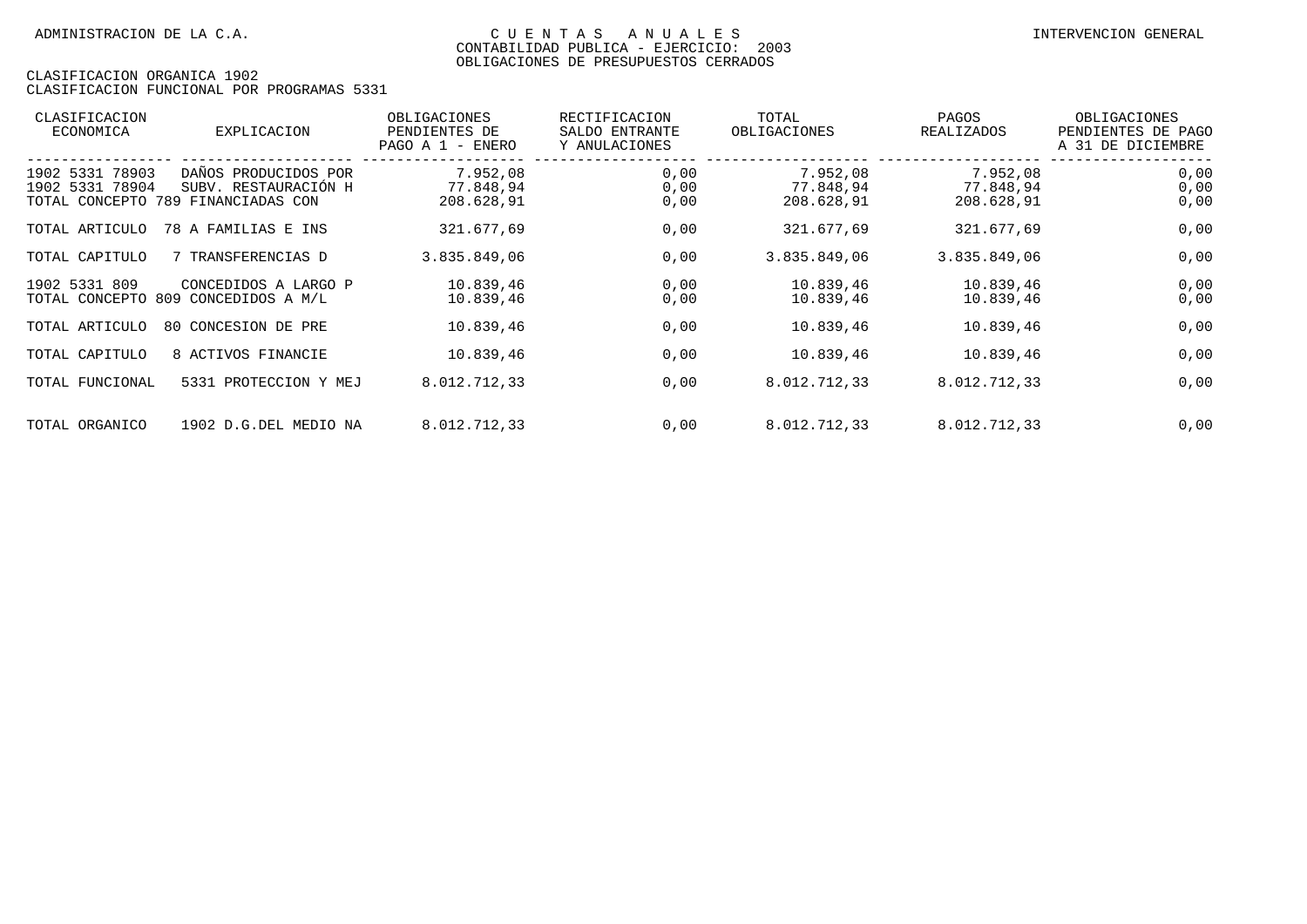| CLASIFICACION<br>ECONOMICA<br>EXPLICACION                                                                                                                           | OBLIGACIONES<br>PENDIENTES DE<br>PAGO A 1 - ENERO | RECTIFICACION<br>SALDO ENTRANTE<br>Y ANULACIONES | TOTAL<br>OBLIGACIONES                         | PAGOS<br>REALIZADOS                           | OBLIGACIONES<br>PENDIENTES DE PAGO<br>A 31 DE DICIEMBRE |
|---------------------------------------------------------------------------------------------------------------------------------------------------------------------|---------------------------------------------------|--------------------------------------------------|-----------------------------------------------|-----------------------------------------------|---------------------------------------------------------|
| 1903 4422 16000<br>SEGURIDAD SOCIAL<br>TOTAL CONCEPTO 160 CUOTAS SOCIALES                                                                                           | 29.609.93<br>29.609,93                            | 0.00<br>0,00                                     | 29.609,93<br>29.609,93                        | 29.609,93<br>29.609,93                        | 0,00<br>0,00                                            |
| TOTAL ARTICULO 16 CUOTAS, PRESTACI                                                                                                                                  | 29.609,93                                         | 0,00                                             | 29.609.93                                     | 29.609,93                                     | 0,00                                                    |
| TOTAL CAPITULO<br>1 GASTOS DE PERSON                                                                                                                                | 29.609,93                                         | 0,00                                             | 29.609,93                                     | 29.609,93                                     | 0,00                                                    |
| 1903 4422 213<br>MAQUINARIA, INSTALACI<br>TOTAL CONCEPTO 213 MAOUINARIA, INST                                                                                       | 13.522,83<br>13.522,83                            | 0,00<br>0,00                                     | 13.522,83<br>13.522,83                        | 13.522,83<br>13.522,83                        | 0,00<br>0,00                                            |
| TOTAL ARTICULO 21 REPARACION Y CON                                                                                                                                  | 13.522,83                                         | 0,00                                             | 13.522,83                                     | 13.522,83                                     | 0,00                                                    |
| 1903 4422 22109<br>OTROS SUMINISTROS<br>TOTAL CONCEPTO 221 SUMINISTROS                                                                                              | 94,97<br>94,97                                    | 0,00<br>0,00                                     | 94,97<br>94,97                                | 94.97<br>94,97                                | 0,00<br>0,00                                            |
| 1903 4422 22601<br>ATENCIONES PROTOCOLA<br>1903 4422 22602<br>GASTOS DE DIVULGACIO<br>1903 4422 22605<br>REUNIONES Y CONFEREN<br>TOTAL CONCEPTO 226 GASTOS DIVERSOS | 970,52<br>37.782,70<br>39.379,99<br>78.133,21     | 0,00<br>0,00<br>0,00<br>0,00                     | 970,52<br>37.782,70<br>39.379,99<br>78.133,21 | 970,52<br>37.782,70<br>39.379,99<br>78.133,21 | 0,00<br>0,00<br>0,00<br>0,00                            |
| 1903 4422 22706<br>ESTUDIOS Y TRABAJOS<br>1903 4422 22709<br>OTROS<br>TOTAL CONCEPTO 227 TRABAJOS REALIZA                                                           | 2.999,76<br>6.000,00<br>8.999,76                  | 0,00<br>0,00<br>0,00                             | 2.999,76<br>6.000,00<br>8.999,76              | 2.999,76<br>6.000,00<br>8.999,76              | 0,00<br>0,00<br>0,00                                    |
| TOTAL ARTICULO 22 MATERIAL, SUMINI                                                                                                                                  | 87.227,94                                         | 0,00                                             | 87.227,94                                     | 87.227,94                                     | 0,00                                                    |
| TOTAL CAPITULO<br>2 GASTOS EN BIENES                                                                                                                                | 100.750,77                                        | 0,00                                             | 100.750,77                                    | 100.750,77                                    | 0,00                                                    |
| 1903 4422 48900<br>CONVENIO RECOGIDA SE<br>1903 4422 48901<br>FOMENTO EN MATERIA D<br>TOTAL CONCEPTO 489 FINANCIADAS CON                                            | 72.830,67<br>67.613,46<br>140.444,13              | 0,00<br>0,00<br>0,00                             | 72.830,67<br>67.613,46<br>140.444,13          | 72.830,67<br>67.613,46<br>140.444,13          | 0,00<br>0,00<br>0,00                                    |
| TOTAL ARTICULO<br>48 A FAMILIAS E INS                                                                                                                               | 140.444,13                                        | 0,00                                             | 140.444,13                                    | 140.444,13                                    | 0,00                                                    |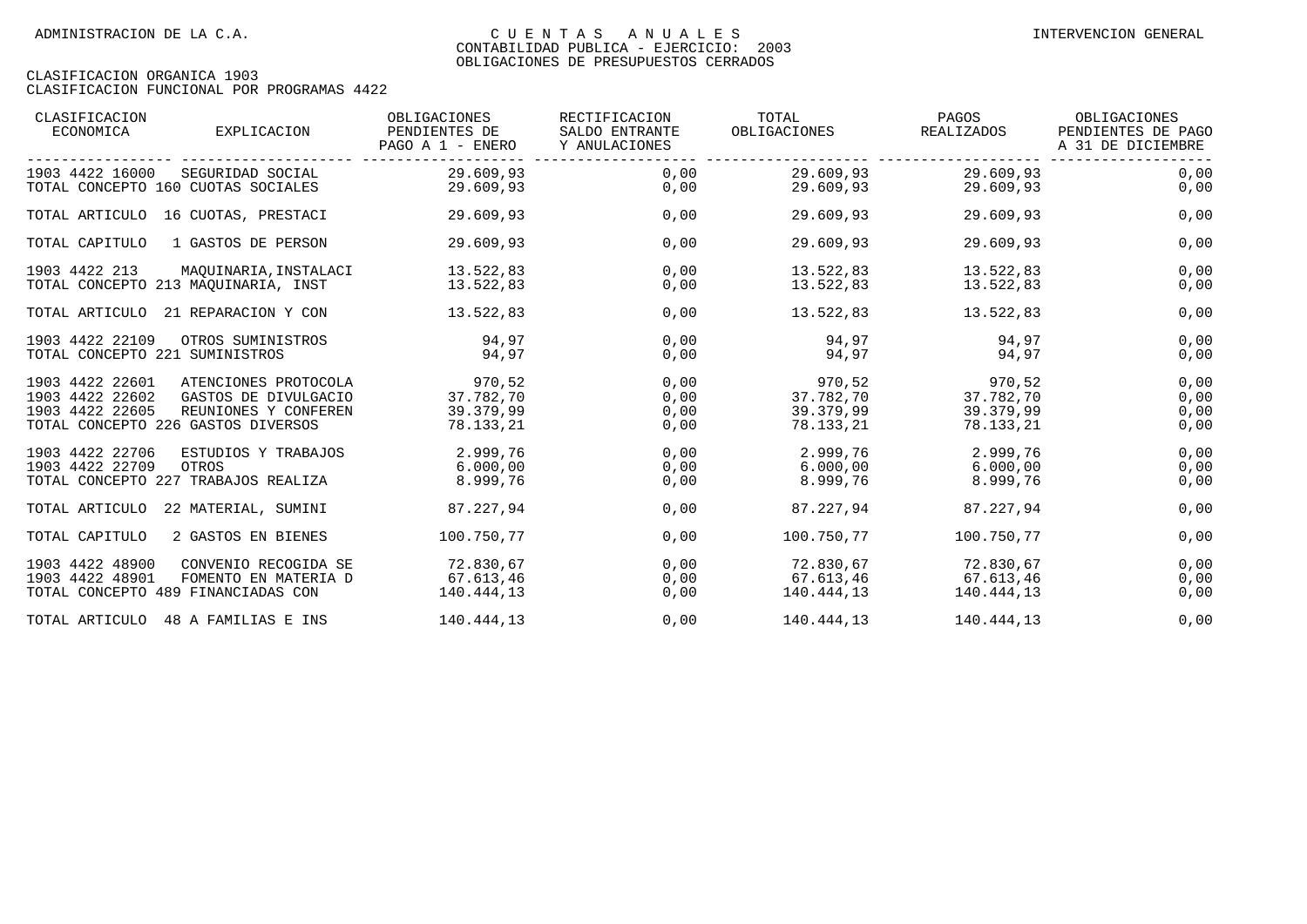| CLASIFICACION<br>ECONOMICA                                               | EXPLICACION                                | OBLIGACIONES<br>PENDIENTES DE<br>PAGO A 1 - ENERO | RECTIFICACION<br>SALDO ENTRANTE<br>Y ANULACIONES | TOTAL<br>OBLIGACIONES                    | PAGOS<br>REALIZADOS                      | OBLIGACIONES<br>PENDIENTES DE PAGO<br>A 31 DE DICIEMBRE |
|--------------------------------------------------------------------------|--------------------------------------------|---------------------------------------------------|--------------------------------------------------|------------------------------------------|------------------------------------------|---------------------------------------------------------|
| TOTAL CAPITULO                                                           | 4 TRANSFERENCIAS C                         | 140.444,13                                        | 0,00                                             | 140.444,13                               | 140.444,13                               | 0,00                                                    |
| 1903 4422 623<br>TOTAL CONCEPTO 623 MAOUINARIA, INST                     | MAOUINARIA, INSTALACI                      | 12.000,00<br>12.000,00                            | 0,00<br>0,00                                     | 12.000,00<br>12.000,00                   | 12.000,00<br>12.000,00                   | 0,00<br>0,00                                            |
| 1903 4422 627<br>TOTAL CONCEPTO 627 BIENES DESTINADO                     | BIENES DESTINADOS PA                       | 655.123,89<br>655.123,89                          | 0,00<br>0,00                                     | 655.123,89<br>655.123,89                 | 655.123,89<br>655.123,89                 | 0,00<br>0,00                                            |
| 1903 4422 629<br>TOTAL CONCEPTO 629 INMOVILIZADO INM                     | INMOVILIZADO INMATER                       | 153.191,68<br>153.191.68                          | 0,00<br>0,00                                     | 153.191,68<br>153.191,68                 | 153.191,68<br>153.191,68                 | 0,00<br>0,00                                            |
| TOTAL ARTICULO 62 FINANCIADAS CON                                        |                                            | 820.315,57                                        | 0,00                                             | 820.315,57                               | 820.315,57                               | 0,00                                                    |
| 1903 4422 647<br>TOTAL CONCEPTO 647 BIENES DESTINADO                     | BIENES DESTINADOS PA                       | 46.856,31<br>46.856,31                            | 0,00<br>0,00                                     | 46.856,31<br>46.856,31                   | 46.856,31<br>46.856,31                   | 0,00<br>0,00                                            |
| TOTAL ARTICULO                                                           | 64 FINANCIADAS CON                         | 46.856,31                                         | 0,00                                             | 46.856,31                                | 46.856,31                                | 0,00                                                    |
| 1903 4422 699<br>TOTAL CONCEPTO 699 INMOVILIZADO INM                     | INMOVILIZADO INMATER                       | 262.802.50<br>262.802,50                          | 0,00<br>0,00                                     | 262.802.50<br>262.802,50                 | 262.802.50<br>262.802,50                 | 0,00<br>0,00                                            |
| TOTAL ARTICULO                                                           | 69 FINANCIADAS CON                         | 262.802,50                                        | 0,00                                             | 262.802,50                               | 262.802,50                               | 0,00                                                    |
| TOTAL CAPITULO                                                           | 6 INVERSIONES REAL                         | 1.129.974,38                                      | 0,00                                             | 1.129.974,38                             | 1.129.974,38                             | 0,00                                                    |
| 1903 4422 76250<br>1903 4422 76251<br>TOTAL CONCEPTO 762 FINANCIADAS CON | FOMENTO INVERSIONES<br>FOMENTO INVERSIONES | 982.109,92<br>335.027,00<br>1.317.136,92          | 0,00<br>0,00<br>0,00                             | 982.109,92<br>335.027,00<br>1.317.136,92 | 982.109.92<br>335.027,00<br>1.317.136,92 | 0,00<br>0,00<br>0,00                                    |
| 1903 4422 76950<br>TOTAL CONCEPTO 769 FINANCIADAS CON                    | FOMENTO INVERSIONES                        | 161.757,79<br>161.757,79                          | 0,00<br>0,00                                     | 161.757,79<br>161.757,79                 | 161.757,79<br>161.757,79                 | 0,00<br>0,00                                            |
| TOTAL ARTICULO 76 A CORPORACIONES                                        |                                            | 1.478.894,71                                      | 0,00                                             | 1.478.894,71                             | 1.478.894,71                             | 0,00                                                    |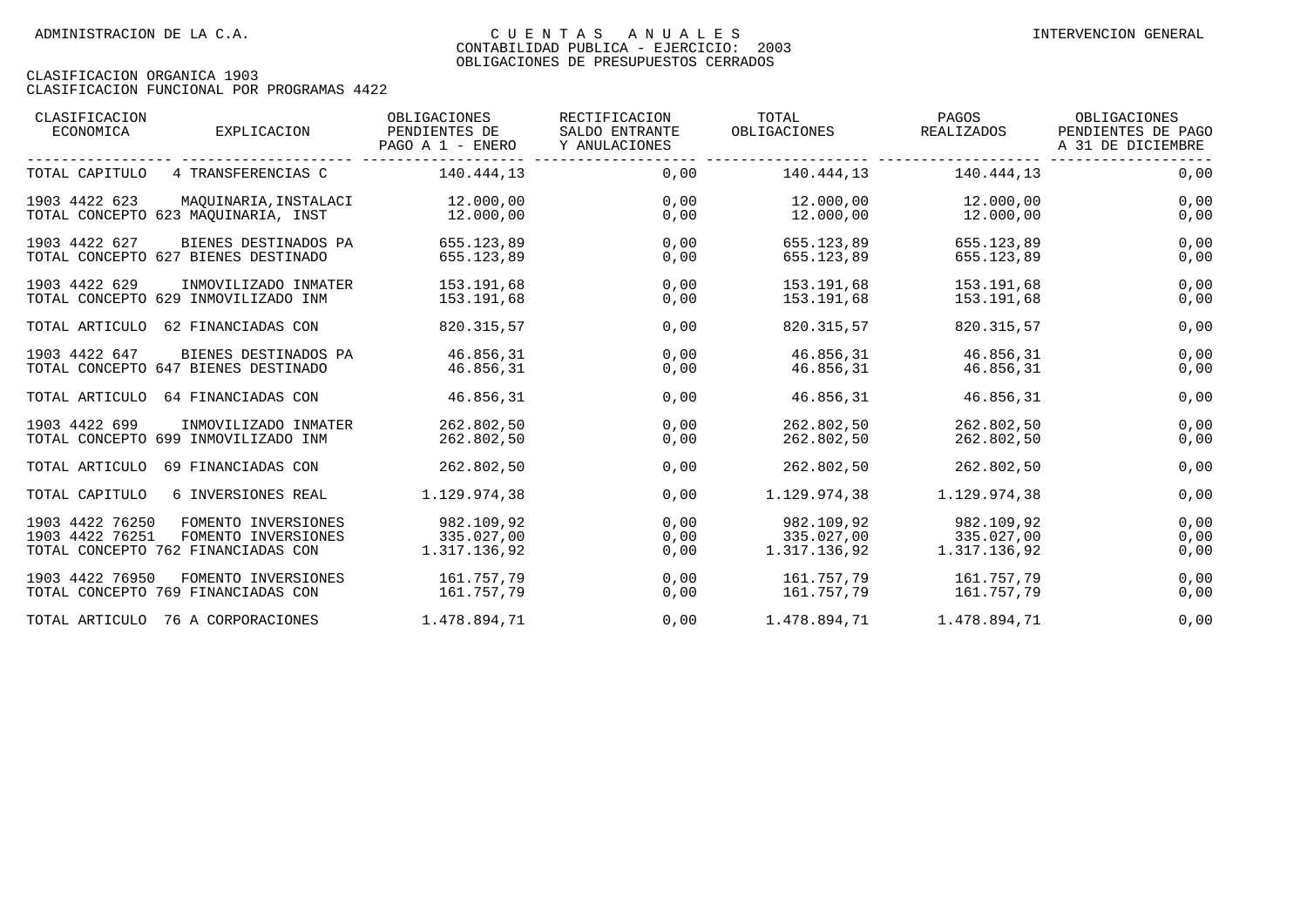| CLASIFICACION<br>ECONOMICA | EXPLICACION                                               | OBLIGACIONES<br>PENDIENTES DE<br>PAGO A 1 - ENERO | RECTIFICACION<br>SALDO ENTRANTE<br>Y ANULACIONES | TOTAL<br>OBLIGACIONES        | PAGOS<br>REALIZADOS          | OBLIGACIONES<br>PENDIENTES DE PAGO<br>A 31 DE DICIEMBRE |
|----------------------------|-----------------------------------------------------------|---------------------------------------------------|--------------------------------------------------|------------------------------|------------------------------|---------------------------------------------------------|
| 1903 4422 77250            | FOMENTO INVERSIONES<br>TOTAL CONCEPTO 772 FINANCIADAS CON | 1.367.115,63<br>1.367.115,63                      | 0.00<br>0,00                                     | 1.367.115.63<br>1.367.115,63 | 1.367.115,63<br>1.367.115,63 | 0,00<br>0,00                                            |
| TOTAL ARTICULO             | 77 A EMPRESAS PRIVA                                       | 1.367.115,63                                      | 0,00                                             | 1.367.115,63                 | 1.367.115,63                 | 0,00                                                    |
| TOTAL CAPITULO             | TRANSFERENCIAS D                                          | 2.846.010,34                                      | 0,00                                             | 2.846.010,34                 | 2.846.010,34                 | 0,00                                                    |
| TOTAL FUNCIONAL            | 4422 PROTECCION Y MEJ                                     | 4.246.789,55                                      | 0,00                                             | 4.246.789,55                 | 4.246.789,55                 | 0,00                                                    |
| TOTAL ORGANICO             | 1903 D.G. DE CALIDAD.                                     | 4.246.789,55                                      | 0.00                                             | 4.246.789,55                 | 4.246.789,55                 | 0,00                                                    |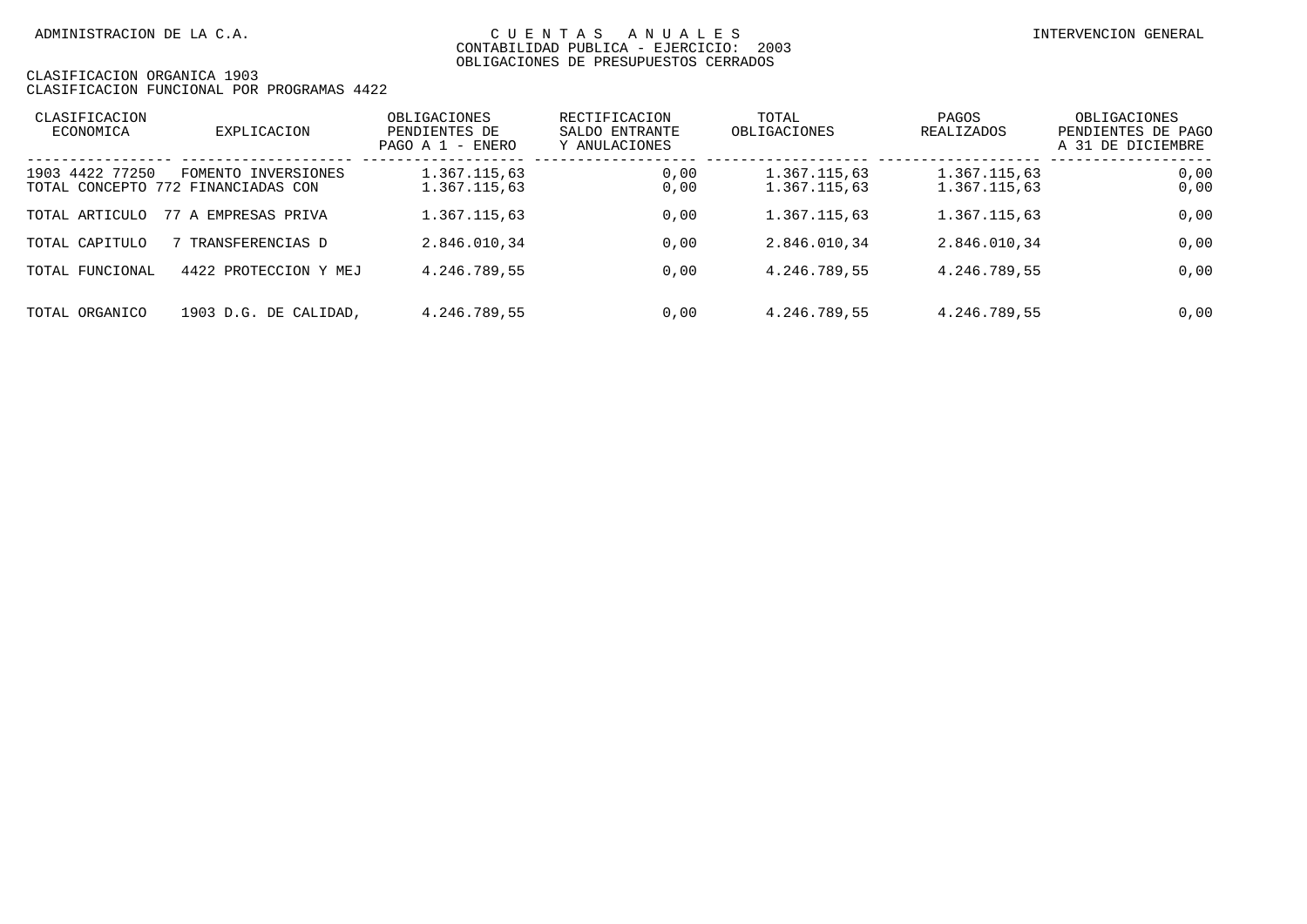| CLASIFICACION<br>ECONOMICA          | <b>EXPLICACION</b>                                                                 | OBLIGACIONES<br>PENDIENTES DE<br>PAGO A $1 -$<br>ENERO | RECTIFICACION<br>SALDO ENTRANTE<br>Y ANULACIONES | TOTAL<br>OBLIGACIONES                      | PAGOS<br><b>REALIZADOS</b>                 | OBLIGACIONES<br>PENDIENTES DE PAGO<br>A 31 DE DICIEMBRE |
|-------------------------------------|------------------------------------------------------------------------------------|--------------------------------------------------------|--------------------------------------------------|--------------------------------------------|--------------------------------------------|---------------------------------------------------------|
| 2001 6123 647<br>TOTAL CONCEPTO 647 | BIENES DESTINADOS PA<br>BIENES DESTINADO                                           | 3.470.747,91<br>3.470.747,91                           | 0,00<br>0,00                                     | 3.470.747,91<br>3.470.747,91               | 3.470.747,91<br>3.470.747,91               | 0,00<br>0,00                                            |
| TOTAL ARTICULO                      | 64 FINANCIADAS CON                                                                 | 3.470.747,91                                           | 0,00                                             | 3.470.747,91                               | 3.470.747,91                               | 0,00                                                    |
| TOTAL CAPITULO                      | 6 INVERSIONES REAL                                                                 | 3.470.747,91                                           | 0,00                                             | 3.470.747,91                               | 3.470.747,91                               | 0,00                                                    |
| 2001 6123 76400<br>2001 6123 76499  | DESARROLLO ALTERNATI<br>DESARROLLO ALTERNATI<br>TOTAL CONCEPTO 764 FINANCIADAS CON | 6.221.357,36<br>289.173,96<br>6.510.531,32             | 0,00<br>0,00<br>0,00                             | 6.221.357,36<br>289.173,96<br>6.510.531,32 | 6.221.357,36<br>289.173,96<br>6.510.531,32 | 0,00<br>0,00<br>0,00                                    |
| TOTAL ARTICULO                      | 76 A CORPORACIONES                                                                 | 6.510.531,32                                           | 0,00                                             | 6.510.531,32                               | 6.510.531,32                               | 0,00                                                    |
| TOTAL CAPITULO                      | 7 TRANSFERENCIAS D                                                                 | 6.510.531,32                                           | 0,00                                             | 6.510.531,32                               | 6.510.531,32                               | 0,00                                                    |
| TOTAL FUNCIONAL                     | 6123 PLAN MINERIA CAR                                                              | 9.981.279.23                                           | 0,00                                             | 9.981.279,23                               | 9.981.279.23                               | 0,00                                                    |
| TOTAL ORGANICO                      | 2001 SECRETARIA GENER                                                              | 9.981.279,23                                           | 0,00                                             | 9.981.279,23                               | 9.981.279,23                               | 0,00                                                    |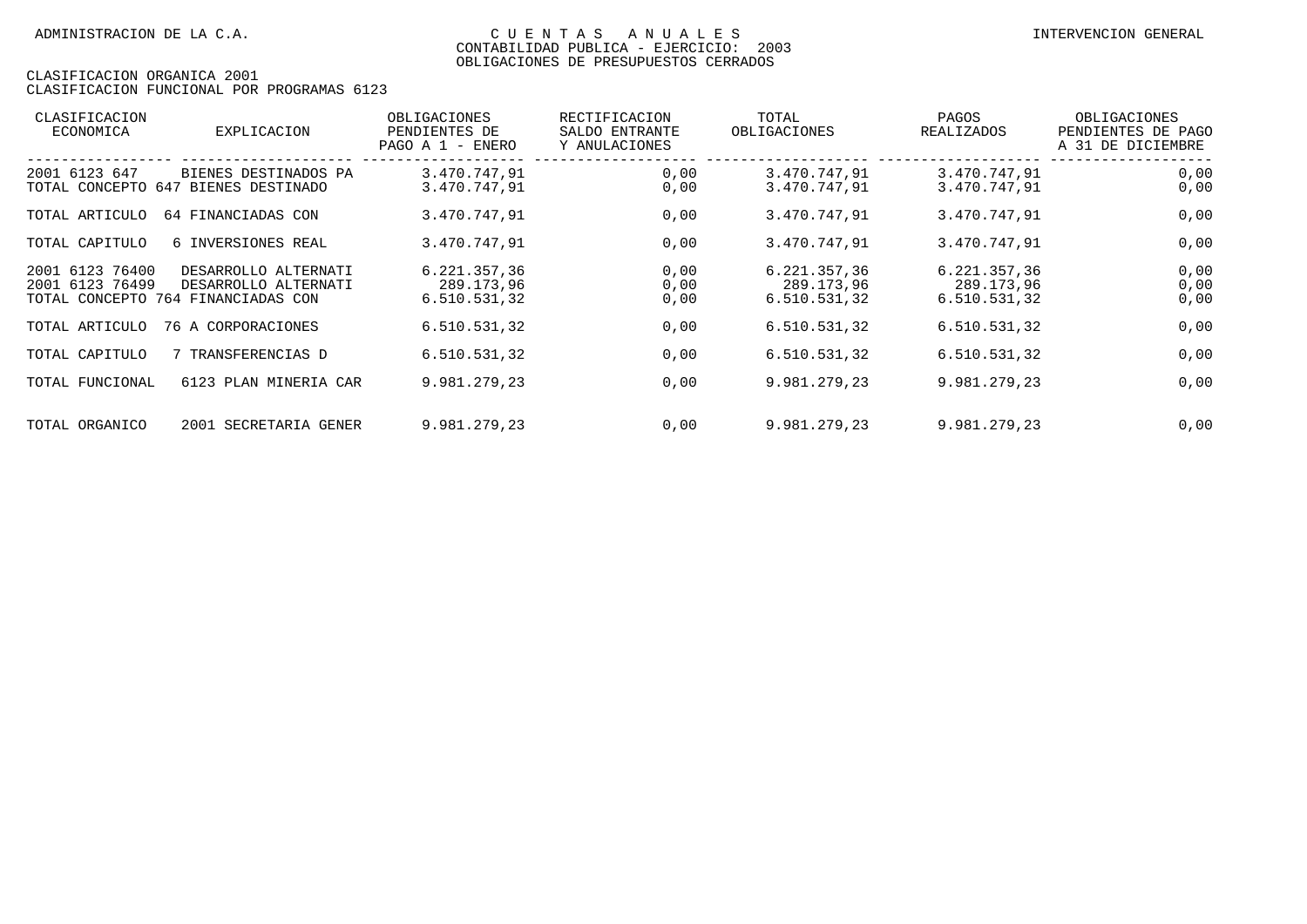| CLASIFICACION<br>ECONOMICA                                               | EXPLICACION                               | OBLIGACIONES<br>PENDIENTES DE<br>PAGO A 1 - ENERO | RECTIFICACION<br>SALDO ENTRANTE<br>Y ANULACIONES | TOTAL<br>OBLIGACIONES                | PAGOS<br>REALIZADOS                  | OBLIGACIONES<br>PENDIENTES DE PAGO<br>A 31 DE DICIEMBRE |
|--------------------------------------------------------------------------|-------------------------------------------|---------------------------------------------------|--------------------------------------------------|--------------------------------------|--------------------------------------|---------------------------------------------------------|
| 2002 6129 22100<br>2002 6129 22101<br>TOTAL CONCEPTO 221 SUMINISTROS     | ENERGIA ELECTRICA. S<br>AGUA. SUMINISTROS | 259.72<br>73,59<br>333,31                         | 0,00<br>0,00<br>0,00                             | 259,72<br>73,59<br>333,31            | 259,72<br>73,59<br>333,31            | 0,00<br>0,00<br>0,00                                    |
| 2002 6129 22401<br>TOTAL CONCEPTO 224 PRIMAS DE SEGURO                   | VEHICULOS                                 | 82,85<br>82,85                                    | 0,00<br>0,00                                     | 82,85<br>82,85                       | 82,85<br>82,85                       | 0,00<br>0,00                                            |
| 2002 6129 22603<br>2002 6129 22609<br>TOTAL CONCEPTO 226 GASTOS DIVERSOS | JURIDICOS, CONTENCIO<br>OTROS             | 2.419.00<br>18.850,25<br>21.269,25                | 0,00<br>0,00<br>0,00                             | 2.419,00<br>18.850,25<br>21.269,25   | 2.419,00<br>18.850, 25<br>21.269,25  | 0,00<br>0,00<br>0,00                                    |
| 2002 6129 22701<br>TOTAL CONCEPTO 227 TRABAJOS REALIZA                   | SEGURIDAD. - TRABS. R                     | 30.940,20<br>30.940,20                            | 0,00<br>0,00                                     | 30.940,20<br>30.940,20               | 30.940,20<br>30.940,20               | 0,00<br>0,00                                            |
| TOTAL ARTICULO                                                           | 22 MATERIAL, SUMINI                       | 52.625,61                                         | 0,00                                             | 52.625,61                            | 52.625,61                            | 0,00                                                    |
| TOTAL CAPITULO                                                           | 2 GASTOS EN BIENES                        | 52.625,61                                         | 0,00                                             | 52.625,61                            | 52.625,61                            | 0,00                                                    |
| 2002 6129 48900<br>2002 6129 48905<br>TOTAL CONCEPTO 489 FINANCIADAS CON | APOYO A FAMILIAS E I<br>DECRETO 100/2000  | 266.651,89<br>5.048,50<br>271.700,39              | 0,00<br>0,00<br>0,00                             | 266.651,89<br>5.048,50<br>271.700,39 | 266.651,89<br>5.048,50<br>271.700,39 | 0,00<br>0,00<br>0,00                                    |
| TOTAL ARTICULO                                                           | 48 A FAMILIAS E INS                       | 271.700,39                                        | 0,00                                             | 271.700,39                           | 271.700,39                           | 0,00                                                    |
| TOTAL CAPITULO                                                           | 4 TRANSFERENCIAS C                        | 271.700.39                                        | 0.00                                             | 271.700.39                           | 271.700.39                           | 0,00                                                    |
| TOTAL FUNCIONAL                                                          | 6129 GASTOS NO CLASIF                     | 324.326,00                                        | 0,00                                             | 324.326,00                           | 324.326,00                           | 0,00                                                    |
| TOTAL ORGANICO                                                           | 2002 D.G. DE PRESUPUE                     | 324.326,00                                        | 0,00                                             | 324.326,00                           | 324.326,00                           | 0,00                                                    |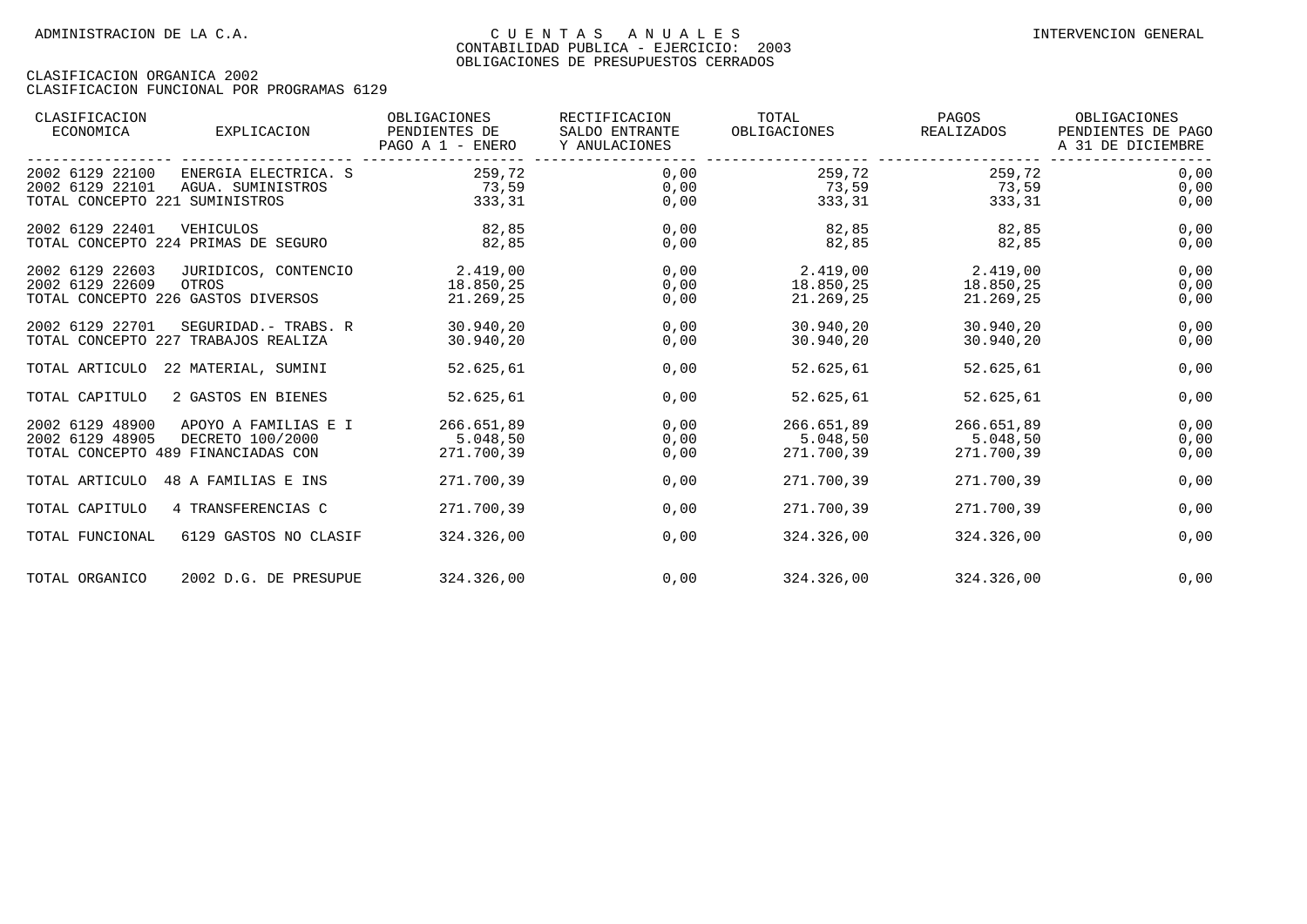| CLASIFICACION<br>ECONOMICA | EXPLICACION                                                | OBLIGACIONES<br>PENDIENTES DE<br>$PAGO A 1 -$<br>ENERO | RECTIFICACION<br>SALDO ENTRANTE<br>Y ANULACIONES | TOTAL<br>OBLIGACIONES          | PAGOS<br><b>REALIZADOS</b>     | OBLIGACIONES<br>PENDIENTES DE PAGO<br>A 31 DE DICIEMBRE |
|----------------------------|------------------------------------------------------------|--------------------------------------------------------|--------------------------------------------------|--------------------------------|--------------------------------|---------------------------------------------------------|
| 2003 6122 74400            | FONDO INVERSIONES PR<br>TOTAL CONCEPTO 744 FINANCIADAS CON | 28.297.102.69<br>28.297.102,69                         | 0,00<br>0,00                                     | 28.297.102.69<br>28.297.102,69 | 17.101.940.09<br>17.101.940,09 | 11.195.162,60<br>11.195.162,60                          |
| 2003 6122 74900            | FONDO INVERSIONES PR<br>TOTAL CONCEPTO 749 FINANCIADAS CON | 9.589.777.45<br>9.589.777.45                           | 0,00<br>0,00                                     | 9.589.777.45<br>9.589.777.45   | 0,00<br>0,00                   | 9.589.777.45<br>9.589.777.45                            |
| TOTAL ARTICULO             | 74 A EMPRESAS PUBLI                                        | 37.886.880,14                                          | 0,00                                             | 37.886.880.14                  | 17.101.940.09                  | 20.784.940,05                                           |
| TOTAL CAPITULO             | TRANSFERENCIAS D                                           | 37.886.880.14                                          | 0,00                                             | 37.886.880.14                  | 17.101.940.09                  | 20.784.940,05                                           |
| TOTAL FUNCIONAL            | 6122 PROMOCION Y DESA                                      | 37.886.880.14                                          | 0,00                                             | 37.886.880,14                  | 17.101.940.09                  | 20.784.940,05                                           |
| TOTAL ORGANICO             | $2003$ D.G.<br>DE ECONOMIA                                 | 37.886.880,14                                          | 0,00                                             | 37.886.880,14                  | 17.101.940.09                  | 20.784.940,05                                           |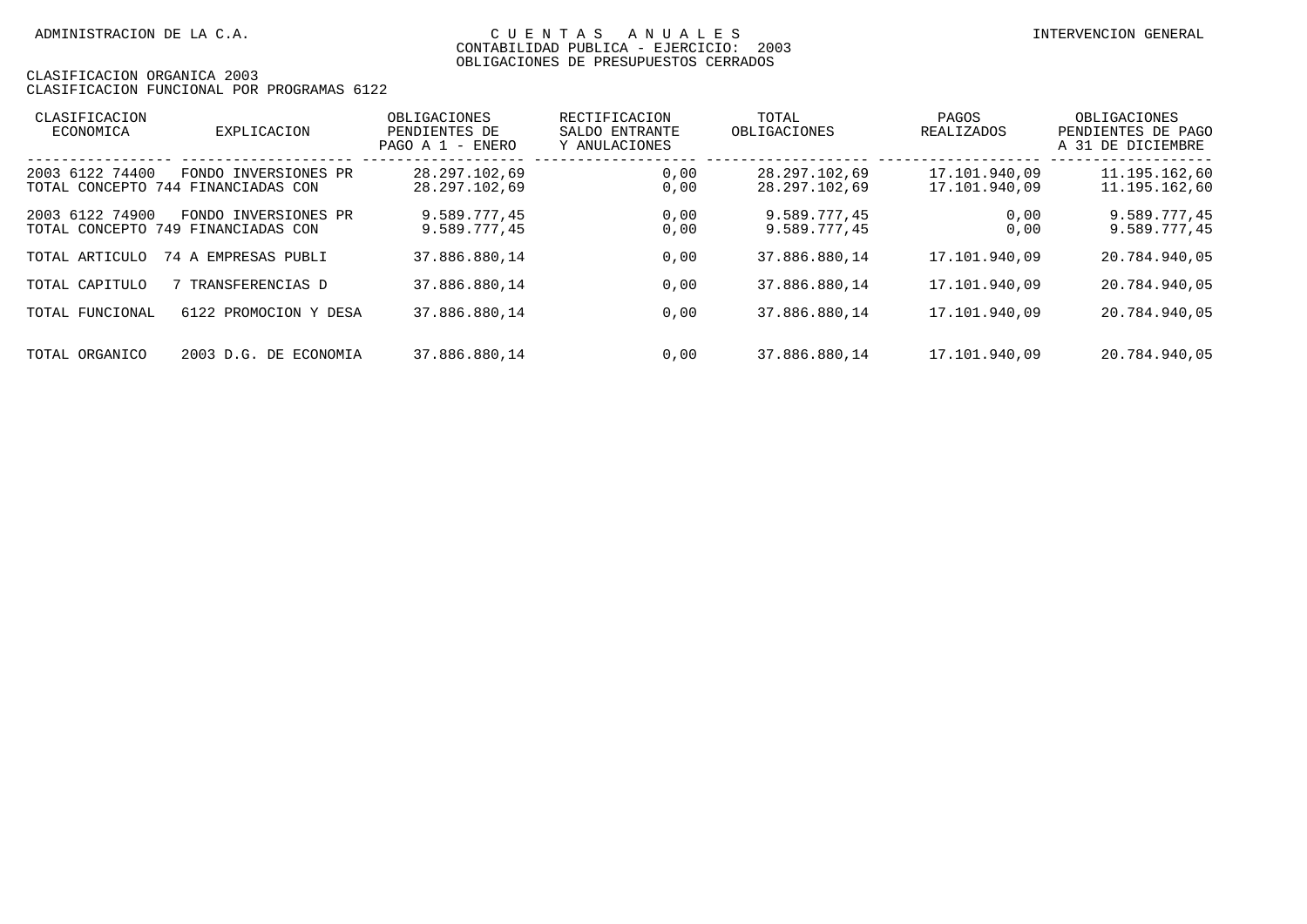| CLASIFICACION<br>ECONOMICA | EXPLICACION                                                 | OBLIGACIONES<br>PENDIENTES DE<br>PAGO A 1 - ENERO | RECTIFICACION<br>SALDO ENTRANTE<br>Y ANULACIONES | TOTAL<br>OBLIGACIONES | PAGOS<br>REALIZADOS | OBLIGACIONES<br>PENDIENTES DE PAGO<br>A 31 DE DICIEMBRE |
|----------------------------|-------------------------------------------------------------|---------------------------------------------------|--------------------------------------------------|-----------------------|---------------------|---------------------------------------------------------|
| 2005 6129 202              | EDIFICIOS Y OTRAS CO<br>TOTAL CONCEPTO 202 EDIFICIOS Y OTRA | 145,14<br>145,14                                  | 0.00<br>0,00                                     | 145,14<br>145,14      | 145.14<br>145,14    | 0,00<br>0,00                                            |
| TOTAL ARTICULO             | 20 ARRENDAMIENTOS                                           | 145,14                                            | 0,00                                             | 145,14                | 145,14              | 0,00                                                    |
| TOTAL CAPITULO             | 2 GASTOS EN BIENES                                          | 145,14                                            | 0,00                                             | 145,14                | 145,14              | 0,00                                                    |
| TOTAL FUNCIONAL            | 6129 GASTOS NO CLASIF                                       | 145,14                                            | 0,00                                             | 145,14                | 145,14              | 0,00                                                    |
| TOTAL ORGANICO             | 2005 DIRECCION GENERA                                       | 145,14                                            | 0.00                                             | 145,14                | 145.14              | 0,00                                                    |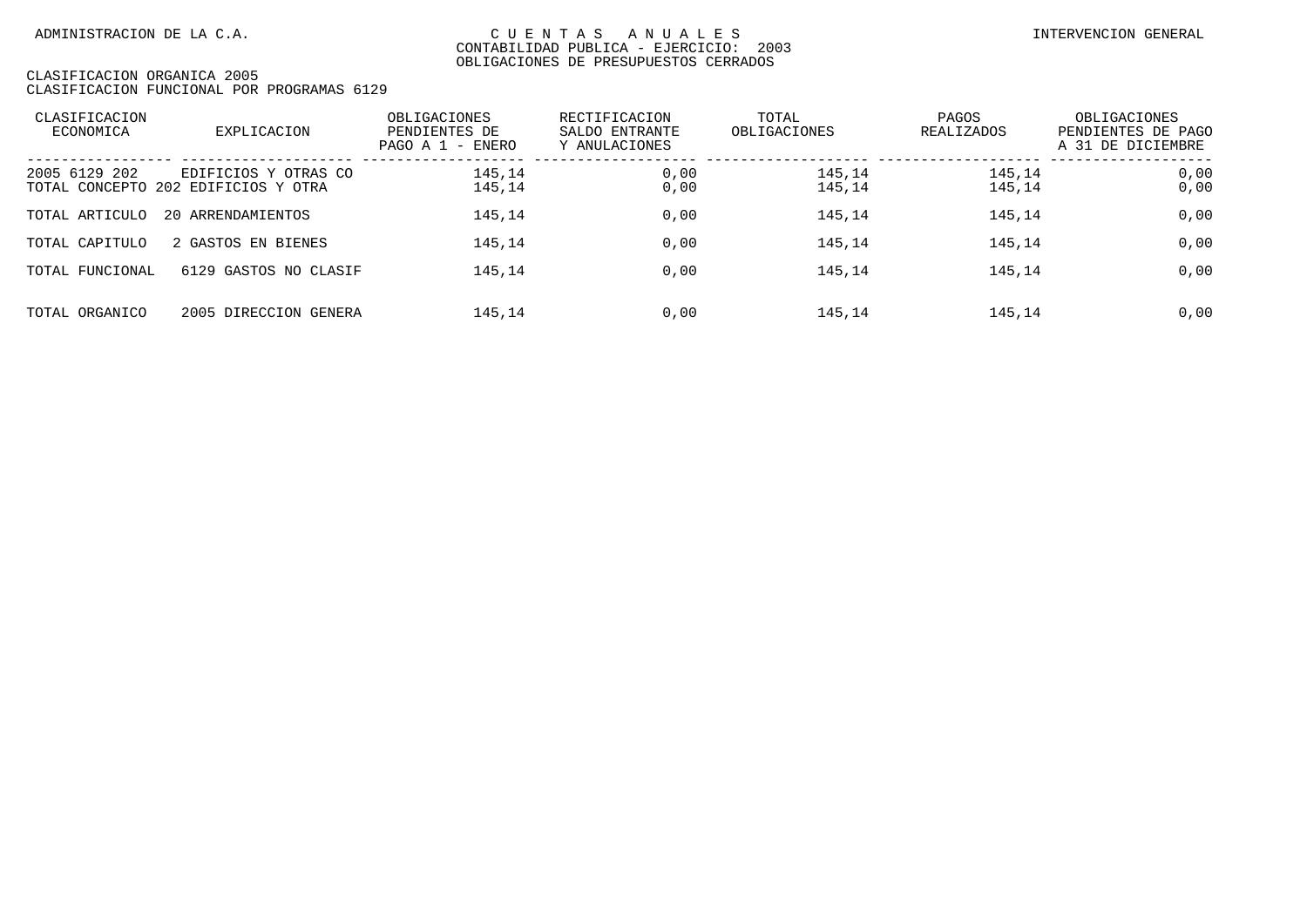| CLASIFICACION<br>ECONOMICA          | <b>EXPLICACION</b>                              | OBLIGACIONES<br>PENDIENTES DE<br>PAGO A $1$ - ENERO | RECTIFICACION<br>SALDO ENTRANTE<br>Y ANULACIONES | TOTAL<br>OBLIGACIONES        | PAGOS<br>REALIZADOS          | OBLIGACIONES<br>PENDIENTES DE PAGO<br>A 31 DE DICIEMBRE |
|-------------------------------------|-------------------------------------------------|-----------------------------------------------------|--------------------------------------------------|------------------------------|------------------------------|---------------------------------------------------------|
| 2013 5131 647<br>TOTAL CONCEPTO     | BIENES DESTINADOS PA<br>BIENES DESTINADO<br>647 | 2.102.385,41<br>2.102.385,41                        | 0,00<br>0,00                                     | 2.102.385,41<br>2.102.385,41 | 2.102.385,41<br>2.102.385,41 | 0,00<br>0,00                                            |
| TOTAL ARTICULO                      | 64 FINANCIADAS CON                              | 2.102.385,41                                        | 0,00                                             | 2.102.385,41                 | 2.102.385,41                 | 0,00                                                    |
| 2013 5136 697<br>TOTAL CONCEPTO 697 | BIENES DESTINADOS PA<br>BIENES DESTINADO        | 487.399,74<br>487.399,74                            | 0,00<br>0,00                                     | 487.399,74<br>487.399,74     | 487.399,74<br>487.399,74     | 0,00<br>0,00                                            |
| TOTAL ARTICULO                      | 69 FINANCIADAS CON                              | 487.399,74                                          | 0,00                                             | 487.399,74                   | 487.399.74                   | 0,00                                                    |
| TOTAL CAPITULO                      | 6 INVERSIONES REAL                              | 2.589.785,15                                        | 0,00                                             | 2.589.785,15                 | 2.589.785.15                 | 0,00                                                    |
| TOTAL FUNCIONAL                     | 1265 ARAGONESA DE SER                           | 2.589.785,15                                        | 0,00                                             | 2.589.785,15                 | 2.589.785,15                 | 0,00                                                    |
| TOTAL ORGANICO                      | 2011 DEPTO.PRESIDENCI                           | 2.589.785.15                                        | 0,00                                             | 2.589.785.15                 | 2.589.785.15                 | 0,00                                                    |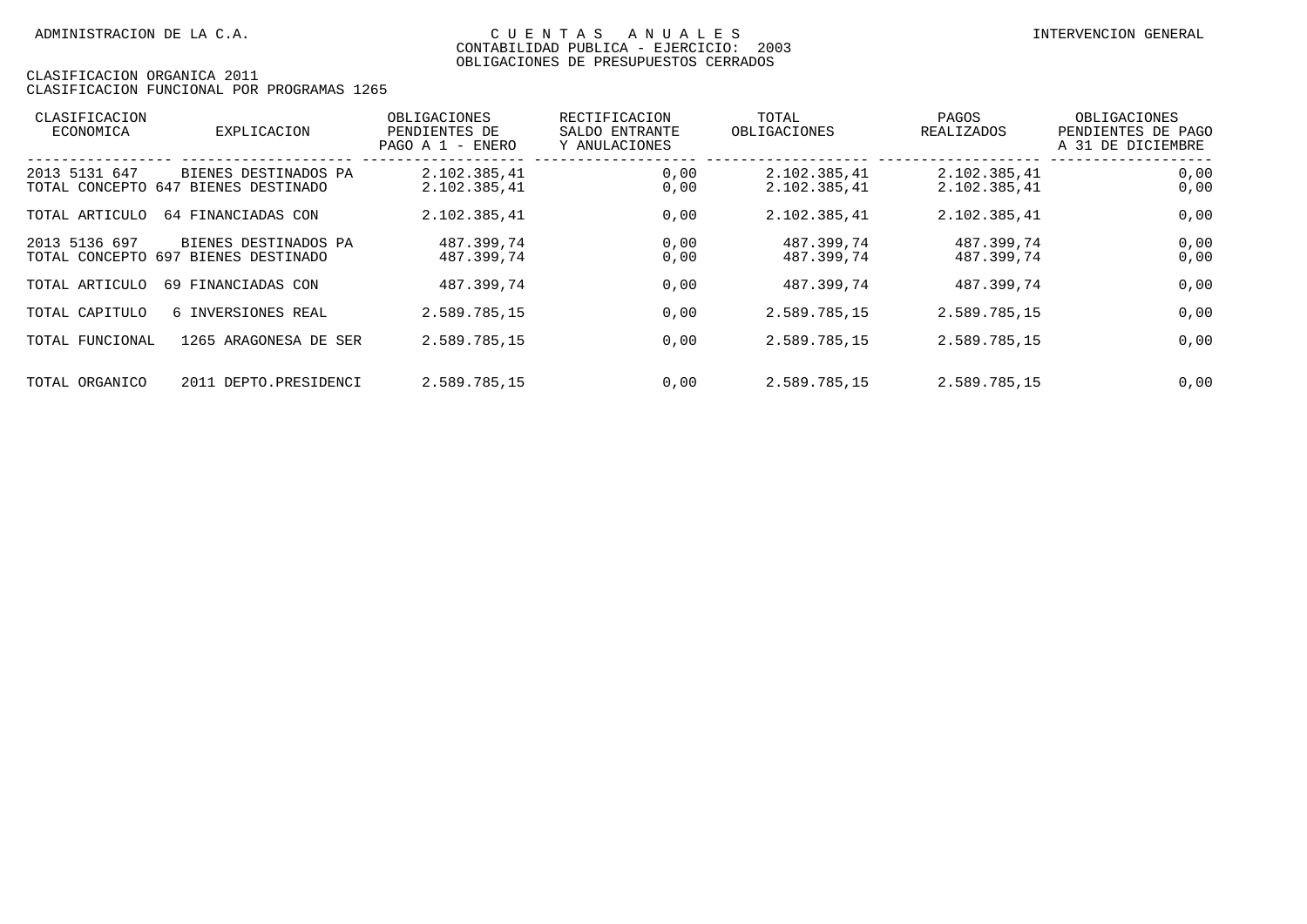| CLASIFICACION<br>ECONOMICA            | <b>EXPLICACION</b>                                         | OBLIGACIONES<br>PENDIENTES DE<br>PAGO A 1 - ENERO | RECTIFICACION<br>SALDO ENTRANTE<br>Y ANULACIONES | TOTAL<br>OBLIGACIONES    | PAGOS<br>REALIZADOS      | OBLIGACIONES<br>PENDIENTES DE PAGO<br>A 31 DE DICIEMBRE |
|---------------------------------------|------------------------------------------------------------|---------------------------------------------------|--------------------------------------------------|--------------------------|--------------------------|---------------------------------------------------------|
| 2014 7126 77908<br>TOTAL CONCEPTO 779 | SUBVENCIONES FONDO I<br>FINANCIADAS CON                    | 595.409.12<br>595.409,12                          | 0,00<br>0,00                                     | 595.409,12<br>595.409,12 | 595.409,12<br>595.409,12 | 0,00<br>0,00                                            |
| TOTAL ARTICULO                        | 77 A EMPRESAS PRIVA                                        | 595.409,12                                        | 0,00                                             | 595.409,12               | 595.409,12               | 0,00                                                    |
| 2015 6123 76400                       | DESARROLLO ALTERNATI<br>TOTAL CONCEPTO 764 FINANCIADAS CON | 522.347,70<br>522.347,70                          | 0,00<br>0,00                                     | 522.347,70<br>522.347,70 | 522.347,70<br>522.347,70 | 0,00<br>0,00                                            |
| TOTAL ARTICULO                        | 76 A CORPORACIONES                                         | 522.347,70                                        | 0,00                                             | 522.347,70               | 522.347,70               | 0,00                                                    |
| TOTAL CAPITULO                        | 7 TRANSFERENCIAS D                                         | 1.117.756,82                                      | 0,00                                             | 1.117.756,82             | 1.117.756.82             | 0,00                                                    |
| TOTAL FUNCIONAL                       | 7126 DESARROLLO AGROA                                      | 1.117.756,82                                      | 0,00                                             | 1.117.756,82             | 1.117.756,82             | 0,00                                                    |
| TOTAL ORGANICO                        | 2014 DEPTO. AGRICULTU                                      | 1.117.756.82                                      | 0,00                                             | 1.117.756.82             | 1.117.756.82             | 0,00                                                    |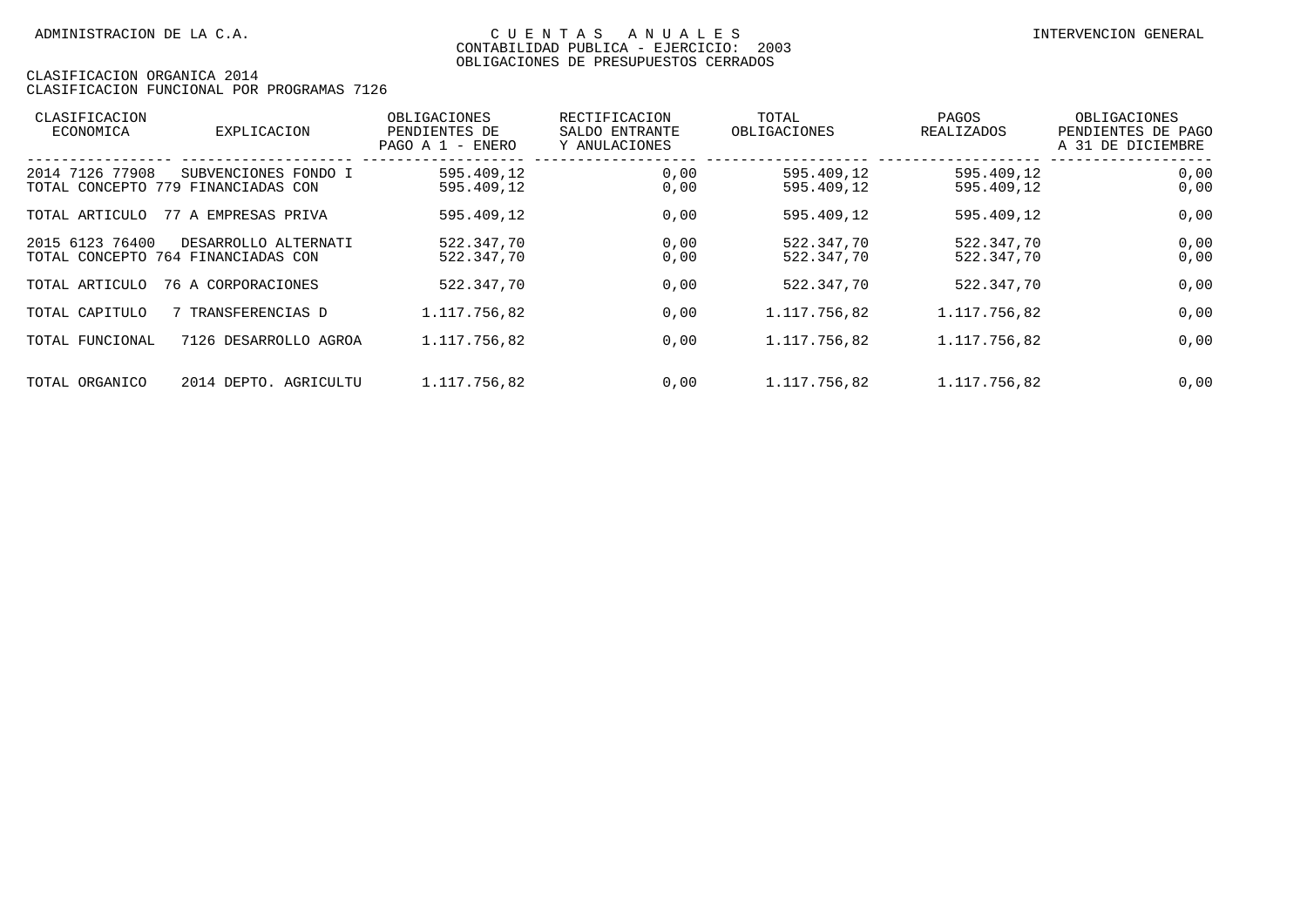| CLASIFICACION<br>ECONOMICA        | <b>EXPLICACION</b>                                         | OBLIGACIONES<br>PENDIENTES DE<br>PAGO A 1 - ENERO | RECTIFICACION<br>SALDO ENTRANTE<br>Y ANULACIONES | TOTAL<br>OBLIGACIONES        | PAGOS<br>REALIZADOS          | OBLIGACIONES<br>PENDIENTES DE PAGO<br>A 31 DE DICIEMBRE |
|-----------------------------------|------------------------------------------------------------|---------------------------------------------------|--------------------------------------------------|------------------------------|------------------------------|---------------------------------------------------------|
| 2634 9112 46900                   | TRANSFERENCIAS FONDO<br>TOTAL CONCEPTO 469 FINANCIADAS CON | 842.987,79<br>842.987,79                          | 0,00<br>0,00                                     | 842.987,79<br>842.987,79     | 842.987,79<br>842.987,79     | 0,00<br>0,00                                            |
| TOTAL ARTICULO                    | 46 A CORPORACIONES                                         | 842.987,79                                        | 0,00                                             | 842.987,79                   | 842.987,79                   | 0,00                                                    |
| TOTAL CAPITULO                    | 4 TRANSFERENCIAS C                                         | 842.987,79                                        | 0,00                                             | 842.987,79                   | 842.987,79                   | 0,00                                                    |
| 2634 9112 76200                   | TRANSFERENCIAS FONDO<br>TOTAL CONCEPTO 762 FINANCIADAS CON | 2.015.086,43<br>2.015.086,43                      | 0,00<br>0,00                                     | 2.015.086,43<br>2.015.086,43 | 2.015.086,43<br>2.015.086,43 | 0,00<br>0,00                                            |
| 2634 9112 76900<br>TOTAL CONCEPTO | TRANSFERENCIAS FONDO<br>769 FINANCIADAS CON                | 200.000,00<br>200.000,00                          | 0,00<br>0,00                                     | 200.000,00<br>200.000,00     | 200.000,00<br>200,000,00     | 0,00<br>0,00                                            |
| TOTAL ARTICULO                    | 76 A CORPORACIONES                                         | 2.215.086,43                                      | 0,00                                             | 2.215.086,43                 | 2.215.086,43                 | 0,00                                                    |
| TOTAL CAPITULO                    | 7 TRANSFERENCIAS D                                         | 2.215.086,43                                      | 0,00                                             | 2.215.086,43                 | 2.215.086,43                 | 0,00                                                    |
| TOTAL FUNCIONAL                   | 9112 COHESIÓN COMARCA                                      | 3.058.074,22                                      | 0,00                                             | 3.058.074,22                 | 3.058.074,22                 | 0,00                                                    |
| TOTAL ORGANICO                    | 2634 FONDO DE COHESIÓ                                      | 3.058.074,22                                      | 0,00                                             | 3.058.074,22                 | 3.058.074,22                 | 0,00                                                    |